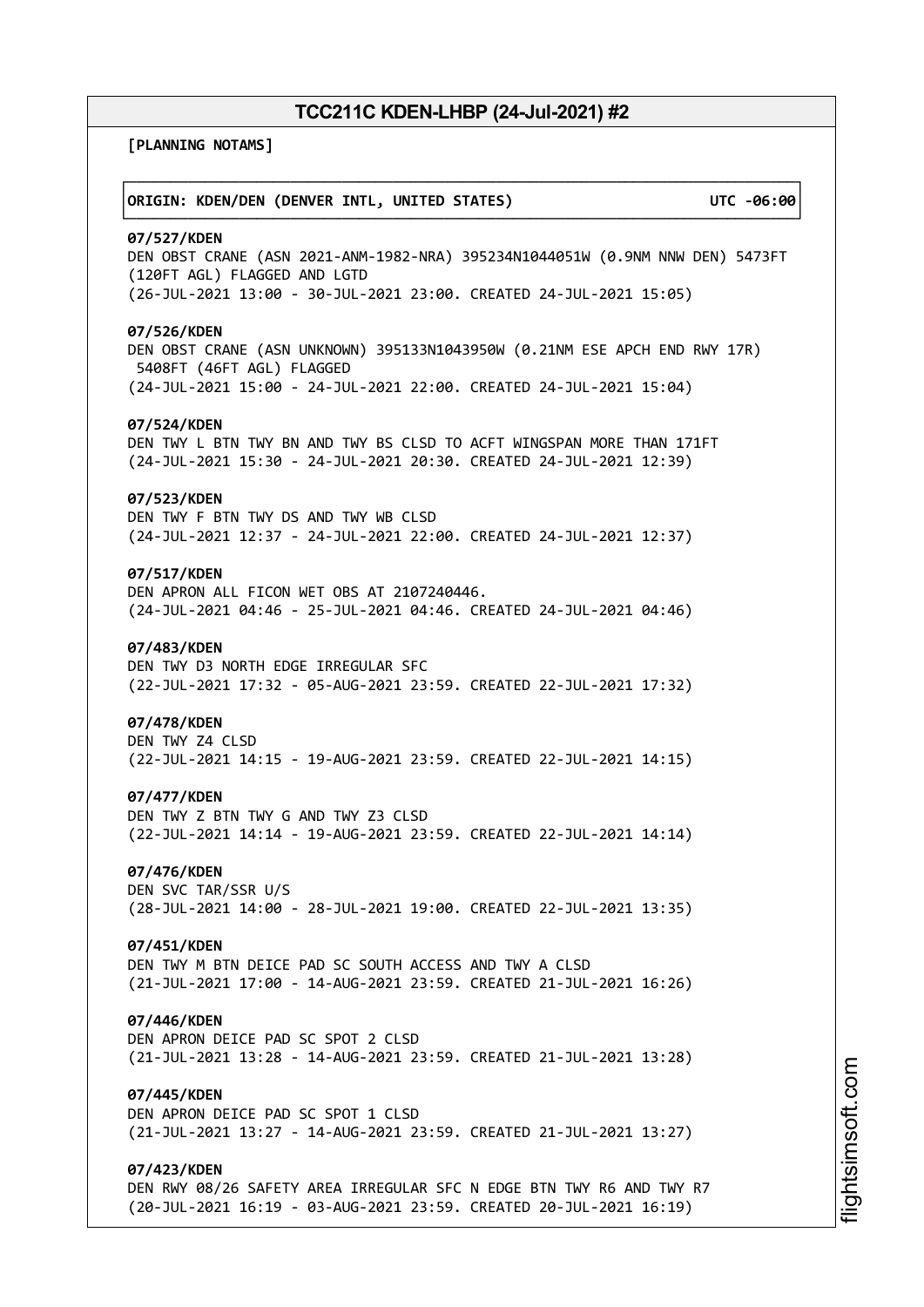**1/1807/KDEN** DEN IAP DENVER INTL, DENVER, CO. RNAV (RNP) Z RWY 34R, ORIG-C... RNP 0.10 DA 5906/ HAT 552 ALL CATS, VISIBILITY ALL CATS RVR 6000. RNP 0.20 DA 6037/ HAT 683 ALL CATS, VISIBILITY ALL CATS 1 1/2. RNP 0.30 DA 6074/ HAT 720 ALL CATS, VISIBILITY ALL CATS 1 5/8. CHANGE INOP NOTE TO READ: FOR INOPERATIVE ALSF, INCREASE RNP 0.10 ALL CATS VISIBILITY TO 1 5/8 MILE, RNP 0.20 AND RNP0.30 ALL CATS VISIBILITY TO 2 MILES. TEMPORARY CRANES 5695 MSL BEGINNING 3778FT SE OF RWY 34R (2019-ANM-1220/1221/1222/1223-NRA), TEMPORARY CRANE 5620 MSL 1.10NM SE OF RWY 34R (2018-ANM-307-NRA), TEMPORARY CRANES 5625 MSL BEGINNING 3778FT SE OF RWY 34R (2020-ANM-1605/1606/1607/1608-NRA), CRANES UP TO 5260 MSL 6685FT SE OF RWY 34R (2020-ANM-2198/2199/2200/2201-NRA). 2107191133-2112151133EST (PERM. CREATED 19-JUL-2021 11:33)

### **1/1799/KDEN**

DEN IAP DENVER INTL, DENVER, CO. ILS OR LOC RWY 34R, AMDT 3A... S-LOC 34R MDA 5860/HAT 586 ALL CATS, VISIBILITY CATS C/D 1 1/4 SM. VDP NA. CHANGE CHART NOTE TO READ: FOR INOPERATIVE ALSF, INCREASE S-LOC 34R CAT C/D VISIBILITY TO 1 3/4 SM. TEMPORARY CRANES UP TO 5549 MSL 1.86NM S OF RWY 34R (2020-ANM-1853 THRU 1871-NRA), TEMPORARY CRANES UP TO 5473 MSL BEGINNING 4453FT NE OF RWY 34R (2021-ANM-1980/1981/1982/1983-NRA). 2107191115-2112151115EST (PERM. CREATED 19-JUL-2021 11:16)

### **1/1796/KDEN**

DEN IAP DENVER INTL, DENVER, CO. ILS OR LOC RWY 8, AMDT 5A... S-ILS 8\*\* DA 5788/HAT 434 ALL CATS. VISIBILITY ALL CATS RVR 4000. S-LOC 8 MDA 5820/HAT 466 ALL CATS, VISIBILITY CATS A/B RVR 4000, CATS C/D RVR 5000. VDP AT I-FUI 1.07 DME; DISTANCE VDP TO THLD 1.25 MILES. DISREGARD NOTE: \*\* RVR 1800 AUTHORIZED WITH USE OF FD OR AP OR HUD TO DA. CHANGE INOP NOTE TO READ: FOR INOPERATIVE MALSR, INCREASE S-LOC 8 CAT A/B VISIBILITY TO RVR 5500 AND CAT C/D VISIBILITY TO 1 3/8. TEMPORARY CRANES UP TO 5503 MSL BEGINNING 4420FT W OF RWY 8 (2019-ANM-293 THRU 295-NRA), TEMPORARY CRANES UP TO 5503 MSL BEGINNING 4220FT W OF RWY 8 (2021-ANM-1339/1340/1341/1342-NRA), TEMPORARY CRANES UP TO 5473 MSL BEGINNING 3916FT W OF RWY 8 (2021-ANM-1980/1981/1982/1983-NRA). 2107191111-2112151111EST (PERM. CREATED 19-JUL-2021 11:13)

#### **1/1797/KDEN**

DEN IAP DENVER INTL, DENVER, CO. RNAV (GPS) Y RWY 8, AMDT 1C... LPV DA# NA ALL CATS. LNAV MDA 5820/ HAT 466 ALL CATS, VISIBILITY CATS A/B RVR 4000, CATS C/D RVR 5000. VDP 1.13 NM TO RW08. CHANGE INOP NOTE TO READ: FOR INOPERATIVE MALSR, INCREASE LNAV CAT C/D VISIBILITY TO 1 3/8 MILE. DISREGARD NOTE: #RVR 1800 AUTHORIZED WITH USE OF FD OR AP OR HUD TO DA. TEMPORARY CRANES UP TO 5503 MSL BEGINNING 4420FT W OF RWY 8 (2019-ANM-293 THRU 295-NRA), TEMPORARY CRANES UP TO 5503 MSL BEGINNING 4220FT W OF RWY 8 (2021-ANM-1339/1340/1341/1342-NRA),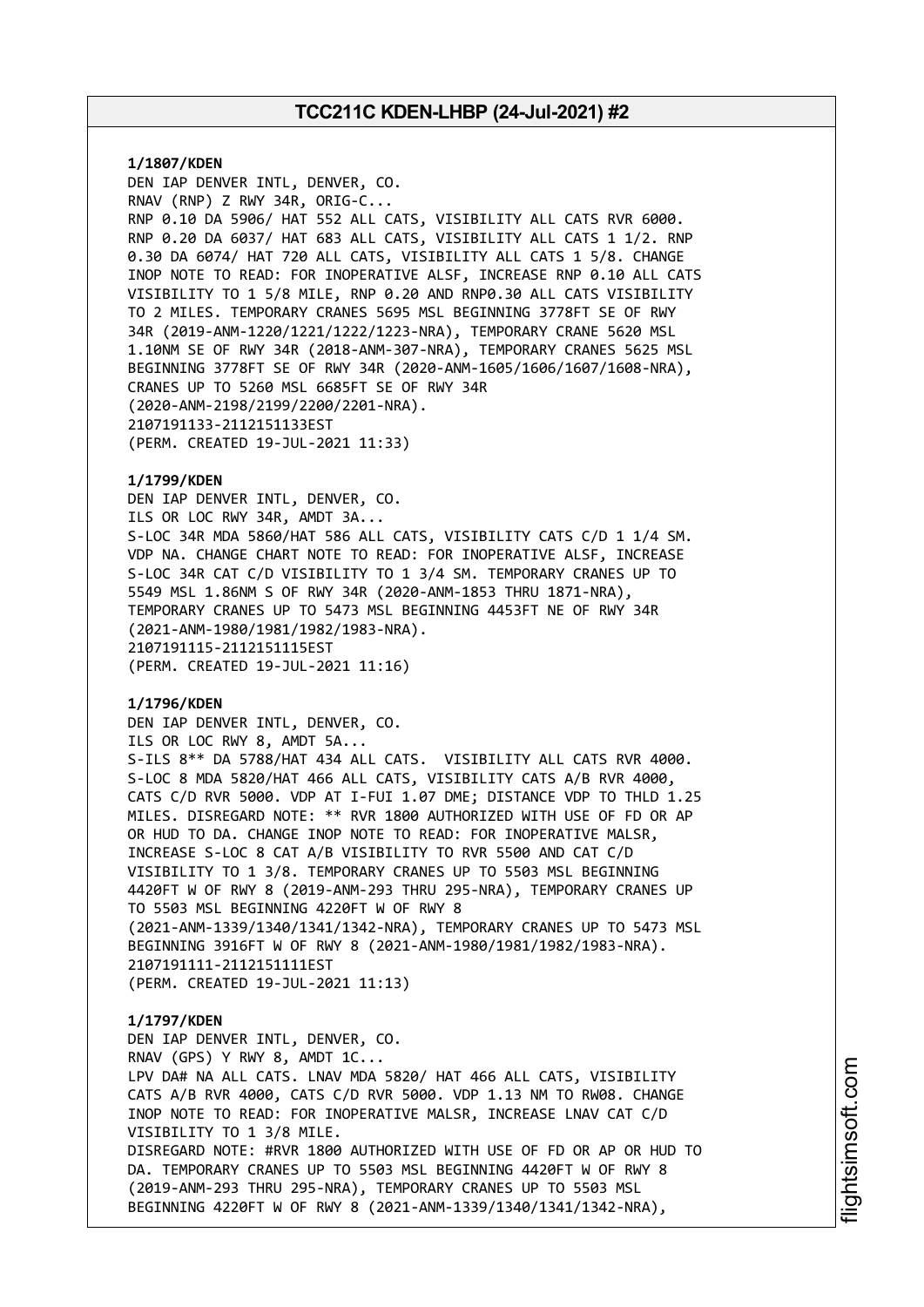TEMPORARY CRANES UP TO 5473 MSL BEGINNING 3916FT W OF RWY 8 (2021-ANM-1980/1981/1982/1983-NRA). 2107191111-2112151111EST (PERM. CREATED 19-JUL-2021 11:13) **07/392/KDEN** DEN RWY 16R/34L CL MARKINGS N 4000FT OBSC 2107182110-2107242359 (PERM. CREATED 18-JUL-2021 21:10) **07/359/KDEN** DEN OBST RIG (ASN 2018-ANM-2015-NRA) 395218N1043709W (2.6NM ENE DEN) 5389FT (105FT AGL) FLAGGED AND LGTD (23-JUL-2021 13:30 - 28-JUL-2021 22:30. CREATED 16-JUL-2021 14:34) **07/353/KDEN** DEN TWY CS SPOT 6W CLR BAR LGT U/S (16-JUL-2021 05:36 - 15-SEP-2021 23:59. CREATED 16-JUL-2021 05:36) **07/325/KDEN** DEN OBST CRANE (ASN 2020-ANM-1553-NRA) 395112N1044052W (0.6NM SW DEN) 5475FT (100FT AGL) LGTD DLY 0300-1100 (22-JUL-2021 03:00 - 29-JUL-2021 11:00. CREATED 15-JUL-2021 14:37) **07/311/KDEN** DEN TWY F7 NORTH EDGE IRREGULAR SFC (15-JUL-2021 00:46 - 31-AUG-2021 23:59. CREATED 15-JUL-2021 00:46) **07/298/KDEN** DEN OBST RIG (ASN 2013-ANM-1152-NRA) 395245N1043544W (3.7NM ENE DEN) 5391FT (105FT AGL) FLAGGED AND LGTD (19-JUL-2021 13:30 - 24-JUL-2021 22:30. CREATED 14-JUL-2021 16:21) **07/297/KDEN** DEN OBST RIG (ASN 2020-ANM-2342-NRA) 395311N1043560W (3.7NM ENE DEN) 5366FT (105FT AGL) FLAGGED AND LGTD (21-JUL-2021 13:30 - 24-JUL-2021 22:30. CREATED 14-JUL-2021 16:19) **07/263/KDEN** DEN TWY J CL LGT U/S (13-JUL-2021 09:38 - 15-SEP-2021 23:59. CREATED 13-JUL-2021 09:38) **07/192/KDEN** DEN TWY CS CL LGT BTN TWY L AND TWY G U/S (09-JUL-2021 15:31 - 15-SEP-2021 23:59. CREATED 09-JUL-2021 15:31) **07/191/KDEN** DEN TWY K BTN TWY CN AND TWY BN CLSD (09-JUL-2021 15:30 - 15-SEP-2021 23:59. CREATED 09-JUL-2021 15:30) **07/190/KDEN** DEN TWY CS BTN TWY L AND TWY K CLSD (09-JUL-2021 15:27 - 15-SEP-2021 23:59. CREATED 09-JUL-2021 15:28) **1/4829/KDEN** DEN IAP DENVER INTL, DENVER, CO. RNAV (GPS) Y RWY 17R, AMDT 1C... LPV DA NA ALL CATS. CHANGE NOTE TO READ: FOR INOPERATIVE MALSR,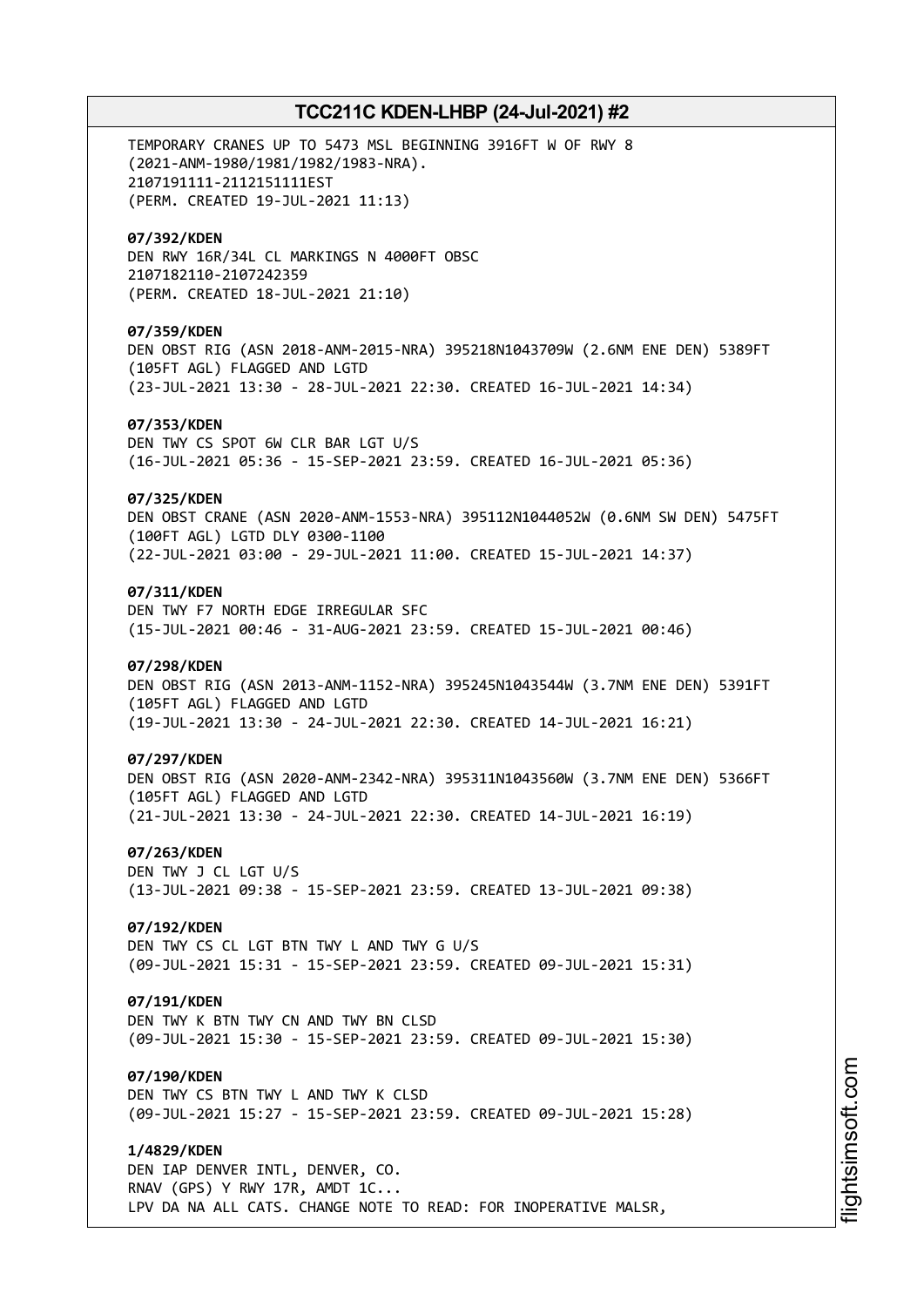INCREASE LNAV/VNAV ALL CATS VISIBILITY TO 1 1/2 MILE AND LNAV CAT C/D TO 1 1/2 MILE. TEMPORARY CRANES UP TO 5605 MSL BEGINNING 1501FT SW OF RWY 17R (2017-ANM-1601/1602/1603/1604/1698/1699/1700/1701-NRA). 2107061933-2108301933EST (PERM. CREATED 06-JUL-2021 19:34)

### **1/4828/KDEN**

DEN IAP DENVER INTL, DENVER, CO. ILS OR LOC RWY 17R, AMDT 3B... S-ILS 17R, DA 5719/HAT 327 ALL CATS, VISIBILITY ALL CATS RVR 2600. S-LOC 17R, MDA 5880/HAT 488 ALL CATS, VISIBILITY CATS C/D RVR 5000. VDP AT I-ACX 1.18 DME; DISTANCE TO THLD 1.35NM. CHANGE NOTE TO READ: FOR INOP ALS, INCREASE S-ILS 17R VISIBILITY ALL CATS TO RVR 5000 AND S-LOC 17R CATS C/D VISIBILITY TO 1 3/8 SM. TEMPORARY CRANES UP TO 5605 MSL BEGINNING 1501FT SW OF RWY 17R (2017-ANM-1601/1602/1603/1604/1698/1699/1700/1701-NRA). 2107061933-2108301933EST (PERM. CREATED 06-JUL-2021 19:34)

**1/4805/KDEN** DEN IAP DENVER INTL, DENVER, CO. ILS OR LOC RWY 34L, AMDT 2B... S-LOC 34L MDA 5700/HAT 373 ALL CATS. VISIBILITY CATS C/D RVR 3500. 2107061920-2307061920EST (PERM. CREATED 06-JUL-2021 19:22)

### **1/3687/KDEN**

DEN IAP DENVER INTL, DENVER, CO. RNAV (RNP) Z RWY 17R, ORIG-C... RNP 0.10 DA 5876/HAT 484 ALL CATS. VISIBILITY ALL CATS RVR 5000. FOR INOPERATIVE MALSR, INCREASE RNP 0.10 ALL CATS VISIBILITY TO 1 3/8 MILE AND RNP 0.30 ALL CATS VISIBILITY TO 1 5/8 MILE. TEMPORARY CRANES 5665 MSL BEGINNING 1768FT W OF RWY 17R (2019-ANM-2257 THRU 2260-NRA),, TEMPORARY CRANES, UP TO 5605 MSL BEGINNING 1501FT SW OF RWY 17R (2017-ANM-1601/1602/1603/1604/1698/1699/1700/1701-NRA). 2107021305-2108151305EST (PERM. CREATED 02-JUL-2021 13:05)

## **1/1288/KDEN**

DEN IAP DENVER INTL, DENVER, CO. RNAV (RNP) Z RWY 34L, ORIG-C... RNP 0.10 DA 5837/ HAT 510 ALL CATS, VISIBILITY ALL CATS RVR 5500. RNP 0.20 DA 5956/ HAT 629 ALL CATS, VISIBILITY ALL CATS 1 3/8. RNP 0.30 DA 5994/ HAT 667 ALL CATS, VISIBILITY ALL CATS 1 1/2. CHANGE INOP NOTE TO READ: FOR INOPERATIVE ALSF, INCREASE RNP 0.10 ALL CATS VISIBILITY TO 1 3/8 SM, RNP 0.20 ALL CATS VISIBILITY TO 1 3/4 SM, AND RNP 0.30 ALL CATS VISIBILITY TO 1 7/8 SM. TEMPORARY CRANES 5625 MSL BEGINNING 4315FT E OF RWY 34L (2020-ANM-1605/1606/1607/1608-NRA). 2106111306-2201101306EST (PERM. CREATED 11-JUN-2021 13:07)

**1/1289/KDEN** DEN IAP DENVER INTL, DENVER, CO. RNAV (GPS) Y RWY 34L, AMDT 2C... LNAV/VNAV DA 5895/ HAT 568 ALL CATS, VISIBILITY ALL CATS 1 1/4.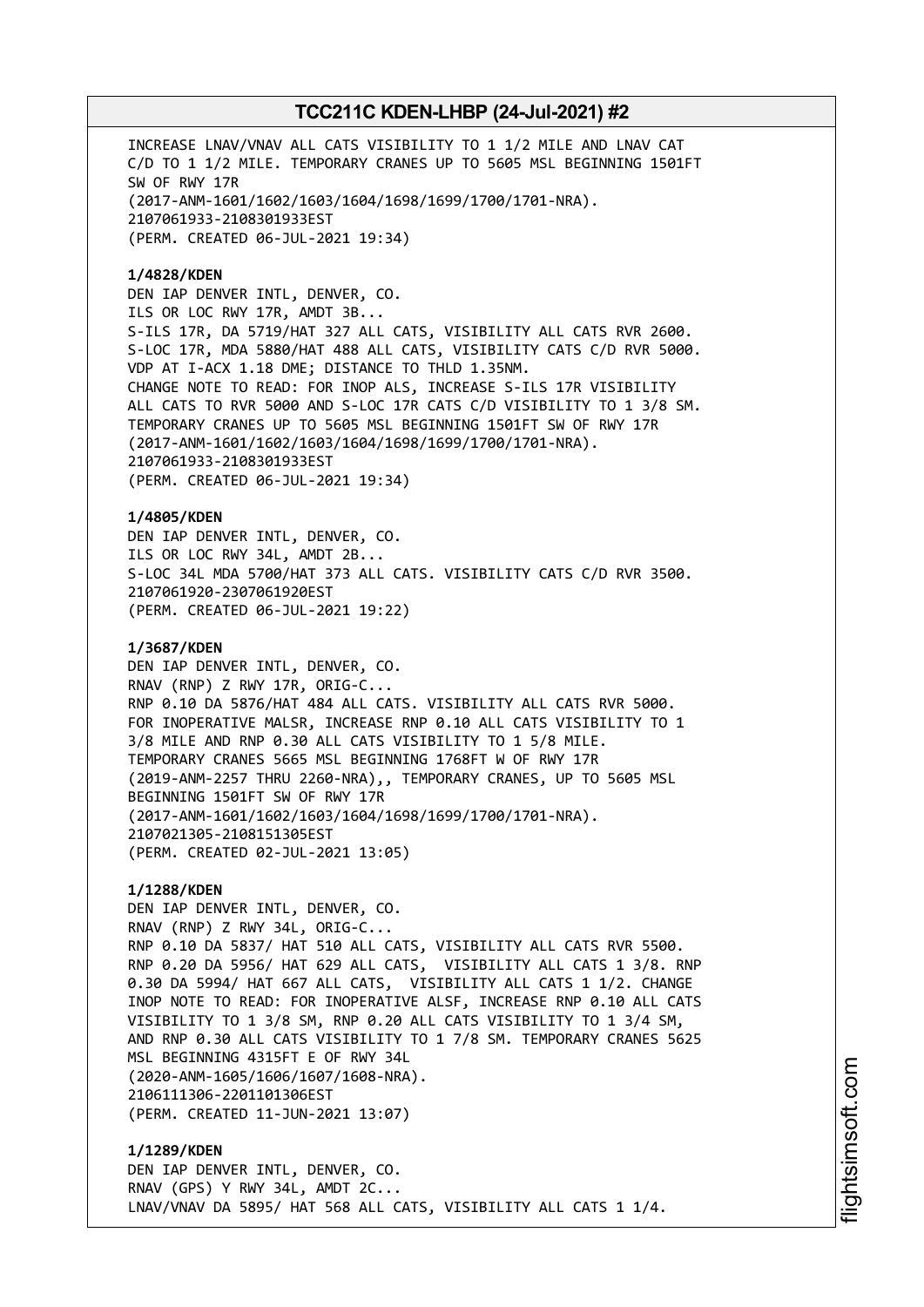LNAV MDA 5880/ HAT 553 ALL CATS, VISIBILITY CAT C/D RVR 5500. VDP 1.51NM TO RW 34L. TEMPORARY CRANES UP TO 5503 MSL BEGINNING 1.04NM SW OF RWY 34L (2020-ANM-555/556/557/558-NRA), TEMPORARY CRANES 5538 MSL 1.26NM SE OF RWY 34L (2020-ANM-1853 THRU 1860-NRA), TEMPORARY CRANES 5625 MSL BEGINNING 4315FT E OF RWY 34L (2020-ANM-1605/1606/1607/1608-NRA). 2106111306-2201101306EST (PERM. CREATED 11-JUN-2021 13:07)

### **1/1281/KDEN**

DEN IAP DENVER INTL, DENVER, CO. ILS OR LOC RWY 17L, AMDT 4A... S-LOC 17L MDA 5640/HAT 301 ALL CATS. VDP NA. TEMPORARY RIG 5376 MSL 1.38NM N OF RWY 17L (2020-ANM-2772-NRA). 2106111209-2205011208EST (PERM. CREATED 11-JUN-2021 12:09)

### **1/1254/KDEN**

DEN IAP DENVER INTL, DENVER, CO. ILS OR LOC RWY 25, AMDT 3A... S-ILS 25\*\* DA 5846/HAT 491 ALL CATS, VISIBILITY ALL CATS RVR 5000. S-LOC 25 MDA 5860/HAT 505 ALL CATS, VISIBILITY ALL CATS RVR 5000. CHANGE INOP NOTE TO READ: FOR INOPERATIVE MALSR, INCREASE S-ILS 25 VISIBILITY ALL CATS TO 1 3/8 SM, INCREASE S-LOC 25 CAT C AND D VISIBILITY TO 1 3/8 SM. DISREGARD NOTE: \*\*RVR 1800 AUTHORIZED WITH USE OF FD OR AP OR HUD TO DA. ADD NOTE: PROCEDURE NA AT NIGHT. TEMPRARY CRANES UP TO 5544FT MSL BEGINNING 3005FT E OF RWY 25 (2020-ANM-1853 THRU 1871-NRA), TEMPORARY CRANES 5620 MSL 3688FT NE OF RWY 25 (2018-ANM-307/309-NRA). TEMPORARY CRANE 5538 MSL 2569FT S OF RWY 25 (2020-ANM-1853 THRU 1860-NRA), TEMPORARY CRANES 5625 MSL BEGINNING 4634FT N OF RWY25 (2020-ANM-1605/1606/1607/1608-NRA), TEMPORARY CRANES UP TO 5620FT MSL BEGINNING 4225FT NE OF RWY 25 (2020-ANM-2198/2199/2200/2201-NRA). 2106111203-2112151203EST (PERM. CREATED 11-JUN-2021 12:03)

**1/1252/KDEN** DEN SID DENVER INTL, DENVER, CO. DENVER TWO DEPARTURE... PIKES TWO DEPARTURE... PLAINS ONE DEPARTURE... ROCKIES FIVE DEPARTURE... YELLOWSTONE FOUR DEPARTURE... NOTE: RWY 07, DEPARTURE NA. MULTIPLE TEMPORARY CRANES BEGINNING 2594FT FROM DER , 225 FT LEFT OF CENTERLINE, ON CENTERLINE AND 1116FT RIGHT OF CENTERLINE, UP TO 200FT AGL/5549FT MSL (2020-ANM-1871, 1870, 1869, 1868, 1867, 1866, 1865, 1864, 1863, 1862, 1861, 1860, 1859, 1856, 1857, 1856, 1855, 1854, 1853-NRA). TEMPORARY CRANES BEGINNING 2594FT FROM DER , 225 FT LEFT OF CENTERLINE, ON CENTERLINE AND 1116FT RIGHT OF CENTERLINE, UP TO 200FT AGL/5549FT MSL (2020-ANM-1853 THRU 1871-NRA). ALL OTHER DATA REMAINS AS PUBLISHED. (11-JUN-2021 12:03 - 15-DEC-2021 12:03 EST. CREATED 11-JUN-2021 12:03)

**1/1251/KDEN** DEN IAP DENVER INTL, DENVER, CO.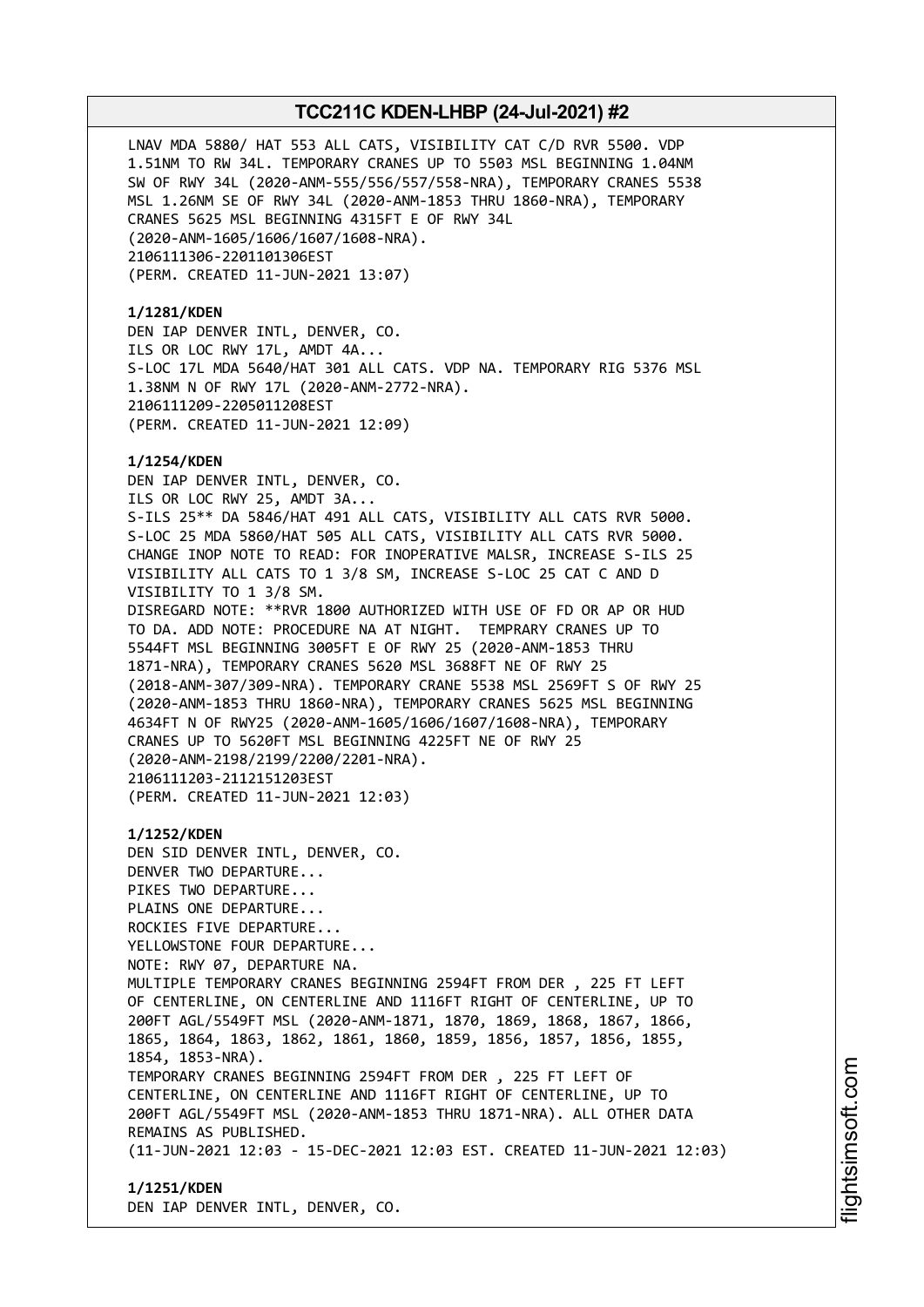RNAV (GPS) Y RWY 25, AMDT 1B... LPV DA 5896/HAT 491 ALL CATS, VISIBILITY RVR 5000 ALL CATS. LNAV/VNAV DA 5837/ HAT 482 ALL CATS, VISIBILITY ALL CATS RVR 4000. LNAV MDA 5920/ HAT 565 ALL CATS, VISIBILITY CATS C/D 1 1/4 SM. CHANGE INOP NOTE TO READ: FOR INOPERATIVE MALSR, INCREASE LPV VISIBILITY ALL CATS TO 1 3/8 SM, INCREASE LNAV/VNAV ALL CATS VISIBILITY TO 1 3/8 SM, LNAV CATS A/B VISIBILITY TO 1 SM, CATS C/D TO 1 5/8 SM. DISREGARD NOTE: # RVR 1800 AUTHORIZED WITH USE OF FD OR AP OR HUD TO DA. ADD NOTE: PROCEDURE NA AT NIGHT. TEMPORARY CRANES BEGINNING UP TO 5544 MSL BEGINNING 3005FT E OF RWY 25 (2020-ANM-1853 THRU 1871-NRA), TEMPORARY CRANES 5620 MSL 3688FT NE OF RWY 25 (2018-ANM-307/309/310-NRA). TEMPORARY CRANES 5538 MSL 2569FT S OF RWY 25 (2020-ANM-1853 THRU 1860-NRA), TEMPORARY CRANES 5625 MSL BEGINNING 4634FT N OF RWY25 (2020-ANM-1605/1606/1607/1608-NRA), TEMPORARY CRANES UP TO 5620 MSL 4225FT NE OF RWY 25 (2020-ANM-2198/2199/2200/2201-NRA). 2106111203-2112151203EST (PERM. CREATED 11-JUN-2021 12:03) **06/201/KDEN**

DEN OBST CRANE (ASN 2020-ANM-1853-NRA) 395001N1044058W (1.7NM SSW DEN) 5538FT (200FT AGL) FLAGGED AND LGTD (10-JUN-2021 20:34 - 31-JUL-2021 23:59. CREATED 10-JUN-2021 20:34)

### **06/028/KDEN**

DEN TWY Z CL LGT U/S (01-JUN-2021 17:25 - 08-SEP-2021 06:00. CREATED 01-JUN-2021 17:25)

#### **05/711/KDEN**

DEN TWY BN EDGE LGT BTN TWY K AND TWY L NOT STD (31-MAY-2021 03:47 - 31-AUG-2021 23:59. CREATED 31-MAY-2021 03:48)

### **05/652/KDEN**

DEN TWY G BTN TWY CN AND TWY WC WIP CONST LGTD AND BARRICADED (27-MAY-2021 16:08 - 18-AUG-2021 23:59. CREATED 27-MAY-2021 16:08)

#### **05/651/KDEN**

DEN TWY F CL LGT BTN TWY ZN AND TWY F7 NOT STD (27-MAY-2021 16:06 - 18-SEP-2021 23:59. CREATED 27-MAY-2021 16:06)

### **05/596/KDEN**

DEN APRON DEICE PAD WA SPOT 6 CLSD (25-MAY-2021 14:07 - 31-AUG-2021 23:59. CREATED 25-MAY-2021 14:07)

### **05/479/KDEN**

DEN TWY ZN CL LGT BTN TWY F AND TWY G U/S (19-MAY-2021 07:53 - 30-JUL-2021 23:59. CREATED 19-MAY-2021 07:53)

#### **05/478/KDEN**

DEN TWY WC CL LGT BTN TWY G AND TWY F U/S (19-MAY-2021 07:51 - 30-JUL-2021 23:59. CREATED 19-MAY-2021 07:51)

#### **1/6645/KDEN**

DEN IAP DENVER INTL, DENVER, CO. RNAV (RNP) Z RWY 16R, ORIG-C... RNP 0.30 DA 5695/ HAT 369 ALL CATS. TEMPORARY CRANE 5535 MSL 4903FT SE OF RWY 16R (2019-ANM-448/449/450/451-NRA).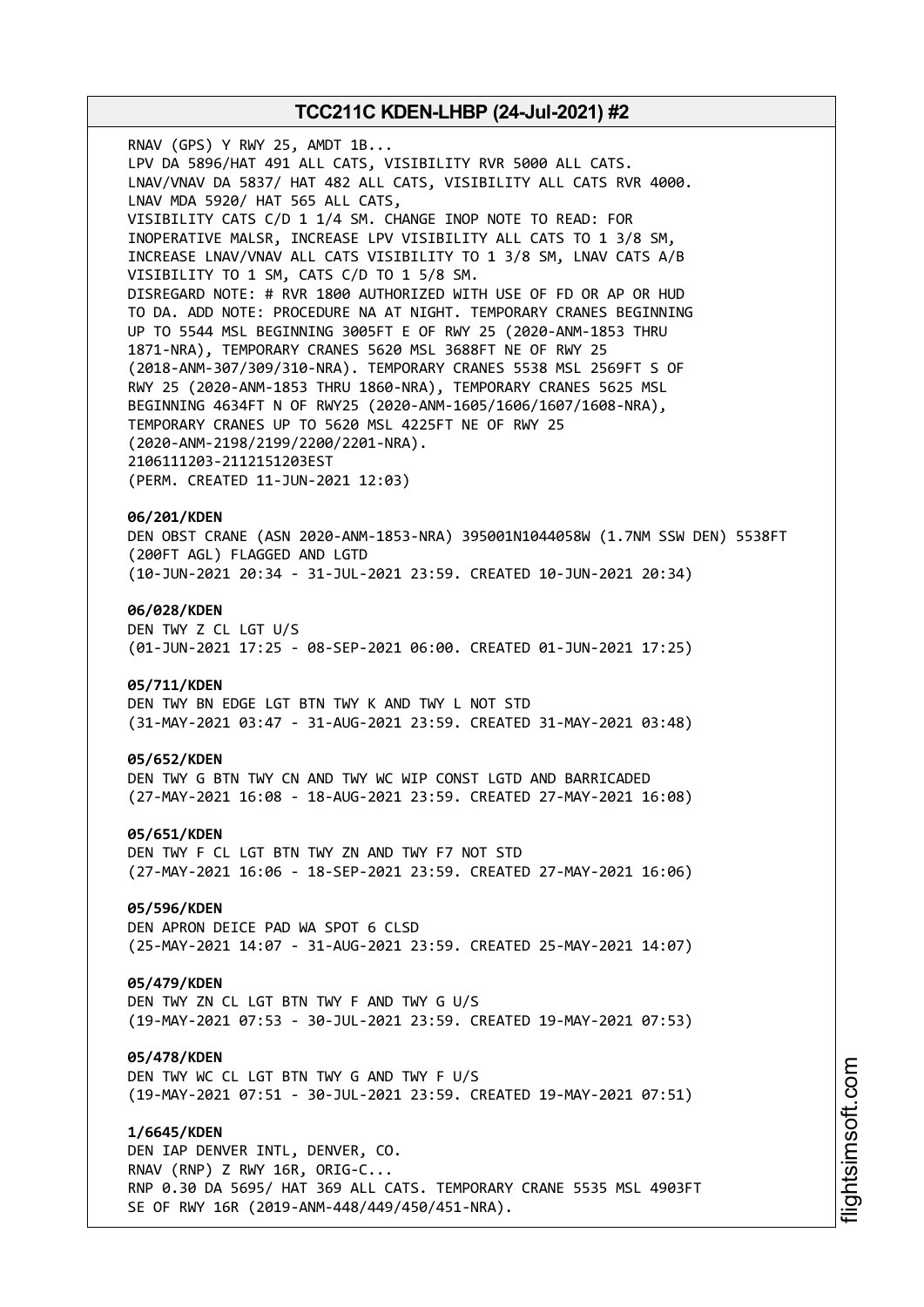2105171721-2110101721EST (PERM. CREATED 17-MAY-2021 17:21) **05/425/KDEN** DEN TWY Z BTN TWY F AND TWY G CLSD (17-MAY-2021 13:00 - 18-SEP-2021 06:00. CREATED 17-MAY-2021 13:14) **05/424/KDEN** DEN TWY DS BTN TWY F AND TWY G CLSD (17-MAY-2021 13:00 - 18-SEP-2021 06:00. CREATED 17-MAY-2021 13:14) **05/423/KDEN** DEN TWY DN BTN TWY F AND TWY G CLSD (17-MAY-2021 13:00 - 18-SEP-2021 06:00. CREATED 17-MAY-2021 13:13) **05/422/KDEN** DEN TWY ZS BTN TWY F AND TWY G CLSD (17-MAY-2021 13:00 - 18-SEP-2021 06:00. CREATED 17-MAY-2021 13:13) **05/421/KDEN** DEN TWY F12, F10, F9, F8, F6, F4, F3, F2, F1, TWY WC BTN TWY D AND TWY F, TWY WE BTN TWY F AND TWY D, TWY WD BTN TWY D AND RWY 16L/34R, TWY F BTN TWY F7 AND TWY F12 CLSD (17-MAY-2021 13:00 - 18-SEP-2021 06:00. CREATED 17-MAY-2021 13:12) **05/420/KDEN** DEN TWY F BTN TWY CN AND TWY ZN CLSD (17-MAY-2021 13:00 - 17-SEP-2021 06:00. CREATED 17-MAY-2021 13:11) **05/418/KDEN** DEN RWY 16L/34R CLSD (17-MAY-2021 13:00 - 18-SEP-2021 06:00. CREATED 17-MAY-2021 12:16) **05/238/KDEN** DEN RWY 16L ALS U/S (17-MAY-2021 14:00 - 15-SEP-2021 23:00. CREATED 10-MAY-2021 14:42) **05/237/KDEN** DEN RWY 16L PAPI U/S (17-MAY-2021 14:00 - 15-SEP-2021 23:00. CREATED 10-MAY-2021 14:41) **05/235/KDEN** DEN RWY 34R PAPI U/S (17-MAY-2021 14:00 - 15-SEP-2021 23:00. CREATED 10-MAY-2021 14:00) **05/236/KDEN** DEN RWY 34R ALS U/S (17-MAY-2021 14:00 - 15-SEP-2021 23:00. CREATED 10-MAY-2021 14:00) **05/231/KDEN** DEN NAV ILS RWY 16L U/S (17-MAY-2021 13:00 - 15-SEP-2021 23:00. CREATED 10-MAY-2021 13:01) **05/230/KDEN** DEN NAV ILS RWY 34R U/S (17-MAY-2021 13:00 - 15-SEP-2021 23:00. CREATED 10-MAY-2021 13:01) **05/229/KDEN**

m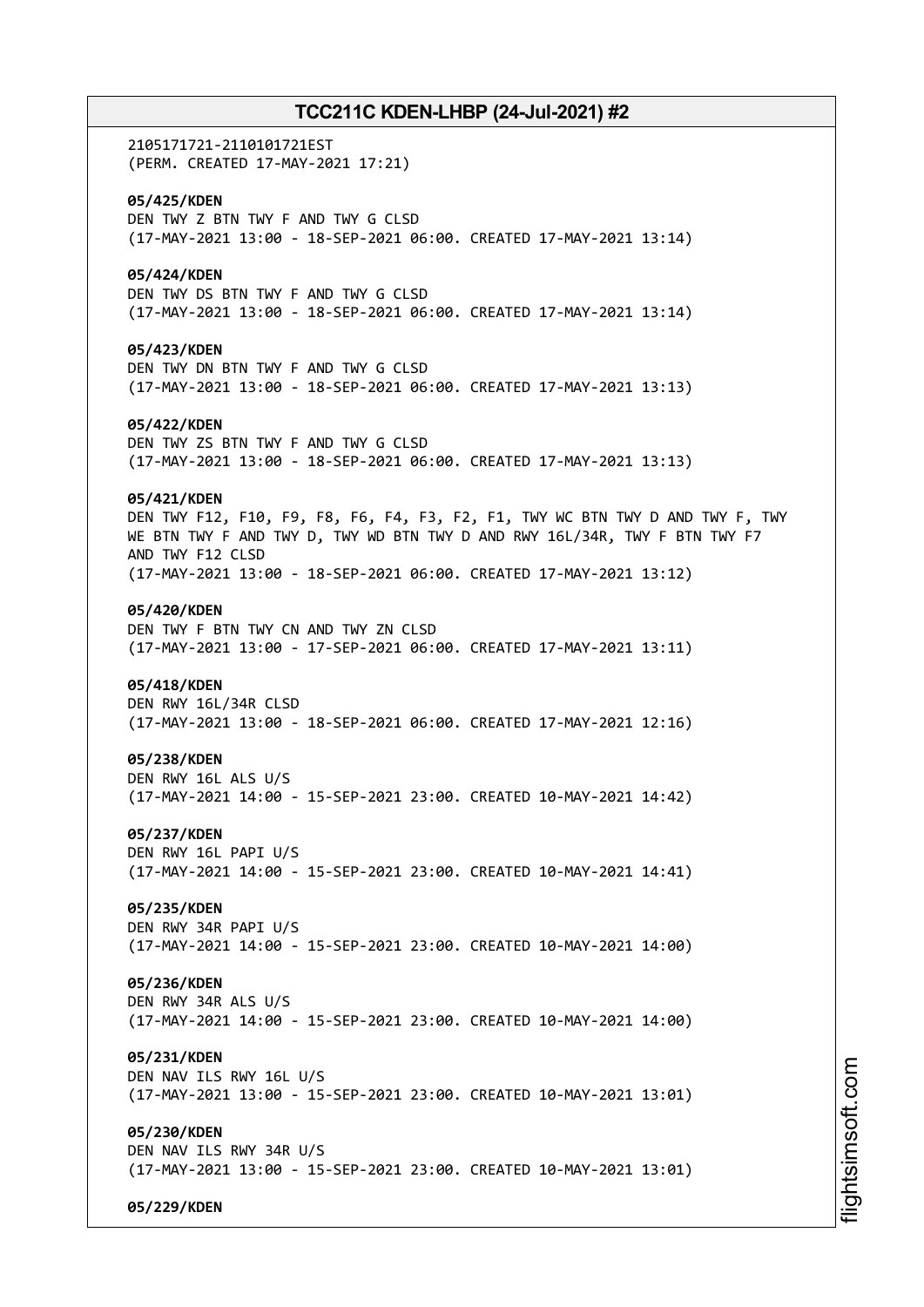DEN RWY 16L RVR U/S (17-MAY-2021 13:00 - 15-SEP-2021 23:00. CREATED 10-MAY-2021 13:01) **05/228/KDEN** DEN RWY 34R RVR U/S (17-MAY-2021 13:00 - 15-SEP-2021 23:00. CREATED 10-MAY-2021 13:01)

### **1/7432/KDEN**

DEN IAP DENVER INTL, DENVER, CO. RNAV (GPS) Y RWY 34R, AMDT 2B... LNAV/VNAV DA 5993/HAT 639 ALL CATS, VISIBILITY ALL CATS 1 3/8 SM. LNAV MDA 6000/ HAT 646 ALL CATS, VISIBILITY CATS C/D 1 3/8 SM. VDP 1.82 NM TO RW34R. ADD NOTE: FOR ALS INOP INCREASE LNAV/VNAV VISIBILITY ALL CATS TO 1 3/4 SM, INCREASE LNAV VISIBILITY CATS C/D TO 1 7/8 SM. TEMPORARY CRANES 3778FT S OF RWY 34R, 320FT AGL/ 5695FT MSL (2019-ANM-1221-NRA), 1.10 NM SE OF RWY 34R, 205FT AGL/5620FT MSL (2018-ANM-307-NRA). 2104291212-2112091212EST (PERM. CREATED 29-APR-2021 12:13)

### **04/647/KDEN**

DEN SVC CONCOURSE RAMP C S RAMP CTL 131.300 COMMISSIONED (05-MAY-2021 08:00 - PERM. CREATED 28-APR-2021 21:41)

#### **04/646/KDEN**

DEN SVC CONCOURSE RAMP C S RAMP CTL 131.175 DECOMMISSIONED (05-MAY-2021 08:00 - PERM. CREATED 28-APR-2021 21:41)

### **04/020/KDEN**

BJC OBST CRANE (ASN 2020-ANM-454-NRA) 395439N1050605W (0.7NM E BJC) 5774FT (200FT AGL) NOT LGTD (06-APR-2021 14:04 - 01-SEP-2021 23:59. CREATED 06-APR-2021 14:04)

#### **02/015/KDEN**

DEN TWY K BTN TWY BN AND CONCOURSE B COMMUTER HORSESHOE APN CLSD (02-FEB-2021 14:00 - 16-SEP-2021 05:59. CREATED 02-FEB-2021 13:06)

#### **01/554/KDEN**

DEN OBST CRANE (ASN 2020-ANM-1601-NRA) 395136N1043955W (0.4NM ESE DEN) 5602FT (235FT AGL) FLAGGED AND LGTD (28-JAN-2021 21:10 - 20-NOV-2021 23:59. CREATED 28-JAN-2021 21:10)

### **01/553/KDEN**

DEN OBST CRANE (ASN 2020-ANM-1606-NRA) 395117N1044053W (0.6NM SW DEN) 5625FT (250FT AGL) FLAGGED AND LGTD (28-JAN-2021 21:05 - 21-NOV-2021 23:59. CREATED 28-JAN-2021 21:05)

#### **01/552/KDEN**

DEN OBST CRANE (ASN 2019-ANM-1220-NRA) 395112N1044053W (0.6NM SW DEN) 5695FT (320FT AGL) FLAGGED AND LGTD (28-JAN-2021 21:03 - 22-JAN-2022 23:59. CREATED 28-JAN-2021 21:03)

#### **12/130/KDEN**

DEN OBST CRANE (ASN 2019-ANM-2163-NRA) 395123N1044231W (1.7NM W DEN) 5428FT (115FT AGL) FLAGGED AND LGTD (08-DEC-2020 16:36 - 20-FEB-2022 06:59. CREATED 08-DEC-2020 16:39)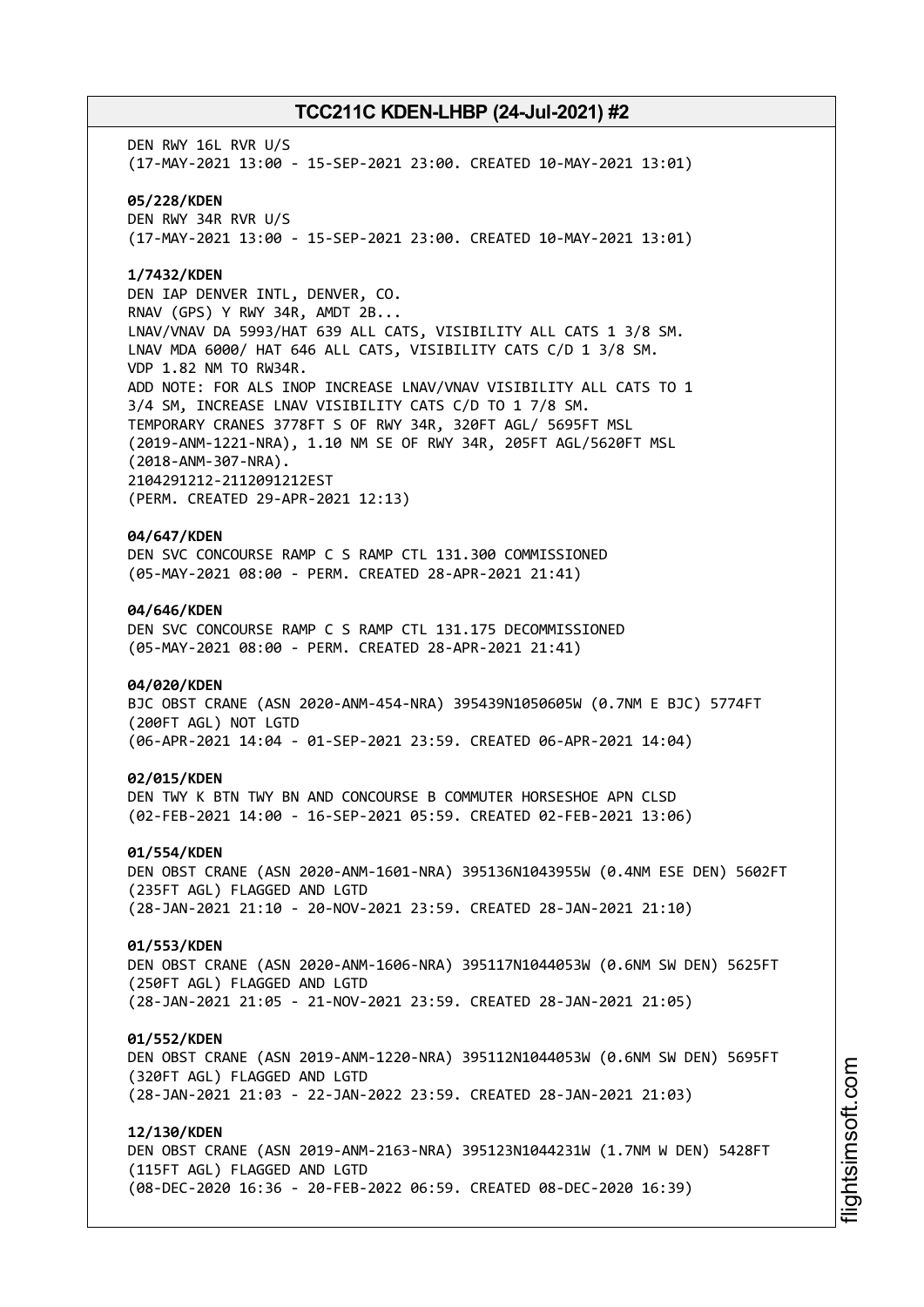### **11/385/KDEN**

DEN APRON CONCOURSE B SOUTH GREEN TXL CLSD TO ACFT WINGSPAN MORE THAN 135FT (20-NOV-2020 19:59 - PERM. CREATED 20-NOV-2020 19:59)

### **10/260/KDEN**

DEN RWY 16L RTHL U/S (14-OCT-2020 12:39 - 07-JAN-2025 20:00 EST. CREATED 14-OCT-2020 12:39)

### **10/084/KDEN**

DEN OBST RIG (ASN 2020-ANM-1784-NRA) 395332N1044057W (1.9NM NNW DEN) 5450FT (100FT AGL) FLAGGED AND LGTD (05-OCT-2020 12:00 - 20-JAN-2022 23:59. CREATED 03-OCT-2020 18:08)

### **09/644/KDEN**

DEN OBST CRANE (ASN 2019-ANM-448-NRA) 395331N1044046W (1.8NM N DEN) 5535FT (185FT AGL) FLAGGED AND LGTD (25-SEP-2020 19:19 - 25-SEP-2021 23:00. CREATED 25-SEP-2020 19:19)

#### **07/188/KDEN**

DEN OBST RIG (ASN 2020-ANM-81-NRA) 394934N1044040W (2.1NM S DEN) 5473FT (100FT AGL) FLAGGED AND LGTD (10-JUL-2020 21:19 - 12-AUG-2021 23:59. CREATED 10-JUL-2020 21:19)

┌──────────────────────────────────────────────────────────────────────────────┐

└──────────────────────────────────────────────────────────────────────────────┘

│**DESTINATION: LHBP/BUD (LISZT FERENC INTL, HUNGARY) UTC +02:00**│

### **A3362/21/LHBP**

RWY 13R/31L CLOSED DUE TO MAINT. (27-JUL-2021 05:00 - 27-JUL-2021 08:00. CREATED 23-JUL-2021 18:58)

### **A3361/21/LHBP**

TWY C D CLSD DUE TO MAINT. (27-JUL-2021 05:00 - 27-JUL-2021 08:00. CREATED 23-JUL-2021 18:57)

#### **A3360/21/LHBP**

TWY A2 J4 CLSD DUE TO MAINT. (27-JUL-2021 05:00 - 27-JUL-2021 08:00. CREATED 23-JUL-2021 18:56)

### **A3359/21/LHBP**

TWY P4 CLSD DUE TO MAINT ONLY AVBL FOR LONG TERM PARKING. (26-JUL-2021 05:00 - 15-AUG-2021 14:00. CREATED 23-JUL-2021 18:56)

#### **A3358/21/LHBP**

TWY P3 CLSD ON SECTION BEHIND R278-279 DUE TO MAINT. (26-JUL-2021 05:00 - 15-AUG-2021 14:00. CREATED 23-JUL-2021 18:55)

### **A3357/21/LHBP**

ILS FOR RWY 13R OUT OF SERVICE DUE TO MAINT. (27-JUL-2021 05:00 - 27-JUL-2021 06:00. CREATED 23-JUL-2021 18:55)

### **A3141/21/LHBP**

TWY B2 CLOSED BTN RWY 13R AND TWY J4 DUE TO LONG TERM PARKING ACFT. (15-JUL-2021 06:14 - 30-SEP-2021 22:00. CREATED 15-JUL-2021 06:14)

### **A3130/21/LHBP**

TWY P4 TAXIING ALLOWED ONLY FOR ACFT WITH MAX WINGSPAN 36.00M. ACFT WITH WINGSPAN ABOVE 36.00M SHOULD BE TOWED.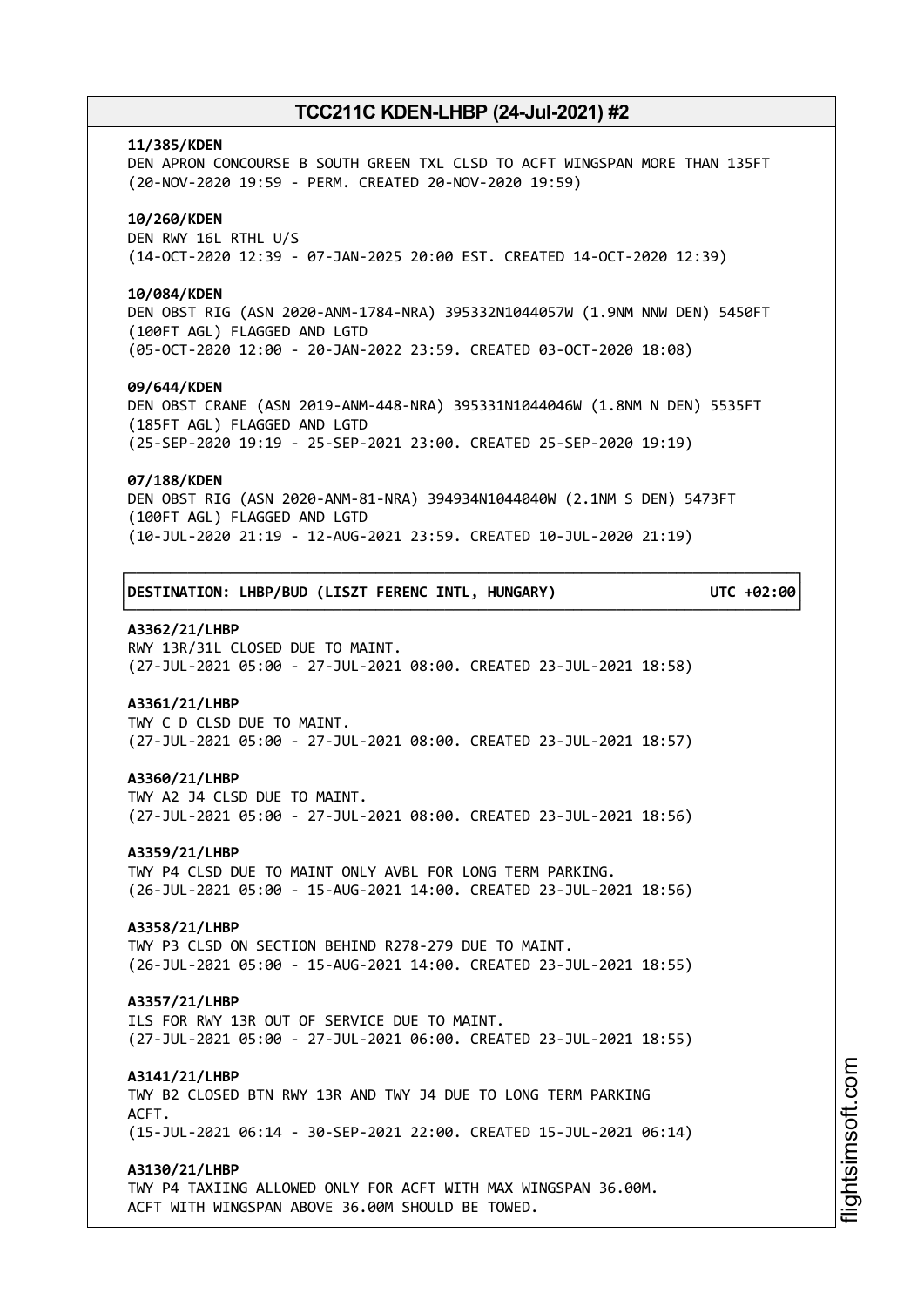(14-JUL-2021 13:50 - 31-AUG-2021 16:00. CREATED 14-JUL-2021 13:51)

### **A3109/21/LHBP**

CAMERA POLE 05 ERECTED ON THE EAST SIDE OF RWY 13R/31L. THE HEIGHT OF THE POLE 19M AGL. PSN OF THE POLE 472629.67N 0191417.68E. OBSTACLE MARKING AND LIGHTING INSTALLED ACCORDING TO ICAO ANNEX 14. (13-JUL-2021 16:00 - 10-OCT-2021 23:59. CREATED 13-JUL-2021 13:46)

### **A2864/21/LHBP**

TRIGGER NOTAM - PERM AIRAC AIP AMDT 005/2021 WEF 12 AUG 2021. GROUND HANDLING ORGANISATIONS CONTACTS UPDATED. LOCAL AD REGULATIONS UPDATED BASED ON THE NEW GRF FORMAT. UPDATED CHART: AD 2-LHBP-PATC-13R31L. (12-AUG-2021 00:00 - 25-AUG-2021 23:59. CREATED 01-JUL-2021 08:55)

### **A2854/21/LHBP**

CRANE GARDEN ERECTED 1,1NM NORTH-EAST OF TDZ 31R. NUMBER OF CRANES BTN 1-3. HEIGHT OF THE CRANES MAX 65M AGL. OBST MARKING AND LIGHTING INSTALLED ACCORDING TO ICAO ANNEX 14. CENTER PSN OF THE CRANE GARDEN IS 472635.65N 0191806.58E. RADIUS OF THE CRANE GARDEN IS 100M FROM THE CENTER PSN. 0500-1630

# (01-JUL-2021 05:00 - 01-OCT-2021 16:30. CREATED 30-JUN-2021 19:33)

### **A2853/21/LHBP**

CRANE GARDEN ERECTED 0,87NM NORTH-EAST OF THR 31R. NUMBER OF CRANES BTN 1-3. HEIGHT OF THE CRANES MAX 60M AGL. OBST MARKING AND LIGHTING INSTALLED ACCORDING TO ICAO ANNEX 14. CENTER PSN OF THE CRANE GARDEN IS 472545.00N 0191846.00E. RADIUS OF THE CRANE GARDEN IS 60M FROM THE CENTER PSN. 0500-1630 (01-JUL-2021 05:00 - 01-OCT-2021 16:30. CREATED 30-JUN-2021 19:30)

#### **A2640/21/LHBP**

CRANE GARDEN ERECTED 0,3NM WEST OF TDZ 31L. NUMBER OF CRANES BETWEEN 1-4. HEIGHT OF THE CRANES MAX 45M AGL. OBSTACLE MARKING AND LIGHTING INSTALLED ACCORDING TO ICAO ANNEX 14. CENTER PSN OF THE CRANE GARDEN 472547.62N 0191420.19E. RADIUS OF THE CRANE GARDEN IS 50M FROM THE CENTER PSN. 0500-1600 (19-JUN-2021 04:19 - 31-AUG-2021 16:00. CREATED 19-JUN-2021 04:21)

### **A2439/21/LHBP**

CAMERA POLE-04 ERECTED ON THE WEST SIDE TWY A9. THE HEIGHT OF THE POLE 24M AGL. PSN OF THE POLE 472521.14N 0191715.05E. OBSTACLE MARKING AND LIGHTING INSTALLED ACCORDING TO ICAO ANNEX 14. (10-JUN-2021 12:00 - 01-SEP-2021 18:00. CREATED 10-JUN-2021 10:44)

#### **A2277/21/LHBP**

CAMERA POLE-03 ERECTED ON THE SOUTH EAST SIDE TWY B2. THE HEIGHT OF

THE POLE 13M AGL. PSN OF THE POLE 472602.04N 0191500.05E. OBSTACLE MARKING AND LIGHTING INSTALLED ACCORDING TO ICAO ANNEX 14. (01-JUN-2021 18:00 - 01-SEP-2021 18:00. CREATED 01-JUN-2021 17:00)

### **A2171/21/LHBP**

CAMERA POLE-02 ERECTED 0,18NM NORTH OF TDZ 13R. THE HEIGHT OF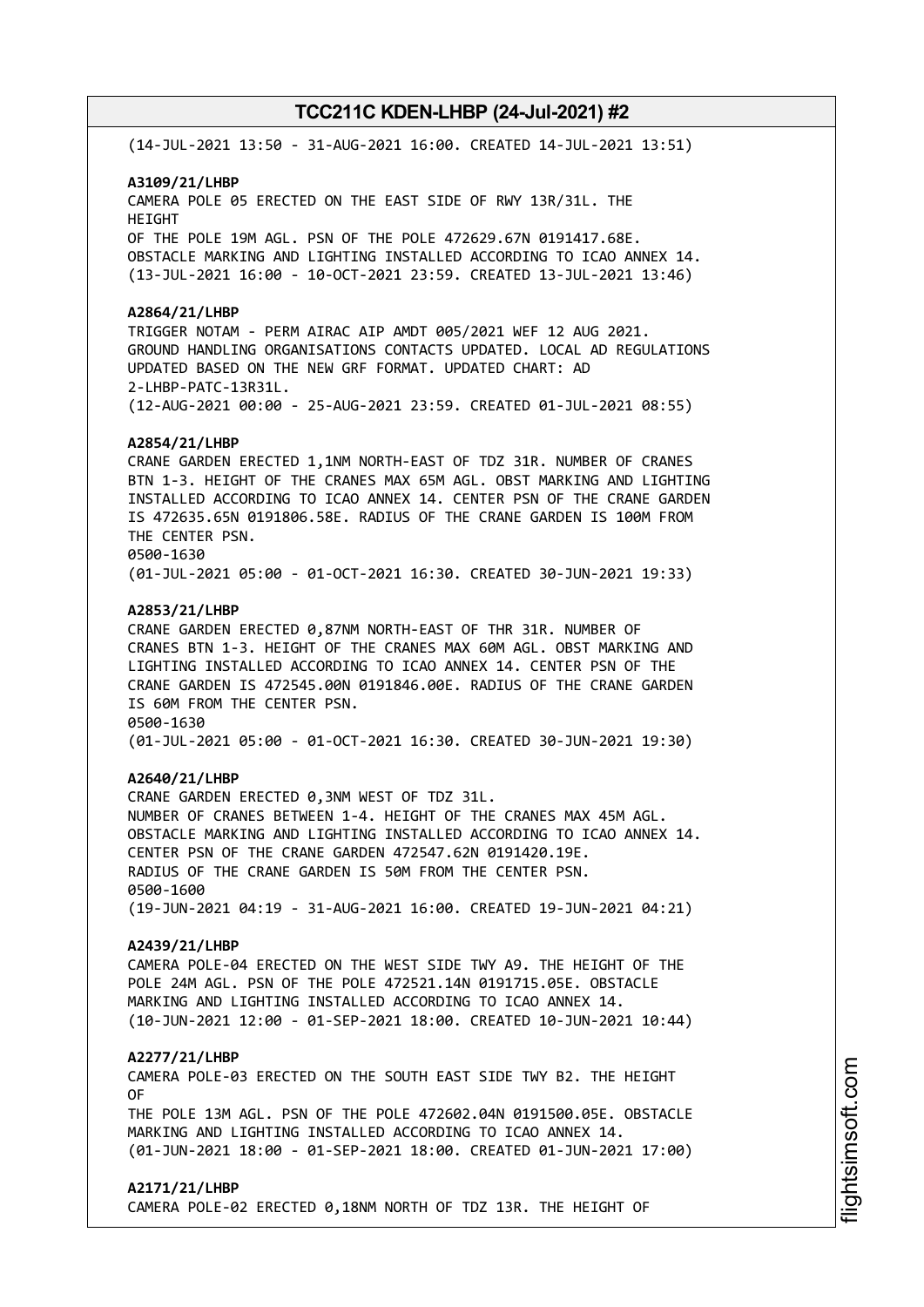THE POLE 18M AGL. PSN OF THE POLE 472650.93N 0191341.57E. OBSTACLE MARKING AND LIGHTING INSTALLED ACCORDING TO ICAO ANNEX 14. (26-MAY-2021 00:00 - 26-AUG-2021 23:59. CREATED 25-MAY-2021 19:01)

### **A2130/21/LHBP**

COMPASS CHECK POINT IS CLOSED DUE TO LONG-TERM PARKING. COMPASS CHECKS CAN BE MANAGED AT B5 HOLDING BAY. (22-MAY-2021 18:15 - 31-AUG-2021 22:00. CREATED 22-MAY-2021 18:18)

#### **A2124/21/LHBP**

TWY A1 CLOSED BETWEEN TWY B1 AND EXIT M20 DUE TO LONG-TERM PARKING. (21-MAY-2021 19:20 - 31-AUG-2021 22:00. CREATED 21-MAY-2021 19:20)

#### **A2120/21/LHBP**

TWY V CLSD DUE TO MAINT. (21-MAY-2021 18:52 - 31-AUG-2021 22:00. CREATED 21-MAY-2021 18:53)

#### **A2091/21/LHBP**

CAMERA POLE ERECTED IN FRONT OF PARKING STAND R111. THE HEIGHT OF THE POLE 26 M AGL. PSN OF THE POLE 472623.93N 0191342.86E. OBSTACLE MARKING AND LIGHTING INSTALLED ACCORDING TO ICAO ANNEX 14. (21-MAY-2021 00:00 - 21-AUG-2021 23:59. CREATED 20-MAY-2021 21:35)

### **V0199/21/LHBP**

[US DOD PROCEDURAL NOTAM] INSTRUMENT APPROACH PROCEDURE AMENDMENT RNP Z RWY 31R LNAV/VNAV DA\*\* MINIMA NOT AUTHORIZED, DUE TO OBST. (04-MAY-2021 12:51 - 30-JUL-2021 23:59. CREATED 04-MAY-2021 12:51)

### **A1681/21/LHBP**

VOR AND LNAV/VNAV PROC FOR RWY 31R ARE SUSPENDED. (01-MAY-2021 16:46 - 30-JUL-2021 23:59 EST. CREATED 01-MAY-2021 16:47)

└──────────────────────────────────────────────────────────────────────────────┘

#### │**ALTERNATE: LOWW/VIE (SCHWECHAT, AUSTRIA) UTC +02:00**│

┌──────────────────────────────────────────────────────────────────────────────┐

### **A1969/21/LOWW**

OBSTACLE LIGHTS OF ORBI TOWER WIEN OUT OF SERVICE. LOCATION : 1030 WIEN / DISTRICT WIEN COORDINATES : 481134N 0162447E ELEV: 272M/891FT AMSL MAX HEIGHT ABOVE GND: 111M/365FT AGL DAY MARKING : NO (21-JUL-2021 06:17 - 19-OCT-2021 10:00 EST. CREATED 21-JUL-2021 06:18)

## **A1798/21/LOWW**

WAGRAM VOR WGM FREQ 112.2 MHZ OUT OF SERVICE (28-JUL-2021 12:00 - 28-JUL-2021 14:00. CREATED 01-JUL-2021 09:03)

# **A1797/21/LOWW**

WAGRAM DME WGM CH59X OUT OF SERVICE (28-JUL-2021 07:00 - 28-JUL-2021 09:00. CREATED 01-JUL-2021 09:01)

**A1796/21/LOWW**

A-SMGCS (ASTOS, MDS, SMR) ADVANCED SURFACE MOVEMENT GUIDANCE AND CONTROL SYSTEM UNSERVICEABLE. EXPECT LIMITED CAPACITY ON GROUND. (28-JUL-2021 19:00 - 29-JUL-2021 03:00. CREATED 01-JUL-2021 09:01)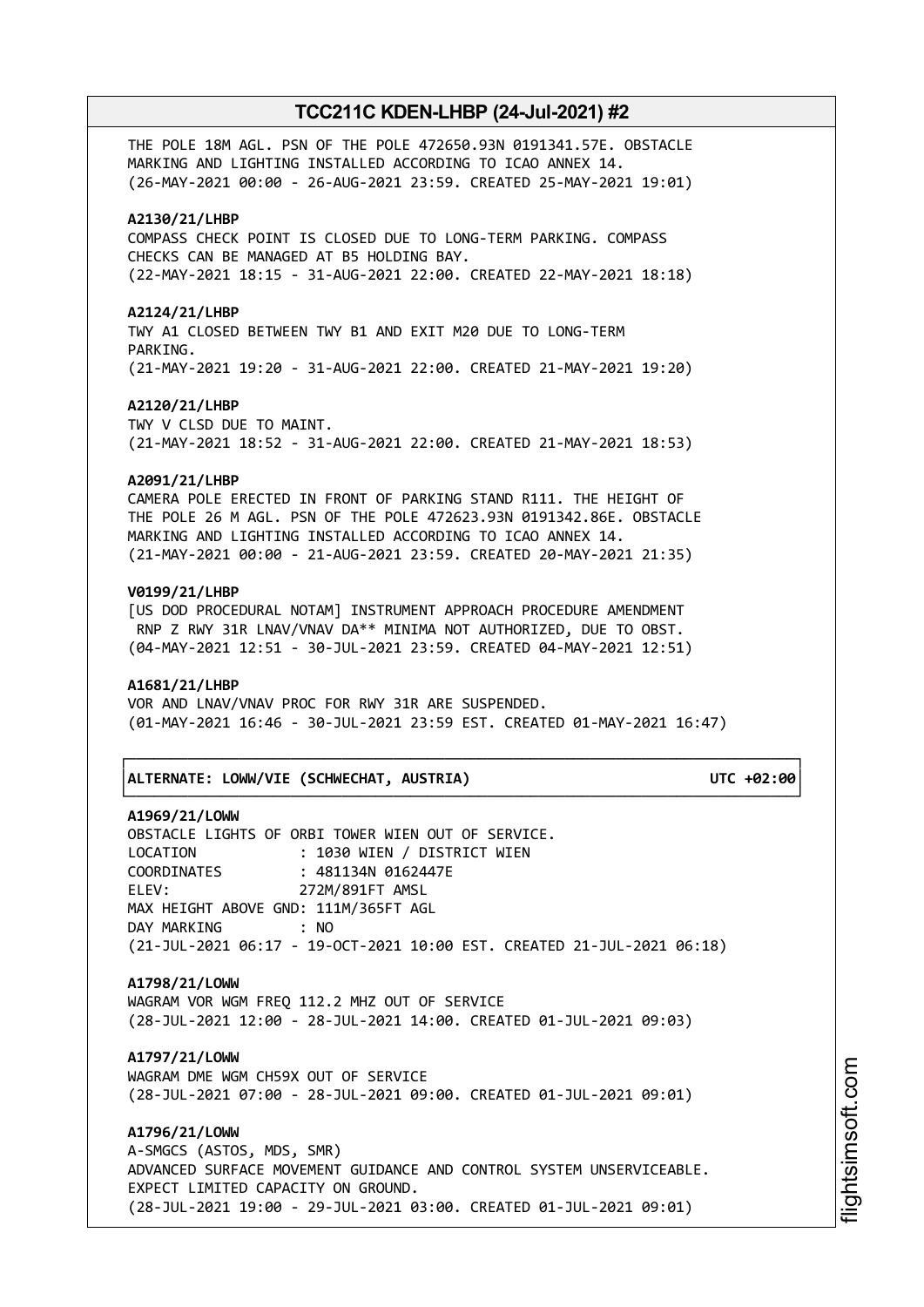**A1793/21/LOWW** SURFACE MOVEMENT RADAR NORTH OUT OF SERVICE. (26-JUL-2021 12:00 - 26-JUL-2021 14:00. CREATED 01-JUL-2021 08:41) **A1792/21/LOWW** SURFACE MOVEMENT RADAR WEST OUT OF SERVICE. (26-JUL-2021 07:00 - 26-JUL-2021 09:00. CREATED 01-JUL-2021 08:41) **A1784/21/LOWW** 3 CRANES ERECTED NEAR CAMPUS FAVORITEN (FAVORITENSTRASSE 222 1100 WIEN) PSN: 480934N 0162256E ELEVATION 302M/991FT HGT ABV GND: 68M/224 RADIUS: 120M DAY MARKDED: YES NIGHT MARKED: YES (01-JUL-2021 05:18 - 29-SEP-2021 10:00 EST. CREATED 01-JUL-2021 05:19) **A1775/21/LOWW** TRIGGER NOTAM - PERM AIRAC AIP AMDT 248/21 WEF12AUG2021. INSTRUMENT APPROACH CHART-ICAO RNP RWY 34 (12-AUG-2021 00:00 - 25-AUG-2021 23:59. CREATED 30-JUN-2021 09:42) **A1692/21/LOWW** REF AIP AUSTRIA LOWW AD 2-47 ITEM 2.2 THE FOLLOWING TIMES ARE CURRENTLY CONSIDERED IN LOWW AS RUSH HOURS: 0830-0930 1330-1430 1830-2030 (28-JUN-2021 00:00 - 10-SEP-2021 23:59. CREATED 23-JUN-2021 11:57) **A1405/21/LOWW** TRIGGER NOTAM - PERM AIRAC AIP AMDT 247/21 WEF15JUL2021. ATC SURVEILLANCE MINIMUM ALTITUDE CHART-ICAO (15-JUL-2021 00:00 - 28-JUL-2021 23:59. CREATED 01-JUN-2021 11:25) **A1289/21/LOWW** SURFACE MOVEMENT RADAR SOUTH OUT OF SERVICE. (21-MAY-2021 06:21 - 19-AUG-2021 15:00 EST. CREATED 21-MAY-2021 06:22) **V0204/21/LOWW** [US DOD PROCEDURAL NOTAM] INSTRUMENT APPROACH PROCEDURE AMENDMENT RNP RWY 34 INCREASE IFR LANDING MINIMA. CHG LNAV/VNAV DA\*\* CAT A TO READ: 806/750M 220 (300-800M), CAT B TO READ: 818/750M 232 (300-800M), CAT C TO READ: 838/750M 252 (300-800M), CAT D TO READ: 864/750M 278 (300-800M). REVISE ASSOCIATED \*\*ALS INOP NOTE TO READ: \*\*WHEN ALS INOP, INCREASE CAT AB RVR/VIS TO 1200M; CAT CD RVR/VIS TO 1300M. CHG LNAV MDA\*\*\* CAT ABCD TO READ: 950/1000M 364 (400-1000M). REVISE ASSOCIATED \*\*\*ALS INOP NOTE TO READ: \*\*\*WHEN ALS INOP, INCREASE RVR/VIS TO 1700M. (06-MAY-2021 15:15 - 11-AUG-2021 23:59. CREATED 06-MAY-2021 15:15) **A1147/21/LOWW** REF AIP AUSTRIA, LOWW AD 2 MAP 13-2-4

WITH IMMEDIATE EFFECT THE OCA/H ON RNP RWY 34 CHART SHALL READ: LNAV: 940 (360)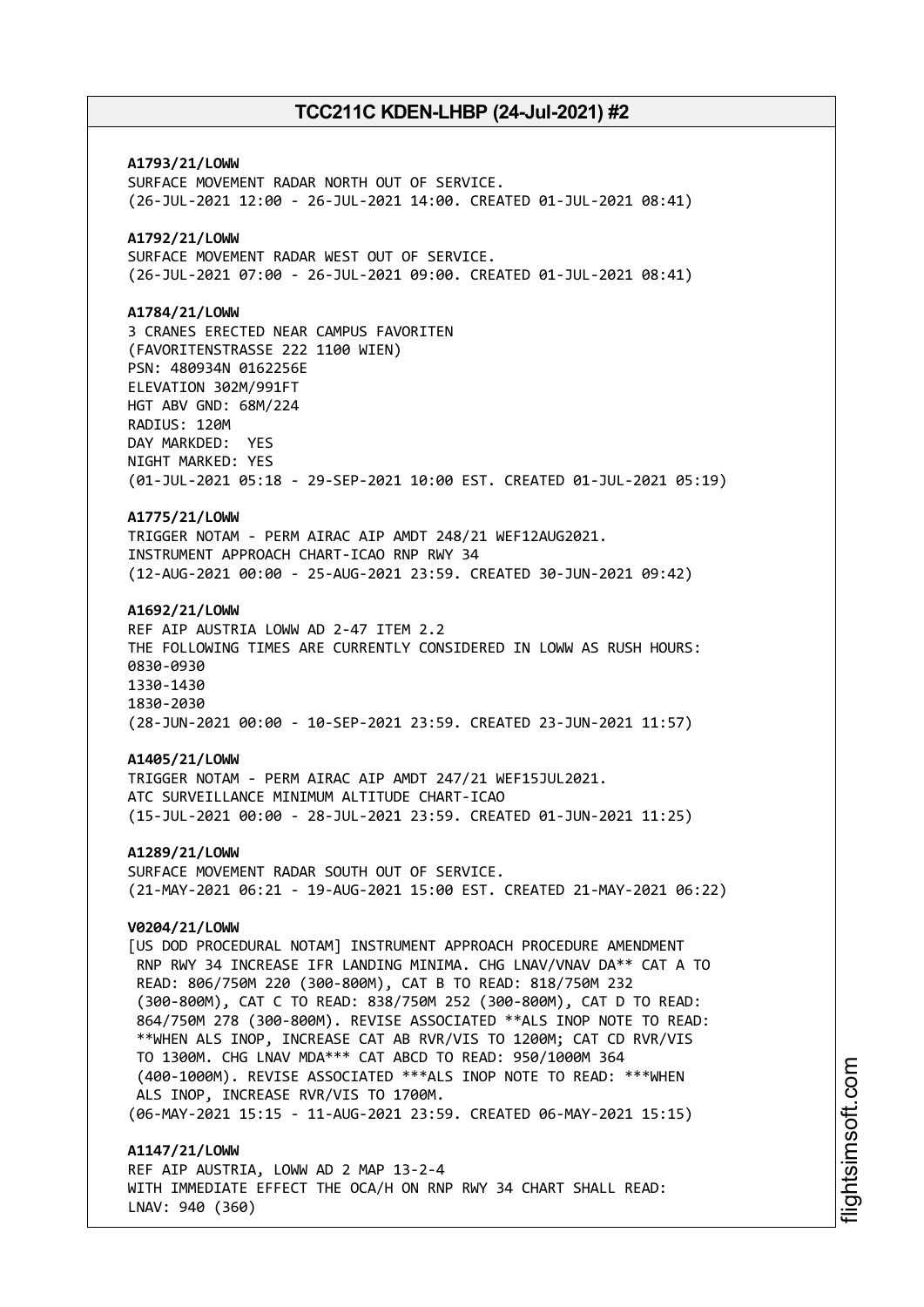LNAV/VNAV: A: 806 (220) B: 818 (232) C: 838 (252) D/DL: 864 (278) NOTE: REVISED CHART WILL BE PUBLISHED WEF 12 AUG 2021-AIRAC AMDT 248 (10-MAY-2021 00:00 - 11-AUG-2021 23:59. CREATED 06-MAY-2021 09:51) **A1049/21/LOWW** 'AIRPORT SLOT ID' FOR GENERAL/BUSINESS AVIATION FLIGHTS TO/FROM COORDINATED AIRPORTS IN AUSTRIA - SEE AIP SUP 019/13. (27-APR-2021 05:23 - 26-JUL-2021 15:00 EST. CREATED 27-APR-2021 05:24) **A1015/21/LOWW** AIRBUS A380-800 AND AN124 OPS LOWW ALL PUBLISHED APPROACH AND DEPARTURE PROCEDURES CALCULATED FOR CATEGORY DL. FOR PAPI, MEHT AND GLIDE SLOPE - CHECK AIP LOWW AD 2.14 OPERATIONAL RESTRICTIONS FOR A380-800 AND AN124: TWYS B3, B6, B8, B9 NOT AVAILABLE TWYS LIMA AND WHISKEY ARE AIRCRAFT STAND TAXILANES DUE TO REDUCED WINGTIP CLEARANCE (5.50 M AND 7.50 M). ADJUST TAXISPEED ACCORDINGLY. REF AIP AUSTRIA LOWW AD 2 MAP 2-1: MAX WINGSPANS ON PARKING STANDS NOT VALID - MNM CLEARANCE TO OBJECTS 7.5M (22-APR-2021 07:43 - PERM. CREATED 22-APR-2021 07:43) **A1014/21/LOWW** BOEING 747-8 OPS LOWW ALL PUBLISHED APPROACH AND DEPARTURE PROCEDURES CALCULATED FOR CATEGORY DL. FOR PAPI, MEHT AND GLIDE SLOPE - CHECK AIP LOWW AD 2.14 B748 MAY USE ALL RWYS, TWYS AND AIRCRAFT STAND TAXILANES WHICH ARE USEABLE UNRESTRICTED BY ICAO CODE E AIRCRAFT. PILOTS SHALL EXERCISE CAUTION WHEN TAXIING THROUGH TWYS A11 AND A12 AS MAIN GEAR TO PAVEMENT EDGE CLEARANCE MAY BE LIMITED. OVERSTEERING TECHNIQUE IS REQUIRED. TWY LIMA BETWEEN EXIT 6 AND EXIT 13 IS AN AIRCRAFT STAND TAXILANE FOR B748. RESCUE AND FIRE FIGHTING CAT 9 AVAILABLE - CAT 10 ON REQUEST VIA ATC 15 MINUTES IN ADVANCE. TAXIING ON TWYS AND AIRCRAFT STAND TAXILANES DURING NIGHT AND LOW VISIBILITY ONLY PERMITTED IF CENTER LINE LIGHTS ARE VISIBLE. OTHERWISE MARSHALLER ASSISTANCE MANDATORY. REF AIP AUSTRIA LOWW AD 2 MAP 2-1: MAX WINGSPANS ON PARKING STANDS NOT VALID FOR B748 - MNM CLEARANCE TO OBJECTS 7.5M (22-APR-2021 07:42 - PERM. CREATED 22-APR-2021 07:42)

# │**EDTO AIRPORT: CYYQ/YYQ (CHURCHILL, CANADA) UTC -05:00**│

┌──────────────────────────────────────────────────────────────────────────────┐

└──────────────────────────────────────────────────────────────────────────────┘ WARNING: CAN'T RETRIEVE NOTAMS

## │**KZDV (DENVER FIR)** │

**1/4559/KZDV** ZDV CO..AIRSPACE FORT MORGAN, CO.. TEMPORARY FLIGHT RESTRICTIONS WI AN AREA DEFINED AS 1NM RADIUS OF 401322N103404W (AKO271022.7)SFC-5000FT AGL TO PROVIDE A SAFE ENVIRONMENT FOR PUBLIC SAFETY. PURSUANT TO 14 CFR SECTION 91.137(A) (2) TEMPORARY FLIGHT

┌──────────────────────────────────────────────────────────────────────────────┐

└──────────────────────────────────────────────────────────────────────────────┘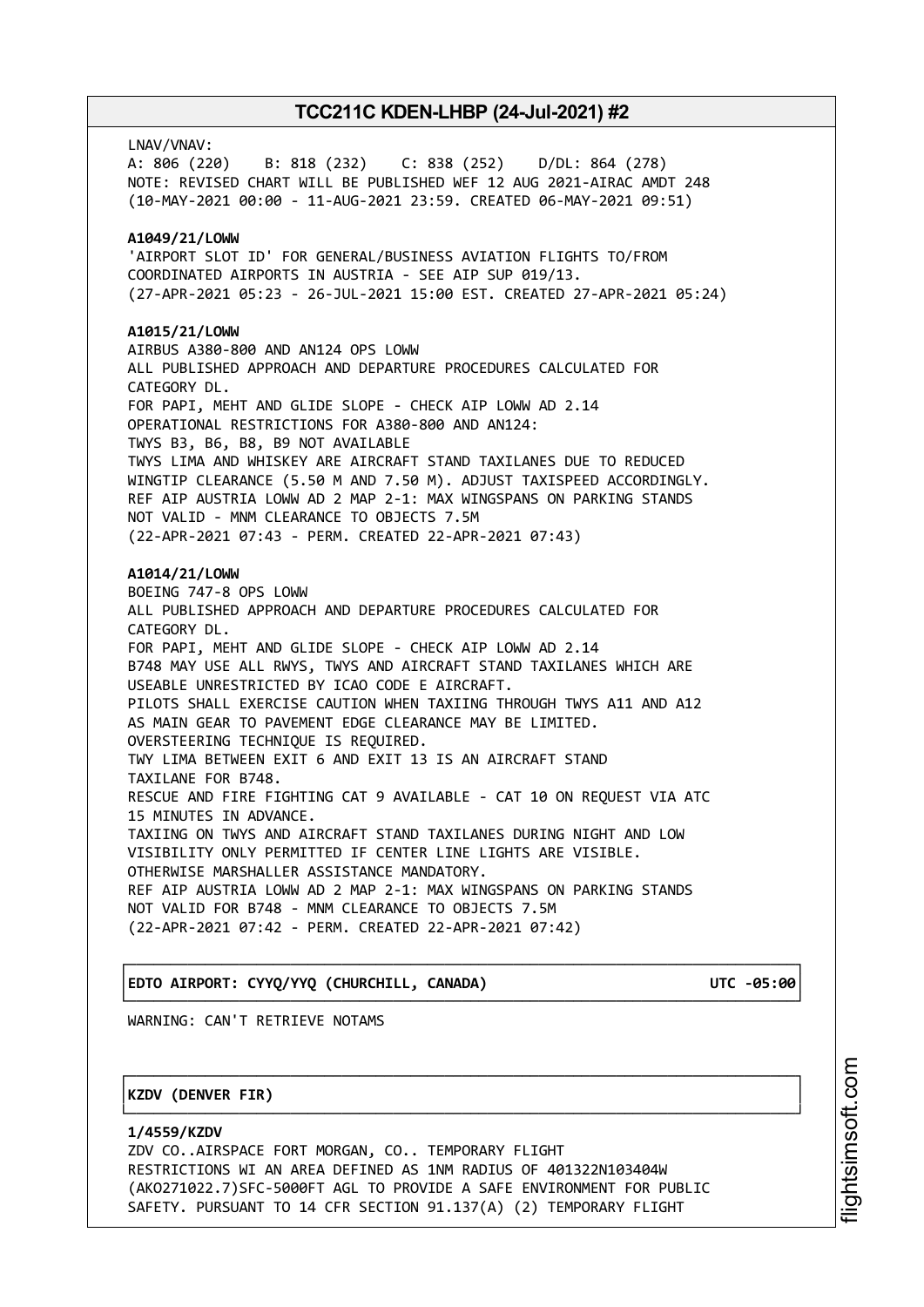RESTRICTIONS ARE IN EFFECT. ONLY ACFT PERMITTED UNDER THE PROVISIONS OF 14 CFR 91.137 (A) (2) ARE ALLOWED TO OPS IN THIS AREA. FORT MORGAN PUBLIC SAFETY 720-576-0908 IS IN CHARGE OF THE AIRPSACE. DENVER /ZDV/ ARTCC TEL 303-651-4248 IS THE FAA CDN FACILITY. MEDIA CONCERNS REGARDING THIS TFR SHOULD BE DIRECTED TO THE FAA PUBLIC AFFAIRS THRU THE WASHINGTON OPS CENTER AT 202-267-3333. 2107241820-2107260200 (PERM. CREATED 24-JUL-2021 18:18)

**07/825/KZDV** ZDV AIRSPACE R7001B ACT 8000FT-FL235 (25-JUL-2021 14:00 - 26-JUL-2021 06:00. CREATED 24-JUL-2021 14:05)

**07/823/KZDV** ZDV AIRSPACE R7001A ACT SFC-7999FT (25-JUL-2021 14:00 - 26-JUL-2021 06:00. CREATED 24-JUL-2021 14:05)

### **1/4398/KZDV**

ZDV WY..AIRSPACE 25 NM NE OF GILLETTE, WY..TEMPORARY FLIGHT RESTRICTIONS WI AN AREA DEFINED AS 10NM RADIUS OF 443502N1050925W (GCC041021.8) SFC-10000FT. TO PROVIDE A SAFE ENVIRONMENT FOR FIRE FIGHTING ACFT OPS. PURSUANT TO 14 CFR SECTION 91.137(A)(2) TEMPORARY FLIGHT RESTRICTIONS ARE IN EFFECT. CASPER INTERAGENCY DISPATCH CENTER TEL 307-233-1149 OR FREQ 125.1750/THE MITCHELL CREEK FIRE IS IN CHARGE OF THE OPERATION. DENVER /ZDV/ ARTCC TEL 303-651-4248 IS THE FAA CDN FACILITY. DLY 1400-0400 (24-JUL-2021 14:00 - 24-SEP-2021 04:00 EST. CREATED 24-JUL-2021 02:47)

### **07/516/KZDV**

ZDV OBST WIND TURBINE FARM WI AN AREA DEFINED AS 4NM RADIUS OF 424057N1055326W (23NM WSW DGW) 6800FT (400FT AGL) NOT LGTD (24-JUL-2021 00:29 - 27-AUG-2021 03:00. CREATED 24-JUL-2021 00:29)

#### **07/770/KZDV**

ZDV AIRSPACE R2601A ACT SFC-12499FT (24-JUL-2021 06:01 - 26-JUL-2021 10:59. CREATED 24-JUL-2021 00:06)

### **07/746/KZDV**

ZDV AIRSPACE R2603 ACT SFC-9999FT (24-JUL-2021 22:00 - 24-JUL-2021 23:00. CREATED 23-JUL-2021 22:06)

### **07/716/KZDV**

ZDV AIRSPACE R7001B ACT 8000FT-FL235 (24-JUL-2021 14:00 - 25-JUL-2021 06:00. CREATED 23-JUL-2021 14:06)

### **07/717/KZDV**

ZDV AIRSPACE R7001A ACT SFC-7999FT (24-JUL-2021 14:00 - 25-JUL-2021 06:00. CREATED 23-JUL-2021 14:06)

## **07/126/KZDV**

ZDV NAV GPS (FTIRCA GPS 21-22) (INCLUDING WAAS, GBAS, AND ADS-B) MAY NOT BE AVBL WI A 271NM RADIUS CENTERED AT 352121N1163405W (HEC 336034) FL400-UNL, 221NM RADIUS AT FL250, 148NM RADIUS AT 10000FT, 121NM RADIUS AT 4000FT AGL, 89NM RADIUS AT 50FT AGL.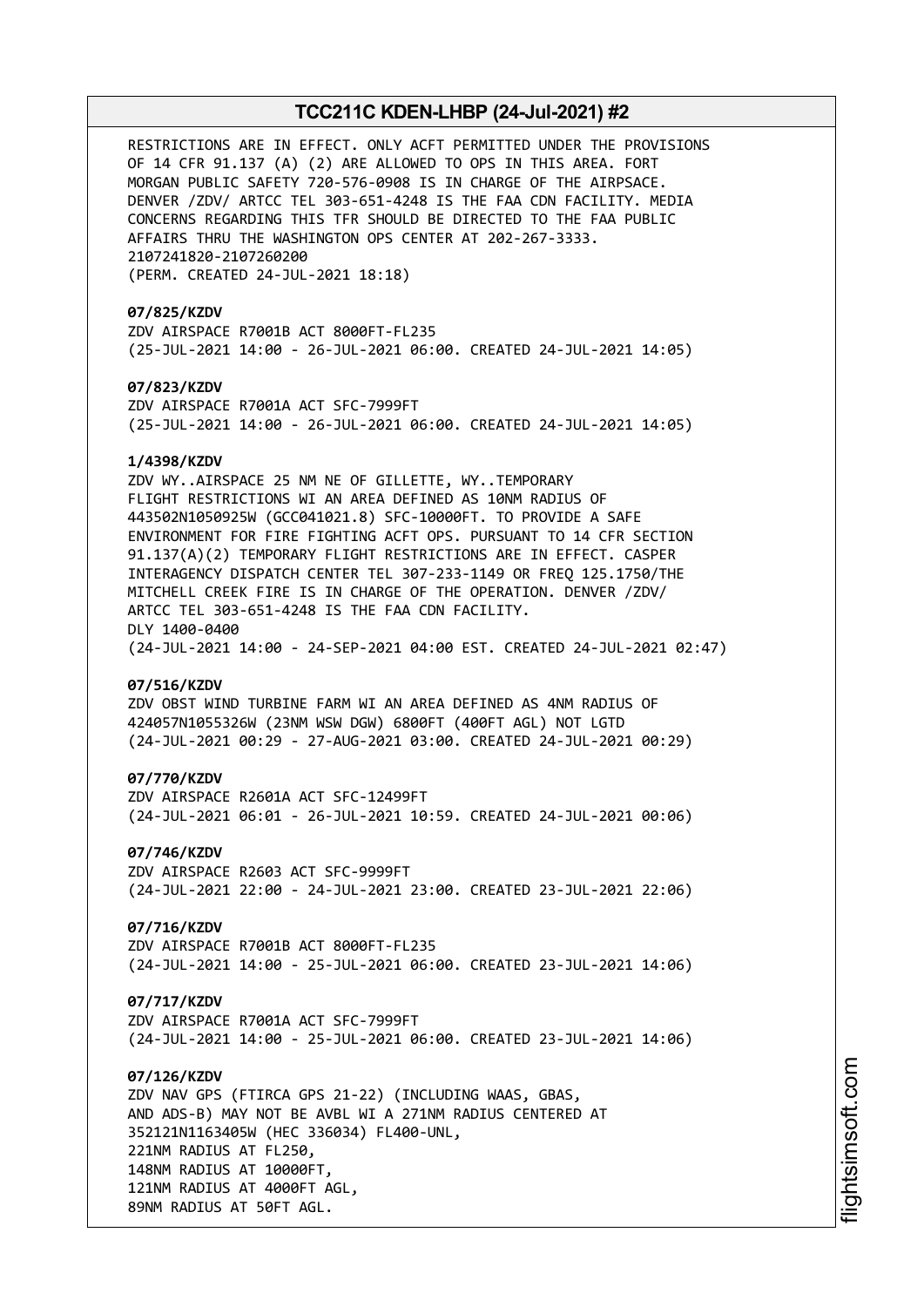2107250600-2107250759 (PERM. CREATED 21-JUL-2021 15:52)

**1/2572/KZDV**

ZDV CO..AIRSPACE MORRISON, CO LASER LGT DEMONSTRATION WI AN AREA DEFINED AS RED ROCKS AMPHITHEATER, OR 393956N1051219W (BJC181015), SFC-8356FT AGL. LASER LGT BEAM MAY BE INJURIOUS TO PILOTS/PAX EYES WI 580FT VER OR 1367FT LATERALLY OF THE LGT SOURCE. FLASH BLINDNESS OR COCKPIT ILLUMINATION MAY OCCUR BEYOND THESE DIST. DENVER TRACON /D01/ TEL 303-342-1590 IS THE FAA CDN FAC. DLY 0200-0600 (28-JUL-2021 02:00 - 29-JUL-2021 06:00. CREATED 20-JUL-2021 17:05)

### **1/1859/KZDV**

ZDV WY..AIRSPACE CHEYENNE, WY..TEMPORARY FLIGHT RESTRICTIONS. PURSUANT TO 14 CFR SECTION 91.145, MANAGEMENT OF ACFT OPS IN THE VICINITY OF AERIAL DEMONSTRATIONS AND MAJOR SPORTING EVENTS, ACFT OPS ARE PROHIBITED WI AN AREA DEFINED AS 6NM RADIUS OF 411132N1045142W (CYS242004.2) SFC-17999FT EFFECTIVE 2107261730 UTC UNTIL 2107261900 UTC, 2107262045 UTC UNTIL 2107262245 UTC, 2107271500 UTC UNTIL 2107271730 UTC, AND 2107281500 UTC UNTIL 2107281730 UTC. DUE TO HIGH SPEED AERIAL DEMONSTRATIONS. UNLESS AUTH BY ATC. DAVID SCHULTZ, TEL 610-724-3300, IS THE POINT OF CTC. THE DENVER /ZDV/ ARTCC, TEL 303-651-4248, IS THE FAA CDN FAC. (26-JUL-2021 17:30 - 28-JUL-2021 17:30. CREATED 19-JUL-2021 12:55)

#### **07/305/KZDV**

ZDV OBST WIND TURBINE (ASN UNKNOWN) 390337N1035851W (13.2NM W 5V4) 6174FT (400FT AGL) NOT LGTD (14-JUL-2021 18:38 - 04-AUG-2021 05:00. CREATED 14-JUL-2021 18:38)

### **07/304/KZDV**

ZDV AIRSPACE SMALL ARMS FIRING WI AN AREA DEFINED AS 422502N1045414W (8.2NM SE 76V) TO 422502N1045242W (9.2NM SE 76V) TO 422007N1045225W (7.6NM NW GUR) TO 422007N1045415W (8.8NM NW GUR) TO POINT OF ORIGIN SFC-8500FT AGL (14-JUL-2021 18:30 - 01-AUG-2021 06:00. CREATED 14-JUL-2021 18:30)

### **07/303/KZDV**

ZDV AIRSPACE SMALL ARMS FIRING WI AN AREA DEFINED AS 422000N1045231W (7.5NM NW GUR) TO 422000N1045438W (9NM NW GUR) TO 422907N1045437W (15.5NM NW GUR) TO 422907N1045231W (14.8NM NW GUR) TO POINT OF ORIGIN SFC-8500FT AGL (14-JUL-2021 18:29 - 01-AUG-2021 06:00. CREATED 14-JUL-2021 18:29)

#### **07/212/KZDV**

ZDV OBST WIND TURBINE FARM WI AN AREA DEFINED AS 8.35NM RADIUS OF 430402N1053059W (9NM SSE WYO7) 5996FT (499FT AGL) NOT LGTD (10-JUL-2021 08:31 - 10-AUG-2021 17:00. CREATED 10-JUL-2021 08:38)

## **1/6758/KZDV**

ZDV CO..AIRSPACE 13NM N OF STEAMBOAT SPRINGS, CO..TEMPORARY FLIGHT RESTRICTIONS WI AN AREA DEFINED AS 8NM RADIUS OF 404337N1064925W (BQZ355015.9) SFC-13000FT. TO PROVIDE A SAFE ENVIRONMENT FOR FIRE FIGHTING ACFT OPS. PURSUANT TO 14 CFR SECTION 91.137(A)(2) TEMPORARY FLIGHT RESTRICTIONS ARE IN EFFECT. CRAIG INTERAGENCY DISPATCH CENTER TEL 970-826-5037 OR FREQ 126.6000/THE MORGAN CREEK FIRE IS IN CHARGE OF THE OPERATION. DENVER / ZDV /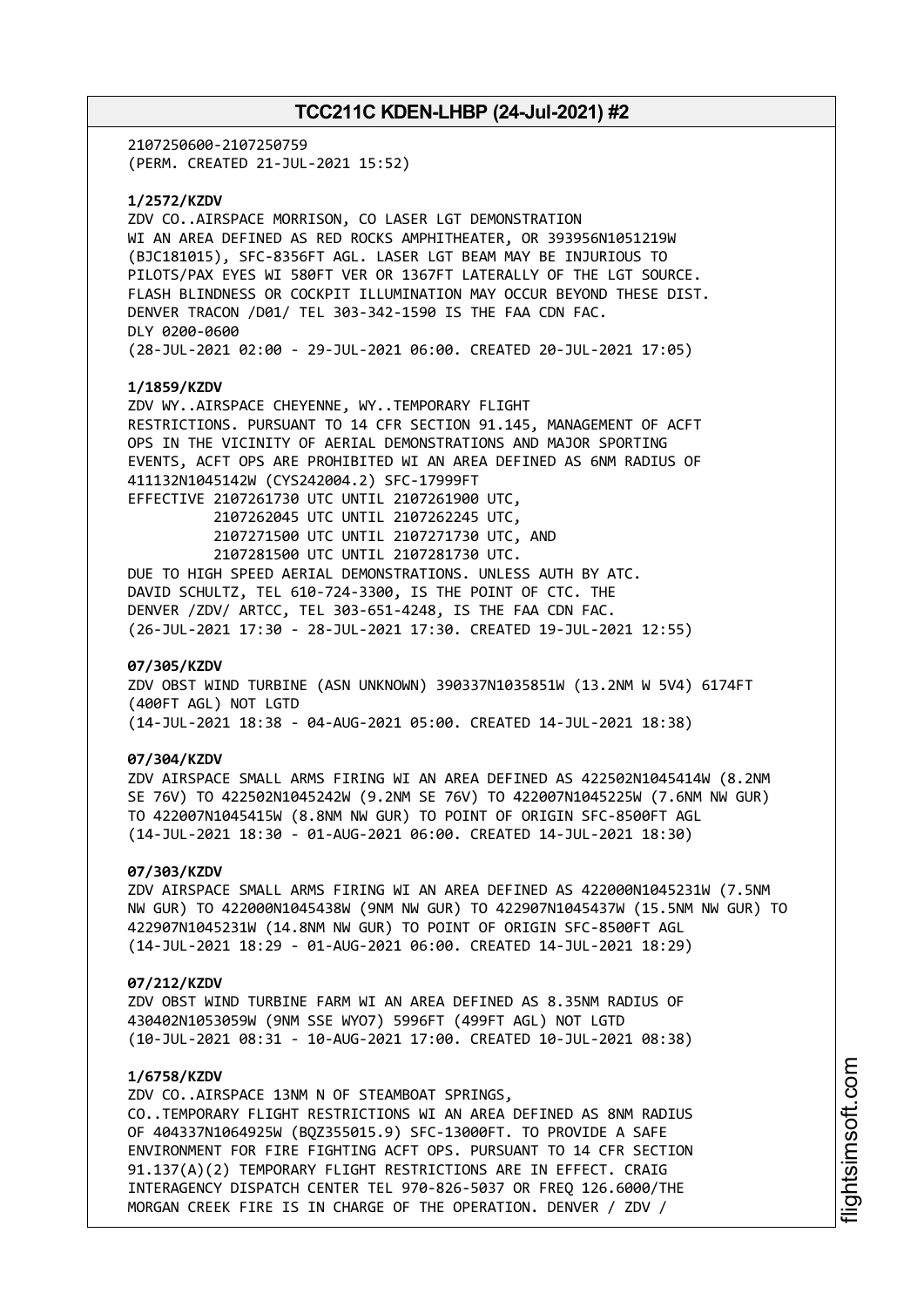ARTCC TEL 303-651-4248 IS THE FAA CDN FACILITY. DLY 1400-0500 2107101400-2109100500EST (PERM. CREATED 10-JUL-2021 03:35) **07/025/KZDV** ZDV NAV GPS (WSMRNM GPS 21-24) (INCLUDING WAAS, GBAS, AND ADS-B) MAY NOT BE AVBL WI A 352NM RADIUS CENTERED AT 333031N1063528W (TCS055037) FL400-UNL 296NM RADIUS AT FL250, 234NM RADIUS AT 10000FT, 233NM RADIUS AT 4000FT AGL, 164NM RADIUS AT 50FT AGL. DLY 1830-2230 2107141830-2107312230 (PERM. CREATED 09-JUL-2021 20:03) **1/5562/KZDV** ZDV CO..AIRSPACE 20NM SSE STEAMBOAT SPRINGS, CO..TEMPORARY FLIGHT RESTRICTIONS WI AN AREA DEFINED AS 5NM RADIUS OF 400818N1064455W (RLG286016.3) SFC-14000FT. TO PROVIDE A SAFE ENVIRONMENT FOR FIRE FIGHTING ACFT OPS. PURSUANT TO 14 CFR SECTION 91.137(A)(2) TEMPORARY FLIGHT RESTRICTIONS ARE IN EFFECT. CRAIG INTERAGENCY DISPATCH CENTER TEL 970-826-5037 OR FREQ 133.1000/THE MUDDY SLIDE FIRE IS IN CHARGE OF THE OPS. DENVER /ZDV/ ARTCC TEL 303-651-4248 IS THE FAA CDN FAC. DLY 1400-0500 2107081400-2109080500EST (PERM. CREATED 07-JUL-2021 23:17) **07/684/KZDV** ZDV AIRSPACE R2601B ACT 12500FT UP TO BUT NOT INCLUDING FL225 (07-JUL-2021 06:00 - 30-JUL-2021 06:00. CREATED 07-JUL-2021 00:05) **07/481/KZDV** ZDV AIRSPACE R2601C ACT FL225 UP TO BUT NOT INCLUDING FL350 (07-JUL-2021 06:00 - 30-JUL-2021 06:00. CREATED 06-JUL-2021 06:06) **07/070/KZDV** ZDV OBST WIND TURBINE FARM WI AN AREA DEFINED AS 1.1NM RADIUS OF 405917N1025519W (11.1NM SE SNY) 4693FT (400FT AGL) NOT LGTD (03-JUL-2021 11:49 - 03-AUG-2021 23:59 EST. CREATED 03-JUL-2021 11:49) **07/069/KZDV** ZDV OBST WIND TURBINE FARM WI AN AREA DEFINED AS 4.7NM RADIUS OF 405845N1025148W (11.1NM SE SNY) 4621FT (400FT AGL) NOT LGTD (03-JUL-2021 11:48 - 03-AUG-2021 23:59 EST. CREATED 03-JUL-2021 11:48) **07/068/KZDV** ZDV OBST WIND TURBINE FARM WI AN AREA DEFINED AS 6.61NM RADIUS OF 405841N1032416W (14.9NM SSE IBM) 5101FT (400FT AGL) NOT LGTD

(03-JUL-2021 11:43 - 03-AUG-2021 23:59 EST. CREATED 03-JUL-2021 11:46)

## **07/067/KZDV**

ZDV OBST WIND TURBINE FARM WI AN AREA DEFINED AS 6.61NM RADIUS OF 405841N1032416W (11.3NM SW SNY) 5101FT (400FT AGL) NOT LGTD (03-JUL-2021 11:44 - 03-AUG-2021 23:59 EST. CREATED 03-JUL-2021 11:46)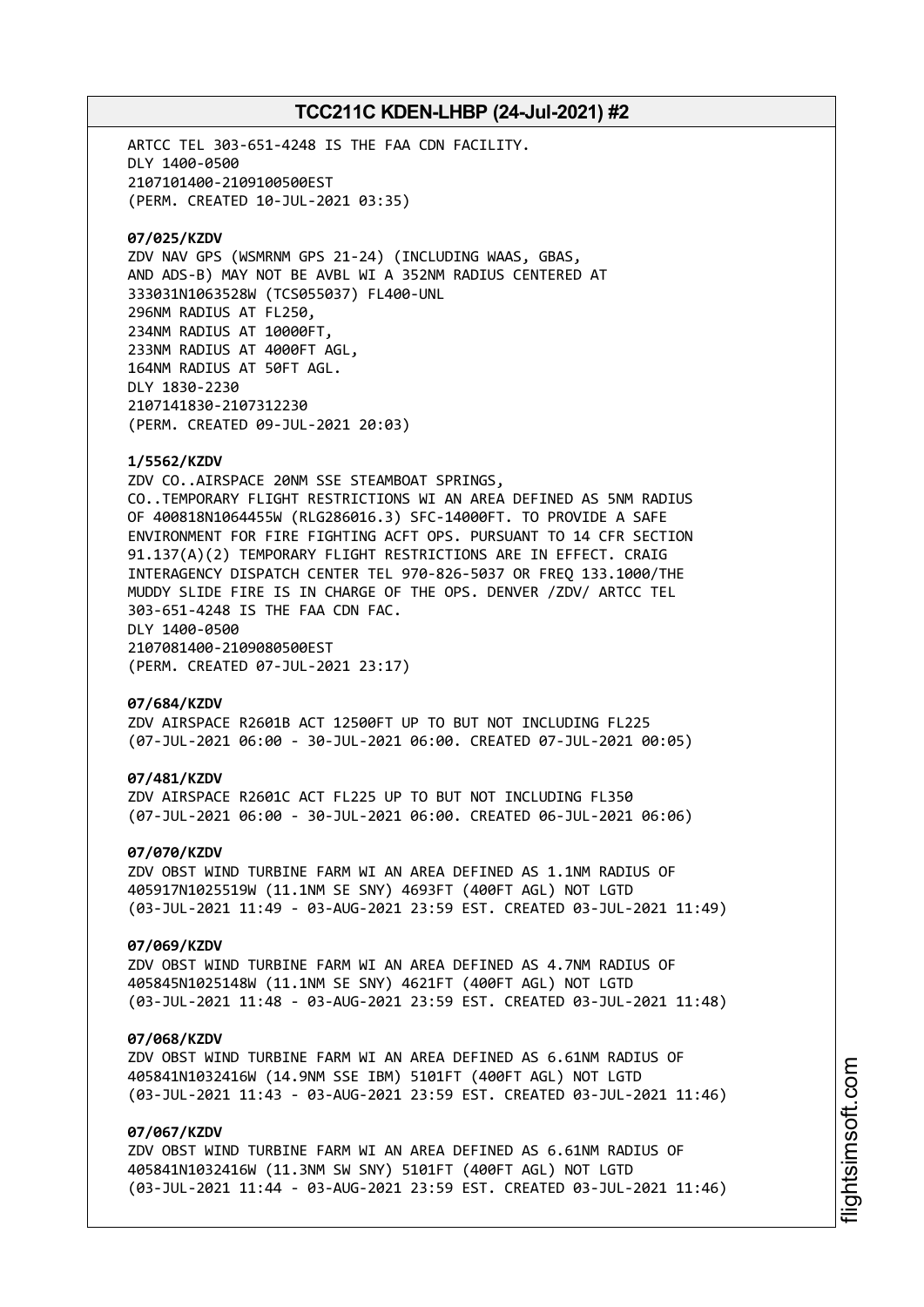#### **07/026/KZDV**

ZDV AIRSPACE SMALL ARMS FIRING WI AN AREA DEFINED AS 421538N1044515W (1.2NM S GUR) TO 421440N1044316W (1NM S GUR) TO 421014N1044529W (6.5N S GUR) TO 421022N1045208W (7.3NM SW GUR) TO 421420N1045208W (5.9NM SW GUR) TO POINT OF ORIGIN SFC-8500FT AGL DLY 1400-0559 (06-JUL-2021 14:00 - 31-JUL-2021 05:59. CREATED 01-JUL-2021 15:43)

#### **06/620/KZDV**

ZDV OBST WIND TURBINE FARM WI AN AREA DEFINED AS 5NM RADIUS OF 405445N1034909W (18.3NM SW IBM) 5666FT (410FT AGL) NOT LGTD (30-JUN-2021 21:24 - 31-DEC-2021 23:59. CREATED 30-JUN-2021 21:24)

### **06/619/KZDV**

ZDV OBST WIND TURBINE FARM WI AN AREA DEFINED AS 5NM RADIUS OF 405639N1034426W (15.5NM SSW IBM) 5543FT (389FT AGL) NOT LGTD (30-JUN-2021 21:18 - 31-DEC-2021 23:59. CREATED 30-JUN-2021 21:20)

#### **06/580/KZDV**

ZDV OBST WIND TURBINE FARM WI AN AREA DEFINED AS 8NM RADIUS OF 393725N1034032W (20.4NM N LIC) 5353FT (400FT AGL) NOT LGTD (28-JUN-2021 22:29 - 28-JUL-2021 23:59 EST. CREATED 28-JUN-2021 22:34)

### **1/5052/KZDV**

ZDV CO..ROUTE ZDV. V108 TRUEL, CO TO RED TABLE (DBL) VOR/DME, CO MOCA 14000. 2106011502-2305301502EST (PERM. CREATED 01-JUN-2021 15:03)

### **1/3092/KZDV**

ZDV SD..AIRSPACE CRAZY HORSE, SD.. LASER LGT DEMONSTRATION WILL BE CONDUCTED AT CRAZY HORSE MEMORIAL WI AN AREA DEFINED AS 435001N1033737W OR (RAP239028) SFC-500FT AGL. LASER LGT BEAMS WILL BE TERMINATED IF NON PARTICIPATING ACFT ARE DETECTED ENTERING THE AFFECTED AREA. LASER LGT BEAMS MAY BE INJUROUS TO PILOTS/PASSENGERS EYES WI 500FT VERTICALLY AND 1900FT LATERALLY OF THE LGT SOURCE. FLASH BLINDNESS OR COCKPIT ILLUMINATION MAY OCCUR BEYOND THESE DISTANCES. ELLSWORTH AFB /RCA/ TERMINAL APCH CTL TEL 605-385-6199 IS THE FAA CDN FACILITY DLY 0030-0330 (29-MAY-2021 00:30 - 30-SEP-2021 03:30. CREATED 26-MAY-2021 21:47)

#### **1/8432/KZDV**

ZDV UT..ROUTE ZDV ZLC. J196 BRYCE CANYON (BCE) VORTAC, UT TO RIFMN, UT MEA 36000. BCE VORTAC R-033 D160 36000-45000. (19-MAY-2021 18:33 - 17-MAY-2023 18:33 EST. CREATED 19-MAY-2021 18:34)

### **1/0706/KZDV**

ZDV KS..ROUTE ZDV ZKC. V17 GARDEN CITY (GCK) VORTAC, KS TO COFFE, KS MOCA 4700. 2104161846-2304141846EST (PERM. CREATED 16-APR-2021 18:46)

**1/0386/KZDV** ZDV CO..ROUTE ZDV. V211 BRAZO, NM MRA 14000 AT BRAZO WHEN USING DME. DRO DME UNUSABLE BELOW 14000 AT BRAZO. (15-APR-2021 21:03 - 15-APR-2023 21:03 EST. CREATED 15-APR-2021 21:03)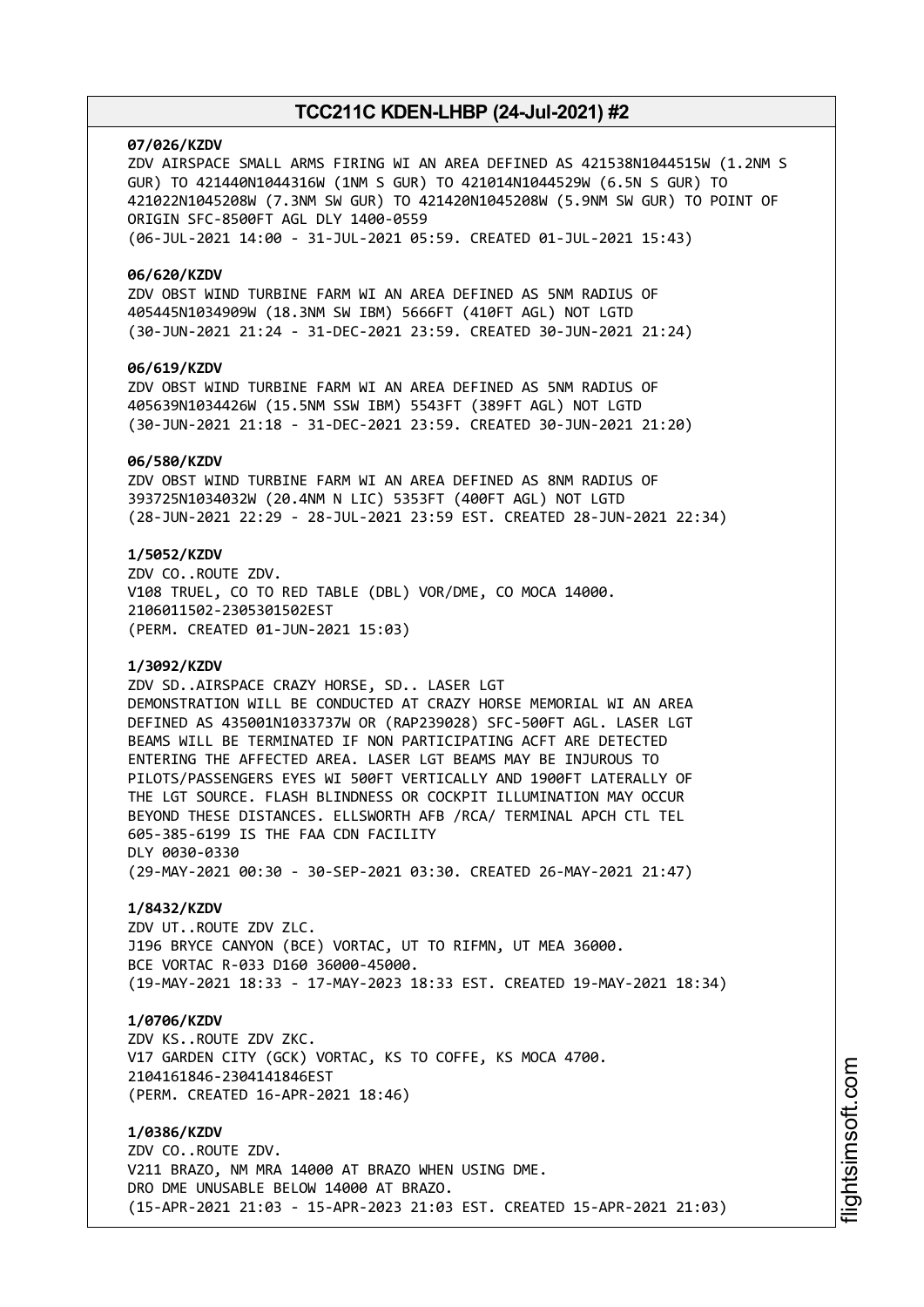## **1/0953/KZDV** ZDV CO..ROUTE ZDV. V356 FIDLE INT, CO TO ELORE INT, CO NA EXCEPT FOR ACFT EQUIPPED WITH SUITABLE RNAV SYSTEM WITH GPS. 2103041542-2303041542EST (PERM. CREATED 04-MAR-2021 15:43)

### **03/009/KZDV**

ZDV AIRSPACE AIRDROP WI AN AREA DEFINED AS 3NM EITHER SIDE OF A LINE FM HGO358021 TO HGO337012 TO HGO259010 TO HGO248012 TO HGO177019 SFC-9000FT AVOIDANCE ADZ DLY 1700-0500 (02-MAR-2021 17:00 - 02-MAR-2022 05:00. CREATED 01-MAR-2021 21:39)

### **03/008/KZDV**

ZDV AIRSPACE AIRDROP WI AN AREA DEFINED AS 3NM EITHER SIDE OF A LINE FM HGO193026 TO HGO206018 TO HGO260010 TO HGO274010 TO HGO269023 SFC-9000FT AVOIDANCE ADZ DLY 1700-0500 (02-MAR-2021 17:00 - 02-MAR-2022 05:00. CREATED 01-MAR-2021 21:39)

### **1/4254/KZDV**

ZDV WY..ROUTE ZDV ZLC. V235 BORGG, WY TO OILLY, WY MEA 11500. DDY VOR/DME R222, UNUSABLE BELOW 11500 AT COP. 2102161823-2302141823EST (PERM. CREATED 16-FEB-2021 18:24)

### **1/4251/KZDV**

ZDV WY..ROUTE ZDV ZLC. V235 MUDDY MOUNTAIN (DDY) VOR/DME, WY MCA 8100 SOUTHWESTBOUND. DDY VOR/DME R222, UNUSABLE BELOW 11500 AT COP. 2102161823-2302141823EST (PERM. CREATED 16-FEB-2021 18:24)

### **0/6595/KZDV**

ZDV NE..ROUTE ZDV. V219 HAYES CENTER (HCT) VORTAC, NE R-048 TO YOZLE INT, NE MEA 7000. 2011052227-2211052227EST (PERM. CREATED 05-NOV-2020 22:28)

### │**KZMP (MINNEAPOLIS FIR)** │

#### **07/194/KZMP**

ZMP AIRSPACE SNOOPY WEST MOA ACT 6000FT UP TO BUT NOT INCLUDING FL180 (24-JUL-2021 18:45 - 24-JUL-2021 21:15. CREATED 24-JUL-2021 12:51)

┌──────────────────────────────────────────────────────────────────────────────┐

└──────────────────────────────────────────────────────────────────────────────┘

### **07/193/KZMP**

ZMP AIRSPACE R4305 ACT SFC-FL450 (24-JUL-2021 18:45 - 24-JUL-2021 21:15. CREATED 24-JUL-2021 12:51)

### **07/192/KZMP**

ZMP AIRSPACE SNOOPY EAST MOA ACT 300FT UP TO BUT NOT INCLUDING FL180 (24-JUL-2021 18:45 - 24-JUL-2021 21:15. CREATED 24-JUL-2021 12:51)

### **07/194/KZMP**

ZMP AIRSPACE UAS WI AN AREA DEFINED AS 4.5NM RADIUS OF 430337.10N0912714.40W (5.0NM WNW 7C3) SFC-150FT AGL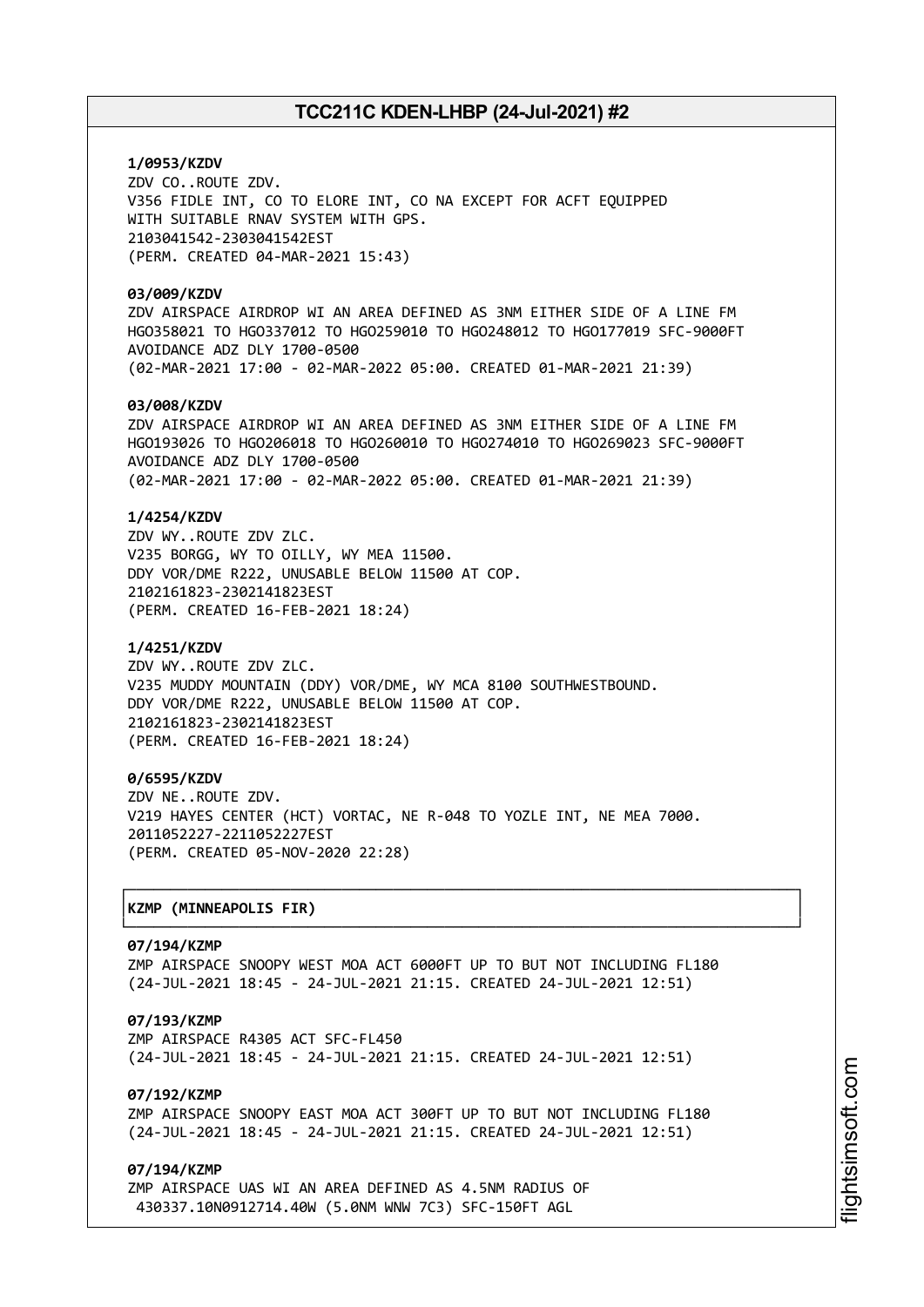(27-JUL-2021 11:00 - 28-JUL-2021 01:30. CREATED 24-JUL-2021 11:00) **07/144/KZMP** ZMP AIRSPACE R4301 ACT SFC-5000FT (25-JUL-2021 05:01 - 25-JUL-2021 12:29. CREATED 24-JUL-2021 05:06) **07/190/KZMP** ZMP OBST WIND TURBINE FARM WI AN AREA DEFINED AS 1.46NM RADIUS OF 462001N0985330W (43.1NM SSW JMS) 2341FT (400FT AGL) NOT LGTD (24-JUL-2021 02:16 - 24-AUG-2021 23:59 EST. CREATED 24-JUL-2021 02:20) **07/189/KZMP** ZMP OBST WIND TURBINE FARM WI AN AREA DEFINED AS 5NM RADIUS OF 430707N0980427W (18NM ENE AGZ) 2000FT (600FT AGL) NOT LGTD (24-JUL-2021 00:29 - 27-AUG-2021 03:00. CREATED 24-JUL-2021 00:29) **07/188/KZMP** ZMP AIRSPACE UAS WI AN AREA DEFINED AS 3.5NM RADIUS OF 430337.10N0912714.40W (5.0NM WNW 7C3) SFC-150FT AGL (26-JUL-2021 11:00 - 27-JUL-2021 01:30. CREATED 23-JUL-2021 23:55) **07/185/KZMP** ZMP AIRSPACE PYROTECHNIC DEMONSTRATION WI AN AREA DEFINED AS 1NM RADIUS OF PLN239028.5 SFC-500FT (25-JUL-2021 03:00 - 25-JUL-2021 03:30. CREATED 23-JUL-2021 16:25) **07/993/KZMP** ZMP AIRSPACE R5401 ACT SFC-5000FT (24-JUL-2021 00:00 - 24-JUL-2021 23:59. CREATED 23-JUL-2021 00:06) **07/182/KZMP** ZMP AIRSPACE AIRDROP WI AN AREA DEFINED AS 3NM EITHER SIDE OF A LINE FM AXN064050 TO AXN050035 TO AXN038040 SFC-3300FT (28-JUL-2021 23:00 - 29-JUL-2021 01:30. CREATED 22-JUL-2021 17:39) **07/181/KZMP** ZMP AIRSPACE AIRDROP WI AN AREA DEFINED AS 3NM EITHER SIDE OF A LINE FM AXN064050 TO AXN050035 TO AXN038040 SFC-3300FT (28-JUL-2021 17:00 - 28-JUL-2021 19:30. CREATED 22-JUL-2021 17:39) **07/180/KZMP** ZMP AIRSPACE AIRDROP WI AN AREA DEFINED AS 3NM EITHER SIDE OF A LINE FM AXN064050 TO AXN050035 TO AXN038040 SFC-3300FT (27-JUL-2021 23:00 - 28-JUL-2021 01:30. CREATED 22-JUL-2021 17:39) **07/179/KZMP** ZMP AIRSPACE AIRDROP WI AN AREA DEFINED AS 3NM EITHER SIDE OF A LINE FM AXN064050 TO AXN050035 TO AXN038040 SFC-3300FT (27-JUL-2021 17:00 - 27-JUL-2021 19:30. CREATED 22-JUL-2021 17:39) **07/177/KZMP** ZMP AIRSPACE UAS WI AN AREA DEFINED AS 2.5NM RADIUS OF 430354.60N0912707.70W (5.0NM WNW 7C3) SFC-150FT AGL (25-JUL-2021 11:00 - 26-JUL-2021 01:30. CREATED 22-JUL-2021 11:00) **1/3372/KZMP**

ZMP MN..AIRSPACE HIBBING, MN..TEMPORARY FLIGHT RESTRICTIONS WI AN AREA DEFINED AS 3NM RADIUS OF 472512N0930335W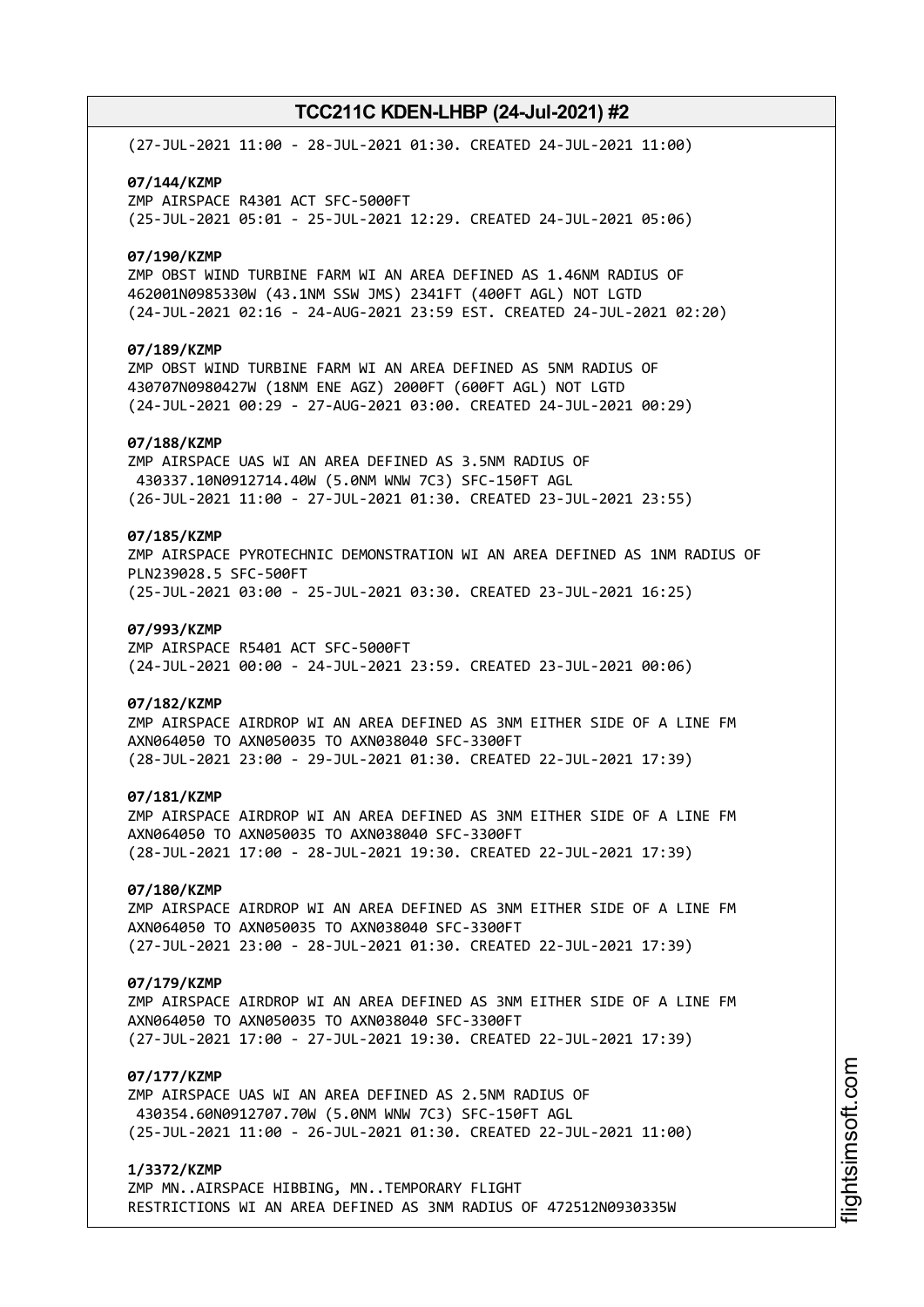(HIB294016.2) SFC-4500FT MINE BLASTING. PURSUANT TO 14 CFR SECTION 91.137(A)(1) TEMPORARY FLIGHT RESTRICTIONS ARE IN EFFECT. ONLY RELIEF ACFT OPS UNDER DIRECTION OF KEETAC MINING ARE AUTH IN THE AIRSPACE. KEETAC MINING TEL 218-778-8798 IS IN CHARGE OF ON SCENE EMERG RESPONSE ACT. MINNEAPOLIS /ZMP/ ARTCC TEL 651-463-5580 IS THE FAA CDN FACILITY. (26-JUL-2021 16:50 - 26-JUL-2021 19:00. CREATED 21-JUL-2021 18:37)

#### **07/175/KZMP**

ZMP AIRSPACE UAS WI AN AREA DEFINED AS 2.5NM RADIUS OF 430052.70N0912816.90W (5.6NM W 7C3) SFC-150FT AGL (24-JUL-2021 11:00 - 25-JUL-2021 01:30. CREATED 21-JUL-2021 16:16)

### **07/167/KZMP**

ZMP AIRSPACE PJE WI AN AREA DEFINED AS 2NM RADIUS OF OVR215025 SFC-FL180 DLY SR-SS (22-JUL-2021 11:11 - 26-JUL-2021 01:47. CREATED 20-JUL-2021 19:56)

### **07/166/KZMP**

ZMP AIRSPACE UAS WI AN AREA DEFINED AS .5NM EITHER SIDE OF A LINE FM 444533N0945345W (6.8NM ESE OVL) TO 443210N0945332W (9.4NM E RWF) TO 443210N0945203W (10.6NM E RWF) TO 443013N0945150W (11.2NM ESE RWF) TO 442237N0943347W (5.1NM NNW ULM) SFC-300FT AGL DLY 1200-2330 (22-JUL-2021 12:00 - 14-AUG-2021 23:30. CREATED 20-JUL-2021 19:19)

### **07/165/KZMP**

ZMP AIRSPACE UAS WI AN AREA DEFINED AS .5NM EITHER SIDE OF A LINE FM 452351N0924823W (8.3NM NW OEO) TO 452350N0924104W (5.9NM N OEO) TO 452443N0923941W (7.2NM NNE OEO) TO 452247N0924215W (4.9NM N OEO) SFC-300FT AGL

(22-JUL-2021 12:00 - 14-AUG-2021 23:30. CREATED 20-JUL-2021 19:19)

#### **07/164/KZMP**

ZMP AIRSPACE UAS WI AN AREA DEFINED AS .5NM EITHER SIDE OF A LINE FM 453855N0945259W (4.6NM SSE D39) TO 453235N0945153W (11.7NM SSE D39) TO 453227N0944843W (12.1NM NNW PEX) TO 453128N0944829W (10.9NM NNW PEX) TO 452947N0944242W (8.9NM NNE PEX) TO 452624N0944241W (5.1NM NNE PEX) SFC-300FT AGL DLY 1200-2330 (22-JUL-2021 12:00 - 14-AUG-2021 23:30. CREATED 20-JUL-2021 18:35)

### **07/163/KZMP**

ZMP AIRSPACE UAS WI AN AREA DEFINED AS .5NM EITHER SIDE OF A LINE FM 452958N0942154W (13.2NM WSW STC) TO 452948N0943055W (12.3NM NE PEX) TO 453035N0943057W (12.7NM NE PEX) TO 453159N0943906W (10.4NM NNE PEX) TO 453146N0944215W (9.5NM NNE PEX) TO 453823N0944134W (10.9NM SE D39) TO 453920N0944237W (9.9NM ESE D39) SFC-300FT AGL DLY 1200-2330 (22-JUL-2021 12:00 - 14-AUG-2021 23:30. CREATED 20-JUL-2021 18:34)

### **07/162/KZMP**

ZMP AIRSPACE UAS WI AN AREA DEFINED AS .5NM EITHER SIDE OF A LINE FM 452924N0941107W (6.3NM SW STC) TO 452641N0941437W (9.9NM SW STC) TO 452517N0942025W (14.0NM SW STC) TO 452515N0942525W (13.9NM ENE PEX) TO 451907N0942526W (13.8NM NNE LJF) SFC-300FT AGL DLY 1200-2330 (22-JUL-2021 12:00 - 14-AUG-2021 23:30. CREATED 20-JUL-2021 18:33)

#### **07/161/KZMP**

ZMP AIRSPACE UAS WI AN AREA DEFINED AS .5NM EITHER SIDE OF A LINE FM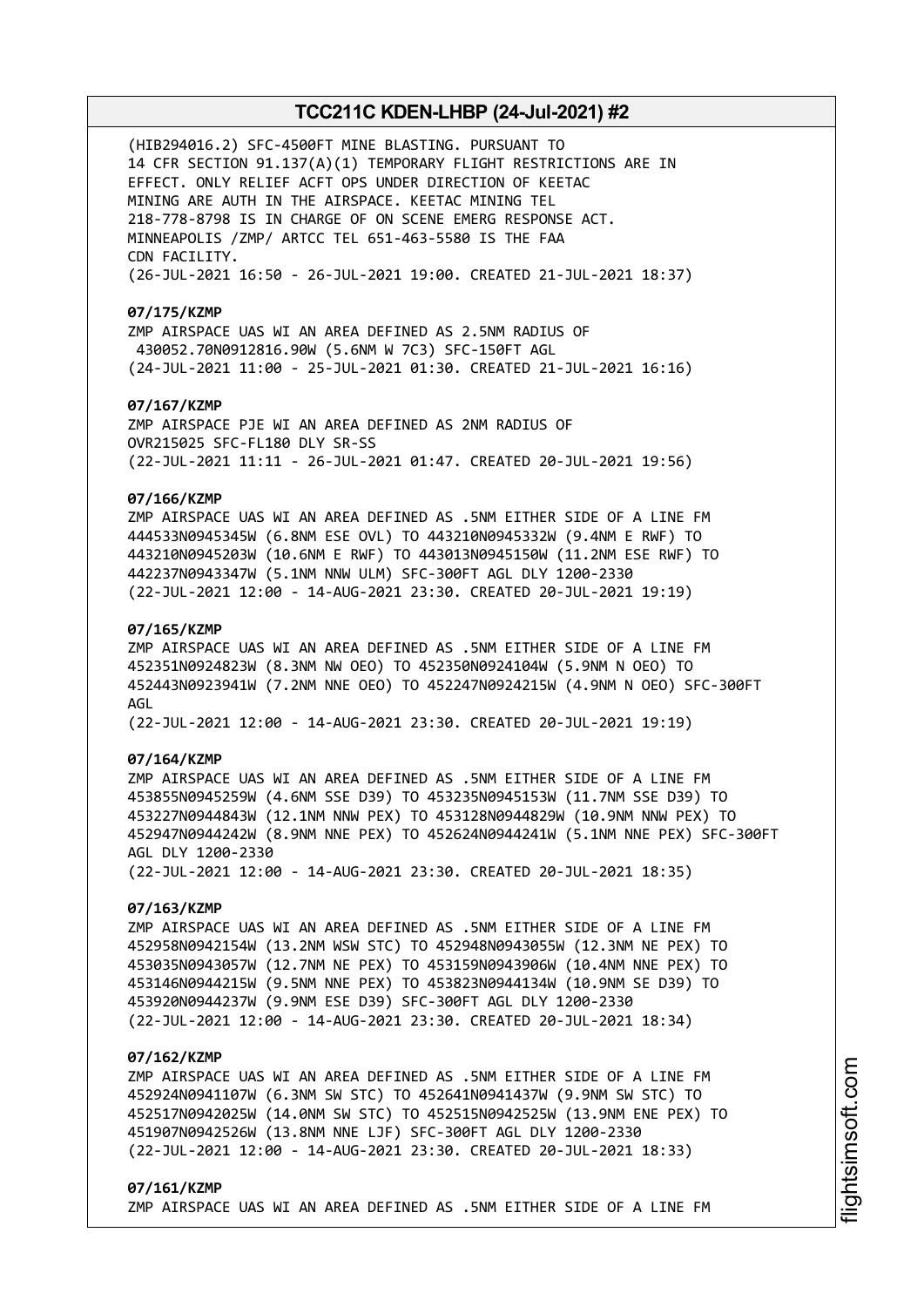444533N0945345W (6.8NM ESE OVL) TO 443210N0945332W (9.4NM E RWF) TO 443210N0945203W (10.6NM E RWF) TO 443013N0945150W (11.2NM ESE RWF) TO 442237N0943347W (5.1NM NNW ULM) SFC-300FT AGL DLY 1200-2330 (22-JUL-2021 12:00 - 14-AUG-2021 23:30. CREATED 20-JUL-2021 18:32)

### **07/160/KZMP**

ZMP AIRSPACE UAS WI AN AREA DEFINED AS .5NM EITHER SIDE OF A LINE FM 452351N0924823W (8.3NM NW OEO) TO 452350N0924104W (5.9NM N OEO) TO 452443N0923941W (7.2NM NNE OEO) TO 452247N0924215W (4.9NM N OEO) SFC-300FT AGL DLY 1200-2330 (22-JUL-2021 12:00 - 14-AUG-2021 23:30. CREATED 20-JUL-2021 18:30)

#### **07/159/KZMP**

ZMP AIRSPACE UAS WI AN AREA DEFINED AS .5NM EITHER SIDE OF A LINE FM 452022N0925844W (5.5NM N 25D) TO 452121N0925801W (6.6NM NNE 25D) TO 452139N0925508W (7.5NM NE 25D) TO 452410N0925406W (10.2NM NE 25D) TO 452740N0925448W (13.2NM NW OEO) SFC-300FT AGL DLY 1200-2330 (22-JUL-2021 12:00 - 14-AUG-2021 23:30. CREATED 20-JUL-2021 18:25)

### **07/157/KZMP**

ZMP AIRSPACE UAS WI AN AREA DEFINED AS .5NM EITHER SIDE OF A LINE FM 443059N0944937W (11.1NM ESE RWF) TO 443231N0944932W (11.0NM E RWF) TO 443238N0942800W (11.6NM NNE ULM) TO 443515N0942805W (13.6NM SE 1D6) TO 443538N0941855W (13.9NM SW GYL) TO 443630N0941326W (10.8NM SW GYL) TO 443723N0940909W (8.5NM SSW GYL) TO 443748N0935659W (9.4NM SE GYL) TO 443905N0935659W (8.5NM SE GYL) TO 443859N0934833W (13.3NM SE GYL) TO 443513N0934806W (10.0NM NE 12Y) TO 443510N0934150W (12.9NM NE 12Y) TO 443330N0934145W (11.8NM NE 12Y) TO 443318N0933925W (13.1NM NE 12Y) SFC-300FT AGL DLY 1200-2330 (22-JUL-2021 12:00 - 14-AUG-2021 23:30. CREATED 20-JUL-2021 18:25)

#### **07/156/KZMP**

ZMP AIRSPACE UAS WI AN AREA DEFINED AS .5NM EITHER SIDE OF A LINE FM 451824N0924817W (5.0NM W OEO) TO 451407N0925359W (4.0NM E 25D) SFC-300FT AGL DLY 1200-2330 (22-JUL-2021 12:00 - 14-AUG-2021 23:30. CREATED 20-JUL-2021 18:24)

#### **07/152/KZMP**

ZMP OBST WIND TURBINE FARM WI AN AREA DEFINED AS 6NM RADIUS OF 462355N0995933W (39NM SE BIS) 2100FT (660FT AGL) NOT LGTD (20-JUL-2021 14:21 - 20-AUG-2021 23:59 EST. CREATED 20-JUL-2021 14:22)

#### **07/141/KZMP**

ZMP OBST WIND TURBINE FARM WI AN AREA DEFINED AS 2.36NM RADIUS OF 432035N0935323W (15.7NM NW FXY) 1731FT (400FT AGL) NOT LGTD (19-JUL-2021 19:51 - 19-AUG-2021 23:59 EST. CREATED 19-JUL-2021 19:52)

#### **07/140/KZMP**

ZMP AIRSPACE UAS WI AN AREA DEFINED AS 7.5NM RADIUS OF 450000N0883800W (9.5NM SE 7P5) SFC-400FT AGL TUE WED THU FRI MON 1200-2030 (20-JUL-2021 12:00 - 27-AUG-2021 20:30. CREATED 19-JUL-2021 19:50)

### **07/130/KZMP**

ZMP OBST WIND TURBINE FARM WI AN AREA DEFINED AS 40NM RADIUS OF 432554.54N0935824.88W (12NM SE SUB) 3386FT (1682FT AGL) NOT LGTD (19-JUL-2021 11:24 - 26-JUL-2021 23:59. CREATED 19-JUL-2021 11:24)

**07/129/KZMP**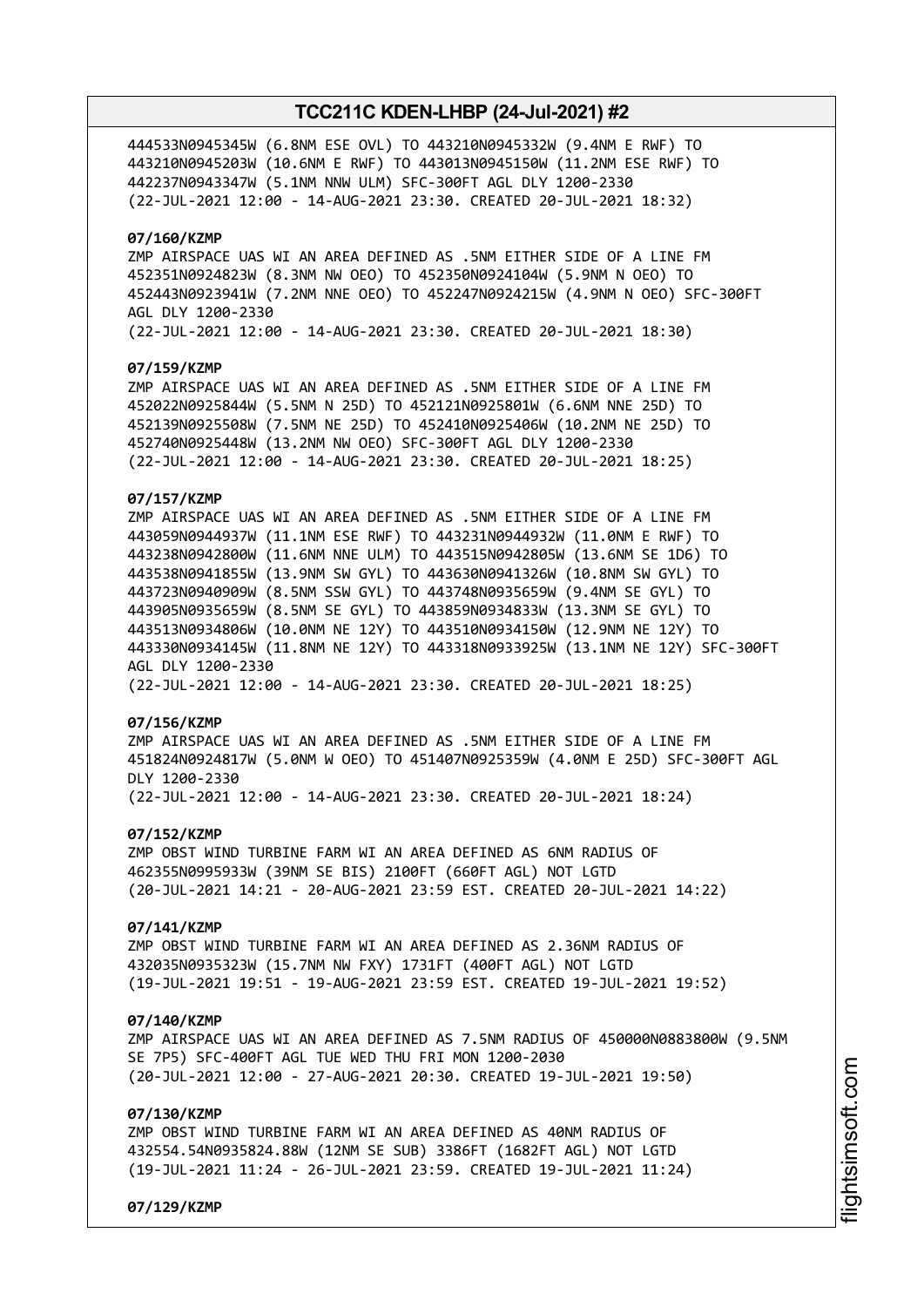ZMP OBST WIND TURBINE FARM WI AN AREA DEFINED AS 7NM RADIUS OF 424705N0932611W (8.2NM SE Y48) 1754FT (498FT AGL) NOT LGTD (19-JUL-2021 08:41 - 26-JUL-2021 23:59. CREATED 19-JUL-2021 08:42)

### **07/120/KZMP**

ZMP AIRSPACE UAS WI AN AREA DEFINED AS .5NM EITHER SIDE OF A LINE FM 434343N0954843W (11.0NM NW OTG) TO 434358N0955557W (14.3NM NE LYV) TO 435147N0955604W (9.9NM SW DVP) SFC-300FT AGL DLY 1200-2330 (17-JUL-2021 12:00 - 07-AUG-2021 23:30. CREATED 16-JUL-2021 19:46)

### **07/119/KZMP**

ZMP AIRSPACE UAS WI AN AREA DEFINED AS .5NM EITHER SIDE OF A LINE FM 433905N0973622W (20.1NM SE MHE) TO 433907N0972842W (25.6NM SE MHE) TO 433302N0972842W (24.3NM NE 8V3) TO 433301N0971604W (21.1NM NW Y14) SFC-300FT AGL DLY 1200-2330

(17-JUL-2021 12:00 - 07-AUG-2021 23:30. CREATED 16-JUL-2021 19:44)

#### **07/118/KZMP**

ZMP OBST WIND TURBINE FARM WI AN AREA DEFINED AS 2.5NM RADIUS OF 475212N1005215W (21.3NM N 91N) 2183FT (495FT AGL) NOT LGTD (16-JUL-2021 18:07 - 31-JUL-2021 23:59. CREATED 16-JUL-2021 18:07)

### **07/097/KZMP**

ZMP AIRSPACE UAS WI AN AREA DEFINED AS .5NM EITHER SIDE OF A LINE FM 451040N0963017W (4.7NM SW 1D1) TO 445308N0963023W (11.9NM NE 1D1) TO 445303N0963227W (10.6NM NE 1D1) TO 444904N0963230W (7.9NM ENE 1D1) TO 444753N0963018W (9.2NM ENE 1D1) TO 444654N0963059W (8.5NM ENE 1D1) SFC-300FT AGL DLY 1200-2330 (14-JUL-2021 12:00 - 07-AUG-2021 23:30. CREATED 13-JUL-2021 15:34)

# **07/096/KZMP**

ZMP AIRSPACE UAS WI AN AREA DEFINED AS .5NM EITHER SIDE OF A LINE FM 435845N0955524W (7.0NM W DVP) TO 435844N0955301W (4.9NM W DVP) SFC-300FT AGL DLY 1200-2330

(14-JUL-2021 12:00 - 07-AUG-2021 23:30. CREATED 13-JUL-2021 15:19)

### **07/089/KZMP**

ZMP OBST WIND TURBINE FARM WI AN AREA DEFINED AS 3.8NM RADIUS OF 465722N1011010W (16.9NM NW Y19) 2263FT (400FT AGL) NOT LGTD (13-JUL-2021 14:54 - 13-AUG-2021 23:59 EST. CREATED 13-JUL-2021 14:58)

### **07/086/KZMP**

ZMP AIRSPACE UAS WI AN AREA DEFINED AS .5NM EITHER SIDE OF A LINE FM 440115N0960257W (11.2NM NNE PQN) TO 440914N0960146W (9.6NM SE 63Y) TO 440911N0955413W (14.1NM ENE DVP) TO 441442N0955349W (11.3NM NNE 63Y) TO 441507N0955239W (11.6NM W TKC) SFC-300FT AGL DLY 1200-2330 (14-JUL-2021 12:00 - 07-AUG-2021 23:30. CREATED 13-JUL-2021 14:52)

#### **07/084/KZMP**

ZMP AIRSPACE UAS WI AN AREA DEFINED AS .5NM EITHER SIDE OF A LINE FM 450506N0934936W (4.5NM S CFE) TO 450526N0941701W (9.6NM E LJF) TO 450657N0941720W (9.4NM ENE LJF) TO 450701N0942032W (7.1NM ENE LJF) TO 450841N0942354W (5.4NM NE LJF) SFC-300FT AGL DLY 1200-2330 (14-JUL-2021 12:00 - 07-AUG-2021 23:30. CREATED 13-JUL-2021 14:46)

#### **07/082/KZMP**

ZMP AIRSPACE UAS WI AN AREA DEFINED AS .5NM EITHER SIDE OF A LINE FM 440216N0962018W (3.7NM NNW PQN) (3.7NM NNW PQN) TO 441241N0961946W (9.0NM SW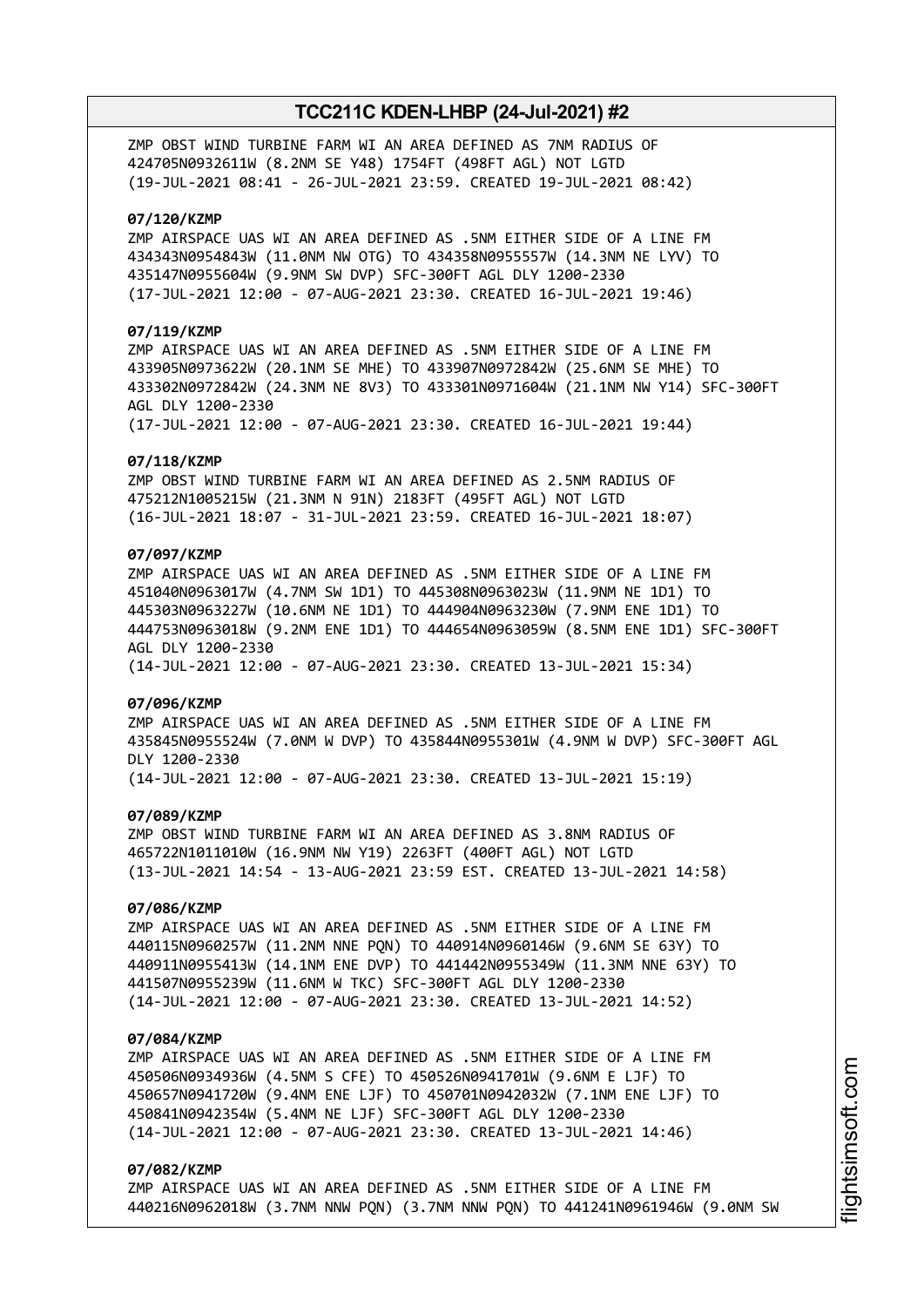63Y) (9.0NM SW 63Y) SFC-300FT AGL DLY 1200-2330 (14-JUL-2021 12:00 - 07-AUG-2021 23:30. CREATED 13-JUL-2021 14:44) **1/8208/KZMP** ZMP ND..AIRSPACE FARGO, ND..TEMPORARY FLIGHT RESTRICTIONS. PURSUANT TO 14 CFR SECTION 91.145, MANAGEMENT OF AIRCRAFT OPERATIONS IN THE VICINITY OF AERIAL DEMONSTRATIONS AND MAJOR SPORTING EVENTS. ACFT OPS ARE PROHIBITED WI AN AREA DEFINED AS 5NM RADIUS OF 465430N0964859W (FAR360009.4) SFC-16000FT EFFECTIVE 2107221700 UTC UNTIL 2107222200 UTC, 2107231500 UTC UNTIL 2107232200 UTC, 2107241600 UTC UNTIL 2107242200 UTC, AND 2107251600 UTC UNTIL 2107252200 UTC. DUE TO UNITED STATES NAVY BLUE ANGELS AND OTHER HIGH SPEED AERIAL DEMONSTRATIONS AT THE FARGO AIRSHO. UNLESS AUTH BY ATC - FARGO TOWER 133.8. DONALD S. DUCK, TEL 574-903-6596, IS THE POINT OF CTC. THE FARGO /FAR/ ATCT, TEL 701-235-8894, IS THE CDN FAC. (22-JUL-2021 17:00 - 25-JUL-2021 22:00. CREATED 13-JUL-2021 11:48) **07/046/KZMP** ZMP OBST WIND TURBINE FARM WI AN AREA DEFINED AS 7NM RADIUS OF 421936N0952509W (1.7NM SE IDG) 1300FT (500FT AGL) NOT LGTD (08-JUL-2021 14:27 - 29-JUL-2021 23:59. CREATED 08-JUL-2021 14:27) **07/028/KZMP** ZMP OBST WIND TURBINE FARM WI AN AREA DEFINED AS 5NM RADIUS OF 443709N0964117W (9.3NM S 5HE) 2500FT (550FT AGL) NOT LGTD (05-JUL-2021 01:59 - 04-AUG-2021 23:59. CREATED 05-JUL-2021 01:59) **07/021/KZMP** ZMP OBST WIND TURBINE FARM WI AN AREA DEFINED AS 7.29NM RADIUS OF 431159N0934703W (11.8NM WSW FXY) 1731FT (400FT AGL) NOT LGTD (02-JUL-2021 17:17 - 02-AUG-2021 17:00. CREATED 02-JUL-2021 17:19) **07/020/KZMP** ZMP OBST WIND TURBINE FARM WI AN AREA DEFINED AS 17NM RADIUS OF 463738N1024441W (7.5NM S DIK) 2583FT (400FT AGL) NOT LGTD (02-JUL-2021 16:27 - 03-AUG-2021 17:00. CREATED 02-JUL-2021 16:29) **07/013/KZMP** ZMP AIRSPACE UAS WI AN AREA DEFINED AS .5NM EITHER SIDE OF A LINE FM 444752N0935924W (5.2NM NE GYL) TO 444705N0935513W (8.2NM ENE GYL) TO 444903N0935060W (12.1NM NE GYL) TO 444725N0935056W (11.5NM ENE GYL) SFC-300FT AGL DLY 1200-2330 (07-JUL-2021 12:00 - 31-JUL-2021 23:30. CREATED 02-JUL-2021 01:00) **1/3469/KZMP** ZMP IA..ROUTE ZMP. V505 ALMAY, MN TO PRAGS, MN MOCA 2800. 2107012144-2306292144EST (PERM. CREATED 01-JUL-2021 21:44) **1/3468/KZMP** ZMP IA..ROUTE ZMP. V505 GUMBO, IA TO FORT DODGE (FOD) VORTAC, IA MEA 3100. 2107012142-2306292142EST

(PERM. CREATED 01-JUL-2021 21:42)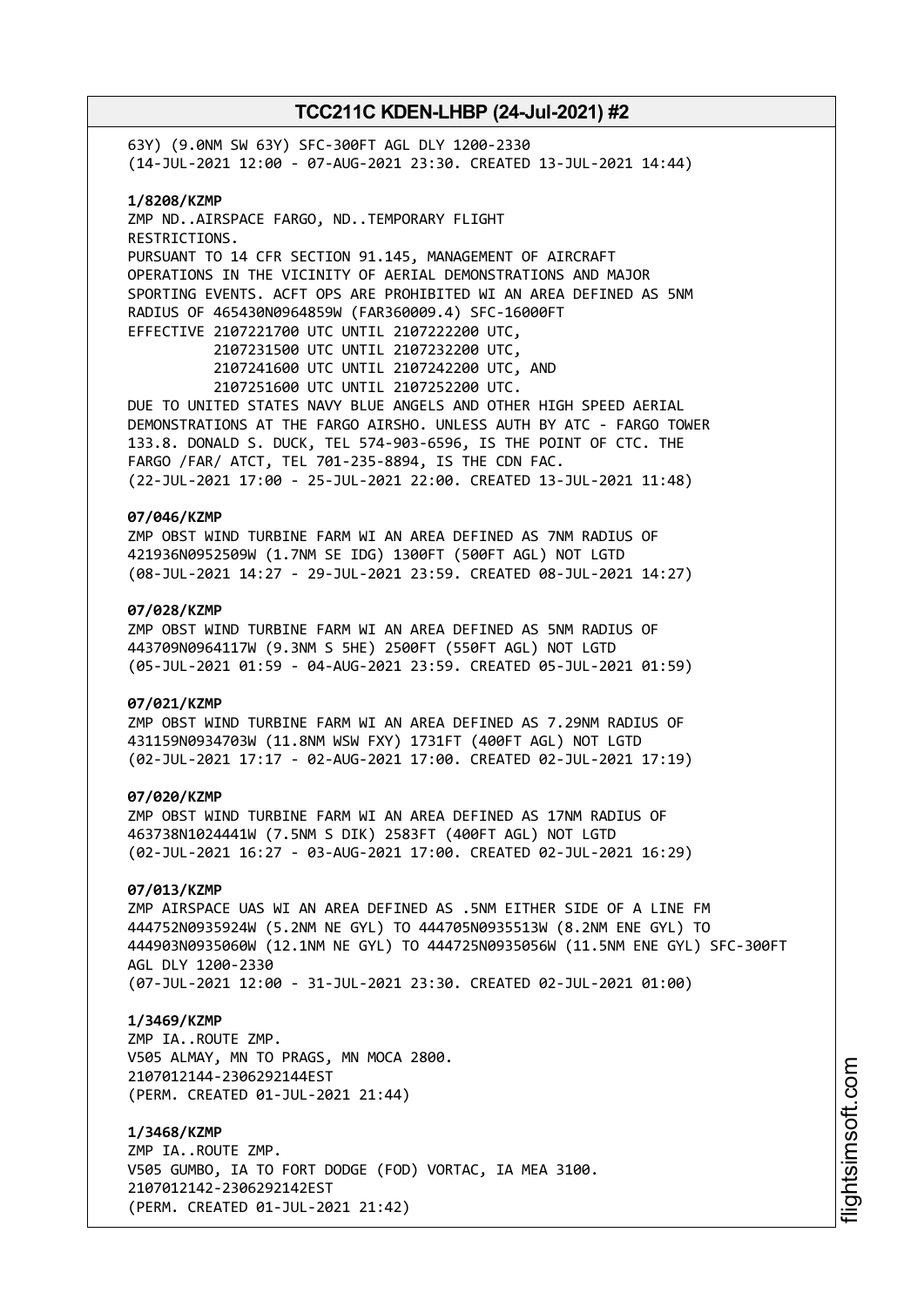### **06/245/KZMP**

ZMP OBST WIND TURBINE FARM WI AN AREA DEFINED AS 3NM RADIUS OF 442840N0990801W (8.1NM WSW MKA) 2451FT (420FT AGL) NOT LGTD (30-JUN-2021 22:00 - 31-DEC-2021 23:59. CREATED 30-JUN-2021 22:00)

### **06/207/KZMP**

ZMP OBST WIND TURBINE FARM WI AN AREA DEFINED AS 4.75NM RADIUS OF 433641N0923546W (17.3NM ESE AUM) 1805FT (400FT AGL) NOT LGTD (25-JUN-2021 08:00 - 25-JUL-2021 23:59 EST. CREATED 25-JUN-2021 08:01)

### **06/204/KZMP**

ZMP OBST WIND TURBINE FARM WI AN AREA DEFINED AS 5.97NM RADIUS OF 431806N0934647W (9.5NM NW FXY) 1731FT (400FT AGL) NOT LGTD (24-JUN-2021 20:16 - 26-JUL-2021 17:00. CREATED 24-JUN-2021 20:23)

### **06/200/KZMP**

ZMP OBST WIND TURBINE FARM WI AN AREA DEFINED AS 5NM RADIUS OF 443709N0964117W (19.6NM NNE BKX) 2500FT (550FT AGL) NOT LGTD (24-JUN-2021 08:01 - 24-JUL-2021 23:59. CREATED 24-JUN-2021 08:02)

### **1/7606/KZMP**

ZMP MN..ROUTE ZMP. V218, V505 SQEAK, MN MRA 10000. INL VOR R-176 RESTRICTIONS. (21-JUN-2021 21:22 - 19-JUN-2023 21:22 EST. CREATED 21-JUN-2021 21:22)

#### **06/157/KZMP**

ZMP OBST WIND TURBINE FARM WI AN AREA DEFINED AS 13NM RADIUS OF 394929N0970148W (7.7NM S PNC) 1152FT (354FT AGL) NOT LGTD (18-JUN-2021 19:06 - 31-JUL-2021 23:59. CREATED 18-JUN-2021 19:06)

### **06/038/KZMP**

ZMP OBST WIND TURBINE FARM WI AN AREA DEFINED AS 10NM RADIUS OF 443214.5N0962214.7W (11.8NM SE SD2) 2192FT (461FT AGL) NOT LGTD (03-JUN-2021 22:09 - 03-AUG-2021 23:59. CREATED 03-JUN-2021 22:09)

### **1/5683/KZMP**

ZMP IA..ROUTE ZMP. V172 WUNOT, IA TO LINDE, IA MOCA 3900. 2106021438-2306011438EST (PERM. CREATED 02-JUN-2021 14:39)

## **1/5617/KZMP**

ZMP MN..ROUTE ZMP. V15 MOFIT, ND TO IRIWY, ND MOCA 3700. 2106021252-2306021252EST (PERM. CREATED 02-JUN-2021 12:52)

#### **05/184/KZMP**

ZMP OBST WIND TURBINE FARM WI AN AREA DEFINED AS 15NM RADIUS OF 433110.27N0930923.76W (15NM NW AEL) 1893FT (459FT AGL) NOT LGTD (29-MAY-2021 18:22 - 30-NOV-2021 23:59. CREATED 29-MAY-2021 18:22)

### **05/170/KZMP**

ZMP AIRSPACE UAS WI AN AREA DEFINED AS 480829N0971609W (9.6NM SE D06) TO 480836N0972327W (9.5NM S D06) TO 480736N0972917W (10.3NM SSW D06) TO 480514N0973522W (14.4NM SW D06) TO 481610N0995042W (9.8NM SE RUG) TO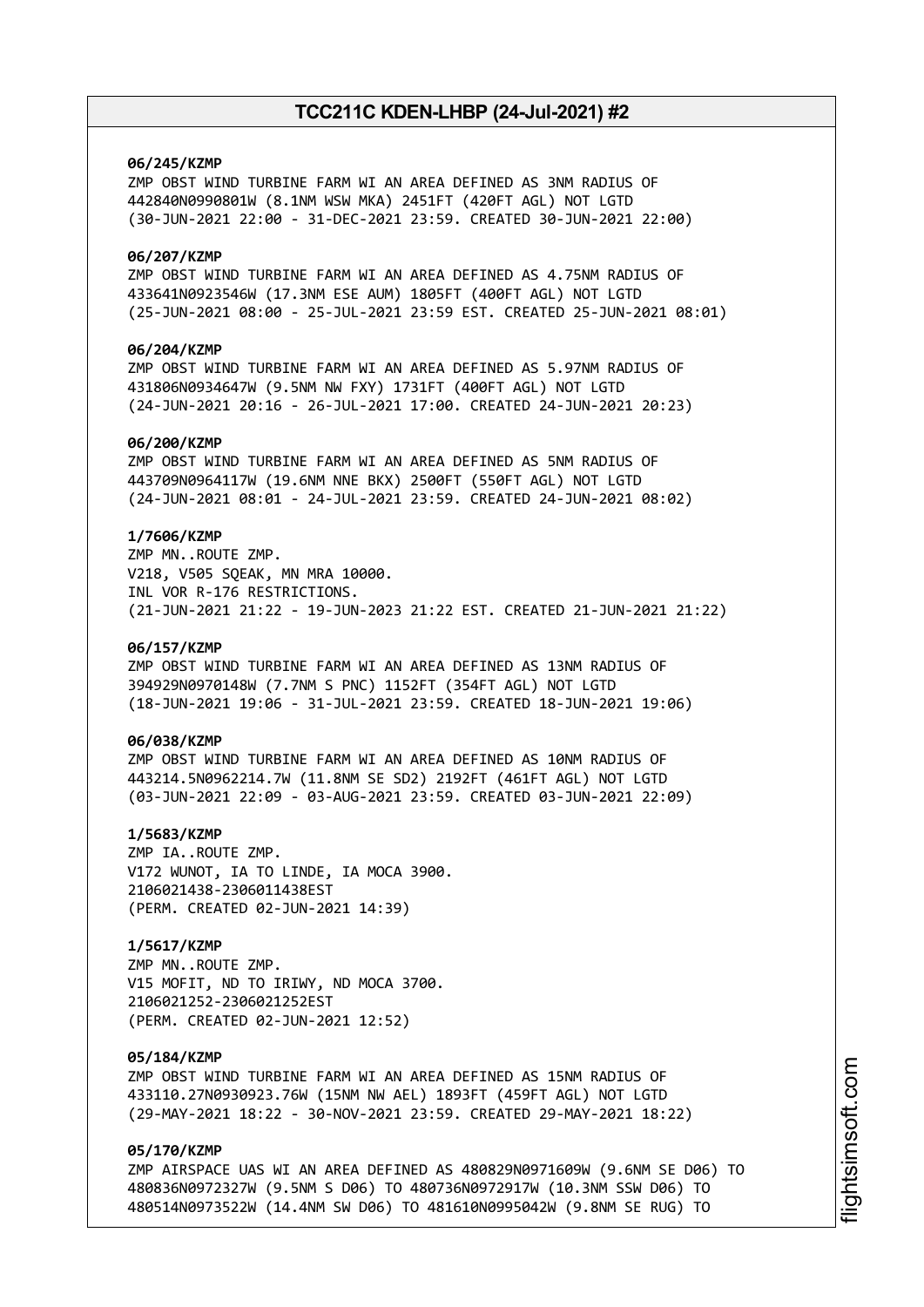483200N0994600W (8.3NM SE 2H9) TO 484600N0993600W (6.3NM S 06D) TO 485336N0992513W (7.4NM E 06D) TO 485439N0971530W (1.7NM S PMB) TO POINT OF ORIGIN SFC-FL180 (28-MAY-2021 14:48 - 25-MAY-2022 23:59. CREATED 28-MAY-2021 14:48) **05/140/KZMP** ZMP AIRSPACE UAS WI AN AREA DEFINED AS 485439N0971530W (2NM S PMB) TO 484942N0964014W (10NM NE HCO) TO 483722N0961709W (10NM NE 23D) TO 482554N0960458W (18.6NM NW 3G2) TO 480627N0955538W (10NM ENE TVF) TO 475746N0971617W (3.5NM W GFK) TO POINT OF ORIGIN 11000FT-FL180 (25-MAY-2021 14:01 - 25-MAY-2022 23:59. CREATED 25-MAY-2021 14:01) **1/7155/KZMP** ZMP MN..ROUTE ZMP. V412 REDWOOD FALLS (RWF) VOR/DME, MN TO FLYING CLOUD (FCM) VOR/DME, MN MEA 4000. 2104282016-2304282016EST (PERM. CREATED 28-APR-2021 20:17) **04/146/KZMP** ZMP SVC MINNEAPOLIS ARTCC CLASS E SERVICE AVBL WI AN AREA DEFINED AS 63NM RADIUS OF 462132.12N0872350.72W (SAW) 1200FT AGL-14500FT EXC SAWYER TWR CLASS D SFC AREA (20-APR-2021 20:35 - PERM. CREATED 20-APR-2021 20:35) **04/087/KZMP** ZMP OBST WIND TURBINE FARM WI AN AREA DEFINED AS 10NM RADIUS OF 403100N0952300W (6NM N K57) UNKNOWN (600FT AGL) NOT LGTD (12-APR-2021 15:57 - 01-AUG-2021 23:59. CREATED 12-APR-2021 15:58) **04/009/KZMP** ZMP AIRSPACE UAS WI AN AREA DEFINED AS 1NM RADIUS OF 453537.50N0931059.90W (4.0NM ENE CBG) SFC-400FT AGL SUN SAT SR-SS (04-APR-2021 11:48 - 31-OCT-2021 23:01. CREATED 01-APR-2021 19:16) **1/8045/KZMP** ZMP ROUTE ZMP. V78 WATERTOWN (ATY) VORTAC, SD TO CLAPS INT, MN MOCA 3600. 2102251413-2302251413EST (PERM. CREATED 25-FEB-2021 14:15) **1/2001/KZMP** ZMP KS..ROUTE ZMP ZKC. V551 SALINA (SLN) VORTAC, KS TO MANKATO (TKO) VORTAC, KS MEA 6000. 2101071747-2301071747EST (PERM. CREATED 07-JAN-2021 17:47) **0/2230/KZMP** ZMP MT..ROUTE ZMP ZLC. J70 LEWISTOWN (LWT) VOR/DME, MT TO DICKINSON (DIK) VORTAC, ND MEA 21000 LWT VOR/DME RESTRICTION. (25-SEP-2020 19:29 - 25-SEP-2022 19:29 EST. CREATED 25-SEP-2020 19:29) **09/105/KZMP** ZMP OBST CRANE (ASN UNKNOWN) 460421N0933943W (17.5NM N 18Y) UNKNOWN (120FT AGL) FLAGGED AND LGTD DLY 1200-2200 (21-SEP-2020 12:00 - 01-JAN-2022 22:00. CREATED 14-SEP-2020 12:02)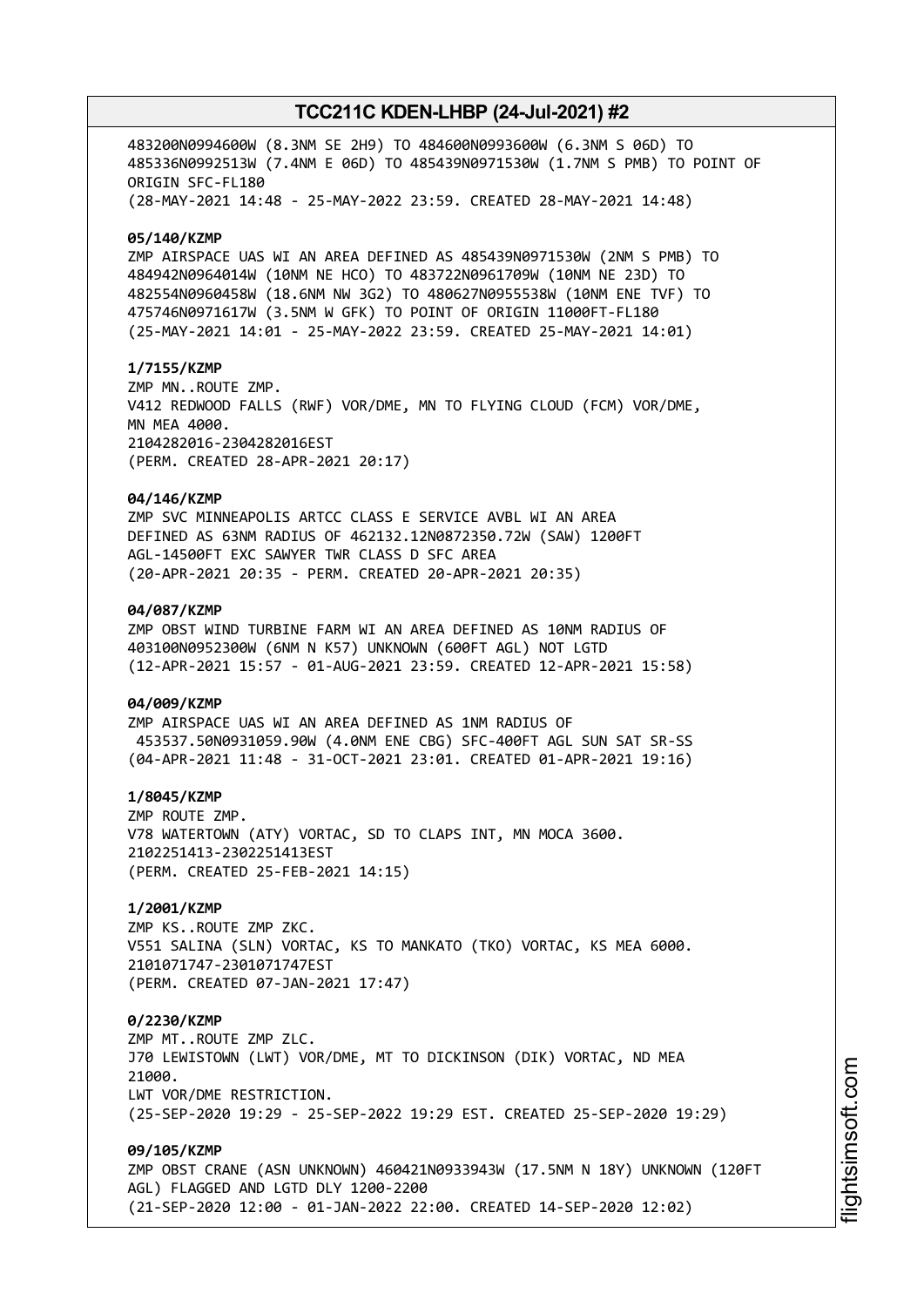**0/3546/KZMP** ZMP MN..ROUTE ZMP. V78 WATERTOWN (ATY) VORTAC, SD TO CLAPS, MN MOCA 3600. 2008172013-2208172013EST (PERM. CREATED 17-AUG-2020 20:14)

### **0/4948/KZMP**

ZMP SD..ROUTE ZMP. V78 WATERTOWN (ATY) VORTAC, SD TO CLAPS, MN MOCA 3600. 2006012022-2206012022EST (PERM. CREATED 01-JUN-2020 20:23)

#### **0/0061/KZMP**

ZMP NE..ROUTE ZMP. V71 PAWNEE CITY (PWE) VORTAC, NE R-149 TO TOPEKA (TOP) VORTAC, KS R-330 MOCA 2900. 2005111724-2205051724EST (PERM. CREATED 11-MAY-2020 17:25)

### **0/5880/KZMP**

ZMP WI..ROUTE ZMP. V129 EAU CLAIRE (EAU) VORTAC, WI R-176 TO NODINE (ODI) VORTAC, MN **MFA 4700.** EAU VORTAC R-176 UNUSABLE BELOW 4700. (22-JAN-2020 15:01 - 22-JAN-2022 14:59 EST. CREATED 22-JAN-2020 15:01)

### **0/5874/KZMP**

ZMP WI..ROUTE ZMP. V129 EAU CLAIRE (EAU) VORTAC, WI R-341 TO COP MEA 6000. EAU VORTAC R-341 UNUSABLE BEYOND 40 NM BELOW 6000. 2001221451-2201221451EST (PERM. CREATED 22-JAN-2020 14:51)

### **0/5391/KZMP**

ZMP ROUTE ZMP. V398 ALMAY, MN TO KASPR, MN MOCA 2900. 2001211612-2201211612EST (PERM. CREATED 21-JAN-2020 16:12)

## **0/5329/KZMP**

ZMP ROUTE ZMP. V24 ALMAY, MN TO KASPR, MN MOCA 2900. 2001211439-2201211439EST (PERM. CREATED 21-JAN-2020 14:40)

#### **0/3417/KZMP**

ZMP WI..ROUTE ZMP. V26 EAU CLAIRE (EAU) VORTAC, WI R-088 FROM 40 NM TO COP MEA 7500. EAU VORTAC R-088 UNUSABLE BEYOND 40 NM BELOW 7500. 2001131829-2201131824EST (PERM. CREATED 13-JAN-2020 18:29)

┌──────────────────────────────────────────────────────────────────────────────┐

└──────────────────────────────────────────────────────────────────────────────┘

# │**CZWG (WINNIPEG FIR/UIR)** │

**M1922/21/CZWG** BLASTING ACT WILL TAKE PLACE WITHIN 1NM RADIUS CENTRED ON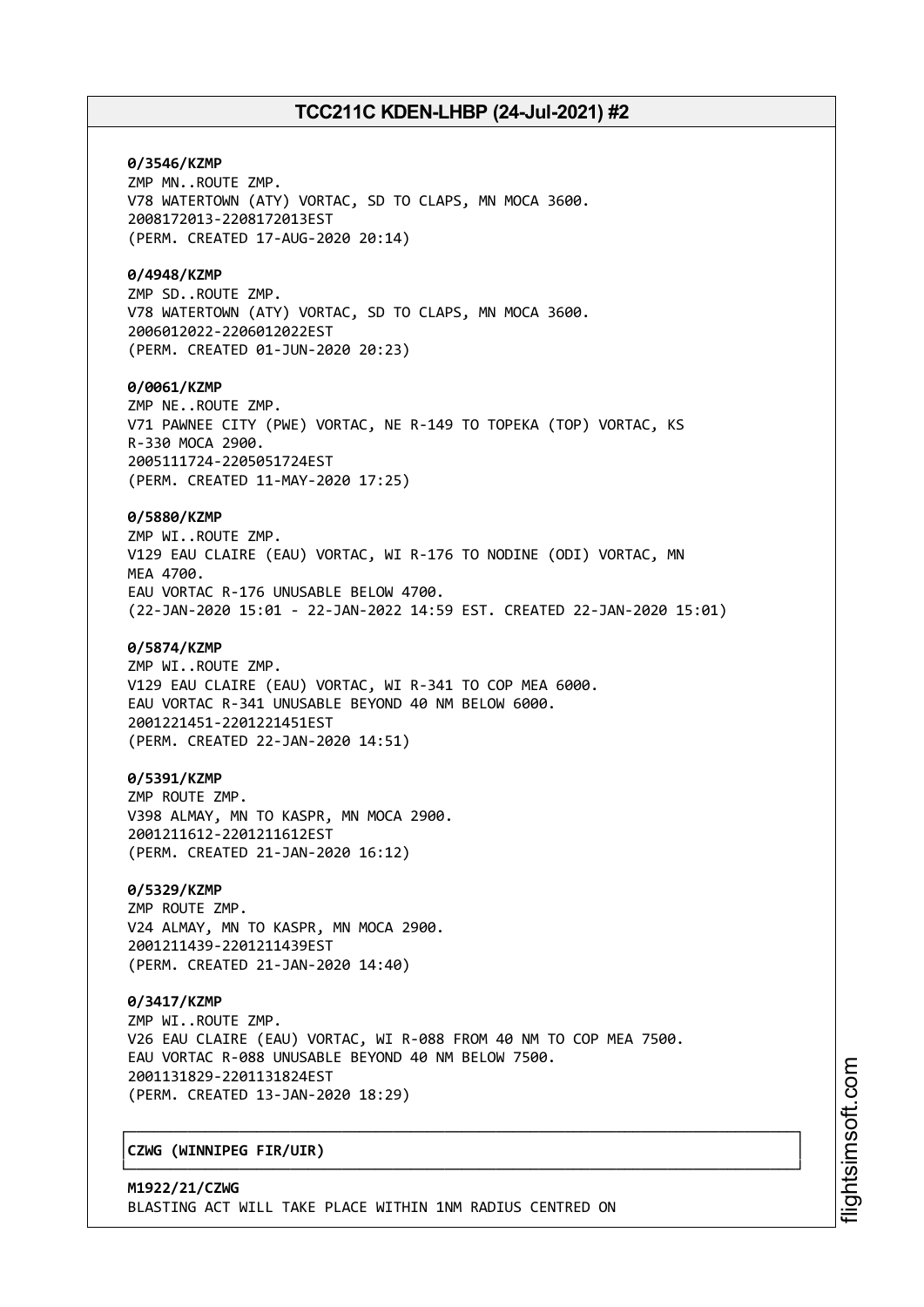564921N 1010527W (APRX 2.4NM W LYNN LAKE (ELDON LAKE)(WATER)). SFC-1000FT AGL (24-JUL-2021 21:00 - 25-JUL-2021 01:00. CREATED 23-JUL-2021 21:04) **M1917/21/CZWG** BLASTING ACT WILL TAKE PLACE WITHIN 0.1NM CENTRED ON 525936N 0971424W (APRX 1.23NM E POPLAR RIVER AD) SFC-1000FT AGL SAT-TUE 1300-2300, FRI 1930-2300 (23-JUL-2021 19:30 - 27-JUL-2021 23:00. CREATED 23-JUL-2021 19:14) **M1916/21/CZWG** PURSUANT TO CANADIAN AVIATION REGULATIONS (CAR) 601.14, 601.15(B) AND 601.16, FOREST FIRE RESTRICTED AIRSPACE IS ESTABLISHED WITHIN AREA BOUNDED BY 5544N 10430W - 5541N 10422W - 5534N 10438W - 5538N 10443W - 5544N 10430W (CENTER APRX 8NM ENE OTTER LAKE (WATER)). THE FIRE IS LOCATED WITHIN AREA BOUNDED BY 5542N 10429W - 5541N 10425W - 5536N 10439W - 5537N 10441W - 5542N 10429W. AERIAL FIRE SUPPRESSION IN PROGRESS. NO PERSON SHALL OPR AN ACFT, INCLUDING REMOTELY PILOTED ACFT (RPA-DRONE) AND MODEL ACFT, WITHIN THE AREA DESCRIBED EXC WHERE OPR UNDER CAR 601.17. SFC-4500FT AMSL (23-JUL-2021 16:40 - 26-JUL-2021 19:00 EST. CREATED 23-JUL-2021 16:40) **M1915/21/CZWG** PURSUANT TO CAR 601.14, 601.15(B) AND 601.16, FOREST FIRE RESTRICTED AIRSPACE IS ESTABLISHED WITHIN AREA BOUNDED BY 5542N 10450W - 5547N 10444W - 5542N 10437W - 5539N 10444W - 5542N 10450W (CENTRE APRX 7NM N OTTER LAKE(WATER) AD) . THE FIRE IS LOCATED WITHIN AREA BOUNDED BY 5542N 10447W - 5545N 10444W - 5542N 10440W - 5540N 10444W - 5542N 10447W. AERIAL FIRE SUPPRESSION IN PROGRESS. NO PERSON SHALL OPR AN ACFT, INCLUDING REMOTELY PILOTED ACFT (RPA-DRONE) AND MODEL ACFT, WITHIN THE AREA DESCRIBED EXC WHERE OPR UNDER CAR 601.17. SFC-4500FT AMSL (23-JUL-2021 16:40 - 26-JUL-2021 19:00 EST. CREATED 23-JUL-2021 16:40) **G1111/21/CZWG** COVID-19: CREWS/PASSENGERS REQUIREMENTS ALL FOREIGN MIL AND STATE ACFT WITH STOP OVERS IN CANADA TO CTC +OVERFLIGHT(AT)FORCES.GC.CA OR CALL (204) 227-7498 PRIOR TO FILING FLT PLAN SFC-UNL (23-JUL-2021 16:36 - 30-SEP-2021 04:00 EST. CREATED 23-JUL-2021 16:36) **M1912/21/CZWG** PURSUANT TO CANADIAN AVIATION REGULATIONS (CAR) 601.14, 601.15(B) AND 601.16, FOREST FIRE AREA WITHIN 11NM RADIUS CENTRED ON 5140N 9619W (APRX 16NM ESE BLOODVEIN RIVER AD) . RESTRICTED AIRSPACE IS ESTABLISHED WITHIN AREA BOUNDED BY 5154N 9637W - 5149N 9553W - 5131N 9554W - 5125N 9628W - 5138N 9649W - 5154N 9637W. AERIAL FIRE SUPPRESSION IN PROGRESS. NO PERSON SHALL OPR AN ACFT, INCLUDING REMOTELY PILOTED ACFT (RPA-DRONE) AND MODEL ACFT, WITHIN THE AREA DESCRIBED EXC WHERE OPR UNDER CAR 601.17. FIRE SUPRESSION ACFT MONITORING 131.37MHZ. FOR AUTH TO ENTER CTC DUTY OFFICER 204-345-1418.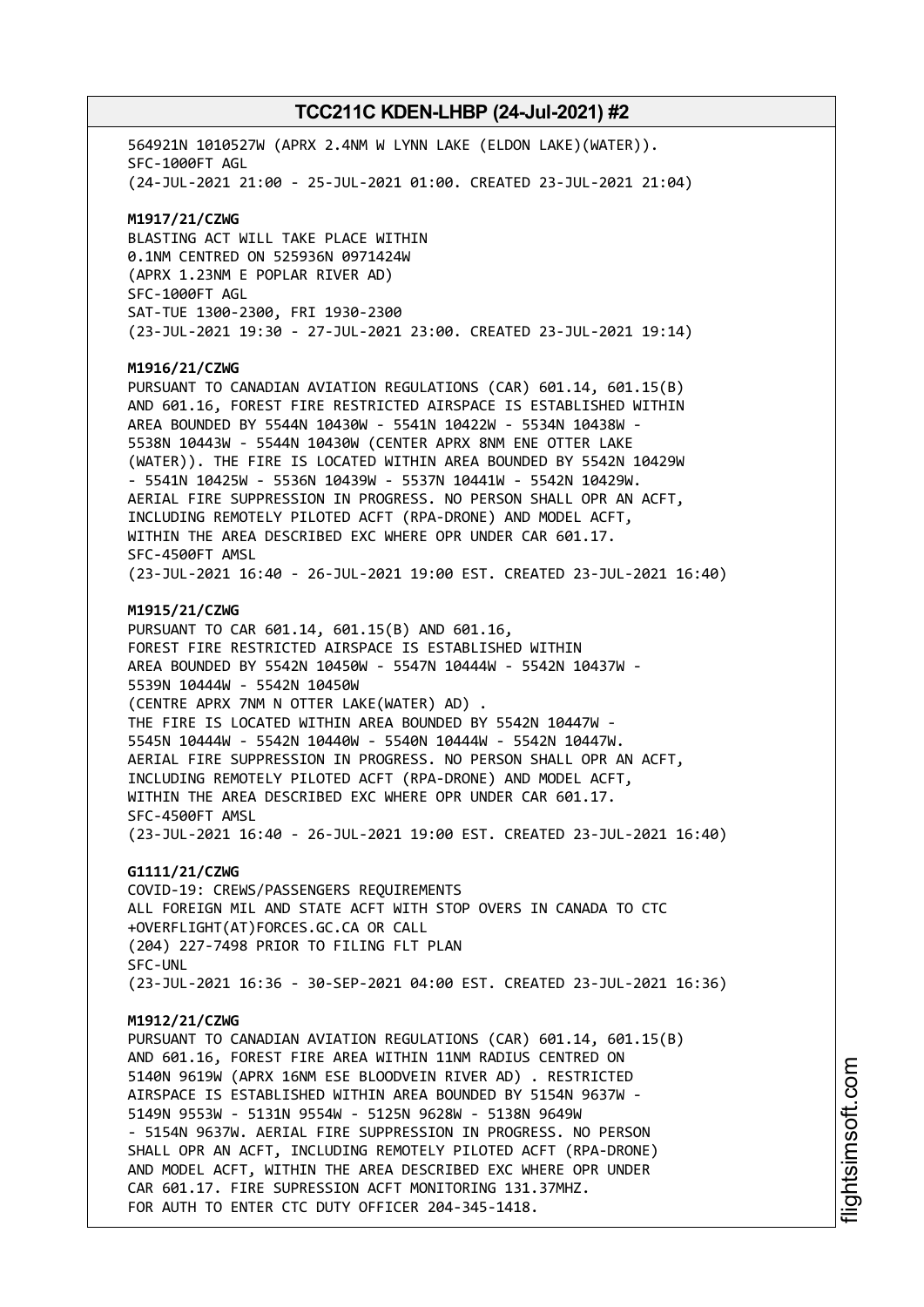SFC-4000FT AMSL (23-JUL-2021 14:45 - 28-JUL-2021 19:00 EST. CREATED 23-JUL-2021 14:45) **M1910/21/CZWG** LANGRUTH VOR/DME VLR 112.2MHZ/CH59X UNMONITORED (23-JUL-2021 14:31 - 30-JUL-2021 23:59. CREATED 23-JUL-2021 14:31) **M1904/21/CZWG** BLASTING ACT WILL TAKE PLACE WITHIN 1NM RADIUS CENTRED ON 545045N 0995711W (APRX 6NM SW SNOW LAKE AD) SFC-3000FT AGL (24-JUL-2021 18:00 - 24-JUL-2021 22:00. CREATED 23-JUL-2021 13:05) **M1903/21/CZWG** PURSUANT TO CANADIAN AVIATION REGULATIONS (CAR) 601.14, 601.15(B) AND 601.16, FOREST FIRE RESTRICTED AIRSPACE WITHIN 3NM RADIUS CENTRED ON 562400N 1031900W (CENTRE APRX 4NM NNW SOUTHEND/HANS ULRICKSEN FIELD AD) . FOREST FIRE CONTROL OPS IN PROGRESS. NO PERSON SHALL OPR AN ACFT, INCLUDING REMOTELY PILOTED ACFT (RPA-DRONE) AND MODEL ACFT, WITHIN THE AREA DESCRIBED EXC WHERE OPR UNDER CAR 601.17. SFC-4500FT AMSL (23-JUL-2021 12:40 - 26-JUL-2021 19:00 EST. CREATED 23-JUL-2021 12:40) **M1901/21/CZWG** PARAJUMPS ACT WILL TAKE PLACE 1NM RADIUS CENTRED ON 521649N 1064102W (CRF5) SFC-12500FT AMSL DAILY 1400-0300 (23-JUL-2021 14:00 - 25-JUL-2021 03:00. CREATED 23-JUL-2021 11:59) **M1894/21/CZWG** ADVISORY AREA CYA407(M) SOUTHPORT ACT SFC-8000FT AMSL (24-JUL-2021 13:00 - 24-JUL-2021 22:00. CREATED 22-JUL-2021 19:21) **G1094/21/CZWG** SASKATOON RADAR U/S. FLT WITHIN RADIUS 200NM CENTRED ON 521011N 1064227W MAY BE DENIED ROUTING AND/OR ALT REQUESTS. POSSIBLE DLA OF UP TO 30 MIN FOR ARR/DEP AT SASKATOON/JOHN G.DIEFENBAKER INTL AD. INFO CTC 204-983-8338 DLY 1600-0400 (24-JUL-2021 16:00 - 26-JUL-2021 04:00. CREATED 22-JUL-2021 03:24) **M1885/21/CZWG** DUE TO FOREST FIRE: AR7: WG - YIV: MOCA/MEA TO READ: 5000 (21-JUL-2021 22:30 - 28-JUL-2021 19:00 EST. CREATED 21-JUL-2021 22:30) **M1884/21/CZWG** ADVISORY AREA CYA306(T) DELISLE DEACTIVATED SFC-5000FT AMSL DAILY 1600-0400 (24-JUL-2021 16:00 - 26-JUL-2021 04:00. CREATED 21-JUL-2021 22:20) **M1882/21/CZWG** A13: BTN WG AND QD: MEA/MOCA TO READ: 5500FT AMSL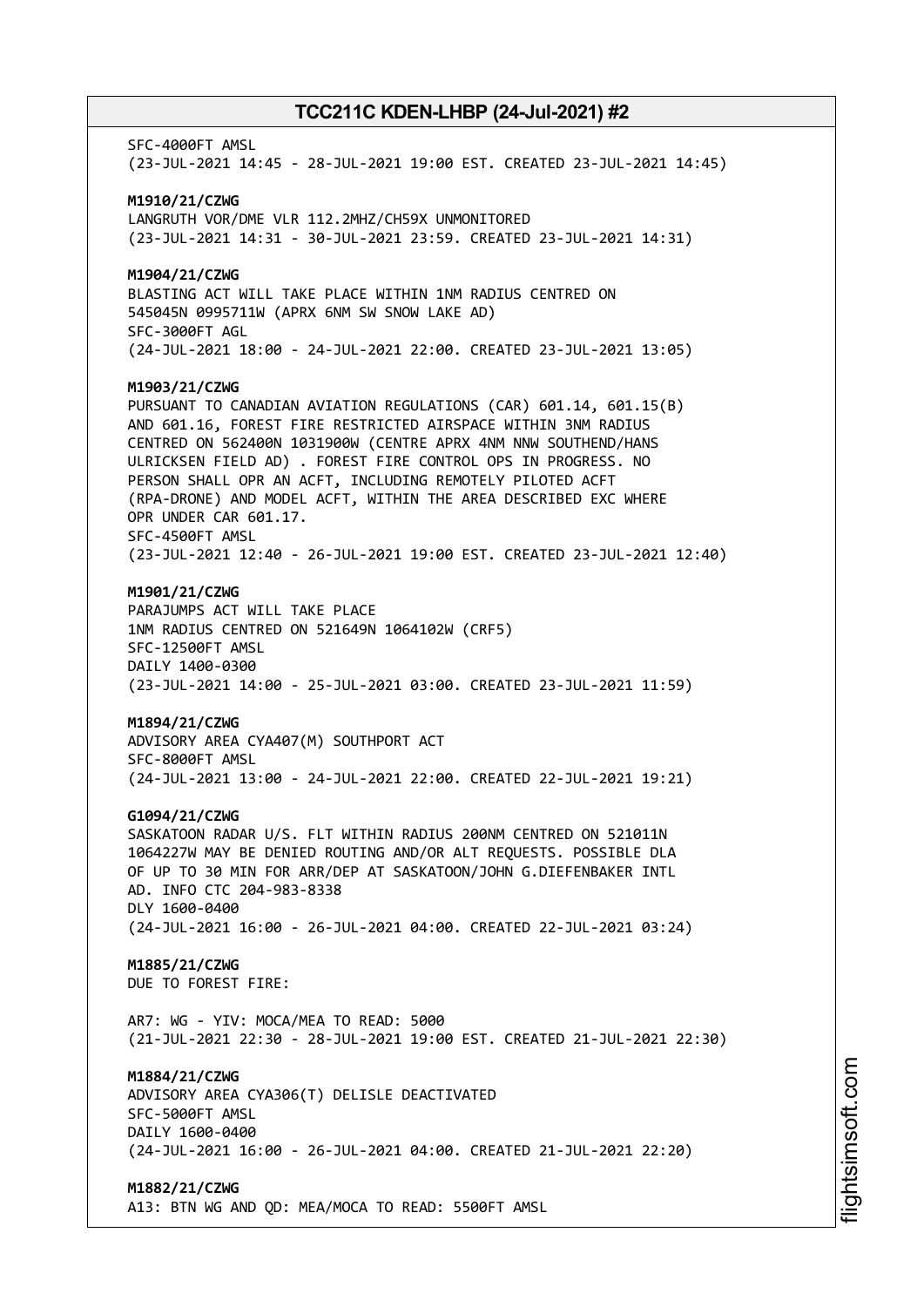(21-JUL-2021 18:00 - 29-JUL-2021 19:00 EST. CREATED 21-JUL-2021 18:00) **M1881/21/CZWG** PURSUANT TO CANADIAN AVIATION REGULATIONS (CAR) 601.14, 601.15(B) AND 601.16, FOREST FIRE WITHIN 7.5NM EITHER SIDE OF LINE 5144N 9902W - 5236N 9902W. RESTRICTED AIRSPACE IS ESTABLISHED WITHIN AREA BOUNDED BY 5240N 9925W - 5240N 9840W - 5140N 9840W - 5140N 9925W (CENTRE APRX 60NM SSE GRAND RAPIDS AD) . AERIAL FIRE SUPPRESSION IN PROGRESS. NO PERSON SHALL OPR AN ACFT, INCLUDING REMOTELY PILOTED ACFT (RPA-DRONE) AND MODEL ACFT, WITHIN THE AREA DESCRIBED EXC WHERE OPR UNDER CAR 601.17. FOR AUTH TO ENTER CTC DUTY OFFICER 204-345-1418. SFC-4500FT AMSL (21-JUL-2021 15:55 - 29-JUL-2021 19:00 EST. CREATED 21-JUL-2021 15:55) **G1063/21/CZWG** COVID-19: FLIGHT RESTRICTIONS PURSUANT TO SECTION 5.1 OF THE AERONAUTICS ACT, THE MINISTER OF TRANSPORT IS OF THE OPINION IT IS NECESSARY FOR AVIATION SAFETY AND THE PROTECTION OF THE PUBLIC, TO PROHIBIT THE OPS OF ACFT INVOLVED IN SKED AND NON SKED INTL COMMERCIAL AIR SVC FM INDIA, FOR THE TRANSPORT OF PASSENGERS ON AN INBOUND FLT TO CANADA. THIS PROHIBITION FURTHER APPLIES TO OPS OF ACFT INVOLVED IN PRIVATE AND CHARTER AIR SVC. THIS PROHIBITION DOES NOT APPLY TO ACFT OPERATED IN THE FLW CIRCUMSTANCES: - CARGO FLT - MEDEVAC FLT - FERRY FLT - FLIGHT CREW REPATRIATION FLT - TECHNICAL STOPS WHERE PASSENGERS DO NOT DISEMBARK, OR - AT ALTERNATE AP IDENTIFIED IN A FLT PLAN TO ADDRESS WX, OR - ACFT SAFETY SITUATIONS, OR - FLT EN ROUTE TO CANADA AT THE TIME THIS NOTICE TAKES EFFECT - IN THE CASE WHERE SPECIAL AUTH HAS BEEN GRANTED BY TRANSPORT CANADA: 1-613-992-6853. SFC-UNL (19-JUL-2021 18:30 - 22-AUG-2021 03:59. CREATED 19-JUL-2021 18:30) **G1061/21/CZWG** COVID-19: FLIGHT RESTRICTIONS UNTIL FURTHER NOTICE, WITH THE INTENT TO PREVENT THE SPREAD OF COVID-19 THROUGHOUT CANADA, ALL COMMERCIAL AIR SVC, PRIVATE OPR (CAR SUBPART 604) AND FOREIGN BUSINESS AVIATION, THAT ARE TRANSPORTING PASSENGERS TO CANADA MUST COMPLY WITH THE PROVISIONS OF THE INTERIM ORDER RESPECTING CERTAIN REQUIREMENTS FOR CIVIL AVIATION DUE TO COVID-19, ISSUED BY THE MINISTER OF TRANSPORT AND CURRENTLY IN FORCE. THIS INCLUDES A REQUIREMENT PASSENGERS TO WEAR FACE MASKS AND PROVIDE EVIDENCE OF A NEGATIVE RESULT FOR A COVID-19 MOLECULAR TEST PRIOR TO BOARDING. IN ADDITION TO ABV, AND PURSUANT TO SECTION 5.1 OF THE AERONAUTICS ACT, ALL COMMERCIAL AIR SVC, PRIVATE OPR

(CAR SUBPART 604) AND FOREIGN BUSINESS AVIATION, THAT ARE TRANSPORTING PASSENGERS TO CANADA MUST, FOR THE PURPOSE OF DISEMBARKING PASSENGERS, LAND AT ONE OF THE FOLLOWING AP: - AEROPORT INTL DE MONTREAL-TRUDEAU

- CALGARY INTL AIRPORT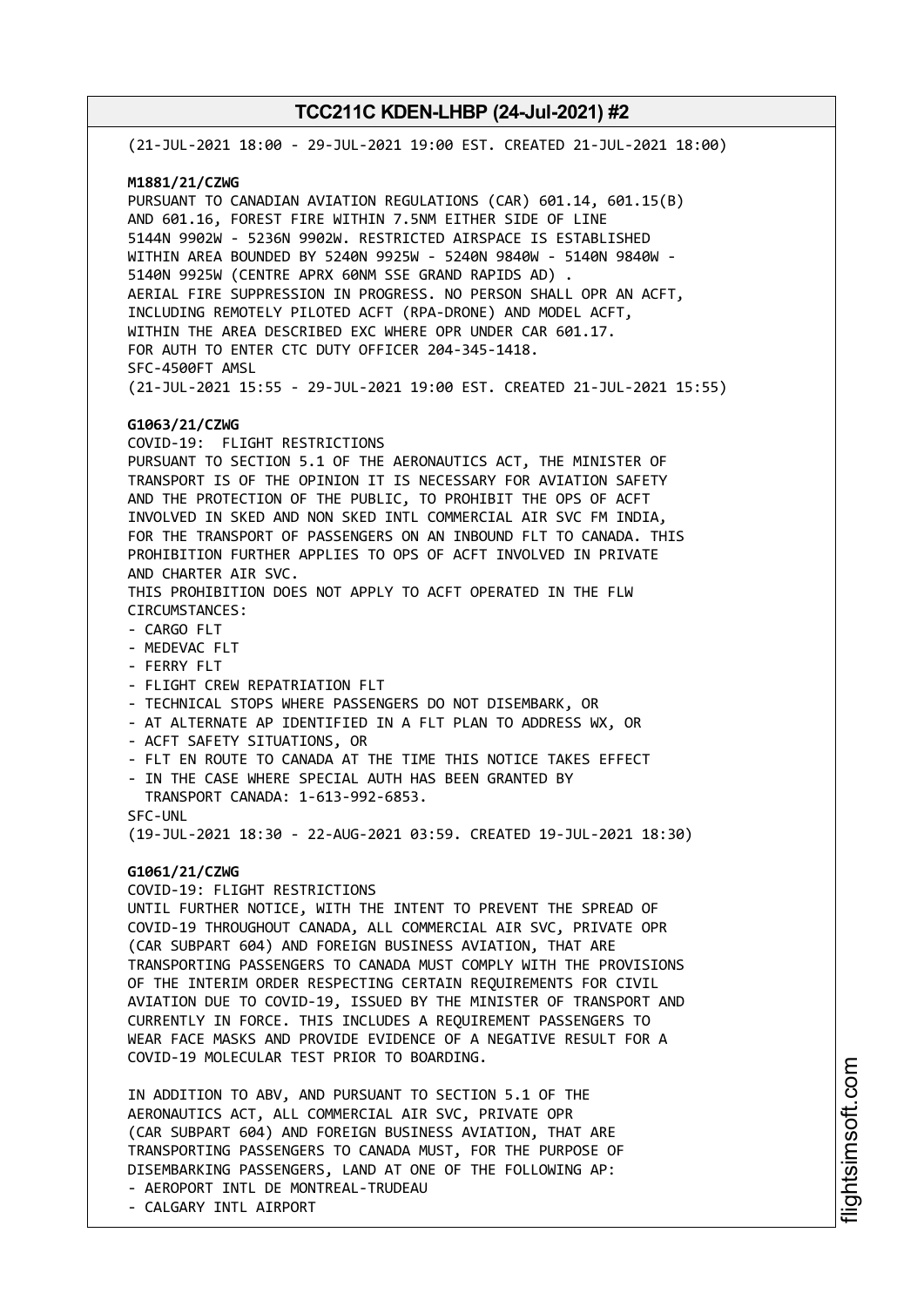- TORONTO-PEARSON INTL AIRPORT - VANCOUVER INTL AIRPORT THIS RESTRICTION DOES NOT APPLY TO ACFT OPERATED IN THE FLW CIRCUMSTANCES: - DIRECT FLT FM SAINT-PIERRE-ET-MIQUELON - MEDEVAC FLT - FERRY AND CREW REPATRIATION FLT - CARGO FLIGHTS CARRYING ONLY AIRCREW OR AIRLINE EMPLOYEES - TECHNICAL STOPS WHERE PASSENGERS DO NOT DISEMBARK - AT ALTERNATE AP IDENTIFIED IN A FLT PLAN TO ADDRESS WX - ACFT SAFETY SITUATIONS, OR - IN THE CASE WHERE SPECIAL AUTH HAS BEEN GRANTED BY TRANSPORT CANADA: 1-888-857-4003. SFC-UNL (19-JUL-2021 15:59 - 09-AUG-2021 04:00. CREATED 19-JUL-2021 15:59) **G1045/21/CZWG** EDMONTON CENTRE PERIPHERAL STATION (PAL) 133.0MHZ AT LYNN LAKE U/S (16-JUL-2021 15:56 - 30-JUL-2021 23:59. CREATED 16-JUL-2021 15:56) **M1827/21/CZWG** REGINA PSR U/S. FLT WITHIN 40NM RADIUS CENTRED ON 502559N 1044017W, 12500FT AMSL AND BLW, WILL NOT BE PROVIDED NON-TRANSPONDER EQUIPPED ACFT TFC INFO. (16-JUL-2021 04:25 - 29-AUG-2021 00:00 EST. CREATED 16-JUL-2021 04:26) **L3498/21/CZWG** BLASTING ACT WILL TAKE PLACE WITHIN 1NM RADIUS CENTRED ON 544544N 1015308W (APRX 1.95NM WNW FLIN FLON/CHANNING (WATER) AD) SFC-1500FT AGL (07-JUL-2021 16:24 - 05-OCT-2021 18:00. CREATED 07-JUL-2021 16:24) **G0959/21/CZWG** PARAJUMP ACT WILL TAKE PLACE WITHIN 2NM RADIUS CENTRED ON 494151N 1034803W (WEYBURN AD) SFC-12500FT AMSL DAILY SR - SS (07-JUL-2021 10:56 - 12-AUG-2021 02:21. CREATED 06-JUL-2021 18:39) **G0940/21/CZWG** PARAJUMPS ACT WILL TAKE PLACE WITHIN 1.5 NM RADIUS CENTRED ON GIMLI INDUSTRIAL PARK AD SFC-12500FT AMSL (05-JUL-2021 01:14 - 05-OCT-2021 01:00. CREATED 05-JUL-2021 01:14) **J3021/21/CZWG** CHECKL<sub>TST</sub> YEAR=2019 0004 0005 0011 0036 0051 0082 0088 0159 0215 0216 0418 YEAR=2020 0157 0697 2643 2644 3465 3639 4246 4916 5132 5134 5154 5193 5322 5438 5439 5888 5908 5909 6089 6090 YEAR=2021 0060 0107 0229 0241 0292 0539 0555 0613 0619 0653 0735 0746 0769 0789 0790 0967 1066 1122 1153 1182 1183 1237 1268 1269 1327 1406 1444 1453 1497 1524 1538 1547 1627 1644 1646 1664 1712 1714 1717 1719 1720 1721 1722 1723 1728 1729 1730 1749 1776 1896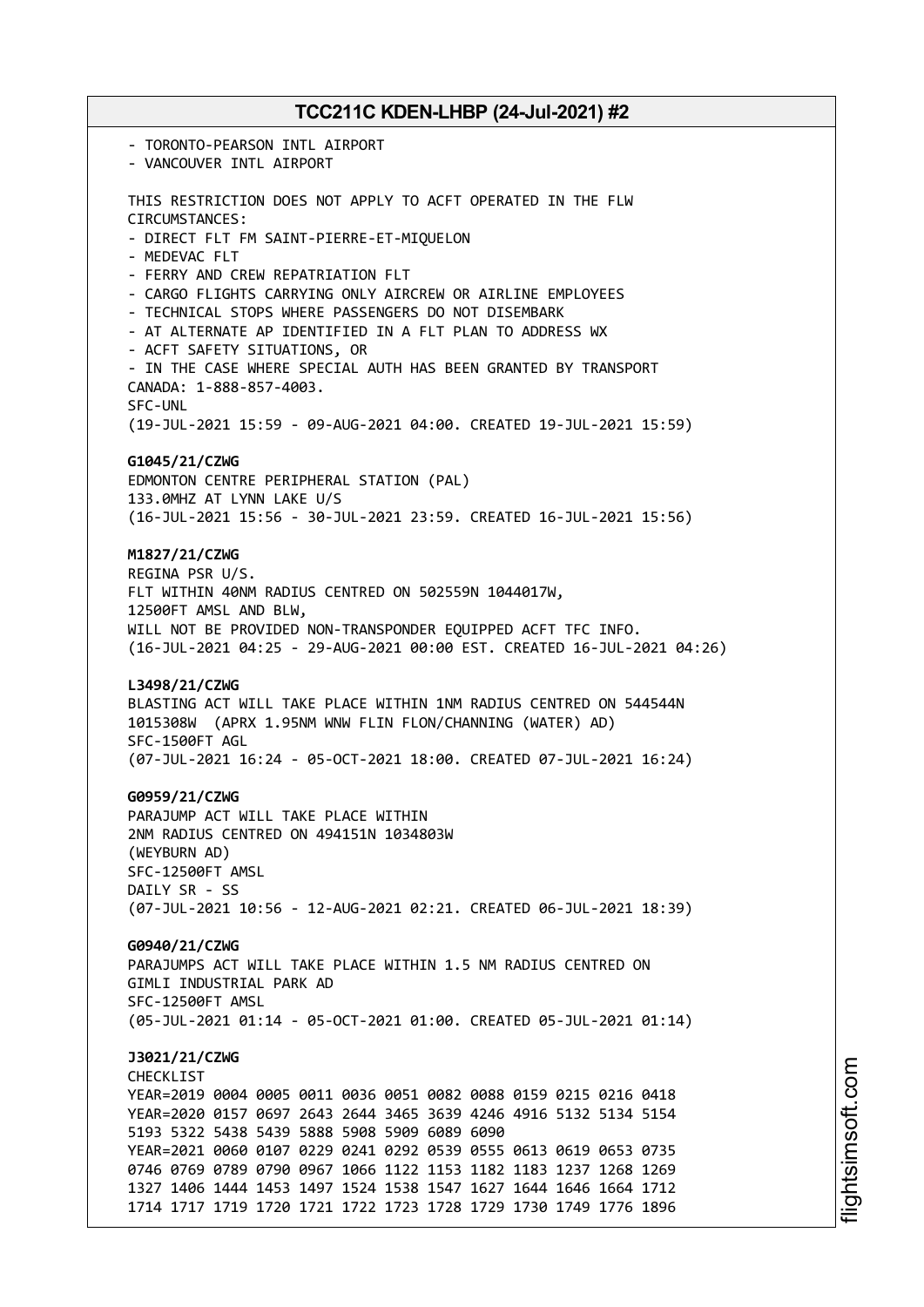**TCC211C KDEN-LHBP (24-Jul-2021) #2** 1901 1909 1941 1948 1950 1976 2000 2022 2068 2069 2077 2132 2143 2200 2201 2203 2206 2225 2228 2297 2306 2313 2332 2352 2364 2373 2382 2421 2422 2423 2424 2426 2438 2454 2461 2464 2499 2553 2554 2566 2585 2589 2594 2602 2603 2604 2605 2606 2609 2629 2631 2641 2644 2645 2646 2647 2653 2655 2665 2673 2676 2680 2686 2691 2692 2693 2695 2696 2700 2765 2766 2771 2790 2791 2792 2837 2843 2844 2849 2870 2871 2906 2913 2927 2928 2929 2930 2952 2953 2964 2966 2967 2979 2982 2989 2992 2999 3000 3001 3002 3006 3008 3009 3012 3013 3014 3016 3017 3018 3020 LATEST PUBLICATIONS AIP AMDT 3/21 EFFECTIVE 17 JUN 2021 SUP 35/21 AIC 21/21 (30-JUN-2021 23:30 - 30-JUL-2021 23:30 EST. CREATED 30-JUN-2021 23:30) **D1703/21/CZWG** CHECKLIST YEAR=2019 0063 YEAR=2020 NIL YEAR=2021 0792 0793 0802 0858 0862 0897 0914 0975 0979 1036 1104 1206 1247 1289 1307 1308 1365 1403 1440 1490 1539 1540 1550 1585 1614 1619 1660 1662 1667 1672 1678 1690 1692 1694 1695 1696 1697 1698 1699 1702 LATEST PUBLICATIONS AIP AMDT 3/21 EFFECTIVE 17 JUN 2021 SUP 35/21 AIC 21/21 (30-JUN-2021 23:30 - 30-JUL-2021 23:30 EST. CREATED 30-JUN-2021 23:30) **M1631/21/CZWG** CHECKLIST YEAR=2021 0589 0623 0667 0689 0701 0739 0742 0804 0927 0943 0945 0987 1009 1073 1116 1118 1176 1235 1294 1300 1310 1329 1331 1378 1459 1460 1495 1496 1527 1538 1540 1567 1570 1571 1572 1573 1574 1577 1582 1583 1584 1607 1609 1613 1614 1616 1617 1618 1619 1620 1623 1625 1627 1628 1629 1630 LATEST PUBLICATIONS AIP AMDT 3/21 EFFECTIVE 17 JUN 2021 SUP 35/21 AIC 21/21 (30-JUN-2021 23:30 - 30-JUL-2021 23:30 EST. CREATED 30-JUN-2021 23:30) **G0898/21/CZWG** COVID-19: FLIGHT RESTRICTIONS UNTIL FURTHER NOTICE, WITH THE INTENT TO PREVENT THE SPREAD OF THE COVID-19 VIRUS THROUGHOUT NUNAVUT ALL NON-SKED FLT ORIGINATING OUTSIDE OF NUNAVUT LDG IN NUNAVUT ARE REQUIRED TO CTC THE OFFICE OF NUNAVUT'S CHIEF PUBLIC HEALTH OFFICE IN ADVANCE CPHOTRAVELREQUESTS GOV.NU.CA OR CALL 1-867-975-5772. IT IS RECOMMENDED TO CTC 24 HR IN ADVANCE (30-JUN-2021 18:58 - 28-SEP-2021 18:00 EST. CREATED 30-JUN-2021 18:58) **M1577/21/CZWG** PURSUANT TO SECTION 5.1 OF THE AERONUCTICS ACT, THE AIRSPACE SURROUNDING MARIEVAL INDIAN RESIDENTIAL SCHOOL IS RESTRICTED WITHIN AREA BOUNDED BY 503502N 1023924W - 503459N 1023908W - 503450N 1023918W - 503456N 1023931W - 503502N 1023924W (CENTER

APRX 14.5NM NE GRENFELL AD) . NO PERSON SHALL OPR AN ACFT,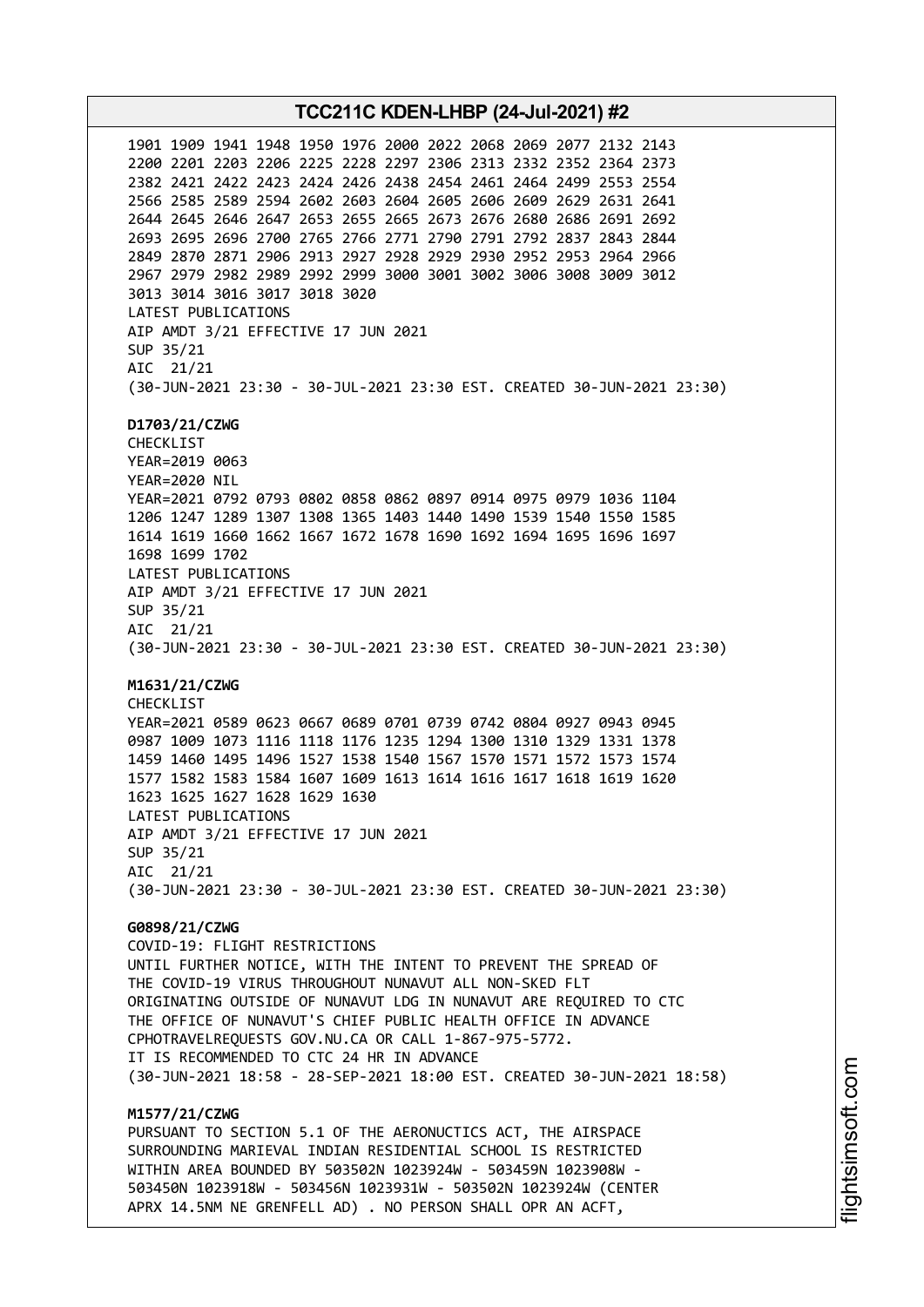INCLUDING REMOTELY PILOTED ACFT (RPA-DRONE) AND MODEL ACFT, WITHIN THE AREA DESCRIBED UNLESS THE FLT IS AUTH BY THE ADMIN NATION NAVIGATOR 639-205-7811. SFC-3000FT AMSL (25-JUN-2021 21:29 - 25-JUL-2021 23:59 EST. CREATED 25-JUN-2021 21:29)

### **M1574/21/CZWG**

ADVISORY AREA CYA407(M) SOUTHPORT ACT SFC-8000FT AMSL MON-FRI 1230-2230 (25-JUN-2021 18:39 - 30-JUL-2021 22:30. CREATED 25-JUN-2021 18:39)

### **M1573/21/CZWG**

BEECHY NDB BY 212KHZ U/S (25-JUN-2021 18:37 - 12-AUG-2021 23:59. CREATED 25-JUN-2021 18:37)

#### **M1572/21/CZWG**

ADVISORY AREA CYA413(M) SOUTHPORT ACT 5000FT AMSL-8000FT AMSL JUN 25 1840-2230, JUN 26-JUL 30 MON-FRI 1230-2230 (25-JUN-2021 18:40 - 30-JUL-2021 22:30. CREATED 25-JUN-2021 18:36)

### **G0798/21/CZWG**

WINNIPEG CENTRE PERIPHERAL STATION (PAL) 225.2MHZ AT KENORA U/S (18-JUN-2021 20:57 - 17-SEP-2021 23:59. CREATED 18-JUN-2021 20:57)

### **G0671/21/CZWG**

COVID-19: FLIGHT RESTRICTIONS UNTIL FURTHER NOTICE, WITH THE INTENT TO PREVENT THE SPREAD OF COVID-19 THROUGHOUT CANADA, AN OPERATOR OPERATING A FLIGHT BETWEEN TWO POINTS IN CANADA OR A FLIGHT TO CANADA MUST COMPLY WITH THE PROVISIONS OF THE INTERIM ORDER RESPECTING CERTAIN REQUIREMENTS FOR CIVIL AVIATION DUE TO COVID-19, ISSUED BY THE MINISTER OF TRANSPORT AND CURRENTLY IN FORCE. THIS INCLUDES A REQUIREMENT FOR PASSENGER FACE MASKS. OPERATORS ARE REQUIRED TO NOTIFY PASSENGERS OF THE LATEST MEASURES TO PREVENT THE SPREAD OF COVID-19 TAKEN BY THE TERRITORIAL AND PROVINCIAL GOVERNMENT WITH JURISDICTION AT THE DESTINATION AERODROME FOR THAT FLIGHT, OR BY THE FEDERAL GOVERNMENT. SFC-UNL

(03-JUN-2021 16:31 - 02-SEP-2021 16:00 EST. CREATED 03-JUN-2021 16:31)

#### **G0631/21/CZWG**

AIRSPACE SECURITY WARNING ISSUED BY THE DEPARTMENT OF TRANSPORT IN RESPONSE TO UNUSUAL EXCESSIVE MEASURES BY BELARUS POSING SERIOUS SAFETY AND SECURITY CONCERNS TO COMMERCIAL AVIATION. AIR OPERATORS AND OWNERS OF AIRCRAFT REGISTERED IN CANADA ARE ADVISED NOT TO ENTER MINSK (UMMV) FIR. (25-MAY-2021 20:42 - 25-AUG-2021 16:00. CREATED 25-MAY-2021 20:42)

### **D1036/21/CZWG**

BLASTING ACT WILL TAKE PLACE WITHIN 1NM RADIUS CENTRED ON 554122N 1033510W (APRX 3000FT BFR THR 23 AND 2090FT SE EXTENDED RCL SEABEE MINE AD) SFC-1000FT AGL (04-MAY-2021 23:00 - 04-AUG-2021 01:00. CREATED 04-MAY-2021 19:18)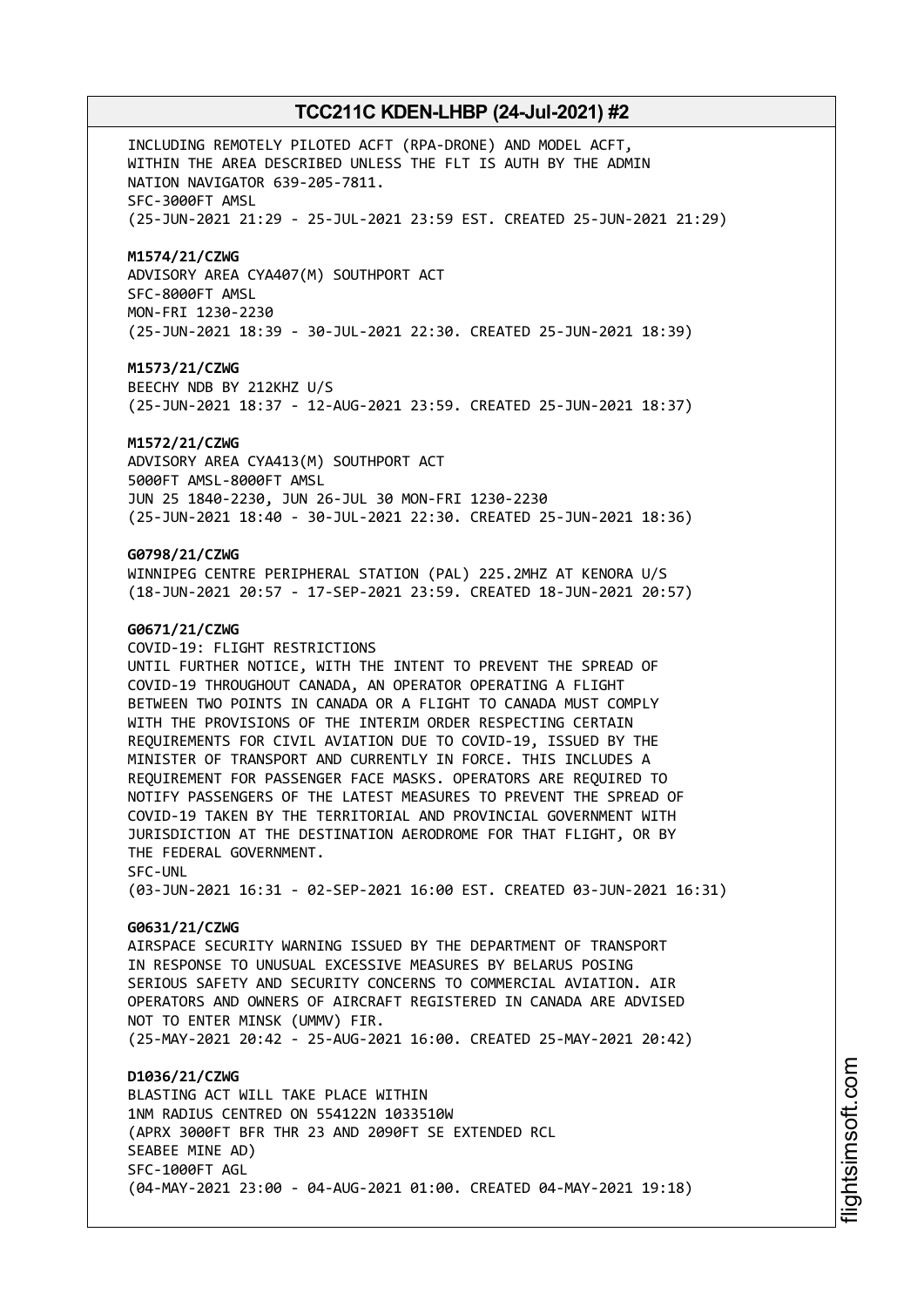# **G0491/21/CZWG** COVID 19: INFORMATION BORDER SVC ARE TEMPO SUSPENDED AT THE MAJORITY OF SMALL AIRPORTS ACROSS CANADA. FOR AN UPDATED LIST OF AUTH AIRPORTS OF ENTRY SEE THE LINK FOR OPEN PORTS OF ENTRY AT WWW.CBSA-ASFC.GC.CA/OFFICES (04-MAY-2021 12:44 - 03-AUG-2021 15:00 EST. CREATED 04-MAY-2021 12:44) ┌──────────────────────────────────────────────────────────────────────────────┐ │**CZUL (MONTREAL FIR/UIR)** │ └──────────────────────────────────────────────────────────────────────────────┘ **N2271/21/CZUL** ADVISORY AREA CYA524(S) HAWKESBURY ACT SFC-7000FT AMSL (24-JUL-2021 14:00 - 24-JUL-2021 23:30. CREATED 24-JUL-2021 13:50) **N2270/21/CZUL** ADVISORY AREA CYA528(S)(T) KEMPTVILLE ACT SFC TO BLW 4000FT AMSL SFC-4000FT AMSL (24-JUL-2021 13:45 - 25-JUL-2021 00:00. CREATED 24-JUL-2021 13:21) **N2269/21/CZUL** ADVISORY AREA CYA534(S) KARS ACT SFC TO BLW 2500FT AMSL SFC-2500FT AMSL (24-JUL-2021 13:45 - 25-JUL-2021 00:00. CREATED 24-JUL-2021 13:20) **H2253/21/CZUL** ADVISORY AREA CYA645(P) ST-ESPRIT ACT ABV 12500FT AMSL TO 16000FT AMSL 12500FT AMSL-16000FT AMSL (24-JUL-2021 12:00 - 25-JUL-2021 01:00. CREATED 24-JUL-2021 11:52) **H2252/21/CZUL** ADVISORY AREA CYA644(P) ST-ESPRIT ACT SFC-12500FT AMSL (24-JUL-2021 12:00 - 25-JUL-2021 01:00. CREATED 24-JUL-2021 11:46) **N2266/21/CZUL** ADVISORY AREA CYA633(P) JOLIETTE ACT ABV 12500FT AMSL TO 13500FT AMSL 12500FT AMSL-13500FT AMSL (24-JUL-2021 12:00 - 25-JUL-2021 01:00. CREATED 24-JUL-2021 11:41) **N2265/21/CZUL** ADVISORY AREA CYA632(P) JOLIETTE ACT SFC-12500FT AMSL (24-JUL-2021 12:00 - 25-JUL-2021 01:00. CREATED 24-JUL-2021 11:40) **G1116/21/CZUL** BLASTING ACT WILL TAKE PLACE WITHIN 0.22NM RADIUS CENTRED ON 551736N 0774312W (APRX 4240FT BFR THR 21 AND 7720FT SE EXTENDED RCL KUUJJUARAPIK AD) . SFC-636FT AGL (25-JUL-2021 21:00 - 25-JUL-2021 23:00. CREATED 24-JUL-2021 10:49) **H2242/21/CZUL**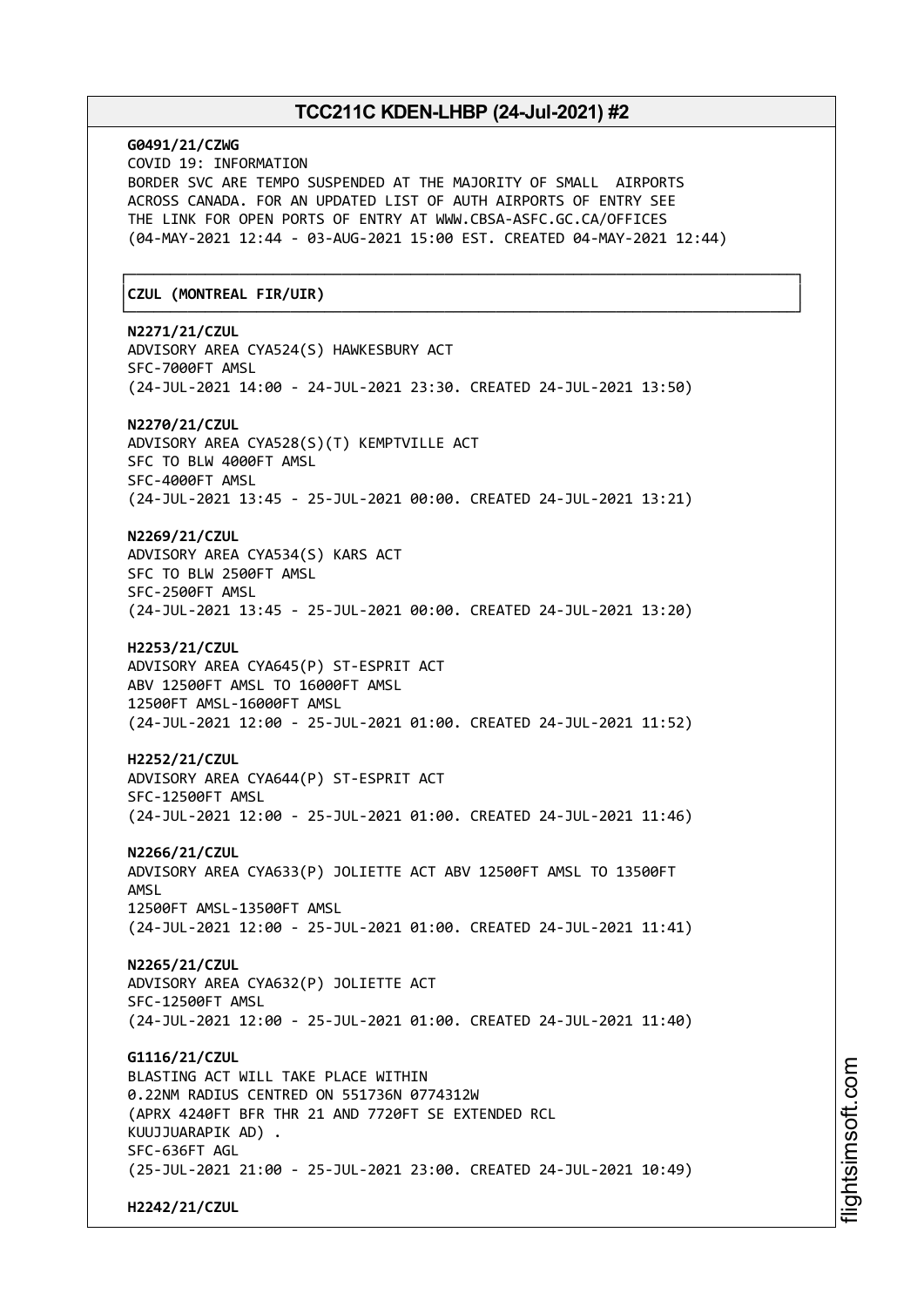COVID-19: CREWS/PASSENGERS REQUIREMENTS ALL FOREIGN MIL AND STATE ACFT WITH STOP OVERS IN CANADA TO CTC +OVERFLIGHT(AT)FORCES.GC.CA OR CALL (204) 227-7498 PRIOR TO FILING FLT PLAN SFC-UNL (23-JUL-2021 16:36 - 30-SEP-2021 04:00 EST. CREATED 23-JUL-2021 16:36) **H2236/21/CZUL** GPS INTERFERENCE EXER CENTERED ON 440854N 0753216W (APRX 30NM SE GANANOQUE(HELI)) 120NM RADIUS AT FL400-UNL 120NM RADIUS AT FL250 109NM RADIUS AT 10000FT AMSL 82NM RADIUS AT 4000FT AGL 32NM RADIUS AT 50FT AGL GNSS SIGNAL MAY BE PERIODICALLY INTERRUPTED. INFORM ATC OF ANY ADVERSE IMPACT. DAILY 1100-1700 (26-JUL-2021 11:00 - 30-JUL-2021 17:00. CREATED 23-JUL-2021 12:36) **G1105/21/CZUL** GPS INTERFERENCE EXER CENTERED ON 440854N 0753216W (APRX 30NM SE GANANOQUE(HELI)) 120NM RADIUS AT FL400-UNL 120NM RADIUS AT FL250 109NM RADIUS AT 10000FT AMSL 82NM RADIUS AT 4000FT AGL 32NM RADIUS AT 50FT AGL GNSS SIGNAL MAY BE PERIODICALLY INTERRUPTED. INFORM ATC OF ANY ADVERSE IMPACT. DAILY 1100-1700 (26-JUL-2021 11:00 - 30-JUL-2021 17:00. CREATED 23-JUL-2021 12:30) **N2252/21/CZUL** FIREWORKS ACT WILL TAKE PLACE WITHIN 328FT RADIUS CENTERED ON 451857N 0760300W (APRX 1.23NM W OTTAWA / CARP AD) SFC-525FT AMSL (25-JUL-2021 01:00 - 25-JUL-2021 02:00. CREATED 23-JUL-2021 12:09) **H2233/21/CZUL** V360 BTN YBC AND ML NDB NOT SUITABLE FOR VOR NAVIGATION (23-JUL-2021 09:56 - 22-OCT-2021 16:00 EST. CREATED 23-JUL-2021 09:56) **N2238/21/CZUL** FIREWORKS ACT WILL TAKE PLACE WITHIN 197FT RADIUS CENTRED ON 483141N 0672840W (APRX 16NM NNW CAUSAPSCAL AD) SFC-1027FT AMSL (25-JUL-2021 02:00 - 25-JUL-2021 02:30. CREATED 22-JUL-2021 12:04) **H2208/21/CZUL** FIREWORKS ACT WILL TAKE PLACE WITHIN 328FT RADIUS CENTRED ON 454059N 0735230W (APRX 2.3NM ESE MONTREAL (BELL) QC (HELI)). SFC-480FT AMSL DAILY 0045-0245 (24-JUL-2021 00:45 - 26-JUL-2021 02:45. CREATED 21-JUL-2021 12:08) **H2207/21/CZUL** J567 BTN YGL AND NM NDB NOT SUITABLE FOR VOR NAVIGATION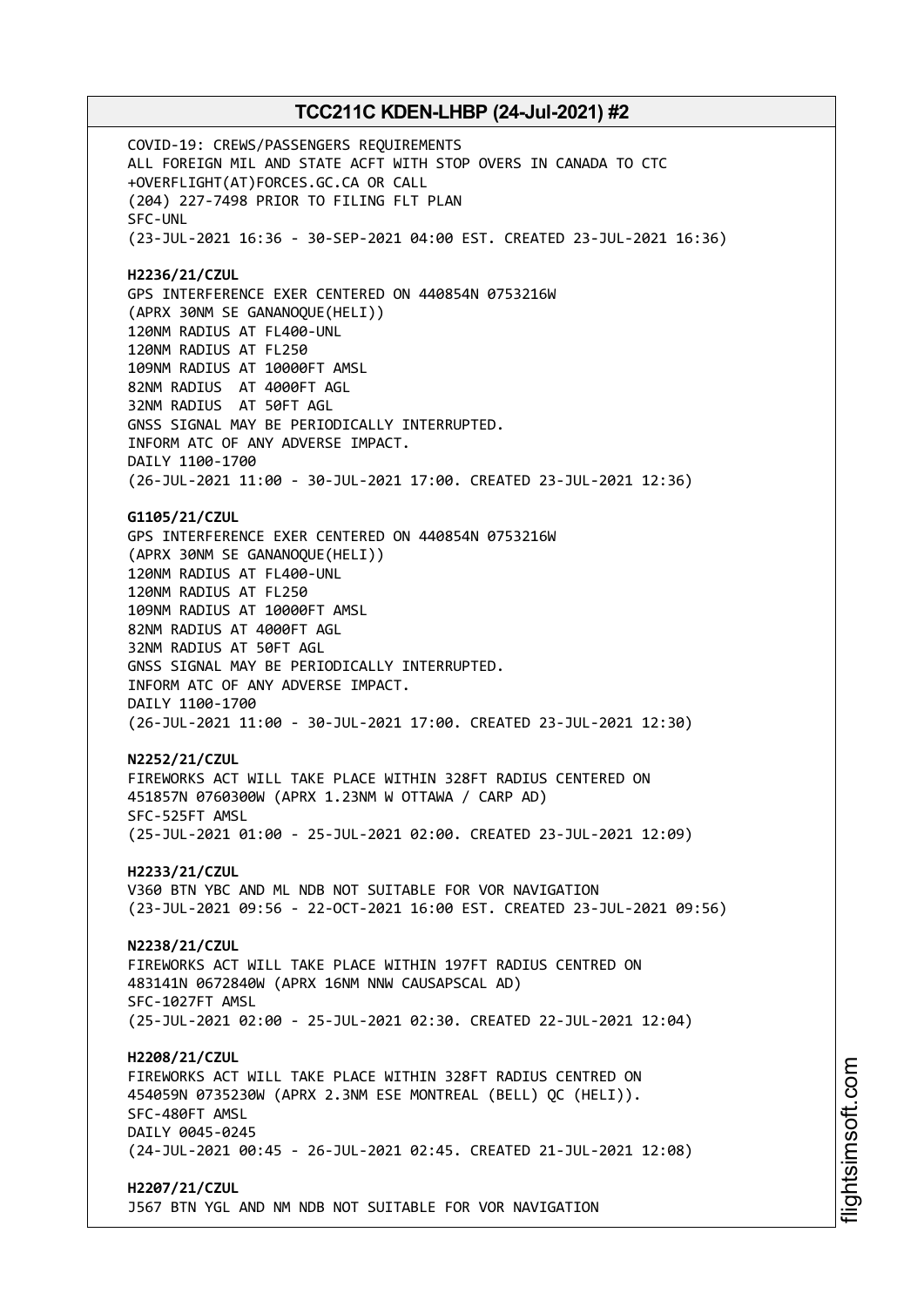(21-JUL-2021 11:39 - 20-OCT-2021 18:00 EST. CREATED 21-JUL-2021 11:39) **H2188/21/CZUL** COVID-19: FLIGHT RESTRICTIONS PURSUANT TO SECTION 5.1 OF THE AERONAUTICS ACT, THE MINISTER OF TRANSPORT IS OF THE OPINION IT IS NECESSARY FOR AVIATION SAFETY AND THE PROTECTION OF THE PUBLIC, TO PROHIBIT THE OPS OF ACFT INVOLVED IN SKED AND NON SKED INTL COMMERCIAL AIR SVC FM INDIA, FOR THE TRANSPORT OF PASSENGERS ON AN INBOUND FLT TO CANADA. THIS PROHIBITION FURTHER APPLIES TO OPS OF ACFT INVOLVED IN PRIVATE AND CHARTER AIR SVC. THIS PROHIBITION DOES NOT APPLY TO ACFT OPERATED IN THE FLW CIRCUMSTANCES: - CARGO FLT - MEDEVAC FLT - FERRY FLT - FLIGHT CREW REPATRIATION FLT - TECHNICAL STOPS WHERE PASSENGERS DO NOT DISEMBARK, OR - AT ALTERNATE AP IDENTIFIED IN A FLT PLAN TO ADDRESS WX, OR - ACFT SAFETY SITUATIONS, OR - FLT EN ROUTE TO CANADA AT THE TIME THIS NOTICE TAKES EFFECT - IN THE CASE WHERE SPECIAL AUTH HAS BEEN GRANTED BY TRANSPORT CANADA: 1-613-992-6853. SFC-UNL (19-JUL-2021 18:31 - 22-AUG-2021 03:59. CREATED 19-JUL-2021 18:31) **H2187/21/CZUL** COVID-19: FLIGHT RESTRICTIONS UNTIL FURTHER NOTICE, WITH THE INTENT TO PREVENT THE SPREAD OF COVID-19 THROUGHOUT CANADA, ALL COMMERCIAL AIR SVC, PRIVATE OPR (CAR SUBPART 604) AND FOREIGN BUSINESS AVIATION, THAT ARE TRANSPORTING PASSENGERS TO CANADA MUST COMPLY WITH THE PROVISIONS OF THE INTERIM ORDER RESPECTING CERTAIN REQUIREMENTS FOR CIVIL AVIATION DUE TO COVID-19, ISSUED BY THE MINISTER OF TRANSPORT AND CURRENTLY IN FORCE. THIS INCLUDES A REQUIREMENT PASSENGERS TO WEAR FACE MASKS AND PROVIDE EVIDENCE OF A NEGATIVE RESULT FOR A COVID-19 MOLECULAR TEST PRIOR TO BOARDING. IN ADDITION TO ABV, AND PURSUANT TO SECTION 5.1 OF THE AERONAUTICS ACT, ALL COMMERCIAL AIR SVC, PRIVATE OPR (CAR SUBPART 604) AND FOREIGN BUSINESS AVIATION, THAT ARE TRANSPORTING PASSENGERS TO CANADA MUST, FOR THE PURPOSE OF DISEMBARKING PASSENGERS, LAND AT ONE OF THE FOLLOWING AP: - AEROPORT INTL DE MONTREAL-TRUDEAU - CALGARY INTL AIRPORT - TORONTO-PEARSON INTL AIRPORT - VANCOUVER INTL AIRPORT THIS RESTRICTION DOES NOT APPLY TO ACFT OPERATED IN THE FLW CIRCUMSTANCES: - DIRECT FLT FM SAINT-PIERRE-ET-MIQUELON - MEDEVAC FLT - FERRY AND CREW REPATRIATION FLT - CARGO FLIGHTS CARRYING ONLY AIRCREW OR AIRLINE EMPLOYEES - TECHNICAL STOPS WHERE PASSENGERS DO NOT DISEMBARK - AT ALTERNATE AP IDENTIFIED IN A FLT PLAN TO ADDRESS WX - ACFT SAFETY SITUATIONS, OR

- IN THE CASE WHERE SPECIAL AUTH HAS BEEN GRANTED BY TRANSPORT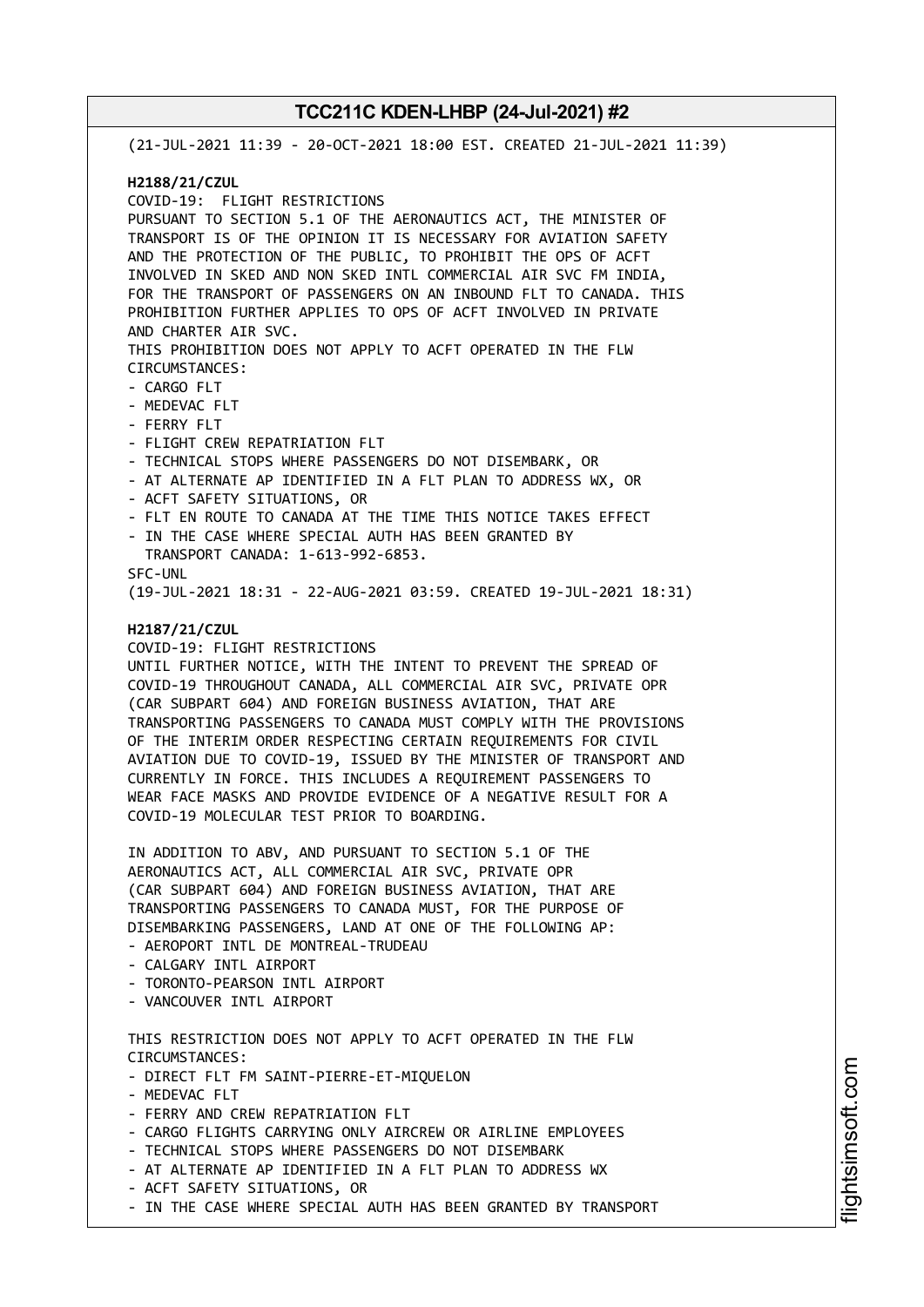CANADA: 1-888-857-4003. SFC-UNL (19-JUL-2021 16:00 - 09-AUG-2021 04:00. CREATED 19-JUL-2021 16:00)

### **N2155/21/CZUL**

BLASTING ACT WILL TAKE PLACE WITHIN 1150FT RADIUS CENTRE ON 582756N 0780434W (APRX 290FT BEYOND THR 07 AND 1810FT SOUTH RCL INUKJUAK AD) SFC-1150FT AGL DAILY 2200-0000 (17-JUL-2021 22:00 - 15-AUG-2021 00:00. CREATED 16-JUL-2021 12:53)

### **H2158/21/CZUL**

AMEND VFR NAV CHARTS (VNC): TORONTO (A5000 39TH EDITION) AND MONTREAL (A5002 32ND EDITION): MIL HELI LOW ALT TRANSIT ROUTES BTN PETAWAWA (CYWA), OTTAWA/DWYER HILL (CYDH), AND OTTAWA/MACDONALD-CARTIER INTL (CYOW) REFER TO AIP SUPP 40/21 (15-JUL-2021 12:36 - PERM. CREATED 15-JUL-2021 12:36)

## **G1034/21/CZUL**

AMEND VFR NAV CHARTS (VNC): TORONTO (A5000 39TH EDITION) AND MONTREAL (A5002 32ND EDITION): MIL HELI LOW ALT TRANSIT ROUTES BTN PETAWAWA (CYWA), OTTAWA/DWYER HILL (CYDH), AND OTTAWA/MACDONALD-CARTIER INTL (CYOW) REFER TO AIP SUPP 40/21 (15-JUL-2021 12:22 - PERM. CREATED 15-JUL-2021 12:22)

### **H2141/21/CZUL**

NOTICE OF TRIAL TO REMOVE FLT PLANNING REQUIREMENTS OF EASTBOUND NORTH AMERICAN RTE (NAR) SYSTEM:

ALL FLT OPR WITHIN THE NORTH ATLANTIC ORGANIZED TRACK STRUCTURE (OTS) ARE NOT REQUIRED TO FILE THE ASSOCIATED NAR LISTED ON THE DAILY ZBW NORTH ATLANTIC ADVISORY OR THE NAT OTS MESSAGE. ASSOCIATED NAR ARE REFERENCED UNDER THE (JFK DEP) SECTION OF THE ADVISORY.

DEP MUST STILL COMPLY WITH ANY DEP RTE, STRUCTURES, AND/OR RESTRICTIONS FM THE DEP AP. OPTIMIZED ROUTINGS CAN ONLY BEGIN FM POINTS WITHIN ZBW AIRSPACE, THE MONCTON FIR, OR BOTH. ONCE INSIDE ZBW AIRSPACE/MONCTON FIR, RANDOM ROUTINGS TO THE OEP ARE PERMITTED. FLT PATHS OF ACFT PARTICIPATING IN THE TRIAL MUST REMAIN AT OR NORTH OF A LINE VITOL-LOMPI. PLEASE REFER TO DAILY ZBW NORTH ATLANTIC ADVISORY FOR SPECIFIC INFO AND STATUS OF THIS TRIAL.

THIS TRIAL MAY BE DISCONTINUED AT ANY TIME, BASED ON OPR IMPACT.

DISPATCHERS SHALL INCLUDE (NO NARS EAST TRIAL) IN THE REMARKS SECTION OF FLT PLANS FOR PARTCIPATING ACFT.

FLT CREWS ARE EXPECTED TO CARRY APPLICABLE NAR DOCUMENTATION ON THE FLT DECK FOR ALL FLT, REGARDLESS IF PARTICIPATING IN THE TRIAL OR NOT. (14-JUL-2021 12:54 - 30-SEP-2021 23:59. CREATED 14-JUL-2021 12:55)

**N2121/21/CZUL**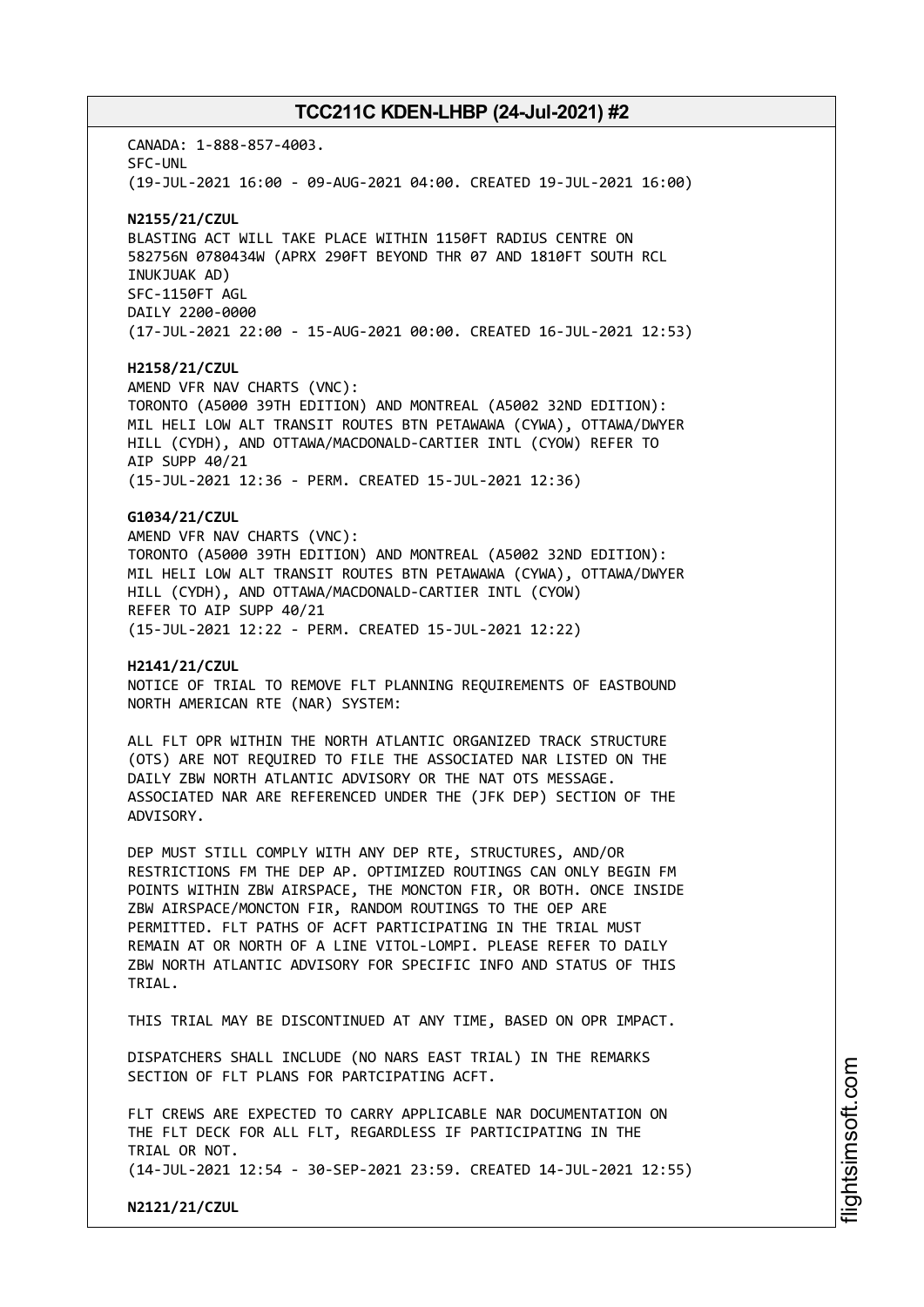BLASTING ACT WILL TAKE PLACE WITHIN 1640FT RADIUS CENTRED ON 583032N 780100W (APRX 3NM NE INUKJUAK AD) SFC TO 328FT AGL SFC-450FT AMSL (14-JUL-2021 12:44 - 13-OCT-2021 18:00 EST. CREATED 14-JUL-2021 12:44) **N2094/21/CZUL** V380 BTN YGP AND YZV: MEA/MOCA TO READ 6000 DAYLIGHT HRS (14-JUL-2021 11:00 - 13-AUG-2021 23:59. CREATED 12-JUL-2021 14:32) **N2093/21/CZUL** V382 BTN UBTEV AND YGP: MEA/MOCA TO READ 6000 DAYLIGHT HRS (14-JUL-2021 11:00 - 13-AUG-2021 23:59. CREATED 12-JUL-2021 14:28) **N2092/21/CZUL** AR3 BTN ME AND PN: MEA TO READ 6000 DAYLIGHT HRS (14-JUL-2021 11:00 - 13-AUG-2021 23:59. CREATED 12-JUL-2021 14:23) **N2091/21/CZUL** L715 BTN LEXEN AND YGP: MEA TO READ 6000 DAYLIGHT HRS (14-JUL-2021 11:00 - 13-AUG-2021 23:59. CREATED 12-JUL-2021 14:21) **N2036/21/CZUL** AMEND PUBLICATIONS: BLASTING ACT WILL TAKE PLACE 3281FT RADIUS CENTRED ON 550128N 0671659W (APRX 20NM NW SCHEFFERVILLE/SQUAW LAKE (WATER)). SFC TO 656FT AGL SFC-3084FT AMSL (09-JUL-2021 00:01 - PERM. CREATED 07-JUL-2021 13:59) **N2035/21/CZUL** AMEND PUBLICATIONS: BLASTING ACT WILL TAKE PLACE 3281FT RADIUS CENTRED ON 545909N 0671257W (APRX 17NM NW SCHEFFERVILLE/SQUAW LAKE (WATER) SFC TO 656FT AGL SFC-2756FT AMSL (09-JUL-2021 00:01 - PERM. CREATED 07-JUL-2021 13:52) **N2030/21/CZUL** PURSUANT TO SECTION 5.1 OF THE AERONAUTICS ACT, DUE DEP, ARR AND TRANSITION OF REMOTELY PILOTED ACFT (DRONE-RPAS) BASED AT GASPE (MICHEL-POULIOT) AD (CYGP) DOING WHALE MONITORING THE FLW AREAS ARE RESTRICTED: AREA MIKE: BOUNDED BY 4941N 6500W-4922N 6400W-4911N 6400W-4920N 6500W-4941N 6500W. AREA NOVEMBER: BOUNDED BY 4922N 6400W-4900N 6300W-4848N 6300W-4911N 6400W-4922N 6400W. AREA OSCAR: BOUNDED BY 4900N 6300W-4835N 6200W-4824N 6200W-4848N 6300W-4900N 6300W. NO PERSON SHALL OPR AN ACFT, INCLUDING A REMOTELY PILOTED ACFT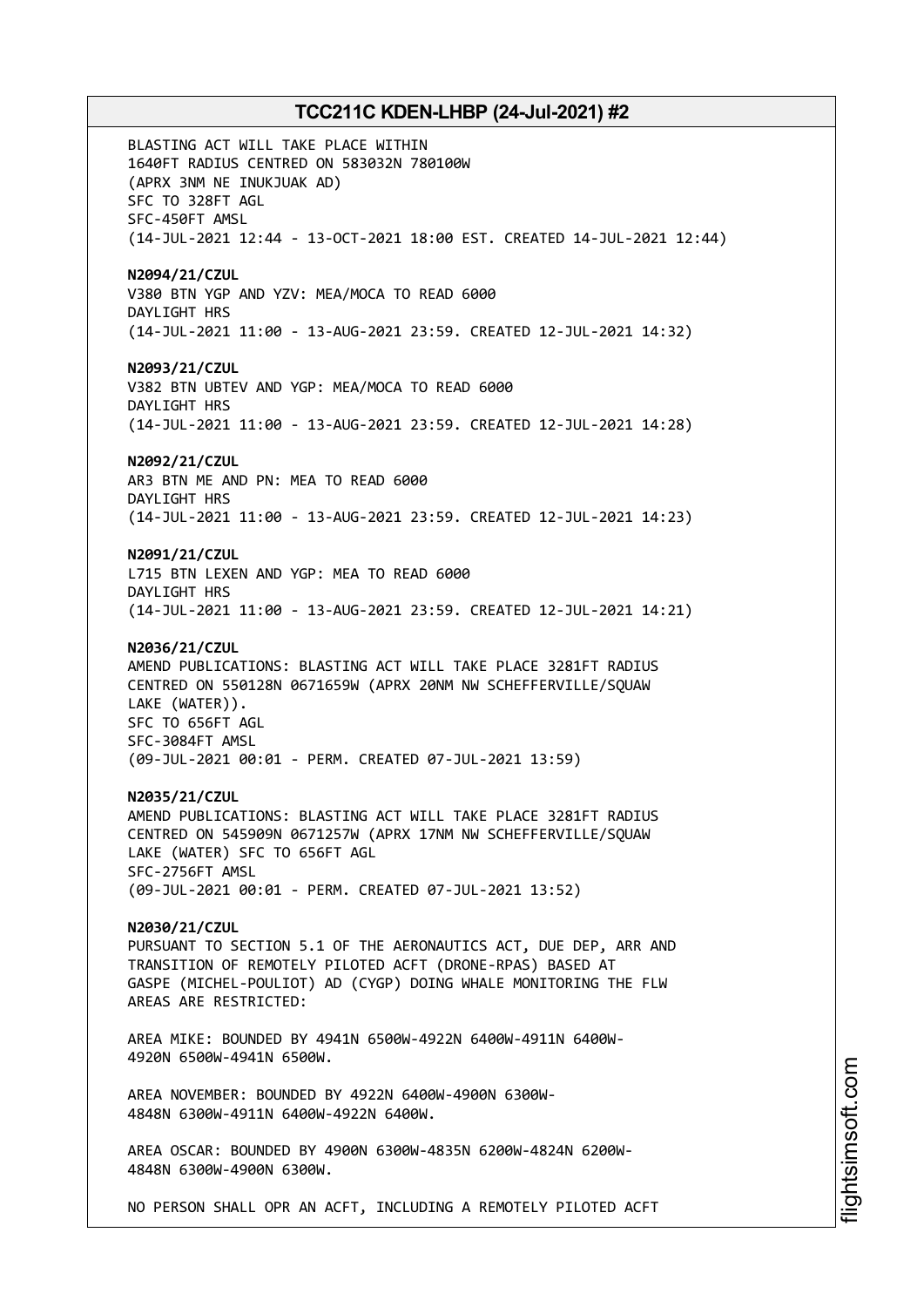(DRONE-RPA), WITHIN THE AREAS DESCRIBED UNLESS AUTH BY MONTREAL ACC 134.175 OR 1-800-633-1353 OR BY TRANSPORT CANADA ACFT SVC 613-324-1455. REF TO AIP SUP 31/21 1500FT AMSL-5000FT AMSL DAYLIGHT HRS (14-JUL-2021 11:00 - 13-AUG-2021 23:59. CREATED 07-JUL-2021 12:20)

**N2024/21/CZUL** PURSUANT TO SECTION 5.1 OF THE AERONAUTICS ACT, DUE DEP, ARR AND TRANSITION OF REMOTELY PILOTED AIRCRAFT (DRONE-RPAS) BASED AT GASPE (MICHEL-POULIOT) AD (CYGP) DOING WHALE MONITORING THE FLW AREA IS RESTRICTED:

AREA TANGO: BOUNDED BY 490742N 635118W -483027N 635045W-483023N 640000W-475000N 640000W-475000N 630000W-484800N 630000W-490742N 635118W. NO PERSON SHALL OPR AN ACFT, INCLUDING A REMOTELY PILOTED AIRCRAFT DRONE-RPAS), WITHIN THE AREA DESCRIBED UNLESS AUTH BY MONTREAL ACC 134.175 OR 1-800-633-1353 OR BY TRANSPORT CANADA ACFT SVC 613-324-1455.REF TO AIP SUP 31/21 1500FT AMSL-5000FT AMSL DAYLIGHT HRS (14-JUL-2021 11:00 - 13-AUG-2021 23:59. CREATED 06-JUL-2021 14:25)

**N2023/21/CZUL**

PURSUANT TO SECTION 5.1 OF THE AERONAUTICS ACT, DUE DEP, ARR AND TRANSITION OF REMOTELY PILOTED AIRCRAFT (DRONE-RPAS) BASED AT GASPE (MICHEL-POULIOT) AD (CYGP) DOING WHALE MONITORING THE FLW AREAS ARE RESTRICTED:

GASPE CTL ZONE AND TRANSITION AREA: 15NM RADIUS CENTRED ON 484631N 642843W (CYGP), EXCLUDING THE AREA SOUTH OF THE LINE BTN 484213N 644957W AND 484143N 640721W.

NORTH CORRIDOR: BOUNDED BY 490057N 643437W-490156N 643431W-490544N 643047W-491249N 641148W-491100N 640000W-490822N 635302W-485926N 641723W-490057N 643437W.

EAST CORRIDOR: BOUNDED BY 485146N 640733W-485155N 635104W-484157N 635055W-484147N 640718W-485146N 640733W.

NO PERSON SHALL OPR AN ACFT, INCLUDING A REMOTELY PILOTED **ATRCRAFT** (DRONE-RPAS), WITHIN THE AREAS DESCRIBED UNLESS AUTH BY MONTREAL ACC 134.175 OR 1-800-633-1353. REF TO AIP SUP 31/21 SFC-4000FT AMSL DAYLIGHT HRS (14-JUL-2021 11:00 - 13-AUG-2021 23:59. CREATED 06-JUL-2021 13:55)

# **N2021/21/CZUL**

PURSUANT TO SECTION 5.1 OF THE AERONAUTICS ACT, THE AIRSPACE WITHIN 5NM RADIUS CENTRED ON 484631N 642843W GASPE MICHEL-POULIOT AD) IS RESTRICTED DUE REMOTELY PILOTED AIRCRAFT (DRONE-RPAS) ACT. NO PERSON SHALL OPR AN ACFT, INCLUDING A REMOTELY PILOTED AIRCRAFT (DRONE-RPAS), WITHIN THE AREA DESCRIBED UNLESS AUTH BY MONTREAL ACC 134.175 OR 1-800-633-1353.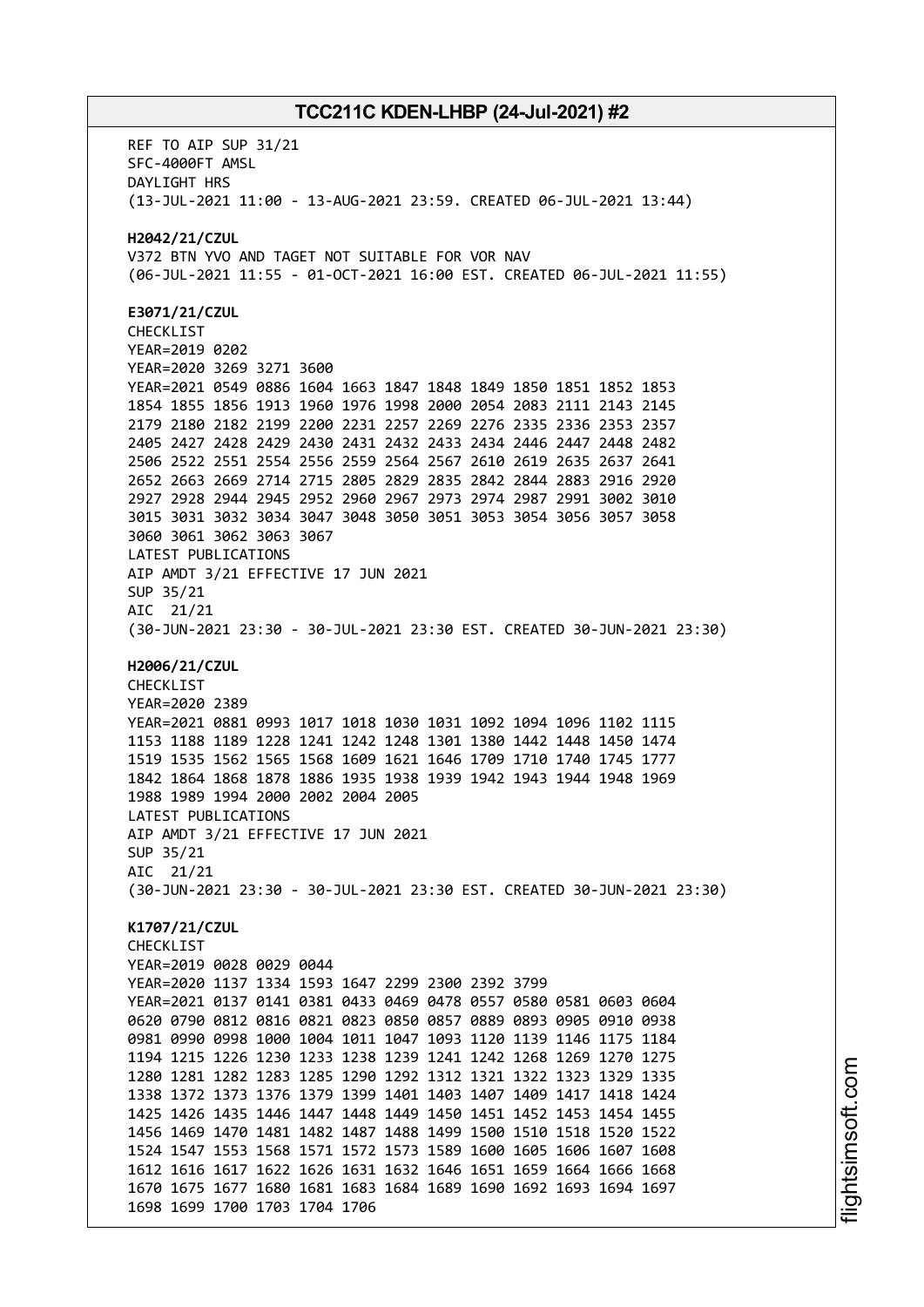LATEST PUBLICATIONS AIP AMDT 3/21 EFFECTIVE 17 JUN 2021 SUP 35/21 AIC 21/21 (30-JUN-2021 23:30 - 30-JUL-2021 23:30 EST. CREATED 30-JUN-2021 23:30) **H2004/21/CZUL** COVID-19: FLIGHT RESTRICTIONS UNTIL FURTHER NOTICE, WITH THE INTENT TO PREVENT THE SPREAD OF THE COVID-19 VIRUS THROUGHOUT NUNAVUT ALL NON-SKED FLT ORIGINATING OUTSIDE OF NUNAVUT LDG IN NUNAVUT ARE REQUIRED TO CTC THE OFFICE OF NUNAVUT'S CHIEF PUBLIC HEALTH OFFICE IN ADVANCE CPHOTRAVELREQUESTS GOV.NU.CA OR CALL 1-867-975-5772. IT IS RECOMMENDED TO CTC 24 HR IN ADVANCE (30-JUN-2021 20:30 - 29-SEP-2021 20:00 EST. CREATED 30-JUN-2021 20:30) **H1994/21/CZUL** PURSUANT TO SECTION 5.1 OF THE AERONAUTICS ACT, THE AIRSPACE WITHIN 0.5NM RADIUS CENTRED ON 453243N 734110W (BORDEAUX PRISON, APRX 5NM NE OF CYUL AD) IS RESTRICTED. NO PERSON SHALL OPR A REMOTELY PILOTED ACFT (RPAS, DRONE) WITHIN THE AREA DESCRIBED UNLESS AUTH BY THE DEPUTY DIRECTOR GENERAL OF SECURITY, CORRECTIONAL SERVICES AT 514-864-8010 EXT 50502 OR EMAIL: SOUTIEN-DGAS(A)MSP.GOUV.QC.CA. SFC-1100FT AMSL (29-JUN-2021 19:42 - 27-SEP-2021 23:59 EST. CREATED 29-JUN-2021 19:42) **N1910/21/CZUL** AMEND PUBLICATIONS: V487: BTN YVO AND YMW: MEA TO READ 13000 INSTEAD OF 7000. (28-JUN-2021 14:23 - PERM. CREATED 28-JUN-2021 14:23) **H1969/21/CZUL** AMEND PUBLICATIONS: J542: BTN YVO AND VBS: MEA TO READ 20000 (28-JUN-2021 12:02 - PERM. CREATED 28-JUN-2021 12:02) **N1853/21/CZUL** BLASTING ACT WILL TAKE PLACE 0.1NM RADIUS CENTRED ON 600220N 0771737W (APRX 1320FT BFR THR 01 AND 2150FT WEST EXTENDED RCL AT PUVIRNITUQ AD) SFC-150FT AGL DAILY 1130-2030 (25-JUN-2021 11:30 - 05-AUG-2021 20:30. CREATED 24-JUN-2021 21:14) **N1680/21/CZUL** VAL-D'OR VOR/DME YVO 113.7MHZ/CH84X UNMONITORED (18-JUN-2021 12:28 - 29-JUL-2021 23:59. CREATED 18-JUN-2021 12:28) **H1646/21/CZUL** AMEND PUBLICATIONS: BLASTING WILL TAKE PLACE WITHIN 1640FT RADIUS CENTRED ON 634556N 683321W (APRX 1980FT BEYOND THR 16 AND 2330FT EAST RCL IQALUIT AD) , 164FT AGL, 446FT AMSL SFC-446FT AMSL (12-JUN-2021 02:37 - PERM. CREATED 12-JUN-2021 02:37) **H1568/21/CZUL**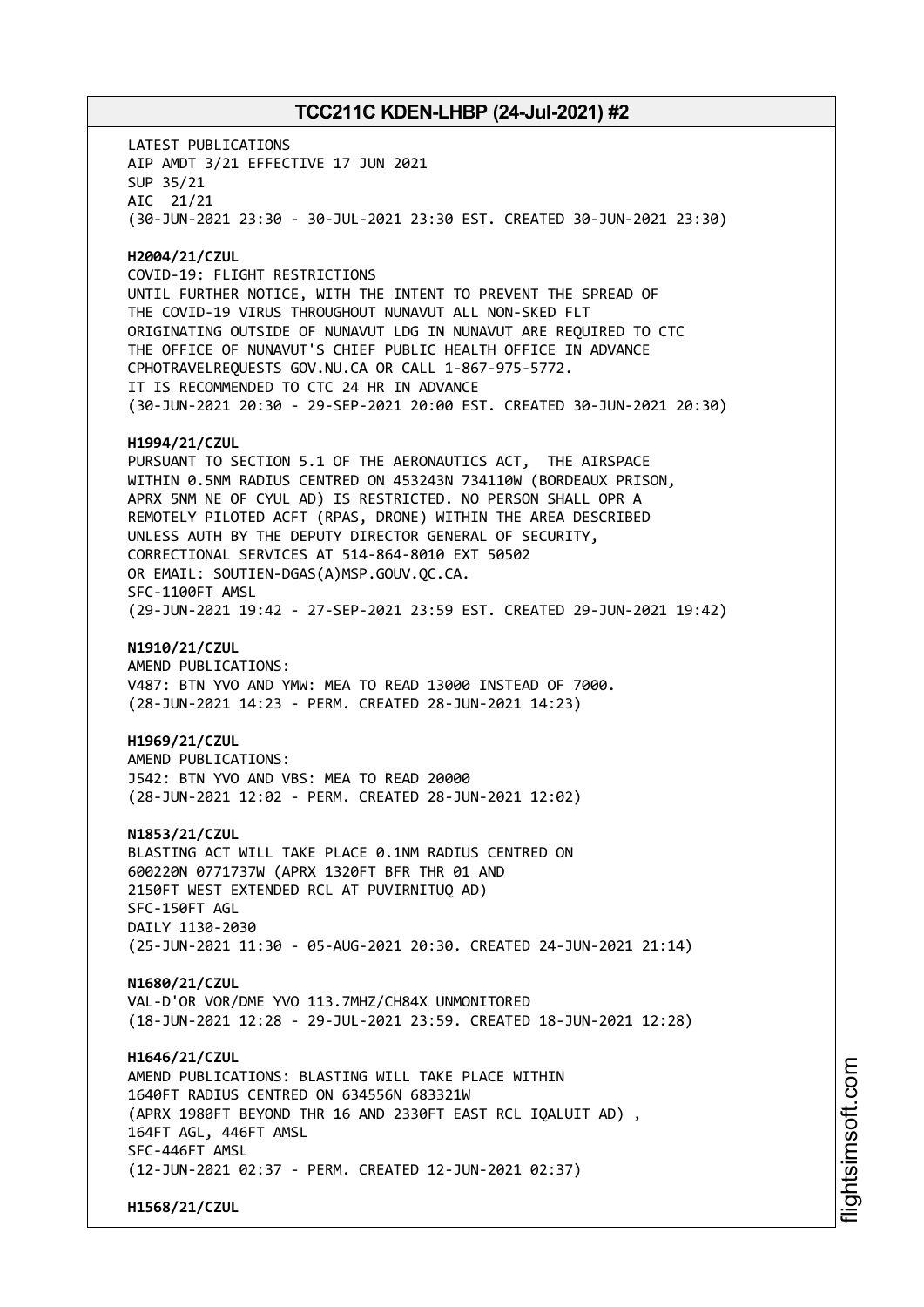AMEND PUBLICATIONS: MONTREAL CENTRE: BREVOORT PERIPHERAL STATION (PAL) FREQ 132.025 TO READ: (BLW FL290) 0730-2330Z (DT 0630-2230Z) O/T GANDER CENTRE CLNC DEL (07-JUN-2021 14:56 - PERM. CREATED 07-JUN-2021 14:56)

### **H1519/21/CZUL**

COVID-19: FLIGHT RESTRICTIONS

UNTIL FURTHER NOTICE, WITH THE INTENT TO PREVENT THE SPREAD OF COVID-19 THROUGHOUT CANADA, AN OPERATOR OPERATING A FLIGHT BETWEEN TWO POINTS IN CANADA OR A FLIGHT TO CANADA MUST COMPLY WITH THE PROVISIONS OF THE INTERIM ORDER RESPECTING CERTAIN REQUIREMENTS FOR CIVIL AVIATION DUE TO COVID-19, ISSUED BY THE MINISTER OF TRANSPORT AND CURRENTLY IN FORCE. THIS INCLUDES A REQUIREMENT FOR PASSENGER FACE MASKS. OPERATORS ARE REQUIRED TO NOTIFY PASSENGERS OF THE LATEST MEASURES TO PREVENT THE SPREAD OF COVID-19 TAKEN BY THE TERRITORIAL AND PROVINCIAL GOVERNMENT WITH JURISDICTION AT THE DESTINATION AERODROME FOR THAT FLIGHT, OR BY THE FEDERAL GOVERNMENT. SFC-UNL (03-JUN-2021 16:32 - 02-SEP-2021 16:00 EST. CREATED 03-JUN-2021 16:32)

#### **H1380/21/CZUL**

AIRSPACE SECURITY WARNING ISSUED BY THE DEPARTMENT OF TRANSPORT IN RESPONSE TO UNUSUAL EXCESSIVE MEASURES BY BELARUS POSING SERIOUS SAFETY AND SECURITY CONCERNS TO COMMERCIAL AVIATION. AIR OPERATORS AND OWNERS OF AIRCRAFT REGISTERED IN CANADA ARE ADVISED NOT TO ENTER MINSK (UMMV) FIR. (25-MAY-2021 20:46 - 25-AUG-2021 16:00. CREATED 25-MAY-2021 20:46)

#### **N1359/21/CZUL**

BLASTING ACT WILL TAKE PLACE 0.1 NM RADIUS CENTRED ON 621100N 0754041W (APRX 2333FT NNW SALLUIT AD) SFC TO 50FT AGL FL000-855FT AMSL MAY 24 2201-0000, MAY 25 1800-2000 2200-0000, MAY 26-AUG 03 1500-1700 2200-0000 (24-MAY-2021 22:01 - 03-AUG-2021 00:00. CREATED 24-MAY-2021 22:01)

#### **H1301/21/CZUL**

INTENSIVE REMOTELY PILOTED ACFT (RPAS, DRONE) ACT WITHIN 0.5NM RADIUS CENTERED ON 454855N 731953W (APRX 12NM S JOLIETEE/ST-THOMAS AD) NON PARTICIPATING ACFT REQUESTED TO REMAIN CLR. SFC-500FT AMSL (19-MAY-2021 18:16 - 18-AUG-2021 23:59 EST. CREATED 19-MAY-2021 18:16)

#### **H1241/21/CZUL**

RESTRICTED AREA CYR666 BAGOTVILLE ACT ABV FL310 TO UNL FL310-UNL MON-FRI 1300-2300, SAT-SUN AND HOL 1400-2000 (15-MAY-2021 14:00 - 14-AUG-2021 20:00. CREATED 14-MAY-2021 17:10)

**H1242/21/CZUL** RESTRICTED AREA CYR665 BAGOTVILLE ACT

ABV FL310 TO UNL FL310-UNL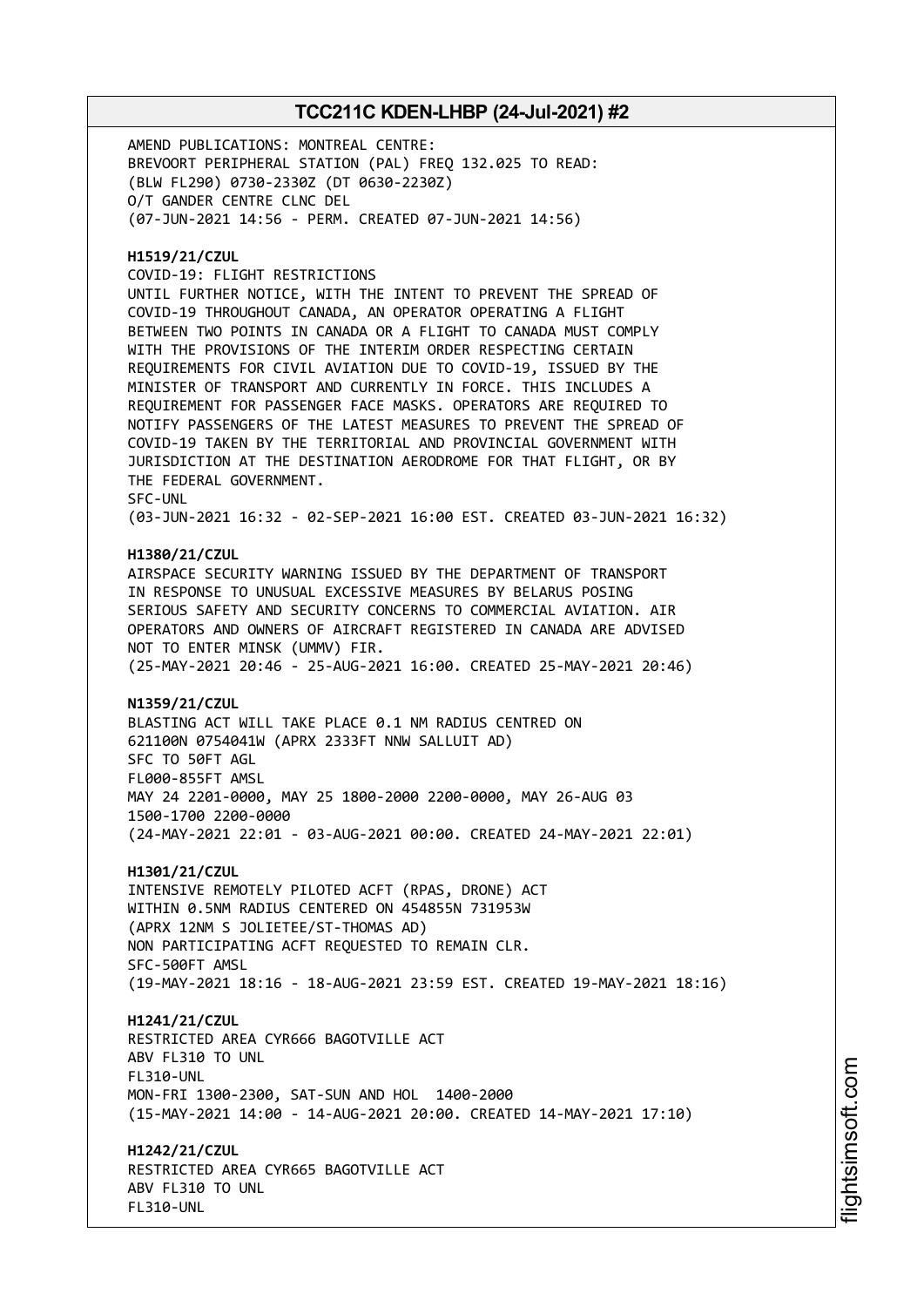MON-FRI 1300-2300 EXC HOL (17-MAY-2021 13:00 - 13-AUG-2021 23:00. CREATED 14-MAY-2021 17:10) **H1188/21/CZUL** GANDER CENTRE PERIPHERAL STATION (PAL) 123.75MHZ AT SAGLEK U/S (09-MAY-2021 23:48 - 31-JUL-2021 18:30. CREATED 09-MAY-2021 23:48) **N1140/21/CZUL** BLASTING ACT WILL TAKE PLACE WITHIN AREA BOUNDED BY 474531N 0692304W - 474146N 0691446W - 474156N 0690441N - 474037N 0685929W - 473900N 0690046W - 474104N 0690808W - 474531N 0692304W (CENTRE APRX 17NM ESE RIVIERE-DU-LOUP AD) SFC TO 394FT AGL SFC-997FT AMSL MON-FRI 1100-2300 (04-MAY-2021 15:45 - 28-JUL-2021 23:00. CREATED 04-MAY-2021 15:40) **N1139/21/CZUL** BLASTING ACT WILL TAKE PLACE WITHIN AREA BOUNDED BY 474615N 692804W-474711N 692715W-474531N 692304W-474458N 692510W-474615N 692804W (CENTRE APRX 6NM E RIVIERE-DU-LOUP AD) SFC TO 394FT AGL SFC-997FT AMSL MON-FRI 1100-2300 (04-MAY-2021 14:45 - 28-JUL-2021 23:00. CREATED 04-MAY-2021 14:37) **H1102/21/CZUL** COVID 19: INFORMATION BORDER SVC ARE TEMPO SUSPENDED AT THE MAJORITY OF SMALL AIRPORTS ACROSS CANADA. FOR AN UPDATED LIST OF AUTH AIRPORTS OF ENTRY SEE THE LINK FOR OPEN PORTS OF ENTRY AT WWW.CBSA-ASFC.GC.CA/OFFICES (04-MAY-2021 12:44 - 03-AUG-2021 15:00 EST. CREATED 04-MAY-2021 12:44) **H1094/21/CZUL** COVID-19: FLIGHT RESTRICTIONS THE PROVINCE OF NEW BRUNSWICK HAS ENACTED THE MANDATORY ORDER ISSUED UNDER THE STATE OF EMERG ISSUED BY THE MINISTER OF PUBLIC SAFETY WHICH IMPOSES RESTRICTIONS AND REQUIREMENTS TO ALL TRAVELERS ENTERING NEW BRUNSWICK. PILOTS INTENDED TO TRAVEL TO NEW BRUNSWICK MUST CONSULT THE FOLLOWING LINKS FOR MORE INFO. HTTPS://WWW2.GNB.CA/CONTENT/GNB/EN/CORPORATE/PROMO/TRAVEL-REGISTRA TION.HTML HTTPS://WWW2.GNB.CA/CONTENT/DAM/GNB/CORPORATE/PDF/EMERGENCYURGENCE 19.PDF THE NOTAM EXCLUDES ALL EMERG RELIEF FLT (MEDEVAC, POLICE OPS, FIREFIGHTING, ETC.) AS WELL AS FLT LDG IN NEW BRUNSWICK AS A RESULT OF AN IN-FLIGHT EMERG OR A DIVERSION DUE TO ACTUAL MET OR AP COND PREVENTING IT TO LAND AT ITS INTENDED DEST

(03-MAY-2021 17:51 - 03-AUG-2021 17:00 EST. CREATED 03-MAY-2021 17:51)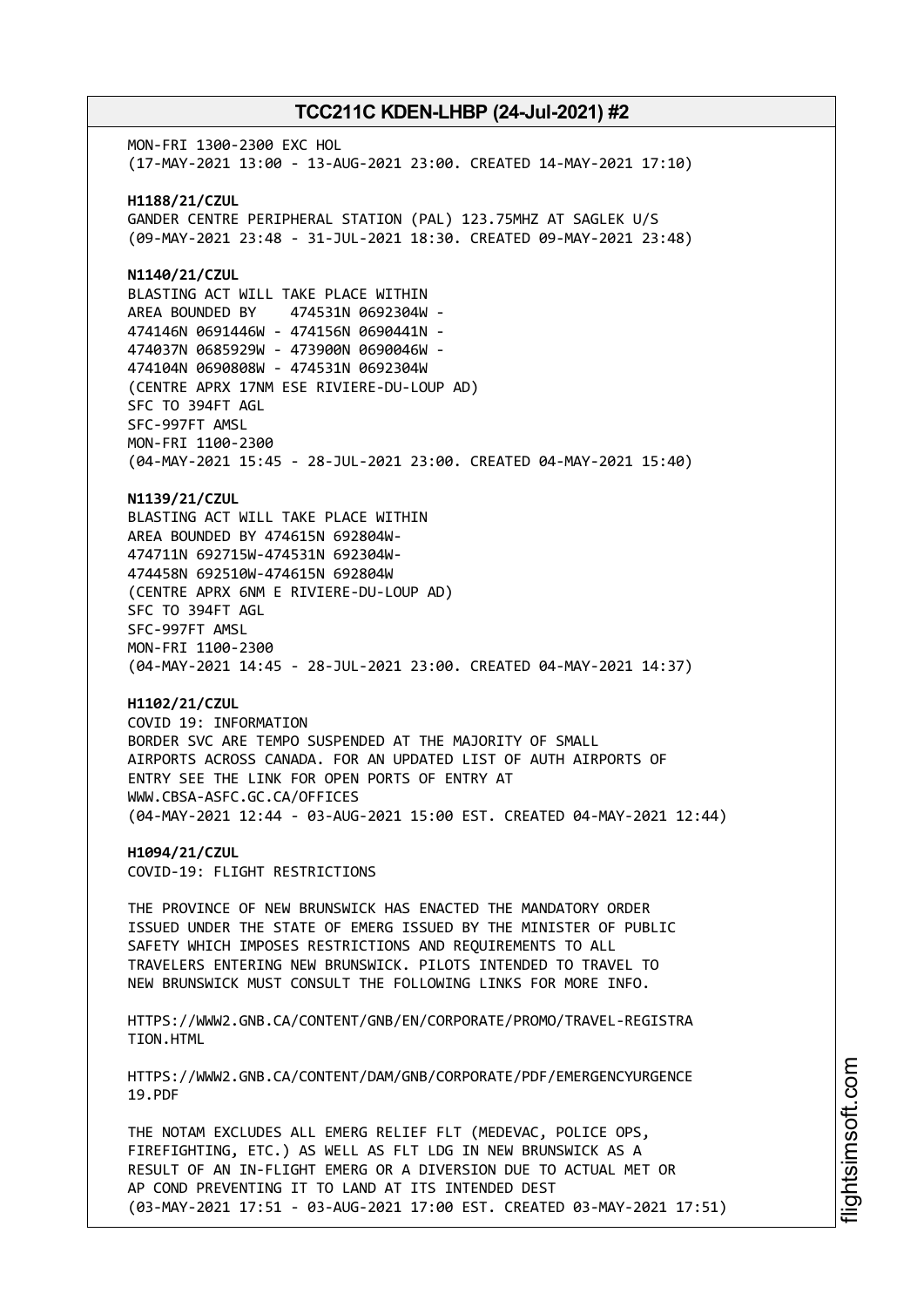┌──────────────────────────────────────────────────────────────────────────────┐

**N3944/20/CZUL** AMEND AIR5002 (MONTREAL VFR NAV CHART): RESTRICTED AIRSPACE 3NM W OF CSC3 TO READ CYR618 INSTEAD OF CYA618 SFC-900FT AMSL (19-DEC-2020 13:11 - PERM. CREATED 19-DEC-2020 13:11)

**N2348/20/CZUL** AMEND PUBLICATIONS: MULT BLASTING ACT WILL TAKE PLACE WITHIN 3293FT RADIUS CENTRED ON 550431N 671745W (APRX 23NM NNW SCHEFFERVILLE/SQUAW LAKE (WATER)). SFC TO 984FT AGL DAILY 1000-0000 (DT 1100-0100) SFC-3739FT AMSL (14-AUG-2020 10:00 - PERM. CREATED 13-AUG-2020 13:16)

### │**CZQX (GANDER OCEANIC FIR/UIR)** │

└──────────────────────────────────────────────────────────────────────────────┘ **H2242/21/CZQX** COVID-19: CREWS/PASSENGERS REQUIREMENTS ALL FOREIGN MIL AND STATE ACFT WITH STOP OVERS IN CANADA TO CTC +OVERFLIGHT(AT)FORCES.GC.CA OR CALL (204) 227-7498 PRIOR TO FILING FLT PLAN SFC-UNL (23-JUL-2021 16:36 - 30-SEP-2021 04:00 EST. CREATED 23-JUL-2021 16:36) **H2188/21/CZQX** COVID-19: FLIGHT RESTRICTIONS PURSUANT TO SECTION 5.1 OF THE AERONAUTICS ACT, THE MINISTER OF TRANSPORT IS OF THE OPINION IT IS NECESSARY FOR AVIATION SAFETY AND THE PROTECTION OF THE PUBLIC, TO PROHIBIT THE OPS OF ACFT INVOLVED IN SKED AND NON SKED INTL COMMERCIAL AIR SVC FM INDIA, FOR THE TRANSPORT OF PASSENGERS ON AN INBOUND FLT TO CANADA. THIS PROHIBITION FURTHER APPLIES TO OPS OF ACFT INVOLVED IN PRIVATE AND CHARTER AIR SVC. THIS PROHIBITION DOES NOT APPLY TO ACFT OPERATED IN THE FLW CIRCUMSTANCES: - CARGO FLT - MEDEVAC FLT - FERRY FLT - FLIGHT CREW REPATRIATION FLT - TECHNICAL STOPS WHERE PASSENGERS DO NOT DISEMBARK, OR - AT ALTERNATE AP IDENTIFIED IN A FLT PLAN TO ADDRESS WX, OR - ACFT SAFETY SITUATIONS, OR - FLT EN ROUTE TO CANADA AT THE TIME THIS NOTICE TAKES EFFECT IN THE CASE WHERE SPECIAL AUTH HAS BEEN GRANTED BY TRANSPORT CANADA: 1-613-992-6853. SFC-UNL (19-JUL-2021 18:31 - 22-AUG-2021 03:59. CREATED 19-JUL-2021 18:31) **H2187/21/CZQX** COVID-19: FLIGHT RESTRICTIONS UNTIL FURTHER NOTICE, WITH THE INTENT TO PREVENT THE SPREAD OF COVID-19 THROUGHOUT CANADA, ALL COMMERCIAL AIR SVC, PRIVATE OPR (CAR SUBPART 604) AND FOREIGN BUSINESS AVIATION, THAT ARE TRANSPORTING PASSENGERS TO CANADA MUST COMPLY WITH THE PROVISIONS OF THE INTERIM ORDER RESPECTING CERTAIN REQUIREMENTS FOR CIVIL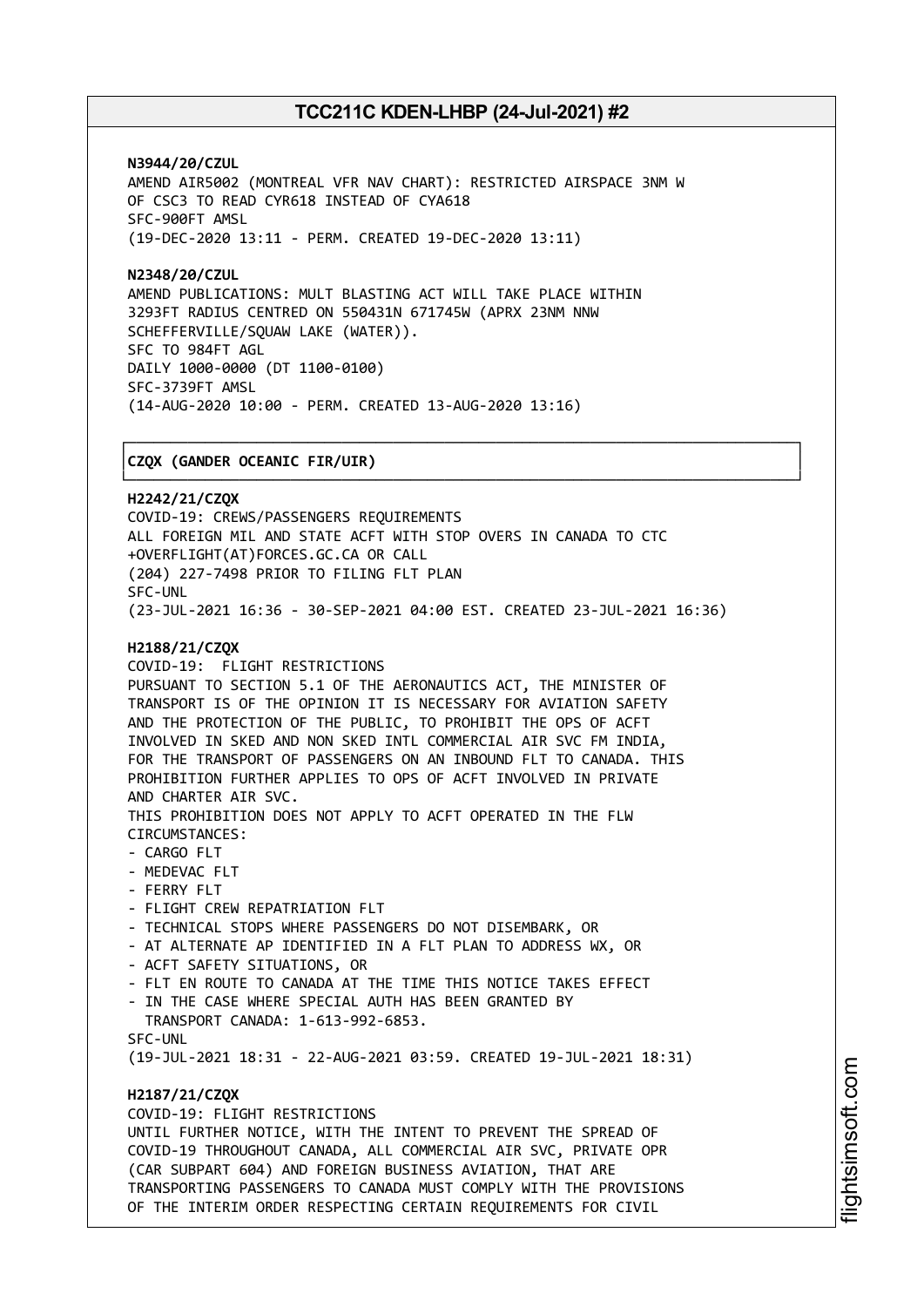AVIATION DUE TO COVID-19, ISSUED BY THE MINISTER OF TRANSPORT AND CURRENTLY IN FORCE. THIS INCLUDES A REQUIREMENT PASSENGERS TO WEAR FACE MASKS AND PROVIDE EVIDENCE OF A NEGATIVE RESULT FOR A COVID-19 MOLECULAR TEST PRIOR TO BOARDING. IN ADDITION TO ABV, AND PURSUANT TO SECTION 5.1 OF THE AERONAUTICS ACT, ALL COMMERCIAL AIR SVC, PRIVATE OPR (CAR SUBPART 604) AND FOREIGN BUSINESS AVIATION, THAT ARE TRANSPORTING PASSENGERS TO CANADA MUST, FOR THE PURPOSE OF DISEMBARKING PASSENGERS, LAND AT ONE OF THE FOLLOWING AP: - AEROPORT INTL DE MONTREAL-TRUDEAU - CALGARY INTL AIRPORT - TORONTO-PEARSON INTL AIRPORT - VANCOUVER INTL AIRPORT THIS RESTRICTION DOES NOT APPLY TO ACFT OPERATED IN THE FLW CIRCUMSTANCES: - DIRECT FLT FM SAINT-PIERRE-ET-MIQUELON - MEDEVAC FLT - FERRY AND CREW REPATRIATION FLT - CARGO FLIGHTS CARRYING ONLY AIRCREW OR AIRLINE EMPLOYEES - TECHNICAL STOPS WHERE PASSENGERS DO NOT DISEMBARK - AT ALTERNATE AP IDENTIFIED IN A FLT PLAN TO ADDRESS WX - ACFT SAFETY SITUATIONS, OR - IN THE CASE WHERE SPECIAL AUTH HAS BEEN GRANTED BY TRANSPORT CANADA: 1-888-857-4003. SFC-UNL (19-JUL-2021 16:00 - 09-AUG-2021 04:00. CREATED 19-JUL-2021 16:00) **H2181/21/CZQX** ST. JOHN'S SSR U/S. FLT WITHIN 200NM RADIUS CENTRED ON 473900N 0524825W WITHIN GANDER CTA MAY BE DENIED ROUTING AND/OR ALT REQUESTS. POSSIBLE DLA OF UP TO 15 MIN FOR ARR/DEP AT ST. JOHN'S INTL AD. (19-JUL-2021 13:04 - 30-AUG-2021 23:59. CREATED 19-JUL-2021 13:04) **H2179/21/CZQX** ST. JOHN'S PSR U/S. FLT WITHIN 40NM RADIUS CENTRED ON 473900N 0524825W, 12500FT AMSL AND BLW, WILL NOT BE PROVIDED NON-TRANSPONDER EQUIPPED ACFT INFO (19-JUL-2021 09:48 - 31-AUG-2021 23:59 EST. CREATED 19-JUL-2021 09:48) **H2141/21/CZQX** NOTICE OF TRIAL TO REMOVE FLT PLANNING REQUIREMENTS OF EASTBOUND NORTH AMERICAN RTE (NAR) SYSTEM: ALL FLT OPR WITHIN THE NORTH ATLANTIC ORGANIZED TRACK STRUCTURE (OTS) ARE NOT REQUIRED TO FILE THE ASSOCIATED NAR LISTED ON THE DAILY ZBW NORTH ATLANTIC ADVISORY OR THE NAT OTS MESSAGE. ASSOCIATED NAR ARE REFERENCED UNDER THE (JFK DEP) SECTION OF THE ADVISORY. DEP MUST STILL COMPLY WITH ANY DEP RTE, STRUCTURES, AND/OR RESTRICTIONS FM THE DEP AP. OPTIMIZED ROUTINGS CAN ONLY BEGIN FM POINTS WITHIN ZBW AIRSPACE, THE MONCTON FIR, OR BOTH. ONCE INSIDE ZBW AIRSPACE/MONCTON FIR, RANDOM ROUTINGS TO THE OEP ARE PERMITTED. FLT PATHS OF ACFT PARTICIPATING IN THE TRIAL MUST

REMAIN AT OR NORTH OF A LINE VITOL-LOMPI. PLEASE REFER TO DAILY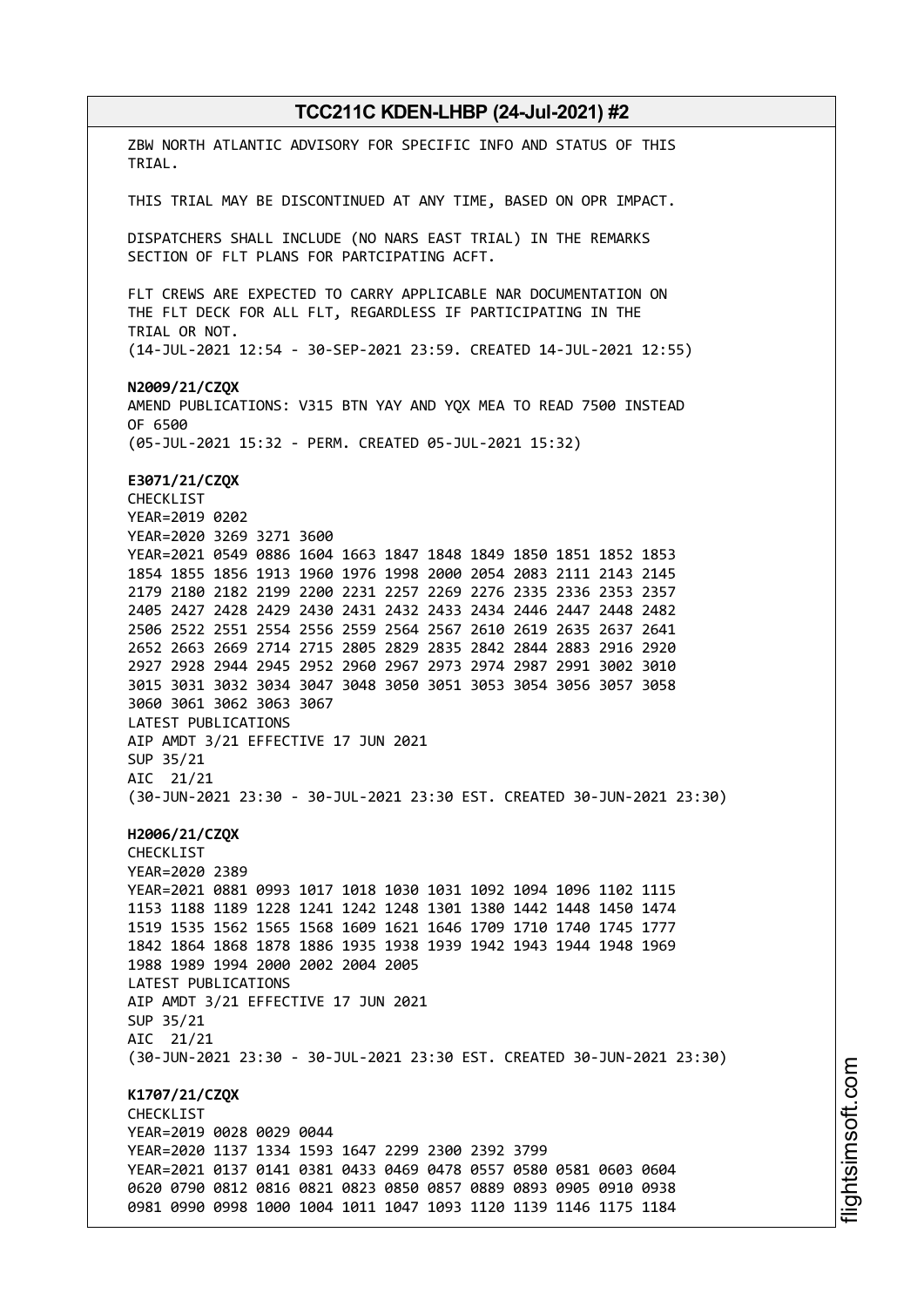1194 1215 1226 1230 1233 1238 1239 1241 1242 1268 1269 1270 1275 1280 1281 1282 1283 1285 1290 1292 1312 1321 1322 1323 1329 1335 1338 1372 1373 1376 1379 1399 1401 1403 1407 1409 1417 1418 1424 1425 1426 1435 1446 1447 1448 1449 1450 1451 1452 1453 1454 1455 1456 1469 1470 1481 1482 1487 1488 1499 1500 1510 1518 1520 1522 1524 1547 1553 1568 1571 1572 1573 1589 1600 1605 1606 1607 1608 1612 1616 1617 1622 1626 1631 1632 1646 1651 1659 1664 1666 1668 1670 1675 1677 1680 1681 1683 1684 1689 1690 1692 1693 1694 1697 1698 1699 1700 1703 1704 1706 LATEST PUBLICATIONS AIP AMDT 3/21 EFFECTIVE 17 JUN 2021 SUP 35/21 AIC 21/21 (30-JUN-2021 23:30 - 30-JUL-2021 23:30 EST. CREATED 30-JUN-2021 23:30) **H2005/21/CZQX** GANDER OCEANIC VERBAL CLR DELIVERY SVC NOT AVBL. EASTBOUND OCEANIC FLT WILL REC CLR BY MONCTON, MONTREAL OR GANDER ACC. OPR ARE TO REQUEST THEIR CLR ON CONTROL FREQ. DATA LINK CLR SERVICE UNCHANGED. (30-JUN-2021 22:51 - 30-SEP-2021 13:00. CREATED 30-JUN-2021 22:52) **H1868/21/CZQX** NOTICE OF TEMPORARY CHANGES TO NORTH AMERICAN ROUTES (NARS) FOR KJFK AND KEWR ARR: INLAND NAVIGATION FIXES (INFS) WILL BE OPTIONAL FOR KJFK AND KEWR ARR AND ACFT WILL BE ABLE TO PROCEED DIRECT FM THE OCEANIC ENTRY POINT (OEP) FOR THE FOLLOWING ROUTES: ACFT FLT PLANNED TO KJFK AND KEWR VIA KJOHN MAY FILE DIRECT KJOHN FM THE OEP. ACFT FLT PLANNED TO KJFK VIA PLYMM/ENE MAY FILE DIRECT PLYMM/ENE FM THE OEP. ACFT FLT PLANNED TO KEWR VIA COPLY MAY FILE DIRECT COPLY FM THE OEP (21-JUN-2021 13:45 - 20-SEP-2021 23:59. CREATED 21-JUN-2021 13:45) **H1777/21/CZQX** ALL FLT TO/FM AIRPORTS OF GREENLAND, OR OVERFLYING GREENLANDIC TERRITORY FM BELARUSSIAN AIRSPACE, ARE NOT ALLOWED IF ACFT ARE OPERATED BY BELARUSSIAN AIR CARRIERS AND/OR REGISTRATED IN BELARUS EXC FOR ACFT IN EMERG OR HUMANITARIAN FLT. (18-JUN-2021 13:09 - 04-AUG-2021 16:00 EST. CREATED 18-JUN-2021 13:09) **H1745/21/CZQX** RESTRICTED AREA CYR727 (AREA 1) GOOSE BAY DEACTIVATED 5000FT AMSL TO 12500FT AMSL 5000FT AMSL-12500FT AMSL (16-JUN-2021 13:29 - 16-AUG-2021 23:59. CREATED 16-JUN-2021 13:29) **N1576/21/CZQX** CHARLOTTETOWN NDB 1D 346KHZ U/S (10-JUN-2021 12:37 - 03-SEP-2021 16:00 EST. CREATED 10-JUN-2021 12:37) **H1568/21/CZQX** AMEND PUBLICATIONS: MONTREAL CENTRE: BREVOORT PERIPHERAL STATION (PAL) FREQ 132.025 TO READ: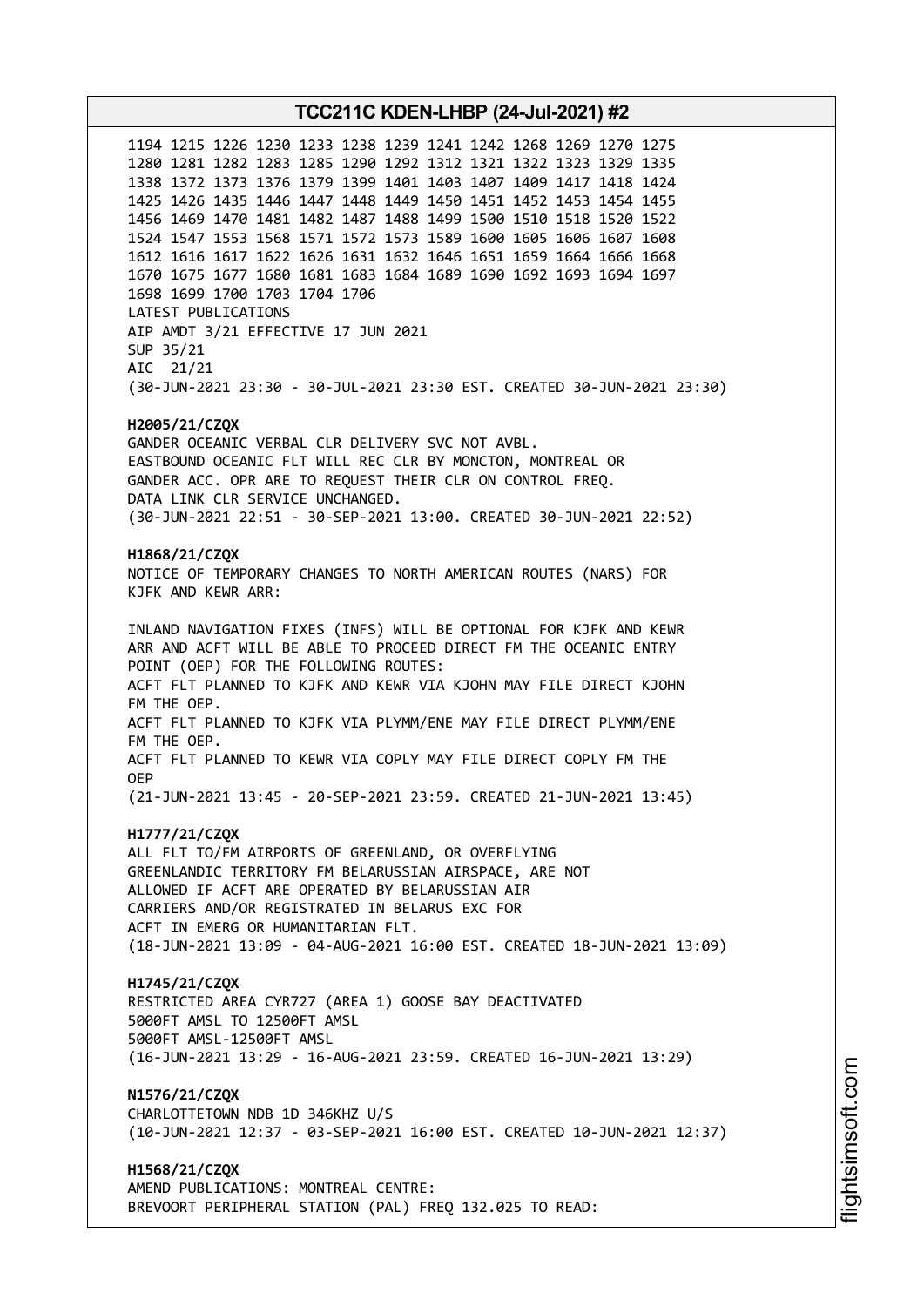(BLW FL290) 0730-2330Z (DT 0630-2230Z) O/T GANDER CENTRE CLNC DEL (07-JUN-2021 14:56 - PERM. CREATED 07-JUN-2021 14:56)

### **H1519/21/CZQX**

COVID-19: FLIGHT RESTRICTIONS UNTIL FURTHER NOTICE, WITH THE INTENT TO PREVENT THE SPREAD OF COVID-19 THROUGHOUT CANADA, AN OPERATOR OPERATING A FLIGHT BETWEEN TWO POINTS IN CANADA OR A FLIGHT TO CANADA MUST COMPLY WITH THE PROVISIONS OF THE INTERIM ORDER RESPECTING CERTAIN REQUIREMENTS FOR CIVIL AVIATION DUE TO COVID-19, ISSUED BY THE MINISTER OF TRANSPORT AND CURRENTLY IN FORCE. THIS INCLUDES A REQUIREMENT FOR PASSENGER FACE MASKS. OPERATORS ARE REQUIRED TO NOTIFY PASSENGERS OF THE LATEST MEASURES TO PREVENT THE SPREAD OF COVID-19 TAKEN BY THE TERRITORIAL AND PROVINCIAL GOVERNMENT WITH JURISDICTION AT THE DESTINATION AERODROME FOR THAT FLIGHT, OR BY THE FEDERAL GOVERNMENT. SFC-UNL (03-JUN-2021 16:32 - 02-SEP-2021 16:00 EST. CREATED 03-JUN-2021 16:32)

#### **H1380/21/CZQX**

AIRSPACE SECURITY WARNING ISSUED BY THE DEPARTMENT OF TRANSPORT IN RESPONSE TO UNUSUAL EXCESSIVE MEASURES BY BELARUS POSING SERIOUS SAFETY AND SECURITY CONCERNS TO COMMERCIAL AVIATION. AIR OPERATORS AND OWNERS OF AIRCRAFT REGISTERED IN CANADA ARE ADVISED NOT TO ENTER MINSK (UMMV) FIR. (25-MAY-2021 20:46 - 25-AUG-2021 16:00. CREATED 25-MAY-2021 20:46)

#### **H1188/21/CZQX**

GANDER CENTRE PERIPHERAL STATION (PAL) 123.75MHZ AT SAGLEK U/S (09-MAY-2021 23:48 - 31-JUL-2021 18:30. CREATED 09-MAY-2021 23:48)

#### **H1102/21/CZQX**

COVID 19: INFORMATION BORDER SVC ARE TEMPO SUSPENDED AT THE MAJORITY OF SMALL AIRPORTS ACROSS CANADA. FOR AN UPDATED LIST OF AUTH AIRPORTS OF ENTRY SEE THE LINK FOR OPEN PORTS OF ENTRY AT WWW.CBSA-ASFC.GC.CA/OFFICES (04-MAY-2021 12:44 - 03-AUG-2021 15:00 EST. CREATED 04-MAY-2021 12:44)

┌──────────────────────────────────────────────────────────────────────────────┐

└──────────────────────────────────────────────────────────────────────────────┘

### **H2389/20/CZQX**

AMEND AIP CANADA (ICAO): PART 2. ENR 7.3.3 (J): TO READ: OZN - 5900N 05000W - CUDDY (FL290-FL600) - PORGY (10-OCT-2020 09:01 - PERM. CREATED 09-SEP-2020 19:37)

#### │**BGGL (NUUK FIR/UIR)** │

**A0449/21/BGGL**

TRIGGER NOTAM - PERM AIP GREENLAND AIRAC AMDT 07/21 WEF 09 SEP 2021. REF GEN 1.1: CHANGE OF CAA NAME AND EMAIL. REF GEN 2.2: ROD - RATE OF DESCENT ADDED. REF ENR 2.1: CHANGE TO NUUK SECTOR NORTH: PSN HF ANTENNA FREQ 5526 KHZ LOCATION KULUSUK CHANGED AND ASTERISK WITHDRAWN AS COORDINATES HAS BEEN WGS-84 VERIFIED AND LOCATION CHANGED TO TASIILAQ. KANGERLUSSUAQ HF ANTENNA NOW SHOWN CORRECTLY WITH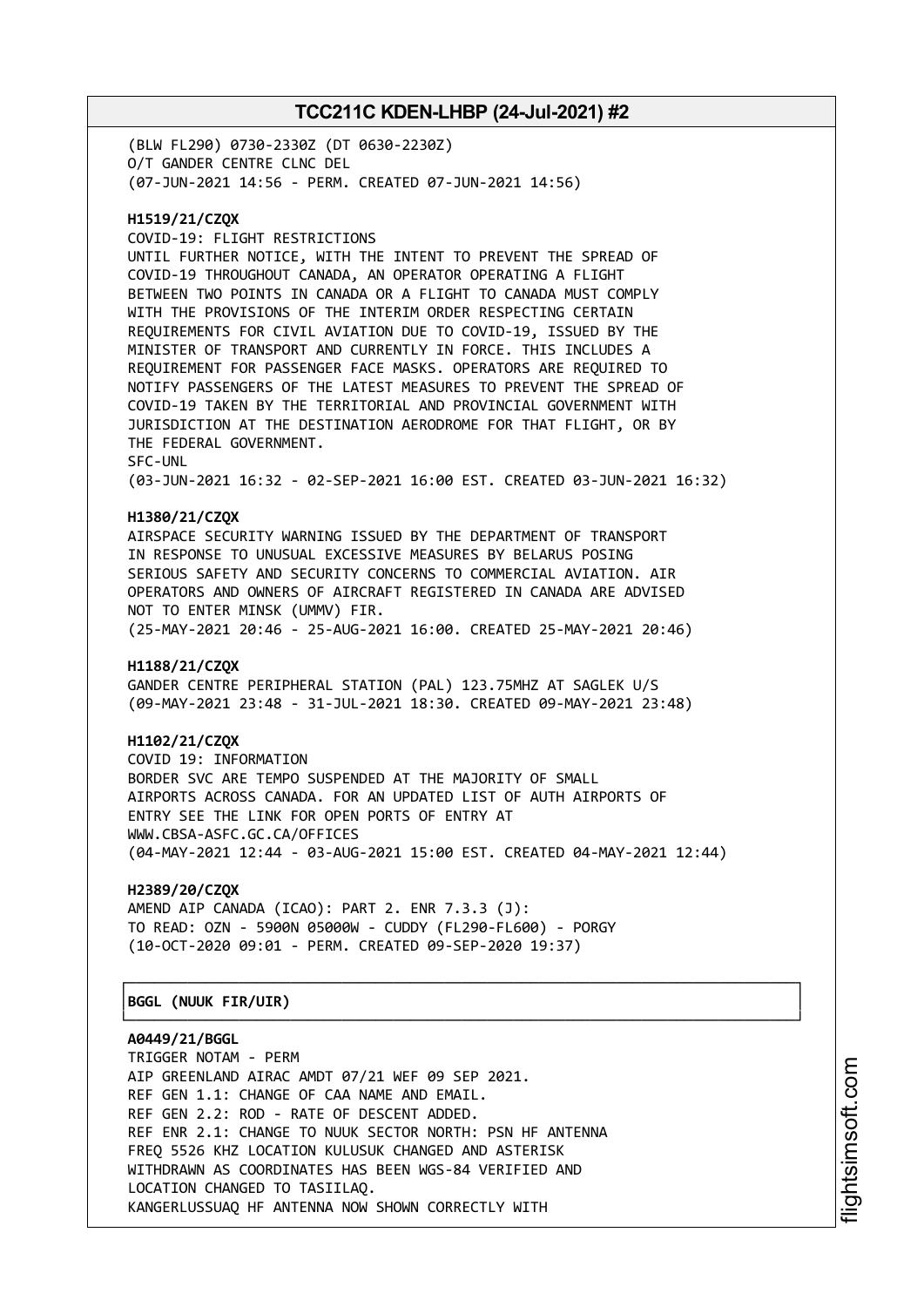FREQ 5526/8945/10042 KHZ. (09-SEP-2021 00:00 - 22-SEP-2021 23:59. CREATED 12-JUL-2021 08:50) **A0441/21/BGGL** COVID-19: FLIGHT RESTRICTION. ALL AIRCRAFT OPERATORS CARRYING PASSENGERS TO GREENLAND MUST RECEIVE A PERMISSION FROM THE CORONA SECRETARIAT BEFORE COMMENCING THE FLIGHT TOWARDS GREENLAND. APPLICATION MUST BE SENT TO CORONA AT NANOQ.GL EXEMPTION: AIRCRAFT OPERATORS WITH REGULAR SCHEDULED FLIGHTS TO GREENLAND CAN BRING PASSENGERS ACCORDING TO THE LIMIT SET BY THE CORONA SECRETARIAT. (02-JUL-2021 19:59 - 01-SEP-2021 01:59. CREATED 02-JUL-2021 19:59) **C0095/21/BGGL** CHECKLIST YEAR=2019 0133 YEAR=2020 0157 0158 0187 0188 0189 0190 0191 0192 0193 0194 0195 0196 0197 0198 0199 0200 0201 0202 0203 0204 0205 0207 0208 0209 0210 0211 0212 0213 0214 0215 0216 0217 0218 0219 0220 0221 0222 YEAR=2021 0087 0091 0092 0093 0094 LATEST AIS PUBLICATIONS ISSUED: AIP AIRAC AMDT IFR 006/2021 EFFECTIVE DATE 12 AUG 21 AIP AMDT IFR 003/2018 EFFECTIVE DATE 15 MAR 18 AIP SUP IFR 002/2019 EFFECTIVE DATE 08 NOV 19 AIC IFR A001/2020 EFFECTIVE DATE 18 JUN 20 AIRAC EFFECTIVE DATE 15 JUL 2021 NIL AIC CHECKLIST AIP IFR A001/2016 A002/2016 A001/2017 A002/2017 A002/2018 A003/2018 A004/2018 A001/2019 SUP CHECKLIST AIP IFR NIL (01-JUL-2021 00:39 - 01-AUG-2021 00:00 EST. CREATED 01-JUL-2021 00:39) **B0818/21/BGGL** CHECKLIST YEAR=2020 1208 1468 YEAR=2021 0128 0482 0586 0590 0655 0656 0657 0672 0676 0688 0689 0690 0691 0702 0750 0783 0798 0804 0805 0806 0807 0808 0809 0810 0811 0812 0813 0814 0815 0817 LATEST AIS PUBLICATIONS ISSUED: AIP AIRAC AMDT IFR 006/2021 EFFECTIVE DATE 12 AUG 21 AIP AMDT IFR 003/2018 EFFECTIVE DATE 15 MAR 18 AIP SUP IFR 002/2019 EFFECTIVE DATE 08 NOV 19 AIC IFR A001/2020 EFFECTIVE DATE 18 JUN 20 AIRAC EFFECTIVE DATE 15 JUL 2021 NIL AIC CHECKLIST AIP IFR A001/2016 A002/2016 A001/2017 A002/2017 A002/2018 A003/2018 A004/2018 A001/2019 SUP CHECKLIST AIP IFR **NTI** (01-JUL-2021 00:27 - 01-AUG-2021 00:00 EST. CREATED 01-JUL-2021 00:27)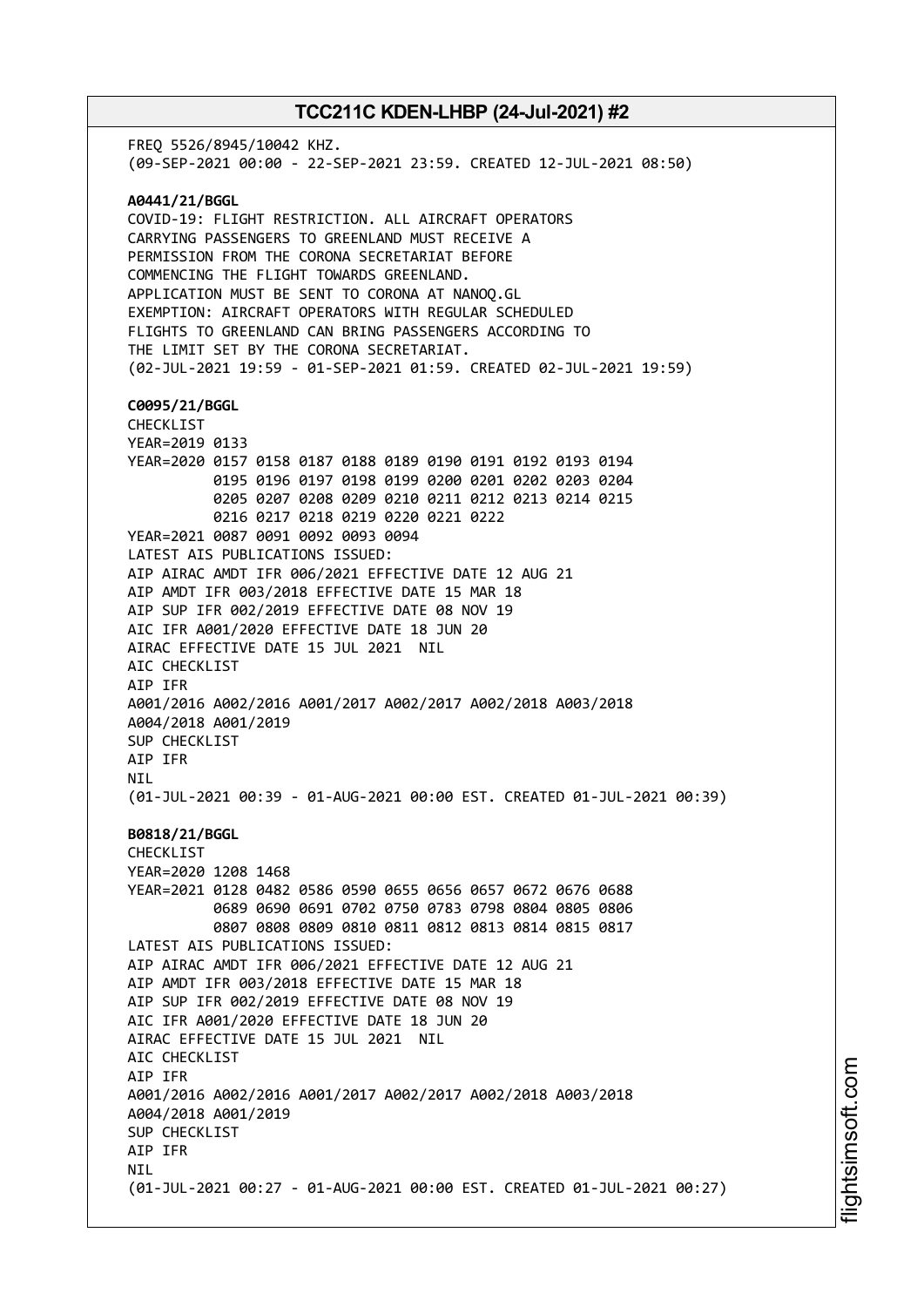**A0433/21/BGGL** CHECKLIST YEAR=2018 0199 YEAR=2021 0314 0315 0358 0368 0387 0418 0419 0420 0421 0423 0424 0425 0430 0431 0432 LATEST AIS PUBLICATIONS ISSUED: AIP AIRAC AMDT IFR 006/2021 EFFECTIVE DATE 12 AUG 21 AIP AMDT IFR 003/2018 EFFECTIVE DATE 15 MAR 18 AIP SUP IFR 002/2019 EFFECTIVE DATE 08 NOV 19 AIC IFR A001/2020 EFFECTIVE DATE 18 JUN 20 AIRAC EFFECTIVE DATE 15 JUL 2021 NIL AIC CHECKLIST AIP IFR A001/2016 A002/2016 A001/2017 A002/2017 A002/2018 A003/2018 A004/2018 A001/2019 SUP CHECKLIST AIP IFR NIL (01-JUL-2021 00:24 - 01-AUG-2021 00:00 EST. CREATED 01-JUL-2021 00:24)

#### **A0387/21/BGGL**

ALL FLIGHTS TO/FROM AIRPORTS OF GREENLAND, OR OVERFLYING GREENLANDIC AIRSPACE FROM BELARUSSIAN AIRSPACE, ARE NOT ALLOWED IF AIRCRAFT ARE OPERATED BY BELARUSSIAN AIR CARRIERS AND/OR REGISTRATED IN BELARUS EXCEPT FOR AIRCRAFT IN EMERGENCY OR HUMANITARIAN FLIGHTS. (10-JUN-2021 08:08 - 01-AUG-2021 21:59. CREATED 10-JUN-2021 08:10)

#### **A0315/21/BGGL**

DIRECTION OF CRUISING LEVELS FOR RNP-ROUTE UT596 IS CHANGED FROM ODD FLIGHT LEVELS TO EVEN FLIGHT LEVELS SECTION GH-SUBUD (18-MAY-2021 07:12 - PERM. CREATED 18-MAY-2021 07:14)

#### **A0314/21/BGGL**

DIRECTION OF CRUISING LEVELS FOR RNP-ROUTE UW30 IS CHANGED FROM ODD FLIGHT LEVELS TO EVEN FLIGHT LEVELS DIRECTION AA-HB AND FROM EVEN FLIGHT LEVELS TO ODD FLIGHT LEVELS DIRECTION HB-AA (18-MAY-2021 07:03 - PERM. CREATED 18-MAY-2021 07:12)

┌──────────────────────────────────────────────────────────────────────────────┐

└──────────────────────────────────────────────────────────────────────────────┘

### │**BIRD (REYKJAVIK FIR/UIR)** │

**A0444/21/BIRD** BIRD CTA. AIRSPACE RESERVATION BOXTOP EUREKA CORRIDOR IS ACTIVE BETWEEN THULE AND EUREKA. THT TO 7750N07328W (HARVE) TO 7808N07444W (CZEG/BGGL BDRY) FL195-FL260 (26-JUL-2021 11:00 - 31-JUL-2021 21:00. CREATED 18-JUL-2021 20:52) **A0443/21/BIRD** RTRD CTA AIRSPACE RESERVATION BOXTOP ALERT CORRIDOR IS ACTIVE BETWEEN THULE AND ALERT. THT TO 7812N06742W (FRINI) TO 8015N06555W (HENRY) TO 8100N06516W (APSIN). FL195-FL260 (26-JUL-2021 11:00 - 31-JUL-2021 21:00. CREATED 18-JUL-2021 20:50)

**A0413/21/BIRD**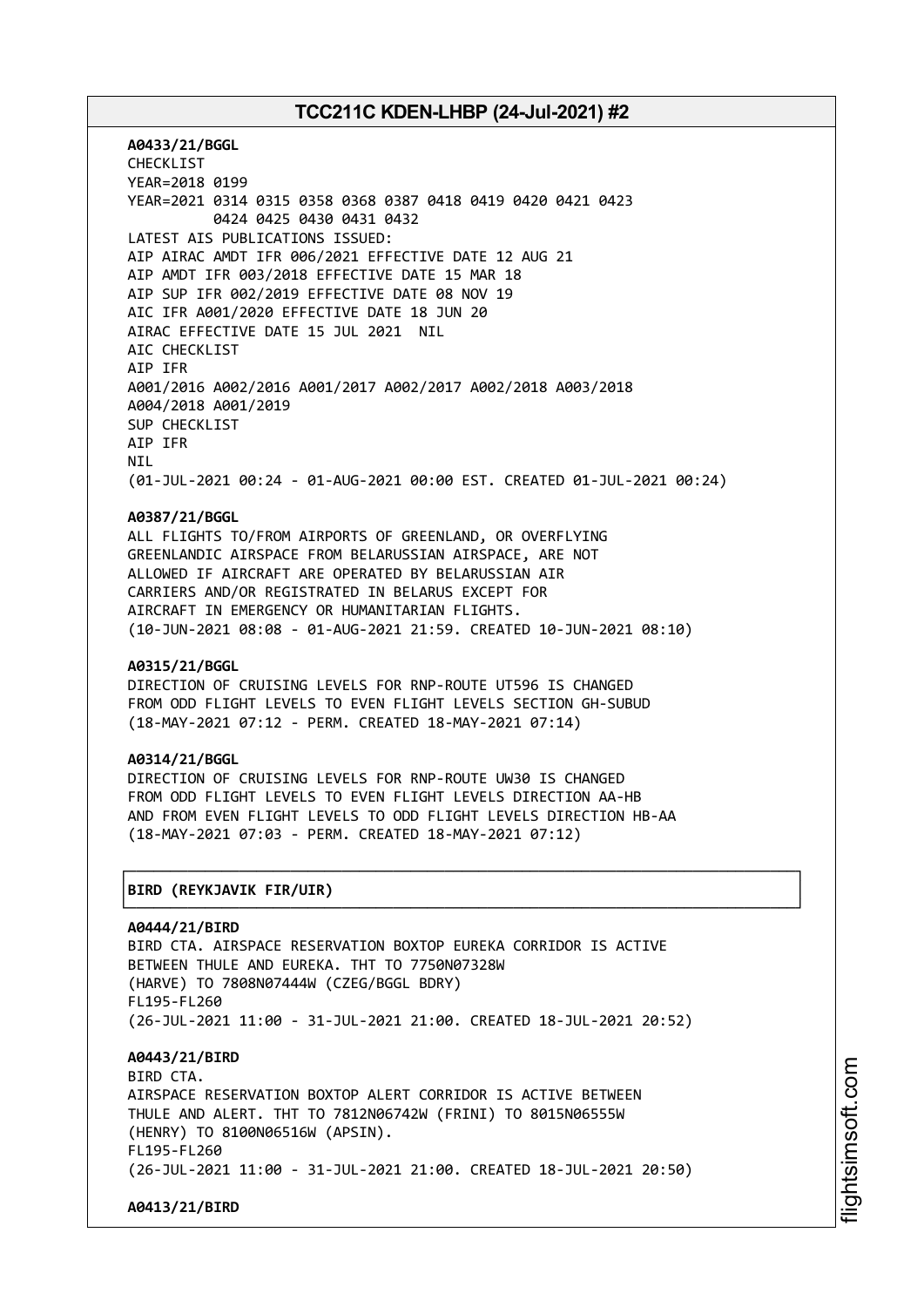WHILE THE VOLCANIC ERUPTION AT KRYSUVIK IS ONGOING THE RESTRICTIONS REGARDING AREA BIR2 AND BIR3 WHEN RWY28 AT BIKF IS ACTIVE, ARE NOT VALID. FOR FURHTER INFORMATION SEE AIC A016/2021 REF AIP ICELAND ENR 5.1 SFC-2500FT AMSL (09-JUL-2021 12:41 - 12-AUG-2021 23:59. CREATED 09-JUL-2021 12:42)

#### **A0412/21/BIRD**

DUE TO VOLCANIC ERUPTION ON REYKJANES, AND AS REQUESTED BY THE DEPARTMENT OF CIVIL PROTECTION AND EMERGENCY MANAGEMENT, ICETRA HAS DECIDED TO RESTRICT THE NUMBER OF FIXED WING AIRCRAFT AND ULTRALIGHTS WITHIN BIR2 (VESTURSVAEDI) TO 4. CONTACT KEFLAVIK TOWER FOR PERMISSION TO ENTER OR PASS THROUGH THE AREA. FOR FURTHER INFORMATION SEE AIC A016/2021. REF AIP ICELAND ENR 5. 1 SFC-2500FT AMSL (09-JUL-2021 12:38 - 12-AUG-2021 23:59. CREATED 09-JUL-2021 12:39)

### **A0411/21/BIRD**

VOLCANIC ERUPTION IN VOLCANO KRYSUVIK 371030 6353N02216W. BIRD AREAS OF ASH CONTAMINATION ARE PUBLISHED BY SIGMET. SEE FOLLOWING WEBSITES FOR FURTHER INFORMATION: HTTP://EN.VEDUR.IS/EARTHQUAKES-AND-VOLCANISM/VOLCANIC-ERUPTIONS/ NETWORK MANAGER NETWORK OPERATIONAL PORTAL WEBSITE LONDON VAAC VOLCANIC ASH ADVISORY WEBSITE SFC-UNL (09-JUL-2021 12:36 - 12-AUG-2021 23:59. CREATED 09-JUL-2021 12:37)

#### **A0410/21/BIRD**

DUE TO AN ON GOING VOLCANIC ERUPTION AT KRYSUVIK, THE ICELANDIC TRANSPORT AUTHORITY, IN COOPERATION WITH ISAVIA ANS, HAS DECIDED ON A PLAN TO BE FOLLOWED TO MAINTAIN SAFETY OF FLIGHT WITHIN THE AREA. FOR FURTHER INFORMATION SEE AIC A016/2021 REF AIP ICELAND ENR 5.1 SFC-2500FT AMSL (09-JUL-2021 12:34 - 12-AUG-2021 23:59. CREATED 09-JUL-2021 12:35)

**A0398/21/BIRD** TRIGGER NOTAM - AIRAC AMDT 004/2021 - EFFECTIVE DATE 12 AUG 2021 MULTIPLE CHANGES, SEE COVER SHEET FOR FULL DETAILS (12-AUG-2021 00:00 - 26-AUG-2021 23:59. CREATED 05-JUL-2021 10:42)

**A0388/21/BIRD** DURING AIR POLICING MISSION FROM JUL 06TH UNTIL JUL 31ST 2021, MILITARY AIRSPACE ITA W AND ITA W HIGH AS DEFINED IN AIP ICELAND ENR 5.2 MAY BE USED MONDAY TO FRIDAY. SPECIAL NOTAM WILL BE ISSUED FOR ACTIVATION OF THESE AIRSPACES WITH AT LEAST 12 HOUR NOTICE TEL.+354 424 4141 OR E-MAIL ACC(AT)ISAVIA.IS 3000FT AMSL TO FL500 MON-FRI 0830-1900 (06-JUL-2021 08:30 - 31-JUL-2021 19:00. CREATED 02-JUL-2021 13:43)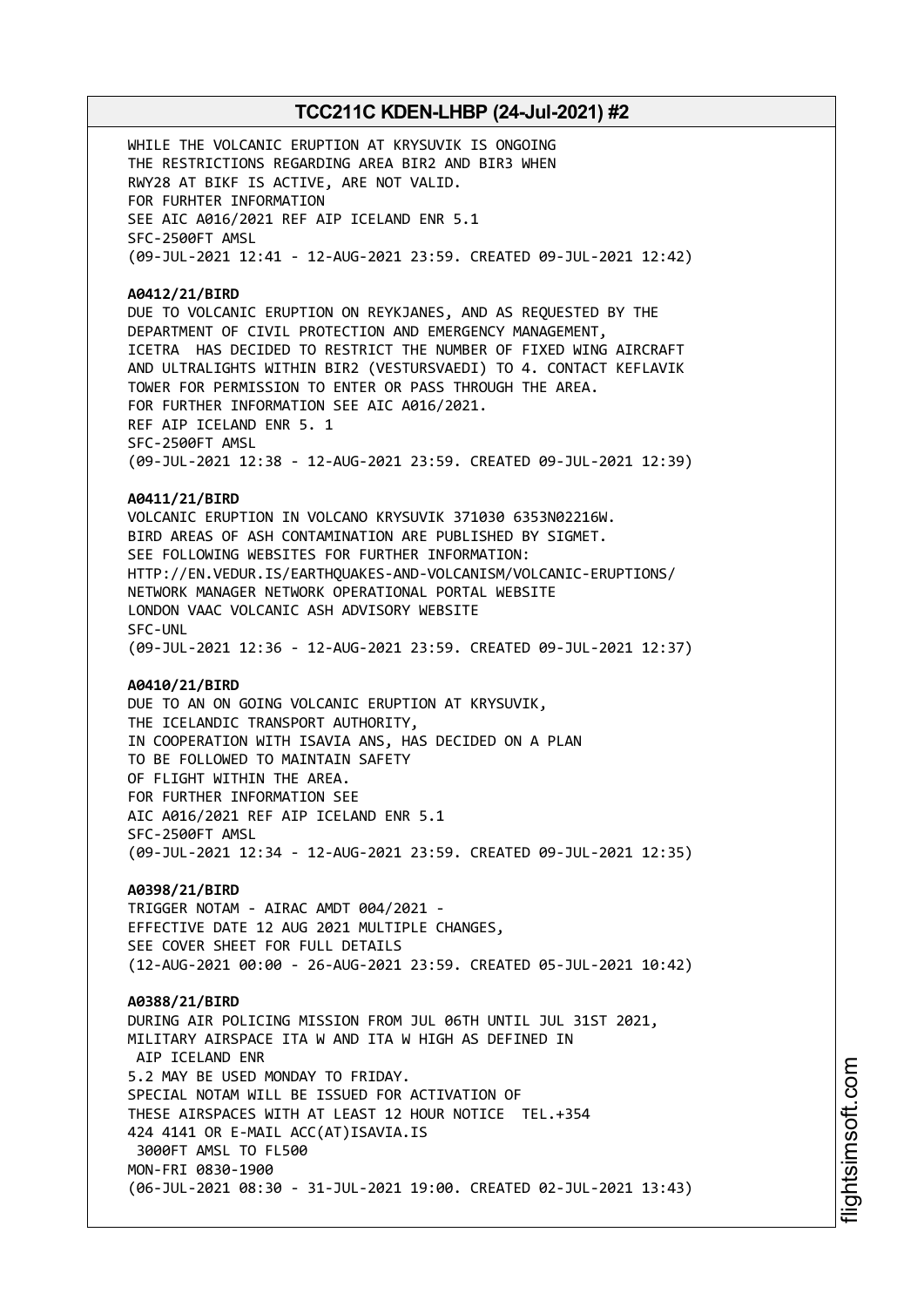**A0386/21/BIRD** DURING AIR POLICING MISSION FROM JUL 06TH UNTIL JUL 31ST 2021, MILITARY AIRSPACE AS DEFINED IN AIP ICELAND ENR 5.2 WILL BE USED MONDAY TO FRIDAY TWICE DAILY FOR TWO HOUR PERIOD BETWEEN 0830-1900: ITA NW, ITA S INFORMATION ON ACTIVATION TIME OF THESE AIRSPACES CAN BE OBTAINED FROM REYKJAVIK SHIFT MANAGER, TEL.+354 424 4141 OR E-MAIL ACC(AT)ISAVIA.IS LEVEL 3000FT AMSL TO FL290 MON-FRI 0830 - 1900 (06-JUL-2021 08:30 - 31-JUL-2021 19:00. CREATED 02-JUL-2021 13:32) **A0385/21/BIRD** DURING AIR POLICING MISSION FROM JUL 06TH UNTIL JUL 31ST 2021, MILITARY AIRSPACE AS DEFINED IN AIP ICELAND ENR 5.2 MAY BE USED MONDAY TO FRIDAY TWICE DAILY FOR TWO HOUR PERIOD BETWEEN 0830-1900: ITA C, ITA N. INFORMATION ON ACTIVATION TIME OF THESE AIRSPACES CAN BE OBTAINED FROM REYKJAVIK SHIFT MANAGER, TEL.+354 424 4141 OR E-MAIL ACC(AT)ISAVIA.IS MON-FRI 0830-1900 (06-JUL-2021 08:30 - 31-JUL-2021 19:00. CREATED 02-JUL-2021 13:27) **A0384/21/BIRD** MILITARY AIRCRAFT AUTHORIZED IAS UP TO 450 KTS BELOW FL100 AND ABOVE 5000FT AMSL OR 3000FT AGL WHICHEVER IS HIGHER, WITHIN ICELAND 12NM SOVEREIGN AIRSPACE (06-JUL-2021 08:30 - 31-JUL-2021 19:00. CREATED 02-JUL-2021 13:19) **B0058/21/BIRD** CHECKLIST YEAR=2021 0043 0044 0045 0046 0047 0048 0054 AIRAC AMDT: 004/2021 EFFECTIVE 12 AUGUST 2021 AIP SUP: 007/2021 008/2021 AIC SERIES A: NIL AIC SERIES B: NIL VALID AIP SUP: 009/2021 008/2021 007/2021 005/2021 004/2021 003/2021 002/2021 015/2020 013/2020 012/2020, 004/2020 (01-JUL-2021 14:46 - 01-AUG-2021 23:59. CREATED 01-JUL-2021 14:49) **A0380/21/BIRD CHECKLIST** YEAR=2021 0226 0250 0266 0301 0313 0314 0316 0324 0326 0327 0347 0356 0357 0358 0359 0360 0361 0362 0363 0364 0366 0367 0368 0370 0371 0375 0376 0377 0379 AIRAC AMDT: 004/2021 EFFECTIVE 12 AUGUST 2021 AIP SUP: 007/2021 008/2021 AIC SERIES A: NIL AIC SERIES B: NIL VALID AIP SUP: 009/2021 008/2021 007/2021 005/2021 004/2021 003/2021 002/2021 015/2020 013/2020 012/2020, 004/2020 (01-JUL-2021 14:33 - 01-AUG-2021 23:59 EST. CREATED 01-JUL-2021 14:44)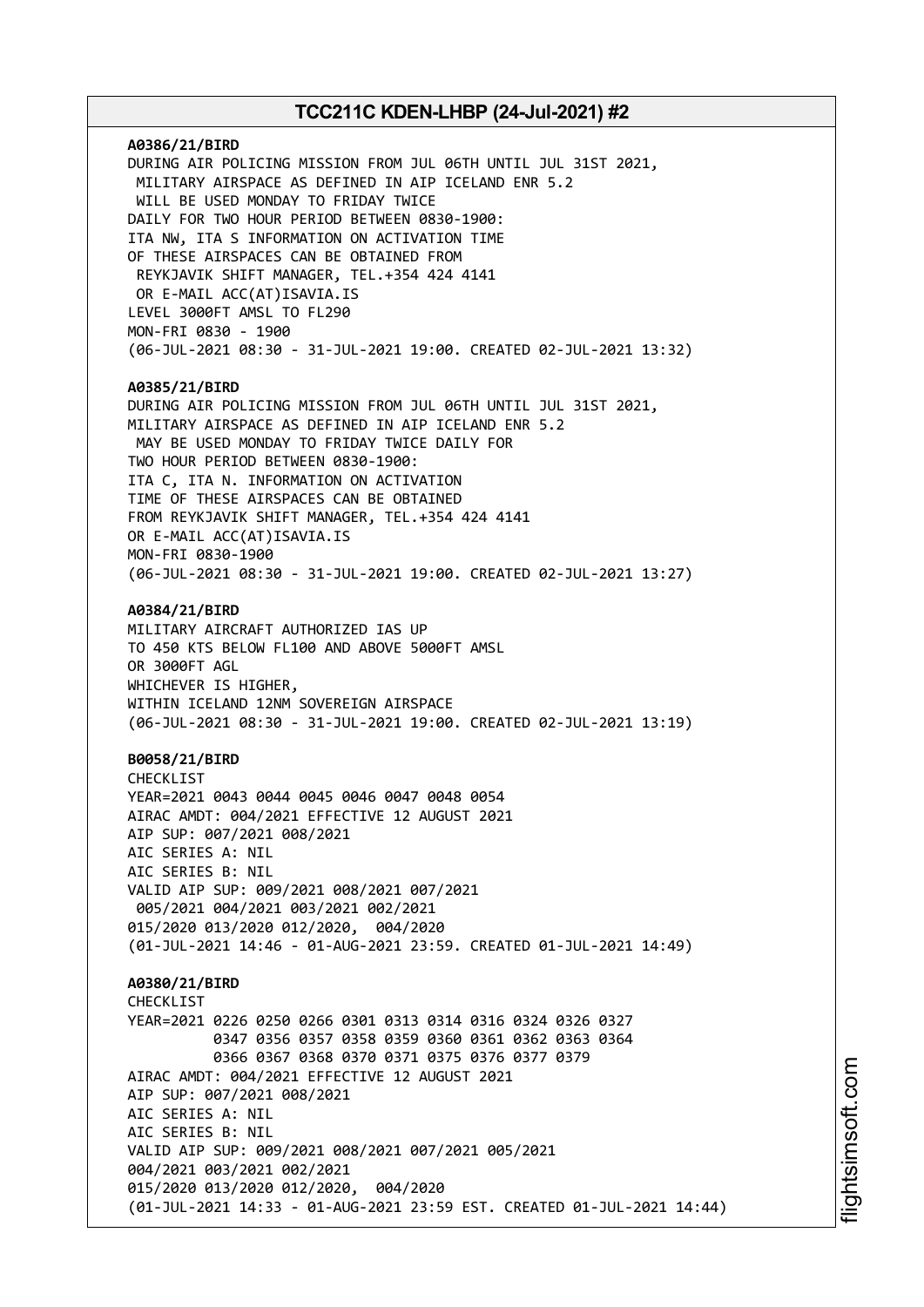**C0017/21/BIRD** CHECKLIST YEAR=2021 AIRAC AMDT: 004/2021 EFFECTIVE 12 AUGUST 2021 AIP SUP: 007/2021 008/2021 AIC SERIES A: NIL AIC SERIES B: NIL VALID AIP SUP: 009/2021 008/2021 007/2021 005/2021 004/2021 003/2021 002/2021 015/2020 013/2020 012/2020, 004/2020 (01-JUL-2021 14:00 - 01-AUG-2021 23:59. CREATED 01-JUL-2021 14:05)

#### **A0347/21/BIRD**

AIP AIRAC EFFECTIVE DATE 15 JULY 2021 - NIL (15-JUL-2021 00:00 - 01-AUG-2021 23:59. CREATED 21-JUN-2021 09:58)

#### **A0327/21/BIRD**

ALL FLIGHTS TO/FROM AIRPORTS OF THE FAROE ISLANDS, OR OVERFLYING FAROES TERRITORY FROM BELARUSSIAN AIRSPACE, ARE NOT ALLOWED IF AIRCRAFT ARE OPERATED BY BELARUSSIAN AIR CARRIERS AND/OR REGISTRATED IN BELARUS EXCEPT FOR AIRCRAFT IN EMERGENCY OR HUMANITARIAN FLIGHTS. (11-JUN-2021 17:19 - 01-AUG-2021 21:59. CREATED 11-JUN-2021 17:20)

#### **A0326/21/BIRD**

ALL FLIGHTS TO/FROM AIRPORTS OF GREENLAND, OR OVERFLYING GREENLANDIC TERRITORY FROM BELARUSSIAN AIRSPACE, ARE NOT ALLOWED IF AIRCRAFT ARE OPERATED BY BELARUSSIAN AIR CARRIERS AND/OR REGISTRATED IN BELARUS EXCEPT FOR AIRCRAFT IN EMERGENCY OR HUMANITARIAN FLIGHTS. (11-JUN-2021 17:17 - 01-AUG-2021 21:59. CREATED 11-JUN-2021 17:19)

### **A0316/21/BIRD**

COVID-19: PASSENGER RESTRICTIONS ARE IN EFFECT FOR TRAVEL TO ICELAND. AIRCRAFT OPERATORS CARRYING PASSENGERS TO ICELAND SHALL CHECK, BEFORE PASSENGERS BOARD AN AIRCRAFT, WHETHER THEIR PASSENGERS HAVE FILLED OUT A PRE-REGISTRATION FORM ON WWW.COVID.IS AND HAVE THE REQUIRED CERTIFICATE OR ATTESTATION OF EITHER (A) VACCINATION AGAINST COVID-19 (SARS-COV-2), OR (B) PREVIOUS COVID-19 INFECTION (SARS-COV-2) AND ARE NO LONGER INFECTED, OR (C) A NEGATIVE OUTCOME FROM A COVID-19 (SARS-COV-2) TEST (NEGATIVE PCR-TEST). FOR FURTHER DETAILS, GUIDANCE AND INFORMATION REFER TO HTTPS://WWW.LANDLAEKNIR.IS/KORONAVEIRA/ LATEST-INFORMATION/ AND WWW.COVID.IS (05-JUN-2021 00:00 - 04-SEP-2021 23:59. CREATED 04-JUN-2021 12:02)

#### **A0301/21/BIRD**

THE ICELANDIC TRANSPORT AUTHORITY AGREES WITH EASA SD NO 2021-02. ICELANDIC AIR CARRIERS AND CAPTAINS OF ACFT IN CHARGE OF AIR SERVICE MANAGED BY CARRIERS HOLDERS OF OPERATING LICENCE ISSUED BY ICELAND, WHETHER THEY ARE CONTRACTUAL CARRIERS AND/OR DE FACTO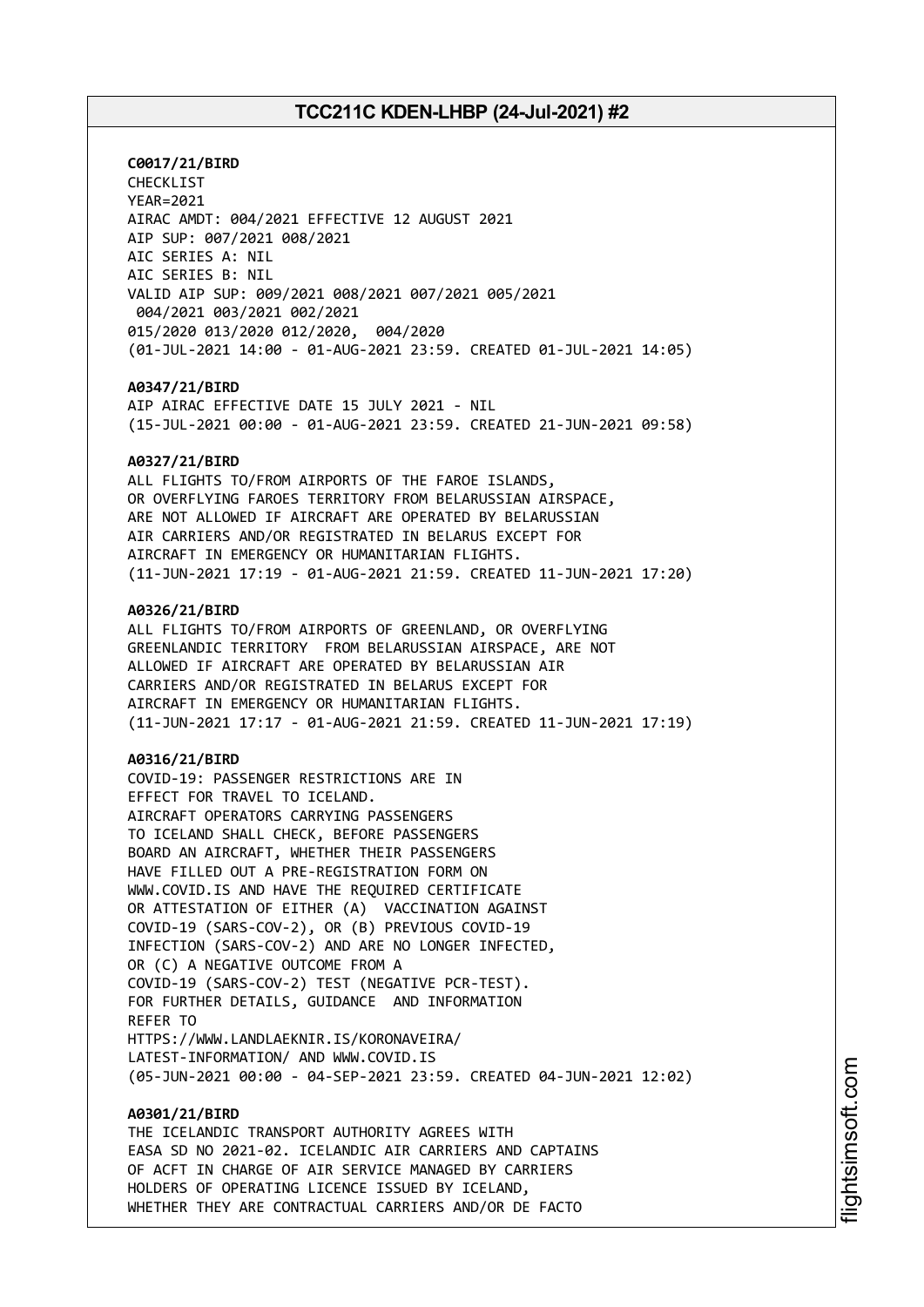┌──────────────────────────────────────────────────────────────────────────────┐

└──────────────────────────────────────────────────────────────────────────────┘

CARRIERS , OR PERFORMING AIR SERVICE WITH COMMERCIAL CHARTER AGREEMENT OR WITH CODE SHARING AND TO ALL FLIGHT PERFORMED WITH ICELANDIC ACFT REGISTRATION ARE REQUIRED TO AVOID MINSK FIR (UMMV) UNLESS THE USE OF THAT AIRSPACE IS DEEMED NECESSARY TO ENSURE SAFE OPERATION IN CASE OF UNFORESEEN CIRCUMSTANCES. FOREIGN AIR CARRIERS INBOUND EU ARE RECOMMENDED TO AVOID BELARUS MINSK FIR (UMMV (03-JUN-2021 00:00 - 02-AUG-2021 00:00. CREATED 02-JUN-2021 16:19)

### │**EGGX (SHANWICK OCEANIC FIR/UIR)** │

#### **V0012/21/EGGX**

AIRSPACE SECURITY WARNINGS ISSUED BY THE DEPARTMENT FOR TRANSPORT IN RESPONSE TO HAZARDOUS SITUATIONS WITHIN THE TERRITORY AND/OR AIRSPACE OF AFGHANISTAN, EGYPT, IRAN, IRAQ, KENYA, LIBYA, MALI, NORTH KOREA, PAKISTAN, SOMALIA, SOUTH SUDAN, SYRIA, UP TO 200NM OUTSIDE THE DAMASCUS FIR, UKRAINE AND YEMEN. ALL OPERATORS ARE TO REFER TO THE TABLE IN UK AIP AT ENR 1.1 SECTION 1.4 FOR FURTHER DETAILS. FOR INFORMATION CONTACT UK DEPARTMENT FOR TRANSPORT +44 (0)207 944 6322 OR +44 (0)207 944 5999 OUT OF HOURS. 2018-03-0229-AS6 SFC-UNL (19-JUL-2021 14:14 - 16-OCT-2021 23:59 EST. CREATED 19-JUL-2021 14:18) **J2476/21/EGGX** THE FOLLOWING AIC HAS BEEN CANCELLED - M 046/2021 RESTRICTION OF FLYING REGULATIONS: SYWELL FLYING LEGENDS AIRSHOW, 10-11 JULY 2021. (02-JUL-2021 13:44 - 28-JUL-2021 22:59. CREATED 02-JUL-2021 13:47) **M2438/21/EGGX** CHECKLIST YEAR=2021 2416 2417 2418 2419 2420 2421 2422 2423 2424 2425 2426 2427 2428 2429 2430 2431 2432 2433 LATEST PUBLICATIONS AIP AIRAC AMDT IFR 007/2021 EFFECTIVE DATE 15 JUL 21 AIP AMDT IFR 005/2021 EFFECTIVE DATE 20 MAY 21 AIP SUP IFR 027/2021 EFFECTIVE DATE 03 JUN 21 AIC IFR W043/2021 EFFECTIVE DATE 03 JUN 21 AIC IFR P026/2021 EFFECTIVE DATE 06 MAY 21 AIC IFR Y041/2021 EFFECTIVE DATE 03 JUN 21 AIC IFR M042/2021 EFFECTIVE DATE 03 JUN 21 AIC IFR G097/2009 EFFECTIVE DATE 31 DEC 09 AIC CHECKLIST AIP IFR P127/2006 P008/2008 P064/2008 P086/2008 P077/2009 P070/2010 P062/2012 P138/2012 Y009/2014 P002/2018 P053/2018 Y104/2018 Y031/2019 Y055/2019 Y117/2019 Y135/2019 P136/2019 P137/2019 P138/2019 P139/2019 Y140/2019 Y141/2019 Y142/2019 Y001/2020

P003/2020 W008/2020 Y011/2020 Y012/2020 Y017/2020 W018/2020 Y024/2020 Y028/2020 Y031/2020 P034/2020 W035/2020 Y036/2020 Y039/2020 Y040/2020 Y041/2020 Y042/2020 Y043/2020 P044/2020 Y045/2020 P046/2020 Y051/2020 Y052/2020 P053/2020 P056/2020 P060/2020 P083/2020 Y085/2020 Y086/2020 Y087/2020 Y002/2021 Y008/2021 Y010/2021 Y011/2021 M012/2021 P017/2021 P018/2021 P026/2021 Y027/2021 Y028/2021 Y029/2021 M036/2021 Y037/2021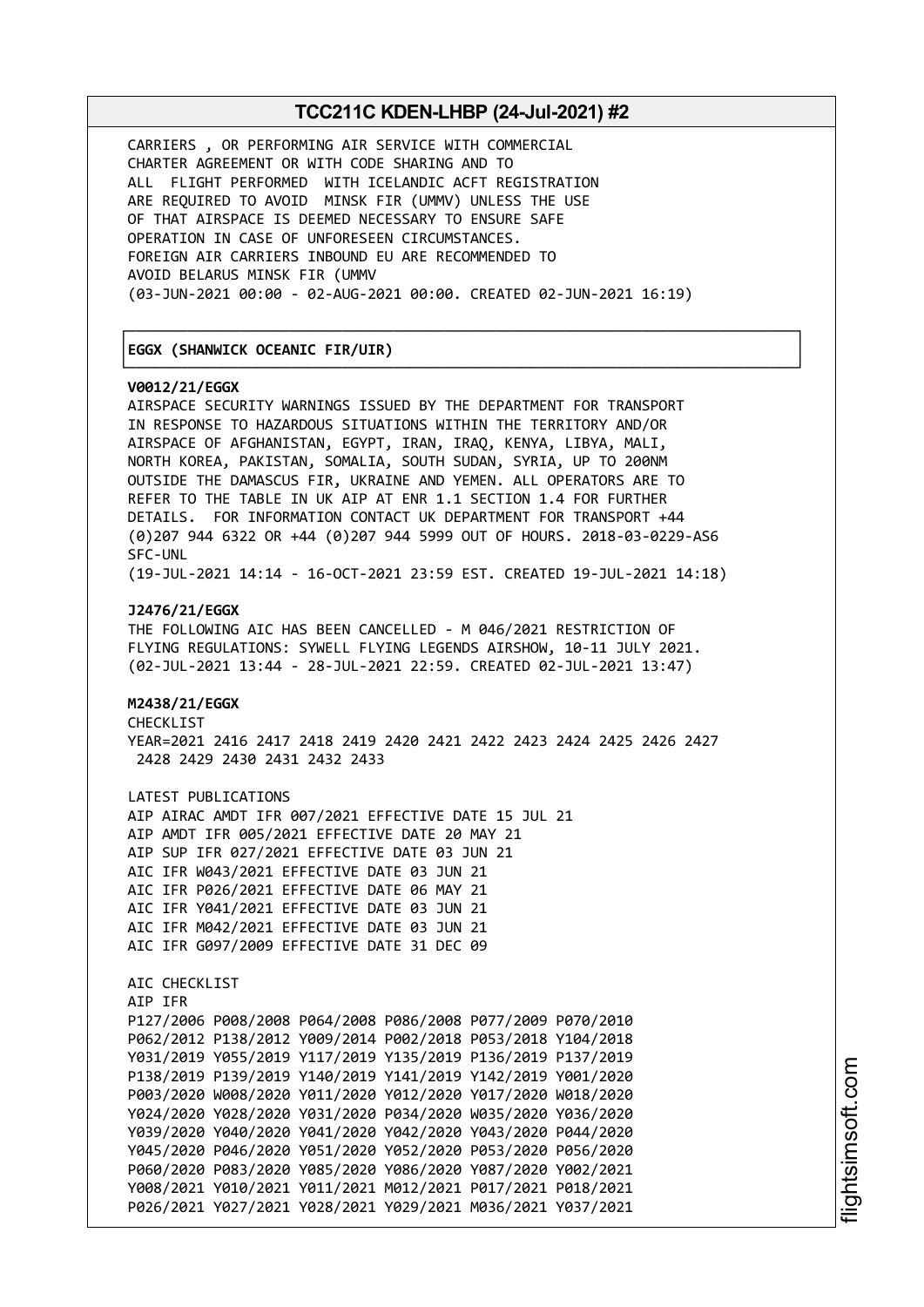Y041/2021 M042/2021 END PART 1 OF 2 (01-JUL-2021 00:05 - 01-AUG-2021 00:05 EST. CREATED 01-JUL-2021 05:47) **M2438/21/EGGX** SUP CHECKLIST AIP IFR 053/2018 060/2018 011/2019 023/2019 025/2019 003/2020 017/2020 019/2020 023/2020 030/2020 031/2020 032/2020 033/2020 037/2020 038/2020 039/2020 045/2020 046/2020 048/2020 049/2020 052/2020 002/2021 003/2021 007/2021 008/2021 012/2021 014/2021 017/2021 018/2021 019/2021 020/2021 022/2021 023/2021 024/2021 025/2021 026/2021 END PART 2 OF 2 (01-JUL-2021 00:05 - 01-AUG-2021 00:05 EST. CREATED 01-JUL-2021 05:47) **Q0383/21/EGGX** CHECKLIST YEAR=2021 0338 0347 0358 0365 0373 0374 0376 0377 0378 LATEST PUBLICATIONS AIP AIRAC AMDT IFR 007/2021 EFFECTIVE DATE 15 JUL 21 AIP AMDT IFR 005/2021 EFFECTIVE DATE 20 MAY 21 AIP SUP IFR 027/2021 EFFECTIVE DATE 03 JUN 21 AIC IFR W043/2021 EFFECTIVE DATE 03 JUN 21 AIC IFR P026/2021 EFFECTIVE DATE 06 MAY 21 AIC IFR Y041/2021 EFFECTIVE DATE 03 JUN 21 AIC IFR M042/2021 EFFECTIVE DATE 03 JUN 21 AIC IFR G097/2009 EFFECTIVE DATE 31 DEC 09 AIC CHECKLIST AIP IFR P127/2006 P008/2008 P064/2008 P086/2008 P077/2009 P070/2010 P062/2012 P138/2012 Y009/2014 P002/2018 P053/2018 Y104/2018 Y031/2019 Y055/2019 Y117/2019 Y135/2019 P136/2019 P137/2019 P138/2019 P139/2019 Y140/2019 Y141/2019 Y142/2019 Y001/2020 P003/2020 W008/2020 Y011/2020 Y012/2020 Y017/2020 W018/2020 Y024/2020 Y028/2020 Y031/2020 P034/2020 W035/2020 Y036/2020 Y039/2020 Y040/2020 Y041/2020 Y042/2020 Y043/2020 P044/2020 Y045/2020 P046/2020 Y051/2020 Y052/2020 P053/2020 P056/2020 P060/2020 P083/2020 Y085/2020 Y086/2020 Y087/2020 Y002/2021 Y008/2021 Y010/2021 Y011/2021 M012/2021 P017/2021 P018/2021 P026/2021 Y027/2021 Y028/2021 Y029/2021 M036/2021 Y037/2021 Y041/2021 M042/2021 (01-JUL-2021 00:05 - 01-AUG-2021 00:05 EST. CREATED 01-JUL-2021 02:04) **Q0383/21/EGGX** AIP VFR NIL AIP MIL NIL SUP CHECKLIST AIP IFR 053/2018 060/2018 011/2019 023/2019 025/2019 003/2020 017/2020 019/2020 023/2020 030/2020 031/2020 032/2020 033/2020 037/2020 038/2020 039/2020 045/2020 046/2020 048/2020 049/2020 052/2020 002/2021 003/2021 007/2021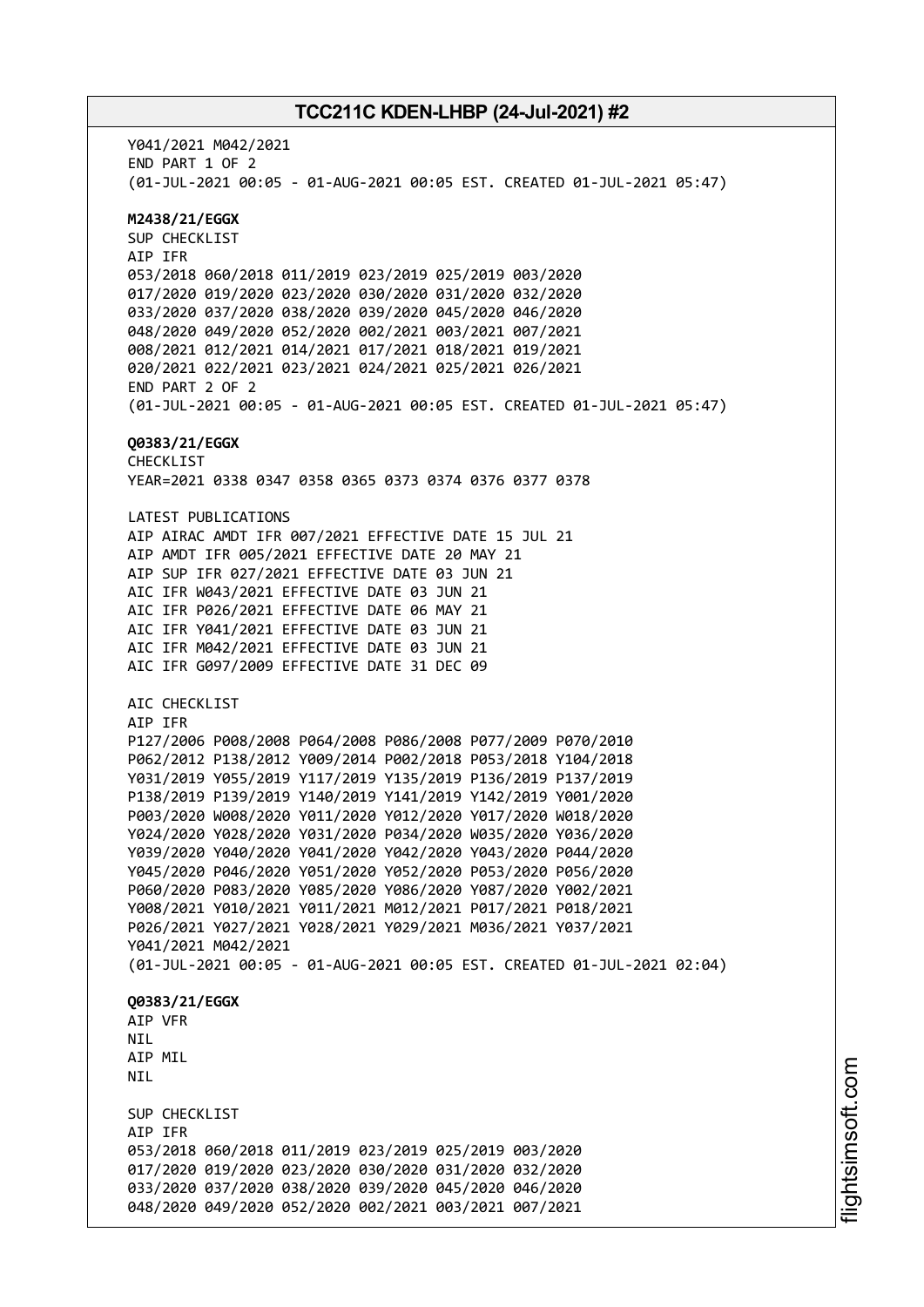008/2021 012/2021 014/2021 017/2021 018/2021 019/2021 020/2021 022/2021 023/2021 024/2021 025/2021 026/2021 AIP MIL NIL (01-JUL-2021 00:05 - 01-AUG-2021 00:05 EST. CREATED 01-JUL-2021 02:04) **N0137/21/EGGX** CHECKLIST YEAR=2021 0081 0085 0090 0091 0095 0097 0100 0101 0111 0112 0113 0116 0118 0119 0122 0123 0124 0125 0126 0127 0134 0136 LATEST PUBLICATIONS AIP AIRAC AMDT IFR 007/2021 EFFECTIVE DATE 15 JUL 21 AIP AMDT IFR 005/2021 EFFECTIVE DATE 20 MAY 21 AIP SUP IFR 027/2021 EFFECTIVE DATE 03 JUN 21 AIC IFR W043/2021 EFFECTIVE DATE 03 JUN 21 AIC IFR P026/2021 EFFECTIVE DATE 06 MAY 21 AIC IFR Y041/2021 EFFECTIVE DATE 03 JUN 21 AIC IFR M042/2021 EFFECTIVE DATE 03 JUN 21 AIC IFR G097/2009 EFFECTIVE DATE 31 DEC 09 AIC CHECKLIST AIP IFR P127/2006 P008/2008 P064/2008 P086/2008 P077/2009 P070/2010 P062/2012 P138/2012 Y009/2014 P002/2018 P053/2018 Y104/2018 Y031/2019 Y055/2019 Y117/2019 Y135/2019 P136/2019 P137/2019 P138/2019 P139/2019 Y140/2019 Y141/2019 Y142/2019 Y001/2020 P003/2020 W008/2020 Y011/2020 Y012/2020 Y017/2020 W018/2020 Y024/2020 Y028/2020 Y031/2020 P034/2020 W035/2020 Y036/2020 (01-JUL-2021 00:05 - 01-AUG-2021 00:05 EST. CREATED 01-JUL-2021 01:56) **N0137/21/EGGX** 008/2021 012/2021 014/2021 017/2021 018/2021 019/2021 UNKNOWN NOTAM FORMAT; UNEXPECTED 'A'. (LINE: 1, COLUMN: 9) CNN003E PARSE FAILED (01-JUL-2021 00:05 - 01-AUG-2021 00:05 EST. CREATED 01-JUL-2021 01:56) **U3954/21/EGGX** CHECKLIST YEAR=2021 1424 2067 2069 2071 2072 2089 2090 2353 2396 2401 2609 2703 2705 2706 2707 2755 2758 2802 2854 2895 2920 2921 2942 2964 2980 2981 3029 3040 3091 3095 3099 3102 3103 3121 3126 3136 3140 3187 3203 3204 3208 3210 3225 3253 3254 3259 3260 3261 3262 3263 3272 3274 3305 3332 3342 3353 3362 3363 3367 3368 3369 3391 3393 3395 3397 3402 3411 3415 3417 3418 3424 3433 3434 3461 3474 3503 3504 3516 3562 3569 3573 3579 3583 3584 3588 3594 3595 3597 3598 3609 3623 3627 3628 3645 3649 3669 3671 3678 3684 3687 3700 3702 3720 3728 3729 3749 3755 3756 3758 3759 3760 3762 3764 3772 3773 3775 3778 3779 3781 3788 3789 3794 3795 3796 3797 3798 3799 3806 3816 3818 3822 3831 3836 3837 3840 3846 3850 3851 3852 3857 3862 3863 3864 3865 3874 3875 3876 3878 3880 3887 3898 3902 3903 3907 3910 3919 3923 3925 3926 3927 3928 3929 3930 3932 3933 3934 3937 3938 3939 3940 3944 3946 3948 3949 3951 3953 PART 1 OF 3 (01-JUL-2021 00:05 - 01-AUG-2021 00:05 EST. CREATED 01-JUL-2021 01:55)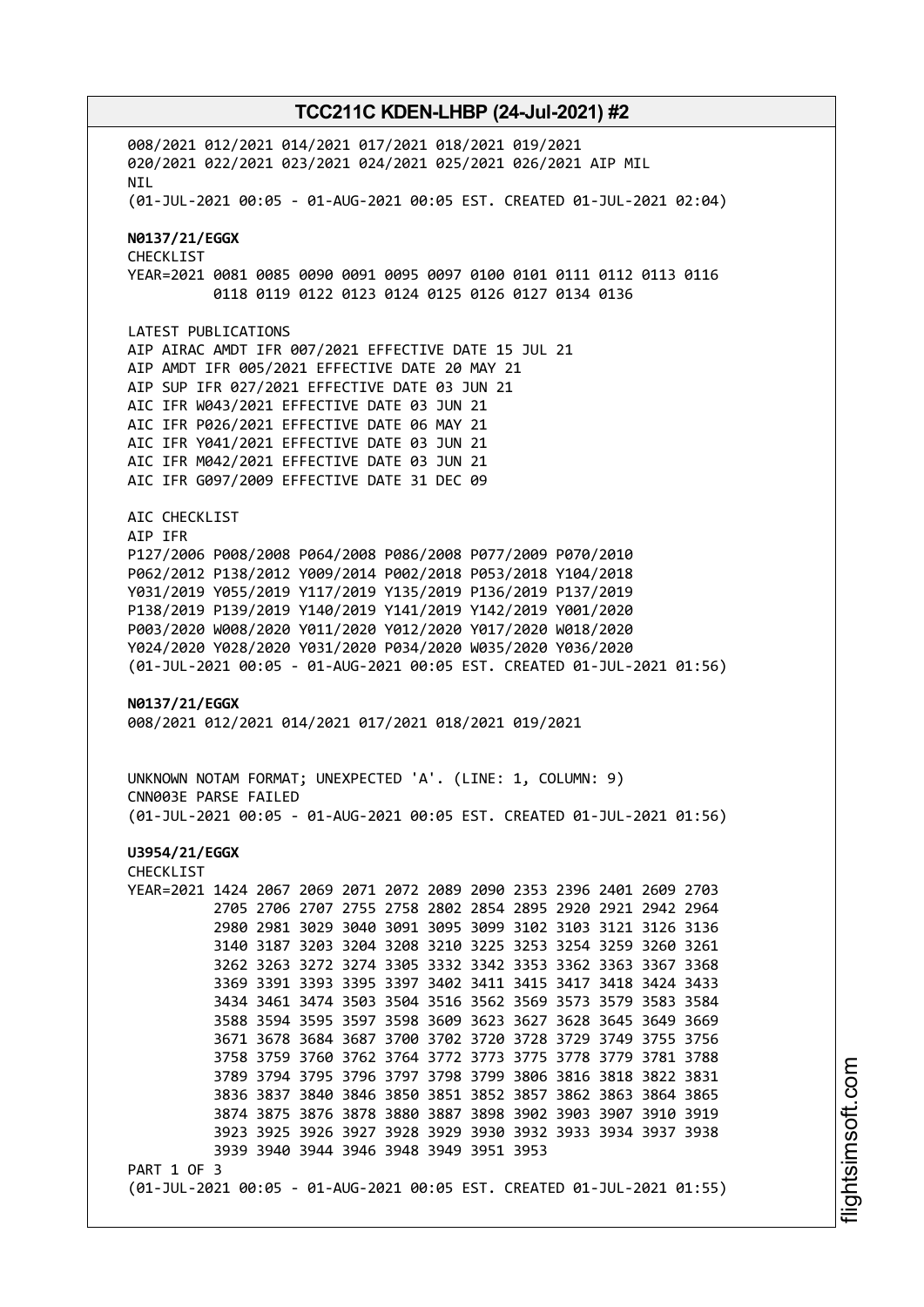**U3954/21/EGGX** LATEST PUBLICATIONS AIP AIRAC AMDT IFR 007/2021 EFFECTIVE DATE 15 JUL 21 AIP AMDT IFR 005/2021 EFFECTIVE DATE 20 MAY 21 AIP SUP IFR 027/2021 EFFECTIVE DATE 03 JUN 21 AIC IFR W043/2021 EFFECTIVE DATE 03 JUN 21 AIC IFR P026/2021 EFFECTIVE DATE 06 MAY 21 AIC IFR Y041/2021 EFFECTIVE DATE 03 JUN 21 AIC IFR M042/2021 EFFECTIVE DATE 03 JUN 21 AIC IFR G097/2009 EFFECTIVE DATE 31 DEC 09 AIC CHECKLIST AIP IFR P127/2006 P008/2008 P064/2008 P086/2008 P077/2009 P070/2010 P062/2012 P138/2012 Y009/2014 P002/2018 P053/2018 Y104/2018 Y031/2019 Y055/2019 Y117/2019 Y135/2019 P136/2019 P137/2019 P138/2019 P139/2019 Y140/2019 Y141/2019 Y142/2019 Y001/2020 P003/2020 W008/2020 Y011/2020 Y012/2020 Y017/2020 W018/2020 Y024/2020 Y028/2020 Y031/2020 P034/2020 W035/2020 Y036/2020 Y039/2020 Y040/2020 Y041/2020 Y042/2020 Y043/2020 P044/2020 Y045/2020 P046/2020 Y051/2020 Y052/2020 P053/2020 P056/2020 P060/2020 P083/2020 Y085/2020 Y086/2020 Y087/2020 Y002/2021 PART 2 OF 3 (01-JUL-2021 00:05 - 01-AUG-2021 00:05 EST. CREATED 01-JUL-2021 01:55) **U3954/21/EGGX** Y008/2021 Y010/2021 Y011/2021 M012/2021 P017/2021 P018/2021 P026/2021 Y027/2021 Y028/2021 Y029/2021 M036/2021 Y037/2021 Y041/2021 M042/2021 AIP VFR NIL AIP MIL **NTI** SUP CHECKLIST AIP IFR 053/2018 060/2018 011/2019 023/2019 025/2019 003/2020 017/2020 019/2020 023/2020 030/2020 031/2020 032/2020 033/2020 037/2020 038/2020 039/2020 045/2020 046/2020 048/2020 049/2020 052/2020 002/2021 003/2021 007/2021 008/2021 012/2021 014/2021 017/2021 018/2021 019/2021 020/2021 022/2021 023/2021 024/2021 025/2021 026/2021 AIP VFR **NTI** AIP MIL **NTI** PART 3 OF 3 (01-JUL-2021 00:05 - 01-AUG-2021 00:05 EST. CREATED 01-JUL-2021 01:55) **B1581/21/EGGX CHECKLIST** YEAR=2021 0837 0911 0950 0962 0989 1036 1040 1041 1100 1101 1142 1175 1194 1205 1206 1207 1209 1226 1238 1363 1372 1378 1401 1402 1403 1404 1405 1406 1413 1431 1508 1528 1537 1539 1540 1543 1546 1558 1562 1568 1569 1570 1571 1572 1575 1579 LATEST PUBLICATIONS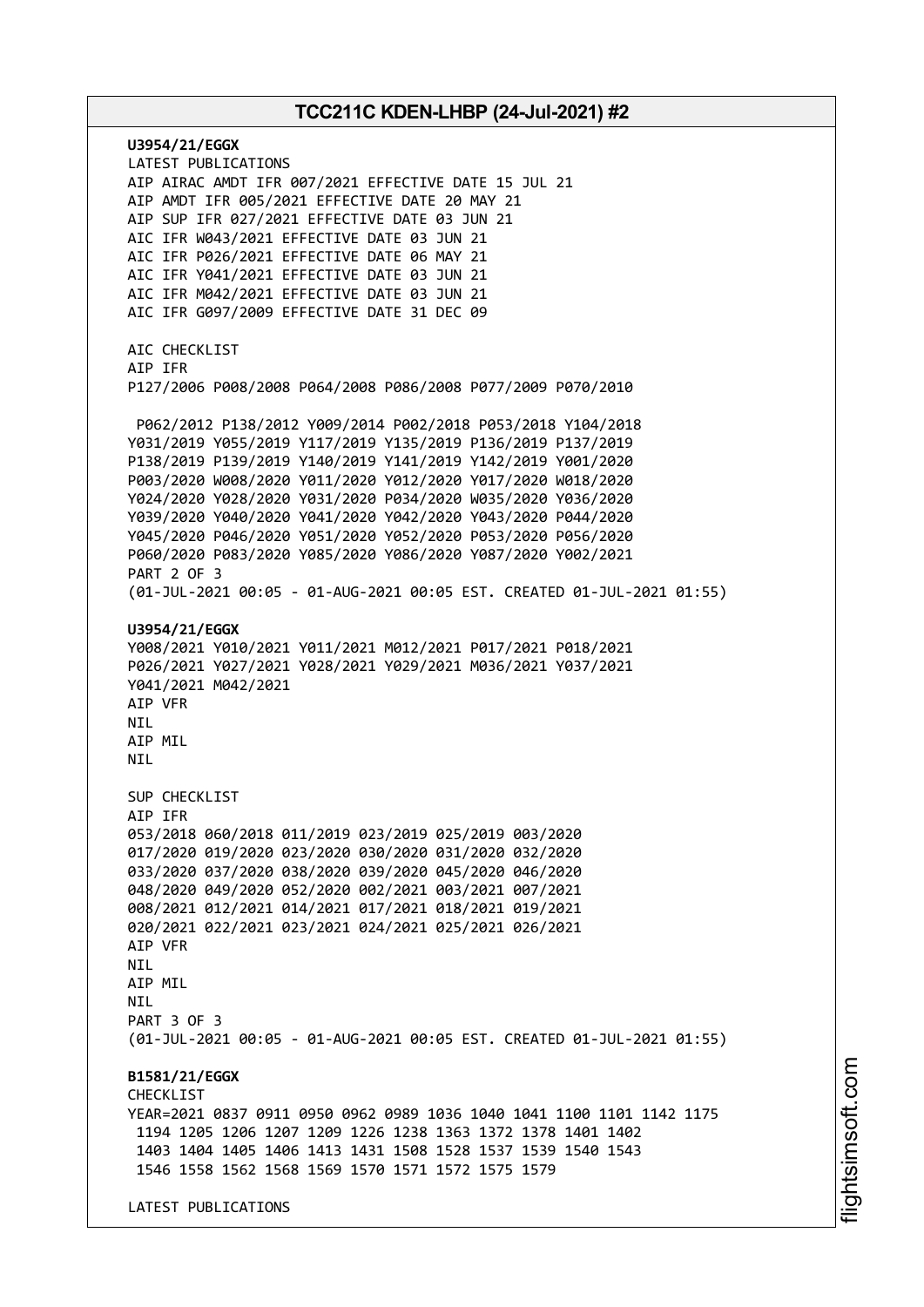AIP AIRAC AMDT IFR 007/2021 EFFECTIVE DATE 15 JUL 21 AIP AMDT IFR 005/2021 EFFECTIVE DATE 20 MAY 21 AIP SUP IFR 027/2021 EFFECTIVE DATE 03 JUN 21 AIC IFR W043/2021 EFFECTIVE DATE 03 JUN 21 AIC IFR P026/2021 EFFECTIVE DATE 06 MAY 21 AIC IFR Y041/2021 EFFECTIVE DATE 03 JUN 21 AIC IFR M042/2021 EFFECTIVE DATE 03 JUN 21 AIC IFR G097/2009 EFFECTIVE DATE 31 DEC 09 END PART 1 OF 2 (01-JUL-2021 00:05 - 01-AUG-2021 00:05 EST. CREATED 01-JUL-2021 01:53) **B1581/21/EGGX** AIC CHECKLIST AIP IFR P127/2006 P008/2008 P064/2008 P086/2008 P077/2009 P070/2010 P062/2012 P138/2012 Y009/2014 P002/2018 P053/2018 Y104/2018 Y031/2019 Y055/2019 Y117/2019 Y135/2019 P136/2019 P137/2019 P138/2019 P139/2019 Y140/2019 Y141/2019 Y142/2019 Y001/2020 P003/2020 W008/2020 Y011/2020 Y012/2020 Y017/2020 W018/2020 Y024/2020 Y028/2020 Y031/2020 P034/2020 W035/2020 Y036/2020 Y039/2020 Y040/2020 Y041/2020 Y042/2020 Y043/2020 P044/2020 Y045/2020 P046/2020 Y051/2020 Y052/2020 P053/2020 P056/2020 P060/2020 P083/2020 Y085/2020 Y086/2020 Y087/2020 Y002/2021 Y008/2021 Y010/2021 Y011/2021 M012/2021 P017/2021 P018/2021 P026/2021 Y027/2021 Y028/2021 Y029/2021 M036/2021 Y037/2021 Y041/2021 M042/2021 SUP CHECKLIST AIP IFR 053/2018 060/2018 011/2019 023/2019 025/2019 003/2020 017/2020 019/2020 023/2020 030/2020 031/2020 032/2020 033/2020 037/2020 038/2020 039/2020 045/2020 046/2020 048/2020 049/2020 052/2020 002/2021 003/2021 007/2021 008/2021 012/2021 014/2021 017/2021 018/2021 019/2021 020/2021 022/2021 023/2021 024/2021 025/2021 026/2021 END PART 2 OF 2 (01-JUL-2021 00:05 - 01-AUG-2021 00:05 EST. CREATED 01-JUL-2021 01:53) **H3767/21/EGGX** Y039/2020 Y040/2020 Y041/2020 Y042/2020 Y043/2020 P044/2020 Y045/2020 P046/2020 Y051/2020 Y052/2020 P053/2020 P056/2020 P060/2020 P083/2020 Y085/2020 Y086/2020 Y087/2020 Y002/2021 Y008/2021 Y010/2021 Y011/2021 M012/2021 P017/2021 P018/2021 P026/2021 Y027/2021 Y028/2021 Y029/2021 M036/2021 Y037/2021 Y041/2021 M042/2021 AIP VFR **NTL** AIP MIL **NTI** SUP CHECKLIST AIP IFR 053/2018 060/2018 011/2019 023/2019 025/2019 003/2020 017/2020 019/2020 023/2020 030/2020 031/2020 032/2020 033/2020 037/2020 038/2020 039/2020 045/2020 046/2020 048/2020 049/2020 052/2020 002/2021 003/2021 007/2021 008/2021 012/2021 014/2021 017/2021 018/2021 019/2021 020/2021 022/2021 023/2021 024/2021 025/2021 026/2021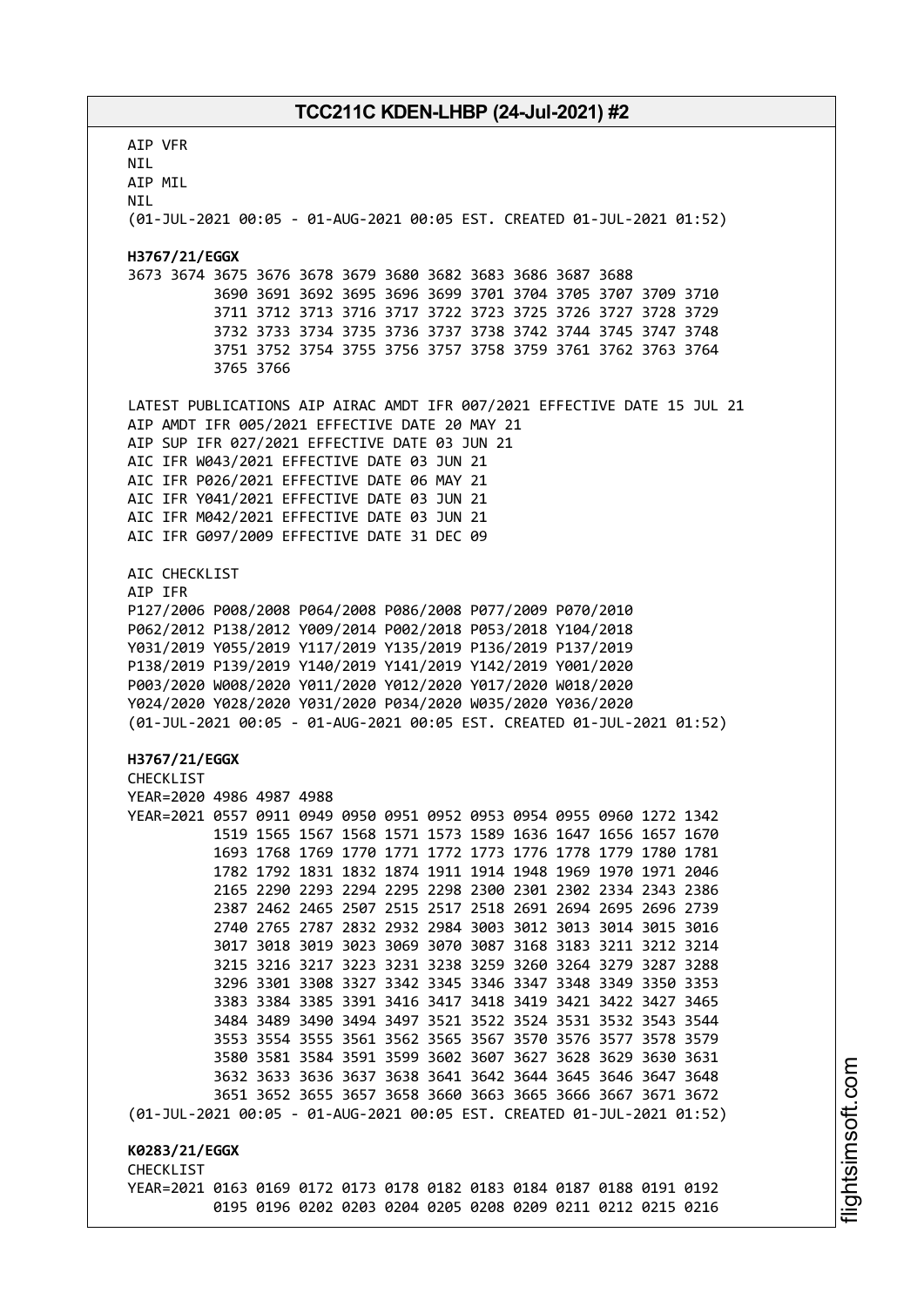0217 0219 0220 0221 0222 0223 0224 0225 0227 0228 0229 0230 0231 0233 0235 0236 0237 0238 0241 0242 0245 0246 0250 0251 0252 0253 0254 0255 0257 0259 0260 0261 0262 0263 0269 0271 0275 0276 0277 0278 0279 0280 0281 0282 LATEST PUBLICATIONS AIP AIRAC AMDT IFR 007/2021 EFFECTIVE DATE 15 JUL 21 AIP AMDT IFR 005/2021 EFFECTIVE DATE 20 MAY 21 AIP SUP IFR 027/2021 EFFECTIVE DATE 03 JUN 21 AIC IFR W043/2021 EFFECTIVE DATE 03 JUN 21 AIC IFR P026/2021 EFFECTIVE DATE 06 MAY 21 AIC IFR Y041/2021 EFFECTIVE DATE 03 JUN 21 AIC IFR M042/2021 EFFECTIVE DATE 03 JUN 21 AIC IFR G097/2009 EFFECTIVE DATE 31 DEC 09 PART 1 OF 2 (01-JUL-2021 00:05 - 01-AUG-2021 00:05 EST. CREATED 01-JUL-2021 01:48) **K0283/21/EGGX** AIC CHECKLIST AIP IFR P127/2006 P008/2008 P064/2008 P086/2008 P077/2009 P070/2010 P062/2012 P138/2012 Y009/2014 P002/2018 P053/2018 Y104/2018 Y031/2019 Y055/2019 Y117/2019 Y135/2019 P136/2019 P137/2019 P138/2019 P139/2019 Y140/2019 Y141/2019 Y142/2019 Y001/2020 P003/2020 W008/2020 Y011/2020 Y012/2020 Y017/2020 W018/2020 Y024/2020 Y028/2020 Y031/2020 P034/2020 W035/2020 Y036/2020 Y039/2020 Y040/2020 Y041/2020 Y042/2020 Y043/2020 P044/2020 Y045/2020 P046/2020 Y051/2020 Y052/2020 P053/2020 P056/2020 P060/2020 P083/2020 Y085/2020 Y086/2020 Y087/2020 Y002/2021 Y008/2021 Y010/2021 Y011/2021 M012/2021 P017/2021 P018/2021 P026/2021 Y027/2021 Y028/2021 Y029/2021 M036/2021 Y037/2021 Y041/2021 M042/2021 AIP VFR **NTI** AIP MIL **NTL** 053/2018 060/2018 011/2019 023/2019 025/2019 003/2020 017/2020 019/2020 023/2020 030/2020 031/2020 032/2020 033/2020 037/2020 038/2020 039/2020 045/2020 046/2020 048/2020 049/2020 052/2020 002/2021 003/2021 007/2021 008/2021 012/2021 014/2021 017/2021 018/2021 019/2021 020/2021 022/2021 023/2021 024/2021 025/2021 026/2021 AIP VFR NIL AIP MIL **NTI** PART 2 OF 2 (01-JUL-2021 00:05 - 01-AUG-2021 00:05 EST. CREATED 01-JUL-2021 01:48) **D0992/21/EGGX** CHECKL<sub>IST</sub> YEAR=2021 0726 0902 0903 0965 0970 0971 0979 0980 0981 0982 0983 0988 0989 0990 0991 0992 LATEST PUBLICATIONS AIP AIRAC AMDT IFR 007/2021 EFFECTIVE DATE 15 JUL 21 AIP AMDT IFR 005/2021 EFFECTIVE DATE 20 MAY 21 AIP SUP IFR 027/2021 EFFECTIVE DATE 03 JUN 21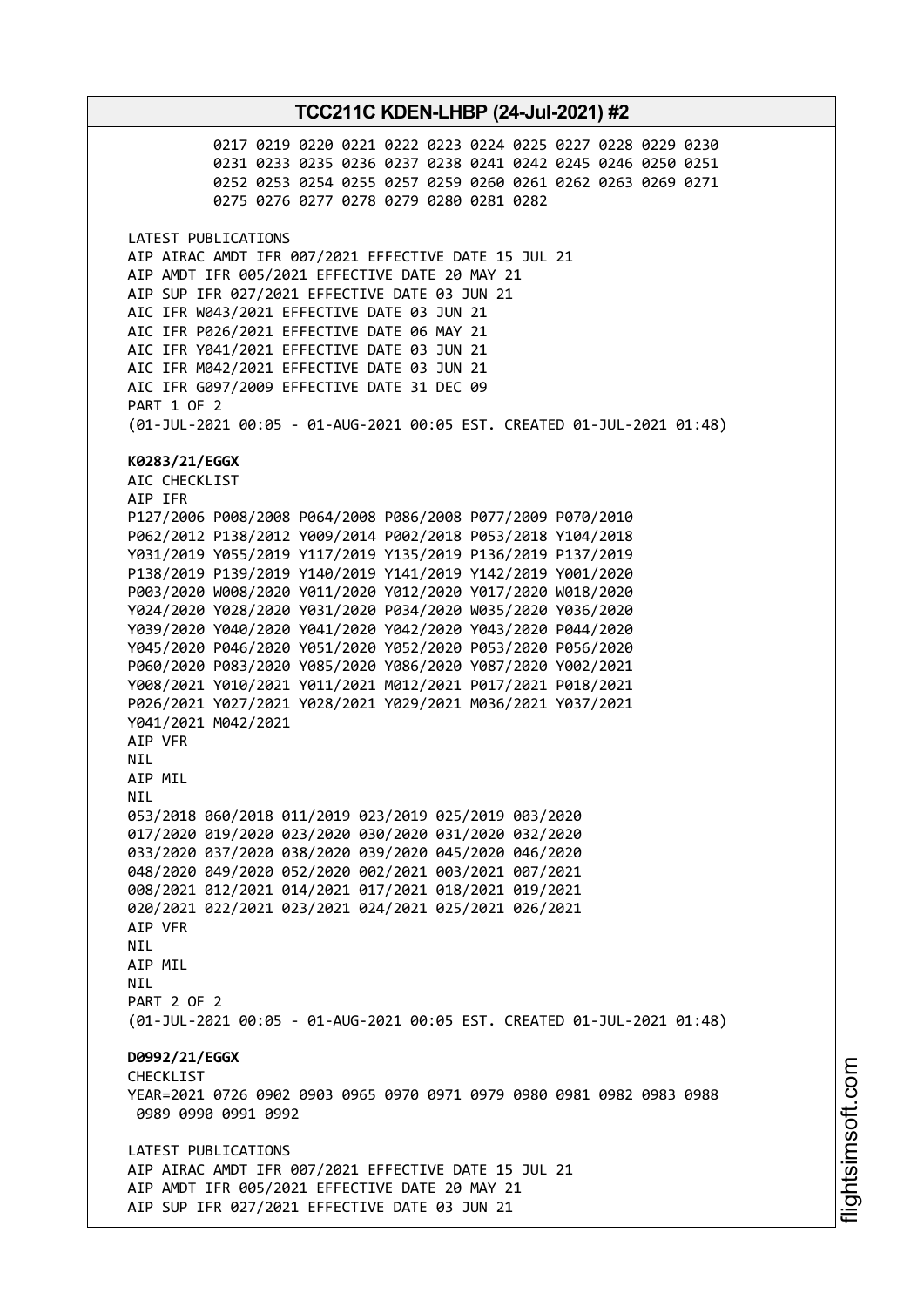AIC IFR W043/2021 EFFECTIVE DATE 03 JUN 21 AIC IFR P026/2021 EFFECTIVE DATE 06 MAY 21 AIC IFR Y041/2021 EFFECTIVE DATE 03 JUN 21 AIC IFR M042/2021 EFFECTIVE DATE 03 JUN 21 AIC IFR G097/2009 EFFECTIVE DATE 31 DEC 09 AIC CHECKLIST AIP IFR P127/2006 P008/2008 P064/2008 P086/2008 P077/2009 P070/2010 P062/2012 P138/2012 Y009/2014 P002/2018 P053/2018 Y104/2018 Y031/2019 Y055/2019 Y117/2019 Y135/2019 P136/2019 P137/2019 P138/2019 P139/2019 Y140/2019 Y141/2019 Y142/2019 Y001/2020 END PART 1 OF 2 (01-JUL-2021 00:05 - 01-AUG-2021 00:05 EST. CREATED 01-JUL-2021 01:45) **D0992/21/EGGX** P003/2020 W008/2020 Y011/2020 Y012/2020 Y017/2020 W018/2020 Y024/2020 Y028/2020 Y031/2020 P034/2020 W035/2020 Y036/2020 Y039/2020 Y040/2020 Y041/2020 Y042/2020 Y043/2020 P044/2020 Y045/2020 P046/2020 Y051/2020 Y052/2020 P053/2020 P056/2020 P060/2020 P083/2020 Y085/2020 Y086/2020 Y087/2020 Y002/2021 Y008/2021 Y010/2021 Y011/2021 M012/2021 P017/2021 P018/2021 P026/2021 Y027/2021 Y028/2021 Y029/2021 M036/2021 Y037/2021 Y041/2021 M042/2021 SUP CHECKLIST AIP IFR 053/2018 060/2018 011/2019 023/2019 025/2019 003/2020 017/2020 019/2020 023/2020 030/2020 031/2020 032/2020 033/2020 037/2020 038/2020 039/2020 045/2020 046/2020 048/2020 049/2020 052/2020 002/2021 003/2021 007/2021 008/2021 012/2021 014/2021 017/2021 018/2021 019/2021 020/2021 022/2021 023/2021 024/2021 025/2021 026/2021 END PART 2 OF 2 (01-JUL-2021 00:05 - 01-AUG-2021 00:05 EST. CREATED 01-JUL-2021 01:45) **J2415/21/EGGX** CHECKLIST YEAR=2021 1948 1990 2272 2308 2312 2384 2385 2386 2387 2388 2389 2390 2392 2404 2405 2406 2407 2408 2409 2410 2411 2412 LATEST PUBLICATIONS AIP AIRAC AMDT IFR 007/2021 EFFECTIVE DATE 15 JUL 21 AIP AMDT IFR 005/2021 EFFECTIVE DATE 20 MAY 21 AIP SUP IFR 027/2021 EFFECTIVE DATE 03 JUN 21 AIC IFR W043/2021 EFFECTIVE DATE 03 JUN 21 AIC IFR P026/2021 EFFECTIVE DATE 06 MAY 21 AIC IFR Y041/2021 EFFECTIVE DATE 03 JUN 21 AIC IFR M042/2021 EFFECTIVE DATE 03 JUN 21 AIC IFR G097/2009 EFFECTIVE DATE 31 DEC 09 AIC CHECKLIST AIP IFR P127/2006 P008/2008 P064/2008 P086/2008 P077/2009 P070/2010 P062/2012 P138/2012 Y009/2014 P002/2018 P053/2018 Y104/2018 Y031/2019 Y055/2019 Y117/2019 Y135/2019 P136/2019 P137/2019 PART 1 OF 2 (01-JUL-2021 00:05 - 01-AUG-2021 00:05 EST. CREATED 01-JUL-2021 01:38)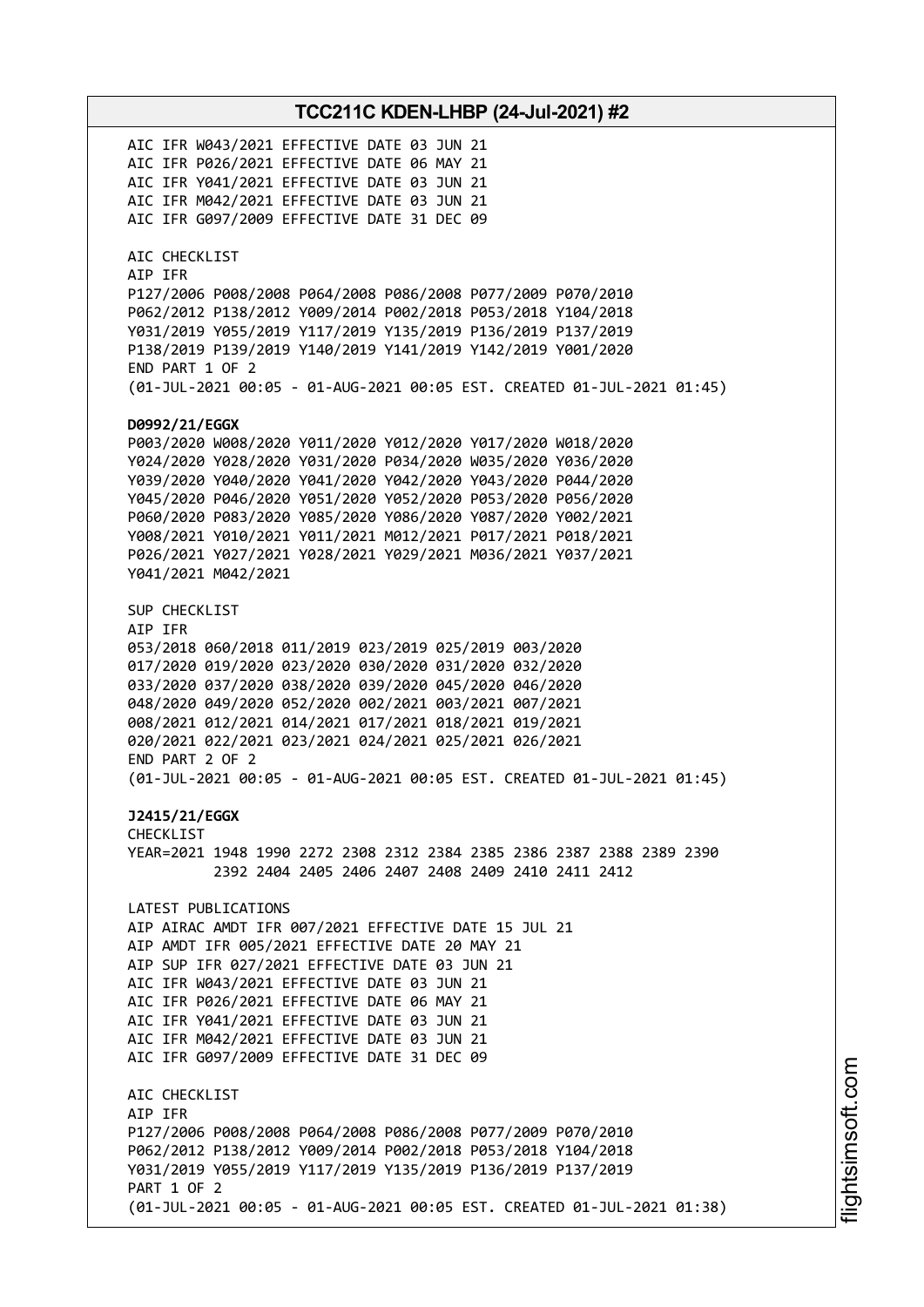**J2415/21/EGGX** P138/2019 P139/2019 Y140/2019 Y141/2019 Y142/2019 Y001/2020 P003/2020 W008/2020 Y011/2020 Y012/2020 Y017/2020 W018/2020 Y024/2020 Y028/2020 Y031/2020 P034/2020 W035/2020 Y036/2020 Y039/2020 Y040/2020 Y041/2020 Y042/2020 Y043/2020 P044/2020 Y045/2020 P046/2020 Y051/2020 Y052/2020 P053/2020 P056/2020 P060/2020 P083/2020 Y085/2020 Y086/2020 Y087/2020 Y002/2021 Y008/2021 Y010/2021 Y011/2021 M012/2021 P017/2021 P018/2021 P026/2021 Y027/2021 Y028/2021 Y029/2021 M036/2021 Y037/2021 Y041/2021 M042/2021 AIP VFR **NTI** AIP MIL NIL SUP CHECKLIST AIP IFR 053/2018 060/2018 011/2019 023/2019 025/2019 003/2020 017/2020 019/2020 023/2020 030/2020 031/2020 032/2020 033/2020 037/2020 038/2020 039/2020 045/2020 046/2020 048/2020 049/2020 052/2020 002/2021 003/2021 007/2021 (01-JUL-2021 00:05 - 01-AUG-2021 00:05 EST. CREATED 01-JUL-2021 01:38) **A2313/21/EGGX** CHECKLIST YEAR=2021 0796 0961 1163 1221 1233 1263 1282 1341 1424 1425 1439 1453 1460 1471 1473 1502 1566 1576 1577 1596 1600 1650 1662 1674 1675 1709 1713 1740 1747 1798 1834 1845 1857 1887 1938 1940 1959 1960 1961 1970 2002 2020 2025 2032 2033 2034 2060 2061 2065 2078 2101 2111 2138 2140 2145 2148 2159 2160 2167 2168 2201 2207 2211 2212 2213 2214 2215 2224 2225 2228 2230 2233 2236 2242 2244 2245 2254 2255 2259 2268 2270 2275 2279 2282 2283 2285 2287 2288 2290 2294 2295 2297 2298 2299 2300 2309 2310 LATEST PUBLICATIONS AIP AIRAC AMDT IFR 007/2021 EFFECTIVE DATE 15 JUL 21 AIP AMDT IFR 005/2021 EFFECTIVE DATE 20 MAY 21 PART 1 OF 3 (01-JUL-2021 00:05 - 01-AUG-2021 00:05 EST. CREATED 01-JUL-2021 01:27) **A2313/21/EGGX** AIP SUP IFR 027/2021 EFFECTIVE DATE 03 JUN 21 AIC IFR W043/2021 EFFECTIVE DATE 03 JUN 21 AIC IFR P026/2021 EFFECTIVE DATE 06 MAY 21 AIC IFR Y041/2021 EFFECTIVE DATE 03 JUN 21 AIC IFR M042/2021 EFFECTIVE DATE 03 JUN 21 AIC IFR G097/2009 EFFECTIVE DATE 31 DEC 09 AIC CHECKLIST AIP IFR P127/2006 P008/2008 P064/2008 P086/2008 P077/2009 P070/2010 P062/2012 P138/2012 Y009/2014 P002/2018 P053/2018 Y104/2018 Y031/2019 Y055/2019 Y117/2019 Y135/2019 P136/2019 P137/2019 P138/2019 P139/2019 Y140/2019 Y141/2019 Y142/2019 Y001/2020 P003/2020 W008/2020 Y011/2020 Y012/2020 Y017/2020 W018/2020 Y024/2020 Y028/2020 Y031/2020 P034/2020 W035/2020 Y036/2020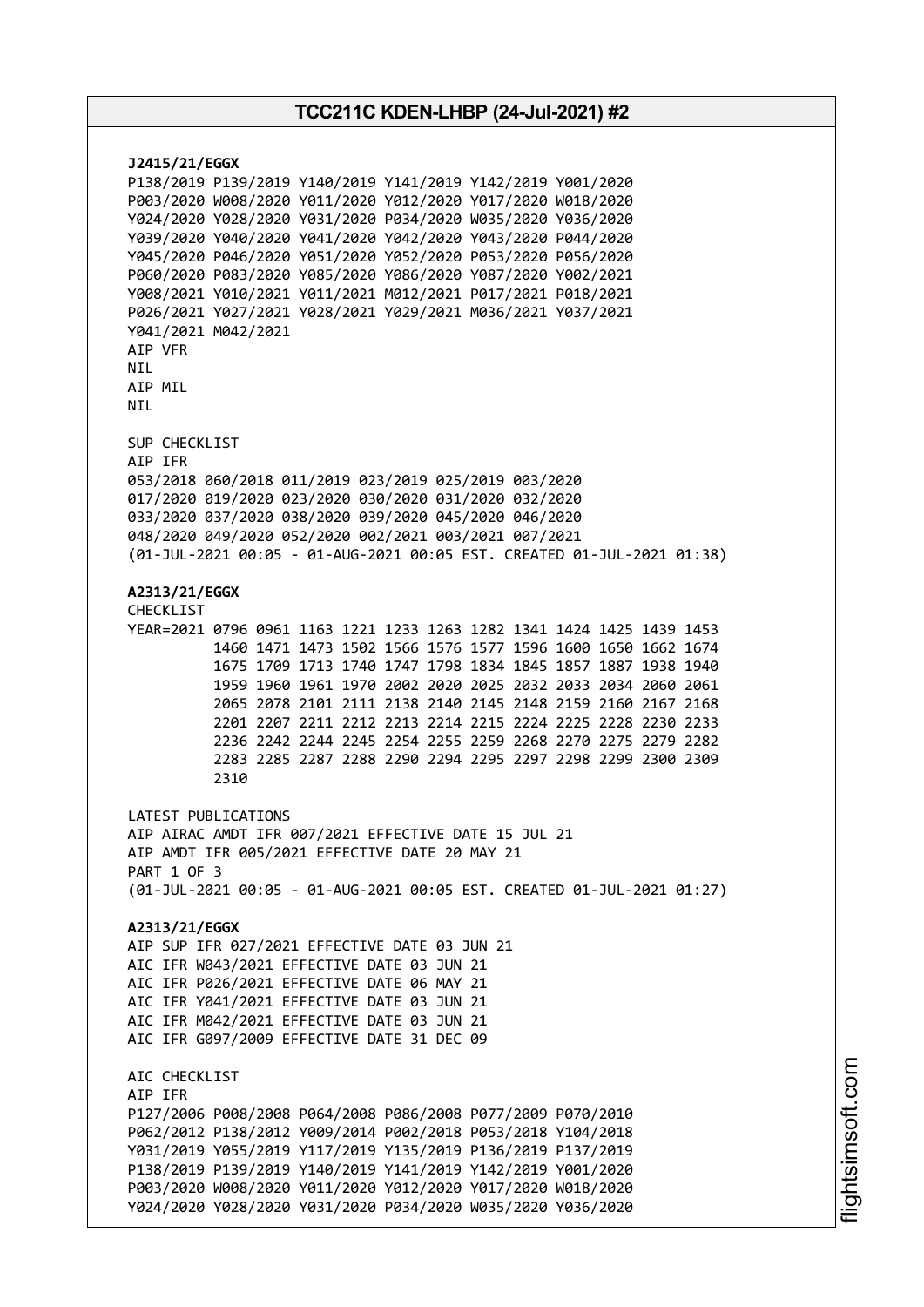Y039/2020 Y040/2020 Y041/2020 Y042/2020 Y043/2020 P044/2020 Y045/2020 P046/2020 Y051/2020 Y052/2020 P053/2020 P056/2020 P060/2020 P083/2020 Y085/2020 Y086/2020 Y087/2020 Y002/2021 PART 2 OF 3 (01-JUL-2021 00:05 - 01-AUG-2021 00:05 EST. CREATED 01-JUL-2021 01:27) **A2313/21/EGGX** Y008/2021 Y010/2021 Y011/2021 M012/2021 P017/2021 P018/2021 P026/2021 Y027/2021 Y028/2021 Y029/2021 M036/2021 Y037/2021 Y041/2021 M042/2021 AIP VFR **NTI** AIP MIL NIL SUP CHECKLIST AIP IFR 053/2018 060/2018 011/2019 023/2019 025/2019 003/2020 017/2020 019/2020 023/2020 030/2020 031/2020 032/2020 033/2020 037/2020 038/2020 039/2020 045/2020 046/2020 048/2020 049/2020 052/2020 002/2021 003/2021 007/2021 008/2021 012/2021 014/2021 017/2021 018/2021 019/2021 020/2021 022/2021 023/2021 024/2021 025/2021 026/2021 AIP VFR NIL AIP MIL NIL PART 3 OF 3 (01-JUL-2021 00:05 - 01-AUG-2021 00:05 EST. CREATED 01-JUL-2021 01:27) **C6518/21/EGGX** CHECKLIST YEAR=2021 1934 2012 2062 2124 2190 2192 2232 2233 2394 2395 2525 2526 2530 2562 2802 2877 3048 3078 3092 3157 3262 3667 3670 3741 3904 3976 4001 4064 4070 4072 4165 4325 4334 4345 4346 4347 4408 4500 4629 4642 4657 4668 4711 4837 4892 4937 5013 5014 5015 5069 5127 5129 5143 5155 5232 5250 5276 5280 5282 5283 5290 5294 5295 5303 5317 5320 5346 5429 5432 5454 5455 5456 5457 5459 5460 5461 5466 5468 5494 5514 5519 5608 5613 5614 5615 5623 5655 5656 5657 5658 5659 5660 5661 5672 5753 5756 5757 5815 5823 5824 5897 5922 5933 5952 5958 5971 6001 6004 6007 6025 6044 6046 6047 6055 6061 6074 6075 6076 6077 6078 6079 6091 6174 6181 6193 6196 6197 6198 6201 6218 6255 6256 6258 6259 6260 6285 6286 6292 6297 6298 6299 6303 6304 6305 6306 6311 6325 6326 6329 6361 6367 6368 6370 6384 6389 6396 6398 6411 6415 6416 6417 6419 6421 6422 6425 6426 6433 6438 6439 6440 6447 6448 6454 6467 6468 6469 6470 6472 6473 6476 6478 6479 6480 6481 6482 6483 6484 6485 6486 6491 6493 6494 6495 6496 6499 6500 6502 6504 6506 6507 6508 6509 6510 6512 6513 6514 6515 6516 6517 LATEST PUBLICATIONS AIP AIRAC AMDT IFR 007/2021 EFFECTIVE DATE 15 JUL 21 AIP AMDT IFR 005/2021 EFFECTIVE DATE 20 MAY 21 AIP SUP IFR 027/2021 EFFECTIVE DATE 03 JUN 21 AIC IFR W043/2021 EFFECTIVE DATE 03 JUN 21 AIC IFR P026/2021 EFFECTIVE DATE 06 MAY 21 AIC IFR Y041/2021 EFFECTIVE DATE 03 JUN 21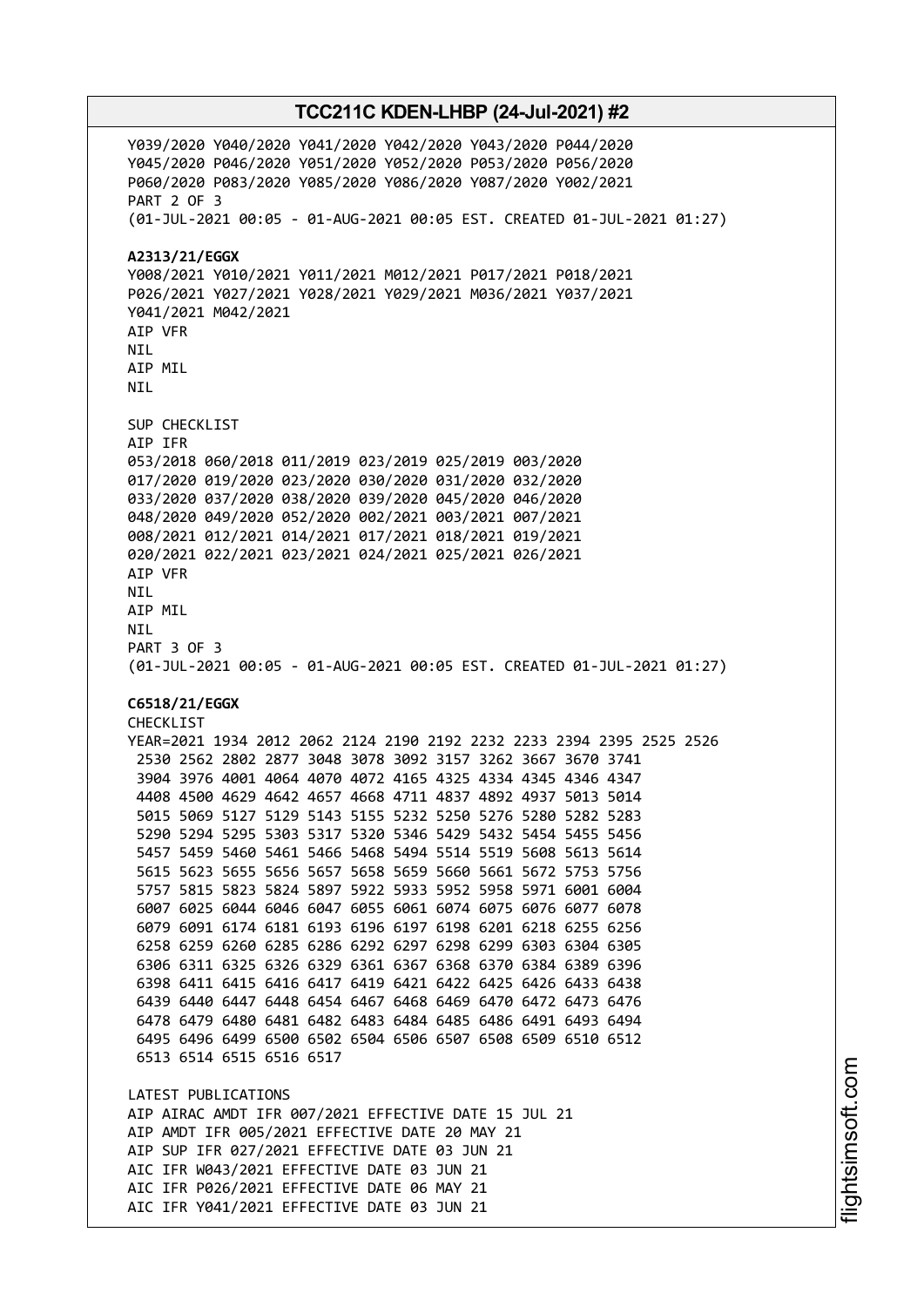END PART 1 OF 2 (01-JUL-2021 00:05 - 01-AUG-2021 00:05 EST. CREATED 01-JUL-2021 01:27) **C6518/21/EGGX** AIC IFR M042/2021 EFFECTIVE DATE 03 JUN 21 AIC IFR G097/2009 EFFECTIVE DATE 31 DEC 09 AIC CHECKLIST AIP IFR P127/2006 P008/2008 P064/2008 P086/2008 P077/2009 P070/2010 P062/2012 P138/2012 Y009/2014 P002/2018 P053/2018 Y104/2018 Y031/2019 Y055/2019 Y117/2019 Y135/2019 P136/2019 P137/2019 P138/2019 P139/2019 Y140/2019 Y141/2019 Y142/2019 Y001/2020 P003/2020 W008/2020 Y011/2020 Y012/2020 Y017/2020 W018/2020 Y024/2020 Y028/2020 Y031/2020 P034/2020 W035/2020 Y036/2020 Y039/2020 Y040/2020 Y041/2020 Y042/2020 Y043/2020 P044/2020 Y045/2020 P046/2020 Y051/2020 Y052/2020 P053/2020 P056/2020 P060/2020 P083/2020 Y085/2020 Y086/2020 Y087/2020 Y002/2021 Y008/2021 Y010/2021 Y011/2021 M012/2021 P017/2021 P018/2021 P026/2021 Y027/2021 Y028/2021 Y029/2021 M036/2021 Y037/2021 Y041/2021 M042/2021 SUP CHECKLIST AIP IFR 053/2018 060/2018 011/2019 023/2019 025/2019 003/2020 017/2020 019/2020 023/2020 030/2020 031/2020 032/2020 033/2020 037/2020 038/2020 039/2020 045/2020 046/2020 048/2020 049/2020 052/2020 002/2021 003/2021 007/2021 008/2021 012/2021 014/2021 017/2021 018/2021 019/2021 020/2021 022/2021 023/2021 024/2021 025/2021 026/2021 END PART 2 OF 2 (01-JUL-2021 00:05 - 01-AUG-2021 00:05 EST. CREATED 01-JUL-2021 01:27) **I1819/21/EGGX** CHECKL<sub>IST</sub> YEAR=2021 1087 1117 1221 1299 1309 1339 1454 1558 1580 1581 1582 1632 1633 1634 1635 1636 1637 1638 1687 1700 1722 1727 1740 1763 1782 1786 1788 1789 1795 1811 1813 1814 1818 LATEST PUBLICATIONS AIP AIRAC AMDT IFR 007/2021 EFFECTIVE DATE 15 JUL 21 AIP AMDT IFR 005/2021 EFFECTIVE DATE 20 MAY 21 AIP SUP IFR 027/2021 EFFECTIVE DATE 03 JUN 21 AIC IFR W043/2021 EFFECTIVE DATE 03 JUN 21 AIC IFR P026/2021 EFFECTIVE DATE 06 MAY 21 AIC IFR Y041/2021 EFFECTIVE DATE 03 JUN 21 AIC IFR M042/2021 EFFECTIVE DATE 03 JUN 21 AIC IFR G097/2009 EFFECTIVE DATE 31 DEC 09 AIC CHECKLIST AIP IFR P127/2006 P008/2008 P064/2008 P086/2008 P077/2009 P070/2010 P062/2012 P138/2012 Y009/2014 P002/2018 P053/2018 Y104/2018 Y031/2019 Y055/2019 Y117/2019 Y135/2019 P136/2019 P137/2019 P138/2019 P139/2019 Y140/2019 Y141/2019 Y142/2019 Y001/2020 P003/2020 W008/2020 Y011/2020 Y012/2020 Y017/2020 W018/2020 Y024/2020 Y028/2020 Y031/2020 P034/2020 W035/2020 Y036/2020 Y039/2020 Y040/2020 Y041/2020 Y042/2020 Y043/2020 P044/2020 Y045/2020 P046/2020 Y051/2020 Y052/2020 P053/2020 P056/2020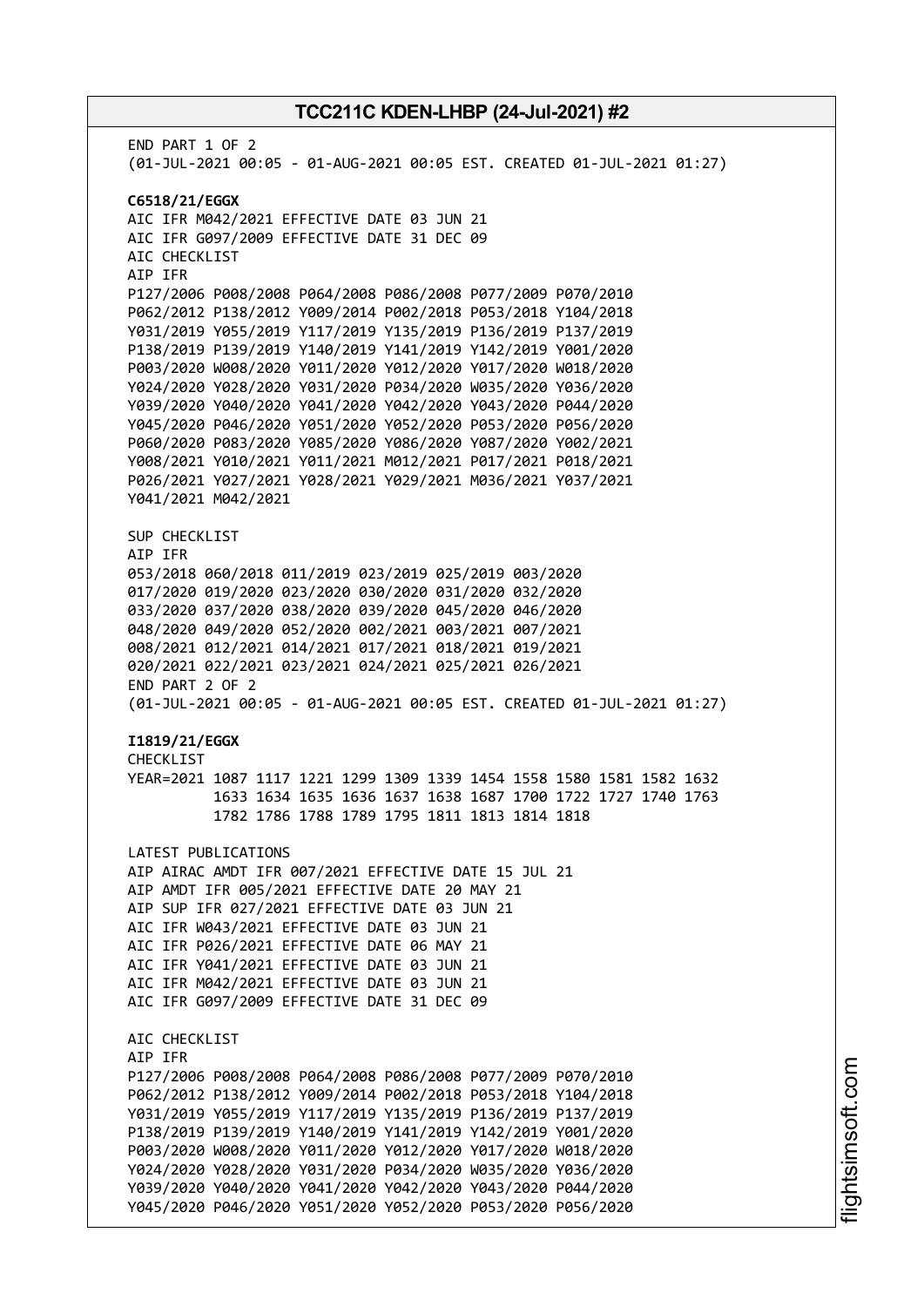# **TCC211C KDEN-LHBP (24-Jul-2021) #2** (01-JUL-2021 00:05 - 01-AUG-2021 00:05 EST. CREATED 01-JUL-2021 01:24) **I1819/21/EGGX** P060/2020 P083/2020 Y085/2020 Y086/2020 Y087/2020 Y002/2021 Y008/2021 Y010/2021 Y011/2021 M012/2021 P017/2021 P018/2021 P026/2021 Y027/2021 Y028/2021 Y029/2021 M036/2021 Y037/2021 Y041/2021 M042/2021 AIP VFR NIL AIP MIL NIL SUP CHECKLIST AIP IFR 053/2018 060/2018 011/2019 023/2019 025/2019 003/2020 017/2020 019/2020 023/2020 030/2020 031/2020 032/2020 033/2020 037/2020 038/2020 039/2020 045/2020 046/2020 048/2020 049/2020 052/2020 002/2021 003/2021 007/2021 008/2021 012/2021 014/2021 017/2021 018/2021 019/2021 020/2021 022/2021 023/2021 024/2021 025/2021 026/2021 AIP VFR NIL AIP MIL NIL (01-JUL-2021 00:05 - 01-AUG-2021 00:05 EST. CREATED 01-JUL-2021 01:24) **F0692/21/EGGX** CHECKLIST YEAR=2021 0681 LATEST PUBLICATIONS AIP AIRAC AMDT IFR 007/2021 EFFECTIVE DATE 15 JUL 21 AIP AMDT IFR 005/2021 EFFECTIVE DATE 20 MAY 21 AIP SUP IFR 027/2021 EFFECTIVE DATE 03 JUN 21 AIC IFR W043/2021 EFFECTIVE DATE 03 JUN 21 AIC IFR P026/2021 EFFECTIVE DATE 06 MAY 21 AIC IFR Y041/2021 EFFECTIVE DATE 03 JUN 21 AIC IFR M042/2021 EFFECTIVE DATE 03 JUN 21 AIC IFR G097/2009 EFFECTIVE DATE 31 DEC 09 AIC CHECKLIST AIP IFR P127/2006 P008/2008 P064/2008 P086/2008 P077/2009 P070/2010 P062/2012 P138/2012 Y009/2014 P002/2018 P053/2018 Y104/2018 Y031/2019 Y055/2019 Y117/2019 Y135/2019 P136/2019 P137/2019 P138/2019 P139/2019 Y140/2019 Y141/2019 Y142/2019 Y001/2020 P003/2020 W008/2020 Y011/2020 Y012/2020 Y017/2020 W018/2020 Y024/2020 Y028/2020 Y031/2020 P034/2020 W035/2020 Y036/2020 Y039/2020 Y040/2020 Y041/2020 Y042/2020 Y043/2020 P044/2020 Y045/2020 P046/2020 Y051/2020 Y052/2020 P053/2020 P056/2020 P060/2020 P083/2020 Y085/2020 Y086/2020 Y087/2020 Y002/2021 Y008/2021 Y010/2021 Y011/2021 M012/2021 P017/2021 P018/2021 P026/2021 Y027/2021 Y028/2021 Y029/2021 M036/2021 Y037/2021 Y041/2021 M042/2021 AIP VFR **NTL** AIP MIL NIL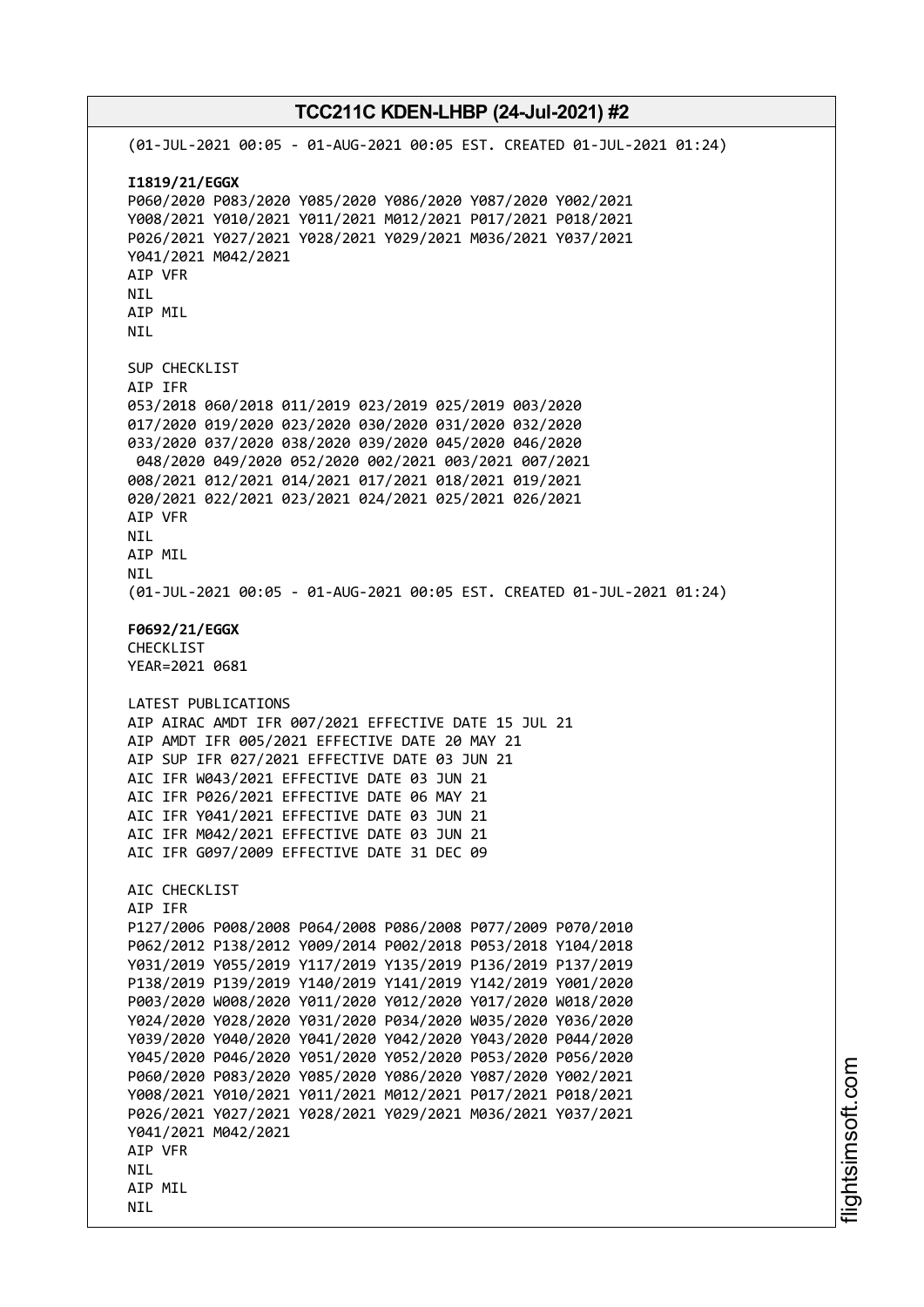SUP CHECKLIST AIP IFR 053/2018 060/2018 011/2019 023/2019 025/2019 003/2020 017/2020 019/2020 023/2020 030/2020 031/2020 032/2020 033/2020 037/2020 038/2020 039/2020 045/2020 046/2020 048/2020 049/2020 052/2020 002/2021 003/2021 007/2021 008/2021 012/2021 014/2021 017/2021 018/2021 019/2021 020/2021 022/2021 023/2021 024/2021 025/2021 026/2021 AIP VFR NIL AIP MIL NIL (01-JUL-2021 00:05 - 01-AUG-2021 00:05 EST. CREATED 01-JUL-2021 00:19) **G0245/21/EGGX** CHECKLIST YEAR=2021 NIL LATEST PUBLICATIONS AIP AIRAC AMDT IFR 007/2021 EFFECTIVE DATE 15 JUL 21 AIP AMDT IFR 005/2021 EFFECTIVE DATE 20 MAY 21 AIP SUP IFR 027/2021 EFFECTIVE DATE 03 JUN 21 AIC IFR W043/2021 EFFECTIVE DATE 03 JUN 21 AIC IFR P026/2021 EFFECTIVE DATE 06 MAY 21 AIC IFR Y041/2021 EFFECTIVE DATE 03 JUN 21 AIC IFR M042/2021 EFFECTIVE DATE 03 JUN 21 AIC IFR G097/2009 EFFECTIVE DATE 31 DEC 09 AIC CHECKLIST AIP IFR P127/2006 P008/2008 P064/2008 P086/2008 P077/2009 P070/2010 P062/2012 P138/2012 Y009/2014 P002/2018 P053/2018 Y104/2018 Y031/2019 Y055/2019 Y117/2019 Y135/2019 P136/2019 P137/2019 P138/2019 P139/2019 Y140/2019 Y141/2019 Y142/2019 Y001/2020 P003/2020 W008/2020 Y011/2020 Y012/2020 Y017/2020 W018/2020 Y024/2020 Y028/2020 Y031/2020 P034/2020 W035/2020 Y036/2020 Y039/2020 Y040/2020 Y041/2020 Y042/2020 Y043/2020 P044/2020 Y045/2020 P046/2020 Y051/2020 Y052/2020 P053/2020 P056/2020 P060/2020 P083/2020 Y085/2020 Y086/2020 Y087/2020 Y002/2021 Y008/2021 Y010/2021 Y011/2021 M012/2021 P017/2021 P018/2021 P026/2021 Y027/2021 Y028/2021 Y029/2021 M036/2021 Y037/2021 Y041/2021 M042/2021 AIP VFR **NTI** AIP MIL **NTI** SUP CHECKLIST AIP IFR 053/2018 060/2018 011/2019 023/2019 025/2019 003/2020 017/2020 019/2020 023/2020 030/2020 031/2020 032/2020 033/2020 037/2020 038/2020 039/2020 045/2020 046/2020 048/2020 049/2020 052/2020 002/2021 003/2021 007/2021 008/2021 012/2021 014/2021 017/2021 018/2021 019/2021 020/2021 022/2021 023/2021 024/2021 025/2021 026/2021 AIP VFR NIL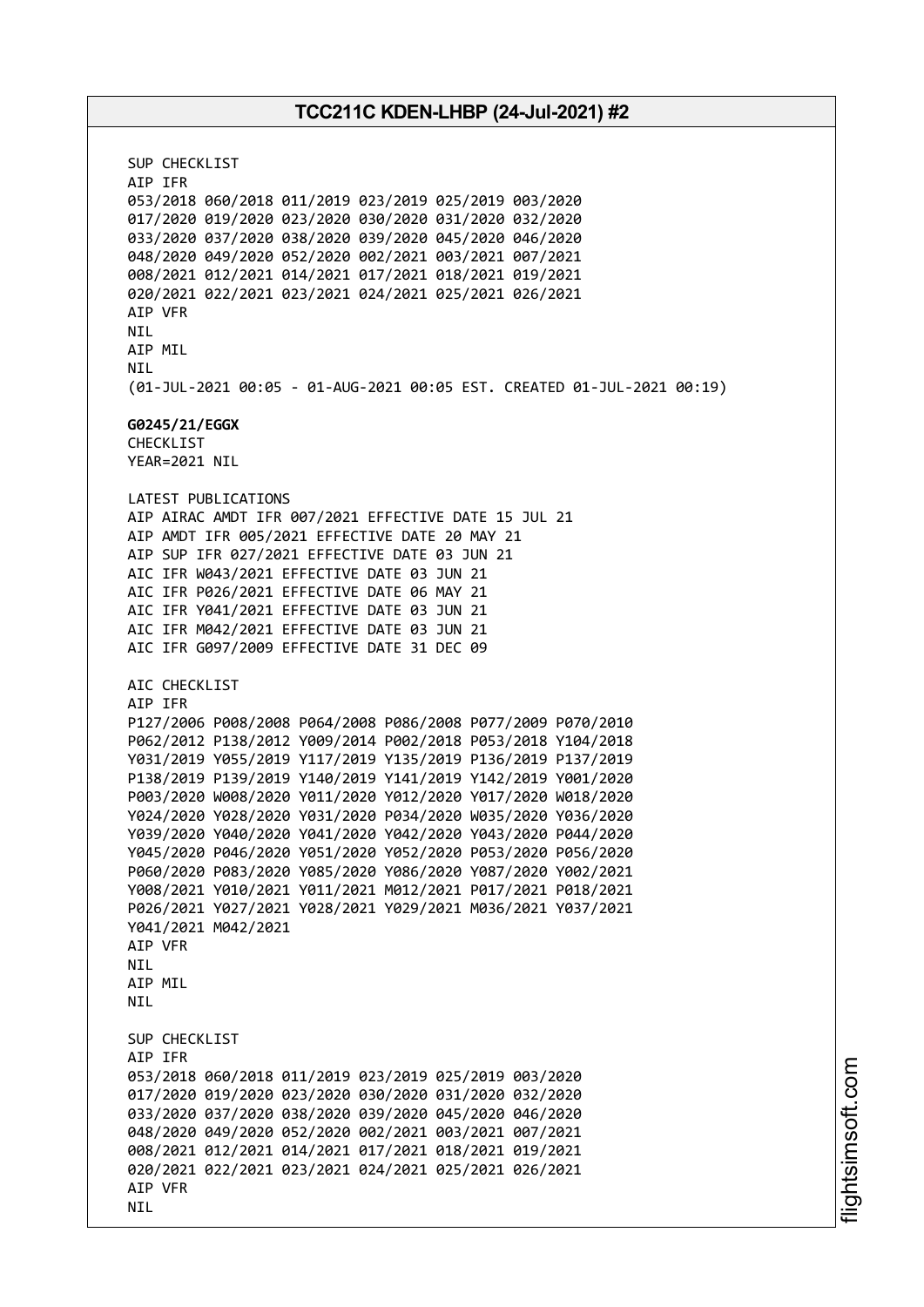AIP MIL NIL (01-JUL-2021 00:05 - 01-AUG-2021 00:05 EST. CREATED 01-JUL-2021 00:18) **V0011/21/EGGX** CHECKLIST YEAR=2021 0007 0009 LATEST PUBLICATIONS AIP AIRAC AMDT IFR 007/2021 EFFECTIVE DATE 15 JUL 21 AIP AMDT IFR 005/2021 EFFECTIVE DATE 20 MAY 21 AIP SUP IFR 027/2021 EFFECTIVE DATE 03 JUN 21 AIC IFR W043/2021 EFFECTIVE DATE 03 JUN 21 AIC IFR P026/2021 EFFECTIVE DATE 06 MAY 21 AIC IFR Y041/2021 EFFECTIVE DATE 03 JUN 21 AIC IFR M042/2021 EFFECTIVE DATE 03 JUN 21 AIC IFR G097/2009 EFFECTIVE DATE 31 DEC 09 AIC CHECKLIST AIP IFR P127/2006 P008/2008 P064/2008 P086/2008 P077/2009 P070/2010 P062/2012 P138/2012 Y009/2014 P002/2018 P053/2018 Y104/2018 Y031/2019 Y055/2019 Y117/2019 Y135/2019 P136/2019 P137/2019 P138/2019 P139/2019 Y140/2019 Y141/2019 Y142/2019 Y001/2020 P003/2020 W008/2020 Y011/2020 Y012/2020 Y017/2020 W018/2020 Y024/2020 Y028/2020 Y031/2020 P034/2020 W035/2020 Y036/2020 Y039/2020 Y040/2020 Y041/2020 Y042/2020 Y043/2020 P044/2020 Y045/2020 P046/2020 Y051/2020 Y052/2020 P053/2020 P056/2020 P060/2020 P083/2020 Y085/2020 Y086/2020 Y087/2020 Y002/2021 Y008/2021 Y010/2021 Y011/2021 M012/2021 P017/2021 P018/2021 P026/2021 Y027/2021 Y028/2021 Y029/2021 M036/2021 Y037/2021 Y041/2021 M042/2021 AIP VFR **NTI** AIP MIL **NTI** SUP CHECKLIST AIP IFR 053/2018 060/2018 011/2019 023/2019 025/2019 003/2020 017/2020 019/2020 023/2020 030/2020 031/2020 032/2020 033/2020 037/2020 038/2020 039/2020 045/2020 046/2020 048/2020 049/2020 052/2020 002/2021 003/2021 007/2021 008/2021 012/2021 014/2021 017/2021 018/2021 019/2021 020/2021 022/2021 023/2021 024/2021 025/2021 026/2021 AIP VFR **NTL** AIP MIL **NTI** (01-JUL-2021 00:05 - 01-AUG-2021 00:05 EST. CREATED 01-JUL-2021 00:12) **B1579/21/EGGX** TRIGGER NOTAM - PERM AIRAC AIP AMDT 08/21 WEF 12 AUG 21. MULTIPLE ENR CHANGES, SEE COVER SHEET FOR FULL DETAILS (12-AUG-2021 00:00 - 25-AUG-2021 23:59. CREATED 01-JUL-2021 00:05) **B1431/21/EGGX** COVID-19: EMERGENCY DIVERSIONS. THE ABILITY FOR AERODROMES TO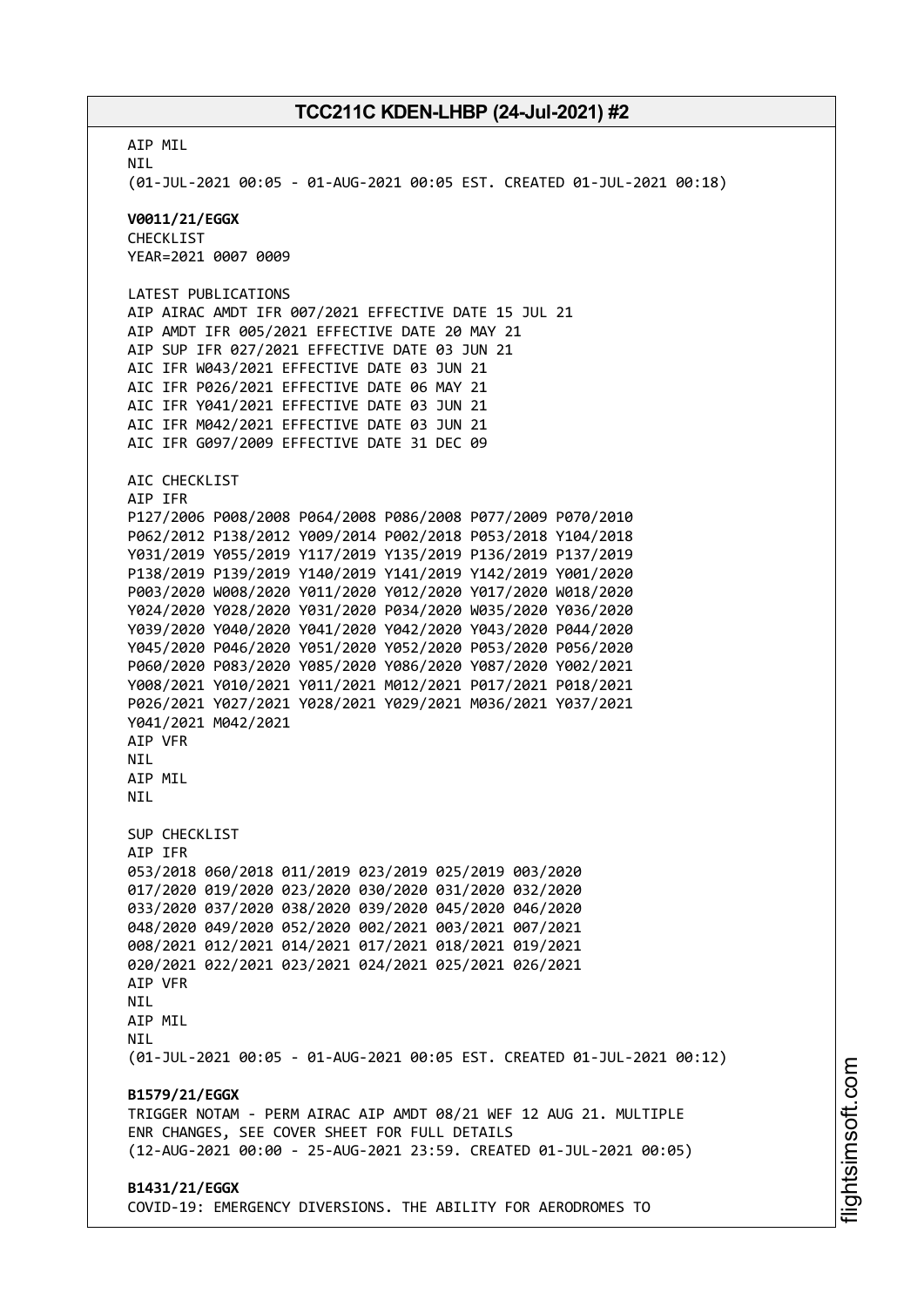ACCEPT NON-EMERGENCY DIVERSIONS MAY BE LIMITED DURING COVID-19. NON-EMERGENCY DIVERSION REQUESTS WILL TAKE TIME TO COORDINATE AND OPERATORS SHOULD BE AWARE THAT THE EXPECTED ALTERNATE MAY NOT BE ABLE TO ACCEPT THE REQUEST AND ALTERNATE OPTIONS MAY NEED TO BE CONSIDERED IN ADVANCE. SHOULD A DIVERSION EXPECT TO ARRIVE WITH LESS THAN THE FINAL RESERVE FUEL THE COMMANDER SHALL IMMEDIATELY INFORM ATC AND DECLARE AN EMERGENCY. AIRCRAFT EMERGENCIES WILL BE OFFERED ANY SUITABLE AND AVAILABLE AERODROME. 2001-05-0459/AS3). (09-JUN-2021 09:15 - 27-AUG-2021 23:59. CREATED 09-JUN-2021 09:29)

#### **B1363/21/EGGX**

TRIGGER NOTAM - PERM AIRAC AIP AMDT 07/21 WEF 15 JUL 2021. MULTIPLE ENR CHANGES, SEE COVER SHEET FOR FULL DETAILS ENR SECTION (15-JUL-2021 00:00 - 29-JUL-2021 23:59. CREATED 03-JUN-2021 00:14)

#### **V0009/21/EGGX**

AIRSPACE SECURITY WARNING ISSUED BY THE DEPARTMENT FOR TRANSPORT - RISK TO CIVIL AVIATION IN BELARUS. OPERATORS ARE ADVISED NOT TO ENTER THE TERRITORY AND AIRSPACE OF BELARUS DUE TO SERIOUS SAFETY AND SECURITY CONCERNS POSED TO COMMERCIAL AVIATION. OPERATORS ARE ADVISED TO TAKE THIS INFORMATION INTO ACCOUNT IN THEIR OWN RISK ASSESSMENTS AND ROUTING DECISIONS. CONTACT UK DEPARTMENT FOR TRANSPORT +44(0)207 082 6639 OR +44(0)207 944 5999 OUT OF HOURS. FOR FURTHER DETAILS. 2021-05-0542/AS6 SFC-UNL (25-MAY-2021 06:36 - 22-AUG-2021 16:00 EST. CREATED 25-MAY-2021 06:36)

┌──────────────────────────────────────────────────────────────────────────────┐

└──────────────────────────────────────────────────────────────────────────────┘

#### │**EGPX (SCOTTISH FIR/UIR)** │

**M2800/21/EGPX** THE FOLLOWING SOUTHERN MANAGED DANGER AREAS ARE ACTIVATED: EG D323A 0745-0915 FL050-FL660 EG D323A 0915-1030 FL050-FL660 EG D323A 1300-1415 FL050-FL660 EG D323A 1515-1700 FL050-FL660 EG D323G 0745-0915 FL150-FL660 EG D323G 0915-1030 FL150-FL660 EG D323G 1300-1415 FL150-FL660 EG D323G 1515-1700 FL150-FL660 EG D323L 0745-0915 FL100-FL660 EG D323L 0915-1030 FL100-FL660 EG D323L 1300-1415 FL100-FL660 EG D323L 1515-1700 FL100-FL660 EG D323Q 0745-0915 FL100-FL660 EG D323Q 0915-1030 FL100-FL660 EG D323Q 1300-1415 FL100-FL660 EG D323Q 1515-1700 FL100-FL660 FL050-FL660 (26-JUL-2021 07:45 - 26-JUL-2021 17:00. CREATED 23-JUL-2021 13:33) **M2798/21/EGPX** THE FOLLOWING LUCE BAY DANGER AREAS ARE ACTIVATED: EG D402A 0800-1700 SFC-5000FT AMSL EXCLUDING AIRWAYS P600 AND P620 SFC-5000FT AMSL (26-JUL-2021 08:00 - 26-JUL-2021 17:00. CREATED 23-JUL-2021 13:30)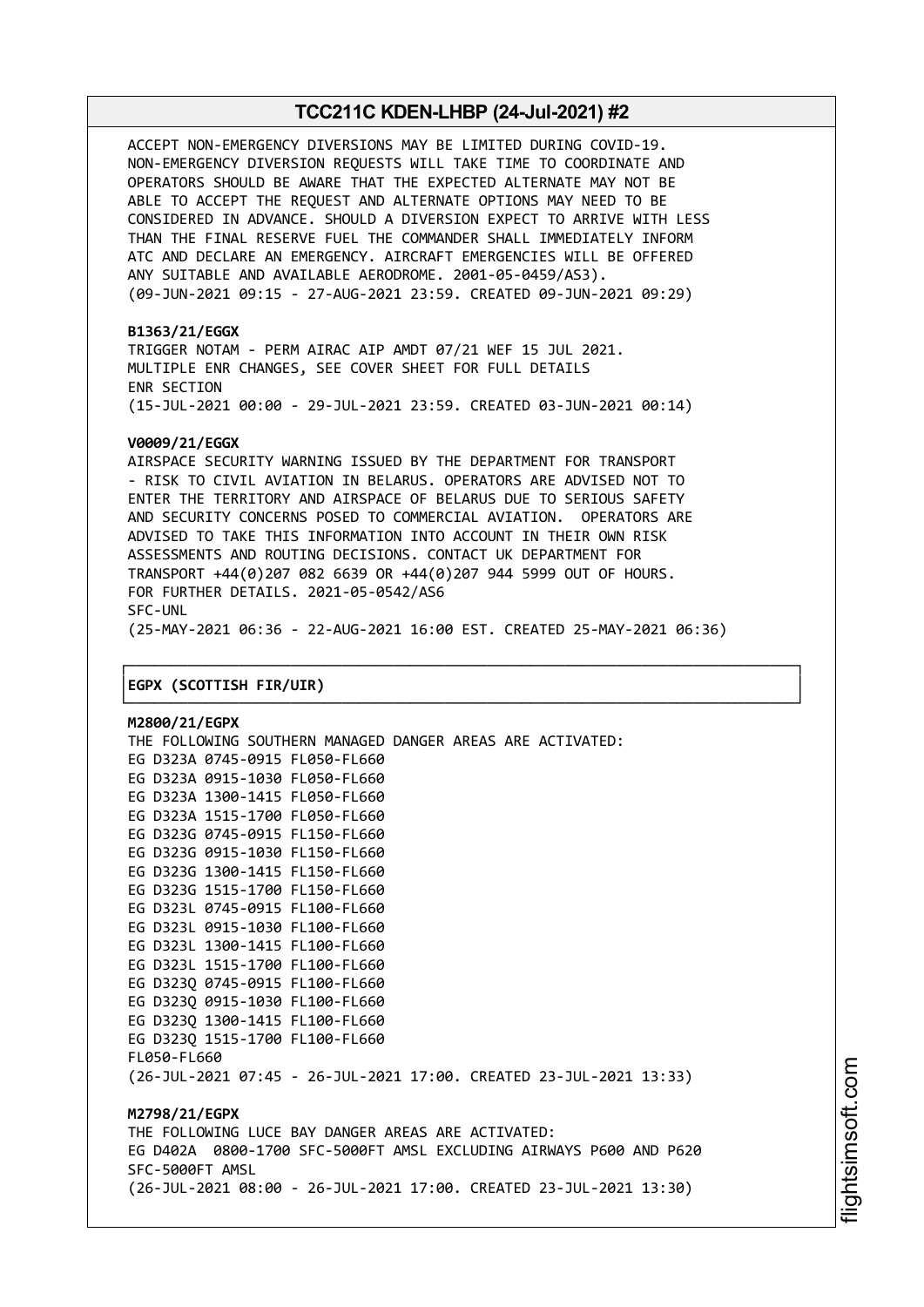| M2788/21/EGPX<br>THE FOLLOWING SOUTHERN MANAGED DANGER AREAS ARE ACTIVATED:<br>EG D323B 0745-0915 FL050-FL660<br>EG D323B 0915-1030 FL050-FL660<br>EG D323B 1300-1415 FL050-FL660<br>EG D323B 1515-1700 FL050-FL660<br>EG D323H 0745-0915 FL150-FL660<br>EG D323H 0915-1030 FL150-FL660<br>EG D323H 1300-1415 FL150-FL660<br>EG D323H 1515-1700 FL150-FL660<br>EG D323M 0745-0915 FL100-FL660<br>EG D323M 0915-1030 FL100-FL660<br>EG D323M 1300-1415 FL100-FL660<br>EG D323M 1515-1700 FL100-FL660<br>EG D323R 0745-0915 FL100-FL660<br>EG D323R 0915-1030 FL100-FL660<br>EG D323R 1300-1415 FL100-FL660<br>EG D323R 1515-1700 FL100-FL660<br>FL050-FL660<br>(26-JUL-2021 07:45 - 26-JUL-2021 17:00. CREATED 23-JUL-2021 13:16) |
|----------------------------------------------------------------------------------------------------------------------------------------------------------------------------------------------------------------------------------------------------------------------------------------------------------------------------------------------------------------------------------------------------------------------------------------------------------------------------------------------------------------------------------------------------------------------------------------------------------------------------------------------------------------------------------------------------------------------------------|
| H4614/21/EGPX                                                                                                                                                                                                                                                                                                                                                                                                                                                                                                                                                                                                                                                                                                                    |
| PIPELINE INSPECTION NOTIFICATION PROCEDURE SYSTEM (PINS)<br>WILL TAKE PLACE IN THE FOLLOWING LOW FLYING AREAS -1,2,4,5,6,<br>7N, 7S, 8, 9, 10, 11N, 11S, 12, 13, 14W, 14E, 16, 17,<br>18,20T AND THE THAMES VALLEY AVOIDANCE AREA.<br>MAX HEIGHT 2000FT AGL.                                                                                                                                                                                                                                                                                                                                                                                                                                                                     |
| UK AIP ENR 6 (PINS AREAS AND UK DAY LOW FLYING SYSTEM (DLFS))<br>REFERS. 21/07/229/LFBC                                                                                                                                                                                                                                                                                                                                                                                                                                                                                                                                                                                                                                          |
| SFC-6500FT AMSL<br>(26-JUL-2021 06:00 - 26-JUL-2021 16:00. CREATED 23-JUL-2021 13:08)                                                                                                                                                                                                                                                                                                                                                                                                                                                                                                                                                                                                                                            |
| H4610/21/EGPX<br>UAS OPR BEYOND VISUAL LINE OF SIGHT (BVLOS) WITHOUT VISUAL<br>OBSERVERS WI 3NM RADIUS OF 574113N 0041001W (INVERGORDON, CROMARTY<br>FIRTH) MAX HGT 800FT AGL. FOR INFO 07743 719366. 2021-07-0681/AS2<br>SFC-1300FT AMSL                                                                                                                                                                                                                                                                                                                                                                                                                                                                                        |
| (25-JUL-2021 06:00 - 25-JUL-2021 11:00. CREATED 23-JUL-2021 12:59)<br>D1077/21/EGPX                                                                                                                                                                                                                                                                                                                                                                                                                                                                                                                                                                                                                                              |
| DANGER AREA EG D710 RAASAY ACTIVATED<br>SFC-1500FT AMSL<br>(29-JUL-2021 08:00 - 29-JUL-2021 16:00. CREATED 22-JUL-2021 09:33)                                                                                                                                                                                                                                                                                                                                                                                                                                                                                                                                                                                                    |
| H4533/21/EGPX<br>MODEL ROCKET FIRING WI 2NM LOCATION 554300N 0044800W (FAIRLIE<br>MOOR, NORTH AYRSHIRE). LAUNCH SBJ TO ATC CLEARANCE. FOR INFO 07733<br>250135. 2021-08-0160/AS2<br>SFC-16000FT AMSL<br>1100-1800<br>(25-AUG-2021 11:00 - 30-AUG-2021 18:00. CREATED 22-JUL-2021 09:19)                                                                                                                                                                                                                                                                                                                                                                                                                                          |
| B1790/21/EGPX                                                                                                                                                                                                                                                                                                                                                                                                                                                                                                                                                                                                                                                                                                                    |
| COVID-19 INFORMATION: NEWCASTLE LOWER AIRSPACE RADAR SERVICE<br>OPERATING HOURS : 0500-2200                                                                                                                                                                                                                                                                                                                                                                                                                                                                                                                                                                                                                                      |
| (26-JUL-2021 00:00 - 02-AUG-2021 23:59. CREATED 21-JUL-2021 15:17)                                                                                                                                                                                                                                                                                                                                                                                                                                                                                                                                                                                                                                                               |
| C7342/21/EGPX                                                                                                                                                                                                                                                                                                                                                                                                                                                                                                                                                                                                                                                                                                                    |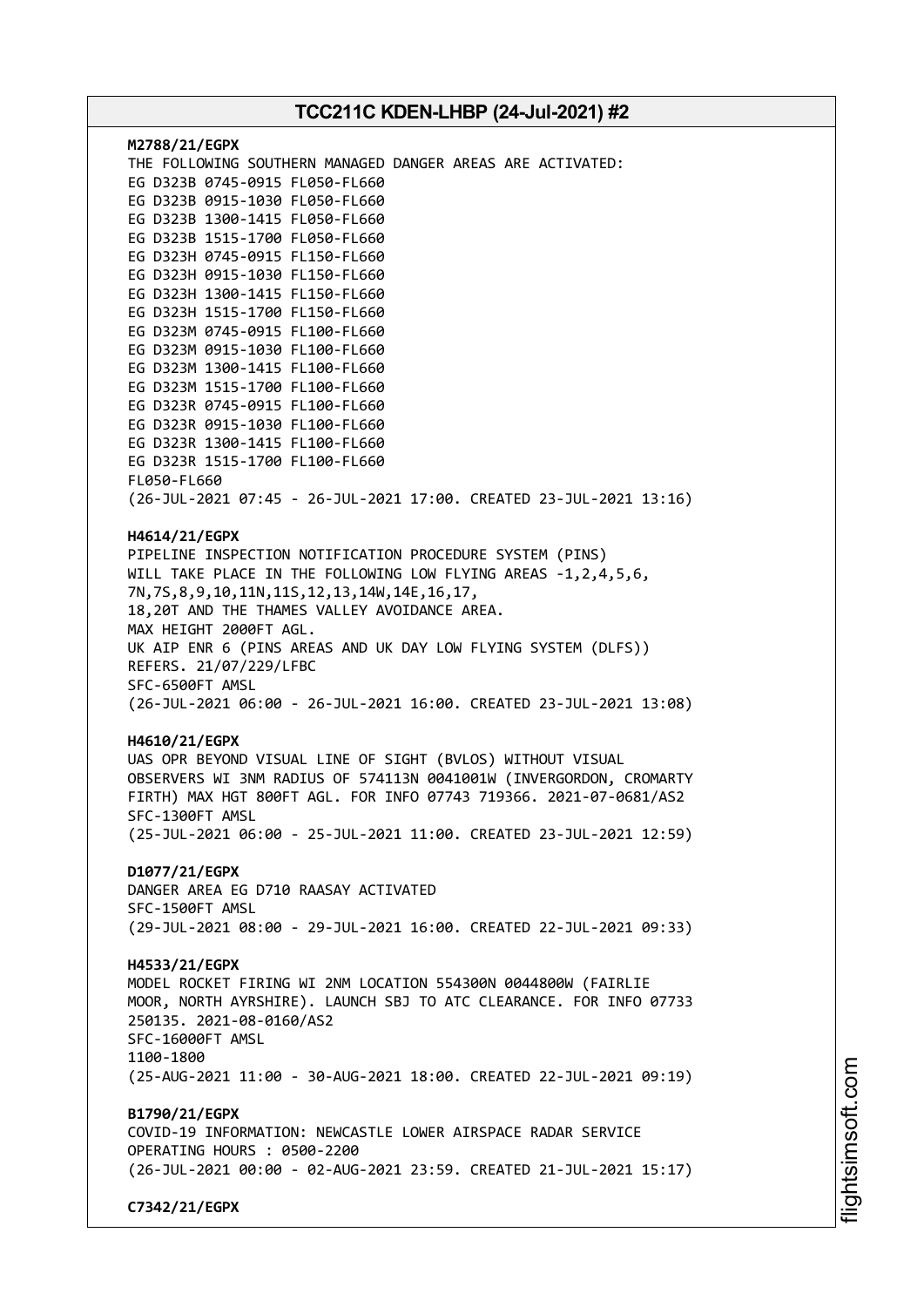COVID-19 INFORMATION : NEWCASTLE CTA/CTR/ATZ HOURS ACTIVE JUL 0445-2359 JUL 0000-0130 AND 0445-2359 JUL 0000-0130 AND 0445-2359 JUL 0000-0130 AND 0445-2359 JUL 0000-0130 AND 0445-2359 JUL 0000-0130 AND 0500-2359 AUG 0000-0230 AND 0500-2359 AUG 0000-0130 (26-JUL-2021 00:00 - 02-AUG-2021 23:59. CREATED 21-JUL-2021 15:12)

#### **K0320/21/EGPX**

UNLIT CRANE POSITION 555307N 0041228W (GLASGOW, LANARKSHIRE) IN LOW FLYING AREA 16, NIGHT SECTOR 2B AND THE GLASGOW AND PRESTWICK AVOIDANCE AREA HGT 175FT AMSL (154FT AGL). 21/07/068/LFTP (27-JUL-2021 00:01 - 27-JUL-2021 23:59. CREATED 21-JUL-2021 12:07)

#### **V0012/21/EGPX**

AIRSPACE SECURITY WARNINGS ISSUED BY THE DEPARTMENT FOR TRANSPORT IN RESPONSE TO HAZARDOUS SITUATIONS WITHIN THE TERRITORY AND/OR AIRSPACE OF AFGHANISTAN, EGYPT, IRAN, IRAQ, KENYA, LIBYA, MALI, NORTH KOREA, PAKISTAN, SOMALIA, SOUTH SUDAN, SYRIA, UP TO 200NM OUTSIDE THE DAMASCUS FIR, UKRAINE AND YEMEN. ALL OPERATORS ARE TO REFER TO THE TABLE IN UK AIP AT ENR 1.1 SECTION 1.4 FOR FURTHER DETAILS. FOR INFORMATION CONTACT UK DEPARTMENT FOR TRANSPORT +44 (0)207 944 6322 OR +44 (0)207 944 5999 OUT OF HOURS. 2018-03-0229-AS6 SFC-UNL

(19-JUL-2021 14:14 - 16-OCT-2021 23:59 EST. CREATED 19-JUL-2021 14:18)

#### **N0145/21/EGPX**

AIR NAV OBST LGT UK28145585F RTM KNOCKMOR SE OF ELGIN L14 U/S. PSN 573156.49N 0030806.35W, ELEV 1544FT/HGT 387FT (18-JUL-2021 04:14 - 18-AUG-2021 23:59. CREATED 18-JUL-2021 04:21)

#### **B1753/21/EGPX**

COVID 19 INFORMATION:

COMMERCIAL AND PRIVATE PASSENGER FLIGHTS WHERE THE LAST POINT OF DEPATURE WAS ARGENTINA, BAHRAIN, BANGLADESH, BRAZIL, CAPE VERDE, CHILE, CUBA, DOMINICAN REPUBLIC, EGYPT, ETHIOPIA, INDIA, INDONESIA, KENYA, THE MALDIVES, OMAN, PAKISTAN, QATAR, SOUTH AFRICA, SRI LANKA, TUNISIA, TURKEY OR UNITED ARAB EMIRATES WILL BE PERMITTED TO LAND IN ENGLAND ONLY IF THEY LAND AT LONDON HEATHROW (LHR/EGLL) OR BIRMINGHAM INTERNATIONAL (BHX/EGBB) AND DISEMBARK PASSENGERS THROUGH DEDICATED TERMINALS. THIS REGULATION DOES NOT APPLY TO AIR AMBULANCE ACFT WHERE THE LANDING IS FOR THE PURPOSE OF TRANSPORTING A PERSON FOR MEDICAL TREATMENT. ALL FLIGHTS LANDING TO SECURE THE SAFETY OF THE AIRCRAFT OR FOR HEALTH AND SAFETY OF ANY PERSON ABOARD WILL CONTINUE TO BE PERMITTED. 2020-10-0279 AS6 (19-JUL-2021 03:00 - 15-OCT-2021 11:59. CREATED 16-JUL-2021 21:11)

### **B1751/21/EGPX**

COVID-19 THE FOLLOWING ON-BOARD MESSAGE MUST BE DELIVERED BY ALL FLIGHTS INTO SCOTLAND PRIOR TO DISEMBARKATION. THIS SHOULD BE COMPLETED IN ENGLISH AND AN OFFICIALLY RECOGNISED LANGUAGE OF THE COUNTRY OF DEPARTURE. -ANNOUNCEMENT STARTS- THE FOLLOWING IS A PUBLIC HEALTH MESSAGE ON BEHALF OF THE UK PUBLIC HEALTH AGENCIES. HOWEVER LONG YOU INTEND TO STAY IN THE UK, EVERYONE MUST TAKE A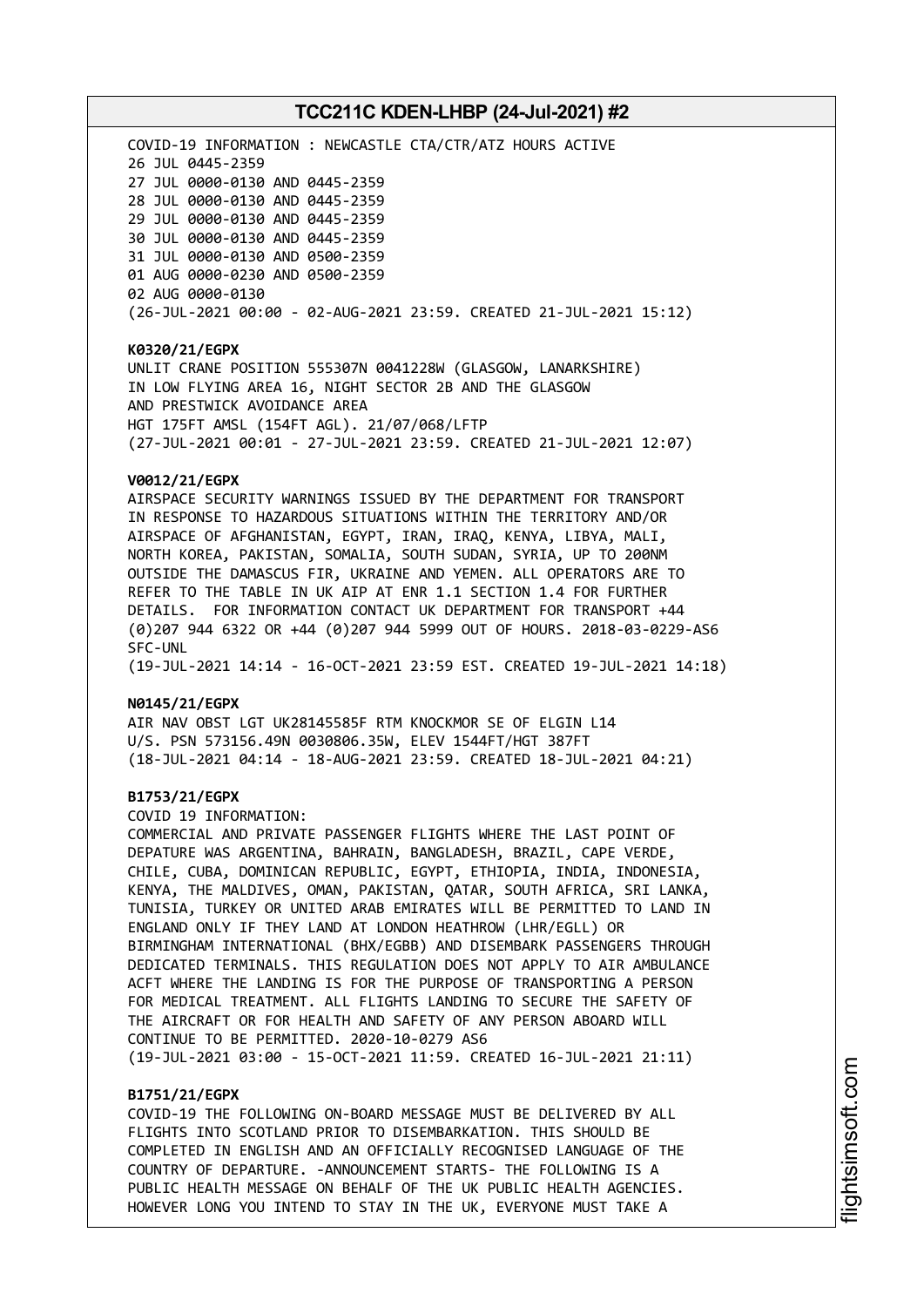PRE-BOOKED COVID-19 TEST WITHIN THE FIRST TWO DAYS AFTER YOU ARRIVE, EVEN IF YOU HAVE BEEN FULLY VACCINATED. FOR THOSE NOT FULLY VACCINATED: IF YOU HAVE BEEN IN OR TRANSITED THROUGH ANY COUNTRIES ON THE RED OR AMBER LIST YOU MUST ALSO TAKE ANOTHER PRE-BOOKED TEST 8 DAYS AFTER ARRIVAL AND IF YOU HAVE BEEN IN OR TRANSITED THROUGH AN AMBER OR RED COUNTRY WITHIN THE PREVIOUS 10 DAYS, YOU MUST QUARANTINE FOR THE FIRST 10 DAYS AFTER YOU ARRIVE. THE SYMPTOMS OF CORONAVIRUS ARE A NEW CONTINUOUS COUGH, A HIGH TEMPERATURE OR A LOSS OF, OR CHANGE IN, NORMAL SENSE OF TASTE OR SMELL. IF YOU EXPERIENCE ANY OF THESE SYMPTOMS, HOWEVER MILD, YOU ARE ADVISED TO MAKE YOURSELF KNOWN TO THE CREW. PLEASE FOLLOW THE PUBLIC HEALTH GUIDANCE FOR THE AREA YOU ARE LIVING OR TRAVELLING IN. VISIT GOV.UK/CORONAVIRUS FOR MORE ADVICE. 2020-10-0279/AS6 (19-JUL-2021 03:00 - 15-OCT-2021 11:59. CREATED 16-JUL-2021 21:06)

#### **B1750/21/EGPX**

COVID-19 THE FOLLOWING ON-BOARD MESSAGE MUST BE DELIVERED BY ALL FLIGHTS INTO ENGLAND, WALES AND NORTHERN IRELAND PRIOR TO DISEMBARKATION. THIS SHOULD BE COMPLETED IN ENGLISH AND AN OFFICIALLY RECOGNISED LANGUAGE OF THE COUNTRY OF DEPARTURE. -ANNOUNCEMENT STARTS- THE FOLLOWING IS A PUBLIC HEALTH MESSAGE ON BEHALF OF THE UK PUBLIC HEALTH AGENCIES. HOWEVER LONG YOU INTEND TO STAY IN THE UK, EVERYONE MUST TAKE A PRE-BOOKED COVID-19 TEST WITHIN THE FIRST TWO DAYS AFTER YOU ARRIVE, EVEN IF YOU HAVE BEEN FULLY VACCINATED. IF YOU HAVE BEEN IN OR TRANSITED THROUGH ANY COUNTRIES ON THE RED OR AMBER LIST YOU MUST ALSO TAKE ANOTHER PRE-BOOKED TEST 8 DAYS AFTER ARRIVAL. IF YOU HAVE BEEN IN OR TRANSITED THROUGH AN AMBER OR RED COUNTRY WITHIN THE PREVIOUS 10 DAYS YOU MUST QUARANTINE FOR THE FIRST 10 DAYS AFTER YOU ARRIVE. THE SYMPTOMS OF CORONAVIRUS ARE A NEW CONTINUOUS COUGH, A HIGH TEMPERATURE OR A LOSS OF, OR CHANGE IN, NORMAL SENSE OF TASTE OR SMELL. IF YOU EXPERIENCE ANY OF THESE SYMPTOMS, HOWEVER MILD, YOU ARE ADVISED TO MAKE YOURSELF KNOWN TO THE CREW. PLEASE FOLLOW THE PUBLIC HEALTH GUIDANCE FOR THE AREA YOU ARE LIVING OR TRAVELLING IN. VISIT GOV.UK/CORONAVIRUS FOR MORE ADVICE. 2020-10-0279/AS6

(19-JUL-2021 03:00 - 15-OCT-2021 11:59. CREATED 16-JUL-2021 21:03)

**C7105/21/EGPX**

COVID-19 INFORMATION : NEWCASTLE CTA/CTR/ATZ HOURS ACTIVE 19-20 0500-2330 21-25 0500-0130 (19-JUL-2021 00:00 - 26-JUL-2021 23:59. CREATED 15-JUL-2021 10:19)

#### **B1725/21/EGPX**

GNSS(GPS) SIGNAL AND RADIO FREQUENCY JAMMING (UAV CONTROL FREQUENCIES). JAMMERS LOCATED WI 2.6NM RADIUS PSN 545021N 0045550W (WEST FREUGH, DUMFRIES AND GALLOWAY). ACTIVITY MAY AFFECT ACFT WI 52NM UP TO 40,000FT AMSL OR ABOVE (ALL DIRECTIONS). MAY ALSO AFFECT AIRBORNE ELECTRONIC SITUATIONAL AWARENESS DEVICES AND UAV CONTROL. NOT TO EXCEED 2 MINUTE DURATION. GNSS(GPS) RECEIVERS MAY SUFFER INTERMITTENT / TOTAL FAILURE OR GIVE INCORRECT POSITION INFO. SOME ELECTRONIC SITUATIONAL AWARENESS DEVICES AND UAV SYSTEMS MAY SUFFER INTERMITTENT / TOTAL FAILURE OR GIVE INCORRECT NOTIFICATION. FOR INFO/CEASE JAMMING 01776 888932 / 01776 888930. 2021-07-0496/AS4 0730-1500

(19-JUL-2021 07:30 - 13-AUG-2021 15:00. CREATED 15-JUL-2021 09:48)

**B1719/21/EGPX**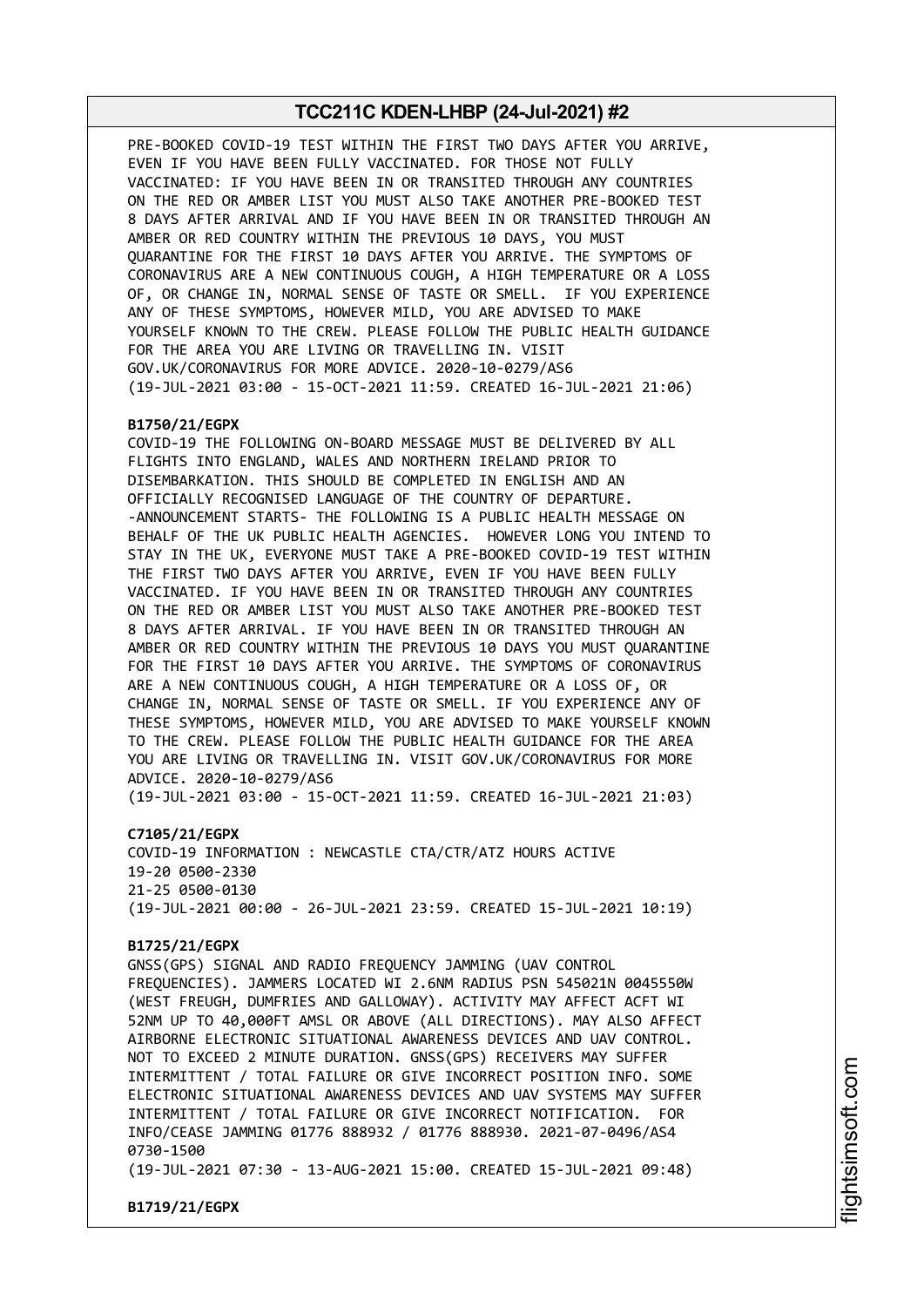COVID-19 INFORMATION: NEWCASTLE LOWER AIRSPACE RADAR SERVICE OPERATING HOURS: 0500-2200 (19-JUL-2021 00:00 - 25-JUL-2021 23:59. CREATED 15-JUL-2021 08:38) **H4158/21/EGPX** FLYING OF LARGE MODEL ACFT WI 0.5NM RADIUS OF 560050N 0024738W (DREM, EAST LOTHIAN). FOR INFO CONTACT 07770 746850. 2021-07-0497/AS2. SFC-1700FT AMSL 0900-SS PLUS30 (13-JUL-2021 09:00 - 10-OCT-2021 17:53. CREATED 12-JUL-2021 13:02) **J2476/21/EGPX** THE FOLLOWING AIC HAS BEEN CANCELLED - M 046/2021 RESTRICTION OF FLYING REGULATIONS: SYWELL FLYING LEGENDS AIRSHOW, 10-11 JULY 2021. (02-JUL-2021 13:44 - 28-JUL-2021 22:59. CREATED 02-JUL-2021 13:47) **M2438/21/EGPX** CHECKLIST YEAR=2021 2416 2417 2418 2419 2420 2421 2422 2423 2424 2425 2426 2427 2428 2429 2430 2431 2432 2433 LATEST PUBLICATIONS AIP AIRAC AMDT IFR 007/2021 EFFECTIVE DATE 15 JUL 21 AIP AMDT IFR 005/2021 EFFECTIVE DATE 20 MAY 21 AIP SUP IFR 027/2021 EFFECTIVE DATE 03 JUN 21 AIC IFR W043/2021 EFFECTIVE DATE 03 JUN 21 AIC IFR P026/2021 EFFECTIVE DATE 06 MAY 21 AIC IFR Y041/2021 EFFECTIVE DATE 03 JUN 21 AIC IFR M042/2021 EFFECTIVE DATE 03 JUN 21 AIC IFR G097/2009 EFFECTIVE DATE 31 DEC 09 AIC CHECKLIST AIP IFR P127/2006 P008/2008 P064/2008 P086/2008 P077/2009 P070/2010 P062/2012 P138/2012 Y009/2014 P002/2018 P053/2018 Y104/2018 Y031/2019 Y055/2019 Y117/2019 Y135/2019 P136/2019 P137/2019 P138/2019 P139/2019 Y140/2019 Y141/2019 Y142/2019 Y001/2020 P003/2020 W008/2020 Y011/2020 Y012/2020 Y017/2020 W018/2020 Y024/2020 Y028/2020 Y031/2020 P034/2020 W035/2020 Y036/2020 Y039/2020 Y040/2020 Y041/2020 Y042/2020 Y043/2020 P044/2020 Y045/2020 P046/2020 Y051/2020 Y052/2020 P053/2020 P056/2020 P060/2020 P083/2020 Y085/2020 Y086/2020 Y087/2020 Y002/2021 Y008/2021 Y010/2021 Y011/2021 M012/2021 P017/2021 P018/2021 P026/2021 Y027/2021 Y028/2021 Y029/2021 M036/2021 Y037/2021 Y041/2021 M042/2021 END PART 1 OF 2 (01-JUL-2021 00:05 - 01-AUG-2021 00:05 EST. CREATED 01-JUL-2021 05:47) **M2438/21/EGPX** SUP CHECKLIST AIP IFR 053/2018 060/2018 011/2019 023/2019 025/2019 003/2020 017/2020 019/2020 023/2020 030/2020 031/2020 032/2020 033/2020 037/2020 038/2020 039/2020 045/2020 046/2020 048/2020 049/2020 052/2020 002/2021 003/2021 007/2021 008/2021 012/2021 014/2021 017/2021 018/2021 019/2021 020/2021 022/2021 023/2021 024/2021 025/2021 026/2021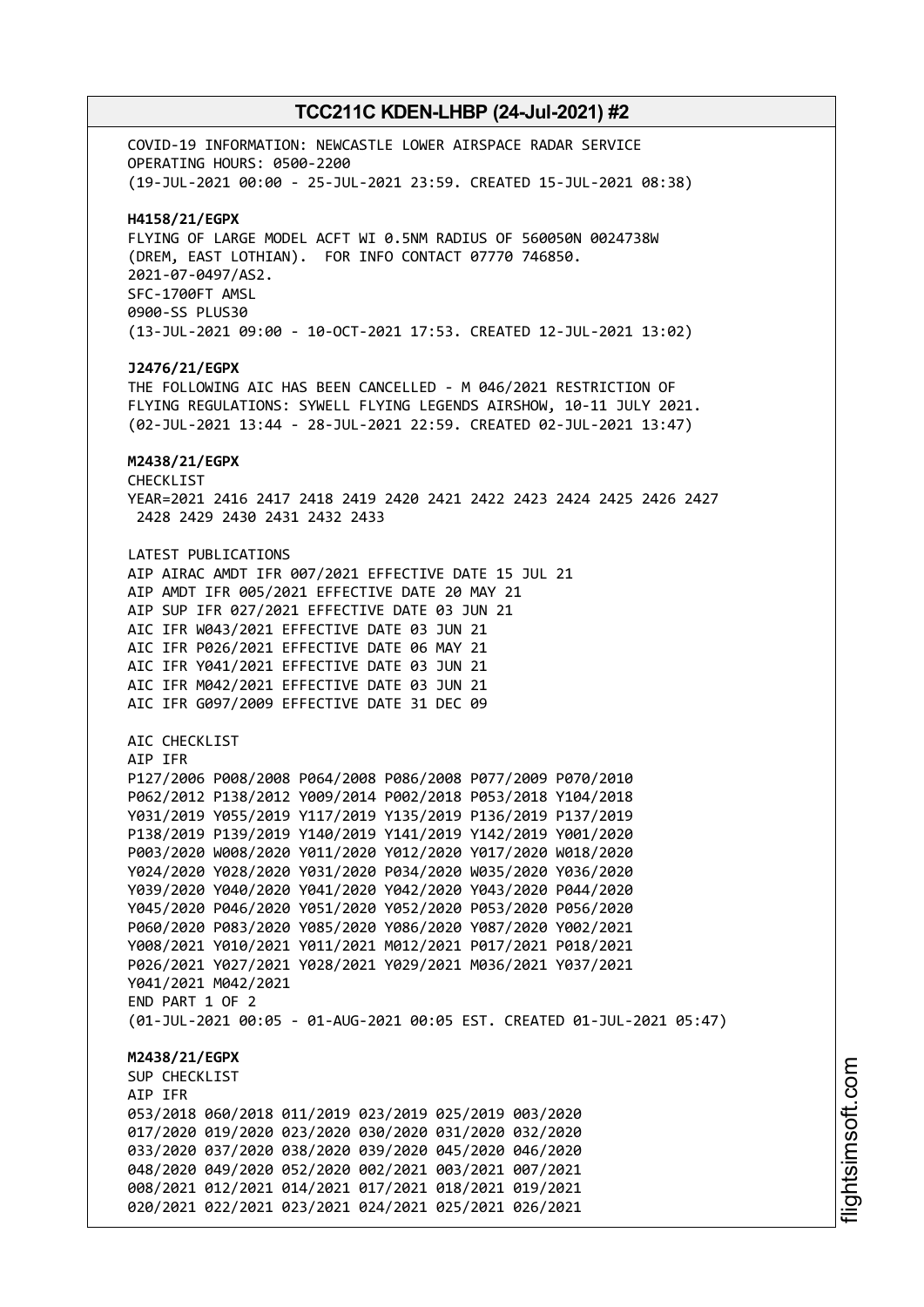END PART 2 OF 2 (01-JUL-2021 00:05 - 01-AUG-2021 00:05 EST. CREATED 01-JUL-2021 05:47) **Q0383/21/EGPX** CHECKLIST YEAR=2021 0338 0347 0358 0365 0373 0374 0376 0377 0378 LATEST PUBLICATIONS AIP AIRAC AMDT IFR 007/2021 EFFECTIVE DATE 15 JUL 21 AIP AMDT IFR 005/2021 EFFECTIVE DATE 20 MAY 21 AIP SUP IFR 027/2021 EFFECTIVE DATE 03 JUN 21 AIC IFR W043/2021 EFFECTIVE DATE 03 JUN 21 AIC IFR P026/2021 EFFECTIVE DATE 06 MAY 21 AIC IFR Y041/2021 EFFECTIVE DATE 03 JUN 21 AIC IFR M042/2021 EFFECTIVE DATE 03 JUN 21 AIC IFR G097/2009 EFFECTIVE DATE 31 DEC 09 AIC CHECKLIST AIP IFR P127/2006 P008/2008 P064/2008 P086/2008 P077/2009 P070/2010 P062/2012 P138/2012 Y009/2014 P002/2018 P053/2018 Y104/2018 Y031/2019 Y055/2019 Y117/2019 Y135/2019 P136/2019 P137/2019 P138/2019 P139/2019 Y140/2019 Y141/2019 Y142/2019 Y001/2020 P003/2020 W008/2020 Y011/2020 Y012/2020 Y017/2020 W018/2020 Y024/2020 Y028/2020 Y031/2020 P034/2020 W035/2020 Y036/2020 Y039/2020 Y040/2020 Y041/2020 Y042/2020 Y043/2020 P044/2020 Y045/2020 P046/2020 Y051/2020 Y052/2020 P053/2020 P056/2020 P060/2020 P083/2020 Y085/2020 Y086/2020 Y087/2020 Y002/2021 Y008/2021 Y010/2021 Y011/2021 M012/2021 P017/2021 P018/2021 P026/2021 Y027/2021 Y028/2021 Y029/2021 M036/2021 Y037/2021 Y041/2021 M042/2021 (01-JUL-2021 00:05 - 01-AUG-2021 00:05 EST. CREATED 01-JUL-2021 02:04) **Q0383/21/EGPX** AIP VFR **NTL** AIP MIL NIL SUP CHECKLIST AIP IFR 053/2018 060/2018 011/2019 023/2019 025/2019 003/2020 017/2020 019/2020 023/2020 030/2020 031/2020 032/2020 033/2020 037/2020 038/2020 039/2020 045/2020 046/2020 048/2020 049/2020 052/2020 002/2021 003/2021 007/2021 008/2021 012/2021 014/2021 017/2021 018/2021 019/2021 020/2021 022/2021 023/2021 024/2021 025/2021 026/2021 AIP MIL **NTI** (01-JUL-2021 00:05 - 01-AUG-2021 00:05 EST. CREATED 01-JUL-2021 02:04) **N0137/21/EGPX** 008/2021 012/2021 014/2021 017/2021 018/2021 019/2021 UNKNOWN NOTAM FORMAT; UNEXPECTED 'A'. (LINE: 1, COLUMN: 9) CNN003E PARSE FAILED (01-JUL-2021 00:05 - 01-AUG-2021 00:05 EST. CREATED 01-JUL-2021 01:56)

m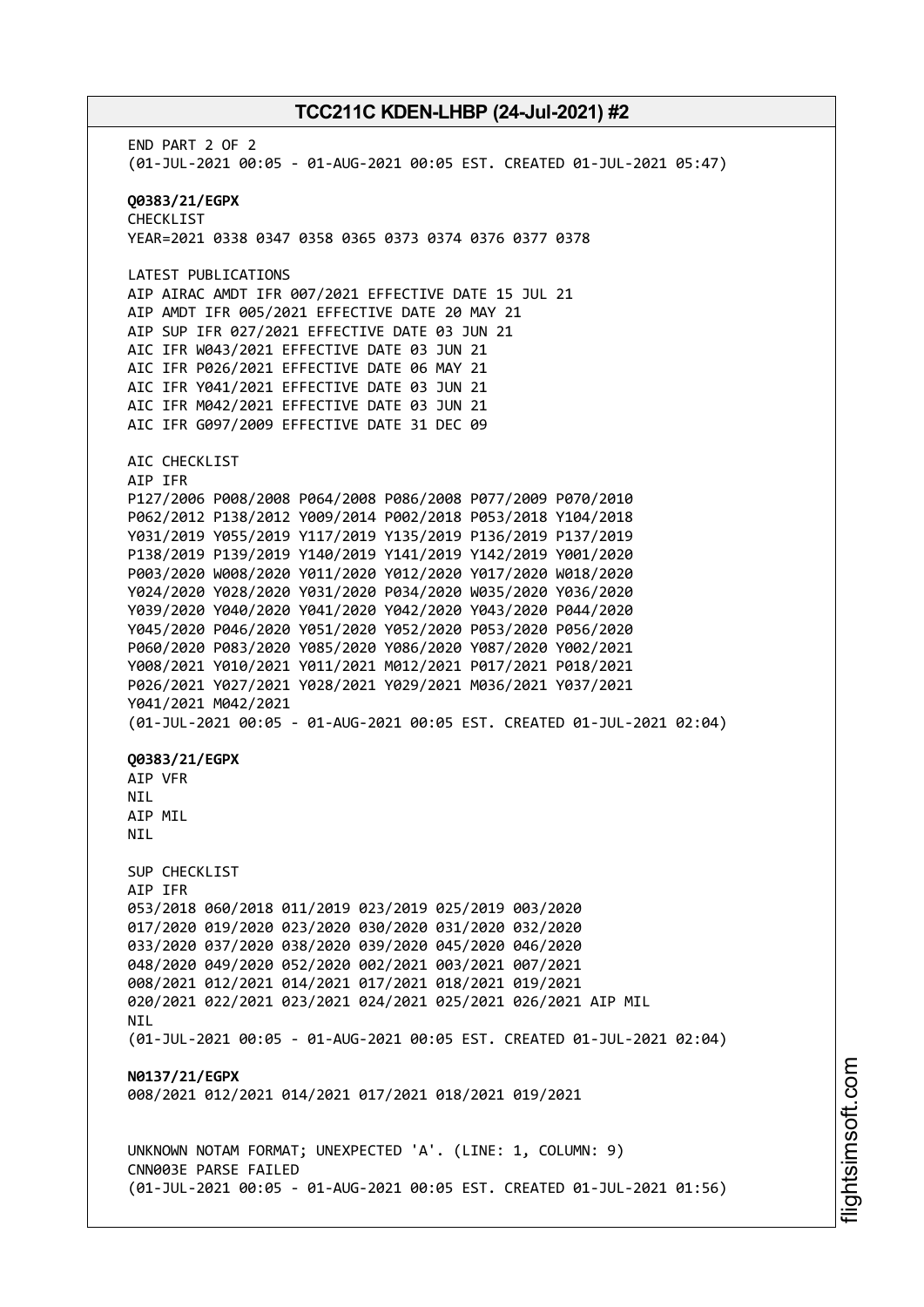**N0137/21/EGPX** CHECKLIST YEAR=2021 0081 0085 0090 0091 0095 0097 0100 0101 0111 0112 0113 0116 0118 0119 0122 0123 0124 0125 0126 0127 0134 0136 LATEST PUBLICATIONS AIP AIRAC AMDT IFR 007/2021 EFFECTIVE DATE 15 JUL 21 AIP AMDT IFR 005/2021 EFFECTIVE DATE 20 MAY 21 AIP SUP IFR 027/2021 EFFECTIVE DATE 03 JUN 21 AIC IFR W043/2021 EFFECTIVE DATE 03 JUN 21 AIC IFR P026/2021 EFFECTIVE DATE 06 MAY 21 AIC IFR Y041/2021 EFFECTIVE DATE 03 JUN 21 AIC IFR M042/2021 EFFECTIVE DATE 03 JUN 21 AIC IFR G097/2009 EFFECTIVE DATE 31 DEC 09 AIC CHECKLIST AIP IFR P127/2006 P008/2008 P064/2008 P086/2008 P077/2009 P070/2010 P062/2012 P138/2012 Y009/2014 P002/2018 P053/2018 Y104/2018 Y031/2019 Y055/2019 Y117/2019 Y135/2019 P136/2019 P137/2019 P138/2019 P139/2019 Y140/2019 Y141/2019 Y142/2019 Y001/2020 P003/2020 W008/2020 Y011/2020 Y012/2020 Y017/2020 W018/2020 Y024/2020 Y028/2020 Y031/2020 P034/2020 W035/2020 Y036/2020 (01-JUL-2021 00:05 - 01-AUG-2021 00:05 EST. CREATED 01-JUL-2021 01:56) **U3954/21/EGPX** CHECKLIST YEAR=2021 1424 2067 2069 2071 2072 2089 2090 2353 2396 2401 2609 2703 2705 2706 2707 2755 2758 2802 2854 2895 2920 2921 2942 2964 2980 2981 3029 3040 3091 3095 3099 3102 3103 3121 3126 3136 3140 3187 3203 3204 3208 3210 3225 3253 3254 3259 3260 3261 3262 3263 3272 3274 3305 3332 3342 3353 3362 3363 3367 3368 3369 3391 3393 3395 3397 3402 3411 3415 3417 3418 3424 3433 3434 3461 3474 3503 3504 3516 3562 3569 3573 3579 3583 3584 3588 3594 3595 3597 3598 3609 3623 3627 3628 3645 3649 3669 3671 3678 3684 3687 3700 3702 3720 3728 3729 3749 3755 3756 3758 3759 3760 3762 3764 3772 3773 3775 3778 3779 3781 3788 3789 3794 3795 3796 3797 3798 3799 3806 3816 3818 3822 3831 3836 3837 3840 3846 3850 3851 3852 3857 3862 3863 3864 3865 3874 3875 3876 3878 3880 3887 3898 3902 3903 3907 3910 3919 3923 3925 3926 3927 3928 3929 3930 3932 3933 3934 3937 3938 3939 3940 3944 3946 3948 3949 3951 3953 PART 1 OF 3 (01-JUL-2021 00:05 - 01-AUG-2021 00:05 EST. CREATED 01-JUL-2021 01:55) **U3954/21/EGPX** LATEST PUBLICATIONS AIP AIRAC AMDT IFR 007/2021 EFFECTIVE DATE 15 JUL 21 AIP AMDT IFR 005/2021 EFFECTIVE DATE 20 MAY 21 AIP SUP IFR 027/2021 EFFECTIVE DATE 03 JUN 21 AIC IFR W043/2021 EFFECTIVE DATE 03 JUN 21 AIC IFR P026/2021 EFFECTIVE DATE 06 MAY 21 AIC IFR Y041/2021 EFFECTIVE DATE 03 JUN 21 AIC IFR M042/2021 EFFECTIVE DATE 03 JUN 21 AIC IFR G097/2009 EFFECTIVE DATE 31 DEC 09 AIC CHECKLIST AIP IFR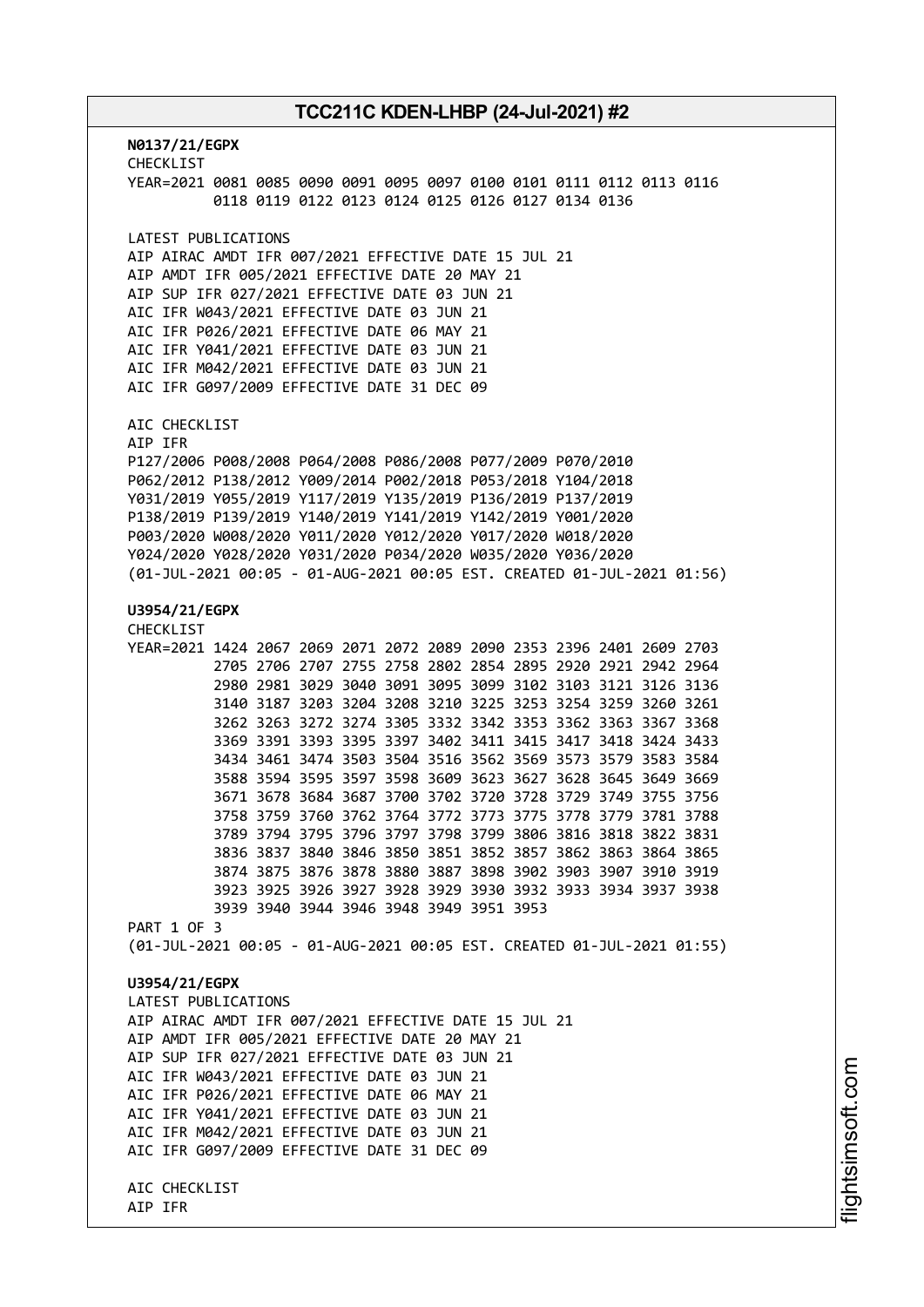**TCC211C KDEN-LHBP (24-Jul-2021) #2** P127/2006 P008/2008 P064/2008 P086/2008 P077/2009 P070/2010 P062/2012 P138/2012 Y009/2014 P002/2018 P053/2018 Y104/2018 Y031/2019 Y055/2019 Y117/2019 Y135/2019 P136/2019 P137/2019 P138/2019 P139/2019 Y140/2019 Y141/2019 Y142/2019 Y001/2020 P003/2020 W008/2020 Y011/2020 Y012/2020 Y017/2020 W018/2020 Y024/2020 Y028/2020 Y031/2020 P034/2020 W035/2020 Y036/2020 Y039/2020 Y040/2020 Y041/2020 Y042/2020 Y043/2020 P044/2020 Y045/2020 P046/2020 Y051/2020 Y052/2020 P053/2020 P056/2020 P060/2020 P083/2020 Y085/2020 Y086/2020 Y087/2020 Y002/2021 PART 2 OF 3 (01-JUL-2021 00:05 - 01-AUG-2021 00:05 EST. CREATED 01-JUL-2021 01:55) **U3954/21/EGPX** Y008/2021 Y010/2021 Y011/2021 M012/2021 P017/2021 P018/2021 P026/2021 Y027/2021 Y028/2021 Y029/2021 M036/2021 Y037/2021 Y041/2021 M042/2021 AIP VFR NIL AIP MIL NIL SUP CHECKLIST AIP IFR 053/2018 060/2018 011/2019 023/2019 025/2019 003/2020 017/2020 019/2020 023/2020 030/2020 031/2020 032/2020 033/2020 037/2020 038/2020 039/2020 045/2020 046/2020 048/2020 049/2020 052/2020 002/2021 003/2021 007/2021 008/2021 012/2021 014/2021 017/2021 018/2021 019/2021 020/2021 022/2021 023/2021 024/2021 025/2021 026/2021 AIP VFR NIL AIP MIL NIL PART 3 OF 3 (01-JUL-2021 00:05 - 01-AUG-2021 00:05 EST. CREATED 01-JUL-2021 01:55) **B1581/21/EGPX** CHECKLIST YEAR=2021 0837 0911 0950 0962 0989 1036 1040 1041 1100 1101 1142 1175 1194 1205 1206 1207 1209 1226 1238 1363 1372 1378 1401 1402 1403 1404 1405 1406 1413 1431 1508 1528 1537 1539 1540 1543 1546 1558 1562 1568 1569 1570 1571 1572 1575 1579 LATEST PUBLICATIONS AIP AIRAC AMDT IFR 007/2021 EFFECTIVE DATE 15 JUL 21 AIP AMDT IFR 005/2021 EFFECTIVE DATE 20 MAY 21 AIP SUP IFR 027/2021 EFFECTIVE DATE 03 JUN 21 AIC IFR W043/2021 EFFECTIVE DATE 03 JUN 21 AIC IFR P026/2021 EFFECTIVE DATE 06 MAY 21 AIC IFR Y041/2021 EFFECTIVE DATE 03 JUN 21 AIC IFR M042/2021 EFFECTIVE DATE 03 JUN 21 AIC IFR G097/2009 EFFECTIVE DATE 31 DEC 09 END PART 1 OF 2 (01-JUL-2021 00:05 - 01-AUG-2021 00:05 EST. CREATED 01-JUL-2021 01:53) **B1581/21/EGPX** AIC CHECKLIST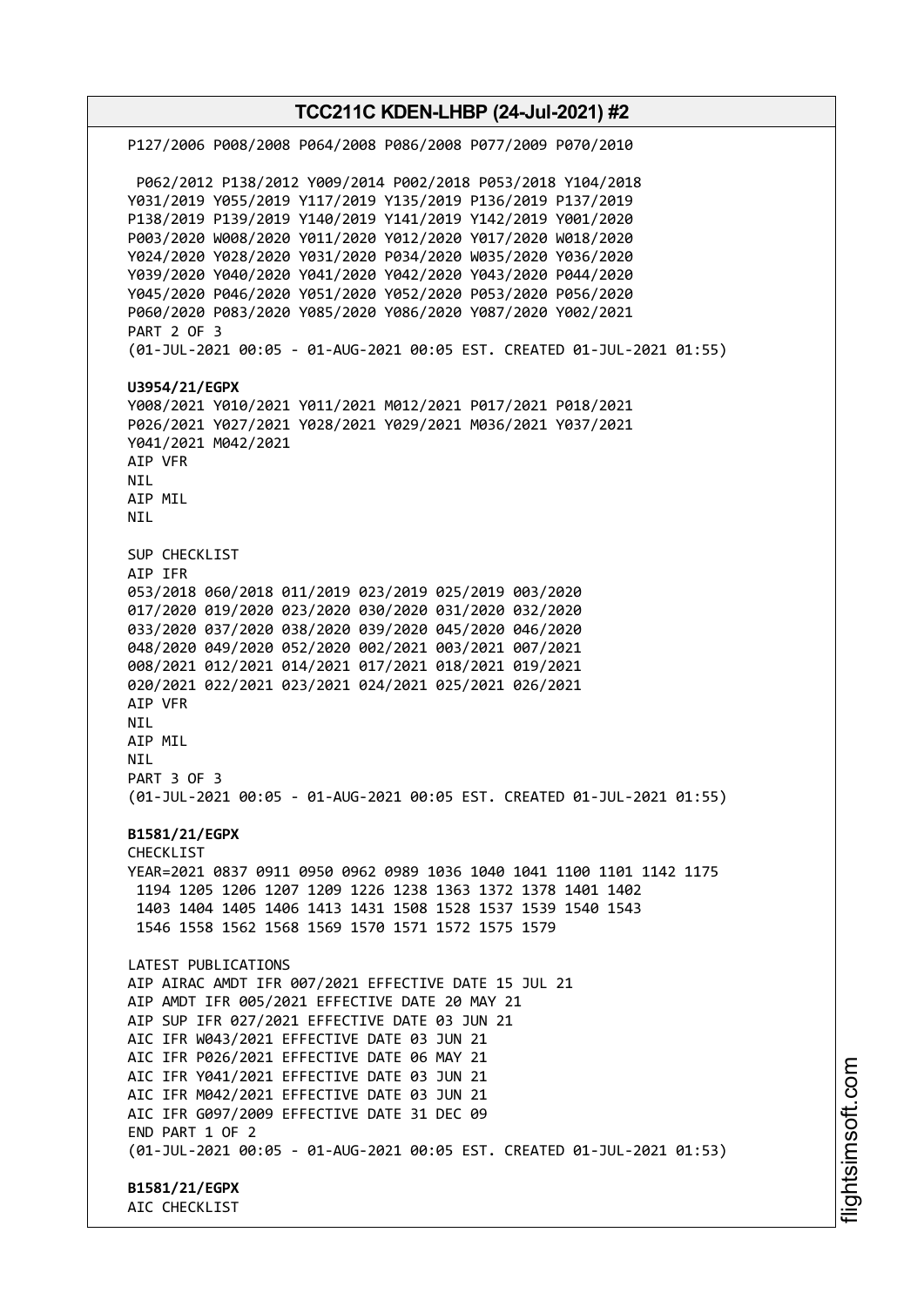| TCC211C KDEN-LHBP (24-Jul-2021) #2                                                                                                                                                                                                                                                                                                                                                                                                                                                                                                                                                                                                                                                                                                                  |  |  |  |
|-----------------------------------------------------------------------------------------------------------------------------------------------------------------------------------------------------------------------------------------------------------------------------------------------------------------------------------------------------------------------------------------------------------------------------------------------------------------------------------------------------------------------------------------------------------------------------------------------------------------------------------------------------------------------------------------------------------------------------------------------------|--|--|--|
| AIP IFR<br>P127/2006 P008/2008 P064/2008 P086/2008 P077/2009 P070/2010<br>P062/2012 P138/2012 Y009/2014 P002/2018 P053/2018 Y104/2018<br>Y031/2019 Y055/2019 Y117/2019 Y135/2019 P136/2019 P137/2019<br>P138/2019 P139/2019 Y140/2019 Y141/2019 Y142/2019 Y001/2020<br>P003/2020 W008/2020 Y011/2020 Y012/2020 Y017/2020 W018/2020<br>Y024/2020 Y028/2020 Y031/2020 P034/2020 W035/2020 Y036/2020<br>Y039/2020 Y040/2020 Y041/2020 Y042/2020 Y043/2020 P044/2020<br>Y045/2020 P046/2020 Y051/2020 Y052/2020 P053/2020 P056/2020<br>P060/2020 P083/2020 Y085/2020 Y086/2020 Y087/2020 Y002/2021<br>Y008/2021 Y010/2021 Y011/2021 M012/2021 P017/2021 P018/2021<br>P026/2021 Y027/2021 Y028/2021 Y029/2021 M036/2021 Y037/2021<br>Y041/2021 M042/2021 |  |  |  |
| SUP CHECKLIST<br>AIP IFR<br>053/2018 060/2018 011/2019 023/2019 025/2019 003/2020<br>017/2020 019/2020 023/2020 030/2020 031/2020 032/2020<br>033/2020 037/2020 038/2020 039/2020 045/2020 046/2020<br>048/2020 049/2020 052/2020 002/2021 003/2021 007/2021<br>008/2021 012/2021 014/2021 017/2021 018/2021 019/2021<br>020/2021 022/2021 023/2021 024/2021 025/2021 026/2021<br>END PART 2 OF 2<br>(01-JUL-2021 00:05 - 01-AUG-2021 00:05 EST. CREATED 01-JUL-2021 01:53)                                                                                                                                                                                                                                                                         |  |  |  |
| H3767/21/EGPX<br>3673 3674 3675 3676 3678 3679 3680 3682 3683 3686 3687 3688<br>3690 3691 3692 3695 3696 3699 3701 3704 3705 3707 3709 3710<br>3711 3712 3713 3716 3717 3722 3723 3725 3726 3727 3728 3729<br>3732 3733 3734 3735 3736 3737 3738 3742 3744 3745 3747 3748<br>3751 3752 3754 3755 3756 3757 3758 3759 3761 3762 3763 3764<br>3765 3766                                                                                                                                                                                                                                                                                                                                                                                               |  |  |  |
| LATEST PUBLICATIONS AIP AIRAC AMDT IFR 007/2021 EFFECTIVE DATE 15 JUL 21<br>AIP AMDT IFR 005/2021 EFFECTIVE DATE 20 MAY 21<br>AIP SUP IFR 027/2021 EFFECTIVE DATE 03 JUN 21<br>AIC IFR W043/2021 EFFECTIVE DATE 03 JUN 21<br>AIC IFR P026/2021 EFFECTIVE DATE 06 MAY 21<br>AIC IFR Y041/2021 EFFECTIVE DATE 03 JUN 21<br>AIC IFR M042/2021 EFFECTIVE DATE 03 JUN 21<br>AIC IFR G097/2009 EFFECTIVE DATE 31 DEC 09                                                                                                                                                                                                                                                                                                                                   |  |  |  |
| AIC CHECKLIST<br>AIP IFR<br>P127/2006 P008/2008 P064/2008 P086/2008 P077/2009 P070/2010<br>P062/2012 P138/2012 Y009/2014 P002/2018 P053/2018 Y104/2018<br>Y031/2019 Y055/2019 Y117/2019 Y135/2019 P136/2019 P137/2019<br>P138/2019 P139/2019 Y140/2019 Y141/2019 Y142/2019 Y001/2020<br>P003/2020 W008/2020 Y011/2020 Y012/2020 Y017/2020 W018/2020<br>Y024/2020 Y028/2020 Y031/2020 P034/2020 W035/2020 Y036/2020<br>(01-JUL-2021 00:05 - 01-AUG-2021 00:05 EST. CREATED 01-JUL-2021 01:52)                                                                                                                                                                                                                                                        |  |  |  |
| H3767/21/EGPX<br>Y039/2020 Y040/2020 Y041/2020 Y042/2020 Y043/2020 P044/2020<br>Y045/2020 P046/2020 Y051/2020 Y052/2020 P053/2020 P056/2020<br>P060/2020 P083/2020 Y085/2020 Y086/2020 Y087/2020 Y002/2021<br>Y008/2021 Y010/2021 Y011/2021 M012/2021 P017/2021 P018/2021<br>P026/2021 Y027/2021 Y028/2021 Y029/2021 M036/2021 Y037/2021                                                                                                                                                                                                                                                                                                                                                                                                            |  |  |  |

T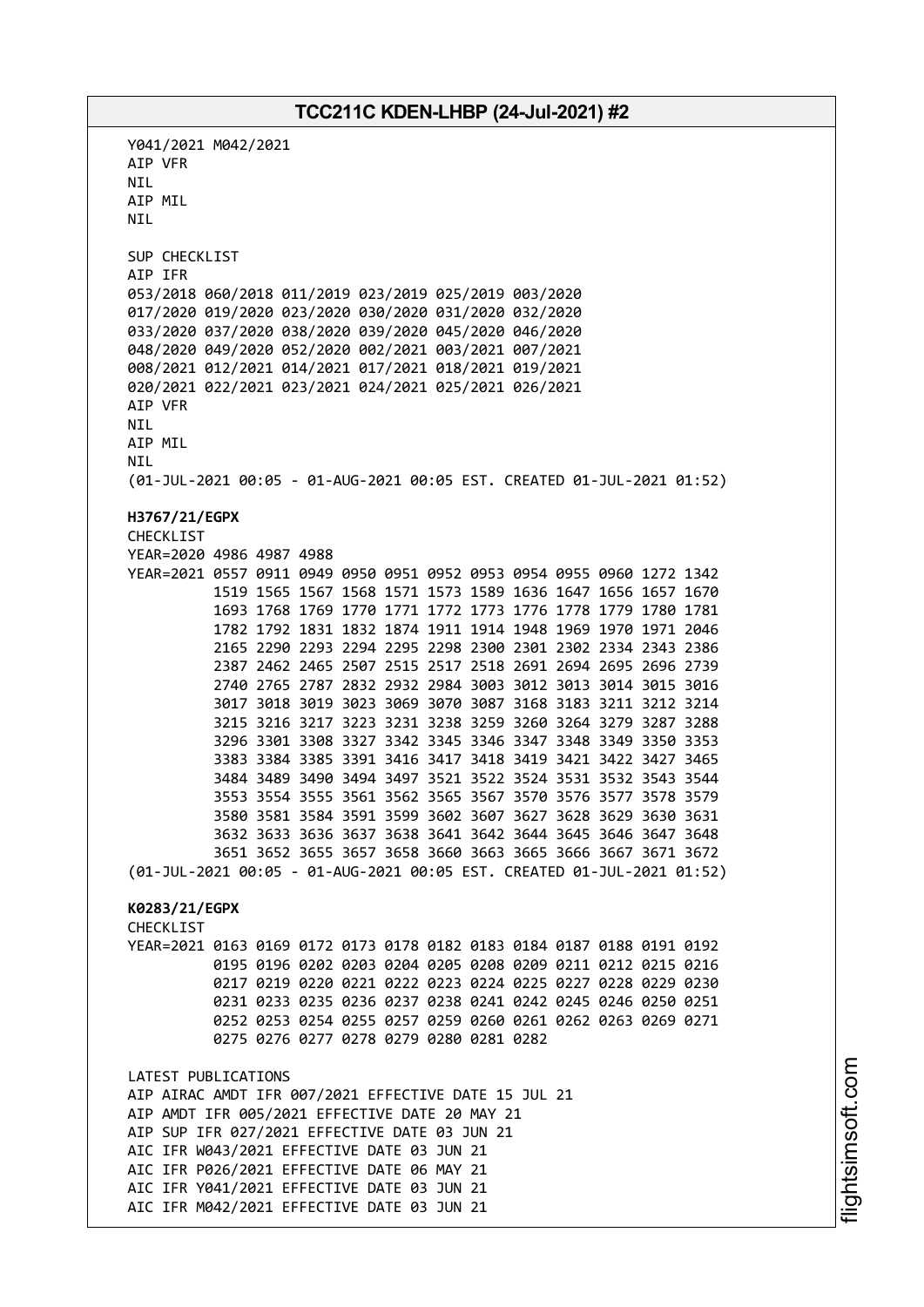AIC IFR G097/2009 EFFECTIVE DATE 31 DEC 09 PART 1 OF 2 (01-JUL-2021 00:05 - 01-AUG-2021 00:05 EST. CREATED 01-JUL-2021 01:48) **K0283/21/EGPX** AIC CHECKLIST AIP IFR P127/2006 P008/2008 P064/2008 P086/2008 P077/2009 P070/2010 P062/2012 P138/2012 Y009/2014 P002/2018 P053/2018 Y104/2018 Y031/2019 Y055/2019 Y117/2019 Y135/2019 P136/2019 P137/2019 P138/2019 P139/2019 Y140/2019 Y141/2019 Y142/2019 Y001/2020 P003/2020 W008/2020 Y011/2020 Y012/2020 Y017/2020 W018/2020 Y024/2020 Y028/2020 Y031/2020 P034/2020 W035/2020 Y036/2020 Y039/2020 Y040/2020 Y041/2020 Y042/2020 Y043/2020 P044/2020 Y045/2020 P046/2020 Y051/2020 Y052/2020 P053/2020 P056/2020 P060/2020 P083/2020 Y085/2020 Y086/2020 Y087/2020 Y002/2021 Y008/2021 Y010/2021 Y011/2021 M012/2021 P017/2021 P018/2021 P026/2021 Y027/2021 Y028/2021 Y029/2021 M036/2021 Y037/2021 Y041/2021 M042/2021 AIP VFR NIL AIP MIL **NTI** 053/2018 060/2018 011/2019 023/2019 025/2019 003/2020 017/2020 019/2020 023/2020 030/2020 031/2020 032/2020 033/2020 037/2020 038/2020 039/2020 045/2020 046/2020 048/2020 049/2020 052/2020 002/2021 003/2021 007/2021 008/2021 012/2021 014/2021 017/2021 018/2021 019/2021 020/2021 022/2021 023/2021 024/2021 025/2021 026/2021 AIP VFR NIL AIP MIL NIL PART 2 OF 2 (01-JUL-2021 00:05 - 01-AUG-2021 00:05 EST. CREATED 01-JUL-2021 01:48) **D0992/21/EGPX** CHECKL<sub>TST</sub> YEAR=2021 0726 0902 0903 0965 0970 0971 0979 0980 0981 0982 0983 0988 0989 0990 0991 0992 LATEST PUBLICATIONS AIP AIRAC AMDT IFR 007/2021 EFFECTIVE DATE 15 JUL 21 AIP AMDT IFR 005/2021 EFFECTIVE DATE 20 MAY 21 AIP SUP IFR 027/2021 EFFECTIVE DATE 03 JUN 21 AIC IFR W043/2021 EFFECTIVE DATE 03 JUN 21 AIC IFR P026/2021 EFFECTIVE DATE 06 MAY 21 AIC IFR Y041/2021 EFFECTIVE DATE 03 JUN 21 AIC IFR M042/2021 EFFECTIVE DATE 03 JUN 21 AIC IFR G097/2009 EFFECTIVE DATE 31 DEC 09 AIC CHECKLIST AIP IFR P127/2006 P008/2008 P064/2008 P086/2008 P077/2009 P070/2010 P062/2012 P138/2012 Y009/2014 P002/2018 P053/2018 Y104/2018 Y031/2019 Y055/2019 Y117/2019 Y135/2019 P136/2019 P137/2019 P138/2019 P139/2019 Y140/2019 Y141/2019 Y142/2019 Y001/2020 END PART 1 OF 2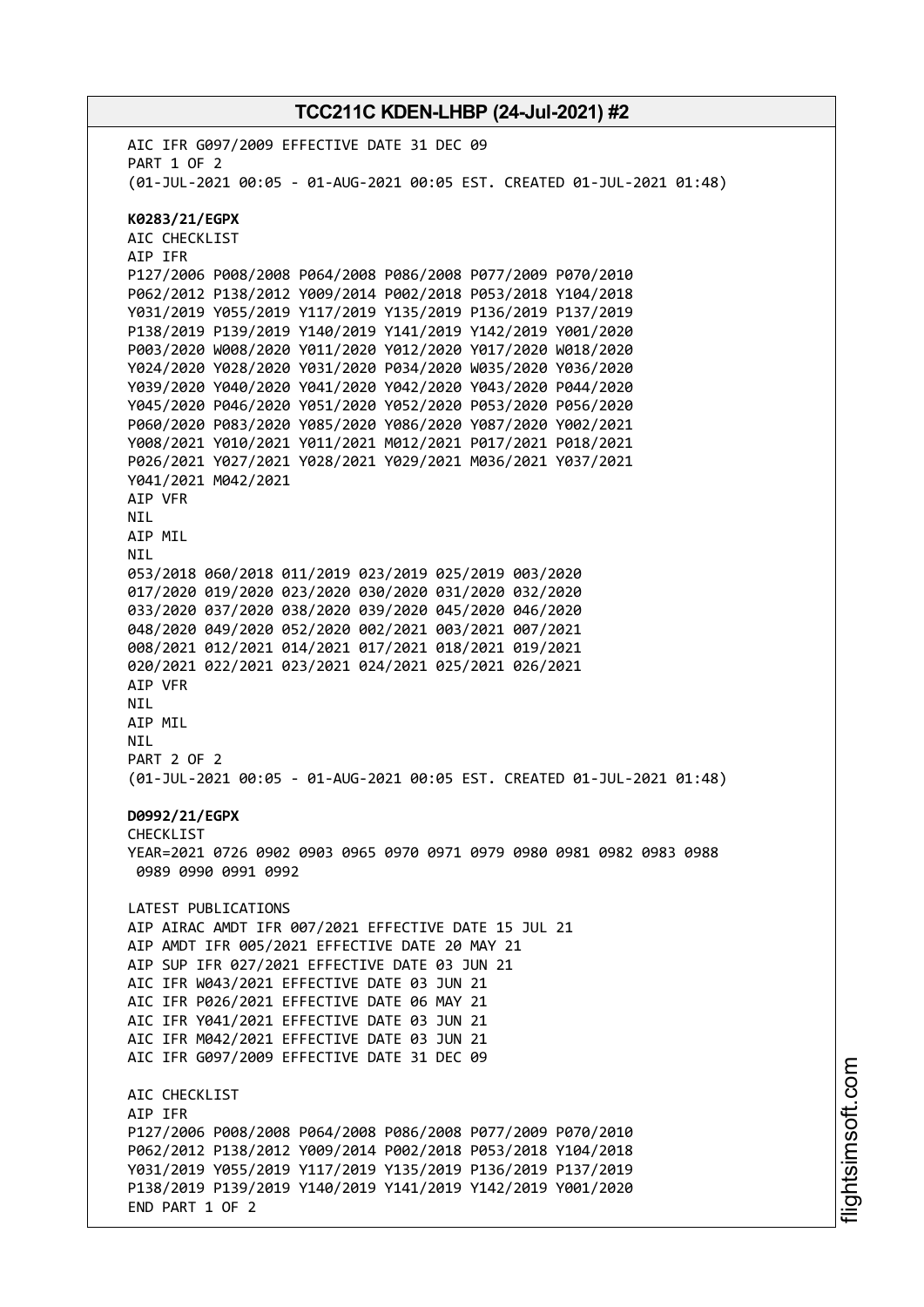**TCC211C KDEN-LHBP (24-Jul-2021) #2** (01-JUL-2021 00:05 - 01-AUG-2021 00:05 EST. CREATED 01-JUL-2021 01:45) **D0992/21/EGPX** P003/2020 W008/2020 Y011/2020 Y012/2020 Y017/2020 W018/2020 Y024/2020 Y028/2020 Y031/2020 P034/2020 W035/2020 Y036/2020 Y039/2020 Y040/2020 Y041/2020 Y042/2020 Y043/2020 P044/2020 Y045/2020 P046/2020 Y051/2020 Y052/2020 P053/2020 P056/2020 P060/2020 P083/2020 Y085/2020 Y086/2020 Y087/2020 Y002/2021 Y008/2021 Y010/2021 Y011/2021 M012/2021 P017/2021 P018/2021 P026/2021 Y027/2021 Y028/2021 Y029/2021 M036/2021 Y037/2021 Y041/2021 M042/2021 SUP CHECKLIST AIP IFR 053/2018 060/2018 011/2019 023/2019 025/2019 003/2020 017/2020 019/2020 023/2020 030/2020 031/2020 032/2020 033/2020 037/2020 038/2020 039/2020 045/2020 046/2020 048/2020 049/2020 052/2020 002/2021 003/2021 007/2021 008/2021 012/2021 014/2021 017/2021 018/2021 019/2021 020/2021 022/2021 023/2021 024/2021 025/2021 026/2021 END PART 2 OF 2 (01-JUL-2021 00:05 - 01-AUG-2021 00:05 EST. CREATED 01-JUL-2021 01:45) **J2415/21/EGPX** P138/2019 P139/2019 Y140/2019 Y141/2019 Y142/2019 Y001/2020 P003/2020 W008/2020 Y011/2020 Y012/2020 Y017/2020 W018/2020 Y024/2020 Y028/2020 Y031/2020 P034/2020 W035/2020 Y036/2020 Y039/2020 Y040/2020 Y041/2020 Y042/2020 Y043/2020 P044/2020 Y045/2020 P046/2020 Y051/2020 Y052/2020 P053/2020 P056/2020 P060/2020 P083/2020 Y085/2020 Y086/2020 Y087/2020 Y002/2021 Y008/2021 Y010/2021 Y011/2021 M012/2021 P017/2021 P018/2021 P026/2021 Y027/2021 Y028/2021 Y029/2021 M036/2021 Y037/2021 Y041/2021 M042/2021 AIP VFR NIL AIP MIL NIL SUP CHECKLIST AIP IFR 053/2018 060/2018 011/2019 023/2019 025/2019 003/2020 017/2020 019/2020 023/2020 030/2020 031/2020 032/2020 033/2020 037/2020 038/2020 039/2020 045/2020 046/2020 048/2020 049/2020 052/2020 002/2021 003/2021 007/2021 (01-JUL-2021 00:05 - 01-AUG-2021 00:05 EST. CREATED 01-JUL-2021 01:38) **J2415/21/EGPX CHECKLIST** YEAR=2021 1948 1990 2272 2308 2312 2384 2385 2386 2387 2388 2389 2390 2392 2404 2405 2406 2407 2408 2409 2410 2411 2412 LATEST PUBLICATIONS AIP AIRAC AMDT IFR 007/2021 EFFECTIVE DATE 15 JUL 21 AIP AMDT IFR 005/2021 EFFECTIVE DATE 20 MAY 21 AIP SUP IFR 027/2021 EFFECTIVE DATE 03 JUN 21 AIC IFR W043/2021 EFFECTIVE DATE 03 JUN 21 AIC IFR P026/2021 EFFECTIVE DATE 06 MAY 21 AIC IFR Y041/2021 EFFECTIVE DATE 03 JUN 21

i⊒<br>⊫

htsim soft.c o

m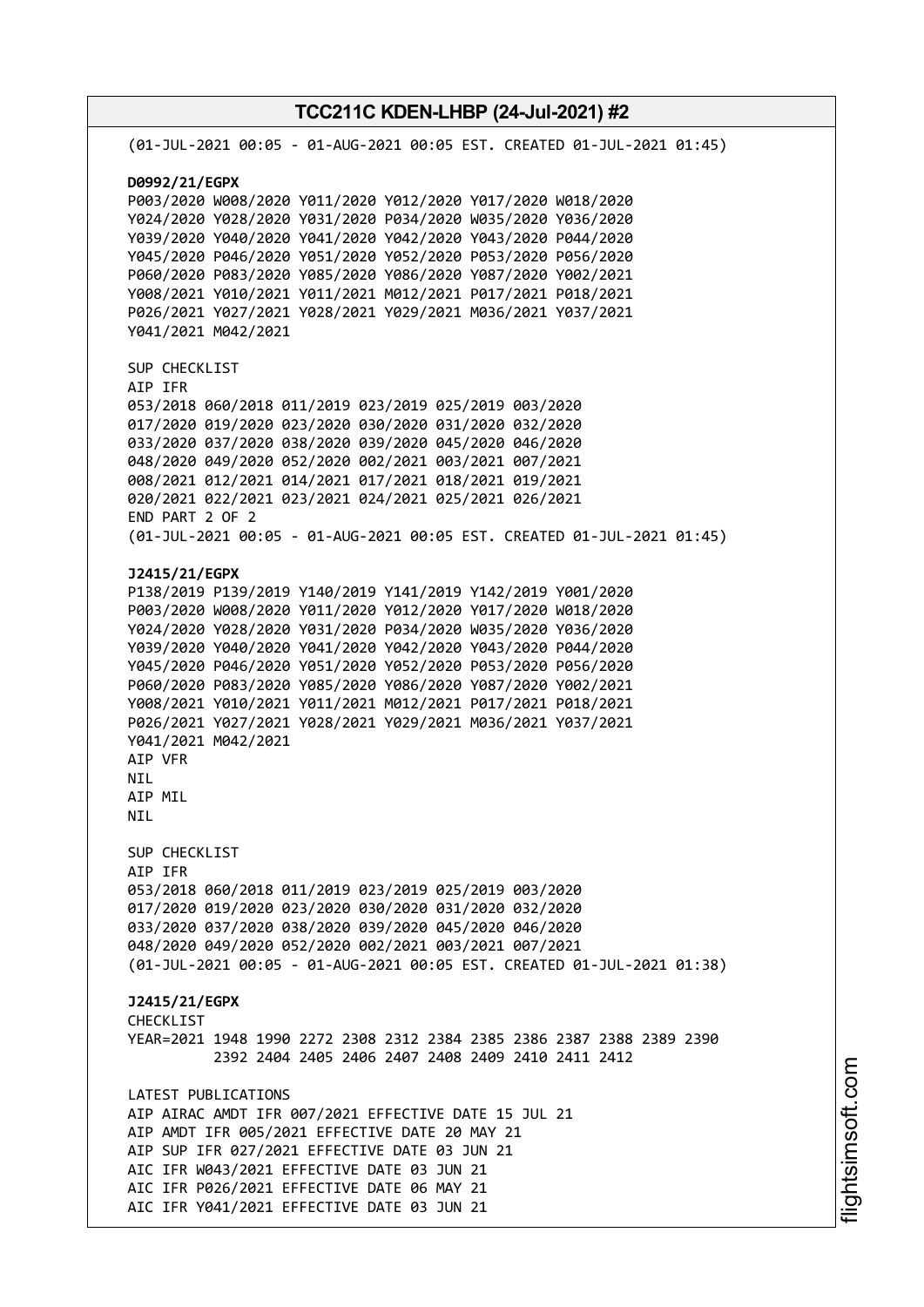# **TCC211C KDEN-LHBP (24-Jul-2021) #2** AIC IFR M042/2021 EFFECTIVE DATE 03 JUN 21 AIC IFR G097/2009 EFFECTIVE DATE 31 DEC 09 AIC CHECKLIST AIP IFR P127/2006 P008/2008 P064/2008 P086/2008 P077/2009 P070/2010 P062/2012 P138/2012 Y009/2014 P002/2018 P053/2018 Y104/2018 Y031/2019 Y055/2019 Y117/2019 Y135/2019 P136/2019 P137/2019 PART 1 OF 2 (01-JUL-2021 00:05 - 01-AUG-2021 00:05 EST. CREATED 01-JUL-2021 01:38) **A2313/21/EGPX** CHECKLIST YEAR=2021 0796 0961 1163 1221 1233 1263 1282 1341 1424 1425 1439 1453 1460 1471 1473 1502 1566 1576 1577 1596 1600 1650 1662 1674 1675 1709 1713 1740 1747 1798 1834 1845 1857 1887 1938 1940 1959 1960 1961 1970 2002 2020 2025 2032 2033 2034 2060 2061 2065 2078 2101 2111 2138 2140 2145 2148 2159 2160 2167 2168 2201 2207 2211 2212 2213 2214 2215 2224 2225 2228 2230 2233 2236 2242 2244 2245 2254 2255 2259 2268 2270 2275 2279 2282 2283 2285 2287 2288 2290 2294 2295 2297 2298 2299 2300 2309 2310 LATEST PUBLICATIONS AIP AIRAC AMDT IFR 007/2021 EFFECTIVE DATE 15 JUL 21 AIP AMDT IFR 005/2021 EFFECTIVE DATE 20 MAY 21 PART 1 OF 3 (01-JUL-2021 00:05 - 01-AUG-2021 00:05 EST. CREATED 01-JUL-2021 01:27) **A2313/21/EGPX** AIP SUP IFR 027/2021 EFFECTIVE DATE 03 JUN 21 AIC IFR W043/2021 EFFECTIVE DATE 03 JUN 21 AIC IFR P026/2021 EFFECTIVE DATE 06 MAY 21 AIC IFR Y041/2021 EFFECTIVE DATE 03 JUN 21 AIC IFR M042/2021 EFFECTIVE DATE 03 JUN 21 AIC IFR G097/2009 EFFECTIVE DATE 31 DEC 09 AIC CHECKLIST AIP IFR P127/2006 P008/2008 P064/2008 P086/2008 P077/2009 P070/2010 P062/2012 P138/2012 Y009/2014 P002/2018 P053/2018 Y104/2018 Y031/2019 Y055/2019 Y117/2019 Y135/2019 P136/2019 P137/2019 P138/2019 P139/2019 Y140/2019 Y141/2019 Y142/2019 Y001/2020 P003/2020 W008/2020 Y011/2020 Y012/2020 Y017/2020 W018/2020 Y024/2020 Y028/2020 Y031/2020 P034/2020 W035/2020 Y036/2020 Y039/2020 Y040/2020 Y041/2020 Y042/2020 Y043/2020 P044/2020 Y045/2020 P046/2020 Y051/2020 Y052/2020 P053/2020 P056/2020 P060/2020 P083/2020 Y085/2020 Y086/2020 Y087/2020 Y002/2021 PART 2 OF 3 (01-JUL-2021 00:05 - 01-AUG-2021 00:05 EST. CREATED 01-JUL-2021 01:27) **A2313/21/EGPX** Y008/2021 Y010/2021 Y011/2021 M012/2021 P017/2021 P018/2021 P026/2021 Y027/2021 Y028/2021 Y029/2021 M036/2021 Y037/2021 Y041/2021 M042/2021 AIP VFR NIL

AIP MIL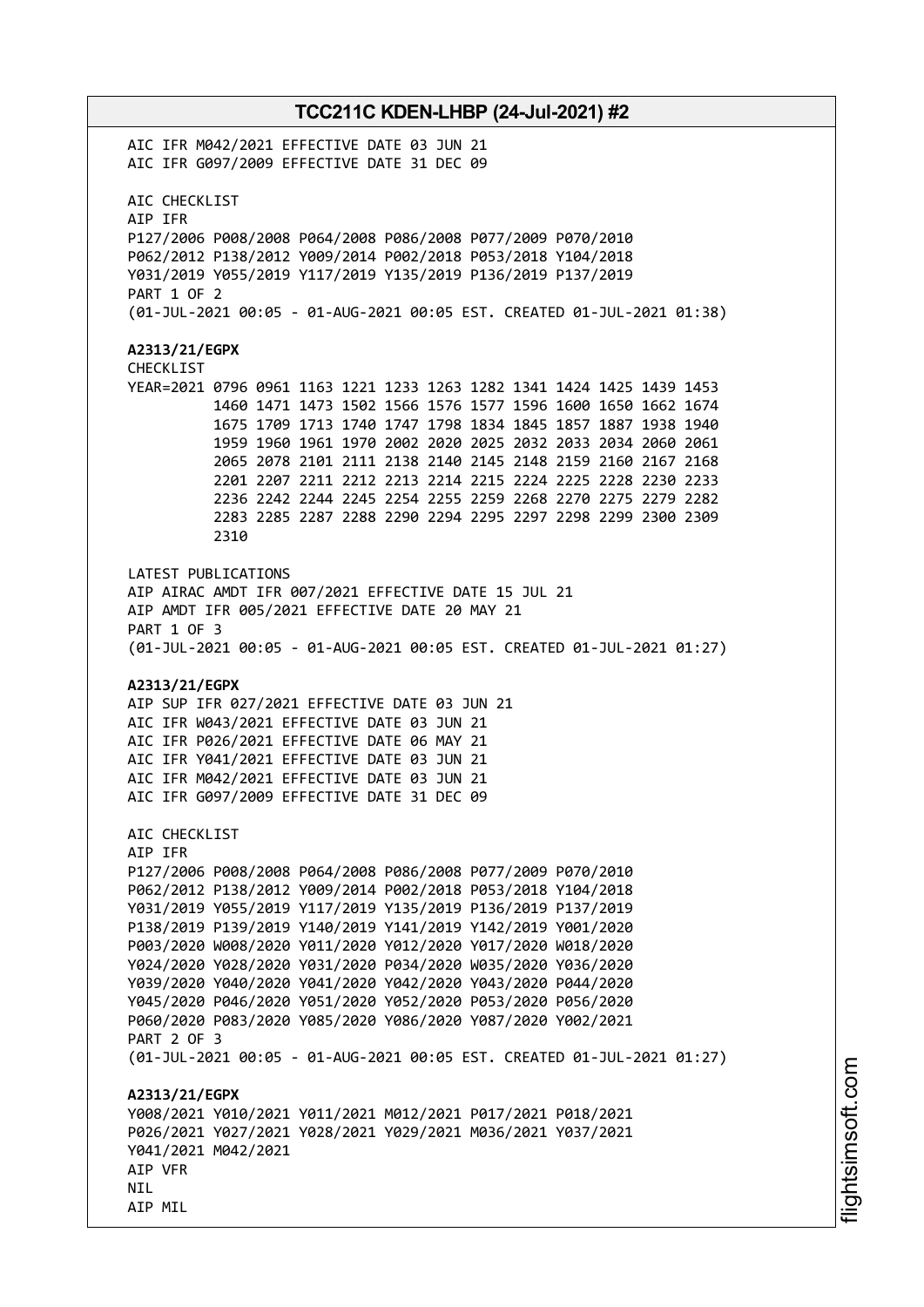NIL SUP CHECKLIST AIP IFR 053/2018 060/2018 011/2019 023/2019 025/2019 003/2020 017/2020 019/2020 023/2020 030/2020 031/2020 032/2020 033/2020 037/2020 038/2020 039/2020 045/2020 046/2020 048/2020 049/2020 052/2020 002/2021 003/2021 007/2021 008/2021 012/2021 014/2021 017/2021 018/2021 019/2021 020/2021 022/2021 023/2021 024/2021 025/2021 026/2021 AIP VFR NIL AIP MIL NIL PART 3 OF 3 (01-JUL-2021 00:05 - 01-AUG-2021 00:05 EST. CREATED 01-JUL-2021 01:27) **C6518/21/EGPX** AIC IFR M042/2021 EFFECTIVE DATE 03 JUN 21 AIC IFR G097/2009 EFFECTIVE DATE 31 DEC 09 AIC CHECKLIST AIP IFR P127/2006 P008/2008 P064/2008 P086/2008 P077/2009 P070/2010 P062/2012 P138/2012 Y009/2014 P002/2018 P053/2018 Y104/2018 Y031/2019 Y055/2019 Y117/2019 Y135/2019 P136/2019 P137/2019 P138/2019 P139/2019 Y140/2019 Y141/2019 Y142/2019 Y001/2020 P003/2020 W008/2020 Y011/2020 Y012/2020 Y017/2020 W018/2020 Y024/2020 Y028/2020 Y031/2020 P034/2020 W035/2020 Y036/2020 Y039/2020 Y040/2020 Y041/2020 Y042/2020 Y043/2020 P044/2020 Y045/2020 P046/2020 Y051/2020 Y052/2020 P053/2020 P056/2020 P060/2020 P083/2020 Y085/2020 Y086/2020 Y087/2020 Y002/2021 Y008/2021 Y010/2021 Y011/2021 M012/2021 P017/2021 P018/2021 P026/2021 Y027/2021 Y028/2021 Y029/2021 M036/2021 Y037/2021 Y041/2021 M042/2021 SUP CHECKLIST AIP IFR 053/2018 060/2018 011/2019 023/2019 025/2019 003/2020 017/2020 019/2020 023/2020 030/2020 031/2020 032/2020 033/2020 037/2020 038/2020 039/2020 045/2020 046/2020 048/2020 049/2020 052/2020 002/2021 003/2021 007/2021 008/2021 012/2021 014/2021 017/2021 018/2021 019/2021 020/2021 022/2021 023/2021 024/2021 025/2021 026/2021 END PART 2 OF 2 (01-JUL-2021 00:05 - 01-AUG-2021 00:05 EST. CREATED 01-JUL-2021 01:27) **C6518/21/EGPX** CHECKLIST YEAR=2021 1934 2012 2062 2124 2190 2192 2232 2233 2394 2395 2525 2526 2530 2562 2802 2877 3048 3078 3092 3157 3262 3667 3670 3741 3904 3976 4001 4064 4070 4072 4165 4325 4334 4345 4346 4347 4408 4500 4629 4642 4657 4668 4711 4837 4892 4937 5013 5014 5015 5069 5127 5129 5143 5155 5232 5250 5276 5280 5282 5283 5290 5294 5295 5303 5317 5320 5346 5429 5432 5454 5455 5456 5457 5459 5460 5461 5466 5468 5494 5514 5519 5608 5613 5614 5615 5623 5655 5656 5657 5658 5659 5660 5661 5672 5753 5756 5757 5815 5823 5824 5897 5922 5933 5952 5958 5971 6001 6004 6007 6025 6044 6046 6047 6055 6061 6074 6075 6076 6077 6078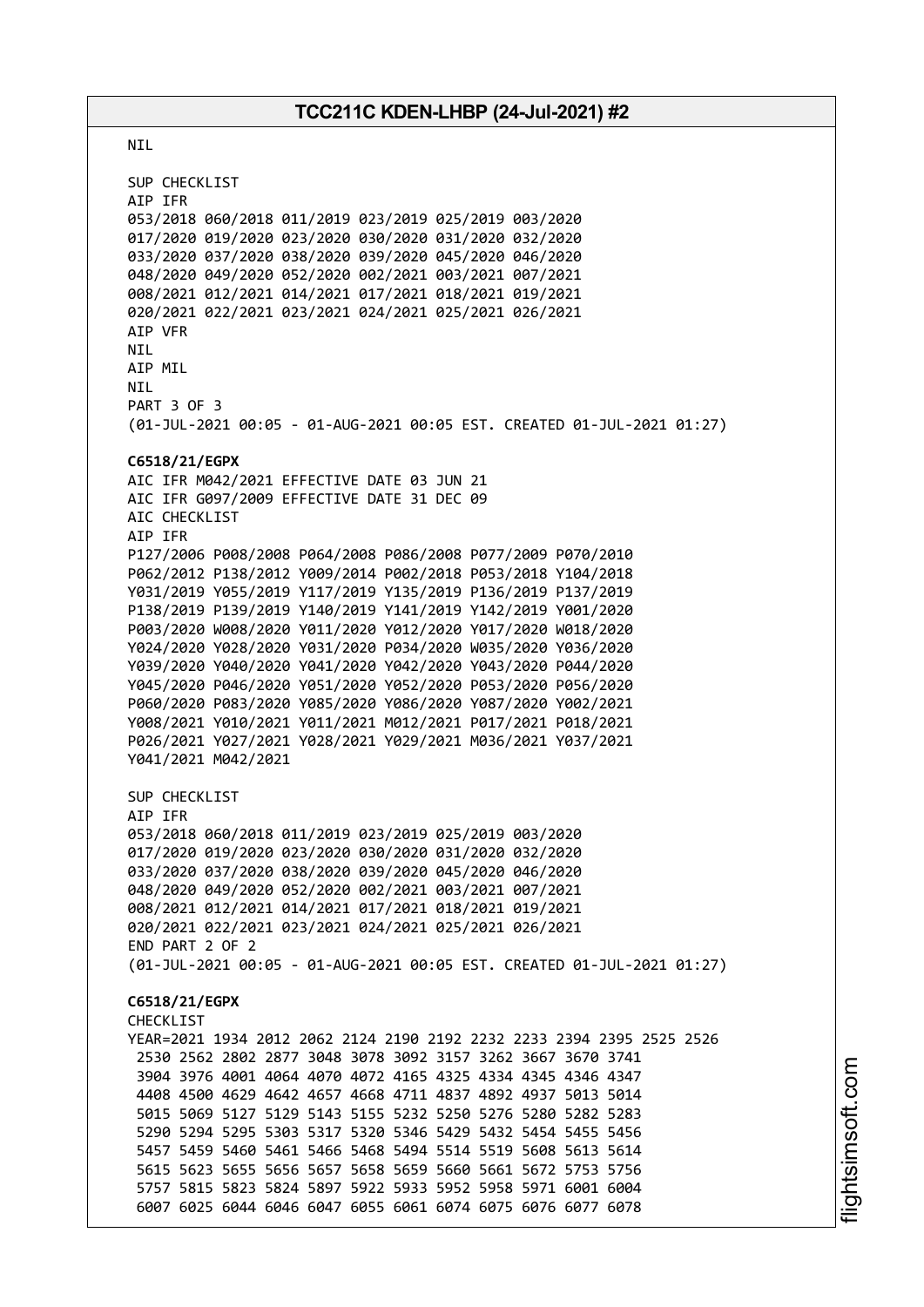6079 6091 6174 6181 6193 6196 6197 6198 6201 6218 6255 6256 6258 6259 6260 6285 6286 6292 6297 6298 6299 6303 6304 6305 6306 6311 6325 6326 6329 6361 6367 6368 6370 6384 6389 6396 6398 6411 6415 6416 6417 6419 6421 6422 6425 6426 6433 6438 6439 6440 6447 6448 6454 6467 6468 6469 6470 6472 6473 6476 6478 6479 6480 6481 6482 6483 6484 6485 6486 6491 6493 6494 6495 6496 6499 6500 6502 6504 6506 6507 6508 6509 6510 6512 6513 6514 6515 6516 6517 LATEST PUBLICATIONS AIP AIRAC AMDT IFR 007/2021 EFFECTIVE DATE 15 JUL 21 AIP AMDT IFR 005/2021 EFFECTIVE DATE 20 MAY 21 AIP SUP IFR 027/2021 EFFECTIVE DATE 03 JUN 21 AIC IFR W043/2021 EFFECTIVE DATE 03 JUN 21 AIC IFR P026/2021 EFFECTIVE DATE 06 MAY 21 AIC IFR Y041/2021 EFFECTIVE DATE 03 JUN 21 END PART 1 OF 2 (01-JUL-2021 00:05 - 01-AUG-2021 00:05 EST. CREATED 01-JUL-2021 01:27) **F0692/21/EGPX** CHECKLIST YEAR=2021 0681 LATEST PUBLICATIONS AIP AIRAC AMDT IFR 007/2021 EFFECTIVE DATE 15 JUL 21 AIP AMDT IFR 005/2021 EFFECTIVE DATE 20 MAY 21 AIP SUP IFR 027/2021 EFFECTIVE DATE 03 JUN 21 AIC IFR W043/2021 EFFECTIVE DATE 03 JUN 21 AIC IFR P026/2021 EFFECTIVE DATE 06 MAY 21 AIC IFR Y041/2021 EFFECTIVE DATE 03 JUN 21 AIC IFR M042/2021 EFFECTIVE DATE 03 JUN 21 AIC IFR G097/2009 EFFECTIVE DATE 31 DEC 09 AIC CHECKLIST AIP IFR P127/2006 P008/2008 P064/2008 P086/2008 P077/2009 P070/2010 P062/2012 P138/2012 Y009/2014 P002/2018 P053/2018 Y104/2018 Y031/2019 Y055/2019 Y117/2019 Y135/2019 P136/2019 P137/2019 P138/2019 P139/2019 Y140/2019 Y141/2019 Y142/2019 Y001/2020 P003/2020 W008/2020 Y011/2020 Y012/2020 Y017/2020 W018/2020 Y024/2020 Y028/2020 Y031/2020 P034/2020 W035/2020 Y036/2020 Y039/2020 Y040/2020 Y041/2020 Y042/2020 Y043/2020 P044/2020 Y045/2020 P046/2020 Y051/2020 Y052/2020 P053/2020 P056/2020 P060/2020 P083/2020 Y085/2020 Y086/2020 Y087/2020 Y002/2021 Y008/2021 Y010/2021 Y011/2021 M012/2021 P017/2021 P018/2021 P026/2021 Y027/2021 Y028/2021 Y029/2021 M036/2021 Y037/2021 Y041/2021 M042/2021 AIP VFR **NTI** AIP MIL NIL SUP CHECKLIST AIP IFR 053/2018 060/2018 011/2019 023/2019 025/2019 003/2020 017/2020 019/2020 023/2020 030/2020 031/2020 032/2020 033/2020 037/2020 038/2020 039/2020 045/2020 046/2020 048/2020 049/2020 052/2020 002/2021 003/2021 007/2021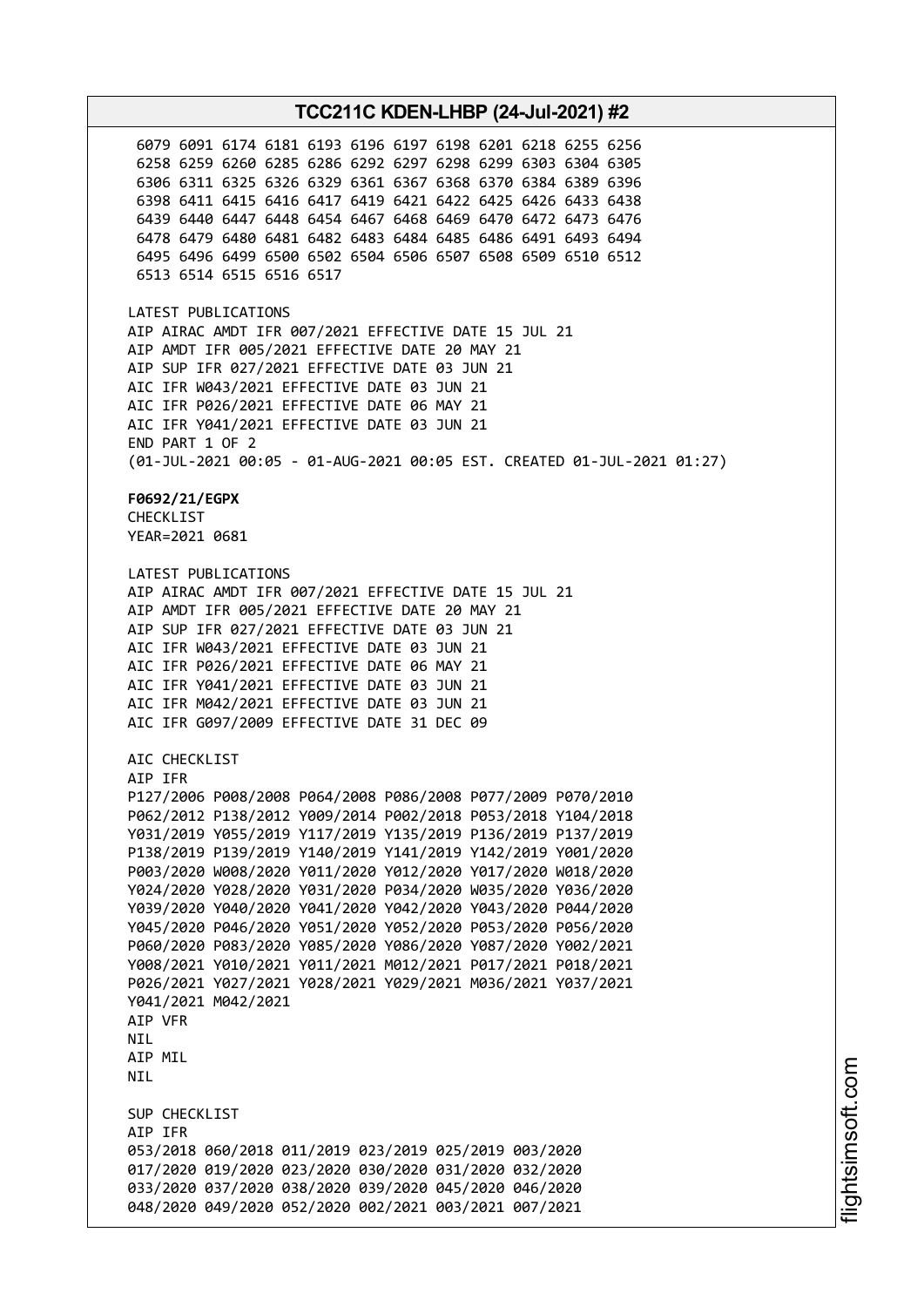008/2021 012/2021 014/2021 017/2021 018/2021 019/2021 020/2021 022/2021 023/2021 024/2021 025/2021 026/2021 AIP VFR NIL AIP MIL NIL (01-JUL-2021 00:05 - 01-AUG-2021 00:05 EST. CREATED 01-JUL-2021 00:19) **G0245/21/EGPX** CHECKLIST YEAR=2021 NIL LATEST PUBLICATIONS AIP AIRAC AMDT IFR 007/2021 EFFECTIVE DATE 15 JUL 21 AIP AMDT IFR 005/2021 EFFECTIVE DATE 20 MAY 21 AIP SUP IFR 027/2021 EFFECTIVE DATE 03 JUN 21 AIC IFR W043/2021 EFFECTIVE DATE 03 JUN 21 AIC IFR P026/2021 EFFECTIVE DATE 06 MAY 21 AIC IFR Y041/2021 EFFECTIVE DATE 03 JUN 21 AIC IFR M042/2021 EFFECTIVE DATE 03 JUN 21 AIC IFR G097/2009 EFFECTIVE DATE 31 DEC 09 AIC CHECKLIST AIP IFR P127/2006 P008/2008 P064/2008 P086/2008 P077/2009 P070/2010 P062/2012 P138/2012 Y009/2014 P002/2018 P053/2018 Y104/2018 Y031/2019 Y055/2019 Y117/2019 Y135/2019 P136/2019 P137/2019 P138/2019 P139/2019 Y140/2019 Y141/2019 Y142/2019 Y001/2020 P003/2020 W008/2020 Y011/2020 Y012/2020 Y017/2020 W018/2020 Y024/2020 Y028/2020 Y031/2020 P034/2020 W035/2020 Y036/2020 Y039/2020 Y040/2020 Y041/2020 Y042/2020 Y043/2020 P044/2020 Y045/2020 P046/2020 Y051/2020 Y052/2020 P053/2020 P056/2020 P060/2020 P083/2020 Y085/2020 Y086/2020 Y087/2020 Y002/2021 Y008/2021 Y010/2021 Y011/2021 M012/2021 P017/2021 P018/2021 P026/2021 Y027/2021 Y028/2021 Y029/2021 M036/2021 Y037/2021 Y041/2021 M042/2021 AIP VFR NIL AIP MIL NIL SUP CHECKLIST AIP IFR 053/2018 060/2018 011/2019 023/2019 025/2019 003/2020 017/2020 019/2020 023/2020 030/2020 031/2020 032/2020 033/2020 037/2020 038/2020 039/2020 045/2020 046/2020 048/2020 049/2020 052/2020 002/2021 003/2021 007/2021 008/2021 012/2021 014/2021 017/2021 018/2021 019/2021 020/2021 022/2021 023/2021 024/2021 025/2021 026/2021 AIP VFR NIL AIP MIL NIL (01-JUL-2021 00:05 - 01-AUG-2021 00:05 EST. CREATED 01-JUL-2021 00:18) **V0011/21/EGPX** CHECKLIST YEAR=2021 0007 0009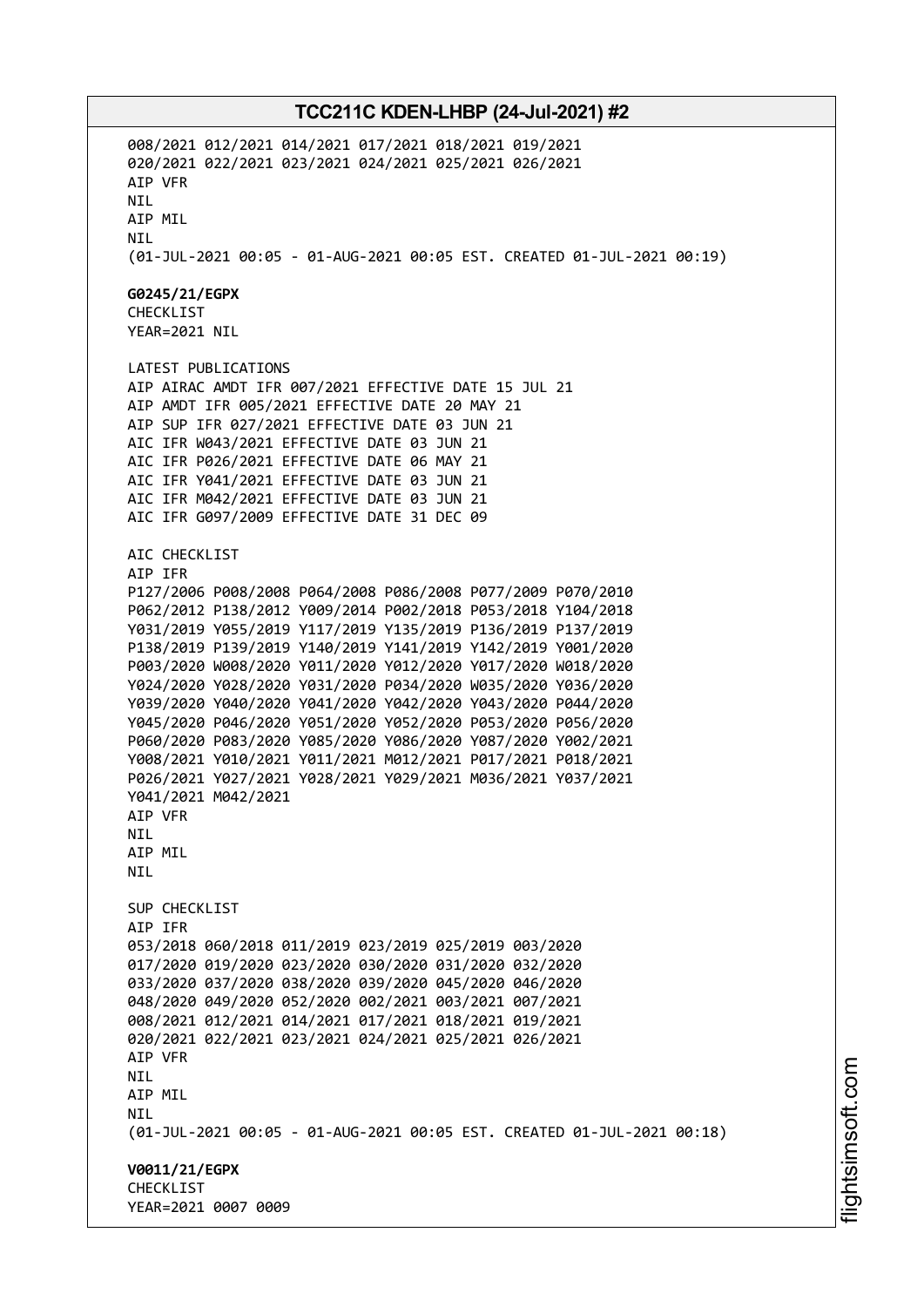LATEST PUBLICATIONS AIP AIRAC AMDT IFR 007/2021 EFFECTIVE DATE 15 JUL 21 AIP AMDT IFR 005/2021 EFFECTIVE DATE 20 MAY 21 AIP SUP IFR 027/2021 EFFECTIVE DATE 03 JUN 21 AIC IFR W043/2021 EFFECTIVE DATE 03 JUN 21 AIC IFR P026/2021 EFFECTIVE DATE 06 MAY 21 AIC IFR Y041/2021 EFFECTIVE DATE 03 JUN 21 AIC IFR M042/2021 EFFECTIVE DATE 03 JUN 21 AIC IFR G097/2009 EFFECTIVE DATE 31 DEC 09 AIC CHECKLIST AIP IFR P127/2006 P008/2008 P064/2008 P086/2008 P077/2009 P070/2010 P062/2012 P138/2012 Y009/2014 P002/2018 P053/2018 Y104/2018 Y031/2019 Y055/2019 Y117/2019 Y135/2019 P136/2019 P137/2019 P138/2019 P139/2019 Y140/2019 Y141/2019 Y142/2019 Y001/2020 P003/2020 W008/2020 Y011/2020 Y012/2020 Y017/2020 W018/2020 Y024/2020 Y028/2020 Y031/2020 P034/2020 W035/2020 Y036/2020 Y039/2020 Y040/2020 Y041/2020 Y042/2020 Y043/2020 P044/2020 Y045/2020 P046/2020 Y051/2020 Y052/2020 P053/2020 P056/2020 P060/2020 P083/2020 Y085/2020 Y086/2020 Y087/2020 Y002/2021 Y008/2021 Y010/2021 Y011/2021 M012/2021 P017/2021 P018/2021 P026/2021 Y027/2021 Y028/2021 Y029/2021 M036/2021 Y037/2021 Y041/2021 M042/2021 AIP VFR NIL AIP MIL NIL SUP CHECKLIST AIP IFR 053/2018 060/2018 011/2019 023/2019 025/2019 003/2020 017/2020 019/2020 023/2020 030/2020 031/2020 032/2020 033/2020 037/2020 038/2020 039/2020 045/2020 046/2020 048/2020 049/2020 052/2020 002/2021 003/2021 007/2021 008/2021 012/2021 014/2021 017/2021 018/2021 019/2021 020/2021 022/2021 023/2021 024/2021 025/2021 026/2021 AIP VFR NIL AIP MIL **NTI** (01-JUL-2021 00:05 - 01-AUG-2021 00:05 EST. CREATED 01-JUL-2021 00:12) **B1579/21/EGPX** TRIGGER NOTAM - PERM AIRAC AIP AMDT 08/21 WEF 12 AUG 21. MULTIPLE ENR CHANGES, SEE COVER SHEET FOR FULL DETAILS (12-AUG-2021 00:00 - 25-AUG-2021 23:59. CREATED 01-JUL-2021 00:05) **H3562/21/EGPX** D BAND HIGH INTENSITY RADIO TRANSMISSION AREA (HIRTA) IN LOW FLYING AREA 14 AND NIGHT SECTOR 1A AT 562213N 0025259W, (LEUCHARS, FIFE) RADIUS 0.5NM. MAX HEIGHT 512FT AGL. 21/06/079/LFTP SAFE DISTANCES CIVILIAN ACFT 0.069NM 115FT AGL MIL ACFT SUSCEPTIBILITY VERY LOW SAFE SAFE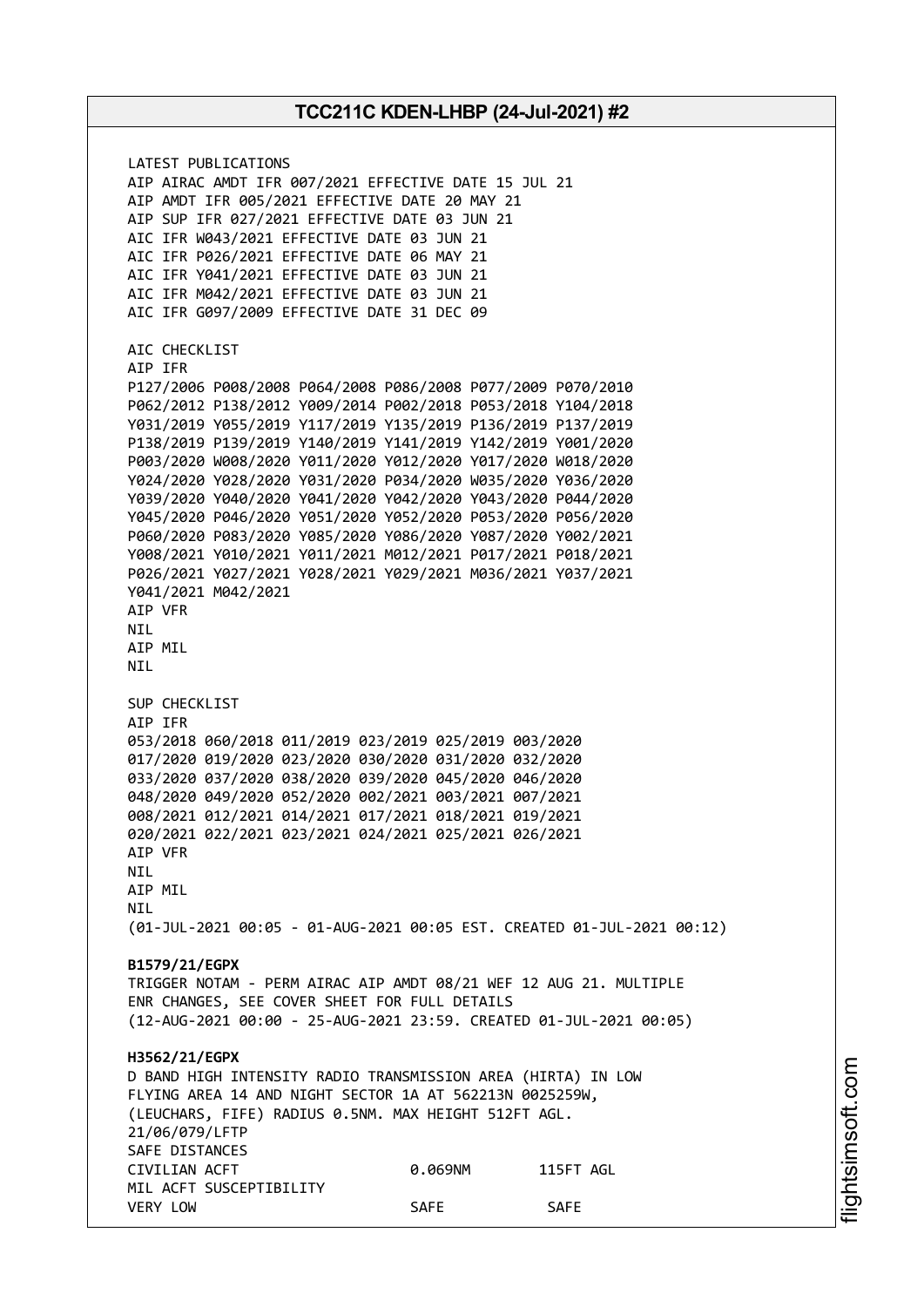| LOW                                                                | 0.0843NM | 170FT AGL |
|--------------------------------------------------------------------|----------|-----------|
| MEDIUM                                                             | 0.1107NM | 262FT AGL |
| HIGH                                                               | 0.1825NM | 512FT AGL |
| PULSE LOW                                                          | 0.0438NM | 28FT AGL  |
| PULSE MEDIUM                                                       | 0.0488NM | 46FT AGL  |
| PULSE HIGH                                                         | 0.0587NM | 81FT AGL  |
| SFC-535FT AMSL                                                     |          |           |
| (24-JUN-2021 09:45 - 09-SEP-2021 22:59. CREATED 24-JUN-2021 10:01) |          |           |

#### **B1537/21/EGPX**

ATS ROUTES UP60 BETWEEN VAXIT AND LAMRO, UN581 BETWEEN VAXIT AND GIBSU AND UN603 BETWEEN AKIVO AND SUM ARE UNAVAILABLE FOR FLIGHT PLANNING DUE MAINTENANCE AT SUMBURGH RADAR. CONTACT:00441294655300 (05-AUG-2021 17:00 - 05-AUG-2021 19:00. CREATED 23-JUN-2021 16:30)

#### **H3391/21/EGPX**

STATIONARY TRANSPONDER TESTING. TEST TRANSPONDER LOCATED WI 0.5NM: 572027N 0072125W (SOUTH UIST, OUTER HEBRIDES). VIRTUAL STATIONARY - AIRCRAFT INDICATIONS MAY OCCUR ABOVE THE SITE AT 50NM OR 100NM. FOR INFO 07876 200320. 2021-06-0254/AS3. SFC-UNL JUN 22 0800-2359, JUN 23-30 0001-2359, JUL 01-31 0001-2359 (22-JUN-2021 08:00 - 31-JUL-2021 23:59. CREATED 18-JUN-2021 11:28)

#### **H3353/21/EGPX**

CIVIL AIRCRAFT NOTIFICATION PROCEDURE - UNDERSLUNG LOADS WILL OPERATE LOW FLYING AREA 14 WI 2NM RADIUS OF PSN 570807N 0034019W, (AVIEMORE, HIGHLANDS). MAX HEIGHT 500FT AGL. ACFT MAY BE RESTRICTED IN ABILITY TO MANOEUVRE AND UNABLE TO COMPLY WITH RAC OPS CTC 07442 502437. 21/06/137/LFC SFC-4500FT AMSL 0800-1700 (17-JUN-2021 13:10 - 31-JUL-2021 17:00. CREATED 17-JUN-2021 13:13)

#### **B1508/21/EGPX**

THE FOLLOWING DETAILS IN AIC M042/2021 RESTRICTION OF FLYING REGULATIONS: JET FORMATION DISPLAY TEAM SITES, 4 JUNE - 25 JULY 20211 ARE INCORRECT. USERS ARE REQUESTED TO REPLACE MOD.UK WITH MOD.GOV.UK IN PARA 8(A) AND (B), DELETE CLEETHORPES AND HONINGTON FROM THE TABLE IN PARAGRAPH 9 AND ADD THE 26 AND 27 JUNE 2021 TO COLUMN 4 FOR HEADCORN.

(17-JUN-2021 11:00 - 25-JUL-2021 22:59. CREATED 17-JUN-2021 11:35)

#### **H3211/21/EGPX**

UNMANNED CAPTIVE BALLOON IN LOW FLYING AREA 14 WI 1NM RADIUS OF PSN 562756N 0025709W (DUNDEE, DUNDEE CITY) MAX HGT 200FT AGL. 21/06/039/LFTP SFC-600FT AMSL SR - SS (15-JUN-2021 03:21 - 14-SEP-2021 18:32. CREATED 14-JUN-2021 12:33)

### **B1431/21/EGPX**

COVID-19: EMERGENCY DIVERSIONS. THE ABILITY FOR AERODROMES TO ACCEPT NON-EMERGENCY DIVERSIONS MAY BE LIMITED DURING COVID-19. NON-EMERGENCY DIVERSION REQUESTS WILL TAKE TIME TO COORDINATE AND OPERATORS SHOULD BE AWARE THAT THE EXPECTED ALTERNATE MAY NOT BE ABLE TO ACCEPT THE REQUEST AND ALTERNATE OPTIONS MAY NEED TO BE CONSIDERED IN ADVANCE. SHOULD A DIVERSION EXPECT TO ARRIVE WITH LESS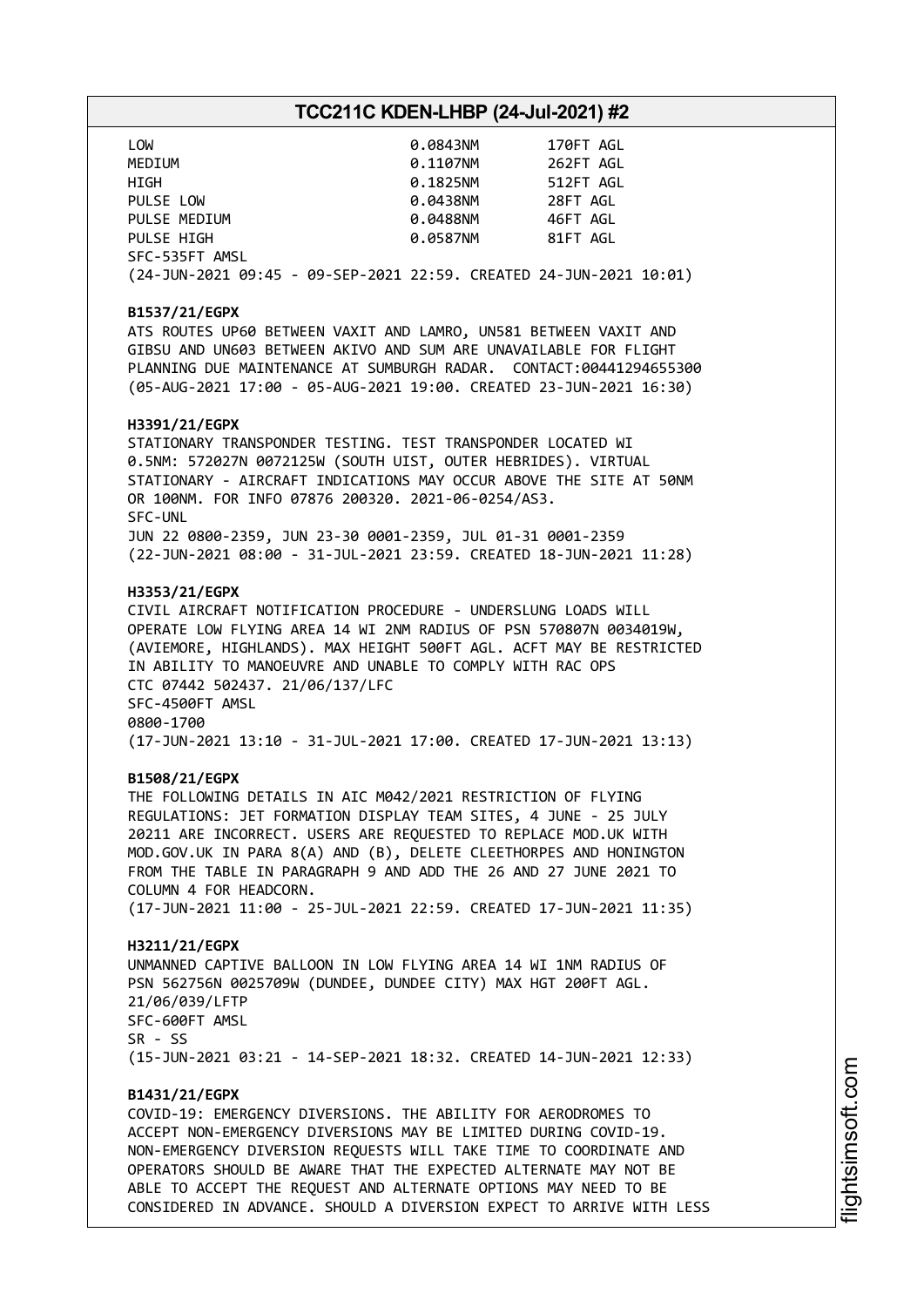THAN THE FINAL RESERVE FUEL THE COMMANDER SHALL IMMEDIATELY INFORM ATC AND DECLARE AN EMERGENCY. AIRCRAFT EMERGENCIES WILL BE OFFERED ANY SUITABLE AND AVAILABLE AERODROME. 2001-05-0459/AS3). (09-JUN-2021 09:15 - 27-AUG-2021 23:59. CREATED 09-JUN-2021 09:29)

#### **B1413/21/EGPX**

THE EUROPEAN GEOSTATIONARY NAVIGATION OVERLAY SERVICE (EGNOS) IS NOT AVAILABLE FOR LPV PROCEDURES. LPV LINES OF OCA(H) DISPLAYED ON RNP INSTRUMENT APPROACH CHARTS ARE NOT AVAILABLE FOR USE. (25-JUN-2021 00:01 - 24-SEP-2021 23:59. CREATED 08-JUN-2021 13:48)

#### **N0118/21/EGPX**

AVIATION LGT INTERMITTANTLY U/S OBST UK0150A006F PSN 560255N 0034057W (LONGANNET POWER STATION, FIFE). HGT 600FT AGL/621FT AMSL. 2020-12-0268/CIV1 (07-JUN-2021 12:00 - 05-SEP-2021 12:00. CREATED 07-JUN-2021 09:31)

#### **K0230/21/EGPX**

LIT CRANE POSITION 550245N 0012658W (WHITLEY BAY, TYNE AND WEAR) IN LOW FLYING AREA 12 AND NIGHT SECTOR 4AS HGT 161FT AMSL (114FT AGL). 21/06/012/LFTP (08-JUN-2021 00:00 - 12-AUG-2021 23:59. CREATED 07-JUN-2021 09:24)

#### **B1372/21/EGPX**

AIRSPACE RESTRICTION ISSUED BY THE DEPARTMENT FOR TRANSPORT - AIRCRAFT OPERATING SCHEDULED SERVICES BY OR ON BEHALF OF BELAVIA BELARUSIAN AIRLINES ARE PROHIBITED FROM FLYING IN UK AIRSPACE, INCLUDING THAT AIRSPACE ABOVE THE TERRITORIAL SEA OF THE UK. THIS REGULATION DOES NOT APPLY TO ANY AIRCRAFT FLYING IN ACCORDANCE WITH THE PERMISSION OF THE UK SECRETARY OF STATE FOR TRANSPORT OR TO ACFT FLYING IN ACCORDANCE WITH A CLEARANCE ISSUED BY LONDON TERMINAL CONTROL CENTRE SWANWICK THE AIR TRAFFIC CONTROL CENTRE PRESTWICK. PERMISSION AVAILABLE FROM UK DEPARTMENT FOR TRANSPORT +44 0300 330 3000, MON-FRI 0830-1730, OR VIA DUTYOFFICERS(AT)DFT.GOV.UK, OR IN WRITING TO CONTACTDFT(AT)DFT.GOV.UK 2021-05-0542/AS6 (03-JUN-2021 11:00 - 01-SEP-2021 10:59 EST. CREATED 03-JUN-2021 11:08)

**B1363/21/EGPX**

TRIGGER NOTAM - PERM AIRAC AIP AMDT 07/21 WEF 15 JUL 2021. MULTIPLE ENR CHANGES, SEE COVER SHEET FOR FULL DETAILS ENR SECTION (15-JUL-2021 00:00 - 29-JUL-2021 23:59. CREATED 03-JUN-2021 00:14)

#### **V0009/21/EGPX**

AIRSPACE SECURITY WARNING ISSUED BY THE DEPARTMENT FOR TRANSPORT - RISK TO CIVIL AVIATION IN BELARUS. OPERATORS ARE ADVISED NOT TO ENTER THE TERRITORY AND AIRSPACE OF BELARUS DUE TO SERIOUS SAFETY AND SECURITY CONCERNS POSED TO COMMERCIAL AVIATION. OPERATORS ARE ADVISED TO TAKE THIS INFORMATION INTO ACCOUNT IN THEIR OWN RISK ASSESSMENTS AND ROUTING DECISIONS. CONTACT UK DEPARTMENT FOR TRANSPORT +44(0)207 082 6639 OR +44(0)207 944 5999 OUT OF HOURS. FOR FURTHER DETAILS. 2021-05-0542/AS6 SFC-UNL (25-MAY-2021 06:36 - 22-AUG-2021 16:00 EST. CREATED 25-MAY-2021 06:36)

### **H2465/21/EGPX** MILITARY EXERCISE. EXER TYPHOON WARRIOR. UP TO 60 MIL ACFT WILL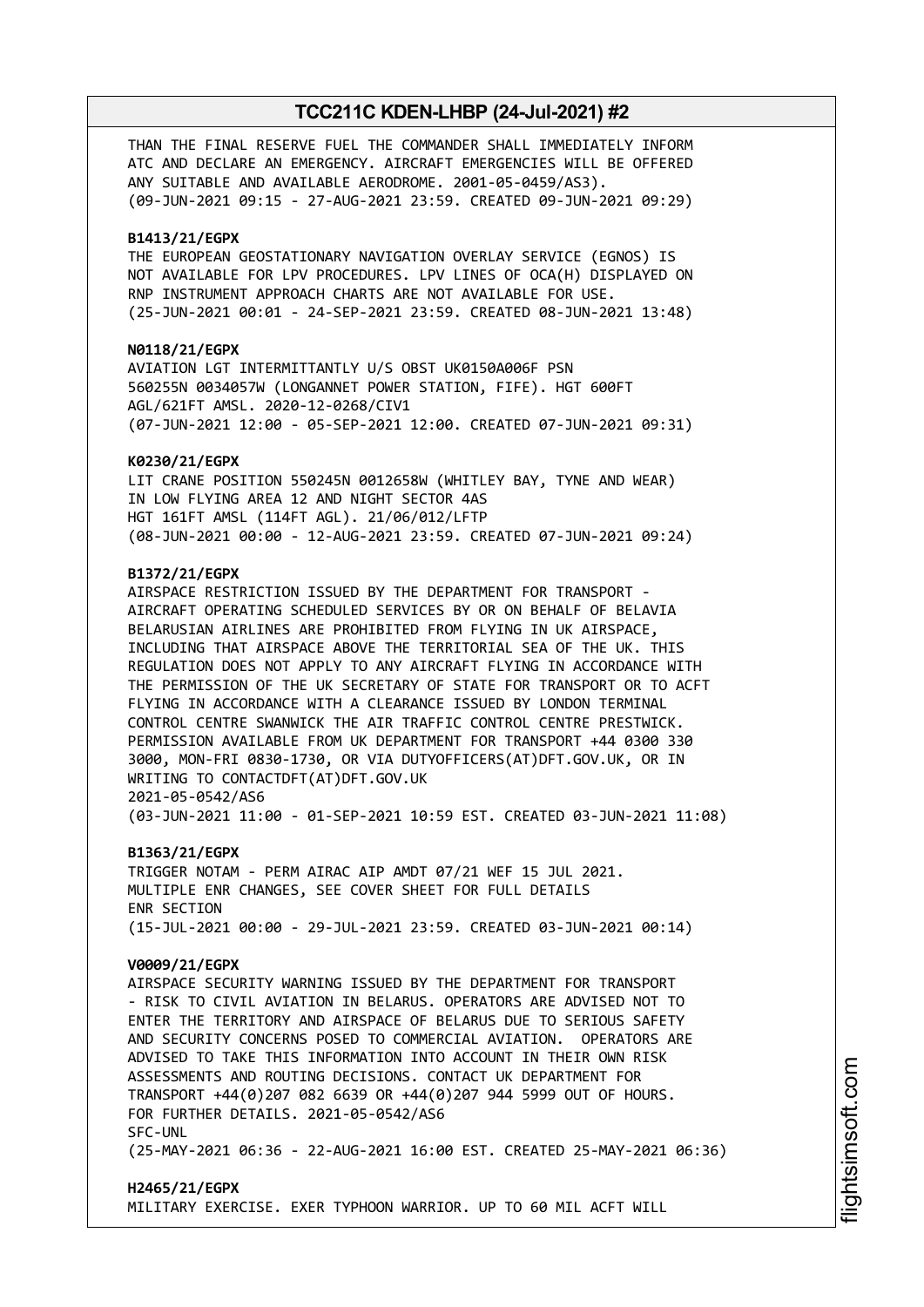# **TCC211C KDEN-LHBP (24-Jul-2021) #2** OPERATE AND CONDUCT HIGH ENERGY MANOEVRES WI AREA BOUNDED BY: 574800N 0002400E - 544500N 0025700E - 542300N 0024500E - 533000N 0030000E - 531600N 0030000E - 532000N 0023000E - 531200N 0023000E - 530900N 0020600E - 532200N 0000400E - 534300N 0000800W - 544200N 0011400W - 550100N 0013000W - 550300N 0014100W - 550600N 0013800W - 552600N 0023700W - 553800N 0025100W - 560000N 0024900W - 560700N 0025600W - 560700N 0033000W - 561400N 0033200W - 562400N 0031500W - 571600N 0021000W - 574800N 0002400E. ACCESS TO CONTROLLED AIRSPACE SUBJ ATC CLR. ACFT MAY BE UNABLE TO COMPLY WITH RAC. FOR OPERATIONAL INFO CTC: 01522 731625 (1ACC DURING HOURS OF ACTIVITY) OR 01526 346346 (AT ALL OTHER TIMES). AIRSPACE COORDINATION NOTICE 2021-07-0028/AS3 REFERS. SFC-FL660 17 19 24 26 0830-1130 (17-AUG-2021 08:30 - 26-AUG-2021 11:30. CREATED 18-MAY-2021 11:16) **H2462/21/EGPX** MILITARY EXERCISE. EXER TYPHOON WARRIOR. UP TO 60 MIL ACFT WILL OPERATE AND CONDUCT HIGH ENERGY MANOEVRES WI AREA BOUNDED BY: 574800N 0002400E - 544500N 0025700E - 542300N 0024500E - 533000N 0030000E - 531600N 0030000E - 532000N 0023000E - 531200N 0023000E - 530900N 0020600E - 532200N 0000400E - 534300N 0000800W - 544200N 0011400W - 550100N 0013000W - 550300N 0014100W - 550600N 0013800W - 552600N 0023700W - 553800N 0025100W - 560000N 0024900W - 560700N 0025600W - 560700N 0033000W - 561400N 0033200W - 562400N 0031500W - 571600N 0021000W - 574800N 0002400E. ACCESS TO CONTROLLED AIRSPACE SUBJ ATC CLR. ACFT MAY BE UNABLE TO COMPLY WITH RAC. FOR OPERATIONAL INFO CTC: 01522 731625 (1ACC DURING HOURS OF ACTIVITY) OR 01526 346346 (AT ALL OTHER TIMES). AIRSPACE COORDINATION NOTICE 2021-07-0028/AS3 REFERS. SFC-FL660 JUL 15 20 0830-1130, JUL 22 0830-1430, JUL 27 29 AUG 03 0830-1130 (15-JUL-2021 08:30 - 03-AUG-2021 11:30. CREATED 18-MAY-2021 11:01) **B1209/21/EGPX** SAFETY AND OPERATIONAL DIRECTIVE, NUMBER 2021/003 ISSUED 14 MAY 2021, BOEING 737-8 BOEING 737-8200 AND BOEING 737-9 (MAX) RETURN TO SERVICE.IN ACCORDANCE WITH SD-2021/003 THE CIVIL AVIATION AUTHORITY (CAA), IN EXERCISE OF ITS POWERS UNDER ARTICLE 248, AND IN ACCORDANCE WITH ARTICLE 17(1), OF THE AIR NAVIGATION ORDER 2016, AND SUBJECT TO, AND IN ACCORDANCE WITH, UK REGULATION (EU) 2018/1139 (AS RETAINED IN UK LAW), ARTICLE 70, DIRECTS OPERATORS AND PILOTS IN COMMAND OF ANY BOEING 737-8 MAX OR BOEING 737-9 MAX AIRCRAFT WHICH IS REGISTERED OTHER THAN IN THE UK NOT TO CONDUCT FLIGHTS WITHIN UK AIRSPACE UNLESS THEY HAVE SUBMITTED A DECLARATION TO THE CAA. ADDITIONALLY SUCH AEROPLANES TOGETHER WITH ANY BOEING 737-8200 AEROPLANE ARE NOT TO CONDUCT RNP-AR APPROACH OPERATIONS WITHIN THE UK. NOTWITHSTANDING THE ABOVE OPERATORS AND PILOTS IN COMMAND OF ANY SUCH BOEING 737-8 MAX OR BOEING 737-9 MAX AIRCRAFT REGISTERED OTHER THAN IN THE UK MAY CONDUCT A FERRY FLIGHT OPERATION FOR THE PURPOSE OF ESSENTIAL MAINTENANCE OR MODIFICATION INTO, OUT OF OR THROUGH UK AIRSPACE, SUBJECT TO THE EXPRESS PERMISSION OF THE CAA AND SUBJECT TO SUCH REQUIREMENTS AND CONDITIONS AS THE PERMISSION CONTAINS.TO BE GRANTED A PERMISSION FOR ANY ABOVE FERRY FLIGHT, THE OPERATOR MUST APPLY TO THE CAA AND COMPLY WITH THEIR REQUIREMENTS AND CONDITIONS. PERMISSION WILL BE PROVIDED TO THE OPERATOR IN WRITING.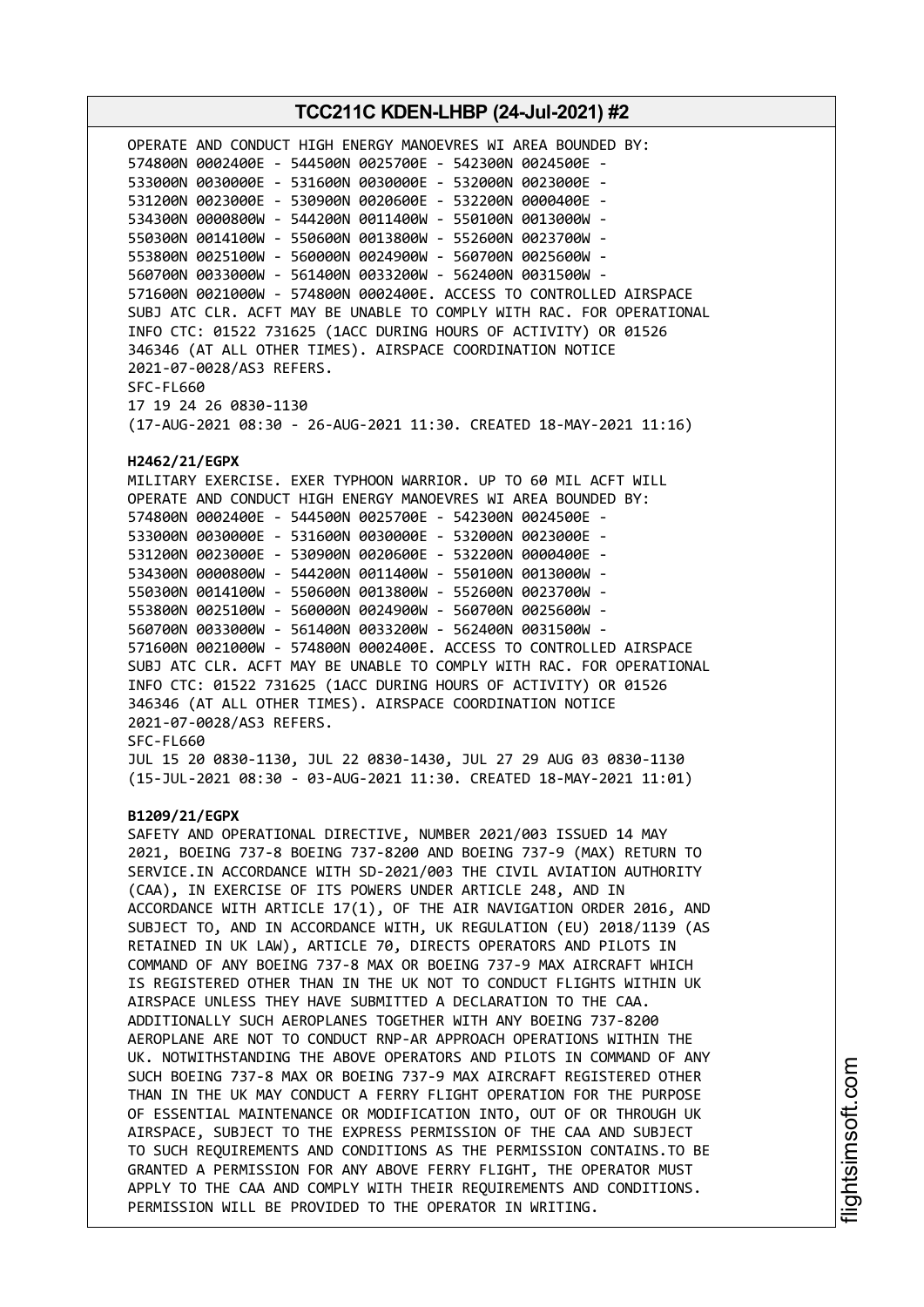2019-03-0217/AS4. (14-MAY-2021 16:46 - 11-AUG-2021 19:00 EST. CREATED 14-MAY-2021 16:47) **B1207/21/EGPX** MILITARY EXERCISE. SSR MODE 3/A CODES 0100, 0200, 0300, 0400, 0500, 0600, 0700, 1510 - 1577 AND 2400 - 2477 TEMPO ALLOCATED TO EXER TYPHOON WARRIOR 21. INFO CTC 01526 346346 OR 01526 346351. 2021-06-0138/AS3. (15-JUL-2021 00:01 - 26-AUG-2021 23:59. CREATED 14-MAY-2021 14:22) **B1205/21/EGPX** COVID-19: FLIGHT RESTRICTIONS. ISLE OF MAN. ALL ACFT INTENDING TO LAND ON THE ISLE OF MAN MUST DO SO AT ISLE OF MAN AIRPORT DURING PUBLISHED AIRPORT OPENING HOURS TO COMPLETE PORT ARRIVALS PROCESS PRIOR TO LANDING ELSEWHERE ON THE ISLAND. LANDING FEES ARE WAIVED FOR ACFT DEPARTING TO AN ALTERNATIVE SITE WITHIN 1 HOUR. FAILURE TO COMPLY MAY RESULT IN A FINE OR IMPRISONMENT. FOR INFO SEE COVID19.GOV.IM/GENERAL-INFORMATION/PRIVATE-VESSELS-AND-AIRCRAFTS/ OR PHONE +44 1624 687171. 2020-08-0241/AS4 (14-MAY-2021 09:06 - 12-AUG-2021 12:00 EST. CREATED 14-MAY-2021 09:07) **B1175/21/EGPX** COVID-19: CREWS/PASSENGERS REQUIREMENTS. CREWS SHOULD COMPLETE THE ENHANCED GENERAL AIRCRAFT DECLARATION (GAD) PROCESS FOR ALL INTERNATIONAL FLIGHTS INTO THE UK, INCLUDING THE ACTIVE REPORTING OF NIL RETURNS. IF SYMPTOMATIC PASSENGERS ARE IDENTIFIED, THIS MUST BE NOTIFIED. GADS FOR FLIGHTS TO ENGLAND SHOULD BE SENT TO THE HEALTH CONTROL UNIT TEL: +44 (0) 20 8745 7209 EMAIL: HEATHROW.HCU(AT)PHE.GOV.UK.GADS. FOR FLIGHTS TO SCOTLAND SHOULD BE SENT TO PUBLIC HEALTH SCOTLAND TEL: +44 (0)141 300 1414 EMAIL: NSS.HPSCORONAVIRUS(AT)NHS.NET (SUBJECT: AIRCRAFT DECLARATION). GADS FOR FLIGHTS TO NORTHERN IRELAND SHOULD BE SENT TO PUBLIC HEALTH AGENCY TEL: +44 (0)141 300 1414 EMAIL: NIPORTHEALTH(AT)HSCNI.NET. 2021-05-0359/AS6 (12-MAY-2021 09:45 - 07-AUG-2021 23:59. CREATED 12-MAY-2021 09:39) **B0989/21/EGPX** ADD ACTIVITY TO THE REMARKS OF THE PLYMOUTH PORTLAND AND PORTSMOUTH DANGER AREAS. ACTIVITY: ELECTRONIC/ OPTICAL HAZARDS. FOR THE FOLLOWING DANGER AREAS: EG D003 - PLYMOUTH EG D004 - PLYMOUTH EG D006 A,B,C - FALMOUTH BAY EG D007 A,B,C - FOWEY, FOWEY INNER EG D008 A,B,C - PLYMOUTH EG D009 A,B - WEMBURY EG D012 - LYME BAY NORTH EG D013 - LYME BAY EG D014 - PORTLAND EG D017 - PORTLAND EG D021 - PORTLAND EG D023 - PORTLAND EG D031 - PORTLAND EG D036 - PORTSMOUTH EG D037 - PORTSMOUTH EG D038 - PORTSMOUTH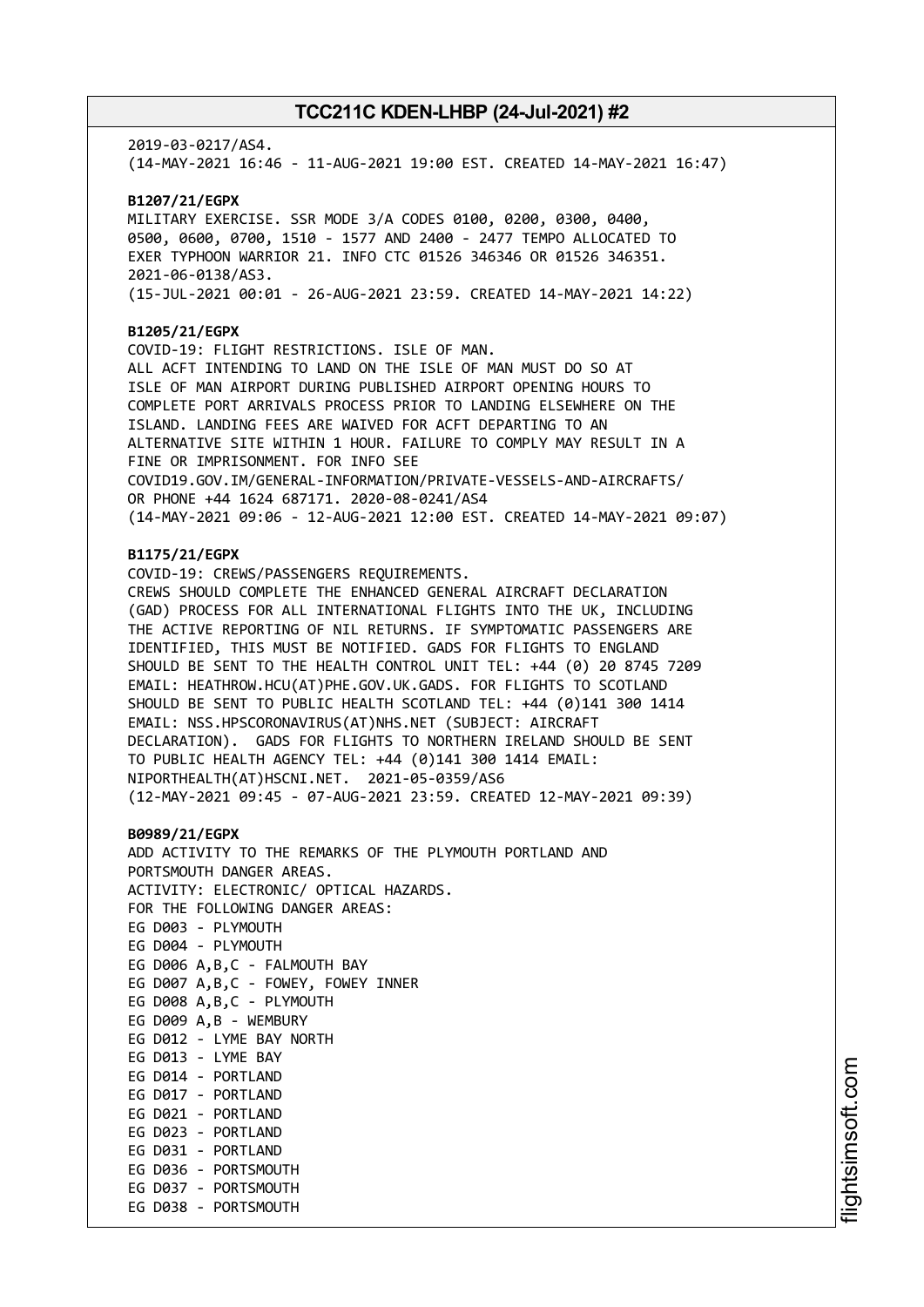EG D039 - PORTSMOUTH EG D040 - PORTSMOUTH UK AIP ENR 5.1 REFERS (26-APR-2021 00:00 - PERM. CREATED 23-APR-2021 13:40) **B0950/21/EGPX** ENR 5.1 RESTRICTED AREAS EG RU908A SUMBURGH TO EG RU908G SUMBURGH UPDATE REMARK TO: FRZ ACTIVE H24. UNMANNED AIRCRAFT FLIGHT NOT PERMITTED UNLESS PERMISSION HAS BEEN GRANTED BY THE RELEVANT AIR TRAFFIC SERVICE UNIT. ATC MUST BE CONTACTED DURING OPENING HOURS AND INFORMED OF FLIGHTS 24 HOURS IN ADVANCE OF OPERATION. FOR CONTACT DETAILS SEE AIP, PART 3 - AERODROMES, SECTION AD 2.2. UK AIP ENR 5.1, EGPB AD 2.2 REFERS (19-APR-2021 16:14 - PERM. CREATED 19-APR-2021 16:14) **B0911/21/EGPX** SSR CODES 1260-1277 REALLOCATED FROM THE CHANNEL ISLANDS TO QUEEN ELIZABETH CLASS AIRCRAFT CARRIERS. UK AIP ENR 1.6 REFERS (01-MAY-2021 00:00 - PERM. CREATED 15-APR-2021 08:49) **H1573/21/EGPX** MODEL ROCKET FIRING WI 2NM LOCATION 554300N 0044800W (FAIRLIE MOOR, NORTH AYRSHIRE). FOR INFO 07733 250135. 2021-06-0042/AS2 SFC-16000FT AMSL (06-NOV-2021 12:00 - 06-NOV-2021 17:00. CREATED 14-APR-2021 14:24) **H1571/21/EGPX** MODEL ROCKET FIRING WI 2NM LOCATION 554300N 0044800W (FAIRLIE MOOR, NORTH AYRSHIRE). FOR INFO 07733 250135. 2021-06-0042/AS2 SFC-16000FT AMSL (27-NOV-2021 12:00 - 27-NOV-2021 17:00. CREATED 14-APR-2021 14:22) **H1567/21/EGPX** MODEL ROCKET FIRING WI 2NM LOCATION 554300N 0044800W (FAIRLIE MOOR, NORTH AYRSHIRE). FOR INFO 07733 250135. 2021-06-0042/AS2 SFC-16000FT AMSL (16-OCT-2021 12:00 - 16-OCT-2021 18:00. CREATED 14-APR-2021 14:19) **H1565/21/EGPX** MODEL ROCKET FIRING WI 2NM LOCATION 554300N 0044800W (FAIRLIE MOOR, NORTH AYRSHIRE). FOR INFO 07733 250135. 2021-06-0042/AS2 SFC-16000FT AMSL (07-AUG-2021 12:00 - 07-AUG-2021 18:00. CREATED 14-APR-2021 14:19) **H1568/21/EGPX** MODEL ROCKET FIRING WI 2NM LOCATION 554300N 0044800W (FAIRLIE MOOR, NORTH AYRSHIRE). FOR INFO 07733 250135. 2021-06-0042/AS2 SFC-16000FT AMSL (25-SEP-2021 12:00 - 25-SEP-2021 18:00. CREATED 14-APR-2021 14:19) ┌──────────────────────────────────────────────────────────────────────────────┐ │**EKDK (COPENHAGEN FIR/UIR)** │ └──────────────────────────────────────────────────────────────────────────────┘

**D1266/21/EKDK** OBST LIGHTS STOREBAELT 552025N0110124E AND 552037N0110254E U/S (PYLON 16 AND PYLON 17, FROM TOP TO CENTRAL NODE (23-JUL-2021 12:11 - 02-AUG-2021 12:00 EST. CREATED 23-JUL-2021 12:12)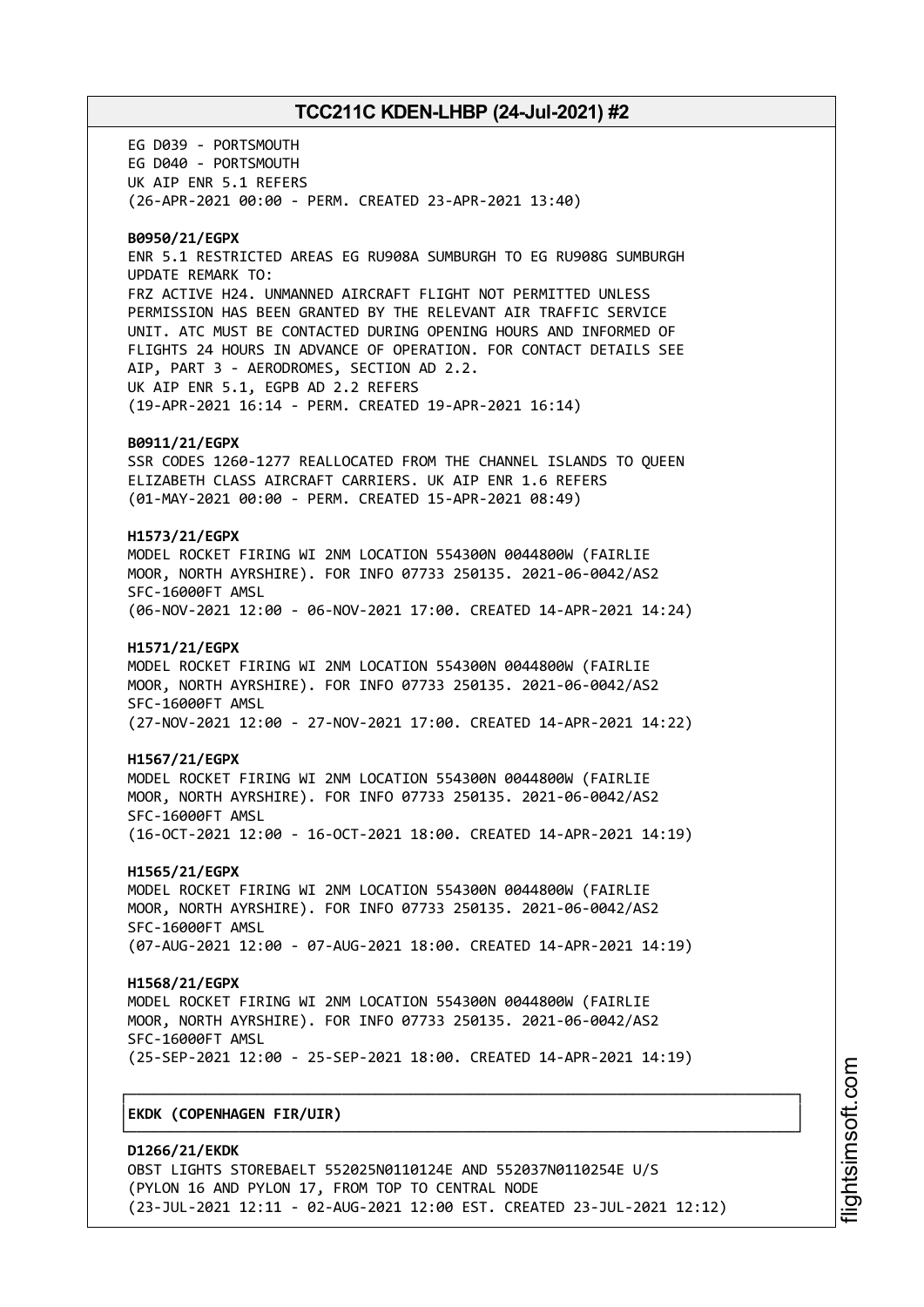**A2442/21/EKDK** DANGER AREA EKD304 DOGGER TSA ACTIVATED. SFC-FL530 (26-JUL-2021 07:55 - 26-JUL-2021 09:35. CREATED 23-JUL-2021 11:38) **A2443/21/EKDK** DANGER AREA EKD304 DOGGER TSA ACTIVATED. SFC-FL530 (26-JUL-2021 11:00 - 26-JUL-2021 12:40. CREATED 23-JUL-2021 11:38) **A2441/21/EKDK** DANGER AREA EKD303 HANSTHOLM B - TSA ACTIVATED. FL055-FL530 (26-JUL-2021 11:00 - 26-JUL-2021 12:40. CREATED 23-JUL-2021 11:37) **A2440/21/EKDK** DANGER AREA EKD303 HANSTHOLM B - TSA ACTIVATED. FL055-FL530 (26-JUL-2021 07:55 - 26-JUL-2021 09:35. CREATED 23-JUL-2021 11:36) **A2439/21/EKDK** DANGER AREA EKD302 HANSTHOLM A - TSA ACTIVATED. SFC-FL530 (26-JUL-2021 11:00 - 26-JUL-2021 12:40. CREATED 23-JUL-2021 11:35) **A2438/21/EKDK** DANGER AREA EKD302 HANSTHOLM A - TSA ACTIVATED. SFC-FL530 (26-JUL-2021 07:55 - 26-JUL-2021 09:35. CREATED 23-JUL-2021 11:35) **A2437/21/EKDK** DANGER AREA EKD301 FANOE - TSA ACTIVATED. SFC-FL530 (26-JUL-2021 11:00 - 26-JUL-2021 12:40. CREATED 23-JUL-2021 11:35) **A2436/21/EKDK** DANGER AREA EKD301 FANOE - TSA ACTIVATED. SFC-FL530 (26-JUL-2021 07:55 - 26-JUL-2021 09:35. CREATED 23-JUL-2021 11:32) **D1262/21/EKDK** LGTD OBST CRANE ERECTED AT VALBY IN PSN 553955N0123202E. HGT 457FT AGL, ELEV 491FT AMSL. (22-JUL-2021 12:47 - 10-OCT-2021 12:00 EST. CREATED 22-JUL-2021 12:48) **C0622/21/EKDK** ALL AIRCRAFT TO EKGF 1 HOUR PPR REQUIRED. PHONE +45 76121429. (20-JUL-2021 05:13 - 31-DEC-2021 12:00 EST. CREATED 20-JUL-2021 05:15) **D1241/21/EKDK** OBST LIGHTS AABENRAA, ENSTEDVAERKET 1 550114N0092632E U/S. (14-JUL-2021 06:38 - 30-SEP-2021 12:00 EST. CREATED 14-JUL-2021 06:40) **A2284/21/EKDK** DENMIL UHF 246.350 AND VHF 129.825 RADIOS ON THE FOLLOWING SITE SKROEBELEV, IS OUT OF COMMISSION DUE TO MAINTENANCE. TRAFFIC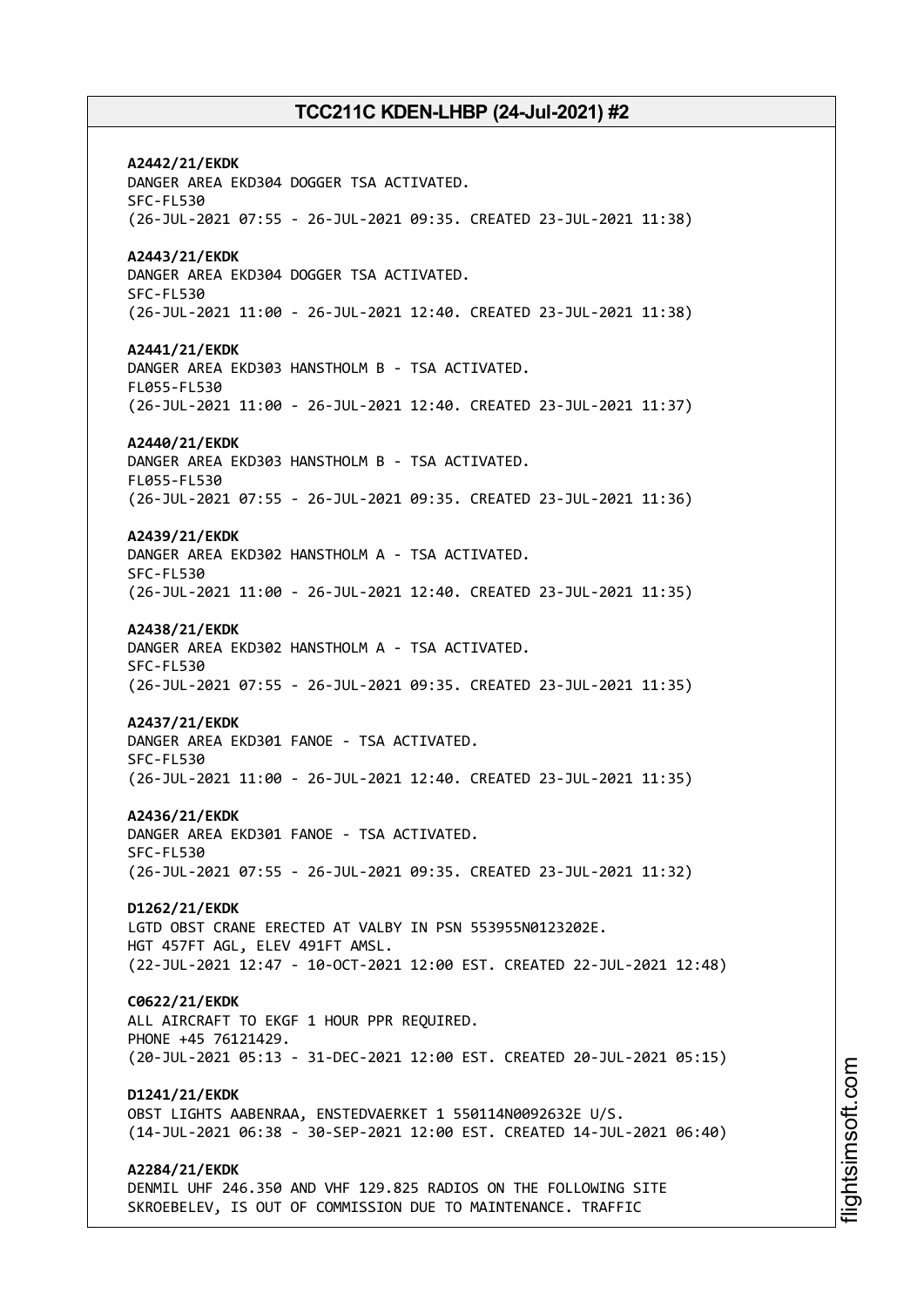INFORMATION IS STILL AVAILABLE FROM DENMIL, BUT POOR TO NONE LOW LEVEL COVERAGE CAN BE EXPECTED AROUND LANGELAND, LOLLAND AND WESTERN PART OF BALTIC SEA. REF.: MILNOTAM M0340/21 (18-AUG-2021 07:00 - 18-AUG-2021 11:00. CREATED 12-JUL-2021 09:13) **A2283/21/EKDK** DENMIL UHF 246.350 AND 243.0 RADIOS ON THE FOLLOWING SITE KASTRUP, IS OUT OF COMMISSION DUE TO MAINTENANCE. POOR TO NONE LOW LEVEL COVERAGE CAN BE EXPECTED IN THE EASTERN PART OF DENMARK ON 243.0. AND IN KOEGE BUGT AND SOUTHERN PART OF KATTEGAT ON 246.350. REF.: MILNOTAM M0339/21 (13-AUG-2021 07:00 - 13-AUG-2021 11:00. CREATED 12-JUL-2021 09:12) **A2275/21/EKDK** TRIGGER NOTAM - PERM VFG AIRAC AMDT 09/21 WEF 09 SEP 2021. REF GEN 0.6: CORRECTION TO HEADER (AD 1.2) WITH REF TO AIRAC AMDT 12 AUG 2021. (09-SEP-2021 00:00 - 22-SEP-2021 23:59. CREATED 12-JUL-2021 08:25) **A2274/21/EKDK** TRIGGER NOTAM - PERM AIP DENMARK AND VFG AIRAC AMDT 09/21 WEF 09 SEP 2021. REF GEN 0.5 AND ENR 5.4: NEW OBSTACLES AULUM, ST. SOELS ENERGIPARK, VELLING 1 AND VELLING 2. REF GEN 1.1: CHANGE OF CAA NAME AND EMAIL. (09-SEP-2021 00:00 - 22-SEP-2021 23:59. CREATED 12-JUL-2021 08:24) **A2268/21/EKDK** DENMIL UHF 246.350 AND VHF 129.825 RADIOS ON THE FOLLOWING SITE VEJRHOEJ, IS OUT OF COMMISSION DUE TO MAINTENANCE. TRAFFIC INFORMATION IS STILL AVAILABLE FROM DENMIL, BUT POOR TO NONE LOW LEVEL COVERAGE CAN BE EXPECTED AROUND GREAT BELT AND NORTHERN PART OF SEALAND. REF MIL NOTAM M0338/21. (09-AUG-2021 07:00 - 09-AUG-2021 11:00. CREATED 12-JUL-2021 06:34) **M0340/21/EKDK** DENMIL UHF 246.350 AND VHF 129.825 RADIOS ON THE FOLLOWING SITE SKROEBELEV, IS OUT OF COMMISSION DUE TO MAINTENANCE. TRAFFIC INFORMATION IS STILL AVAILABLE FROM DENMIL, BUT POOR TO NONE LOW LEVEL COVERAGE CAN BE EXPECTED AROUND LANGELAND, LOLLAND AND WESTERN PART OF BALTIC SEA. (18-AUG-2021 07:00 - 18-AUG-2021 11:00. CREATED 12-JUL-2021 05:59) **M0339/21/EKDK** DENMIL UHF 246.350 AND 243.0 RADIOS ON THE FOLLOWING SITE KASTRUP, IS OUT OF COMMISSION DUE TO MAINTENANCE. POOR TO NONE LOW LEVEL COVERAGE CAN BE EXPECTED IN THE EASTERN PART OF DENMARK ON 243.0. AND IN KOEGE BUGT AND SOUTHERN PART OF KATTEGAT ON 246.350. (13-AUG-2021 07:00 - 13-AUG-2021 11:00. CREATED 12-JUL-2021 05:58) **M0338/21/EKDK** DENMIL UHF 246.350 AND VHF 129.825 RADIOS ON THE FOLLOWING SITE VEJRHOEJ,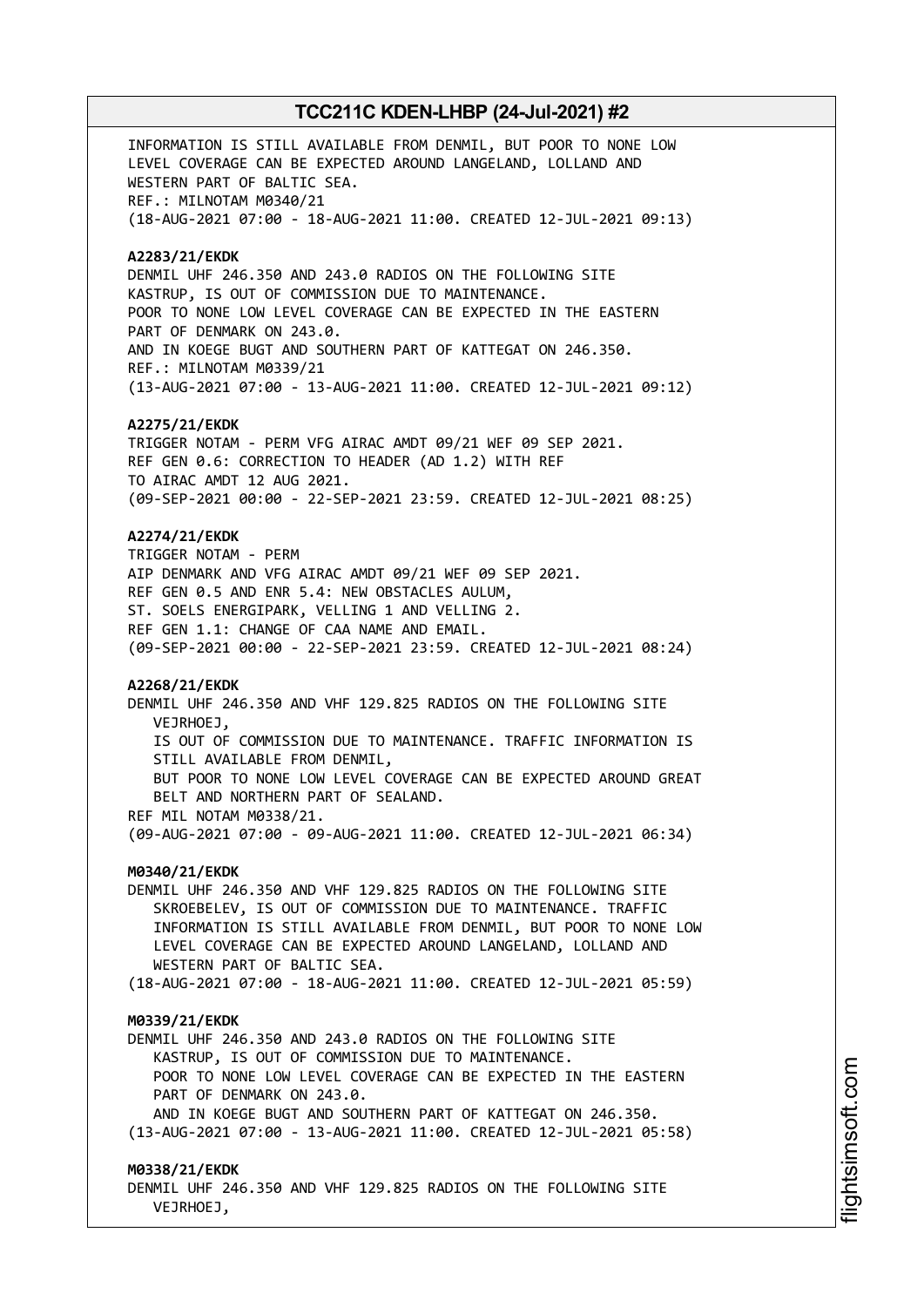IS OUT OF COMMISSION DUE TO MAINTENANCE. TRAFFIC INFORMATION IS STILL AVAILABLE FROM DENMIL, BUT POOR TO NONE LOW LEVEL COVERAGE CAN BE EXPECTED AROUND GREAT BELT AND NORTHERN PART OF SEALAND. (09-AUG-2021 07:00 - 09-AUG-2021 11:00. CREATED 12-JUL-2021 05:56) **A2258/21/EKDK** NAV WARNING: PJE HALO/HAHO WILL TAKE PLACE AT BIERSTED REF MIL NOTAM M0336/21 SFC-30000FT AMSL (13-AUG-2021 07:00 - 13-AUG-2021 11:00. CREATED 09-JUL-2021 14:09) **A2257/21/EKDK** NAV WARNING: PJE HALO/HAHO WILL TAKE PLACE AT BIERSTED REF MIL NOTAM M0333/21 SFC-30000FT AMSL (12-AUG-2021 07:00 - 12-AUG-2021 15:00. CREATED 09-JUL-2021 14:07) **A2256/21/EKDK** NAV WARNING: PJE HALO/HAHO WILL TAKE PLACE AT BIERSTED REF MIL NOTAM M0329/21 SFC-30000FT AMSL (11-AUG-2021 07:00 - 11-AUG-2021 15:00. CREATED 09-JUL-2021 13:59) **D1214/21/EKDK** OBST LIGHTS AVEDOERE HOLME U/S. (09-JUL-2021 11:51 - 09-AUG-2021 12:00 EST. CREATED 09-JUL-2021 11:53) **A2238/21/EKDK** NAV WARNING PJE HALO/HAHO WILL TAKE PLACE AT BIERSTED PSN 571050N 0094908E, RADIUS 10 NM . REF MIL NOTAM M0323/21 SFC-30000FT AMSL (09-AUG-2021 08:00 - 09-AUG-2021 15:00. CREATED 09-JUL-2021 11:04) **A2236/21/EKDK** NAV WARNING PJE HALO/HAHO WILL TAKE PLACE AT BIERSTED PSN 571050N0094908E, RADIUS 10 NM. REF MIL NOTAM M0326/21 SFC-30000FT AMSL (10-AUG-2021 07:00 - 10-AUG-2021 15:00. CREATED 09-JUL-2021 11:00) **M0336/21/EKDK** NAV WARNING PJE HALO/HAHO WILL TAKE PLACE AT BIERSTED PSN 571050N 0094908E RADIUS 10 NM SFC-30000FT AMSL (13-AUG-2021 07:00 - 13-AUG-2021 11:00. CREATED 09-JUL-2021 10:19) **M0333/21/EKDK** NAV WARNING PJE HALO/HAHO WILL TAKE PLACE AT BIERSTED PSN 571050N 0094908E RADIUS 10 NM SFC-30000FT AMSL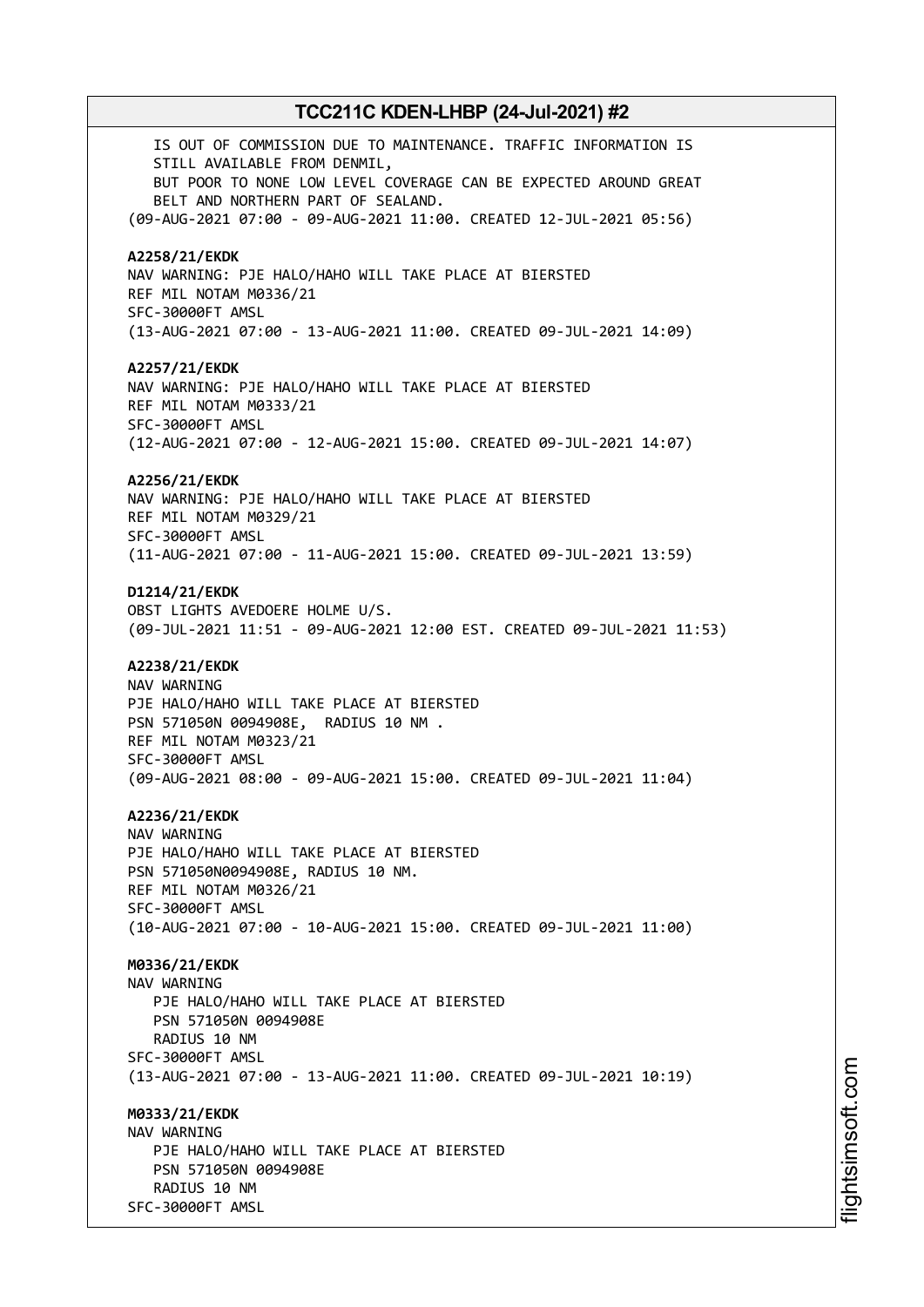(12-AUG-2021 07:00 - 12-AUG-2021 15:00. CREATED 09-JUL-2021 10:15) **M0329/21/EKDK** NAV WARNING PJE HALO/HAHO WILL TAKE PLACE AT BIERSTED PSN 571050N 0094908E RADIUS 10 NM SFC-30000FT AMSL (11-AUG-2021 07:00 - 11-AUG-2021 15:00. CREATED 09-JUL-2021 10:09) **M0326/21/EKDK** NAV WARNING PJE HALO/HAHO WILL TAKE PLACE AT BIERSTED PSN 571050N 0094908E RADIUS 10 NM SFC-30000FT AMSL (10-AUG-2021 07:00 - 10-AUG-2021 15:00. CREATED 09-JUL-2021 08:43) **M0323/21/EKDK** NAV WARNING PJE HALO/HAHO WILL TAKE PLACE AT BIERSTED PSN 571050N 0094908E RADIUS 10 NM SFC-30000FT AMSL (09-AUG-2021 08:00 - 09-AUG-2021 15:00. CREATED 09-JUL-2021 08:36) **D1201/21/EKDK** OBST LIGHTS TOLNE 573001N0101806E U/S. (08-JUL-2021 11:39 - 29-JUL-2021 14:00 EST. CREATED 08-JUL-2021 11:40) **D1200/21/EKDK** OBST LIGHTS VIDEBAEK 560827N0084218E U/S. (08-JUL-2021 11:38 - 29-JUL-2021 14:00 EST. CREATED 08-JUL-2021 11:39) **D1198/21/EKDK** OBST LIGHTS TOMMERUP 551853N0101335E U/S. (08-JUL-2021 11:31 - 29-JUL-2021 14:00 EST. CREATED 08-JUL-2021 11:33) **A2219/21/EKDK** COVID-19: FLIGHT RESTRICTIONS. DUE TO COVID-19, RESTRICTIONS APPLY FOR FLIGHTS WITH PASSENGERS LANDING IN DENMARK. RESTRICTIONS DEPEND ON A. COVID-19 TEST RESULT B. COVID-19 TEST TYPE C. COVID-19 TEST TIME D. PASSENGER AGE E. POINT OF DEPARTURE F. FLIGHT DESTINATION G. VACCINATION STATUS H. AUTHORITY ISSUING PROOF OF VACCINATION. FOR DETAILED DESCRIPTION OF RESTRICTIONS SEE HTTPS://EN.CORONASMITTE.DK/RULES-AND-REGULATIONS/ ENTRY-INTO-DENMARK . SPECIAL ATTENTION: UNTIL 31 OCTOBER 2021 PASSENGERS ARE REQUIRED TO HAVE A NEGATIVE PCR-TEST TAKEN NO LATER THAN 72 HOURS BEFORE TIME OF DEPARTURE WHEN TRAVELLING FROM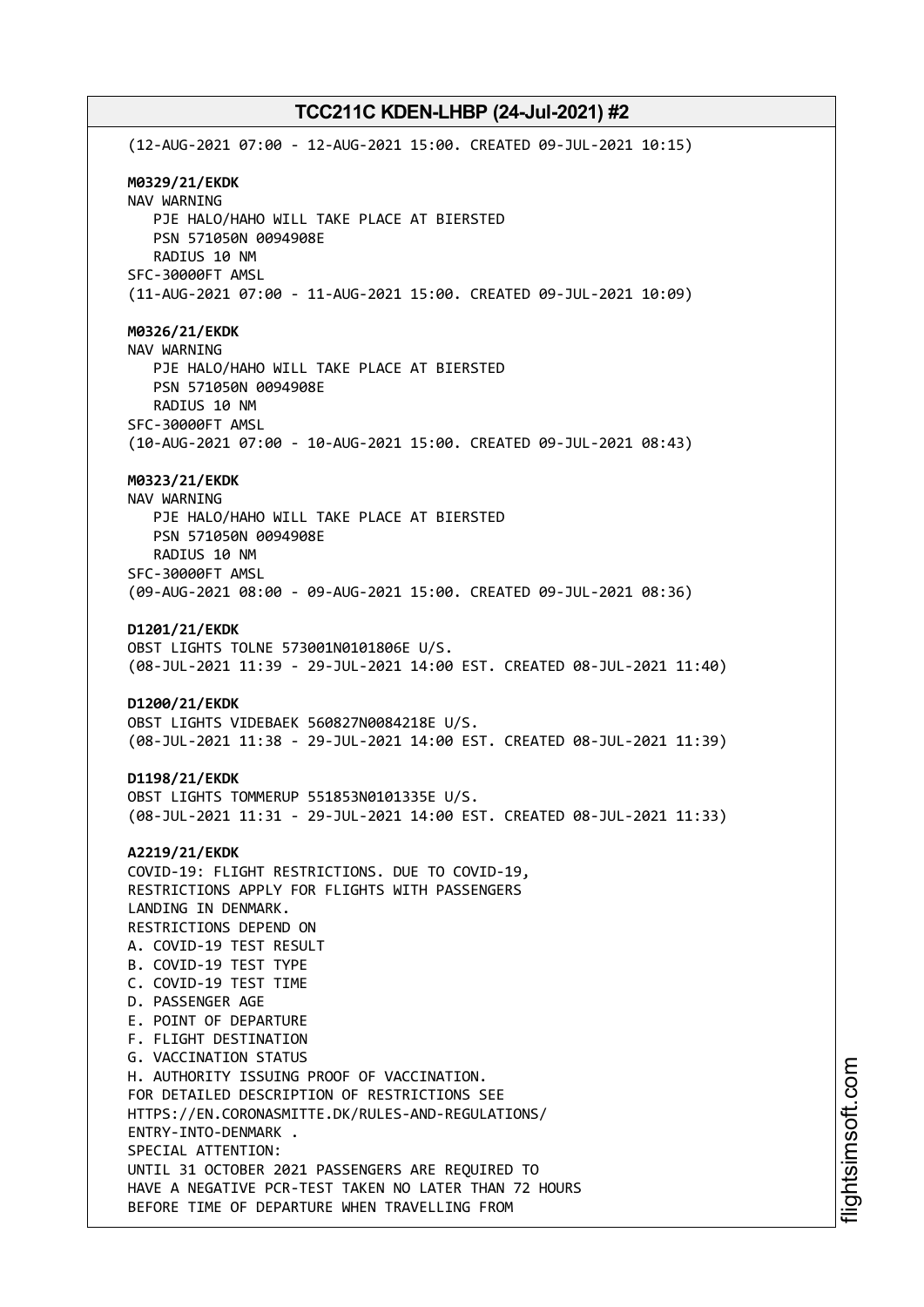COUNTRIES AND REGIONS THAT ARE CLASSIFIED AS RED. THE AIR CARRIER IS RESPONSIBLE FOR MAKING SURE THAT THE FLIGHT DOES NOT LAND IN DENMARK WITH PASSENGERS ONBOARD WERE NOT ABLE TO PROVIDE A NEGATIVE TEST BEFORE BOARDING. CHILDREN UNDER THE AGE OF 16 ARE EXEMPT AS ARE CERTAIN OTHER GROUPS. FOR ALL EXCEPTIONS SEE HTTPS://EN.CORONASMITTE.DK/RULES-AND-REGULATIONS/ENTRY-INTO-DENMARK/REGARDING-PERSONS-TRAVELLING-TO-DENMARK-BY-AIR. FOR A DESCRIPTION AND OVERVIEW OF THE COLOUR CATEGORY FOR COUNTRIES SEE HTTPS://EN.CORONASMITTE.DK/RULES-AND-REGULATIONS/ ENTRY-INTO-DENMARK/CATEGORIZATION-OF-COUNTRIES (08-JUL-2021 10:00 - 30-OCT-2021 21:59. CREATED 08-JUL-2021 10:03) **C0618/21/EKDK** TRIGGER NOTAM - AIP SUP 06/21 AND VFG SUP 06/21 - WEF 08 JUL 2021. TEMPORARY RESTRICTED AREA VESTER ALLING. SFC-2500FT AMSL (07-AUG-2021 08:00 - 08-AUG-2021 16:00. CREATED 08-JUL-2021 09:56) **C0617/21/EKDK** TEMPORARY RESTRICTED AREA AT VESTER ALLING ACTIVATED. REF AIP AND VFG SUP 06/21. LATERAL LIMITS: A CIRCLE CENTERED AT PSN 562505N0101723E. RADIUS 3NM. NO TFC PERMITTED IN THE AREA WITHOUT PRIOR PERMISSION FROM ATC. RELEVANT ATS UNIT REF AIP DENMARK ENR 5.1 ITEM 3: EKAH APP. SFC-2500FT AMSL (08-AUG-2021 08:00 - 08-AUG-2021 16:00. CREATED 08-JUL-2021 09:55) **C0616/21/EKDK** TEMPORARY RESTRICTED AREA AT VESTER ALLING ACTIVATED. REF AIP AND VFG SUP 06/21. LATERAL LIMITS: A CIRCLE CENTERED AT PSN 562505N0101723E. RADIUS 3NM. NO TFC PERMITTED IN THE AREA WITHOUT PRIOR PERMISSION FROM ATC. RELEVANT ATS UNIT REF AIP DENMARK ENR 5.1 ITEM 3: EKAH APP. SFC-2500FT AMSL (07-AUG-2021 08:00 - 07-AUG-2021 16:00. CREATED 08-JUL-2021 09:54) **D1195/21/EKDK** TEMPORARY RESTRICTED AREA AT STRUER ACTIVATED. REF AIP AND VFG SUP 05/21. LATERAL LIMITS: A CIRCLE CENTERED AT PSN 562917N0083430E. RADIUS 3.5NM. NO TFC PERMITTED IN THE AREA WITHOUT PRIOR PERMISSION FROM ATC. RELEVANT ATS UNIT REF AIP DENMARK ENR 5.1 ITEM 3: KARUP APP/TWR. SFC-1500FT AMSL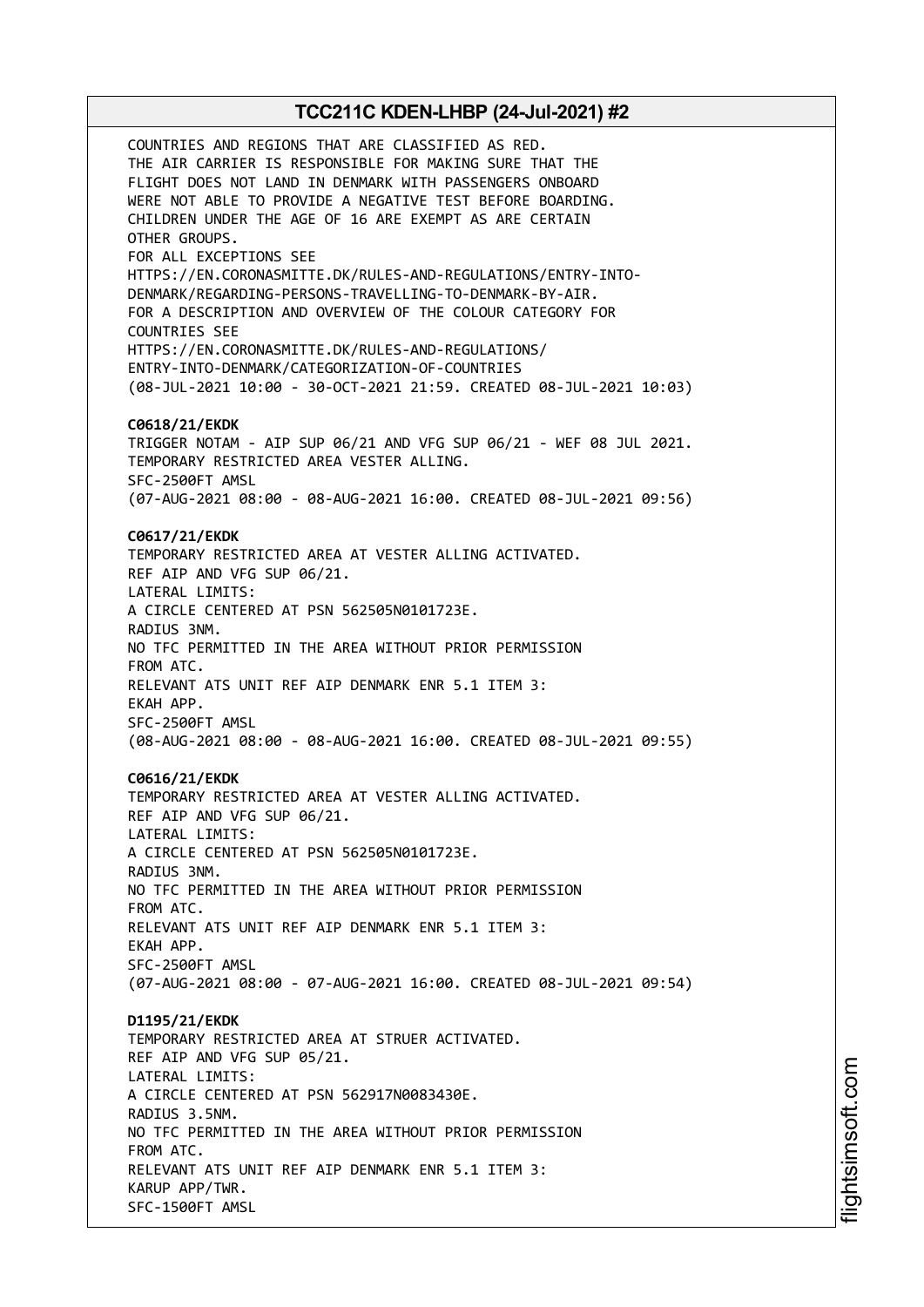(10-AUG-2021 04:00 - 10-AUG-2021 14:00. CREATED 08-JUL-2021 09:50) **D1192/21/EKDK** TRIGGER NOTAM - AIP SUP 05/21 AND VFG SUP 05/21 - WEF 08 JUL 2021. TEMPORARY RESTRICTED AREA STRUER. SFC-1500FT AMSL (10-AUG-2021 04:00 - 10-AUG-2021 14:00. CREATED 08-JUL-2021 09:41) **A2211/21/EKDK** FBZ HAS BEEN ESTABLISHED, IN RELATION TO THE EXTENDED RESTRICTED AREA EKR 81 (EXTENSION PUBLISHED ON NOTAM A2210/21). FBZ IS A AMC MANAGEABLE AREA AND DAILY EXTENSION WILL BE PUBLISHED VIA THE AUP. FBZ LATERAL LIMITS: 553201N0074005E 553408N0073752E 554207N0074106E 554737N0074819E 555122N0075948E 555020N0080439E 554405N0080808E 554230N0080729E 553812N0080016E 553119N0075340E 553029N0075017E 553201N0074005E FBZ VERTICAL LIMITS: FL195-FL245 19 0800-1330, 20 0800-1030, 23-26 0800-1330, 27 0800-1030 (19-AUG-2021 08:00 - 27-AUG-2021 10:30. CREATED 08-JUL-2021 07:33) **A2210/21/EKDK** DUE TO MILITARY EXERCISE EK R81 HAS BEEN VERTICALLY EXTENDED. NO TRAFFIC IS PERMITTED IN THE AREAS. FBZ IS ESTABLISHED. RELEVANT ATS UNITS REF. AIP DENMARK ENR 5.1 ITEM 3: COPENHAGEN ACC. SFC-23000FT AMSL 19 0800-1330, 20 0800-1030, 23-26 0800-1330, 27 0800-1030 (19-AUG-2021 08:00 - 27-AUG-2021 10:30. CREATED 08-JUL-2021 07:29) **A2209/21/EKDK** FBZ HAS BEEN ESTABLISHED, IN RELATION TO THE EXTENDED RESTRICTED AREA EKR 80 (EXTENSION PUBLISHED ON NOTAM A2208/21). FBZ IS A AMC MANAGEABLE AREA AND DAILY EXTENSION WILL BE PUBLISHED VIA THE AUP. FBZ LATERAL LIMITS: 553106N0074604E 553347N0074358E 554134N0075125E 554153N0075148E 554717N0080050E 554630N0080648E 554153N0080921E 554054N0080918E 553339N0080436E 553057N0080451E 552901N0080043E 553106N0074604E FBZ VERTICAL LIMITS: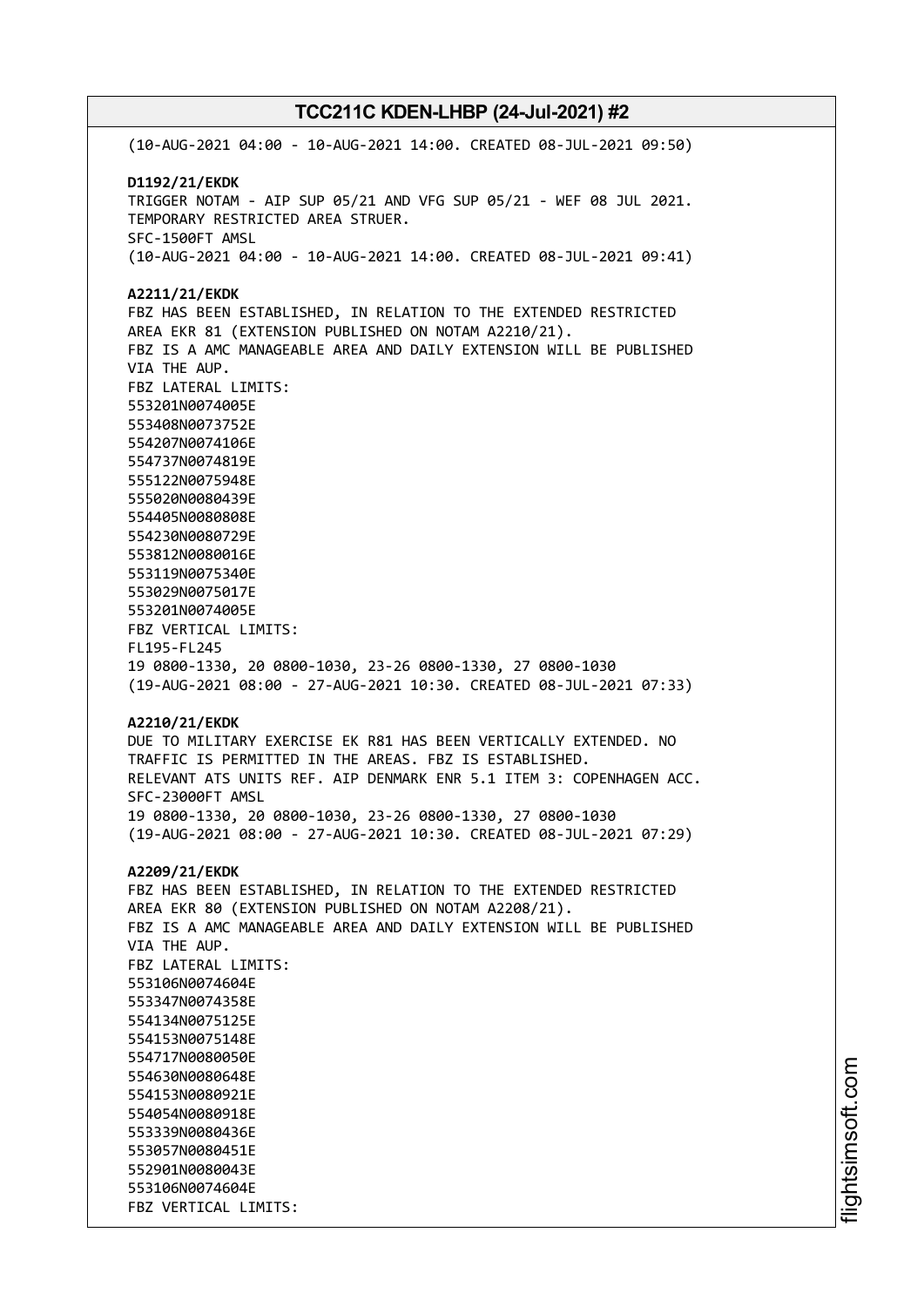FL195-FL245 19 0800-1330, 20 0800-1030, 23-26 0800-1330, 27 0800-1030 (19-AUG-2021 08:00 - 27-AUG-2021 10:30. CREATED 08-JUL-2021 07:27) **A2208/21/EKDK** DUE TO MILITARY EXERCISE EK R80 HAS BEEN VERTICALLY EXTENDED. NO TRAFFIC IS PERMITTED IN THE AREAS. FBZ IS ESTABLISHED. RELEVANT ATS UNITS REF. AIP DENMARK ENR 5.1 ITEM 3: COPENHAGEN ACC. SFC-23000FT AMSL 19 0800-1330, 20 0800-1030, 23-26 0800-1330, 27 0800-1030 (19-AUG-2021 08:00 - 27-AUG-2021 10:30. CREATED 08-JUL-2021 07:24) **A2207/21/EKDK** FBZ EK R34Z HAS BEEN EXTENDED, IN RELATION TO THE EXTENDED RESTRICTED AREA EK R34 (EXTENSION PUBLISHED ON NOTAM A2205/21). FBZ IS A AMC MANAGEABLE AREA AND DAILY EXTENSION WILL BE PUBLISHED VIA THE AUP. FBZ EK R34Z VERTICAL LIMITS: 3500FT MSL-FL195 19 0800-1330, 20 0800-1030, 23-26 0800-1330, 27 0800-1030 (19-AUG-2021 08:00 - 27-AUG-2021 10:30. CREATED 08-JUL-2021 07:22) **A2206/21/EKDK** FBZ HAS BEEN ESTABLISHED, IN RELATION TO THE EXTENDED RESTRICTED AREA EKR 34 (EXTENSION PUBLISHED ON NOTAM A2205/21). FBZ IS A AMC MANAGEABLE AREA AND DAILY EXTENSION WILL BE PUBLISHED VIA THE AUP. FBZ LATERAL LIMITS: 553433N0080532E 553446N0080336E 553554N0080125E 554209N0075805E 554438N0080145E 554330N0081930E 554204N0082206E 553301N0082418E 553103N0082146E 552944N0080815E 553213N0080420E 553433N0080532E FBZ VERTICAL LIMITS: FL195-FL245 19 0800-1330, 20 0800-1030, 23-26 0800-1330, 27 0800-1030 (19-AUG-2021 08:00 - 27-AUG-2021 10:30. CREATED 08-JUL-2021 07:16) **A2205/21/EKDK** DUE TO MILITARY EXERCISE EK R34 HAS BEEN VERTICALLY EXTENDED. NO TRAFFIC IS PERMITTED IN THE AREAS. FBZ IS ESTABLISHED. RELEVANT ATS UNITS REF. AIP DENMARK ENR 5.1 ITEM 3: COPENHAGEN ACC OR BILLUND APP. SFC-23000FT AMSL 19 0800-1330, 20 0800-1030, 23-26 0800-1330, 27 0800-1030 (19-AUG-2021 08:00 - 27-AUG-2021 10:30. CREATED 08-JUL-2021 07:13) **A2204/21/EKDK** FBZ EK R33Z HAS BEEN EXTENDED, IN RELATION TO THE EXTENDED RESTRICTED AREA EK R33 (EXTENSION PUBLISHED ON NOTAM A2200/21). FBZ IS A AMC MANAGEABLE AREA AND DAILY EXTENSION WILL BE PUBLISHED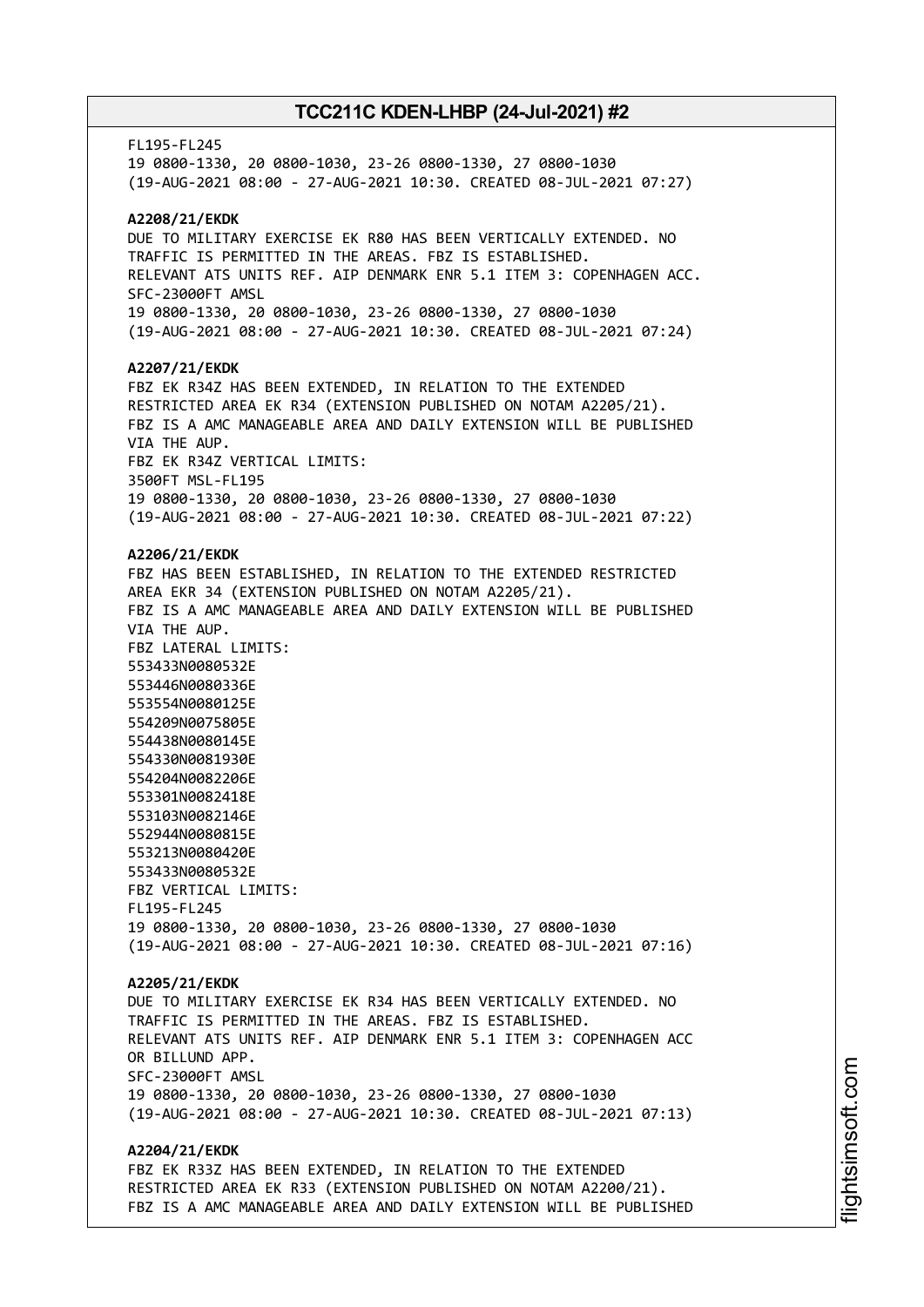VIA THE AUP. FBZ EK R33Z VERTICAL LIMITS: 3500FT MSL-FL195 19 0800-1330, 20 0800-1030, 23-26 0800-1330, 27 0800-1030 (19-AUG-2021 08:00 - 27-AUG-2021 10:30. CREATED 07-JUL-2021 13:01) **A2202/21/EKDK** FBZ HAS BEEN ESTABLISHED, IN RELATION TO THE EXTENDED RESTRICTED AREA EKR 33 (EXTENSION PUBLISHED ON NOTAM A2200/21). FBZ IS A AMC MANAGEABLE AREA AND DAILY EXTENSION WILL BE PUBLISHED VIA THE AUP. FBZ LATERAL LIMITS: 553045N0081030E 552953N0080818E 552910N0075746E 553051N0075415E 553415N0075355E 553450N0075405E 554432N0080018E 554424N0080800E 554009N0081015E 553945N0081343E 553706N0081602E 553045N0081030E FBZ VERTICAL LIMITS: FL195-FL245 19 0800-1330, 20 0800-1030, 23-26 0800-1330, 27 0800-1030 (19-AUG-2021 08:00 - 27-AUG-2021 10:30. CREATED 07-JUL-2021 12:59) **A2200/21/EKDK** DUE TO MILITARY EXERCISE EK R33 HAS BEEN VERTICALLY EXTENDED. NO TRAFFIC IS PERMITTED IN THE AREAS. FBZ IS ESTABLISHED. RELEVANT ATS UNITS REF. AIP DENMARK ENR 5.1 ITEM 3: COPENHAGEN ACC OR BILLUND APP. SFC-23000FT AMSL 19 0800-1330, 20 0800-1030, 23-26 0800-1330, 27 0800-1030 (19-AUG-2021 08:00 - 27-AUG-2021 10:30. CREATED 07-JUL-2021 12:53) **A2199/21/EKDK** FBZ EK R32Z HAS BEEN EXTENDED, IN RELATION TO THE EXTENDED RESTRICTED AREA EK R32 (EXTENSION PUBLISHED ON NOTAM A2198/21). FBZ IS A AMC MANAGEABLE AREA AND DAILY EXTENSION WILL BE PUBLISHED VIA THE AUP. FBZ EK R32Z VERTICAL LIMITS: 3500FT MSL-FL245 19 0800-1330, 20 0800-1030, 23-26 0800-1330, 27 0800-1030 (19-AUG-2021 08:00 - 27-AUG-2021 10:30. CREATED 07-JUL-2021 12:50) **A2198/21/EKDK** DUE TO MILITARY EXERCISE EK R32 HAS BEEN VERTICALLY EXTENDED. NO TRAFFIC IS PERMITTED IN THE AREAS. FBZ IS ESTABLISHED. RELEVANT ATS UNITS REF. AIP DENMARK ENR 5.1 ITEM 3: COPENHAGEN ACC OR BILLUND APP. SFC-23000FT AMSL 19 0800-1330, 20 0800-1030, 23-26 0800-1330, 27 0800-1030 (19-AUG-2021 08:00 - 27-AUG-2021 10:30. CREATED 07-JUL-2021 12:46) **C0570/21/EKDK**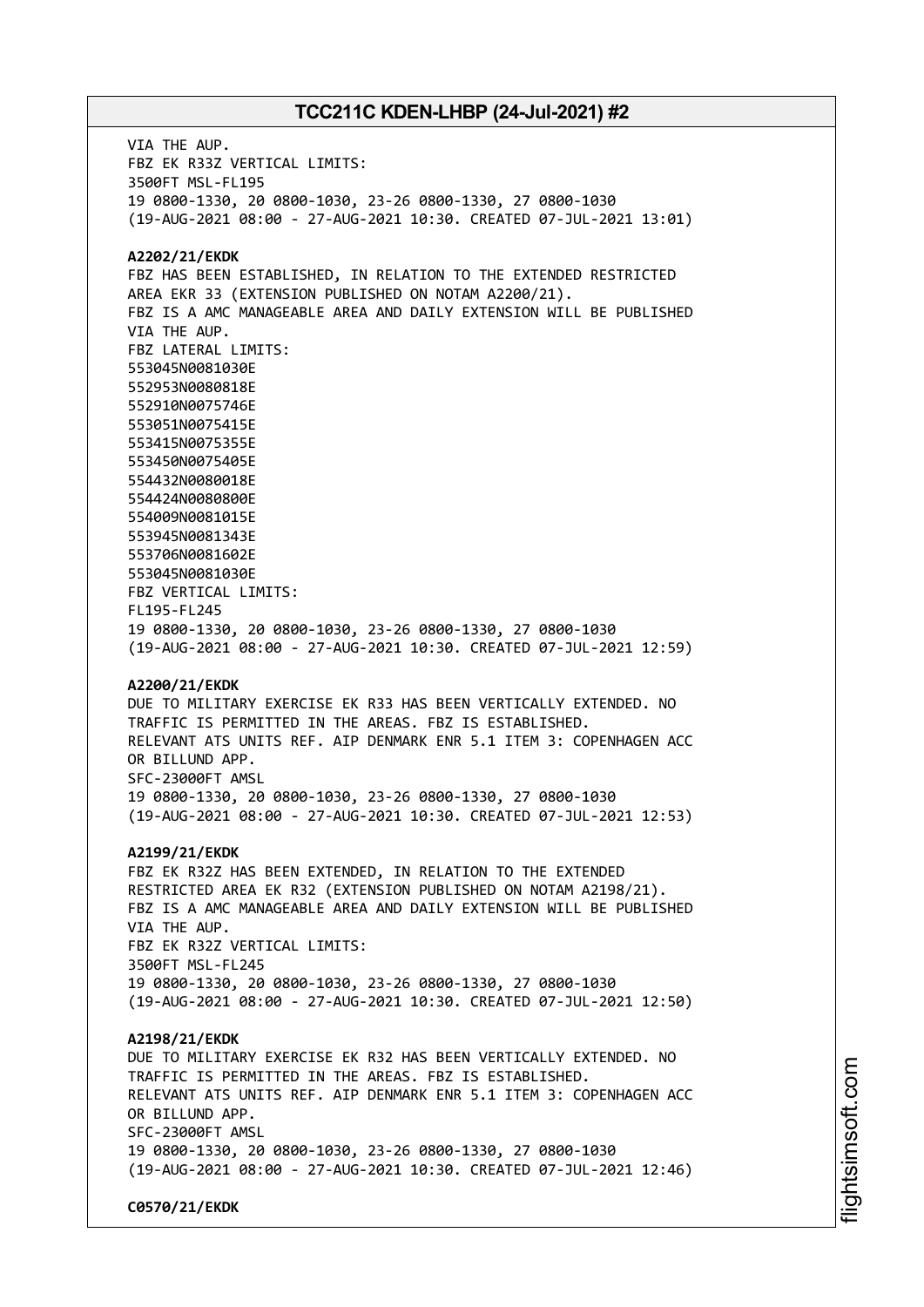FLYIN AT BLOKHUS BEACH PPR INTENSE VFR TRAFFIC LANDING AND DEPARTING VFR TRAFFIC AT BLOKHUS BEACH. POSITION: N571520 E0093441 RADIUS 3 NM 3500FT-GND. GND-3500FT AMSL (22-AUG-2021 10:30 - 22-AUG-2021 14:00. CREATED 02-JUL-2021 09:05) **D1166/21/EKDK** OBST ERECTED. 7 WIND TURBINES ERECTED AT AULUM, ST. SOELS ENERGIPARK AT PSN: 561630N0084427E 561639N0084418E 561648N0084408E 561657N0084359E 561706N0084349E 561715N0084339E 561724N0084330E HEIGHT 459 FT AGL, ELEV 651 FT AMSL. OBST LGT LIM FLG W. (01-JUL-2021 11:30 - PERM. CREATED 01-JUL-2021 11:33) **C0561/21/EKDK** CHECKLIST YEAR=2021 0251 0555 0556 0557 0558 0559 0560 LATEST AIS PUBLICATIONS ISSUED: AIP AIRAC AMDT IFR 008/2021 EFFECTIVE DATE 12 AUG 21 AIP AIRAC AMDT VFR 008/2021 EFFECTIVE DATE 12 AUG 21 AIP AMDT IFR 003/2018 EFFECTIVE DATE 15 MAR 18 AIP AMDT VFR 003/2018 EFFECTIVE DATE 15 MAR 18 AIP SUP IFR 004/2021 EFFECTIVE DATE 27 JUN 21 AIP SUP VFR 004/2021 EFFECTIVE DATE 27 JUN 21 AIC IFR A001/2021 EFFECTIVE DATE 23 MAR 21 AIC VFR A001/2021 EFFECTIVE DATE 23 MAR 21 AIC CHECKLIST AIP IFR A005/2004 A002/2012 A008/2012 A004/2013 A005/2013 A004/2014 A005/2014 A005/2015 A001/2016 A004/2016 A005/2017 A001/2018 A005/2018 A002/2019 A004/2019 A005/2019 A006/2019 A007/2019 A001/2020 A001/2021 AIP VFR A005/2004 A002/2012 A008/2012 A004/2013 A005/2013 A004/2014 A005/2014 A005/2015 A001/2016 A004/2016 A005/2017 A001/2018 A005/2018 A002/2019 A003/2019 A004/2019 A005/2019 A006/2019 A007/2019 A001/2020 A001/2021 SUP CHECKLIST AIP IFR 010/2017 014/2017 008/2018 004/2021 AIP VFR 010/2017 014/2017 008/2018 004/2021 (01-JUL-2021 01:48 - 01-AUG-2021 00:00 EST. CREATED 01-JUL-2021 01:48) **E0067/21/EKDK CHECKLIST** YEAR=2018 0101 YEAR=2019 0038 YEAR=2021 0059 0062 0064 0065 0066 LATEST AIS PUBLICATIONS ISSUED: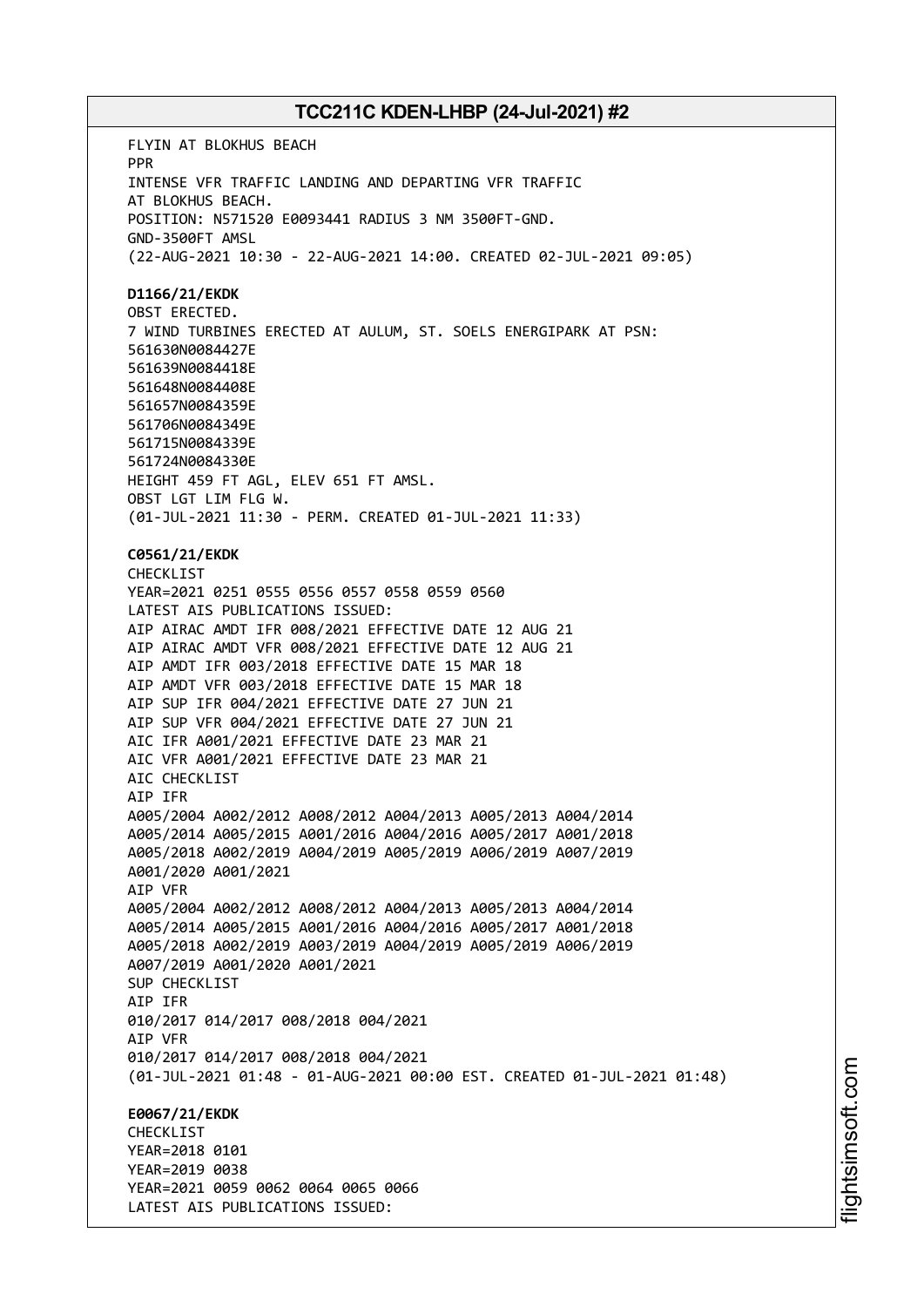FOR FAROE ISLANDS: AIP AIRAC AMDT IFR 003/2021 EFFECTIVE DATE 17 JUN 21 AIP AMDT IFR 002/2018 EFFECTIVE DATE 15 MAR 18 AIP SUP IFR 002/2017 EFFECTIVE DATE 10 OCT 17 AIC IFR A001/2019 EFFECTIVE DATE 19 FEB 19 AIRAC EFFECTIVE DATE 15 JUL 2021 NIL AIRAC EFFECTIVE DATE 12 AUG 2021 NIL AIC CHECKLIST AIP IFR A001/2016 A002/2016 A001/2018 A002/2018 A004/2018 A001/2019 AIP VFR **NTI** AIP MIL NIL SUP CHECKLIST AIP IFR NIL AIP VFR NIL AIP MIL NIL (01-JUL-2021 00:43 - 01-AUG-2021 00:00 EST. CREATED 01-JUL-2021 00:43) **A2116/21/EKDK** CHECKLIST YEAR=2017 3023 YEAR=2020 0288 YEAR=2021 0009 0153 0267 0429 0487 1080 1081 1082 1102 1137 1217 1272 1381 1382 1383 1530 1531 1532 1724 1834 1835 1875 1876 2011 2034 2036 2051 2054 2095 2100 2101 2102 2107 2110 2111 2112 2113 2114 2115 LATEST AIS PUBLICATIONS ISSUED: AIP AIRAC AMDT IFR 008/2021 EFFECTIVE DATE 12 AUG 21 AIP AIRAC AMDT VFR 008/2021 EFFECTIVE DATE 12 AUG 21 AIP AMDT IFR 003/2018 EFFECTIVE DATE 15 MAR 18 AIP AMDT VFR 003/2018 EFFECTIVE DATE 15 MAR 18 AIP SUP IFR 004/2021 EFFECTIVE DATE 27 JUN 21 AIP SUP VFR 004/2021 EFFECTIVE DATE 27 JUN 21 AIC IFR A001/2021 EFFECTIVE DATE 23 MAR 21 AIC VFR A001/2021 EFFECTIVE DATE 23 MAR 21 AIC CHECKLIST AIP IFR A005/2004 A002/2012 A008/2012 A004/2013 A005/2013 A004/2014 A005/2014 A005/2015 A001/2016 A004/2016 A005/2017 A001/2018 A005/2018 A002/2019 A004/2019 A005/2019 A006/2019 A007/2019 A001/2020 A001/2021 AIP VFR A005/2004 A002/2012 A008/2012 A004/2013 A005/2013 A004/2014 A005/2014 A005/2015 A001/2016 A004/2016 A005/2017 A001/2018 A005/2018 A002/2019 A003/2019 A004/2019 A005/2019 A006/2019 A007/2019 A001/2020 A001/2021 SUP CHECKLIST AIP IFR 010/2017 014/2017 008/2018 004/2021 AIP VFR 010/2017 014/2017 008/2018 004/2021 (01-JUL-2021 00:36 - 01-AUG-2021 00:00 EST. CREATED 01-JUL-2021 00:36)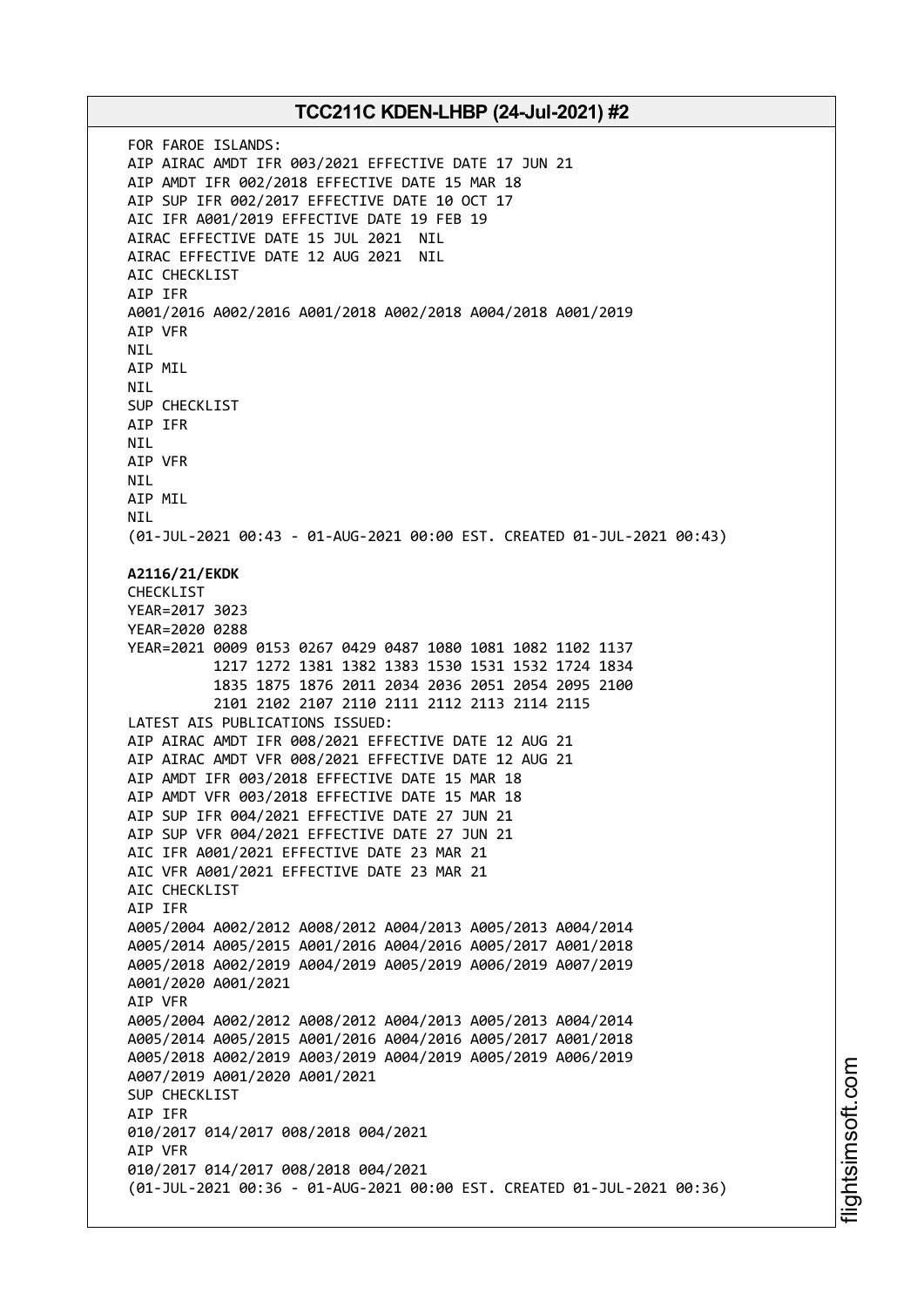**D1159/21/EKDK** CHECKLIST YEAR=2016 0128 1595 1597 YEAR=2017 1278 1279 1280 YEAR=2020 0288 0369 0773 1122 1467 YEAR=2021 0334 0431 0501 0592 0813 0834 0854 0860 0919 0938 0953 0979 1020 1051 1053 1054 1084 1098 1112 1114 1119 1124 1132 1133 1135 1148 1154 1155 1156 1157 LATEST AIS PUBLICATIONS ISSUED: AIP AIRAC AMDT IFR 008/2021 EFFECTIVE DATE 12 AUG 21 AIP AIRAC AMDT VFR 008/2021 EFFECTIVE DATE 12 AUG 21 AIP AMDT IFR 003/2018 EFFECTIVE DATE 15 MAR 18 AIP AMDT VFR 003/2018 EFFECTIVE DATE 15 MAR 18 AIP SUP IFR 004/2021 EFFECTIVE DATE 27 JUN 21 AIP SUP VFR 004/2021 EFFECTIVE DATE 27 JUN 21 AIC IFR A001/2021 EFFECTIVE DATE 23 MAR 21 AIC VFR A001/2021 EFFECTIVE DATE 23 MAR 21 AIC CHECKLIST AIP IFR A005/2004 A002/2012 A008/2012 A004/2013 A005/2013 A004/2014 A005/2014 A005/2015 A001/2016 A004/2016 A005/2017 A001/2018 A005/2018 A002/2019 A004/2019 A005/2019 A006/2019 A007/2019 A001/2020 A001/2021 AIP VFR A005/2004 A002/2012 A008/2012 A004/2013 A005/2013 A004/2014 A005/2014 A005/2015 A001/2016 A004/2016 A005/2017 A001/2018 A005/2018 A002/2019 A003/2019 A004/2019 A005/2019 A006/2019 A007/2019 A001/2020 A001/2021 SUP CHECKLIST AIP IFR 010/2017 014/2017 008/2018 004/2021 AIP VFR 010/2017 014/2017 008/2018 004/2021 (01-JUL-2021 00:34 - 01-AUG-2021 00:00 EST. CREATED 01-JUL-2021 00:34) **B1770/21/EKDK** CHECKLIST YEAR=2020 1765 2412 3161 3162 3163 3164 3165 3166 3704 YEAR=2021 0480 0853 0864 0875 0879 0880 0910 0911 1005 1027 1063 1070 1088 1132 1133 1134 1168 1169 1225 1267 1268 1269 1270 1271 1272 1273 1294 1378 1415 1448 1449 1498 1530 1585 1586 1642 1645 1669 1677 1678 1681 1682 1684 1685 1689 1694 1695 1705 1708 1715 1724 1741 1742 1744 1752 1753 1757 1758 1759 1760 1761 1762 1765 1766 1767 1768 1769 LATEST AIS PUBLICATIONS ISSUED: AIP AIRAC AMDT IFR 008/2021 EFFECTIVE DATE 12 AUG 21 AIP AIRAC AMDT VFR 008/2021 EFFECTIVE DATE 12 AUG 21 AIP AMDT IFR 003/2018 EFFECTIVE DATE 15 MAR 18 AIP AMDT VFR 003/2018 EFFECTIVE DATE 15 MAR 18 AIP SUP IFR 004/2021 EFFECTIVE DATE 27 JUN 21 AIP SUP VFR 004/2021 EFFECTIVE DATE 27 JUN 21 AIC IFR A001/2021 EFFECTIVE DATE 23 MAR 21 AIC VFR A001/2021 EFFECTIVE DATE 23 MAR 21 AIC CHECKLIST AIP IFR A005/2004 A002/2012 A008/2012 A004/2013 A005/2013 A004/2014 A005/2014 A005/2015 A001/2016 A004/2016 A005/2017 A001/2018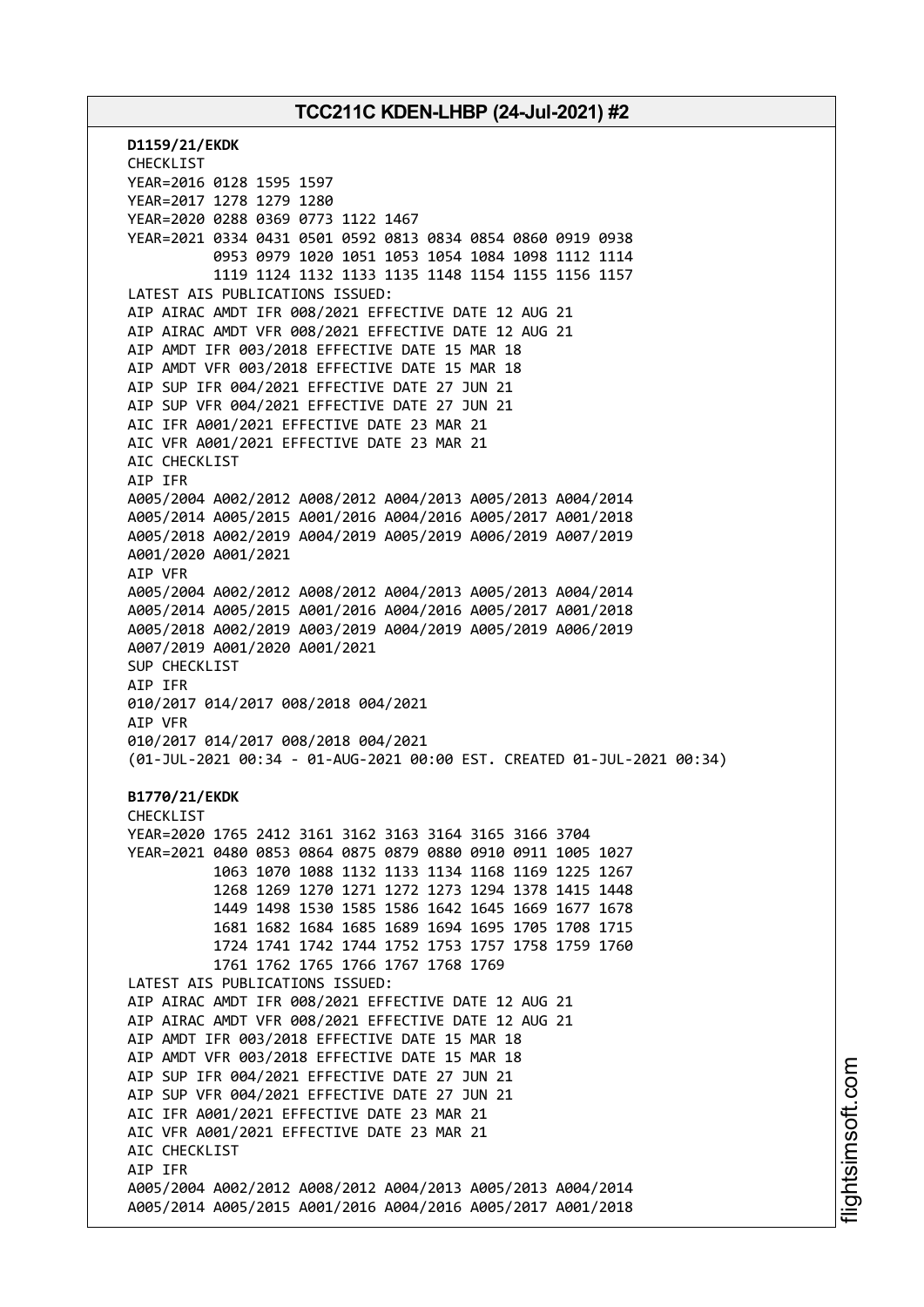A005/2018 A002/2019 A004/2019 A005/2019 A006/2019 A007/2019 A001/2020 A001/2021 AIP VFR A005/2004 A002/2012 A008/2012 A004/2013 A005/2013 A004/2014 A005/2014 A005/2015 A001/2016 A004/2016 A005/2017 A001/2018 A005/2018 A002/2019 A003/2019 A004/2019 A005/2019 A006/2019 A007/2019 A001/2020 A001/2021 SUP CHECKLIST AIP IFR 010/2017 014/2017 008/2018 004/2021 AIP VFR 010/2017 014/2017 008/2018 004/2021 (01-JUL-2021 00:33 - 01-AUG-2021 00:00 EST. CREATED 01-JUL-2021 00:33) **D1154/21/EKDK** OBST LIGHTS HOVE 554300N0121415E U/S. (29-JUN-2021 13:46 - 29-JUL-2021 12:00 EST. CREATED 29-JUN-2021 13:50) **D1148/21/EKDK** OBST LIGHT ASNAESVAERKET CHIMNEY NO. 5 U/S. MIDDLE NORTH EASTERN LIGHT IS FLASHING IRREGULARLY. (29-JUN-2021 05:10 - 29-AUG-2021 13:00. CREATED 29-JUN-2021 05:10) **D1135/21/EKDK** OBST ERECTED 11 WINDTURBINES (KRIEGERS FLAK) ERECTED AT PSN: 550313N0124604E 550232N0124555E 550158N0124542E 550123N0124543E 550048N0124540E 550016N0124522E 545941N0124544E 545905N0124606E 545829N0124633E 545823N0124814E 545903N0124838E HEIGHT 617 FT AGL, ELEV 617 FT AMSL OBST LGT DAYTIME LIM FLG W. OBST LGT NIGHTTIME LIM FLG R. (28-JUN-2021 06:53 - PERM. CREATED 28-JUN-2021 06:54) **D1132/21/EKDK** OESTERILD 9 WINDTURBINES AND 12 MASTS, LIH FLG W OUT OF SERVICE. LATERAL LIMITS FOR OBSTACLE AREA: 570513N0085250E 570502N0085302E 570404N0085303E 570306N0085303E 570231N0085300E 570231N0085231E 570503N0085233E MAX HEIGHT 1083FT AGL, MAX ELEV 1126FT AMSL. (27-JUN-2021 11:46 - 30-SEP-2021 12:00 EST. CREATED 27-JUN-2021 11:47)

**A2095/21/EKDK** COVID-19: PASSENGER RESTRICTIONS.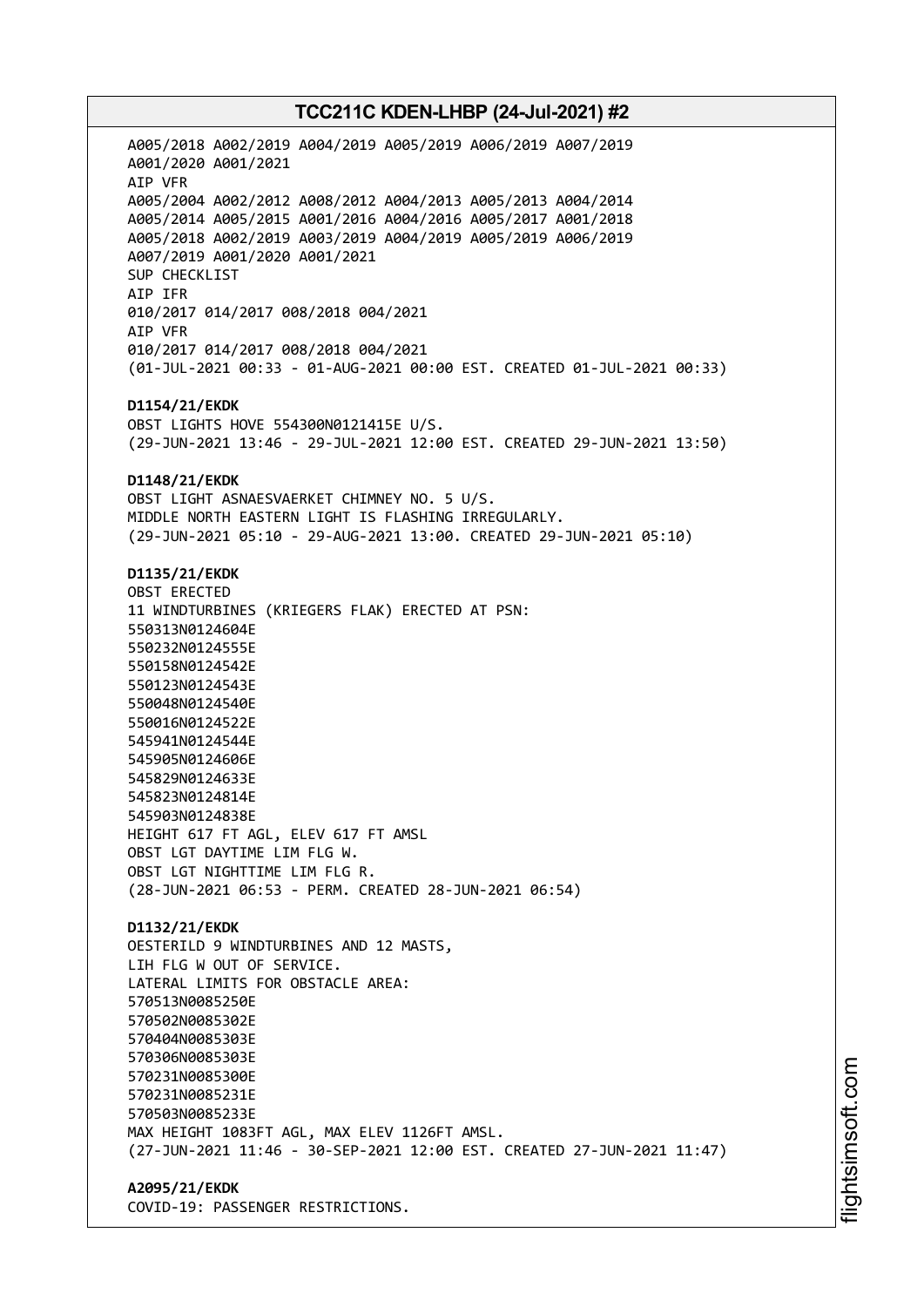A NUMBER OF RESTRICTIONS AND REQUIREMENTS APPLY TO PASSENGERS WHEN ENTERING DENMARK DEPENDING ON THE COUNTRY OR REGION OF DEPARTURE, COUNTRY OF RESIDENCE OR OF NATIONALITY. COUNTRIES AND REGIONS ARE LABELLED AS EITHER GREEN, YELLOW, ORANGE OR RED DEPENDING ON A CURRENT RISK ASSESSMENT. THE COLOR CATEGORIZATION OF COUNTRIES AND REGIONS IS REGULARLY UPDATED AND AVAILABLE AT: HTTPS://EN.CORONASMITTE.DK/RULES-AND-REGULATIONS/ ENTRY-INTO-DENMARK/CATEGORIZATION-OF-COUNTRIES DEPENDING ON THE COLOR CATEGORY OF THE COUNTRY OF RESIDENCE, PASSENGERS MIGHT BE REQUIRED TO PRESENT PROOF OF WORTHY PURPOSE TO ENTER, PROOF OF NEGATIVE TEST RESULT OR PROOF OF COMPLETED VACCINATION. A FULL DESCRIPTION OF TRAVEL AND ENTRY RESTRICTIONS DUE TO COVID-19 AND DETAILS ON WHAT EXEMPTIONS THAT APPLY ARE AVAILABLE AT: HTTPS://EN.CORONASMITTE.DK/RULES-AND-REGULATIONS/ENTRY-INTO-DENMARK. IN ADDITION TO THE ENTRY RESTRICTIONS FURTHER REQUIREMENTS ON TESTS AND VACCINATIONS APPLY ACCORDING TO THE FLIGHT BAN. IT IS FURTHER REQUIRED TO WEAR AN APPROVED MEDICAL FACEMASK AT DANISH AIRPORTS (25-JUN-2021 22:00 - 31-OCT-2021 22:59. CREATED 24-JUN-2021 17:28) **A2054/21/EKDK** DANISH AIR CARRIERS AND CAPTAINS OF ACFT IN CHARGE OF AIR SERVICE MANAGED BY CARRIERS HOLDERS OF OPERATING LICENCE ISSUED BY DENMARK, WHETHER THEY ARE CONTRACTUAL CARRIERS AND/OR DE FACTO CARRIERS , OR PERFORMING AIR SERVICE WITH COMMERCIAL CHARTER AGREEMENT OR WITH CODE SHARING AND TO ALL FLIGHT PERFORMED WITH DANISH ACFT REGISTRATION ARE REQUESTED TO AVOID MINSK FIR (UMMV). FOREIGN AIR CARRIERS INBOUND EU ARE RECOMMENDED TO AVOID BELARUS MINSK FIR (UMMV). (23-JUN-2021 08:09 - 01-AUG-2021 21:59. CREATED 23-JUN-2021 08:10) **A2051/21/EKDK** MIL UHF FREQ CHANGED. MIL FIC FREQ 309.600 CHANGED TO FREQ 246.350. REF AIP ENR 2.1, ENR 3.4, ENR 6.2-3 AND ENR 6.5-1. (22-JUN-2021 10:04 - PERM. CREATED 22-JUN-2021 10:06) **A2034/21/EKDK** COVID-19: OPERATOR REQUIREMENT FOR CREWS/PASSENGERS INFORMATION OPERATORS ARE REQUIRED TO SEND A PASSENGER LIST CONTAINING FLIGHT NUMBER, PASSENGER NAMES, SEAT NUMBER AND TELEPHONE NUMBER TO, STYRELSEN FOR PATIENTSIKKERHED, REJSEOPSPORING(AT)STPS.DK NO LATER THAN THREE HOURS AFTER LANDING OR IF LANDING AFTER 1900 LOCAL TIME NO LATER THAN 0800 LOCAL TIME THE FOLLOWING DAY. THE REQUIREMENT DOES NOT APPLY TO DOMESTIC FLIGHTS NOR FLIGHTS FROM GREENLAND AND THE FAROE ISLANDS. FORM TO BE FILED MAY BE FOUND VIA LINK: HTTPS://EN.STPS.DK/EN/COVID-19/COVID-19-INFORMATION-TO-AIRLINES/ (22-JUN-2021 05:29 - 31-OCT-2021 22:59. CREATED 22-JUN-2021 05:31) **D1084/21/EKDK**

OBST LIGHTS HORNS REV 3 D07 554043N0073615E U/S. (21-JUN-2021 12:48 - 01-SEP-2021 12:00 EST. CREATED 21-JUN-2021 12:50)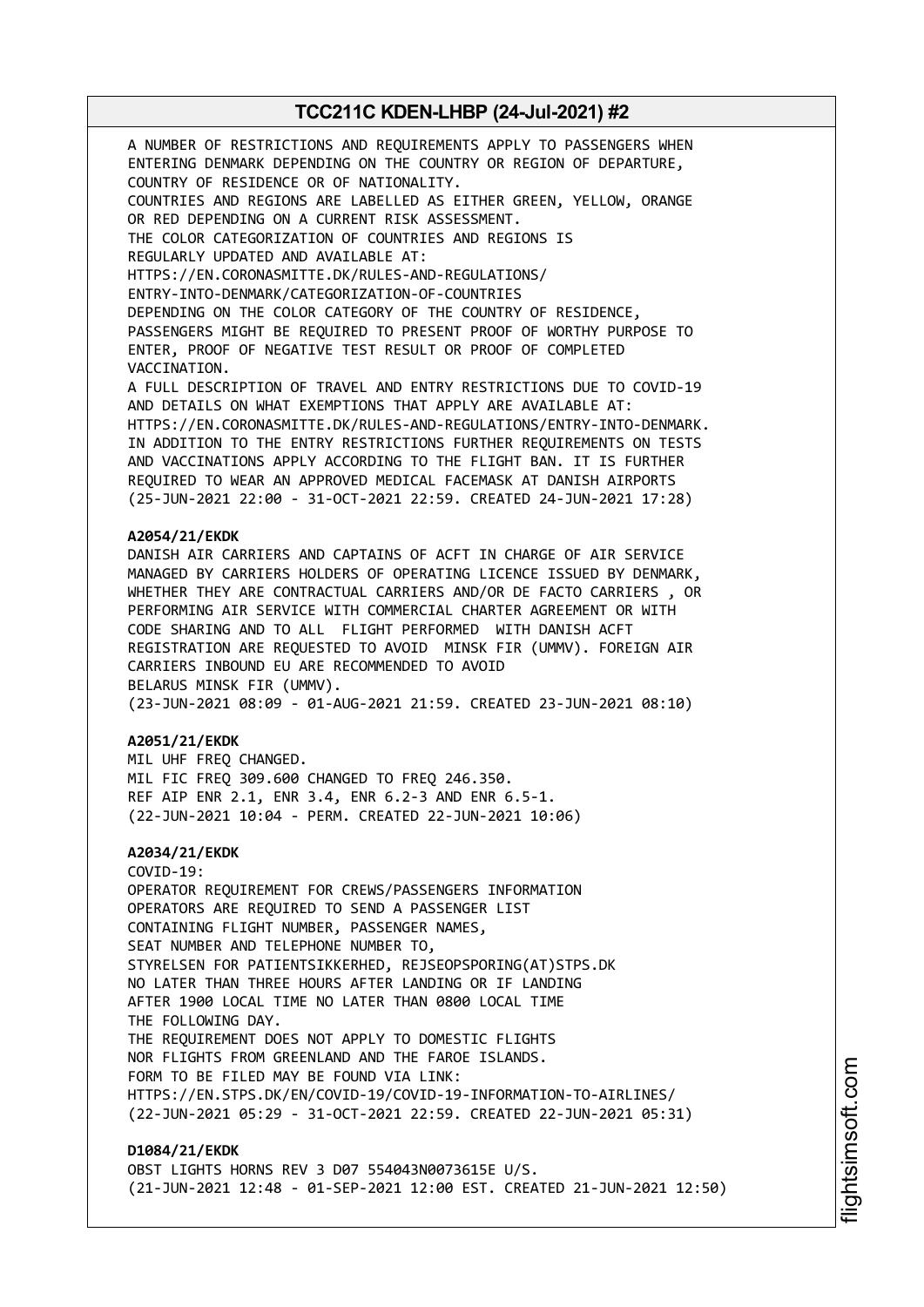**D1054/21/EKDK** OBST ERECTED. WINDTURBINE VELLING 2 AT PSN: 560144N0081900E HEIGHT 656 FT AGL, ELEV 660 FT AMSL. OBST LGT: LIM FLG W DAYTIME, LIM FLG R NIGHTTIME. (17-JUN-2021 10:29 - PERM. CREATED 17-JUN-2021 10:31) **D1053/21/EKDK** OBST ERECTED. WINDTURBINE VELLING 1 AT PSN: 560122N0081906E. HEIGHT 656 FT AGL, ELEV 660 FT AMSL. OBST LGT LIH FLG W. (17-JUN-2021 10:27 - PERM. CREATED 17-JUN-2021 10:29) **A1875/21/EKDK** ALL FLIGHTS TO/FROM AIRPORTS OF DENMARK, OR OVERFLYING DANISH AIRSPACE FROM BELARUSSIAN AIRSPACE, ARE NOT ALLOWED IF AIRCRAFT ARE OPERATED BY BELARUSSIAN AIR CARRIERS AND/OR REGISTRATED IN BELARUS EXCEPT FOR AIRCRAFT IN EMERGENCY OR HUMANITARIAN FLIGHTS. (10-JUN-2021 08:01 - 01-AUG-2021 21:59. CREATED 10-JUN-2021 08:03) **A1835/21/EKDK** TRIGGER NOTAM PERM AIP AND VFG AIRAC AMDT 08/21 WEF 12 AUG 2021. REF GEN 0.5: CHANGE TO UPPER VERTICAL LIMIT IN ED-D46 (NORDSEE). REF GEN 3.3: CHANGES TO POSTAL ADDRESS AND TEL/FAX/TLX/AFS AT TYRA AFIS. REF AD 1.2: CHANGES TO RESCUE AND FIRE FIGHTING SERVICES AND RUNWAY SURFACE CONDITION ASSESSMENT AND REPORTING AND SNOW PLAN. (12-AUG-2021 00:00 - 25-AUG-2021 23:59. CREATED 09-JUN-2021 07:56) **A1834/21/EKDK** TRIGGER NOTAM - PERM AIP AIRAC AMDT 08/21 WEF 12 AUG 2021. REF ENR 5.1: CHANGES TO VERTICAL LIMITS ED-D46 (NORDSEE) AND ED-D46Z (NORDSEE FBZ). REF ENR 6.5: UPPER LIMIT OF ED D46 CHANGED. GND-FL660 (12-AUG-2021 00:00 - 25-AUG-2021 23:59. CREATED 09-JUN-2021 07:55) **D0938/21/EKDK** OBST LIGHTS VARDE 554005N0082155E U/S. (03-JUN-2021 08:35 - 01-AUG-2021 10:00. CREATED 03-JUN-2021 08:36) **M0208/21/EKDK** NAV WARNING CL-604 CHALLENGER WILL DROP 2. PARACHUTEFLARE, 2. SEA-MARKER, 2.LIFE RAFT, AT AALBAEK BAY PSN 5728N 1038E RADIUS 2 NM THE DROP WILL BE ON 2 SEPARATE FLIGHTS SFC-4000FT AMSL (02-JUN-2031 09:05 - 02-JUN-2031 10:35. CREATED 31-MAY-2021 09:48)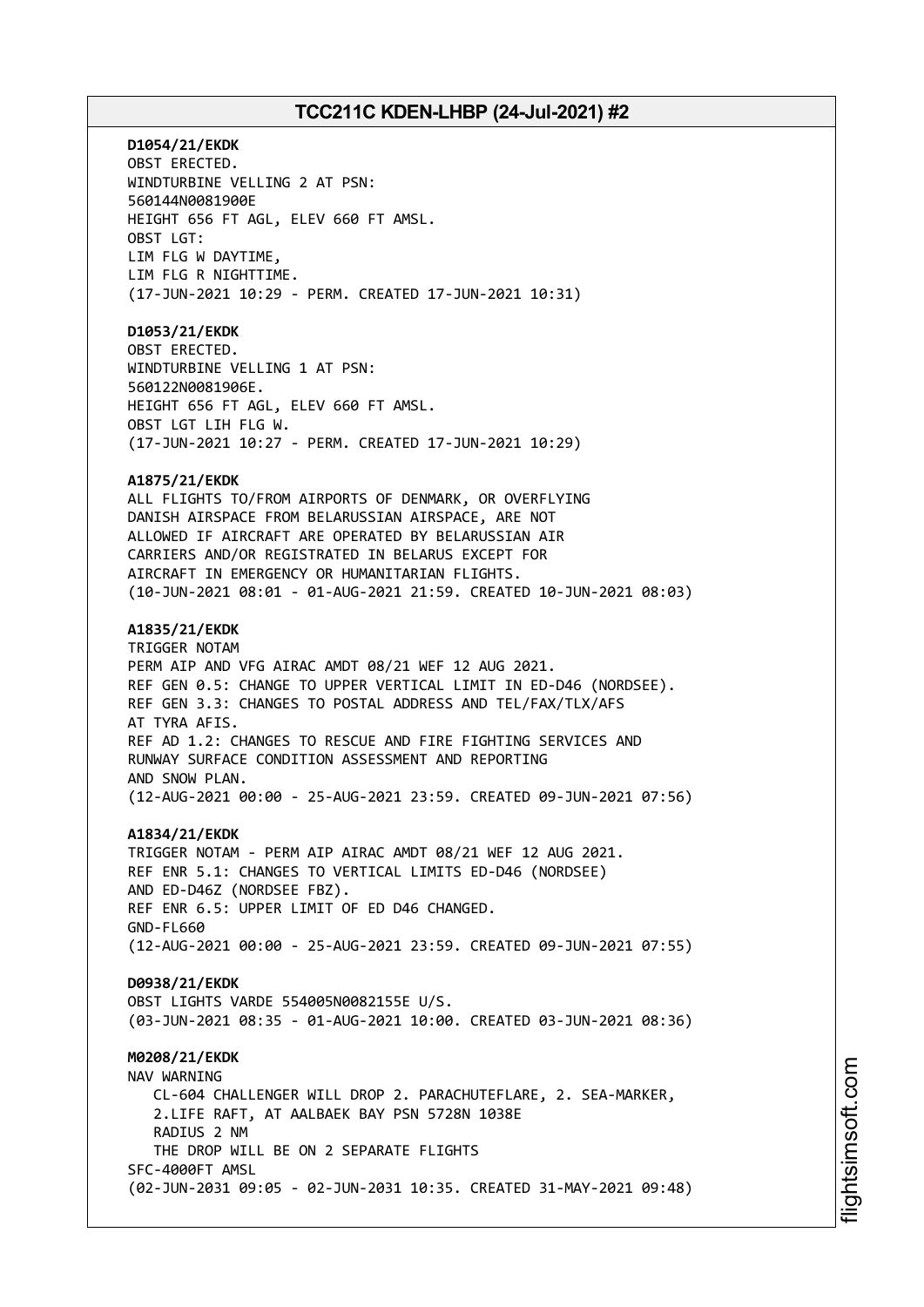**D0860/21/EKDK** OBST ERECTED. 9 WINDTURBINES UNDER CONSTRUCTION AT VEDDUM, PSN: 564557N0101148E 564708N0101143E 564720N0101137E 564731N0101132E 564743N0101126E 564742N0101151E 564731N0101157E 564719N0101203E 564708N0101208E. HEIGHT 492 FT AGL, ELEV 505 FT AMSL. NO OBST LGT DURING CONSTRUCTION PHASE. (30-MAY-2021 00:00 - PERM. CREATED 20-MAY-2021 21:45)

#### **A1532/21/EKDK**

TRIGGER NOTAM - PERM AIP AND VFG AIRAC AMDT 07/21 WEF 15 JUL 2021. REF GEN 2.5: LOCATOR IN AND SB WITHDRAWN. REF AD 3.1: REMARK AT EKHO WITHDRAWN. (15-JUL-2021 00:00 - 28-JUL-2021 23:59. CREATED 19-MAY-2021 16:09)

#### **A1531/21/EKDK**

TRIGGER NOTAM - PERM VFG AIRAC AMDT 07/21 WEF 15 JUL 2021. REF ENR 4.1: LOCATER IN AND SB WITHDRAWN. REF AD 4.1: CHANGE TO EKML RADIO FREQ. (15-JUL-2021 00:00 - 28-JUL-2021 23:59. CREATED 19-MAY-2021 16:09)

#### **A1530/21/EKDK**

TRIGGER NOTAM - PERM AIP AIRAC AMDT 07/21 WEF 15 JUL 2021. REF ENR 2.1: CS FOR UNIT APP ROENNE CHANGED TO ROENNE TOWER. (15-JUL-2021 00:00 - 28-JUL-2021 23:59. CREATED 19-MAY-2021 16:08)

#### **A1383/21/EKDK**

MIL UHF FREQ CHANGED. MIL SECTOR E FREO 387.950 CHANGED TO FREO 313.425. REF AIP ENR 2.1 AND ENR 6.2-3. (20-MAY-2021 00:00 - PERM. CREATED 08-MAY-2021 11:14)

### **A1382/21/EKDK**

MIL UHF FREQ CHANGED. MIL SECTOR B+I FREQ 264.825 CHANGED TO FREQ 251.475. REF AIP ENR 2.1 AND ENR 6.2-3. (20-MAY-2021 00:00 - PERM. CREATED 08-MAY-2021 11:11)

#### **A1381/21/EKDK**

MIL UHF FREQ CHANGED. MIL SECTOR UV+V+L FREQ 259.375 CHANGED TO FREQ 242.650. REF AIP ENR 2.1, ENR 6.2-1 AND ENR 6.2-3. (20-MAY-2021 00:00 - PERM. CREATED 08-MAY-2021 11:06)

**A0487/21/EKDK** DANGER AREA AND FBZ CHANGED. DANGER AREA ED-D46 NORDSEE AND FBZ ED-D46Z NORDSEE FBZ, VERTICAL LIMITS SHOULD READ UPPER: FL660 LOWER: GND REF AIP DENMARK ENR 5.1, 9.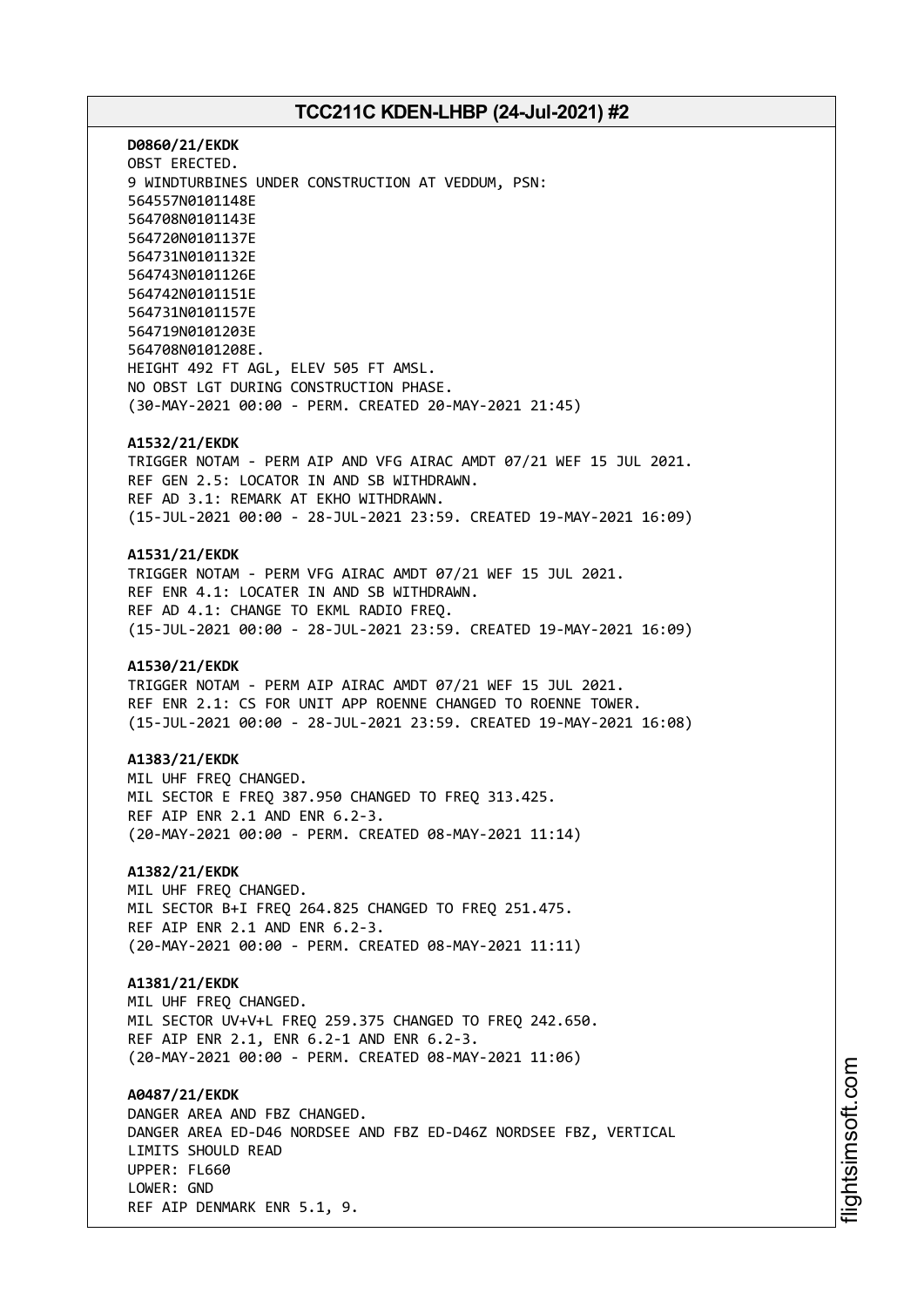SFC-FL660

(25-MAR-2021 00:00 - PERM. CREATED 17-FEB-2021 10:10)

#### **A0153/21/EKDK**

COVID 19: TO ENSURE SAFE AND EXPEDITIOUS DELIVERY OF COVID-19 VACCINES, AIRCRAFT OPERATORS OF FLIGHTS CARRYING SUCH VACCINES SHOULD ASK APPROVAL FROM NAVIAIR REF. AIP DENMARK ENR 1.9 ITEM 10.5 FOR EXEMPTION FROM ATFM MEASURES FOR EACH FLIGHT DEEMED CRITICAL. UPON APPROVAL, STS/ATFMX AND RMK/VACCINE SHALL BE INSERTED IN ITEM 18 OF THE FLIGHT PLAN. AIRCRAFT OPERATORS CARRYING COVID 19 VACCINES REGULARLY MAY REQUEST APPROVAL IN ADVANCE FOR ALL FLIGHTS INVOLVED. (28-JAN-2021 00:00 - 30-SEP-2021 23:59. CREATED 19-JAN-2021 12:38)

#### **D1122/20/EKDK**

OBST ERECTED 2 WIND TURBINE AT MAADE 2 UNDER CONSTRUCTION AT PSN: 552715N0083009E 552721N0082941E HEIGHT FT 656 AGL , ELEV 672 FT AMSL NO OBST LIGHT DURING CONSTRUCTION PHASE (17-SEP-2020 12:23 - PERM. CREATED 17-SEP-2020 12:24)

#### │**EHAA (AMSTERDAM FIR/UIR)** │

#### **B0506/21/EHAA**

MOBILE RIG SEAFOX-4 RELOCATED PSN 5318.4N00356.8E (ACP K15-G) . (22-JUL-2021 17:47 - 22-OCT-2021 09:00 EST. CREATED 22-JUL-2021 17:49)

┌──────────────────────────────────────────────────────────────────────────────┐

└──────────────────────────────────────────────────────────────────────────────┘

#### **M2218/21/EHAA**

PJE WILL TAKE PLACE AT COLMSCHATE PSN 521455N 0061327E RADIUS 5NM. GND-6500FT AGL (27-JUL-2021 17:00 - 27-JUL-2021 19:00. CREATED 22-JUL-2021 11:38)

#### **M2215/21/EHAA**

TEMPORARY RESTRICTED AREA EHTRA81 (MAAS/WAAL) ACTIVATED. AREA PROHIBITED. GND-3000FT AMSL 0830-1530 1730-2130 (13-DEC-2021 08:30 - 13-DEC-2021 21:30. CREATED 22-JUL-2021 09:46)

#### **M2200/21/EHAA**

TEMPORARY RESTRICTED AREA 'BIDDINGHUIZEN' ACTIVATED FOR MUSIC FESTIVALS 'LOWLANDS' AND 'DOWN THE RABBIT HOLE'. AREA: 522503N 0054318E - 522634N 0054201E - 522757N 0054526E - 522644N 0054931E - 522427N 0054531E BACK TO 522503N 0054318E BTN GND/1500FT AMSL. NON PARTICIPATING ACFT REQ TO AVOID AREA. POLICE, SAR AND HELICOPTER EMERGENCY MEDICAL SERVICE FLIGHTS EXEMPTED. FOR MORE INFORMATION SEE DECISION ILT-2021/33960. GND-1500FT AMSL 19 0600-23 1300, 26 0700-30 1400 (19-AUG-2021 06:00 - 30-AUG-2021 14:00. CREATED 21-JUL-2021 09:13) **M2193/21/EHAA**

MIL ACFT HAVE TO AVOID OVERFLYING OF ZWIGGELTE AT PSN 525358N 0063348E RADIUS 0,5NM BTN GND/500FT AGL. GND-500FT AGL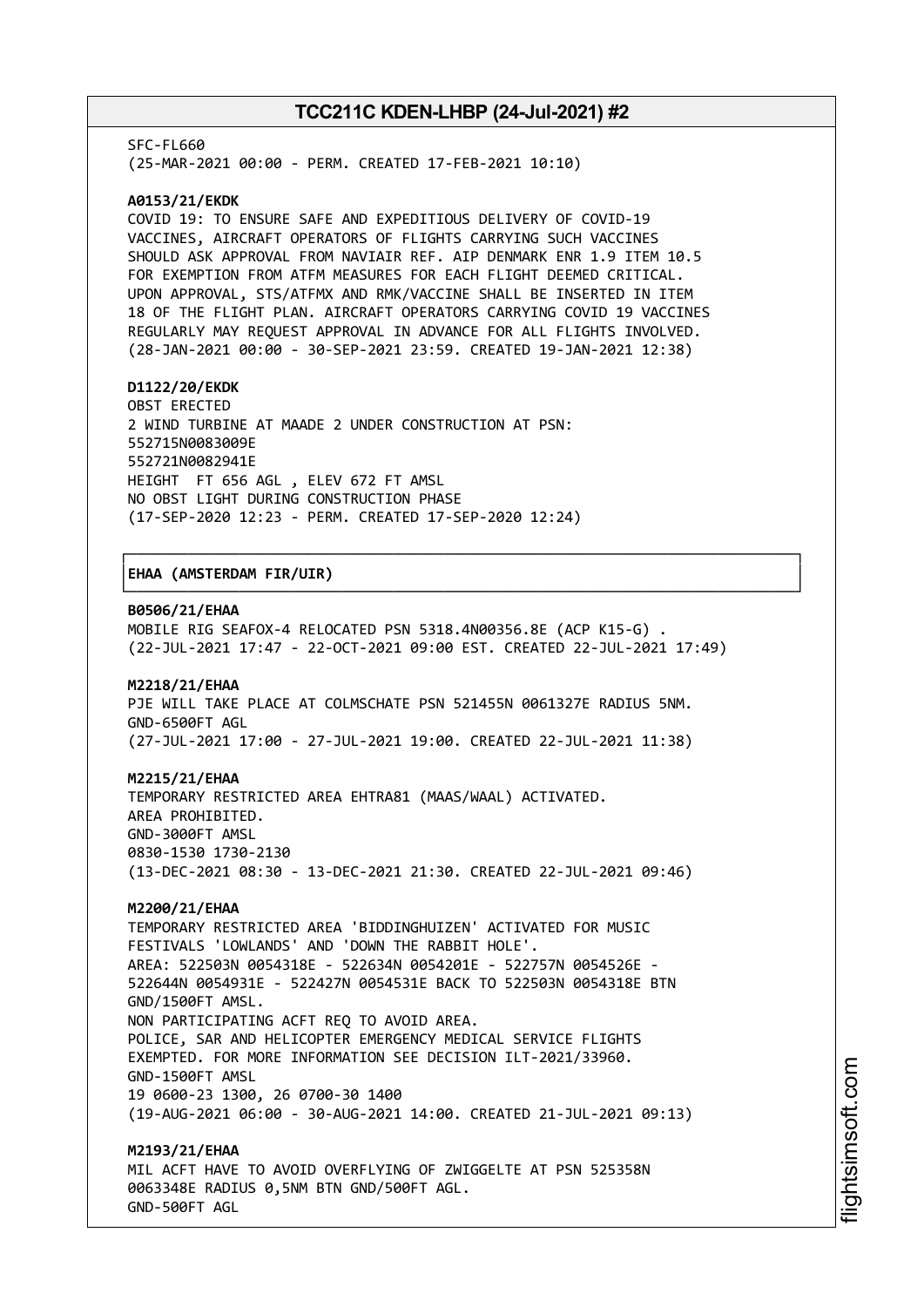(20-JUL-2021 13:35 - 20-OCT-2021 23:59 EST. CREATED 20-JUL-2021 13:35) **A1675/21/EHAA** COVID-19: BY ORDER OF THE GOVERNMENT OF THE KINGDOM OF THE NETHERLANDS, THERE ARE CURRENTLY COVID-19 RESTRICTIONS IN EFFECT. NOTICE 1: AS OF JULY 22ND 2021, 00:01 HOURS DUTCH LOCAL TIME, THE MANDATORY QUARANTINE DECLARATION FOR TRAVELLERS COMING FROM VERY HIGH RISK COUNTRIES OR AREAS DOES NOT NECESSARILY NEED TO BE PRESENTED BEFORE BOARDING AS A PAPER COPY, BUT MUST ALSO BE ACCEPTED WHEN PRESENTED IN THE FORM OF A DIGITAL CONFIRMATION. PLEASE REFER FOR MORE DETAILED INFORMATION TO QUARANTINEDECLARATION.GOVERNMENT.NL (LINK LIVE ON THE 22ND) . PLEASE REFER TO THE FOLLOWING WEBSITE FOR MORE INFORMATION: HTTPS://WWW.GOVERNMENT.NL/COVID19NOTAM (DOCUMENTS: NL COVID-19 TRAVEL RESTRICTIONS AND VACCINE DECLARATION). DURATION OF TRAVEL RESTRICTIONS: THE TEMPORARY TRAVEL RESTRICTIONS ARE APPLICABLE UNTIL FURTHER NOTICE, REGARDLESS OF THE INDICATED ENDING TIME OF THIS NOTAM. ANY POSSIBLE CHANGE OF THIS PERIOD WILL BE ASSESSED DEPENDING ON FURTHER DEVELOPMENTS). (19-JUL-2021 16:42 - 31-JUL-2021 22:01 EST. CREATED 19-JUL-2021 16:42) **B0497/21/EHAA** EHTRA14 AMEND CO-ORDINATES TO READ: 525716N 0071115E - ALONG DUTCH-GERMAN BORDER - 521956N 0070320E - 521811N 0064627E - 522808N 0062830E - 523821N 0062000E - 524117N 0062000E - 524157N 0063506E - 525236N 0063146E - 525716N 0071115E. REF AIP NETHERLANDS ENR 5.1. 2000FT AMSL-FL065 (19-JUL-2021 14:42 - PERM. CREATED 19-JUL-2021 14:44) **M2179/21/EHAA** UAS FLYING WILL TAKE PLACE AT NIEUW MILLIGEN PSN 521324N 0054554E RADIUS 0,5NM BTN GND/130FT AMSL, REQ TO AVOID AREA. GND-130FT AMSL DAILY 0600-1400 (06-SEP-2021 06:00 - 10-SEP-2021 14:00. CREATED 19-JUL-2021 11:53) **M2174/21/EHAA** PARAGLIDING WILL TAKE PLACE WITH WINCH LAUNCHING CABLE UP TO 2500FT AMSL AT TOLDIJK PSN 5202N00613E RADIUS 2NM, EXP INTENSE ACT IN VCY AND ABOVE. GND-2500FT AMSL DATLY SR-SS (25-JUL-2021 03:46 - 25-OCT-2021 16:20. CREATED 19-JUL-2021 07:42) **M2173/21/EHAA** DANGER AREA EHD42 ACTIVATED. AREA PROHIBITED. VERTICAL LIMITS CHANGED DURING ACTIVATION. SFC-20000FT AMSL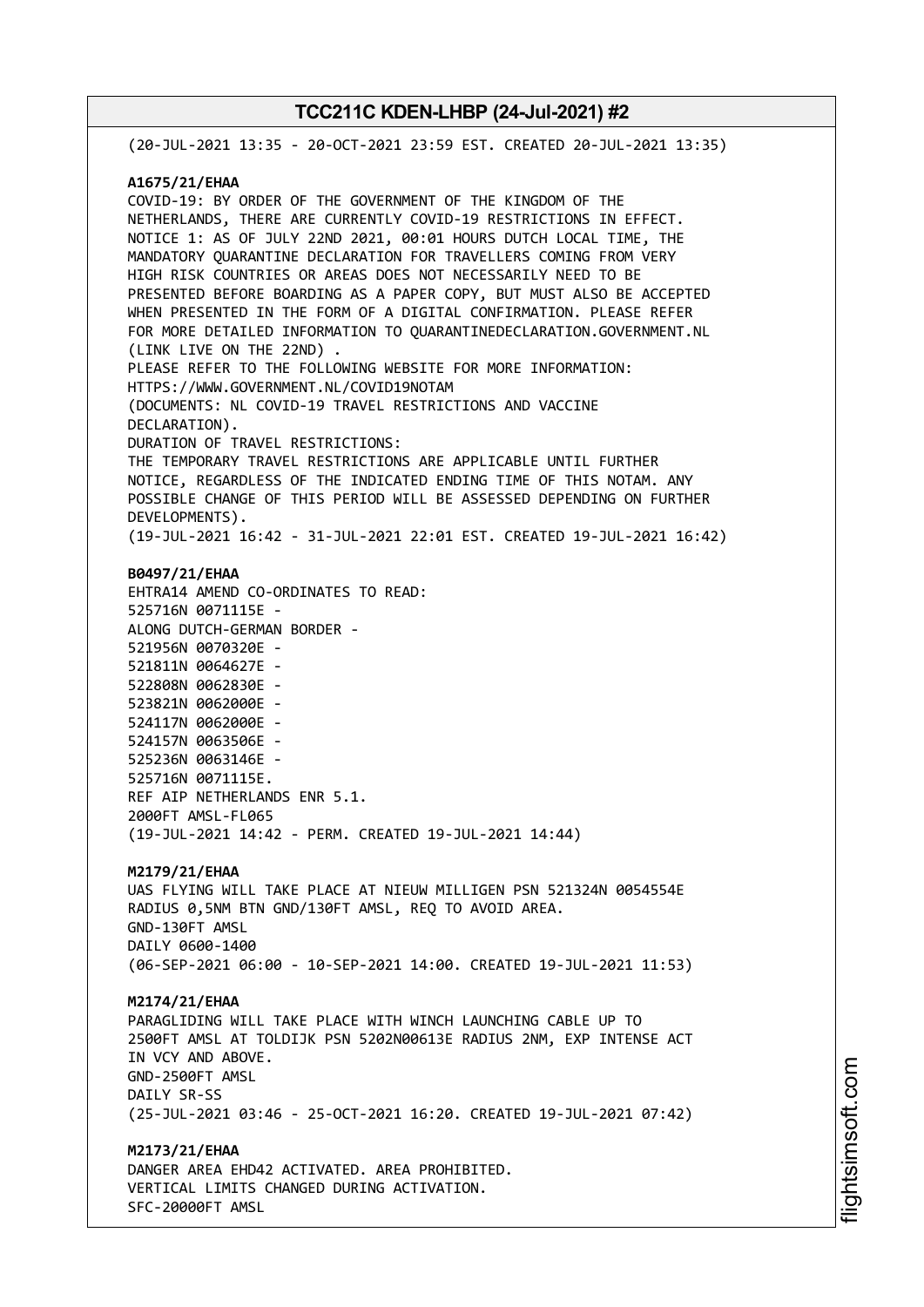26-27 30 1315-1430 (26-JUL-2021 13:15 - 30-JUL-2021 14:30. CREATED 19-JUL-2021 07:17)

**B0496/21/EHAA** MOBILE RIG PROSPECTOR-1 RELOCATED, PSN 5229.7N 00412.8E (ACP  $010 - A$ ). (18-JUL-2021 17:04 - 18-OCT-2021 09:00 EST. CREATED 18-JUL-2021 17:05)

**M2158/21/EHAA**

TEMPORARY RESTRICTED AREA 'PRAKTIJKGEBIED RWS WEST' ACTIVATED FOR FLIGHTS WITH UNMANNED AERIAL SYSTEM. AREA: 515444N 0053338E - 515432N 0054055E - 515312N 0054956E - 515223N 0055102E - 515117N 0054943E - 515317N 0054051E - 515346N 0053338E BACK TO 515444N 0053338E BTN GND/500FT AGL. AREA PROHIBITED. POLICE, SAR AND HELICOPTER EMERGENCY MEDICAL SERVICE FLIGHTS ARE EXEMPTED. GND-500FT AGL

(27-JUL-2021 07:00 - 27-JUL-2021 19:50. CREATED 16-JUL-2021 10:54)

#### **M2155/21/EHAA**

FIREWORKS AT NIEUWEGEIN PSN 520256N 0050726E. GND-130FT AGL (19-AUG-2021 20:00 - 19-AUG-2021 22:00. CREATED 16-JUL-2021 07:57)

#### **A1645/21/EHAA**

IN LINE WITH THE DATA LINK SERVICE IMPLEMENTING RULE EU 29/2009, MAASTRICHT-UAC, WILL AS OF 24 AUG 2021 ONLY SUPPORT CONTROLLER PILOT DATA LINK COMMUNICATIONS (CPDLC) VIA ATN. LEGACY FANS 1/A SUPPORT WILL SEIZE AS OF THEN.

WIE ALL AIRLINES WITH EUROCONTROL NM LOG-ON LISTED DUAL STACK AIRFRAMES, SHOULD ENSURE THE APPROPRIATE AVIONICS CONFIGURATION AND COCKPIT PROCEDURES TO LOG-ON VIA ATN TO EDYY (ISO FANS 1/A), TO SMOOTHEN THE OPERATIONAL TRANSITION TO ATN ONLY CPDLC AS SOON AS PRACTICABLE.

VALIDITY OF THE AIRCRAFT DATA PROVIDED TO EUROCONTROL NM IN THE LOG ON LIST AND NECESSARY UPDATES UPDATES SHOULD BE PROVIDED VIA ONE SKY TEAMS. THE PROCESS TO ADD AIRCRAFT TO THE LOGON LIST IS DESCRIBED: HTTPS://EXT.EUROCONTROL.INT/WIKILINK/INDEX.PHP/LOGON(UNDERSCORE)LIST IN CASE AIRCRAFT/FLEET ARE ELIGIBLE FOR LOG ON LISTING, BUT NOT YET L ISTED, REGISTRATION PROCESS SHOULD BE STARTED ASAP DUE TO THE ATN LOG -ON REQUIREMENTS AT MAASTRICHT-UAC.

(15-JUL-2021 12:00 - 15-SEP-2021 12:00 EST. CREATED 15-JUL-2021 10:06)

#### **M2137/21/EHAA**

RESTRICTED AREA EHR2A (MARNEWAARD A) ACTIVATED. AREA PROHIBITED. VERTICAL LIMITS CHANGED DURING ACTIVATION. GND-FL065 SEP 27-29 0700-1000 1130-1330, OCT 01 0700-1000 1130-1330 (27-SEP-2021 07:00 - 01-OCT-2021 13:30. CREATED 15-JUL-2021 08:23)

**M2135/21/EHAA CHECKLIST** YEAR=2020 3689 YEAR=2021 0085 0086 0087 0088 0089 0090 0091 0092 0136 0137 0175 0260 0390 0830 0844 0946 0953 0959 0974 1105 1125 1150 1151 1161 1174 1205 1206 1207 1208 1216 1217 1218 1221 1259 1296 1301 1433 1479 1494 1496 1504 1510 1511 1512 1513 1537 1597 1598 1602 1603 1611 1612 1614 1616 1617 1618 1619 1630 1653 1663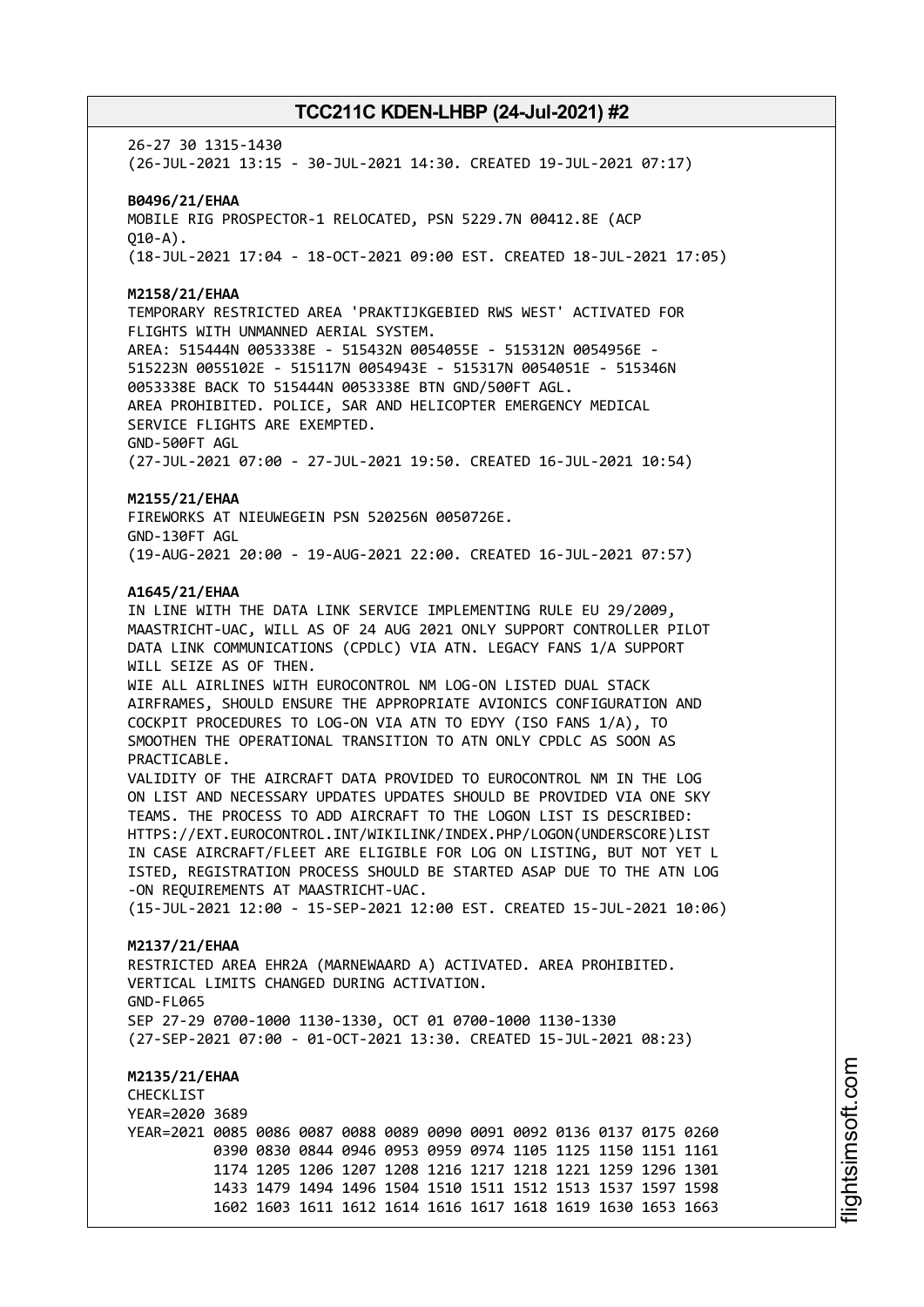**TCC211C KDEN-LHBP (24-Jul-2021) #2** 1670 1671 1673 1674 1675 1680 1729 1730 1731 1732 1744 1749 1757 1765 1769 1770 1794 1795 1796 1802 1822 1824 1825 1826 1828 1829 1830 1833 1834 1835 1836 1837 1838 1839 1861 1862 1863 1864 1865 1866 1869 1886 1895 1899 1900 1902 1908 1924 1937 1941 1945 1947 1951 1961 1966 1974 1980 1989 1996 1997 1998 1999 2000 2001 2005 2006 2007 2013 2016 2025 2026 2030 2034 2035 2036 2042 2043 2044 2045 2050 2051 2052 2056 2058 2059 2060 2061 2062 2063 2064 2065 2067 2068 2075 2076 2082 2084 2086 2089 2091 2092 2093 2094 2099 2100 2103 2104 2105 2106 2108 2109 2110 2111 2112 2117 2119 2120 2121 2122 2123 2124 2126 2128 2129 2130 2131 2132 2133 2134 LATEST PUBLICATIONS AIP AIRAC AMDT MIL 008/2021 EFFECTIVE DATE 12 AUG 21 AIP AIRAC SUP MIL 002/2011 EFFECTIVE DATE 17 NOV 11 AIP SUP MIL 002/2015 EFFECTIVE DATE 21 OCT 15 AIC CHECKLIST AIP VFR NIL AIP MIL NIL SUP CHECKLIST AIP VFR NIL AIP MIL NIL (15-JUL-2021 06:20 - 15-AUG-2021 06:20 EST. CREATED 15-JUL-2021 06:21) **B0492/21/EHAA** INFO EEMSHAVEN HELIPORT IN AD.3 NOT FOR OPERATIONAL USE. REF AIP NETHERLANDS AIRAC AMDT 07/2021, AD 3.EHHE. (14-JUL-2021 18:26 - 03-SEP-2021 12:00 EST. CREATED 14-JUL-2021 18:26) **M2128/21/EHAA** TEMPORARY SEGREGATED AREA EHTSA52 (HAVELTE) ACTIVATED. AREA PROHIBITED. GND-600FT AMSL 23 1000-1500, 24 25 0600-1500 (23-AUG-2021 10:00 - 25-AUG-2021 15:00. CREATED 14-JUL-2021 13:14) **M2126/21/EHAA** TEMPORARY SEGREGATED AREA EHTSA50 (MARNE) ACTIVATED. AREA PROHIBITED. VERTICAL LIMITS CHANGED DURING ACTIVATION. GND-600FT AMSL SEP 27 0600-OCT 01 1000, 04 0600-08 0600 (27-SEP-2021 06:00 - 08-OCT-2021 06:00. CREATED 14-JUL-2021 13:03) **B0489/21/EHAA** CRANE ERECTED AT PSN 5256N00656E BUINERVEEN, 551FT AMSL, AND 524FT AGL, MARKED AND LGTD. (13-JUL-2021 09:25 - 30-JUL-2021 23:59. CREATED 13-JUL-2021 09:27) **M2094/21/EHAA** TEMPORARY SEGREGATED AREA EHTSA50 (MARNE) ACTIVATED. AREA PROHIBITED.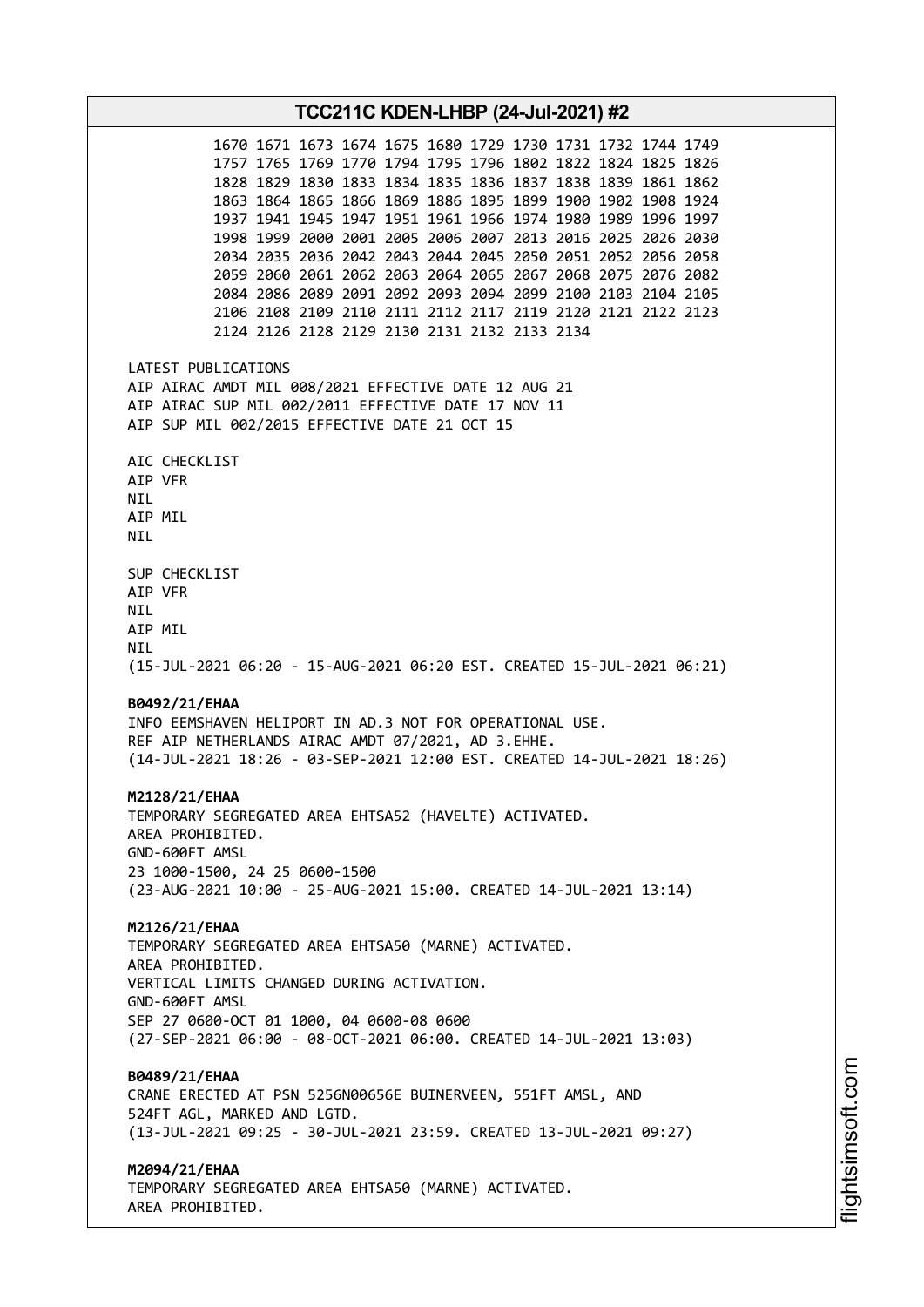GND-1200FT AMSL (13-SEP-2021 10:00 - 13-SEP-2021 21:59. CREATED 12-JUL-2021 13:56) **M2093/21/EHAA** RESTRICTED AREA EHR2 (MARNEWAARD) ACTIVATED. AREA PROHIBITED. VERTICAL LIMITS CHANGED DURING ACTIVATION. GND-FL065 (13-SEP-2021 10:00 - 13-SEP-2021 21:59. CREATED 12-JUL-2021 13:54) **M2092/21/EHAA** RESTRICTED AREA EHR2A (MARNEWAARD A) ACTIVATED. AREA PROHIBITED. VERTICAL LIMITS CHANGED DURING ACTIVATION. GND-FL065 (13-SEP-2021 10:00 - 13-SEP-2021 21:59. CREATED 12-JUL-2021 13:51) **M2091/21/EHAA** RESTRICTED AREA EHR2A (MARNEWAARD A) ACTIVATED. AREA PROHIBITED. VERTICAL LIMITS CHANGED DURING ACTIVATION. GND-1200FT AGL 08 1400-12 2359, 13 0000-1000 2200-2359, 14 0000-0600 (08-SEP-2021 14:00 - 14-SEP-2021 06:00. CREATED 12-JUL-2021 13:47) **M2082/21/EHAA** TEMPORARY RESERVED AIRSPACE EHTRA80 (DEELEN HOOG) ACTIVATED. AREA PROHIBITED. 3000FT AMSL-FL065 (17-AUG-2021 10:30 - 17-AUG-2021 12:00. CREATED 12-JUL-2021 09:02) **M2076/21/EHAA** FIREWORKS AT ZWOLLE PSN 523053N 0060520E GND-100FT AGL (09-SEP-2021 19:00 - 09-SEP-2021 21:00. CREATED 12-JUL-2021 06:28) **B0485/21/EHAA** FIREWORKS AT DE ZILK PSN 521824N 0043241E. GND-363FT AGL (03-SEP-2021 15:00 - 03-SEP-2021 20:00. CREATED 09-JUL-2021 16:34) **M2056/21/EHAA** TEMPORARY SEGREGATED AREA EHTSA52 (HAVELTE) ACTIVATED. AREA PROHIBITED. GND-600FT AMSL DAILY 0600-1300 (06-SEP-2021 06:00 - 07-SEP-2021 13:00. CREATED 09-JUL-2021 06:06) **A1569/21/EHAA** CROSSING AND ENTERING EHR4, EHR4A, EHR4B, EHR4C, EHR4D, EHR4E AND EHR4F (VLIEHORS) IS PROHIBITED TO GENERAL AVIATION WHEN ACTIVE. POLICE, SAR, HEMS AND FLIGHTS TO AND FROM OIL PLATFORM L15-FA-1 ARE EXEMPTED. THESE FLIGHTS MUST BE COORDINATED WITH DUTCH MIL INFO (132.350) PRIOR TO ENTRY. AIRSPACE CLASSIFICATION G IS APPLICABLE WITHIN THE ABOVE MENTIONED AIRSPACE. REF AIP NETHERLANDS ENR 5.1 PARA 7.2. SFC-FL285 (08-JUL-2021 11:22 - PERM. CREATED 08-JUL-2021 11:22) **M2052/21/EHAA** RESTRICTED AREA EHR2C (MARNEWAARD C) ACTIVATED. AREA PROHIBITED.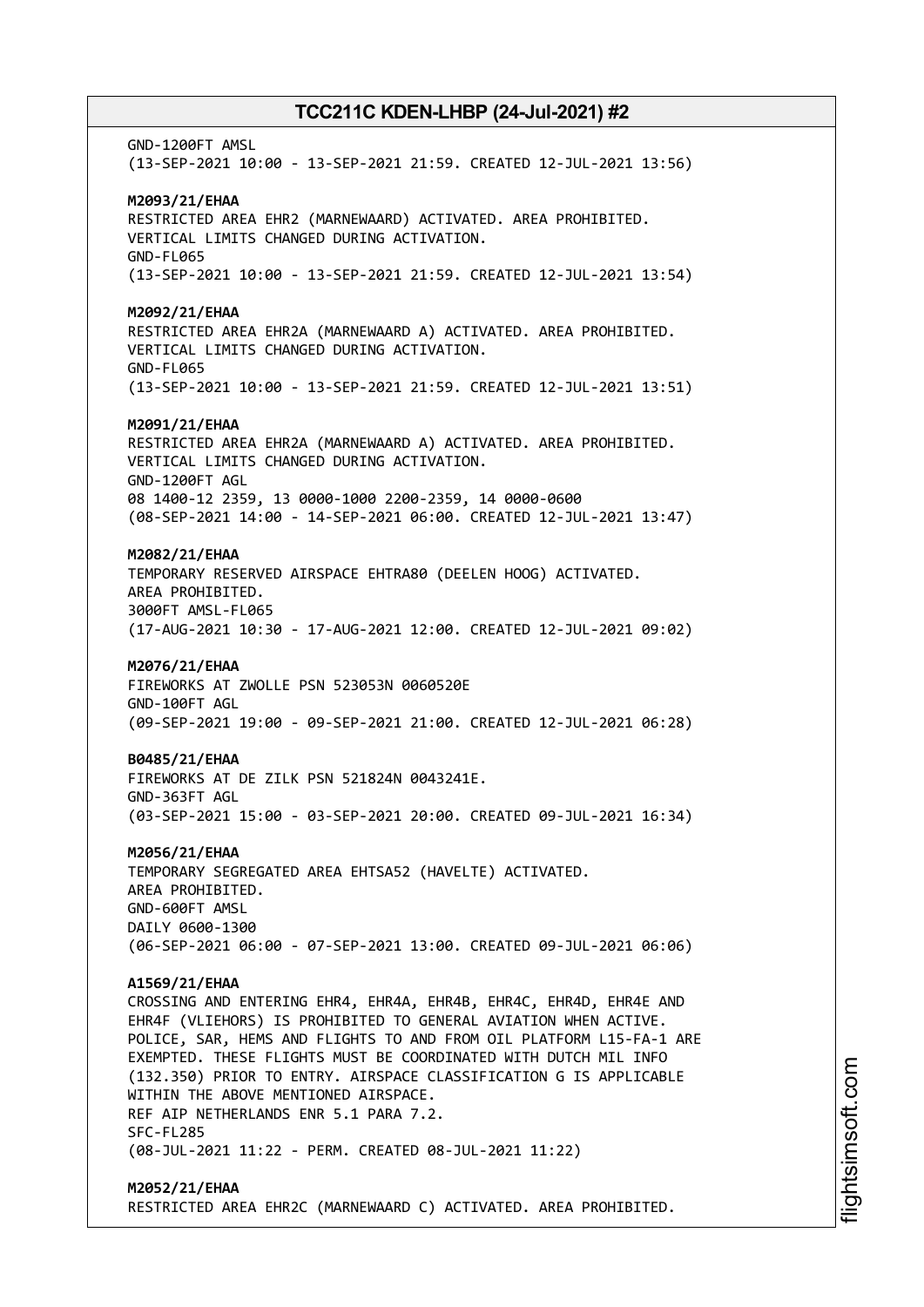1200FT AMSL-2500FT AMSL (30-SEP-2021 06:00 - 30-SEP-2021 14:30. CREATED 08-JUL-2021 10:07) **M2050/21/EHAA** RESTRICTED AREA EHR2A (MARNEWAARD A) ACTIVATED. AREA PROHIBITED. VERTICAL LIMITS CHANGED DURING ACTIVATION. GND-FL065 (30-SEP-2021 06:00 - 30-SEP-2021 14:30. CREATED 08-JUL-2021 10:05) **B0484/21/EHAA** OBST LIGHTS CHIMNEY NIJMEGEN 515122N 0054944E U/S. REF AIP ENR 5.4 ITEM 123. HEIGT 512FT AGL, ELEVATION 551FT AMSL. (08-JUL-2021 07:22 - 26-AUG-2021 09:00 EST. CREATED 08-JUL-2021 07:22) **M2045/21/EHAA** FIREWORKS AT UTRECHT PSN 520436N 0050327E. GND-200FT AGL (04-SEP-2021 18:00 - 04-SEP-2021 21:30. CREATED 08-JUL-2021 06:52) **M2044/21/EHAA** FIREWORKS AT ELIM PSN 524056N 0063414E. GND-135FT AGL (06-SEP-2021 19:00 - 06-SEP-2021 21:00. CREATED 08-JUL-2021 06:48) **M2043/21/EHAA** FIREWORKS AT SINT-NICOLAASGA PSN 525514N 0054406E. GND-100FT AGL (03-SEP-2021 20:00 - 03-SEP-2021 21:00. CREATED 08-JUL-2021 06:44) **M2042/21/EHAA** FIREWORKS AT GRAMSBERGEN PSN 523649N 0064035E. GND-495FT AGL (03-SEP-2021 19:00 - 03-SEP-2021 20:30. CREATED 08-JUL-2021 06:41) **M2035/21/EHAA** DUE TO LACK OF PERSONNEL NO OAT ATS WILL BE PROVIDED IN EHAA FIR BY DUTCHMIL BTN GND AND FL245 UNLESS PPR OBTAINED VIA DUTCHMIL SUPERVISOR PHONE +31 (0)577 45 8700. DAILY 0600-1500 (07-JUL-2021 13:54 - 07-OCT-2021 15:00. CREATED 07-JUL-2021 13:55) **M2034/21/EHAA** TEMPORARY SEGREGATED AREA EHTSA56 (LEUSDERHEIDE) ACTIVATED. AREA PROHIBITED. GND-600FT AMSL DAILY 0600-1300 (01-SEP-2021 06:00 - 03-SEP-2021 13:00. CREATED 07-JUL-2021 13:34) **M2026/21/EHAA** CROSSING AND ENTERING EHR4, EHR4A, EHR4B, EHR4C, EHR4D, EHR4E AND EHR4F (VLIEHORS) IS PROHIBITED TO GENERAL AVIATION WHEN ACTIVE. POLICE, SAR, HEMS AND FLIGHTS TO AND FROM OIL PLATFORM L15-FA-1 ARE EXEMPTED. THESE FLIGHTS MUST BE COORDINATED WITH DUTCH MIL INFO (FREQ 132.350MHZ) PRIOR TO ENTRY. AIRSPACE CLASSIFICATION G IS APPLICABLE WITHIN THE ABOVE MENTIONED AIRSPACE. SFC-FL285 (07-JUL-2021 08:32 - 25-AUG-2021 10:00 EST. CREATED 07-JUL-2021 08:33)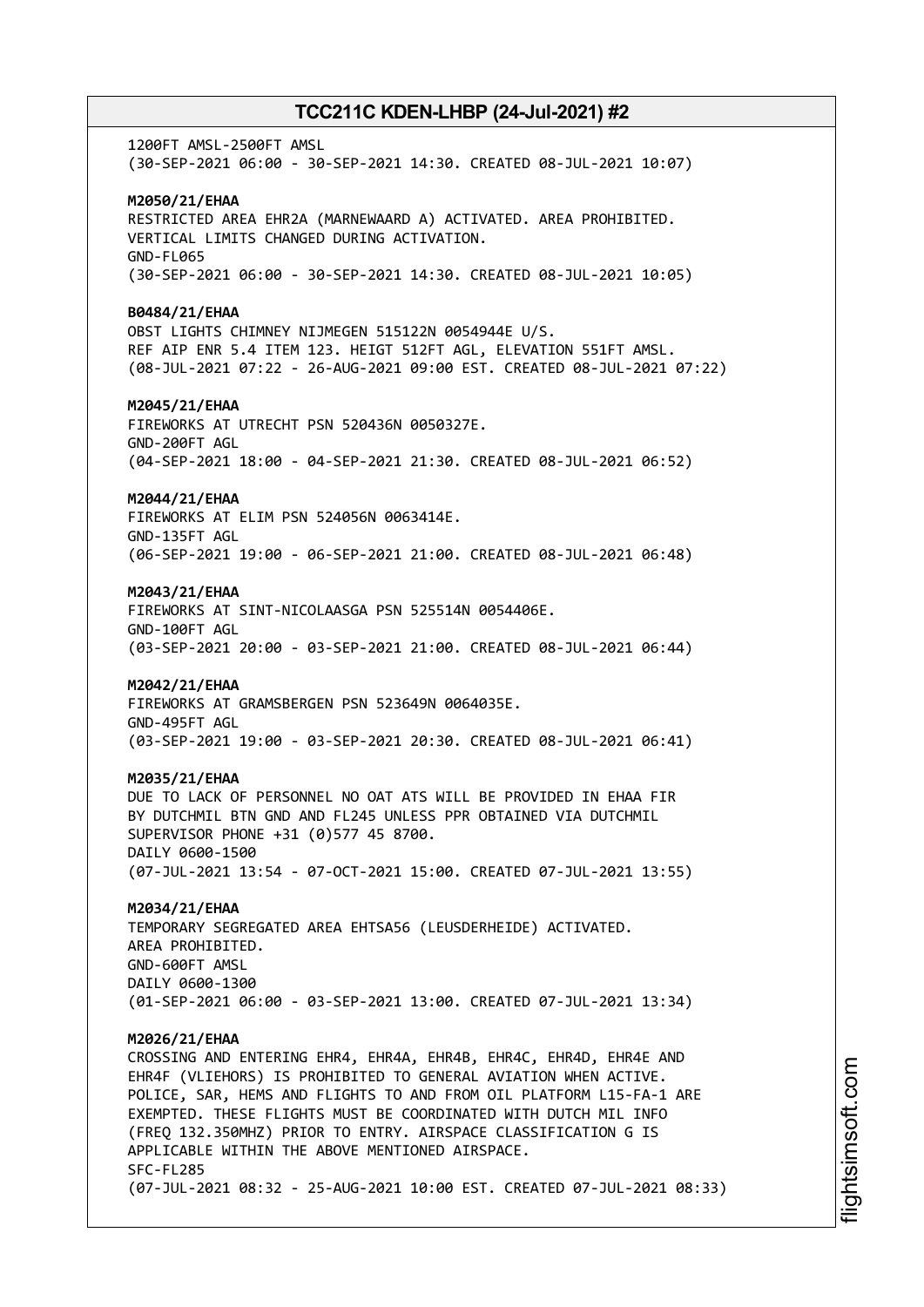# **M2025/21/EHAA** TEMPORARY RESTRICTED AREA ACTIVATED FOR 'DONAC 2021'. AREA: 513039N 0034113E - 513045N 0034609E - 512908N 0034609E - 512908N 0034113E BACK TO 513039N 0034113E BTN 500FT AMSL/FL050. AREA PROHIBITED. SAR, POLICE AND HELICOPTER EMERGENCY MEDICAL SERVICES ARE EXEMPTED AFTER PRIOR PERMISSION FROM DUTCH MIL INFO. 500FT AMSL-FL050 02 1000-1800, 03 0700-1800, 04 0700-1500 (02-SEP-2021 10:00 - 04-SEP-2021 15:00. CREATED 07-JUL-2021 08:29) **B0478/21/EHAA** LASERSHOW AT LEERDAM, PSN 515312N 0050513E. GND-UNL (19-AUG-2021 20:30 - 19-AUG-2021 23:15. CREATED 06-JUL-2021 10:38) **M2007/21/EHAA** UAS FLYING WILL TAKE PLACE AT OPIJNEN PSN 515002N 0051738E RADIUS 1000M BTN GND/329FT AGL, REQ TO AVOID AREA. GND-329FT AGL (07-AUG-2021 07:00 - 07-AUG-2021 16:00. CREATED 06-JUL-2021 09:54) **M2006/21/EHAA** LASERSHOW WILL TAKE PLACE AT ARNHEM PSN 515704N 0055258E. GND-UNL JUL 30-AUG 01 1800-0600, 02 AUG 1600-0600, AUG 03-AUG 08 1800-0600 (30-JUL-2021 18:00 - 09-AUG-2021 06:00. CREATED 06-JUL-2021 09:49) **M2005/21/EHAA** LASERSHOW WILL TAKE PLACE AT LEERDAM PSN 515317N 0050509E. GND-UNL (19-AUG-2021 20:30 - 19-AUG-2021 23:15. CREATED 06-JUL-2021 09:37) **M2001/21/EHAA** FIREWORKS AT UTRECHT PSN 520657N 0050250E. GND-135FT AGL (29-AUG-2021 18:00 - 29-AUG-2021 20:00. CREATED 06-JUL-2021 06:33) **M1999/21/EHAA** FIREWORKS AT MAKKUM PSN 530305N 0052237E. GND-220FT AGL (11-AUG-2021 19:30 - 11-AUG-2021 21:00. CREATED 06-JUL-2021 06:29) **M1998/21/EHAA** FIREWORKS AT HOLTEN PSN 521635N 0062427E. GND-165FT AGL (27-AUG-2021 19:30 - 27-AUG-2021 20:30. CREATED 06-JUL-2021 06:21) **M1997/21/EHAA** FIREWORKS AT GORINCHEM PSN 514932N 0045938E. GND-660FT AGL (28-AUG-2021 20:00 - 28-AUG-2021 22:00. CREATED 06-JUL-2021 06:18) **M1996/21/EHAA** FIREWORKS AT OMMEN PSN 523049N 0062446E. GND-100FT AGL (27-AUG-2021 20:30 - 27-AUG-2021 22:00. CREATED 06-JUL-2021 06:15)

**A1543/21/EHAA**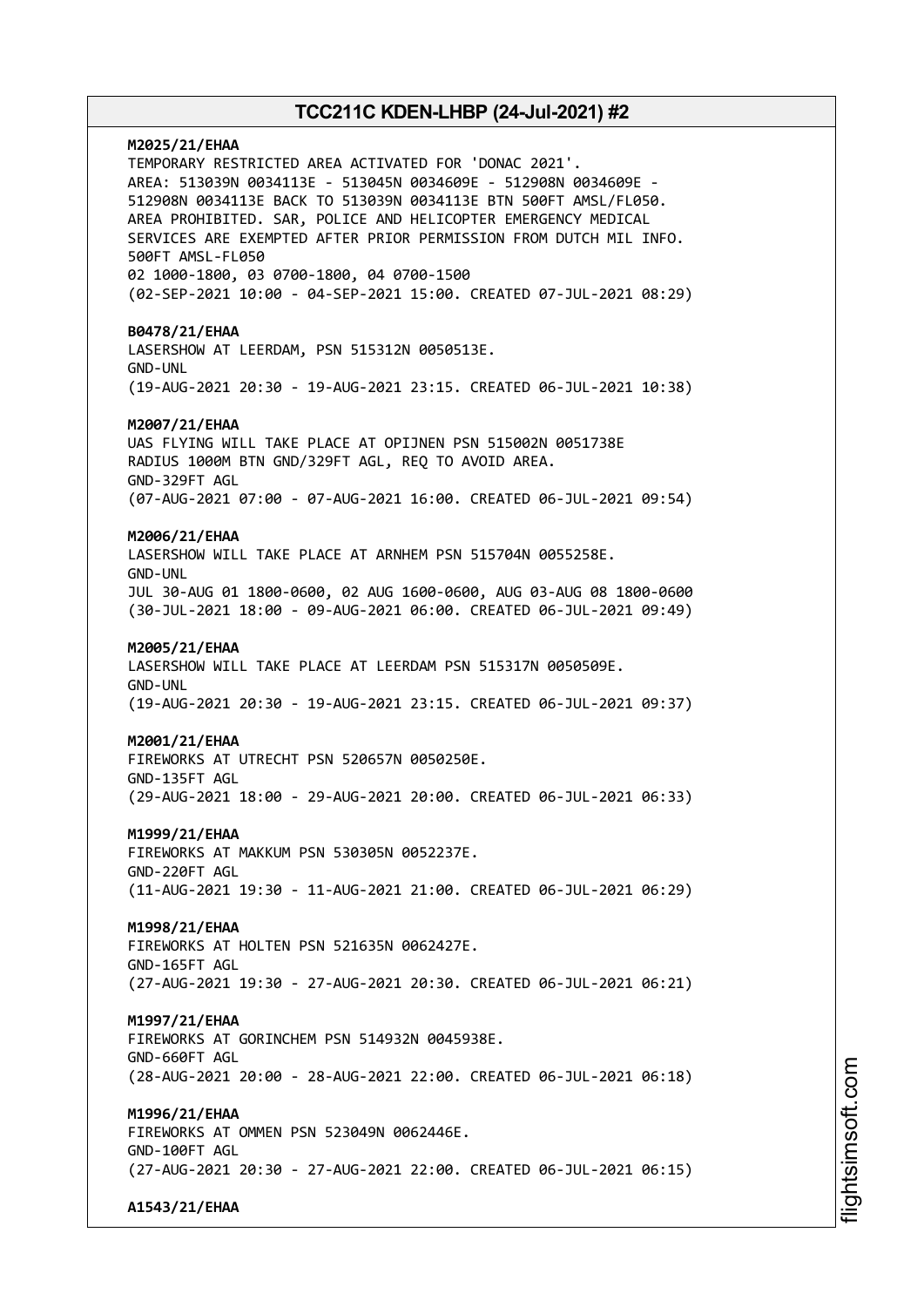OPERATIONS IN FIR MINSK (UMMV) NETHERLANDS AIR CARRIERS AND CAPTAINS OF ACFT IN CHARGE OF AIR SERVICE MANAGED BY CARRIERS HOLDERS OF OPERATING LICENCE ISSUED BY THE NETHERLANDS, WHETHER THEY ARE CONTRACTUAL CARRIERS AND/OR DE FACTO CARRIERS, OR PERFORMING AIR SERVICE WITH COMMERCIAL CHARTER AGREEMENT OR WITH CODE SHARING AND TO ALL FLIGHT PERFORMED WITH NETHERLANDS ACFT REGISTRATION, ARE REQUESTED TO AVOID MINSK FIR (UMMV). FOREIGN AIR CARRIERS INBOUND EU ARE RECOMMENDED TO AVOID BELARUS MINSK FIR(UMMV). (02-JUL-2021 18:08 - 02-SEP-2021 23:59 EST. CREATED 02-JUL-2021 18:09) **B0472/21/EHAA** PJE WILL TAKE PLACE AT ROCKANJE, PSN 515232N 0040244E. GND-FL050 (04-SEP-2021 15:00 - 04-SEP-2021 18:00. CREATED 02-JUL-2021 16:49) **A1539/21/EHAA** AMSTERDAM INFORMATION 124.300MHZ EXPECT LIMITED RADIO COVERAGE BELOW 1500FT BETWEEN EHRD CTR AND EHSE. (02-JUL-2021 14:10 - 02-OCT-2021 12:00 EST. CREATED 02-JUL-2021 13:31) **A1538/21/EHAA** AMSTERDAM INFORMATION 119.175MHZ EXPECT LIMITED RADIO COVERAGE BELOW 2000FT AROUND ATRIX RADIUS 10NM. (02-JUL-2021 14:10 - 02-OCT-2021 12:00 EST. CREATED 02-JUL-2021 13:27) **M1966/21/EHAA** DUE TO TECHNICAL ISSUES DUTCH MIL LOWER FREQUENCY 128.355MHZ HAS LIMITED RADIO COVERAGE IN CTA NORTH AND TMA A. CONTACT DUTCH MIL INFO ON 132.350MHZ WHEN UNABLE TO MAKE RADIO CONTACT. (02-JUL-2021 12:28 - 02-OCT-2021 23:59. CREATED 02-JUL-2021 12:32) **A1537/21/EHAA** BASED ON THE LATEST COVID-19 REGULATIONS (TIJDELIJKE REGELING MAATREGELEN COVID-19) ALL FLIGHTS SHOULD ADHERE TO THE FOLLOWING CONDITIONS: 1. DISINFECT CABIN, SEATS AND INSTRUMENTS. 2. ALL PASSENGERS ARE REQUIRED TO USE A MANDATORY NON MEDICAL FACE MASK FROM BEFORE BOARDING UNTIL AFTER DISEMBARKING (NON COMMERCIAL FLIGHTS ARE EXEMPTED) . 3. BEFORE BOARDING, A HEALTH CHECK OF ALL POB SHALL BE PERFORMED BY CREW BASED ON THE RIVM GUIDELINES: HTTPS://WWW.RIVM.NL/CORONAVIRUS-COVID-19/ADVIEZEN-WERK-VRIJE-TIJD/GEN ERIEK-KADER-CORONAMAATREGELEN 4. COMPANIES SHALL ADHERE TO COMPANY SPECIFIC PROTOCOL. NOTE: POLICE, HELICOPTER EMERGENCY SERVICES AND SAR FLIGHTS ARE EXEMPTED. (02-JUL-2021 10:43 - 21-AUG-2021 23:59 EST. CREATED 02-JUL-2021 10:43) **A1521/21/EHAA** TRIGGER NOTAM - AIRAC AIP AMDT 08/2021 WEF 12 AUG 2021: PERMANENTLY OUT OF SERVICE: VOR AMS, HDR, HSD, PAM, SPY: NDB EHN, ROT, STD / CH, NV, OA, PS, RR: LOCATORS CH, NV, OA, PS, RR. (12-AUG-2021 00:00 - 25-AUG-2021 23:59. CREATED 01-JUL-2021 10:03)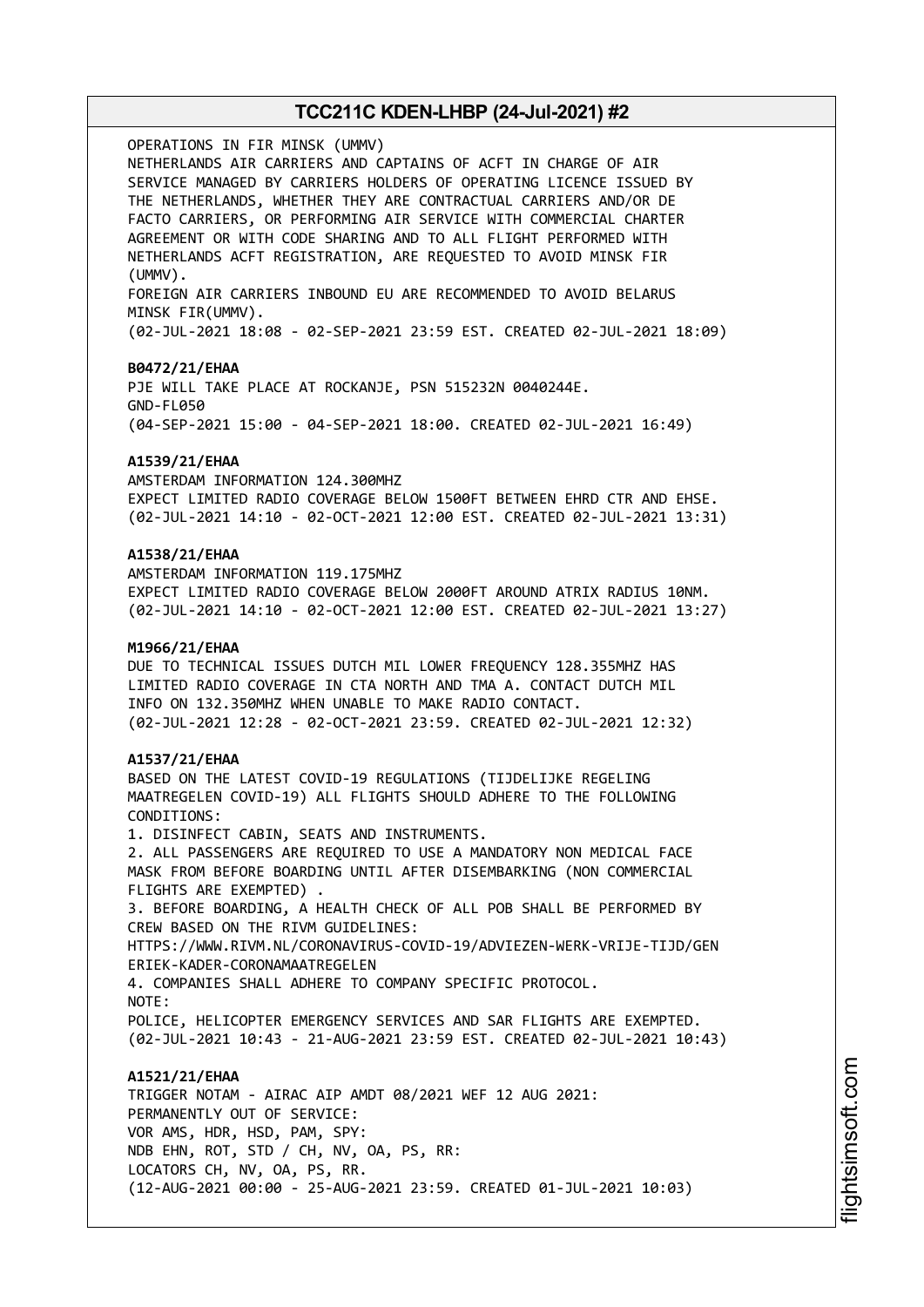**M1947/21/EHAA** TEMPORARY SEGREGATED AREA EHTSA56 (LEUSDERHEIDE) ACTIVATED. AREA PROHIBITED. GND-600FT AMSL (28-JUL-2021 06:00 - 28-JUL-2021 21:59. CREATED 01-JUL-2021 06:19) **A1508/21/EHAA** CHECKLIST YEAR=2021 0196 0206 0207 0334 0379 0439 0461 0462 0463 0464 0465 0466 0489 0541 0564 0648 0734 0735 0746 0814 0828 0863 0864 0878 0879 0895 0921 0948 0951 0978 0980 0981 0992 0999 1000 1006 1008 1014 1047 1048 1049 1111 1149 1160 1161 1162 1230 1244 1255 1258 1278 1283 1284 1286 1290 1308 1333 1334 1338 1355 1366 1371 1375 1379 1384 1385 1387 1390 1391 1394 1396 1409 1414 1426 1427 1431 1432 1437 1444 1451 1452 1453 1454 1455 1456 1457 1458 1459 1460 1466 1468 1474 1475 1477 1478 1479 1483 1484 1485 1486 1487 1488 1489 1490 1494 1496 1498 1499 1500 1501 1502 1503 1504 1505 1507 LATEST PUBLICATIONS AIP AIRAC AMDT IFR 007/2021 EFFECTIVE DATE 15 JUL 21 AIP AIRAC SUP IFR 001/2020 EFFECTIVE DATE 27 FEB 20 AIP SUP IFR 005/2021 EFFECTIVE DATE 08 APR 21 AIC IFR B003/2021 EFFECTIVE DATE 03 JUN 21 AIC IFR A003/2021 EFFECTIVE DATE 03 JUN 21 AIC CHECKLIST AIP IFR A019/1992 B061/1992 B006/2002 A016/2002 B023/2004 B001/2006 A012/2007 A001/2008 B003/2008 A009/2008 A013/2010 A014/2010 A006/2011 B009/2011 B005/2013 A006/2013 A003/2014 A004/2014 A006/2014 A004/2015 B004/2015 B005/2016 B001/2017 B002/2018 B001/2019 A002/2019 B002/2019 B003/2019 A004/2019 A006/2019 A009/2019 A011/2019 A012/2019 A013/2019 A014/2019 A002/2020 A004/2020 B001/2021 A001/2021 A002/2021 B002/2021 B003/2021 A003/2021 AIP VFR NIL SUP CHECKLIST AIP IFR 001/2020 004/2020 004/2021 005/2021 AIP VFR **NTI** (01-JUL-2021 00:05 - 01-AUG-2021 00:05 EST. CREATED 01-JUL-2021 00:08) **B0469/21/EHAA CHECKLIST** YEAR=2021 0230 0246 0247 0255 0274 0281 0282 0290 0293 0309 0334 0335 0337 0345 0347 0348 0350 0368 0370 0373 0378 0383 0384 0399 0424 0434 0435 0450 0451 0452 0453 0454 0455 0456 0457 0459 0460 0461 0462 0463 0464 0467 0468 LATEST PUBLICATIONS AIP AIRAC AMDT IFR 007/2021 EFFECTIVE DATE 15 JUL 21 AIP AIRAC SUP IFR 001/2020 EFFECTIVE DATE 27 FEB 20 AIP SUP IFR 005/2021 EFFECTIVE DATE 08 APR 21 AIC IFR B003/2021 EFFECTIVE DATE 03 JUN 21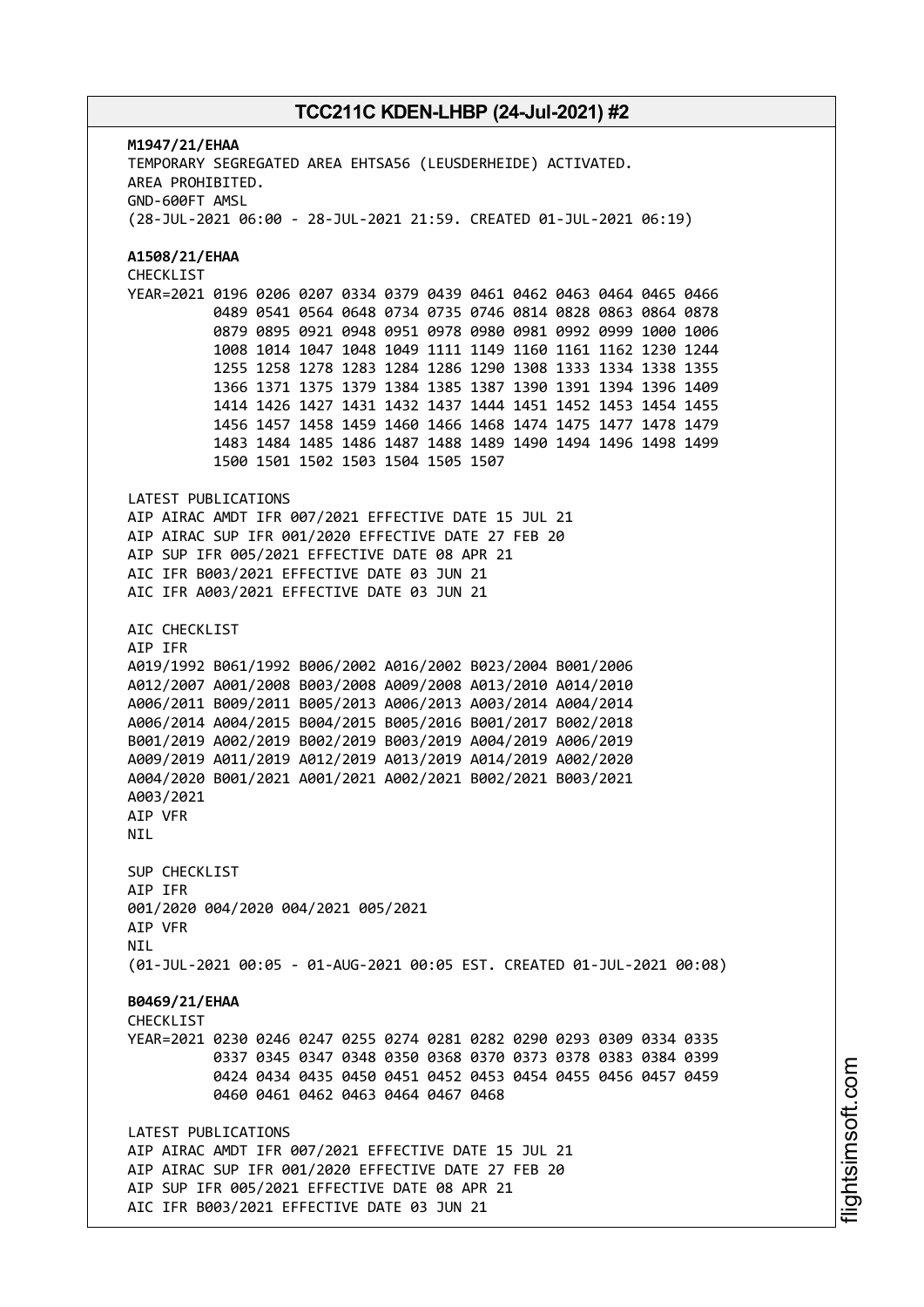AIC IFR A003/2021 EFFECTIVE DATE 03 JUN 21 AIC CHECKLIST AIP IFR A019/1992 B061/1992 B006/2002 A016/2002 B023/2004 B001/2006 A012/2007 A001/2008 B003/2008 A009/2008 A013/2010 A014/2010 A006/2011 B009/2011 B005/2013 A006/2013 A003/2014 A004/2014 A006/2014 A004/2015 B004/2015 B005/2016 B001/2017 B002/2018 B001/2019 A002/2019 B002/2019 B003/2019 A004/2019 A006/2019 A009/2019 A011/2019 A012/2019 A013/2019 A014/2019 A002/2020 A004/2020 B001/2021 A001/2021 A002/2021 B002/2021 B003/2021 A003/2021 AIP VFR NIL SUP CHECKLIST AIP IFR 001/2020 004/2020 004/2021 005/2021 AIP VFR NIL (01-JUL-2021 00:05 - 01-AUG-2021 00:05 EST. CREATED 01-JUL-2021 00:08) **M1945/21/EHAA** TEMPORARY SEGREGATED AREA EHTSA52 (HAVELTE, RPAS) ACTIVATED. AREA PROHIBITED. GND-600FT AMSL DAILY 0600-1400 (02-SEP-2021 06:00 - 03-SEP-2021 14:00. CREATED 30-JUN-2021 13:48) **B0467/21/EHAA** NEW PARAGLIDING SITE VELDHOEK, PSN 520200N 0062510E. MAX CABLE HGT 1500FT AMSL, ACTIVE DAILY UDP. REF AIP NETHERLANDS ENR 5.5. GND-1500FT AMSL (30-JUN-2021 09:50 - PERM. CREATED 30-JUN-2021 09:51) **B0464/21/EHAA** PJE AT OUDENBOSCH, PSN 513622N 0043256E. GND-3000FT AMSL (13-AUG-2021 07:00 - 13-AUG-2021 18:00. CREATED 30-JUN-2021 08:56) **B0462/21/EHAA** PJE AT OUDENBOSCH, PSN 513622N 0043256E. GND-3000FT AMSL (08-AUG-2021 07:00 - 08-AUG-2021 18:00. CREATED 30-JUN-2021 07:42) **B0452/21/EHAA** NEW OBSTACLE UNDER CONSTRUCTION IJSSELMEER WINDFARM FRYSLAN, 89 WIND TURBINES WITHIN AREA: 530153N0051541E-530145N0051700E-525933N0051851E-525816N0051633E-52583 4N0051357E-530040N0051246E-530144N0051433E-530153N0051541E. ELEV 590FT AMSL, NOT LGTD. REF AIP ENR 5.4 (28-JUN-2021 14:48 - PERM. CREATED 28-JUN-2021 14:49) **M1895/21/EHAA** UAS FLYING WILL TAKE PLACE AT BIDDINGHUIZEN PSN 522616N 0054519E

RADIUS 1000M BTN GND/400FT AGL, REQ TO AVOID AREA.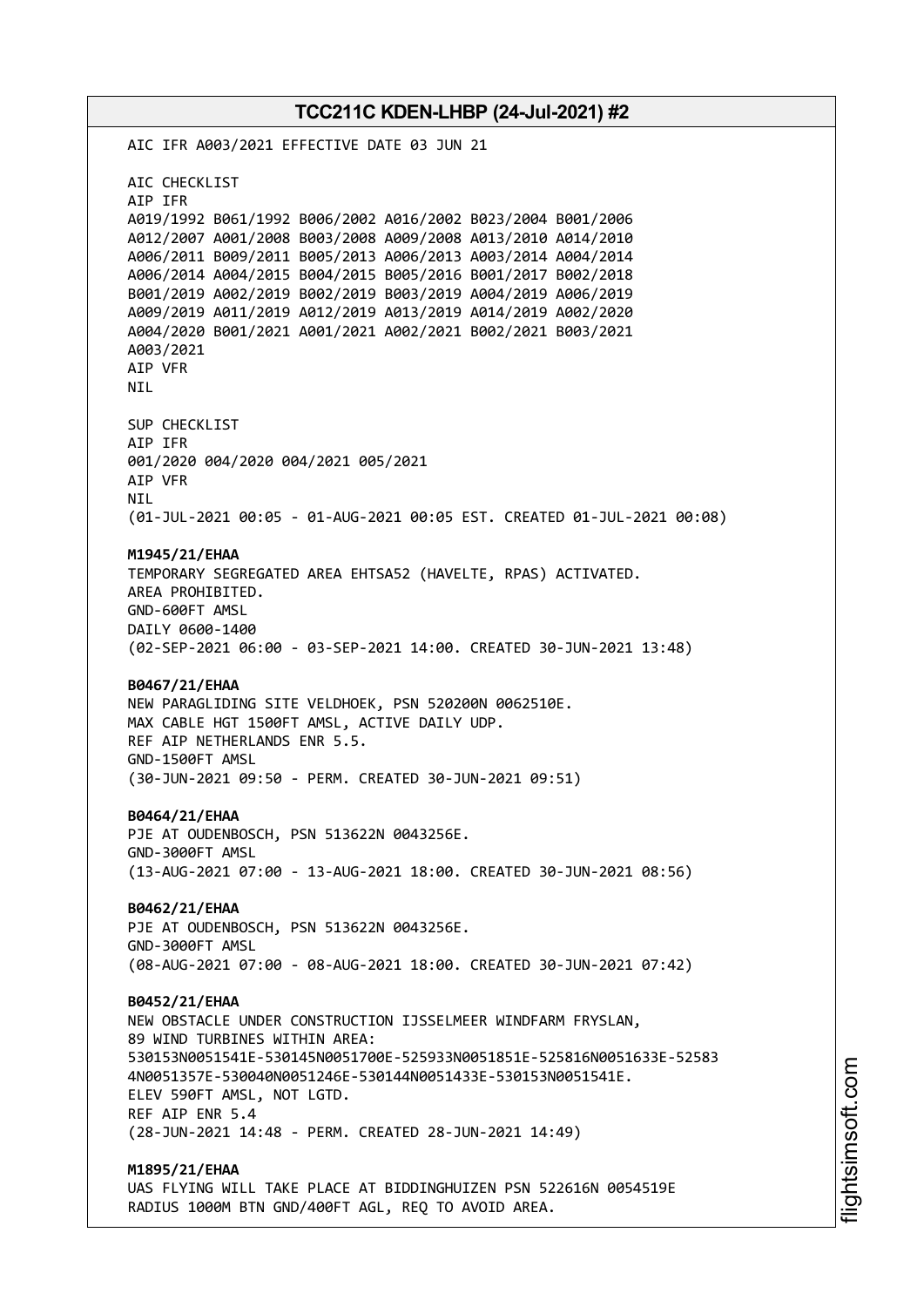GND-400FT AGL DAILY 1300-1906 (20-AUG-2021 13:00 - 21-AUG-2021 19:06. CREATED 28-JUN-2021 09:01) **B0451/21/EHAA** PART OF THE OBST LIGHTS PRINSES AMALIAWINDPARK U/S. REF AIP 5.4 ID 317. (26-JUN-2021 15:08 - 26-JUL-2021 09:00 EST. CREATED 26-JUN-2021 15:08) **B0450/21/EHAA** OBST LIGHT 18 AND 24 U/S AT WINDPARK NOORDZEE LUCHTERDUINEN. REF AIP ENR 5.4 ID 454. (25-JUN-2021 17:19 - 25-JUL-2021 09:00 EST. CREATED 25-JUN-2021 17:19) **M1839/21/EHAA** MIL ACFT HAVE TO AVOID OVERFLYING OF WEST-BETUWE DUE TO BREEDING BIRDS AT PSN 515157N 0050900E RADIUS 0,5NM BTN GND/1000FT AGL. GND-1000FT AGL (22-JUN-2021 12:56 - 31-JUL-2021 21:59. CREATED 22-JUN-2021 12:57) **M1838/21/EHAA** MIL ACFT HAVE TO AVOID OVERFLYING OF EEMMEER DUE TO BREEDING BIRDS AT PSN 521837N 0051904E RADIUS 0,5NM BTN GND/1000FT AGL. GND-1000FT AGL (22-JUN-2021 12:55 - 31-JUL-2021 21:59. CREATED 22-JUN-2021 12:55) **M1837/21/EHAA** MIL ACFT HAVE TO AVOID OVERFLYING OF OOSTVAARDERSPLASSEN DUE TO BREEDING BIRDS AT PSN 522700N 0052128E RADIUS 0,5NM BTN GND/1000FT AGL. GND-1000FT AGL (22-JUN-2021 12:51 - 31-JUL-2021 23:59. CREATED 22-JUN-2021 12:51) **M1836/21/EHAA** MIL ACFT HAVE TO AVOID OVERFLYING OF KETELMEER DUE TO BREEDING BIRDS AT PSN 523638N 0054929E RADIUS 0,5NM BTN GND/1000FT AGL. GND-1000FT AGL (22-JUN-2021 12:49 - 31-JUL-2021 21:59. CREATED 22-JUN-2021 12:49) **M1835/21/EHAA** MIL ACFT HAVE TO AVOID OVERFLYING OF KOUDUM DUE TO BREEDING BIRDS AT PSN 525459N 0052818E RADIUS 0,5NM BTN GND/1000FT AGL. GND-1000FT AGL (22-JUN-2021 12:46 - 31-JUL-2021 21:59. CREATED 22-JUN-2021 12:47) **M1834/21/EHAA** MIL ACFT HAVE TO AVOID OVERFLYING OF HAVIKERWAARD DUE TO BREEDING BIRDS AT PSN 520019N 0060629E RADIUS 0,5NM BTN GND/1000FT AGL. GND-1000FT AGL (22-JUN-2021 12:42 - 31-JUL-2021 21:59. CREATED 22-JUN-2021 12:44) **M1833/21/EHAA** MIL ACFT HAVE TO AVOID OVERFLYING OF HARINGVLIET DUE TO BREEDING BIRDS AT PSN 514651N 0041354E RADIUS 0,5NM BTN GND/1000FT AGL. GND-1000FT AGL (22-JUN-2021 12:27 - 31-JUL-2021 21:59. CREATED 22-JUN-2021 12:28)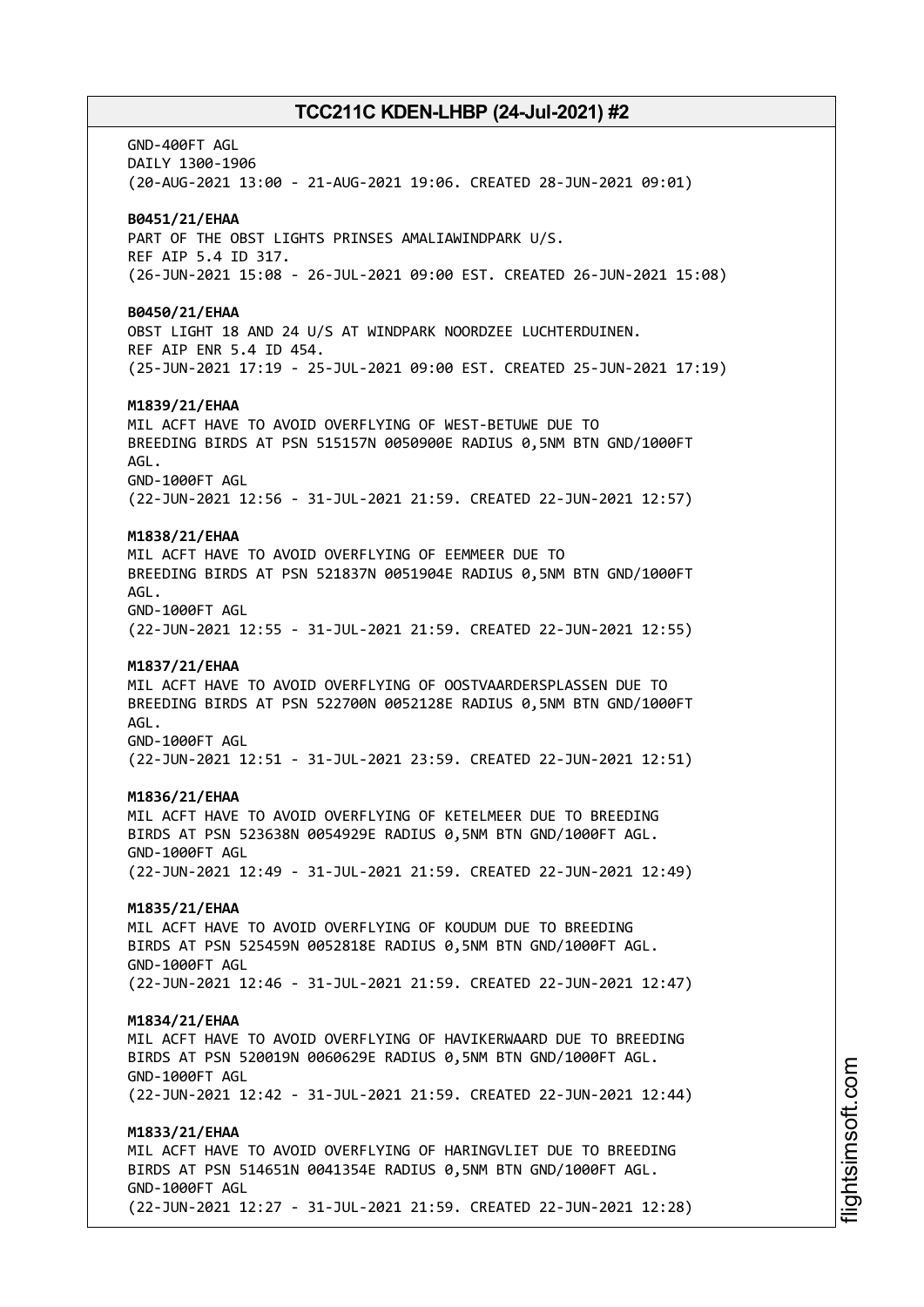**M1829/21/EHAA** RESTRICTED AREA EHR49 (BREEZANDDIJK) ACTIVATED. AREA PROHIBITED. SFC-19500FT AMSL MON-FRI 0600-1500 (27-SEP-2021 06:00 - 08-OCT-2021 15:00. CREATED 22-JUN-2021 10:13) **M1826/21/EHAA** FIREWORKS AT STEGEREN PSN 523237N 0062922E. GND-100FT AGL (24-AUG-2021 20:00 - 24-AUG-2021 21:00. CREATED 22-JUN-2021 09:56) **M1825/21/EHAA** FIREWORKS AT STEGEREN PSN 523237N 0062922E. GND-100FT AGL (10-AUG-2021 20:00 - 10-AUG-2021 21:00. CREATED 22-JUN-2021 09:56) **M1824/21/EHAA** FIREWORKS AT STEGEREN PSN 523237N 0062922E. GND-100FT AGL (27-JUL-2021 20:00 - 27-JUL-2021 21:00. CREATED 22-JUN-2021 09:55) **M1822/21/EHAA** FIREWORKS AT UTRECHT PSN 520729N 0050755E. GND-200FT AGL (28-AUG-2021 20:00 - 28-AUG-2021 22:00. CREATED 22-JUN-2021 09:48) **M1796/21/EHAA** TEMPORARY SEGREGATED AREA EHTSA50 (MARNE) ACTIVATED. AREA PROHIBITED. GND-1200FT AMSL 14-16 20-23 0600-2159, 17 0600-1500 (14-SEP-2021 06:00 - 23-SEP-2021 21:59. CREATED 18-JUN-2021 13:16) **M1795/21/EHAA** RESTRICTED AREA EHR2A (MARNEWAARD A) ACTIVATED. AREA PROHIBITED. VERTICAL LIMITS CHANGED DURING ACTIVATION. GND-6500FT AMSL 14-16 20-23 0600-2159, 17 0600-1500 (14-SEP-2021 06:00 - 23-SEP-2021 21:59. CREATED 18-JUN-2021 13:13) **M1794/21/EHAA** RESTRICTED AREA EHR2 (MARNEWAARD) ACTIVATED. AREA PROHIBITED. VERTICAL LIMITS CHANGED DURING ACTIVATION. SFC-6500FT AMSL 14-16 20-23 0600-2159, 17 0600-1500 (14-SEP-2021 06:00 - 23-SEP-2021 21:59. CREATED 18-JUN-2021 13:09) **M1765/21/EHAA** TEMPORARY SEGREGATED AREA EHTSA50 (MARNE) ACTIVATED. AREA PROHIBITED. GND-600FT AGL (30-AUG-2021 20:00 - 08-SEP-2021 20:00. CREATED 16-JUN-2021 10:12) **M1749/21/EHAA** PJE WILL TAKE PLACE AT GROESBEEK PSN 514512N 0055527E RADIUS 2NM. GND-3000FT AGL (17-SEP-2021 04:59 - 17-SEP-2021 18:01. CREATED 15-JUN-2021 07:49)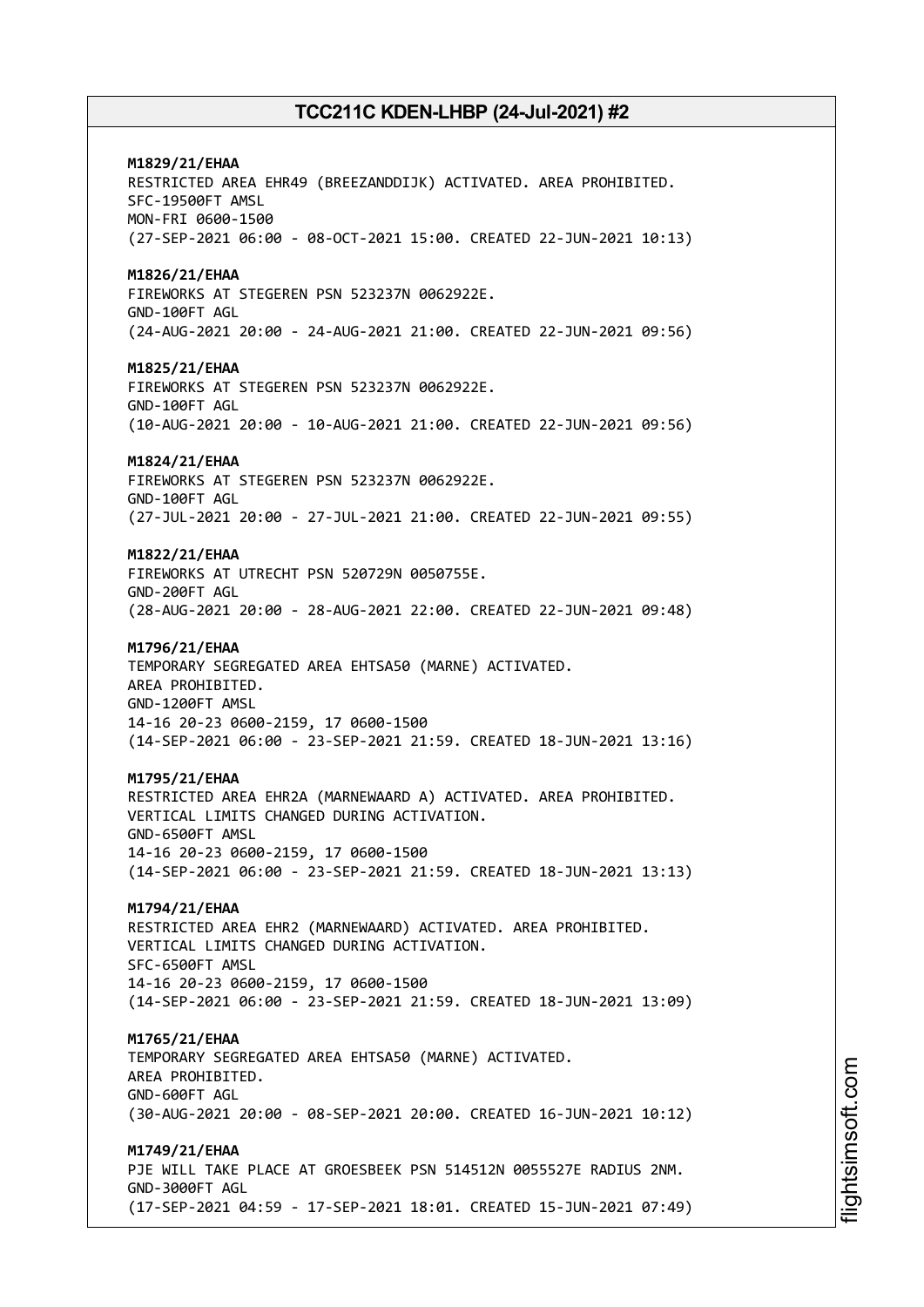# **M1744/21/EHAA**

FIREWORKS AT LOPIKERKAPEL PSN 515913N 0050302E GND-165FT AGL (13-AUG-2021 14:00 - 13-AUG-2021 22:00. CREATED 15-JUN-2021 06:22)

### **B0435/21/EHAA**

OBST LIGHTS WIND FARM BARD OFFSHORE 1 PARTLY U/S. ELEVATION 492FT AMSL. REF AIP THE NETHERLANDS ENR 5.4 ID 333. (14-JUN-2021 14:44 - 14-SEP-2021 09:00 EST. CREATED 14-JUN-2021 14:45)

### **B0434/21/EHAA**

MOBILE RIG MAERSK RESOLUTE RELOCATED, PSN 5222.7N 00323.9E (ACP P11-UNITY). (13-JUN-2021 00:53 - 13-SEP-2021 09:00 EST. CREATED 13-JUN-2021 00:54)

### **M1731/21/EHAA**

ACFT HAVE TO AVOID OVERFLYING OF OUWEHANDS DIERENPARK RHENEN AT PSN 515727N 0053525E RADIUS 1.5NM BTN GND/3000FT AGL. GND-3000FT AGL (11-JUN-2021 11:40 - 11-SEP-2021 23:59 EST. CREATED 11-JUN-2021 11:41)

### **M1730/21/EHAA**

MIL ACFT HAVE TO AVOID OVERFLYING OF SLUIS DUE TO OSTRICH FARM AT PSN 511658N 0032501E RADIUS 2NM BTN GND/3000FT AGL. GND-3000FT AGL (11-JUN-2021 11:40 - 11-SEP-2021 23:59 EST. CREATED 11-JUN-2021 11:41)

## **M1732/21/EHAA**

MIL ACFT HAVE TO AVOID OVERFLYING OF DIERENPARK APENHEUL AT PSN 521257N 0055505E RADIUS 0.5NM BTN GND/1000FT AGL. GND-1000FT AGL (11-JUN-2021 11:41 - 11-SEP-2021 23:59 EST. CREATED 11-JUN-2021 11:41)

### **M1729/21/EHAA**

MIL ACFT HAVE TO AVOID OVERFLYING OF LITHOIJEN PSN 514600N 0052622E RADIUS 1NM BTN GND/500FT AGL. GND-500FT AGL (11-JUN-2021 11:39 - 11-SEP-2021 23:59 EST. CREATED 11-JUN-2021 11:40)

## **B0424/21/EHAA**

MOBILE RIG TEST PLATFORM 590021-TEST PSN 5314.0N 00314.5E. (11-JUN-2021 07:45 - 06-SEP-2021 12:00 EST. CREATED 11-JUN-2021 07:46)

## **M1675/21/EHAA**

FIREWORKS AT OLDENZAAL PSN 521822N 0065317E GND-265FT AGL DAILY 1830-2030 (27-AUG-2021 18:30 - 28-AUG-2021 20:30. CREATED 09-JUN-2021 06:43)

## **M1674/21/EHAA**

FIREWORKS AT HARLINGEN PSN 531023N 0052426E GND-465FT AGL (28-AUG-2021 19:30 - 28-AUG-2021 21:30. CREATED 09-JUN-2021 06:40)

## **M1673/21/EHAA**

FIREWORKS AT ENSCHEDE PSN 521050N 0065013E. GND-297FT AGL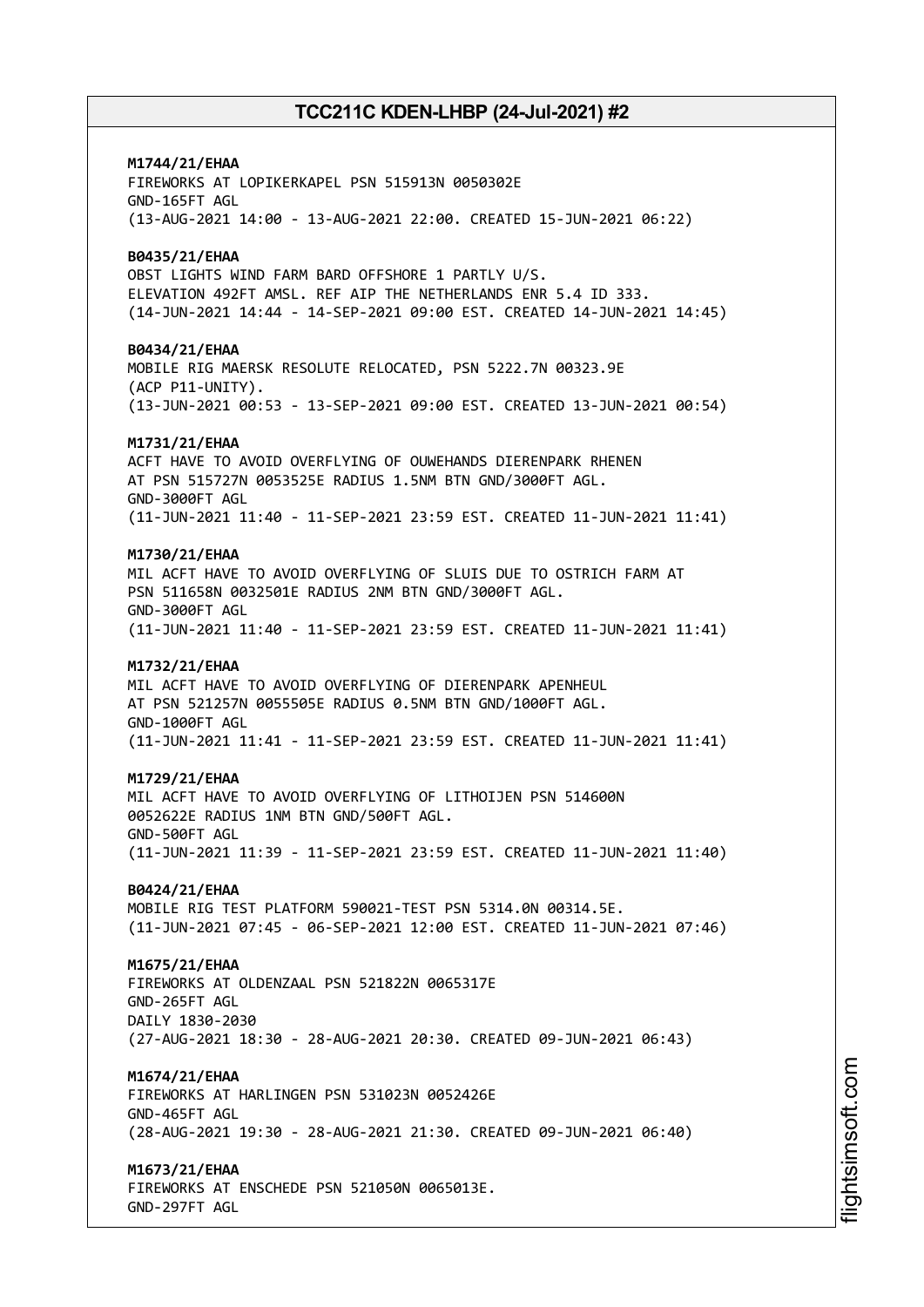#### DATIY 1600-2200

(14-AUG-2021 16:00 - 15-AUG-2021 22:00. CREATED 09-JUN-2021 06:27)

#### **M1671/21/EHAA**

FIREWORKS AT DROUWENERMOND PSN 525816N 0065227E. GND-280FT AGL 19 0700-1100 2100-2330, 20 2100-2359, 21 2100-0015 (19-AUG-2021 07:00 - 22-AUG-2021 00:15. CREATED 09-JUN-2021 06:21)

#### **M1670/21/EHAA**

FIREWORKS AT LUTTENBERG PSN 522410N 0062147E. GND-120FT AGL (15-AUG-2021 20:00 - 15-AUG-2021 21:30. CREATED 09-JUN-2021 06:17)

#### **A1278/21/EHAA**

ALL FLIGHTS TO/FROM AIRPORTS IN THE NETHERLANDS, OR OVERFLYING NETHERLANDS TERRITORY, ARE NOT ALLOWED IF AIRCRAFT ARE OPERATED BY BELARUSIAN AIR CARRIERS AND/OR REGISTERED IN BELARUS, EXCEPT FOR AIRCRAFT IN EMERGENCY OR HUMANITARIAN FLIGHTS. (05-JUN-2021 00:00 - 06-SEP-2021 12:00 EST. CREATED 04-JUN-2021 18:50)

### **A1255/21/EHAA**

TRIGGER NOTAM - AIRAC AIP AMDT 07/2021 WEF 15 JUL 2021: MUAC FRA, FUNCTIONALITY OF SEVERAL FRA POINTS CHANGED. (15-JUL-2021 00:00 - 27-JUL-2021 23:59. CREATED 03-JUN-2021 09:41)

#### **M1611/21/EHAA**

TEMPORARY RESTRICTED AREA 'TGB MARNEWAARD' ACTIVATED FOR EXERCISE 'FALCON LEAP'. AREA: PSN 532300N 0061504E RADIUS 5NM BTN GND/3000FT AMSL. AREA PROHIBITED. SAR, POLICE, HELICOPTER EMERGENCY MEDICAL SERVICES AND OTHER AUTHORISED TFC ARE EXEMPTED AFTER PRIOR PERMISSION FROM MILATCC SCHIPHOL. GND-3000FT AMSL 07 08 0800-1000 1200-1400 1600-1800, 13 0700-1600 (07-SEP-2021 08:00 - 13-SEP-2021 16:00. CREATED 02-JUN-2021 10:04)

#### **M1598/21/EHAA**

IN EXERCISE 'WEAPON INSTRUCTOR COURSE' INTENSE MIL ACTIVITY CAN BE EXPECTED BELOW MNM VFR ALT IN THE FOLLOWING AREA: 532732N 0064038E - 532437N 0063630E - 524803N 0051711E - 524350N 0043648E ALONG A LINE (1NM WEST OF THE NORTH SEA COAST) TO 525835N 0044259E ALONG THE SOUTHERN BOUNDARY OF THE 'WADDENZEE' AREA (SEE: AIP ENR 5.6 AND ENR 6-5.3) TO 532441N 0060956E ALONG A CLOCKWISE ARC (RADIUS 4NM WITH CENTRE 532300N 0061600E) TO 532446N 0062159E ALONG THE SOUTHERN BOUNDARY OF THE 'WADDENZEE' AREA (SEE: AIP ENR 5.6 AND ENR 6-5.3) BACK TO 532732N 0064038E BTN SFC/1500FT AGL. BIRD SANCTUARIES (AS DEFINED IN AIP ENR 5.6.3 AND ENR 6-5.3) 'LAUWERSMEER/WIERUMMER WAD/WAD FERWERADEEL' AND 'HORNHUIZER WAD' ARE EXCLUDED. REQ TO AVOID AREA. SFC-1500FT AGL DAILY 0700-1000 1130-1330 (27-SEP-2021 07:00 - 01-OCT-2021 13:30. CREATED 01-JUN-2021 12:13)

**M1597/21/EHAA** IN EXERCISE 'WEAPON INSTRUCTOR COURSE' INTENSE MIL ACTIVITY CAN BE EXPECTED BELOW MNM VFR ALT IN THE FOLLOWING AREA: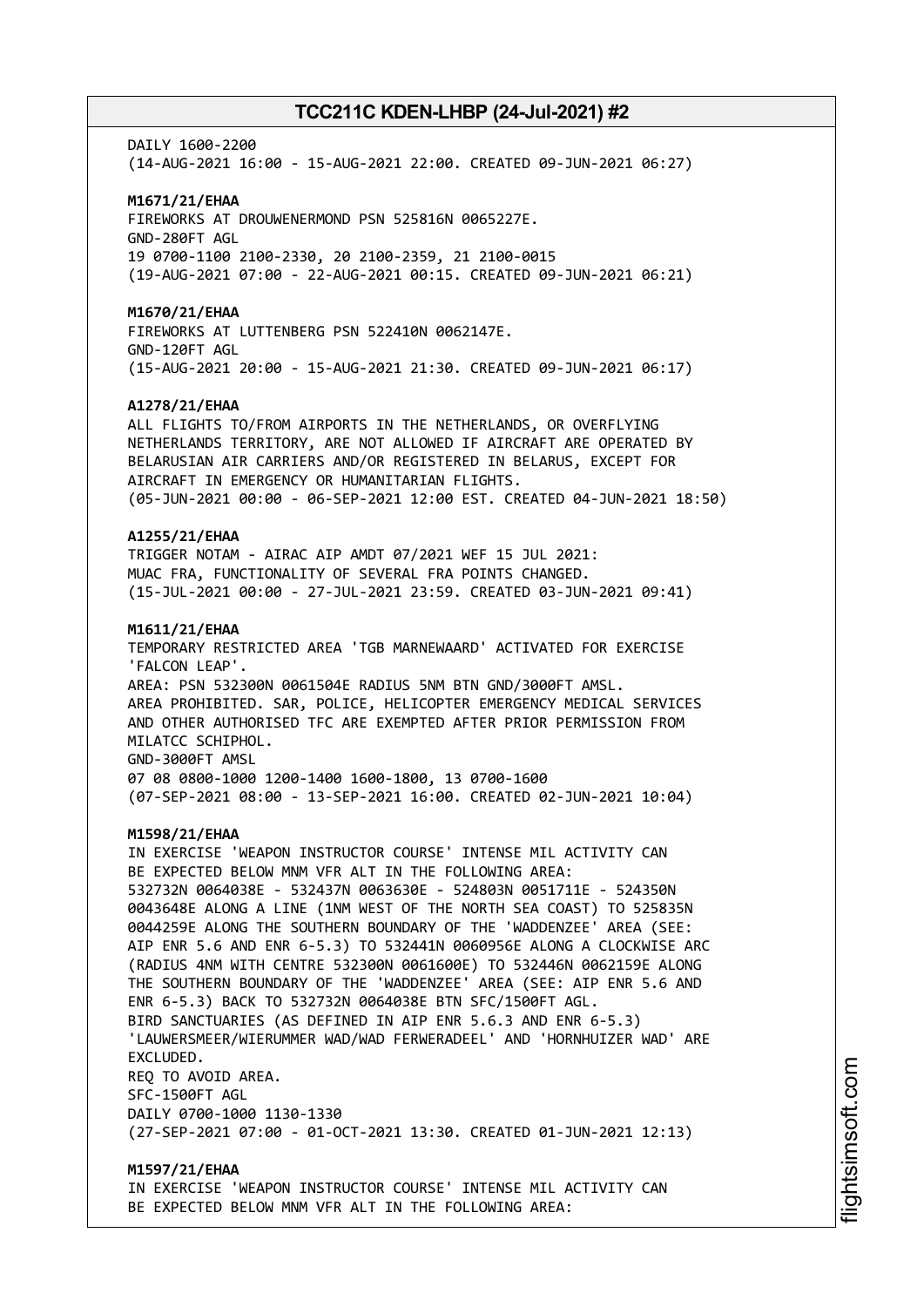532732N 0064038E - 532437N 0063630E - 524803N 0051711E - 524350N 0043648E ALONG A LINE (1NM WEST OF THE NORTH SEA COAST) TO 525835N 0044259E ALONG THE SOUTHERN BOUNDARY OF THE 'WADDENZEE' AREA (SEE: AIP ENR 5.6 AND ENR 6-5.3) TO 532441N 0060956E ALONG A CLOCKWISE ARC (RADIUS 4NM WITH CENTRE 532300N 0061600E) TO 532446N 0062159E ALONG THE SOUTHERN BOUNDARY OF THE 'WADDENZEE' AREA (SEE: AIP ENR 5.6 AND ENR 6-5.3) BACK TO 532732N 0064038E BTN SFC/1500FT AGL. BIRD SANCTUARIES (AS DEFINED IN AIP ENR 5.6.3 AND ENR 6-5.3) 'LAUWERSMEER/WIERUMMER WAD/WAD FERWERADEEL' AND 'HORNHUIZER WAD' ARE EXCLUDED. REQ TO AVOID AREA. SFC-1500FT AGL DAILY 0700-1000 1130-1330 (16-AUG-2021 07:00 - 20-AUG-2021 13:30. CREATED 01-JUN-2021 12:05) **B0378/21/EHAA** LIMITED RADIO COVERAGE OF THE AMSTERDAM INFO FREQUENCY 119.175MHZ BETWEEN UTIRA AND EPOXU BELOW 1000FT. NORTH SEA AREA AMSTERAM IS A RADIO MANDATORY ZONE AND RADIO COMMUNICATION WITH AMSTERDAM INFORMATION IS REQUIRED. TO PREVENT SAFETY INCIDENTS KEEP TRYING TO CALL AMSTERDAM INFO WHEN OPERATING IN THIS AREA. (01-JUN-2021 09:04 - 01-SEP-2021 12:00 EST. CREATED 01-JUN-2021 09:05) **B0373/21/EHAA** SEVERAL CRANES ERECTED AT ZEEWOLDE PSN 522055N 0052025E, 548FT AMSL, AND 558FT AGL. (28-MAY-2021 14:31 - 28-AUG-2021 09:00 EST. CREATED 28-MAY-2021 14:31) **B0370/21/EHAA** FIREWORKS AT HOORN PSN 523828N 0050522E. GND-660FT AGL (28-AUG-2021 21:45 - 28-AUG-2021 22:30. CREATED 26-MAY-2021 13:45) **M1504/21/EHAA** MILITARY TRAFFIC WITH DEPARTURE OR DESTINATION ETNG OVERFLYING EHAA FIR SHALL FILE A GAT FLIGHTPLAN, FILED IN ACCORDANCE WITH AIP THE NETHERLANDS SECTION ENR1.10 AND ACKNOWLEDGED BY IFPS. (25-MAY-2021 06:56 - 26-AUG-2021 23:59 EST. CREATED 25-MAY-2021 06:58) **M1496/21/EHAA** TEMPORARY RESTRICTED AREA 'MARNEWAARD' ACTIVATED FOR MIL EXER 'WEAPON INSTRUCTOR COURSE'. AREA: 532422N 0060943E ALONG CLOCKWISE ARC (RADIUS 4NM WITH CENTRE 532300N 0061600E) TO 532500N 0062147E ALONG THE BOUNDARY OF EHR2A (MARNEWAARD A) BACK TO 532422N 0060943E BTN SFC/2000FT AMSL. AREA PROHIBITED. POLICE, SAR, HELICOPTER EMERGENCY MEDICAL SERVICE FLIGHTS AND PARTICIPATING FLIGHTS ARE EXEMPTED AFTER PRIOR PERMISSION FROM MILATCC SCHIPHOL. SFC-2000FT AMSL DAILY 0700-1000 1130-1330 (27-SEP-2021 07:00 - 01-OCT-2021 13:30. CREATED 21-MAY-2021 12:50) **M1494/21/EHAA** TEMPORARY RESTRICTED AREA 'MARNEWAARD' ACTIVATED FOR MIL EXER 'WEAPON INSTRUCTOR COURSE'. AREA: 532422N 0060943E ALONG CLOCKWISE ARC (RADIUS 4NM WITH CENTRE 532300N 0061600E) TO 532500N 0062147E ALONG THE BOUNDARY OF EHR2A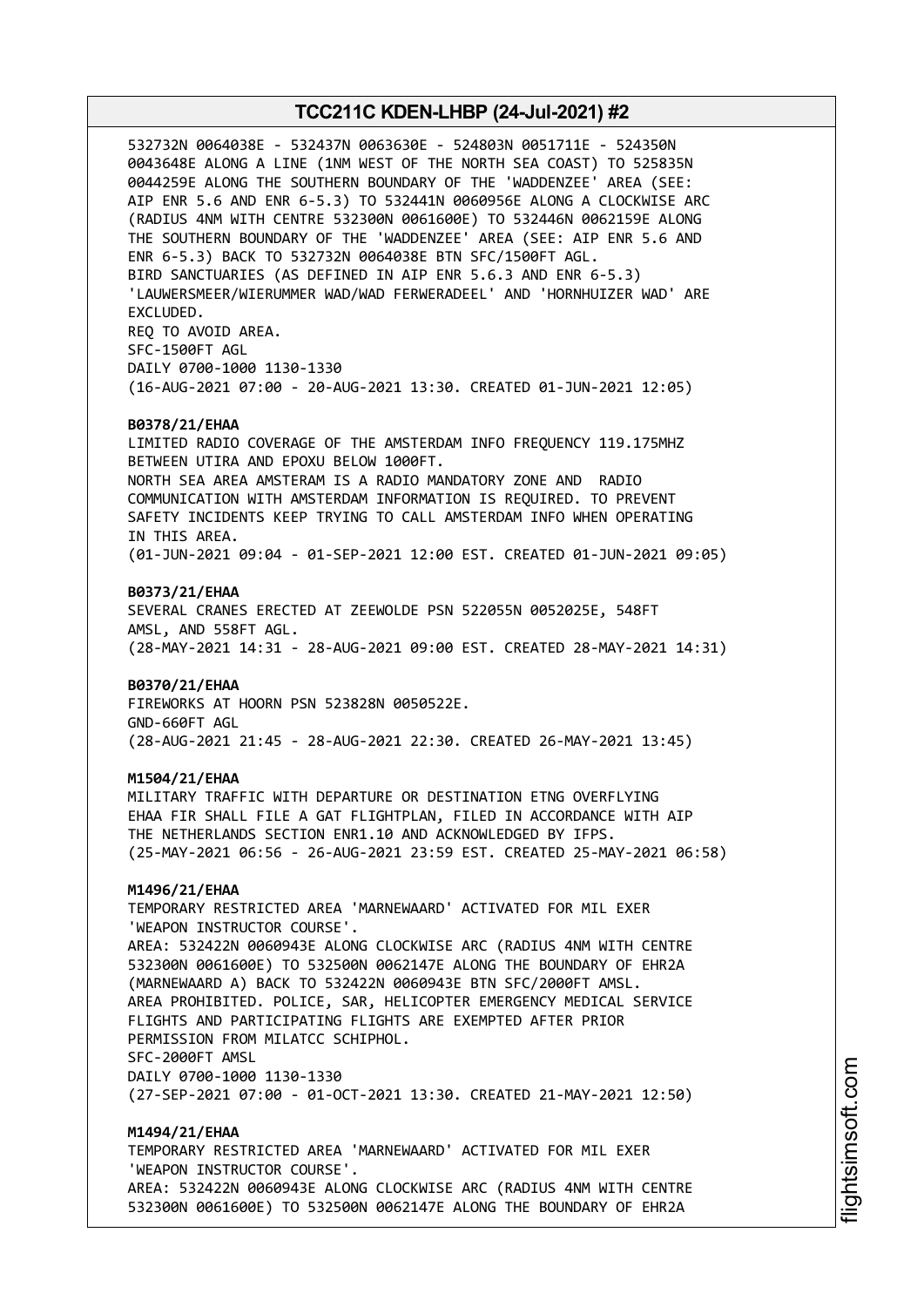(MARNEWAARD A) BACK TO 532422N 0060943E BTN SFC/2000FT AMSL. AREA PROHIBITED. POLICE, SAR, HELICOPTER EMERGENCY MEDICAL SERVICE FLIGHTS AND PARTICIPATING FLIGHTS ARE EXEMPTED AFTER PRIOR PERMISSION FROM MILATCC SCHIPHOL. SFC-2000FT AMSL DAILY 0700-1000 1130-1330 (16-AUG-2021 07:00 - 20-AUG-2021 13:30. CREATED 21-MAY-2021 12:44)

#### **B0348/21/EHAA**

NEW OBSTACLES UNDER CONSTRUCTION AT OSPELDIJK, 4 WIND TURBINES (LINE) BTN PSN 511858N 0055138E AND 511827N 0055008E. HEIGHT 689FT AGL, ELEV 784FT AMSL. NOT LGT. REF AIP ENR 5.4. (20-MAY-2021 14:15 - PERM. CREATED 20-MAY-2021 14:16)

### **B0347/21/EHAA**

FIREWORKS AT LUTJEBROEK PSN 524200N 0051159E. GND-330FT AGL (28-AUG-2021 20:00 - 28-AUG-2021 20:15. CREATED 20-MAY-2021 11:07)

#### **B0337/21/EHAA**

FIREWORKS AT HOORN PSN 523831N 0050521E. GND-660FT AGL (13-AUG-2021 20:00 - 13-AUG-2021 21:00. CREATED 18-MAY-2021 16:09)

### **B0334/21/EHAA**

NEW OBSTACLES AT HATTEMERBROEK, 4 WIND TURBINES (LINE) BTN PSN 522958N 0060004E AND 522929N 0060048E. HEIGHT 492FT AGL, ELEV 495FT AMSL, NOT LGT. REF AIP ENR 5.4. (18-MAY-2021 12:15 - PERM. CREATED 18-MAY-2021 12:15)

### **B0309/21/EHAA**

SEVERAL OBST LIGHTS NOORDZEE RIFFGAT U/S. 487FT AMSL. REF AIP NETHERLANDS ENR 5.4 ID 415. (05-MAY-2021 12:16 - 05-AUG-2021 10:00 EST. CREATED 05-MAY-2021 12:16)

#### **B0293/21/EHAA**

SEVERAL OBSTACLE LIGHTS U/S AT NOORDZEE TRIANEL WINDPARK BORKUM. PSN 5403N 00627E RADIUS 5NM. REF AIP THE NETHERLANDS ENR 5.4 ID 420. (29-APR-2021 11:01 - 29-JUL-2021 12:00 EST. CREATED 29-APR-2021 11:02)

### **M1208/21/EHAA**

MIL ACFT HAVE TO AVOID OVERFLYING OF DRENTS-FRIESE WOLD DUE TO BREEDING BIRDS PSN 5253N 00616E RADIUS 1,5NM BTN GND/1000FT AGL. GND-1000FT AGL (29-APR-2021 07:59 - 31-JUL-2021 23:59. CREATED 29-APR-2021 08:00)

### **M1207/21/EHAA**

MIL ACFT HAVE TO AVOID OVERFLYING OF DE GROOTE PEEL DUE TO BREEDING BIRDS PSN 5121N 00549E RADIUS 1,5NM BTN GND/1000FT AGL. GND-1000FT AGL (29-APR-2021 07:54 - 31-JUL-2021 23:59. CREATED 29-APR-2021 07:55)

#### **M1205/21/EHAA**

MIL ACFT HAVE TO AVOID OVERFLYING OF DWINGELDERVELD DUE TO BREEDING BIRDS PSN 5248N 00624E RADIUS 1,5NM BTN GND/1000FT AGL. GND-1000FT AGL (29-APR-2021 07:47 - 31-JUL-2021 23:59. CREATED 29-APR-2021 07:48)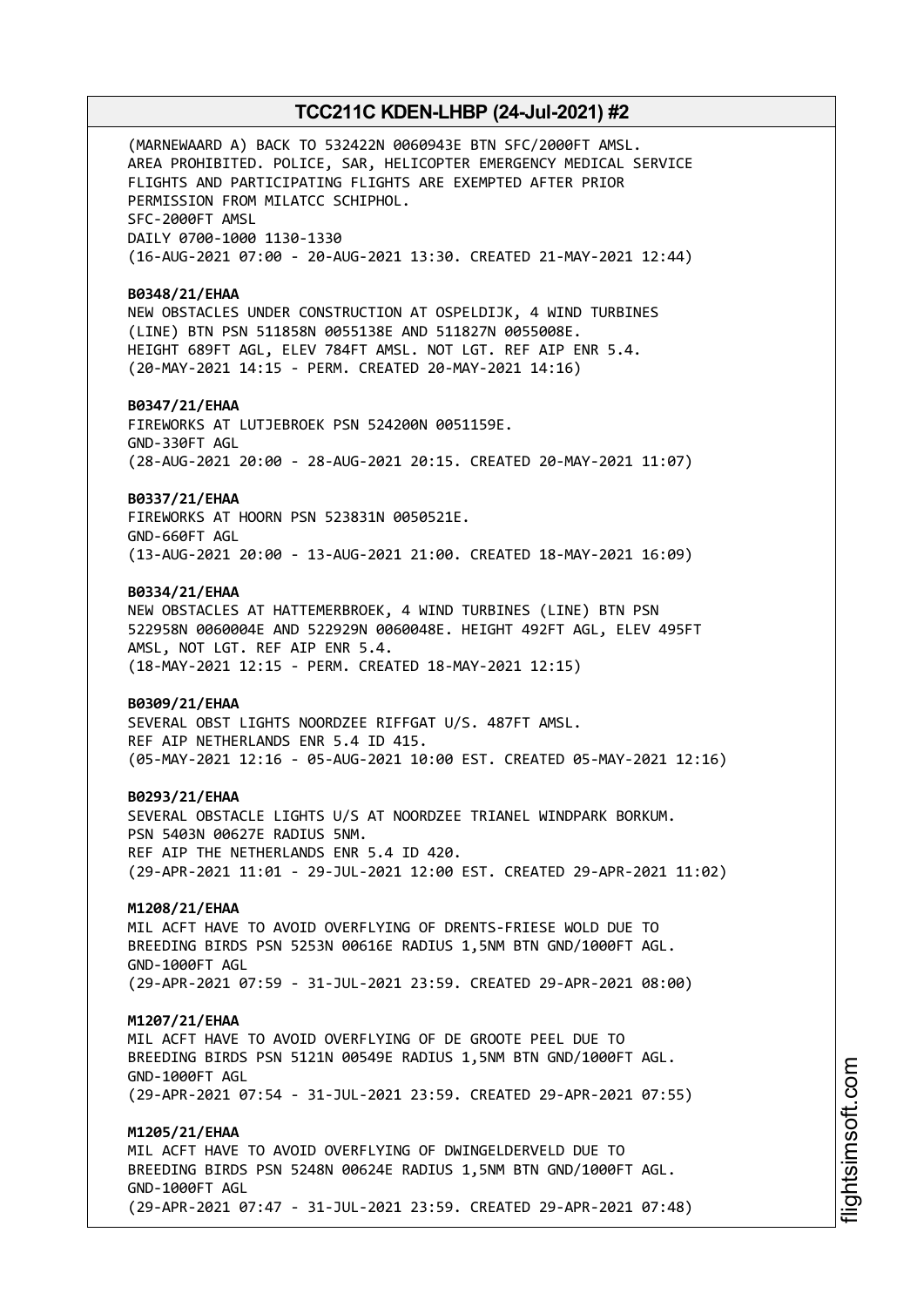## **A0878/21/EHAA**

COVID-19: TO ENSURE SAFE AND EXPEDITIOUS DELIVERY OF COVID-19 VACCINES, AIRCRAFT OPERATORS OF FLIGHTS CARRYING SUCH VACCINES ARE EXEMPTED FROM ANY DUTCH ATFM MEASURES FOR EACH FLIGHT DEEMED CRITICAL. FOR SUCH CRITICAL FLIGHTS INSERT STS/ATFMX AND RMK/VACCINE IN ITEM 18 OF THE FLIGHT PLAN. (28-APR-2021 06:38 - 28-JUL-2021 10:00 EST. CREATED 28-APR-2021 06:39)

#### **B0282/21/EHAA**

NEW OBSTACLES AT NEER UNDER CONSTRUCTION, 3 WIND TURBINES IN LINE BTN 511706N 0055851E AND 511646N 0055950E. HEIGHT 659FT AGL, ELEV 751FT AMSL. LGT OBST/DAY FLG WHITE, NIGHT RED. REF AIP ENR 5.4. (26-APR-2021 14:34 - PERM. CREATED 26-APR-2021 14:34)

#### **B0281/21/EHAA**

NEW OBSTACLES AT EGCHEL UNDER CONSTRUCTION, 5 WIND TURBINES IN **LTNF** BTN 511917N 0055423E AND 511839N 0055638E. HEIGHT 656FT AGL, ELEV 757FT AMSL. LGT OBST/DAY FLG WHITE, NIGHT RED. REF AIP ENR 5.4. (26-APR-2021 14:21 - PERM. CREATED 26-APR-2021 14:25)

#### **M1161/21/EHAA**

PARAGLIDING WILL TAKE PLACE WITH WINCH LAUNCHING CABLE UP TO 2500FT AMSL AT TOLDIJK PSN 5202N00613E RADIUS 2NM, EXP INTENSE ACT IN VCY AND ABOVE. GND-2500FT AMSL DAILY SR-SS (24-APR-2021 19:13 - 24-JUL-2021 19:38. CREATED 24-APR-2021 19:14)

### **M1150/21/EHAA**

RESTRICTED AREA EHR2A (MARNEWAARD A) ACTIVATED. AREA PROHIBITED. VERTICAL LIMITS CHANGED DURING ACTIVATION. GND-FL065 DAILY 0700-1000 1130-1330 (16-AUG-2021 07:00 - 20-AUG-2021 13:30. CREATED 23-APR-2021 08:46)

#### **B0274/21/EHAA**

OBST ERECTED, 4 NEW WIND TUNBINES AT ANGERLO BTN PSN 515833N 0060722E AND 515850N 0060825E. HEIGHT 577 FT AGL, ELEV 606FT AMSL, LGT OBST/DAY FLG W, NIGHT R. REF AIP ENR 5.4. (22-APR-2021 14:45 - PERM. CREATED 22-APR-2021 14:45)

#### **M0844/21/EHAA**

TEMPORARY RESTRICTED AREA 'TGB HOUTDORPERVELD' ACTIVATED. AREA: PSN 521528N 0054345E RADIUS 5NM BTN GND/3000FT AMSL. AREA PROHIBITED. SAR, POLICE, HELICOPTER EMERGENCY MEDICAL SERVICES AND OTHER AUTHORISED TFC EXEMPTED AFTER PRIOR PERMISSION FROM MILATCC SCHIPHOL. GND-3000FT AMSL 14 16 0700-1600 (14-SEP-2021 07:00 - 16-SEP-2021 16:00. CREATED 26-MAR-2021 12:06)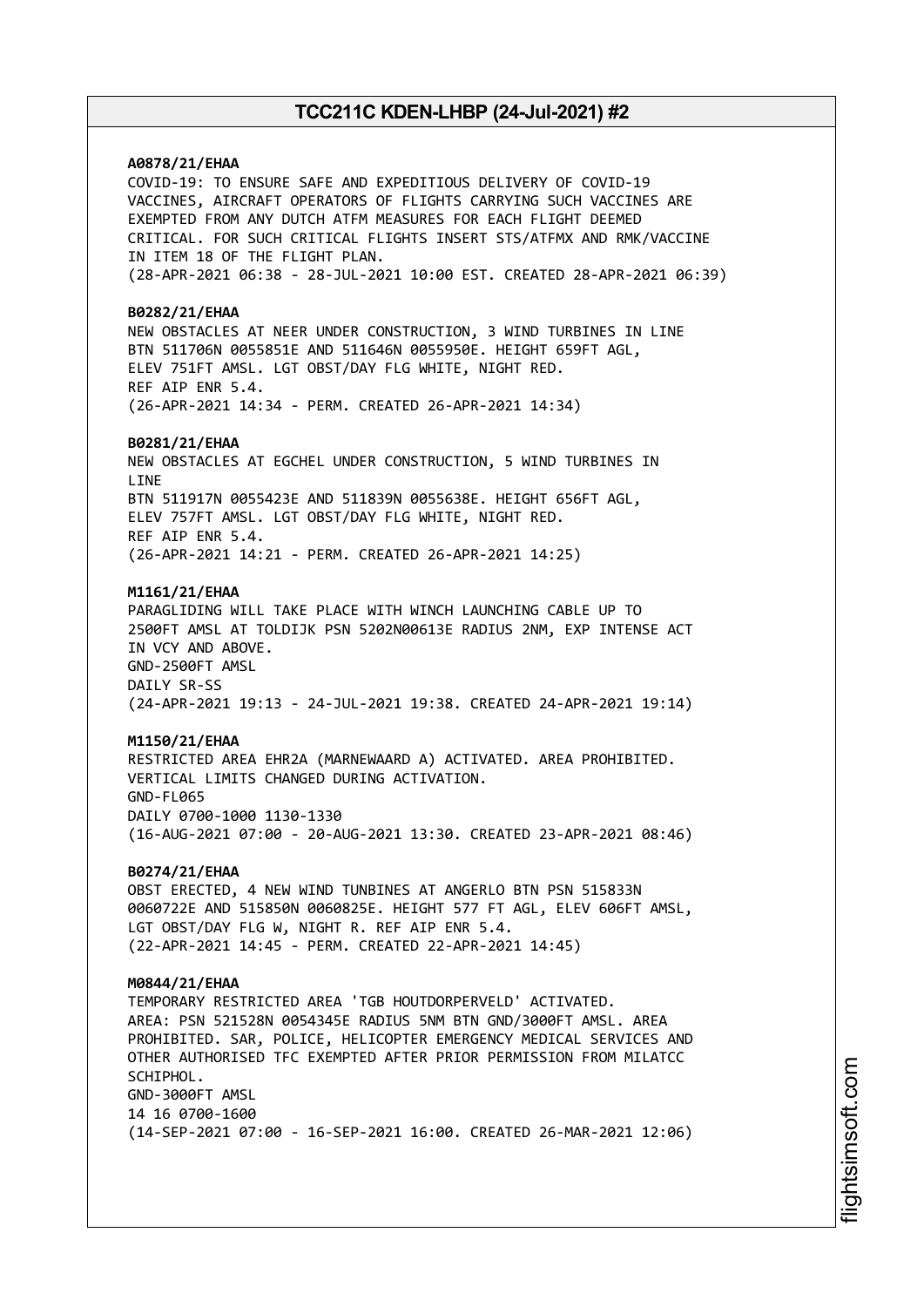└──────────────────────────────────────────────────────────────────────────────┘

└──────────────────────────────────────────────────────────────────────────────┘

#### ┌──────────────────────────────────────────────────────────────────────────────┐ │**EDVV (HANNOVER UIR)** │

WARNING: CAN'T RETRIEVE NOTAMS

### ┌──────────────────────────────────────────────────────────────────────────────┐ │**EDUU (RHEIN UIR)** │

WARNING: CAN'T RETRIEVE NOTAMS

### ┌──────────────────────────────────────────────────────────────────────────────┐ │**LKAA (PRAGUE FIR/UIR)** │

### └──────────────────────────────────────────────────────────────────────────────┘ **B1641/21/LKAA**

NAV WRNG - MASS MOVEMENT OF ULTRALIGHT ACFT IN AREA PSN 500631,64N0164304,68E (2.1NM E LICHKOV) - ALONG STATE BDRY OF CR - PSN 500906,50N0164653,53E (1.9NM N DOLNI MORAVA) - ARC OF A CIRCLE RADIUS 5KM CENTERED AT PSN 500625,54N0164715,95E (1KM NW CERVENY POTOK) - PSN 500631,64N0164304,68E /2.1NM E LICHKOV/ GND-4500FT AMSL JUL 29 1400-SS 30 SR-SS 31 SR-1200 1800-SS AUG 01 SR-1800 (29-JUL-2021 14:00 - 01-AUG-2021 18:00. CREATED 24-JUL-2021 09:45)

### **B1632/21/LKAA**

NAV WRNG. GLIDER MASS MOV IN AREA PSN 503011,61N0161924,59E (1.8NM E MACHOV) - ALONG STATE BOUNDARY - PSN 502330,59N0161531,02E (1.2NM SE CESKA CERMNA) - ARC OF A CIRCLE RADIUS 5NM CENTERED PSN 502804,00N0161220,00E (LKVP) - PSN 503011,61N0161924,59E (1.8NM E MACHOV GND-5000FT AMSL DAILY 0700-1700 (07-AUG-2021 07:00 - 14-AUG-2021 17:00. CREATED 23-JUL-2021 08:10)

## **B1629/21/LKAA**

TEMPO RESTRICTED AREA RADIUS 2NM PSN 494752,84N0134543,23E (1.2NM NE MYTO). PJE GND-5000FT AMSL (31-JUL-2021 10:30 - 31-JUL-2021 15:00. CREATED 23-JUL-2021 05:43)

## **B1628/21/LKAA**

TEMPO RESTRICTED AREA RADIUS 0.9NM PSN 491053,12N0162253,92E (ROSICE). PJE. ACT WITH APP BRNO APV GND-2500FT AMSL (31-JUL-2021 07:00 - 31-JUL-2021 14:30. CREATED 23-JUL-2021 05:40)

## **A0787/21/LKAA**

TEMPO RESTRICTED AREA RADIUS 2NM PSN 503507,00N0141955,00E (USTEK). PJE GND-5000FT AMSL (31-JUL-2021 16:30 - 31-JUL-2021 17:30. CREATED 23-JUL-2021 05:10)

## **B1627/21/LKAA**

NAV WRNG - PJE IN AREA RADIUS 3NM PSN 490146N0172623E (LKKU), AFIS KUNOVICE INFO 120,105 MHZ GND-5000FT AMSL 24 0600-SS 25 0600-SS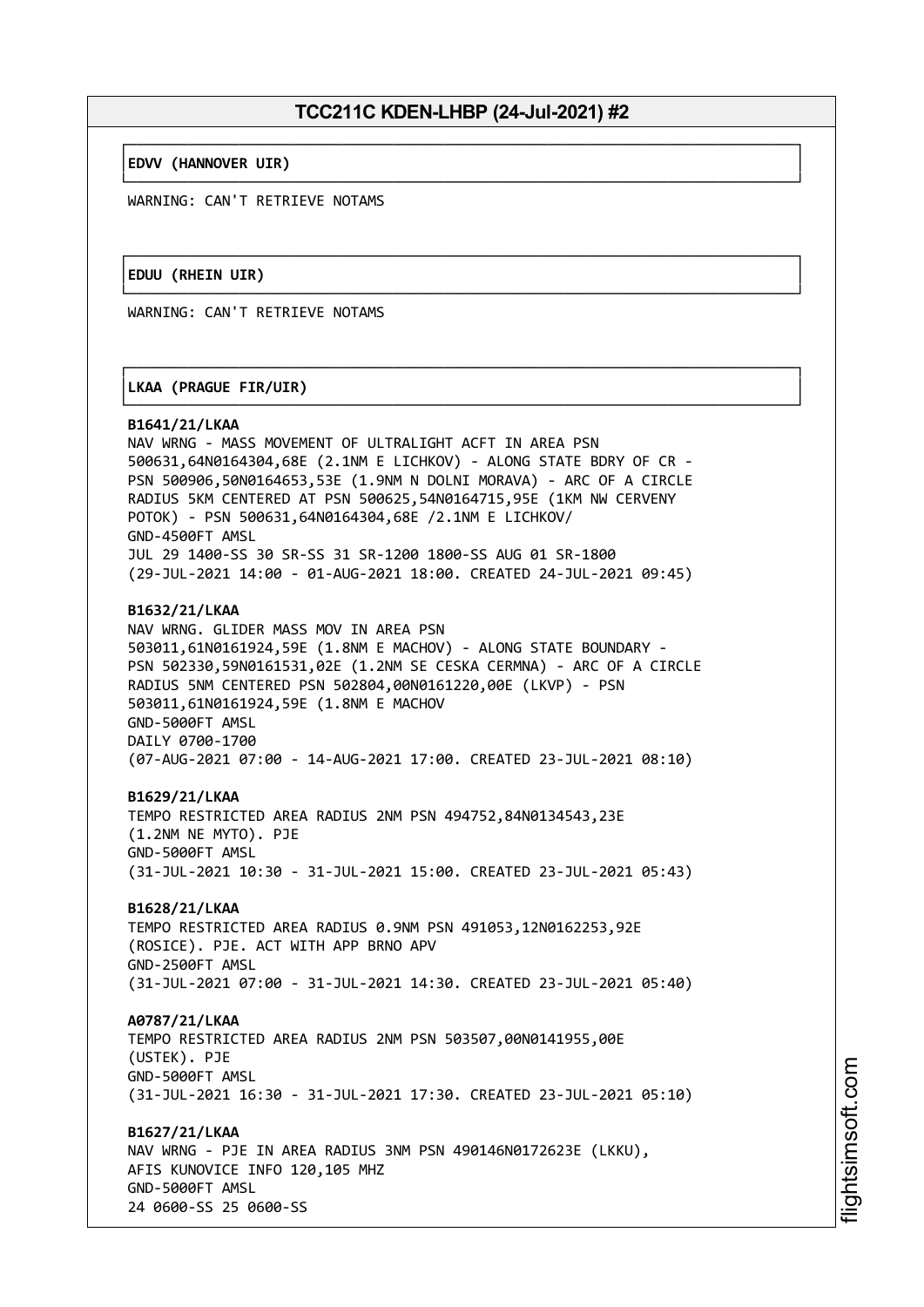(24-JUL-2021 06:00 - 25-JUL-2021 18:41. CREATED 23-JUL-2021 04:42) **A0786/21/LKAA** TEMPO RESTRICTED AREA RADIUS 2NM PSN 494734,00N0124937,40E (1.7NM S TREBEL). PJE GND-FL095 (07-AUG-2021 15:00 - 07-AUG-2021 18:43. CREATED 22-JUL-2021 10:51) **A0785/21/LKAA** TEMPO RESTRICTED AREA RADIUS 2NM PSN 492615,00N0125510,10E (DOMAZLICE). PJE GND-FL095 (15-AUG-2021 13:00 - 15-AUG-2021 18:00. CREATED 22-JUL-2021 10:49) **B1624/21/LKAA** NAV WRNG. INTRODUCTORY HELICOPTER FLIGHTS IN AREA RADIUS 4KM PSN 490858,73N0170013,25E /BUCOVICE/ GND-2500FT AMSL (25-JUL-2021 06:00 - 25-JUL-2021 18:00. CREATED 22-JUL-2021 09:32) **B1623/21/LKAA** NAV WRNG. INTRODUCTORY HELICOPTER FLIGHTS IN AREA RADIUS 5KM PSN 485503,88N0165034,33E /BORETICE/ GND-2500FT AMSL (25-JUL-2021 06:00 - 25-JUL-2021 18:00. CREATED 22-JUL-2021 09:30) **B1622/21/LKAA** NAV WRNG. INTRODUCTORY HELICOPTER FLIGHTS IN AREA RADIUS 5KM PSN 503520,69N0133428,53E /1.4NM NE HORNI JIRETIN/ GND-3000FT AMSL (25-JUL-2021 06:00 - 25-JUL-2021 18:00. CREATED 22-JUL-2021 09:28) **B1621/21/LKAA** NAV WRNG. INTRODUCTORY HELICOPTER FLIGHTS IN AREA RADIUS 5KM PSN 503316,13N0134731,53E /0.7NM NE BILINA/ GND-3000FT AMSL (25-JUL-2021 06:00 - 25-JUL-2021 18:00. CREATED 22-JUL-2021 09:26) **B1620/21/LKAA** NAV WRNG.INTRODUCTORY HELICOPTER FLIGHTS IN AREA RADIUS 5KM PSN 503717,16N0134600,33E /0.8NM SE JENIKOV/ GND-3000FT AMSL (25-JUL-2021 06:00 - 25-JUL-2021 18:00. CREATED 22-JUL-2021 09:24) **B1619/21/LKAA** NAV WRNG. INTRODUCTORY HELICOPTER FLIGHTS IN AREA RADIUS 5KM PSN 503719,22N0134838,22E /1.2NM SW TEPLICE/ GND-3000FT AMSL (25-JUL-2021 06:00 - 25-JUL-2021 18:00. CREATED 22-JUL-2021 09:21) **A0782/21/LKAA** TEMPO RESTRICTED AREA RADIUS 5.5KM PSN 494925,00N0145301,00E (0,9NM NE TREMOSNICE) MTMA KBELY AND TMA PRAHA EXCLUDED. PJE. ACT AFTER MTWR/MAPP KBELY AND APP PRAHA APV GND-FL065 AUG 09 10 1300-1600 (09-AUG-2021 13:00 - 10-AUG-2021 16:00. CREATED 22-JUL-2021 05:57)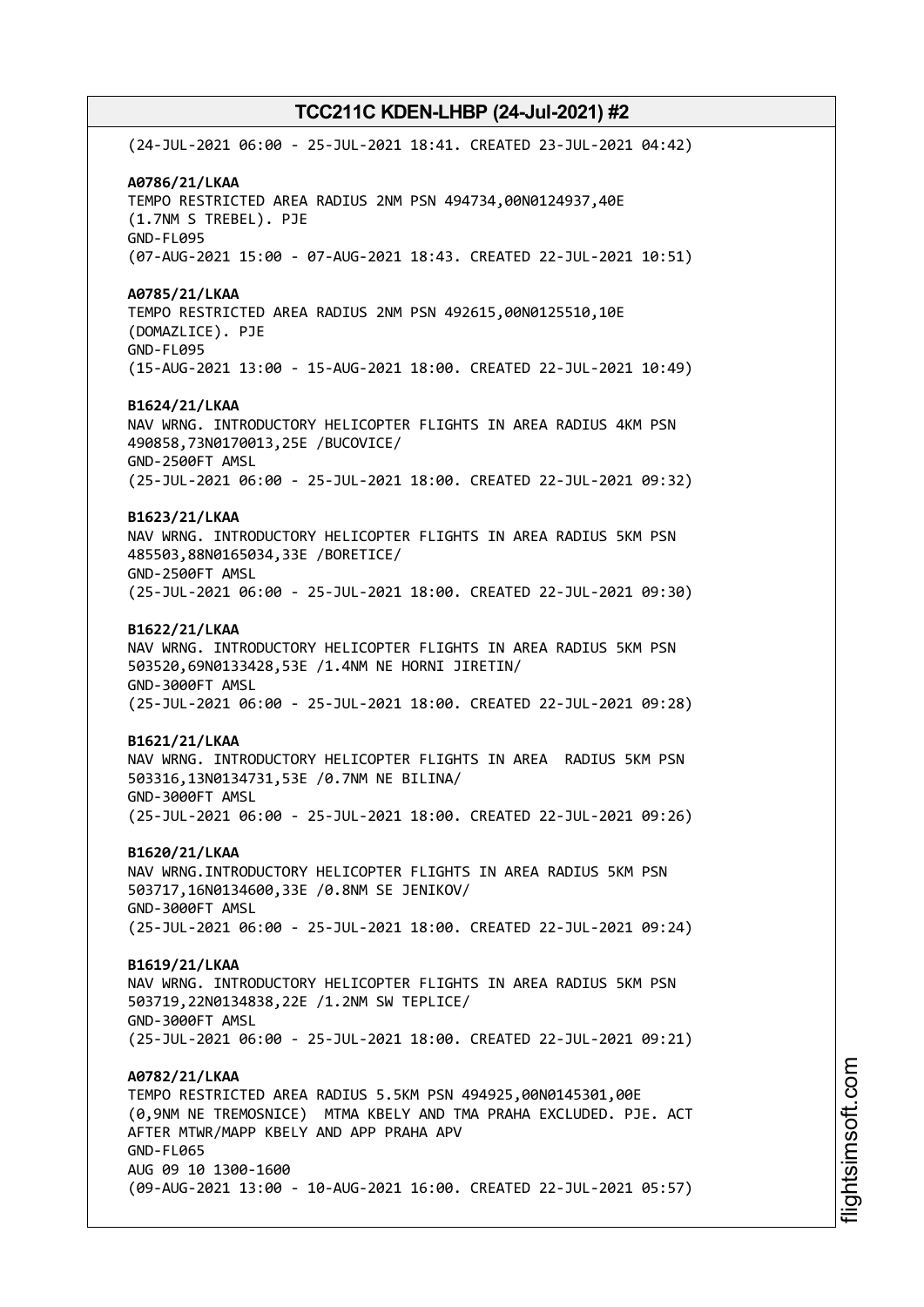**A0781/21/LKAA** TEMPO RESTRICTED AREA RADIUS 4.5KM PSN 494327,00N0151055,00E (0.5NM SE VLASTEJOVICE). PJE GND-FL075 (02-AUG-2021 08:00 - 02-AUG-2021 13:00. CREATED 21-JUL-2021 10:46) **A0780/21/LKAA** TEMPO RESTRICTED AREA RADIUS 2.5NM PSN 493752,85N0152917,20E (OKROUHLICE). PJE. TO ENTER REQ BROD RADIO 128,905 GND-FL065 (02-AUG-2021 11:00 - 02-AUG-2021 16:00. CREATED 21-JUL-2021 10:24) **A0779/21/LKAA** TEMPO RESTRICTED AREA RADIUS 1NM PSN 495540,87N0164346,26E (0.5NM SE COTKYTLE). PJE GND-FL075 (31-JUL-2021 12:00 - 31-JUL-2021 18:39. CREATED 21-JUL-2021 07:45) **A0778/21/LKAA** TEMPO RESTRICTED AREA RADIUS 10KM PSN 492652,00N0170802,00E (LKPJ). PJE GND-FL125 (12-AUG-2021 08:00 - 12-AUG-2021 15:00. CREATED 21-JUL-2021 07:03) **B1596/21/LKAA** NAV WRNG - MASS MOVEMENT OF GLIDERS IN AREA RADIUS 3NM PSN 502438N0141334E (LKRO) INTENSE TRAFFIC OF GLIDERS GND-FL065 DAILY SR-SS (21-JUL-2021 03:14 - 08-AUG-2021 18:38. CREATED 20-JUL-2021 10:37) **A0767/21/LKAA** TEMPO RESTRICTED AREA RADIUS 10KM PSN 492533,00N0172417,00E (LKPO) TMA BRNO AND TMA OSTRAVA EXCLUDED. PJE. ACT AFTER APP BRNO AND APP OSTRAVA APV GND-FL125 (12-AUG-2021 08:00 - 12-AUG-2021 15:00. CREATED 20-JUL-2021 08:41) **A0766/21/LKAA** TEMPO RESTRICTED AREA RADIUS 10KM PSN 492533,00N0172417,00E (LKPO) TMA BRNO AND TMA OSTRAVA EXCLUDED. PJE. ACT AFTER APP BRNO AND APP OSTRAVA APV GND-FL125 (10-AUG-2021 08:00 - 10-AUG-2021 15:00. CREATED 20-JUL-2021 08:41) **A0765/21/LKAA** TEMPO RESTRICTED AREA RADIUS 10KM PSN 492652,00N0170802,00E (LKPJ). PJE GND-FL125 (10-AUG-2021 08:00 - 10-AUG-2021 15:00. CREATED 20-JUL-2021 08:41) **B1594/21/LKAA** TEMPO RESTRICTED AREA RADIUS 3KM PSN 492810,13N0170204,88E (0.5NM W MOSTKOVICE). PJE GND-FL095 (12-AUG-2021 08:00 - 12-AUG-2021 15:00. CREATED 20-JUL-2021 05:28) **B1593/21/LKAA**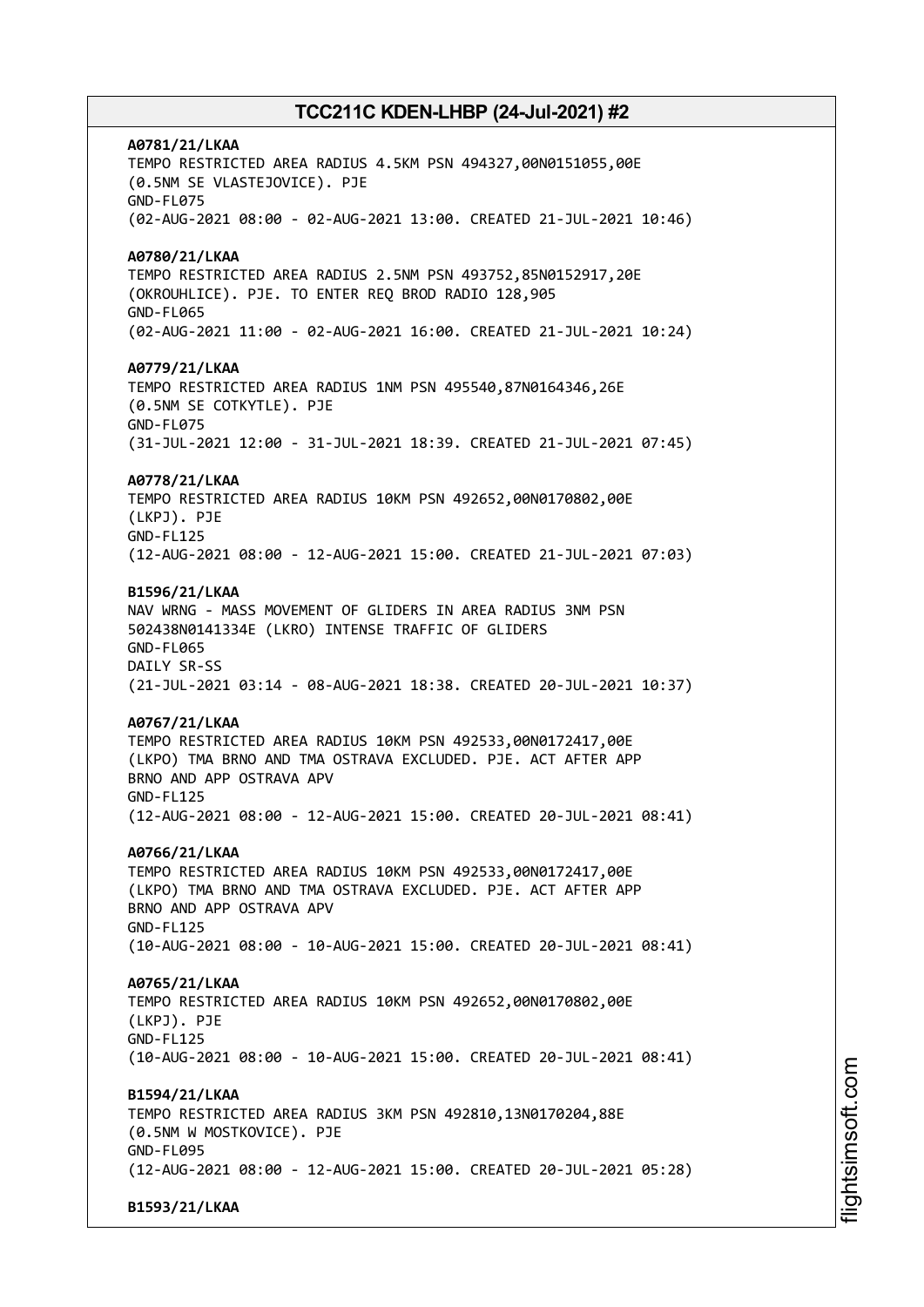TEMPO RESTRICTED AREA RADIUS 3KM PSN 492810,13N0170204,88E (0.5NM W MOSTKOVICE). PJE GND-FL095 (10-AUG-2021 08:00 - 10-AUG-2021 15:00. CREATED 20-JUL-2021 05:19) **B1592/21/LKAA** TEMPO RESTRICTED AREA RADIUS 2NM PSN 502902,46N0133955,15E (2.6NM S LKMO). PJE GND-FL075 (31-JUL-2021 08:00 - 31-JUL-2021 11:00. CREATED 20-JUL-2021 05:03) **B1590/21/LKAA** NAV WRNG. PJE IN AREA RADIUS 3NM PSN 501903N0133046E (LKZD GND-FL095 (08-AUG-2021 08:00 - 08-AUG-2021 18:00. CREATED 19-JUL-2021 16:12) **B1589/21/LKAA** NAV WRNG. PJE IN AREA RADIUS 3NM PSN 501903N0133046E (LKZD GND-FL095 (07-AUG-2021 08:00 - 07-AUG-2021 18:00. CREATED 19-JUL-2021 16:09) **B1585/21/LKAA** TEMPO RESTRICTED AREA RADIUS 2NM PSN 495434,40N0162719,99E (0.6NM NE CESKA TREBOVA). PJE GND-FL065 (31-JUL-2021 10:30 - 31-JUL-2021 15:00. CREATED 19-JUL-2021 08:31) **B1584/21/LKAA** TEMPO RESTRICTED AREA RADIUS 3NM PSN 500406,00N0154844,00E (RABY) MCTR PARDUBICE EXCLUDED. PJE. ACT AFTER MTWR/MAPP PARDUBICE APV GND-2000FT AMSL AUG 02 0630-SS (02-AUG-2021 06:30 - 02-AUG-2021 18:40. CREATED 19-JUL-2021 08:26) **A0759/21/LKAA** TEMPO RESTRICTED AREA RADIUS 2NM PSN 500623,68N0164735,05E (MALA MORAVA). PJE GND-FL065 (31-JUL-2021 12:00 - 31-JUL-2021 18:00. CREATED 19-JUL-2021 07:49) **A0758/21/LKAA** TEMPO RESTRICTED AREA RADIUS 3KM PSN 495119,60N0181117,89E (HELIPORT OSTRAVA-MARTINOV). UAS FLIGHTS GND-2500FT AMSL (01-AUG-2021 11:00 - 01-AUG-2021 14:00. CREATED 19-JUL-2021 07:42) **A0757/21/LKAA** TEMPO RESTRICTED AREA RADIUS 10KM PSN 492652,00N0170802,00E (LKPJ). PJE GND-FL125 (28-JUL-2021 10:00 - 28-JUL-2021 12:00. CREATED 16-JUL-2021 10:56) **B1550/21/LKAA** NAV WRNG. MASS MOV OF GLIDERS IN AREA RADIUS 3NM PSN 495621,00N0153259,00E (LKPN). PJE POSSIBILITY. TO ENTER COMMUNICATION WITH MTWR, MAPP LKCV AND LKPD

GND-FL095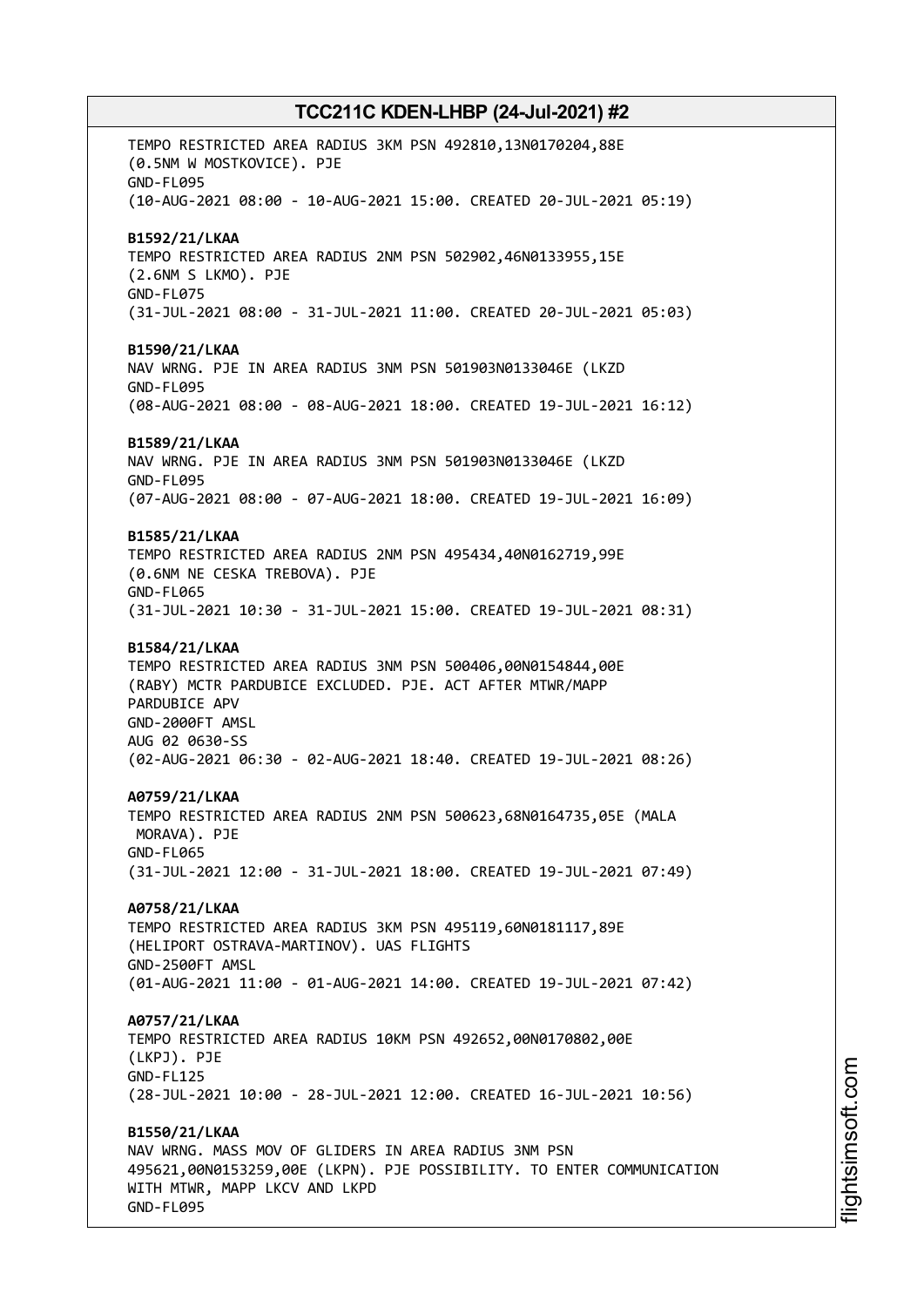DATIY SR-SS (17-JUL-2021 03:06 - 31-JUL-2021 18:44. CREATED 15-JUL-2021 12:20) **A0752/21/LKAA** NAV WRNG - MASS MOV OF GLIDERS IN AREA RADIUS 10KM PSN 495738,00N0170104,00E (LKSU). CTC: +420 732 849 873 GND-FL095 DAILY 0800-SS (24-JUL-2021 08:00 - 31-JUL-2021 18:38. CREATED 14-JUL-2021 13:37) **A0746/21/LKAA** TEMPO RESTRICTED AREA RADIUS 5.5KM PSN 492533,00N0172417,00E (LKPO) TMA BRNO EXCLUDED. PJE. ACT WITH APP BRNO APV GND-FL125 AUG 03 04 0600-1600 (03-AUG-2021 06:00 - 04-AUG-2021 16:00. CREATED 12-JUL-2021 13:34) **A0745/21/LKAA** TEMPO RESTRICTED AREA RADIUS 5.5KM PSN 492533,00N0172417,00E (LKPO) TMA BRNO EXCLUDED. PJE. ACT WITH APP BRNO APV GND-FL125 (05-AUG-2021 06:00 - 05-AUG-2021 16:00. CREATED 12-JUL-2021 13:32) **A0744/21/LKAA** TEMPO RESTRICTED AREA RADIUS 10KM PSN 492652,00N0170802,00E (LKPJ). PJE GND-FL125 (29-JUL-2021 16:00 - 29-JUL-2021 23:59. CREATED 12-JUL-2021 13:29) **A0743/21/LKAA** TEMPO RESTRICTED AREA RADIUS 10KM PSN 492652,00N0170802,00E (LKPJ). PJE GND-FL125 JUL 26 27 28 1600-2359 (26-JUL-2021 16:00 - 28-JUL-2021 23:59. CREATED 12-JUL-2021 13:26) **B1512/21/LKAA** NAV WRNG - PJE IN AREA RADIUS 2.5NM PSN 493550N0153257E /LKHB/ GND-FL095 (02-AUG-2021 10:00 - 02-AUG-2021 16:00. CREATED 12-JUL-2021 09:35) **A0738/21/LKAA** TEMPO RESTRICTED AREA RADIUS 3NM PSN 500406,00N0154844,00E (RABY) MCTR PARDUBICE EXCLUDED. PJE. ACT WITH MTWR/MAPP PARDUBICE APV GND-2000FT AMSL AUG 01 0700-SS (01-AUG-2021 07:00 - 01-AUG-2021 18:42. CREATED 12-JUL-2021 09:17) **A0733/21/LKAA** TEMPO RESTRICTED AREA RADIUS 3NM PSN 501410,00N0145603,00E (1NM W STRAKY) EXCEPT TMA PRAHA AND MTMA KBELY. PJE. TO ENTRY REQ FRQ 130,540 MILOVICE RADIO. ACT WITH APP PRAHA AND MTWR/MAPP KBELY APPROVAL GND-FL095 JUL 23 1600-SS 24 0800-1700 25 0800-1300 (23-JUL-2021 16:00 - 25-JUL-2021 13:00. CREATED 12-JUL-2021 06:39)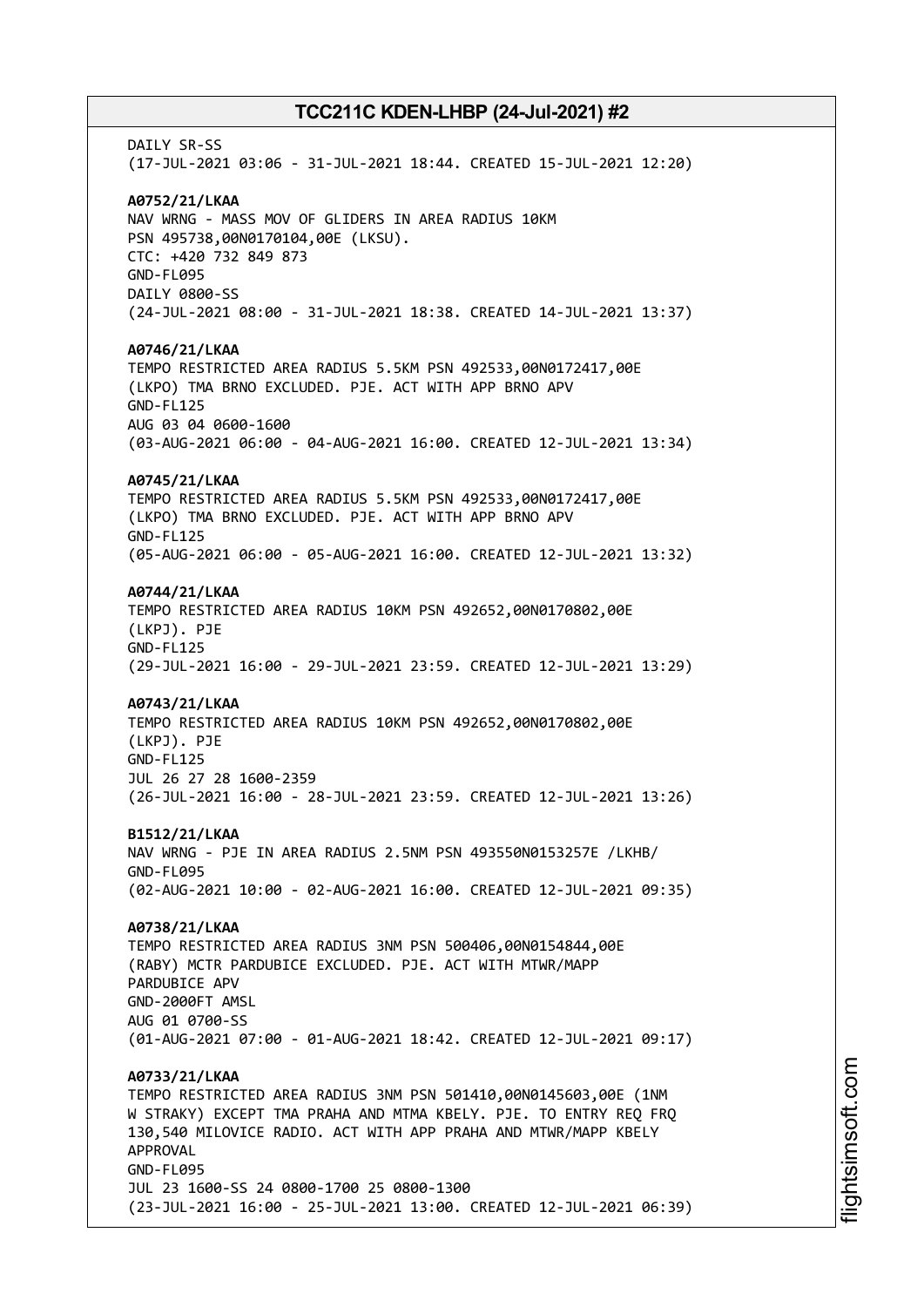# **A0727/21/LKAA** TEMPORARY RESTRICTED AREA TORNADO II IS ESTABLISHED PSN 484743,76N0165438,38E (0.8NM E LKBA) - PSN 485252,32N0170648,06E (2.1NM N HODONIN) - PSN 485241,15N0171207,29E (0.8NM E ROHATEC) - ALONG STATE BOUNDARY - PSN 484240,54N0170000,46E (1.5NM SE LANZHOT) - PSN 484743,76N0165438,38E (0.8NM E LKBA). ENTRY TO THE TEMPORARY RESTRICTED AREA TORNADO II IS PROHIBITED TO ALL FLIGHTS EXCEPT FLIGHTS OF INTEGRATED RESCUE SYSTEM AND MILITARY FLIGHTS GND-2500FT AMSL (12-JUL-2021 20:00 - 25-JUL-2021 22:00. CREATED 09-JUL-2021 06:53) **A0724/21/LKAA** TEMPO RESTRICTED AREA RADIUS 1.5NM PSN 493228,09N0153533,34E (2NM SE LIPA). PJE GND-FL065 (31-JUL-2021 09:45 - 31-JUL-2021 10:45. CREATED 08-JUL-2021 11:51) **A0721/21/LKAA** TEMPO RESTRICTED AREA RADIUS 3NM PSN 490903,00N0145818,00E (LKJH). PUBLIC AIR DISPLAY. REQ ENTRY ON HRADEC RADIO 123,605 GND-FL095 (31-JUL-2021 10:00 - 31-JUL-2021 15:00. CREATED 07-JUL-2021 16:22) **A0720/21/LKAA** TEMPO RESTRICTED AREA RADIUS 3NM PSN 490903,00N0145818,00E (LKJH). OAT FLIGHTS. REQ ENTRY ON HRADEC RADIO 123,605 GND-FL095 (30-JUL-2021 10:00 - 30-JUL-2021 12:00. CREATED 07-JUL-2021 16:18) **A0710/21/LKAA** TEMPO RESTRICTED AREA RADIUS 5.5KM PSN 491624,99N0143005,59E (1.7NM SE BECHYNE). PJE GND-FL095 (28-JUL-2021 06:00 - 28-JUL-2021 10:00. CREATED 02-JUL-2021 08:04) **B1420/21/LKAA** TEMPO RESTRICTED AREA RADIUS 2NM PSN 502211,67N0132506,69E (0.5NM N NECHRANICE). PJE GND-FL065 (25-JUL-2021 07:00 - 25-JUL-2021 17:00. CREATED 01-JUL-2021 10:52) **B1419/21/LKAA** TEMPO RESTRICTED AREA RADIUS 3NM PSN 490903,00N0145818,00E(LKJH). PJE GND-FL095 (31-JUL-2021 07:00 - 31-JUL-2021 16:00. CREATED 01-JUL-2021 08:43) **B1411/21/LKAA** NAV WRNG - PJE IN AREA RADIUS 2NM PSN 501903,00N0133046,00E /LKZD/ GND-FL095 (25-JUL-2021 07:00 - 25-JUL-2021 19:02. CREATED 30-JUN-2021 15:59) **B1360/21/LKAA** CHECKLIST YEAR=2021 0497 0529 0539 0540 0592 0593 0594 0595 0602 0603 0640 0650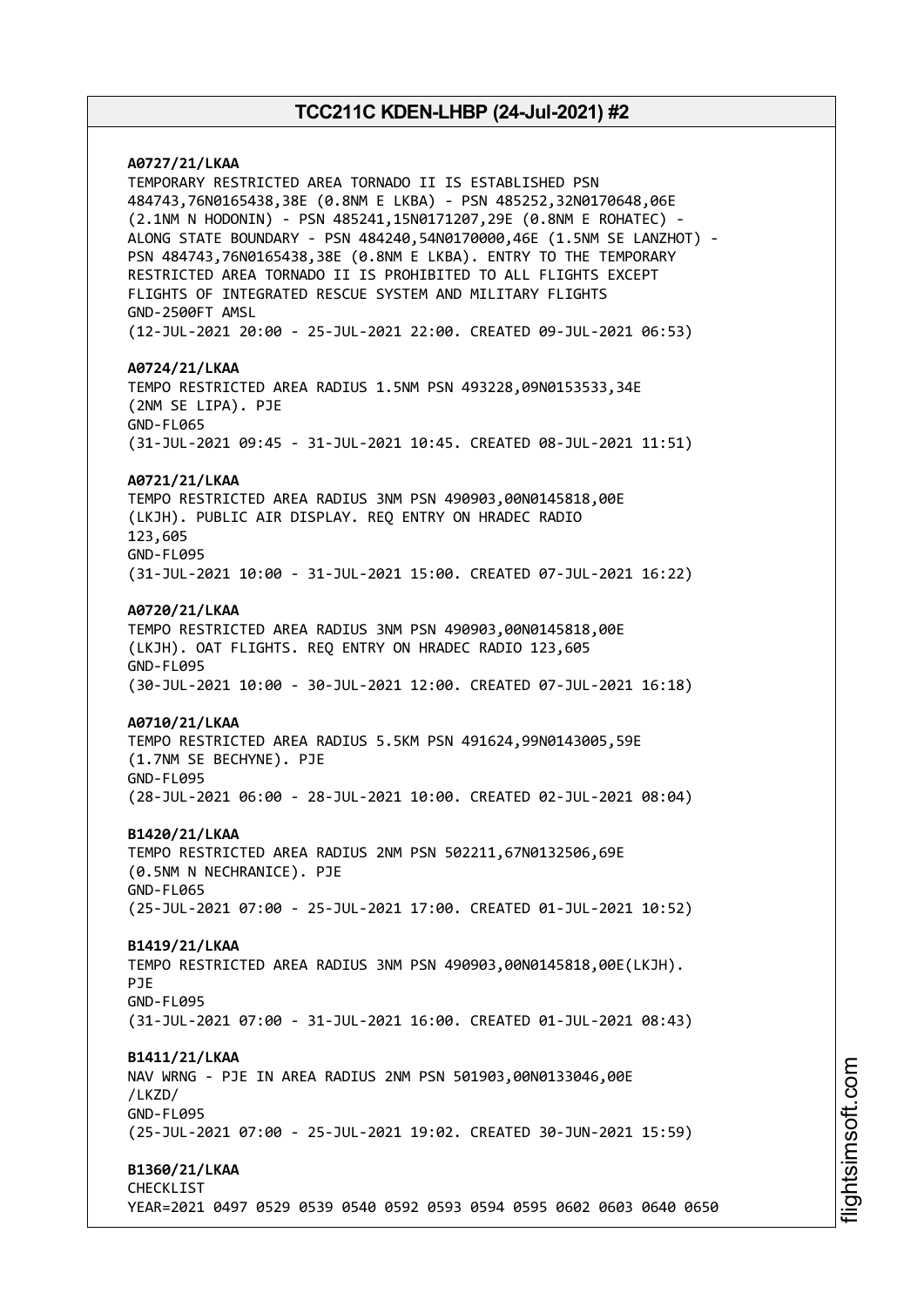0654 0709 0754 0790 0847 0849 0889 0894 0973 0975 0976 0978 0980 0984 1015 1038 1046 1047 1074 1078 1079 1080 1081 1082 1083 1084 1086 1087 1103 1105 1120 1122 1139 1154 1185 1190 1198 1199 1203 1205 1206 1212 1231 1234 1251 1252 1253 1254 1255 1256 1258 1259 1260 1268 1270 1274 1278 1293 1299 1302 1310 1311 1312 1313 1314 1315 1318 1319 1320 1321 1323 1324 1325 1327 1328 1331 1337 1346 1348 1352 1353 1354 1356 1357 1358 1359 (25-JUN-2021 10:57 - 25-JUL-2021 23:59 EST. CREATED 25-JUN-2021 10:55) **M0389/21/LKAA** CHECKLIST YEAR=2021 0164 0265 0266 0267 0306 0314 0315 0320 0321 0322 0323 0324 0325 0326 0328 0333 0354 0359 0372 0380 0383 0384 0385 0386 0387 0388 LATEST PUBLICATIONS MIL AIP AIRAC AMDT 6/21 EFFECTIVE DATE 15 JUL 21 MIL AIP AMDT 201/21 EFFECTIVE DATE 17 JUN 21 MIL AIP SUP - 01/21 MIL AIC - 06/21 MIL AIP AIRAC EFFECTIVE DATE 12 AUG 21 = NIL LIST OF VALID PUBLICATIONS MIL AIC SERIES C 12/08 07/09 03/11 08/11 08/12 08/14 01/15 05/16 04/17 04/18 02/20 06/20 08/20 09/20 01/21 02/21 03/21 04/21 05/21 06/21 MIL SUP 01/21 (25-JUN-2021 09:16 - 25-JUL-2021 23:59 EST. CREATED 25-JUN-2021 09:15) **A0677/21/LKAA** CHECKLIST YEAR=2021 0098 0361 0390 0505 0529 0530 0531 0533 0548 0549 0550 0551 0552 0553 0554 0561 0569 0570 0573 0598 0600 0601 0604 0605 0606 0607 0608 0613 0614 0616 0617 0619 0620 0621 0622 0626 0629 0630 0631 0641 0643 0645 0652 0655 0658 0660 0662 0663 0664 0665 0666 0667 0673 0674 LATEST PUBLICATIONS AIP AIRAC AMDT 6/21 EFFECTIVE DATE 15 JUL 21 AIP AMDT 394/21 EFFECTIVE DATE 17 JUN 21 AIP SUP 16/21 EFFECTIVE DATE 17 JUN 21 VFR MANUAL AMDT 17 JUN 21 (1) VFR MANUAL SUP 15/21 AIC A 2/21 AIRAC NIL EFFECTIVE DATE 12 AUG 21 THE LIST OF VALID PUBLICATIONS AIP SUP 1/20 5/20 2/21 3/21 5/21 8/21 10/21 11/21 12/21 13/21 14/21 15/21 16/21 VFR MANUAL SUP 14/14 16/16 13/17 12/20 13/20 2/21 4/21 6/21 7/21 8/21 9/21 10/21 11/21 12/21 13/21 14/21 15/21 AIC A 9/03 2/04 8/07 1/10 8/14 9/14 1/16 5/16 1/18 7/19 2/20 5/20 6/20 7/20 8/20 9/20 10/20 1/21 2/21 (25-JUN-2021 08:45 - 25-JUL-2021 23:59 EST. CREATED 25-JUN-2021 08:44) **M0354/21/LKAA** TRIGGER NOTAM - PERM MIL AIP AIRAC AMDT 6/21 EFFECTIVE DATE 15 JUL 2021 CONTAINS: - ENR - NEW TRA GA FRYDLANT (15-JUL-2021 00:00 - 28-JUL-2021 23:59. CREATED 09-JUN-2021 07:34)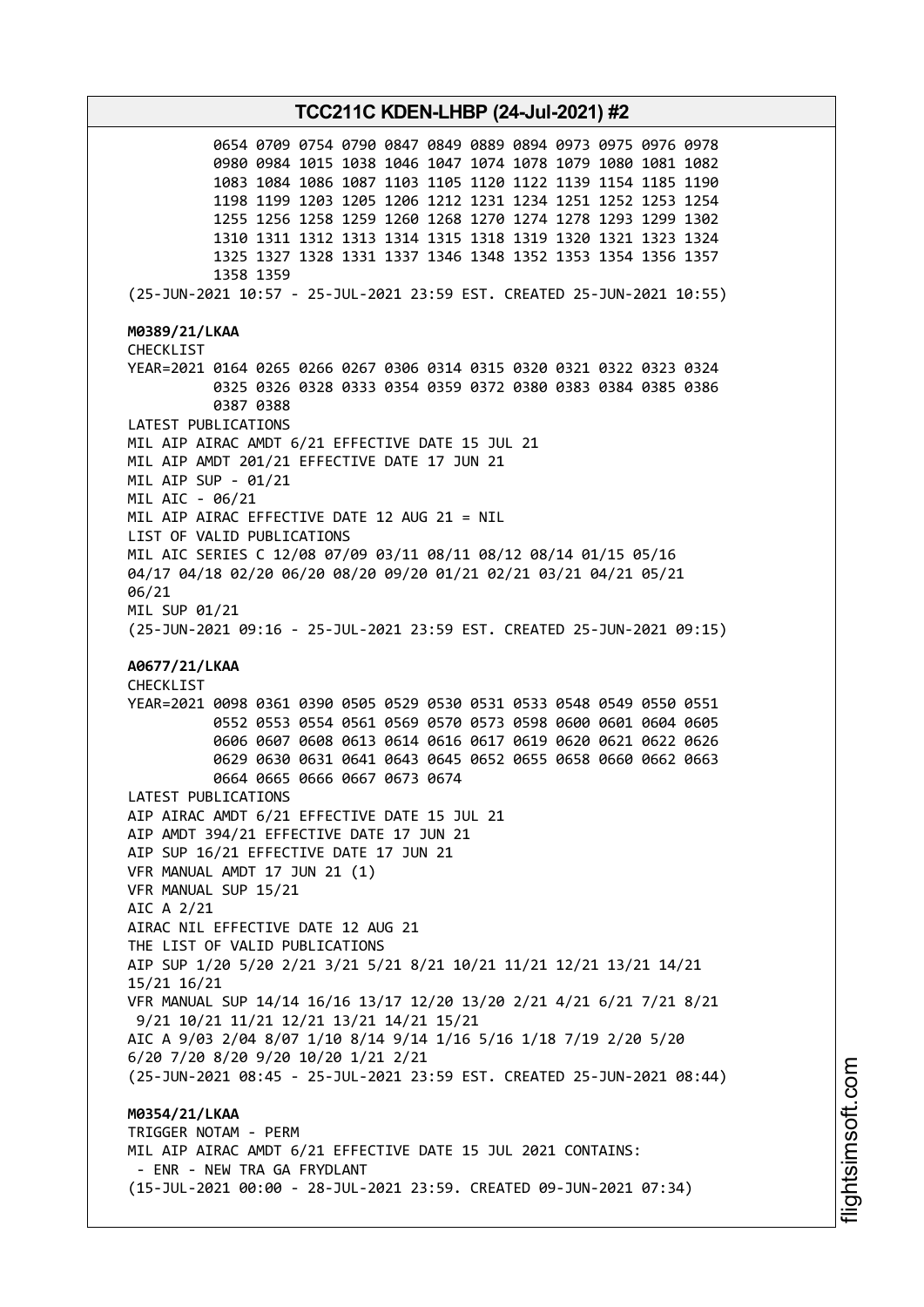# **A0573/21/LKAA** IN ACCORDANCE WITH COUNCIL REGULATION (EU) 2021/907, ALL FLIGHTS TO/FROM AIRPORTS OF THE CZECH REPUBLIC, OR OVERFLYING CZECH TERRITORY, ARE NOT ALLOWED IF AIRCRAFT ARE OPERATED BY BELARUSSIAN AIR CARRIERS, INCLUDING AS A MARKETING CARRIER IN CODE-SHARING OR BLOCKED-SPACE ARRANGEMENTS, AND/OR REGISTRATED IN BELARUS EXCEPT FOR AIRCRAFT IN EMERGENCY OR HUMANITARIAN FLIGHTS (07-JUN-2021 15:00 - 06-SEP-2021 23:59. CREATED 07-JUN-2021 14:31) **A0561/21/LKAA** CZECH AIR CARRIERS AND CAPTAINS OF ACFT IN CHARGE OF AIR SERVICE MANAGED BY CARRIERS HOLDERS OF OPERATING LICENCE ISSUED BY CZECH REPUBLIC, WHETHER THEY ARE CONTRACTUAL CARRIERS AND/OR DE FACTO CARRIERS, OR PERFORMING AIR SERVICE WITH COMMERCIAL CHARTER AGREEMENT OR WITH CODE SHARING AND TO ALL FLIGHT PERFORMED WITH ACFT REGISTRATION OF CZECH REPUBLIC, ARE REQUESTED TO AVOID MINSK FIR (UMMV). FOREIGN AIR CARRIERS INBOUND EU ARE RECOMMENDED TO AVOID BELARUS MINSK FIR (UMMV). (03-JUN-2021 21:08 - PERM. CREATED 03-JUN-2021 21:09) **A0552/21/LKAA** TRIGGER NOTAM - AIP SUP 14/21 WEF 5 SEP 21 TIL 17 SEP 21 - TEMPORARY SEGREGATED AREAS FOR INTERNATIONAL MILITARY AIR EXERCISE AMPLE STRIKE 2021 (05-SEP-2021 00:00 - 17-SEP-2021 23:59. CREATED 03-JUN-2021 08:10) **A0550/21/LKAA** TRIGGER NOTAM - PERM AIP AIRAC AMDT 6/21 - WEF 15 JUL 21 CONTAINS: ENR - PLANNING OF FLIGHTS INSIDE/OUTSIDE FRA, FRA DEFINITION, NEW AREAS TRA GA FRYDLANT 1 AND FRYDLANT 2 (15-JUL-2021 00:00 - 28-JUL-2021 23:59. CREATED 03-JUN-2021 07:46) **B0980/21/LKAA** NAV WRNG. PJE IN AREA RADIUS 3NM PSN 491801N0170131E (LKVY) TMA BRNO EXCLUDED GND-FL095 (26-SEP-2021 07:00 - 26-SEP-2021 16:44. CREATED 20-MAY-2021 19:07) **B0978/21/LKAA** NAV WRNG. PJE IN AREA RADIUS 3NM PSN 485647N0142539E (LKCS GND-FL095 OCT 23 24 0700-SS (23-OCT-2021 07:00 - 24-OCT-2021 15:58. CREATED 20-MAY-2021 18:48) **B0976/21/LKAA** NAV WRNG. PJE IN AREA RADIUS 3NM PSN 485647N0142539E (LKCS GND-FL095 AUG 28 29 0700-SS (28-AUG-2021 07:00 - 29-AUG-2021 17:54. CREATED 20-MAY-2021 18:05) **B0975/21/LKAA** NAV WRNG. PJE IN AREA RADIUS 3NM PSN 502817,00N0132812,00E(LKCH GND-FL095 JUL 31 0700-SS (31-JUL-2021 07:00 - 31-JUL-2021 18:54. CREATED 20-MAY-2021 17:41) **A0390/21/LKAA**

COVID-19: INFORMATION

m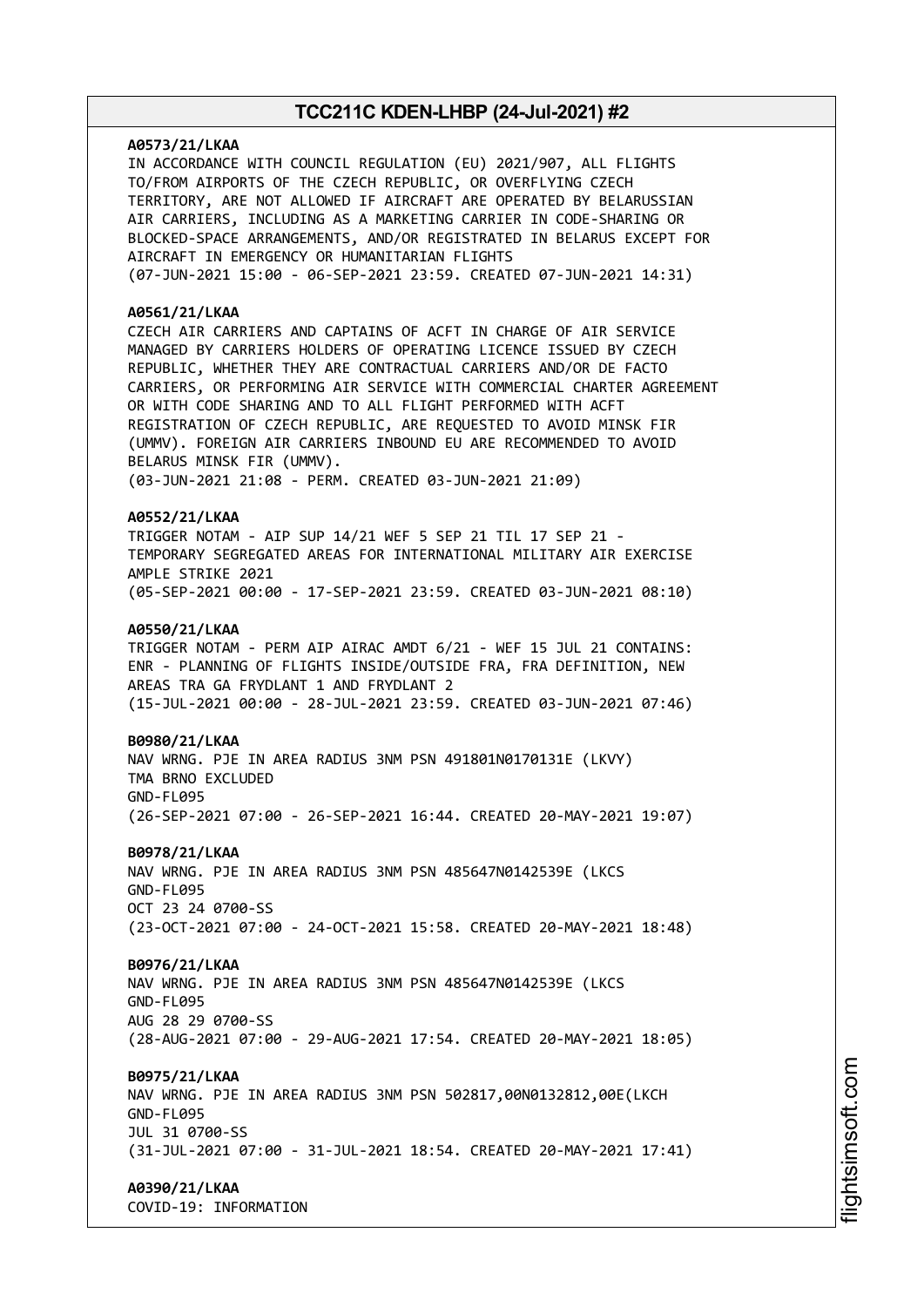┌──────────────────────────────────────────────────────────────────────────────┐

└──────────────────────────────────────────────────────────────────────────────┘

TO ENSURE SAFE AND EXPEDITIOUS DELIVERY OF COVID-19 VACCINES, AIRCRAFT OPERATORS OF FLIGHTS CARRYING SUCH VACCINES SHOULD ASK APPROVAL FROM CIVIL AVIATION AUTHORITY FOR EXEMPTION FROM ATFM MEASURES FOR EACH FLIGHT DEEMED CRITICAL. UPON APPROVAL, STS/ATFMX AND RMK/VACCINE SHALL BE INSERTED IN ITEM 18 OF THE FLIGHT PLAN. AIRCRAFT OPERATORS CARRYING COVID-19 VACCINES REGULARY MAY REQUEST APPROVAL IN ADVANCE FOR ALL FLIGHTS INVOLVED. APPLICATIONS MUST BE SUBMITTED IN ACCORDANCE WITH AIP ENR 1.9.1.8.3.2 (30-APR-2021 11:56 - 31-JUL-2021 23:59 EST. CREATED 30-APR-2021 11:56)

### │**LZBB (BRATISLAVA FIR/UIR)** │

**A1250/21/LZBB**

PERM AIR NAVIGATION OBSTACLE - AREA 1: SMOLINSKE - MAST, PSN: 484104N 0171023E, ELEV/HGT GND: 405M/105M, MARKINGS: YES, LGT - COLOUR: W/R, TYPE: FLG, LIM/LIL, RADIUS OF THE AREA OF ANCHOR ROPES: 50M. REF ENR 5.4, AERONAUTICAL CHART ICAO 1:500 000. (21-JUL-2021 11:50 - 21-OCT-2021 23:59 EST. CREATED 21-JUL-2021 11:51)

#### **A1189/21/LZBB**

LATEST PUBLICATIONS

AIRAC AIP SUP 1/20

AIRAC AIP AMDT 225 (12 AUG 2021)

AIP AMDT 193 (17 JUN 2021)

COVID-19: AIRCRAFT OPERATORS REQUIREMENTS THE AIRCRAFT OPERATORS ARRIVING TO FIR LZBB AND LANDING AT THE AIRPORT IN THE TERRITORY OF THE SLOVAK REPUBLIC: I. ENABLE BOARDING ONLY PASSENGERS WITH FILLED ELECTRONIC PLF (PUBLIC HEALTH PASSENGER LOCATOR FORM). II. INFORM PASSENGERS ABOUT THE OBLIGATION TO FILL IN ELECTRONIC PLF. III. KEEP THE DATA AVAILABLE TO THEM (IDENTIFICATION, CONTACT DETAILS OF PASSENGERS AND SEATING PLANS) FOR MINIMUM 30 DAYS. IV. UPON REQUEST OF A PUBLIC HEALTH AUTHORITY PROVIDE PASSENGERS DATA NECESSARY FOR THE CONTACT-TRACING PURPOSES. V. ENABLE PASSENGERS ONLY WITH COVERED UPPER RESPIRATORY TRACT WITH FFP2, KN95 OR N95 RESPIRATOR WITHOUT EXHALATION VALVE TO ENTER AND STAY ON BOARD THE AIRCRAFT. VI. FROM COUNTRIES NOT LISTED ON THE WEBPAGE OF THE MINISTRY OF TRANSPORT AND CONSTRUCTION OF THE SLOVAK REPUBLIC IN PARAGRAPH VII ARE RECOMMENDED TO ASK FROM THE PASSENGERS OVER 12 YEARS TO PRESENT THE NEGATIVE RT-PCR TEST RESULT NOT OLDER THAN 72 HOURS BEFORE BOARDING. VII THE ELECTRONIC PLF AND THE CIVIL AVIATION ANTI-EPIDEMIC MEASURES ARE AVAILABLE ON THE WEBPAGE OF THE MINISTRY OF TRANSPORT AND CONSTRUCTION OF THE SLOVAK REPUBLIC HTTPS://WWW.MINDOP.SK/FACILITATION-AIR-TRANSPORT (13-JUL-2021 12:08 - 13-OCT-2021 23:59 EST. CREATED 13-JUL-2021 12:09) **A1135/21/LZBB** CHECKL<sub>TST</sub> YEAR=2021 0468 0533 0694 0751 0767 0769 0770 0795 0796 0955 0956 0967 0985 0986 0989 1013 1014 1078 1093 1094 1096 1110 1111 1112 1113 1130 1131 1132 1133 1134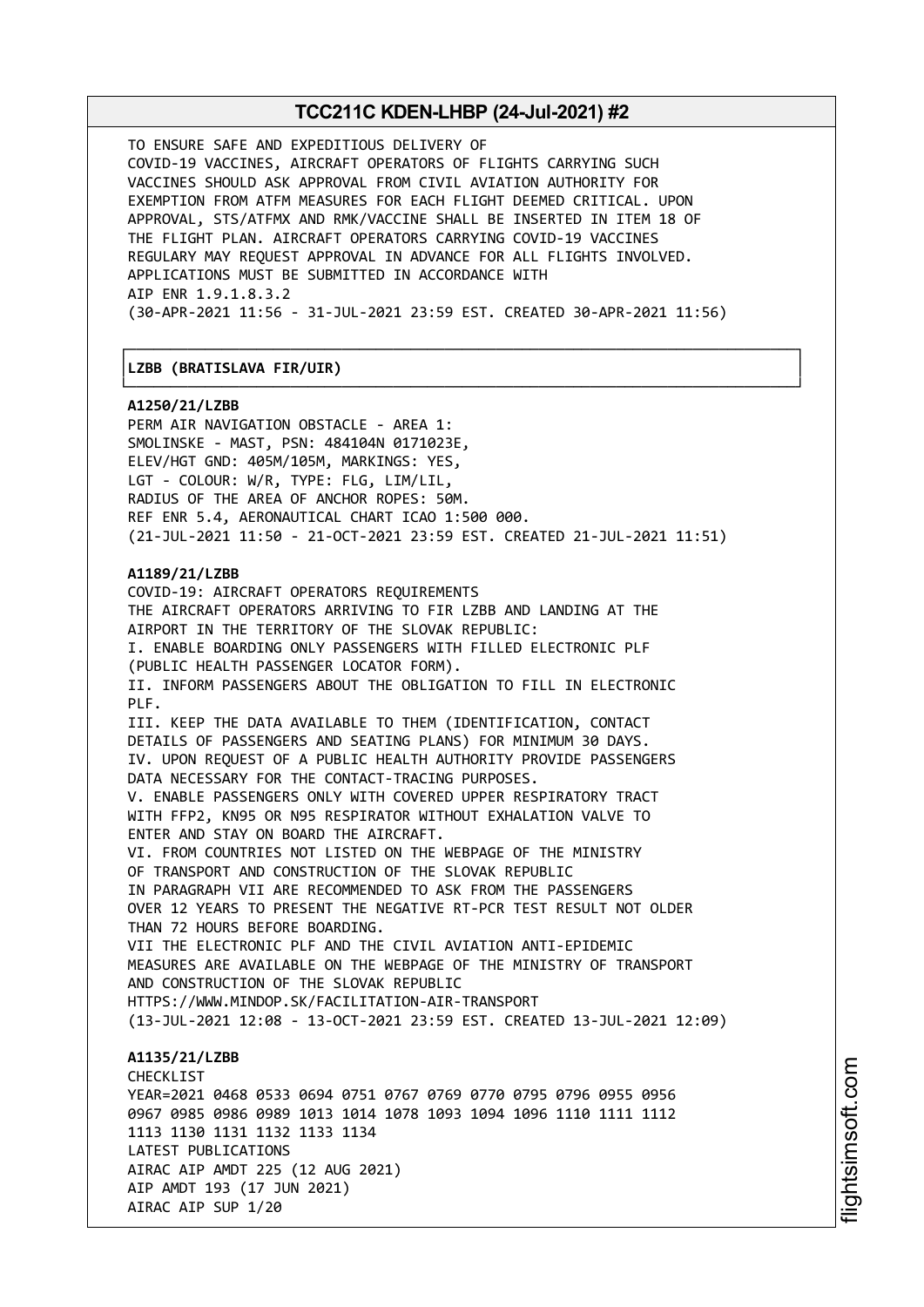AIP SUP 2/12 AIC A2/21 AIC C4/21 VALID PUBLICATIONS AIP SUP: 2/12 1/20 AIC A: 3/05 4/11 3/13 1/14 6/18 4/19 3/20 4/20 5/20 6/20 7/20 1/21 2/21 AIC C: 35/05 11/06 9/09 25/09 34/09 18/11 7/14 11/14 12/14 13/14 5/15 7/15 8/15 1/16 2/16 3/16 5/16 6/16 9/16 11/16 2/17 1/18 2/18 3/18 4/18 1/19 1/20 2/20 3/20 4/20 6/20 7/20 8/20 9/20 10/20 11/20 12/20 1/21 2/21 3/21 4/21. (01-JUL-2021 09:39 - 01-AUG-2021 23:59 EST. CREATED 01-JUL-2021 09:40) **A1133/21/LZBB** HORNAD AREA DEDICATED TO GLIDER FLIGHTS ACTIVATED. REAL TIME OF ACTIVITY AVAILABLE FROM: BRATISLAVA INFORMATION 124,300 MHZ AND KOSICE RADAR 129,350 MHZ (119,850 MHZ). 5000FT AMSL-7000FT AMSL 0900-SS (01-JUL-2021 09:00 - 30-SEP-2021 16:19. CREATED 01-JUL-2021 08:42) **A1130/21/LZBB** TRIGGER NOTAM - PERM AIRAC AIP AMDT NR 225 WEF 12 AUG 2021: GEN 1.5 - EXEMPTION FOR NON-EQUIPPED STATE AIRCRAFT WITH SSR TRANSPONDER UPDATED - AN EDITORIAL AMENDMENT (ENGLISH VERSION ONLY) GEN 2.5 - NEW RADIO NAVIGATION AIDS DME KTN, DME CRT ADDED GEN 3.2 - CORRECTIONS TO CHARTS NOT CONTAINED IN THE AIP UPDATED ENR 1.8 - INFORMATION FOR NON-EQUIPPED AIRCRAFT WITH SSR TRANSPONDER ADDED ENR 4.1 - NEW RADIO NAVIGATION AIDS DME KTN, DME CRT ADDED ENR 5.4 - AIR NAVIGATION OBSTACLE IN AREA 1 ADDED ENR 6-7 - NEW DME ADDED. (12-AUG-2021 00:00 - 25-AUG-2021 23:59. CREATED 01-JUL-2021 07:47) **A1113/21/LZBB** BESKYDY AREA DEDICATED TO GLIDER FLIGHTS ACTIVATED. REAL TIME OF ACTIVITY AVAILABLE FROM: BRATISLAVA INFORMATION 124,300 MHZ AND BRATISLAVA RADAR 134,475 MHZ (126,475 MHZ). 8000FT AMSL-9500FT AMSL 0900-SS (27-JUN-2021 09:01 - 30-SEP-2021 16:23. CREATED 27-JUN-2021 09:01) **A1112/21/LZBB** MARTINKY AREA DEDICATED TO GLIDER FLIGHTS ACTIVATED. REAL TIME OF ACTIVITY AVAILABLE FROM: BRATISLAVA INFORMATION 124,300 MHZ AND ZILINA TOWER 118,400 MHZ. 7500FT AMSL-8000FT AMSL 0900-SS (27-JUN-2021 09:00 - 30-SEP-2021 16:25. CREATED 27-JUN-2021 09:01) **A1111/21/LZBB** CHOPOK AREA DEDICATED TO GLIDER FLIGHTS ACTIVATED. REAL TIME OF ACTIVITY AVAILABLE FROM: BRATISLAVA INFORMATION 124,300 MHZ AND BRATISLAVA RADAR 134,475 MHZ (126,475 MHZ). 8000FT AMSL-9500FT AMSL 0900-SS (27-JUN-2021 09:00 - 30-SEP-2021 16:23. CREATED 27-JUN-2021 09:00)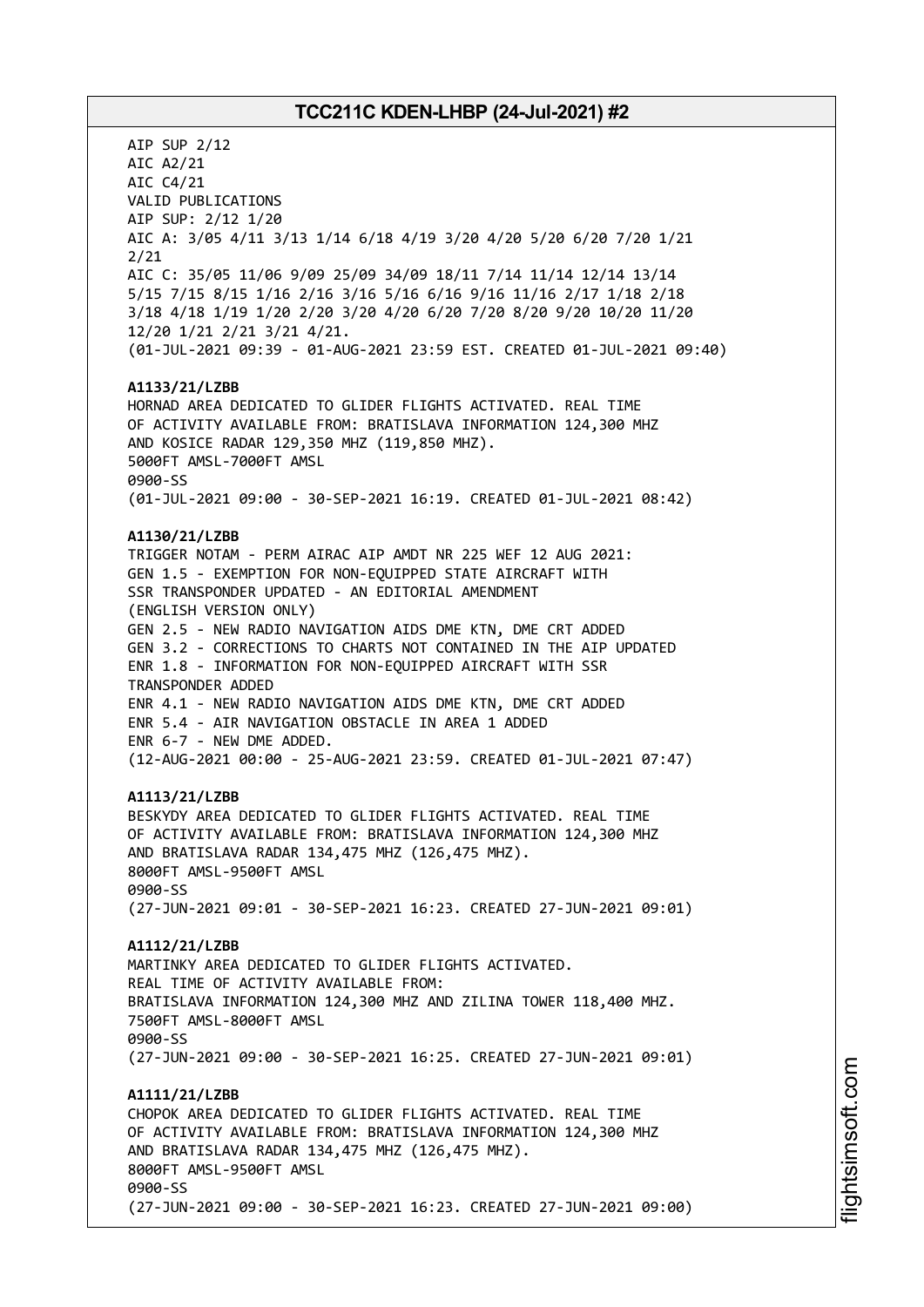# **A1110/21/LZBB**

LIPTOV AREA DEDICATED TO GLIDER FLIGHTS ACTIVATED. REAL TIME OF ACTIVITY AVAILABLE FROM: BRATISLAVA INFORMATION 124,300 MHZ AND BRATISLAVA RADAR 134,475 MHZ (126,475 MHZ). 8000FT AMSL-9500FT AMSL 0900-SS (27-JUN-2021 09:00 - 30-SEP-2021 16:23. CREATED 27-JUN-2021 09:00)

### **A1096/21/LZBB**

ALL FLIGHTS TO/FROM AIRPORTS OF BRATISLAVA FIR, OR OVERFLYING BRATISLAVA FIR TERRITORY ARE NOT ALLOWED IF AIRCRAFT ARE OPERATED BY BELARUSSIAN AIR CARRIERS AND/OR REGISTRATED IN BELARUS EXCEPT FOR AIRCRAFT IN EMERGENCY OR HUMANITARIAN FLIGHTS. (23-JUN-2021 11:26 - 23-SEP-2021 23:59 EST. CREATED 23-JUN-2021 11:27)

#### **A1014/21/LZBB**

NAVIGATION WARNING - PARACHUTE JUMPS IN AREA: CIRCLE RADIUS 3 NM CENTRED ON 475742N 0181102E (ARP LZNZ). GND-8000FT AMSL SR-SS (11-JUN-2021 02:47 - 31-AUG-2021 17:30. CREATED 09-JUN-2021 11:32)

#### **A1013/21/LZBB**

SLOVAK AIR CARRIERS AND CAPTAINS OF ACFT IN CHARGE OF AIR SERVICE MANAGED BY CARRIERS HOLDERS OF OPERATING LICENCE ISSUED BY SLOVAK REPUBLIC, WHETHER THEY ARE CONTRACTUAL CARRIERS AND/OR DE FACTO CARRIERS, OR PERFORMING AIR SERVICE WITH COMMERCIAL CHARTER AGREEMENT OR WITH CODE SHARING AND TO ALL FLIGHT PERFORMED WITH SLOVAK REPUBLIC ACFT REGISTRATION, ARE REQUESTED TO AVOID MINSK FIR (UMMV). FOREIGN AIR CARRIERS INBOUND EUROPEAN UNION ARE RECOMMENDED TO AVOID BELARUS MINSK FIR (UMMV). (09-JUN-2021 10:10 - 09-SEP-2021 23:59 EST. CREATED 09-JUN-2021 10:09)

### **A0989/21/LZBB**

PERM AIR NAVIGATION OBSTACLE - AREA 1: KLIZSKA NEMA - MAST, PSN: 474444N 0174757E, ELEV/HGT GND: 215M/105M, LGT - COLOUR: R, TYPE: FLG, LIM/LIL. REF ENR 5.4, AERONAUTICAL CHART ICAO 1:500 000. (07-JUN-2021 08:24 - 07-SEP-2021 23:59 EST. CREATED 07-JUN-2021 08:24)

## **A0985/21/LZBB**

**A0751/21/LZBB**

COVID-19: CREWS REQUIREMENTS I. THE PILOT RESPONSIBLE FOR AN AIRCRAFT ARRIVING TO FIR LZBB UPON LANDING AT THE FIRST AIRPORT IN THE TERRITORY OF THE SLOVAK REPUBLIC HAS TO PROVIDE THE GENERAL DECLARATION AND AIRCRAFT COVID-19 DISINFECTION CONTROL SHEET TO AUTHORIZED PERSONNEL OF THE AIRPORT OPERATOR. II. THE PILOT RESPONSIBLE FOR AN AIRCRAFT IS REQUESTED TO REPORT SUSPECTED COVID-19 CASES ON BOARD, IF POSSIBLE BEFORE LANDING, TO THE AIR TRAFFIC CONTROL. III. THE GENERAL DECLARATION IN ENGLISH LANGUAGE AND THE CIVIL AVIATION ANTI-EPIDEMIC MEASURES ARE AVAILABLE AT THE WEBPAGE OF THE MINISTRY OF TRANSPORT AND CONSTRUCTION OF THE SLOVAK REPUBLIC HTTPS://WWW.MINDOP.SK/FACILITATION-AIR-TRANSPORT (06-JUN-2021 08:58 - 06-SEP-2021 23:59 EST. CREATED 06-JUN-2021 08:58)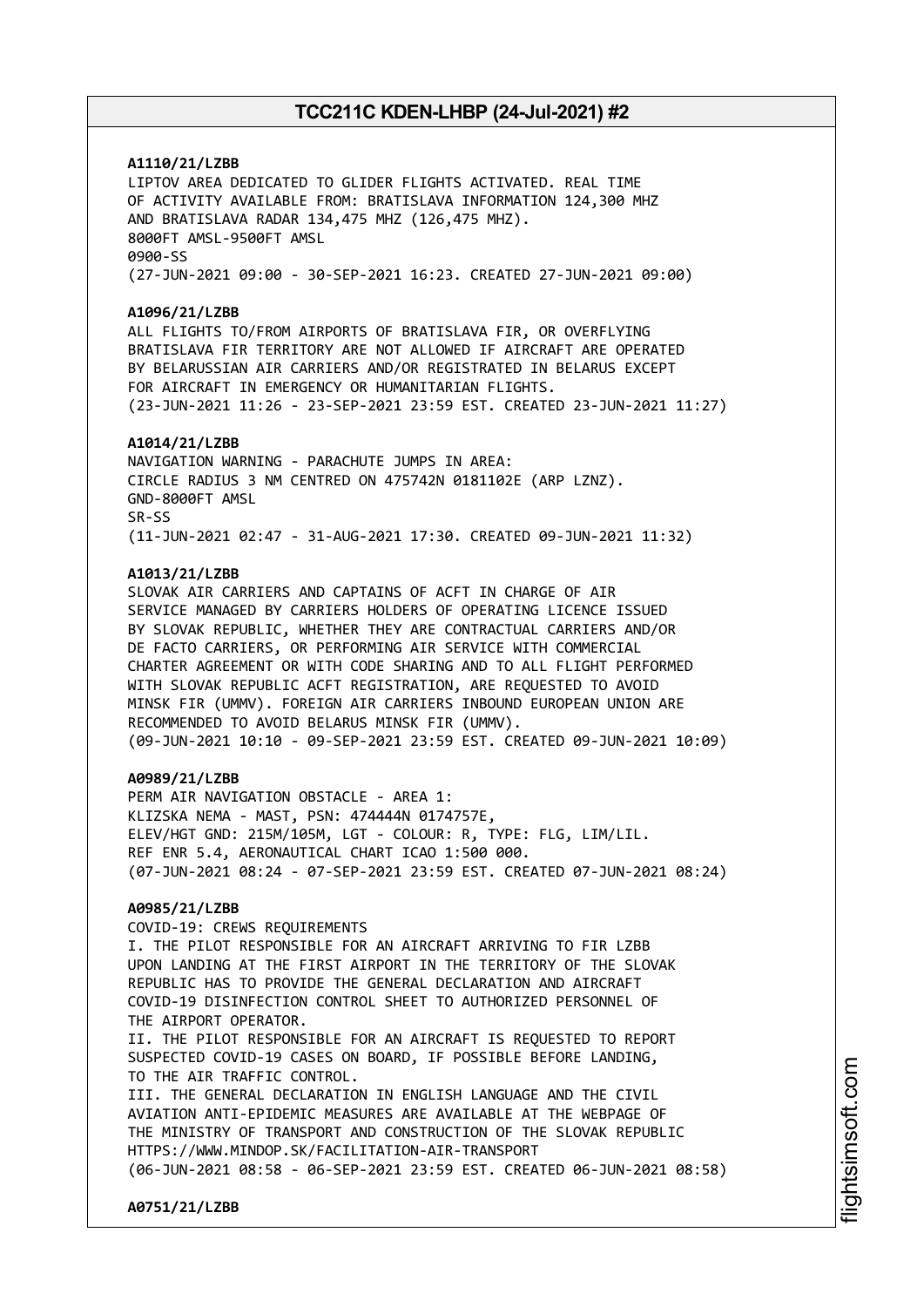COVID-19: AIRCRAFT OPERATORS REQUIREMENTS: I. TO ENSURE SAFE AND EXPEDITIOUS DELIVERY OF COVID-19 VACCINES, AIRCRAFT OPERATORS OF FLIGHTS CARRYING SUCH VACCINES SHOULD ASK APPROVAL FROM TRANSPORT AUTHORITY FOR EXEMPTION FROM ATFM MEASURES FOR EACH FLIGHT DEEMED CRITICAL. II. UPON APPROVAL, STS/ATFMX AND RMK/VACCINE SHALL BE INSERTED IN ITEM 18 OF THE FLIGHT PLAN. III. AIRCRAFT OPERATORS CARRYING COVID-19 VACCINES REGULARLY MAY REQUEST APPROVAL IN ADVANCE FOR ALL FLIGHTS INVOLVED. IV. THE APPLICATION FORM FOR APPROVAL OF EXEMPTION FROM ATFM MEASURES IS AVAILABLE AT THE WEBPAGE OF THE TRANSPORT AUTHORITY HTTP://LETECTVO.NSAT.SK/COVID-19-OPATRENIA/ V. THE REQUEST FOR THE EXEMPTION FROM ATFM MEASURES SHALL BE ADDRESSED IN WORKING DAYS TO CIVIL AVIATION DIVISION OF TRANSPORT AUTHORITY AT LEAST 48 HOURS IN ADVANCE VIA E-MAIL: NAVIGACIA(A)NSAT.SK. (26-APR-2021 12:27 - 26-JUL-2021 23:59 EST. CREATED 26-APR-2021 12:27)

## │**LHCC (BUDAPEST FIR/UIR)** │

### **A3349/21/LHCC**

UNMANNED AIRCRAFT WILL TAKE PLACE WITHIN 400M RADIUS CENTERED AT COORD POINT 465720N 0173631E (KAPOLCS). FURTHER INFO ABOUT THE ACTUAL OPR HR VIA TEL: +36 30 870 6160. GND-120M AGL (28-JUL-2021 00:00 - 03-AUG-2021 23:59. CREATED 23-JUL-2021 09:05)

┌──────────────────────────────────────────────────────────────────────────────┐

└──────────────────────────────────────────────────────────────────────────────┘

### **A3348/21/LHCC**

UNMANNED AIRCRAFT WILL TAKE PLACE WITHIN 600M RADIUS CENTERED AT COORD POINT 471020N 0182452E (SZEKESFEHERVAR). FURTHER INFO ABOUT THE ACTUAL OPR HR VIA TEL: +36 20 489 9809. GND-1000FT AMSL (06-AUG-2021 00:00 - 12-AUG-2021 23:59. CREATED 23-JUL-2021 09:02)

### **A3347/21/LHCC**

UNMANNED AIRCRAFT WILL TAKE PLACE WITHIN 300M RADIUS CENTERED AT COORD POINT 472830N 0190542E (BUDAPEST, GROUPAMA ARENA). FURTHER INFO ABOUT THE ACTUAL OPR HR VIA TEL: +36 20 489 9809. GND-1200FT AMSL (06-AUG-2021 00:00 - 12-AUG-2021 23:59. CREATED 23-JUL-2021 08:59)

### **A3346/21/LHCC**

UNMANNED AIRCRAFT WILL TAKE PLACE WITHIN AREA BOUNDED BY THE FOLLOWING COORD POINTS: 472941N0190256E 472953N0190249E 472956N0190305E 472942N0190311E 472941N0190256E (BUDAPEST, VIGADO TER). FURTHER INFO ABOUT THE ACTUAL OPR HR VIA TEL: +36 30 966 4324. GND-1000FT AMSL (03-AUG-2021 00:00 - 09-AUG-2021 23:59. CREATED 23-JUL-2021 08:56)

**A3345/21/LHCC** UNMANNED AIRCRAFT WILL TAKE PLACE WITHIN AREA BOUNDED BY THE FOLLOWING COORD POINTS: 473209N0212840E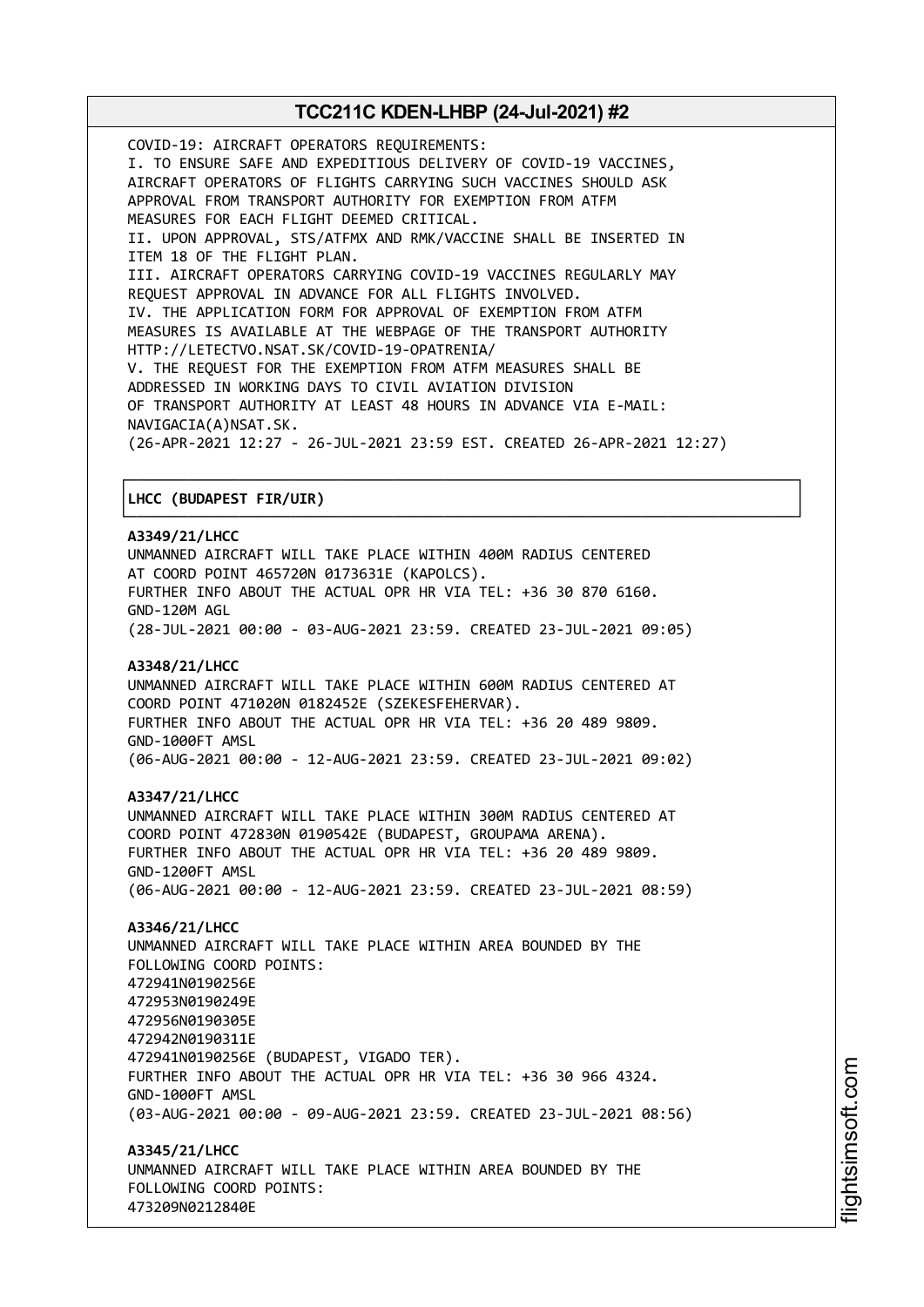472927N0213613E 472950N0213702E 473018N0213749E 473103N0213737E 473006N0213520E 473213N0213503E 473232N0213450E 473230N0212919E 473209N0212840E (DEBRECEN ONDOD TEGLASKERT). FURTHER INFO ABOUT THE ACTUAL OPR HR VIA TEL: +36 30 346 4446 . GND-50M AGL 0600-1900 (02-AUG-2021 06:00 - 08-AUG-2021 19:00. CREATED 23-JUL-2021 08:55) **A3344/21/LHCC** UNMANNED AIRCRAFT WILL TAKE PLACE WITHIN AREA BOUNDED BY THE FOLLOWING COORD POINTS: 472746N0190335E 472748N0190306E 472811N0190308E 472808N0190343E 472746N0190335E (BUDAPEST, KOPASZI-GAT). FURTHER INFO ABOUT THE ACTUAL OPR HR VIA TEL: +36 30 966 4324. GND-1500FT AMSL (03-AUG-2021 00:00 - 09-AUG-2021 23:59. CREATED 23-JUL-2021 08:53) **A3343/21/LHCC** UNMANNED AIRCRAFT WILL TAKE PLACE WITHIN 1200M RADIUS CENTERED AT COORD POINT 461705N 0183846E (SZALKA). FURTHER INFO ABOUT THE ACTUAL OPR HR VIA TEL: +36 20 981 0895. GND-120M AGL 0630-2130 (02-AUG-2021 06:30 - 03-AUG-2021 21:30. CREATED 23-JUL-2021 08:53) **A3342/21/LHCC** UNMANNED AIRCRAFT WILL TAKE PLACE WITHIN AREA BOUNDED BY THE FOLLOWING COORD POINTS: 471012N0201210E 471023N0201158E 471026N0201200E 471024N0201209E 471012N0201210E (SZOLNOK, TISZA-HID). FURTHER INFO ABOUT THE ACTUAL OPR HR VIA TEL: +36 30 328 9309. GND-700FT AMSL 0700-2100 (03-AUG-2021 07:00 - 06-AUG-2021 21:00. CREATED 23-JUL-2021 08:49) **A3341/21/LHCC** UNMANNED AIRCRAFT WILL TAKE PLACE WITHIN 2600M RADIUS CENTERED AT COORD POINT 465306N 0164717E (ZALAEGERSZEG REPULOTER). FURTHER INFO ABOUT THE ACTUAL OPR HR VIA TEL: +36 70 318 7378. GND-2500FT AMSL 0400-1900 (06-AUG-2021 04:00 - 12-AUG-2021 19:00. CREATED 23-JUL-2021 08:49) **A3340/21/LHCC** UNMANNED AIRCRAFT WILL TAKE PLACE WITHIN AREA BOUNDED BY THE FOLLOWING COORD POINTS: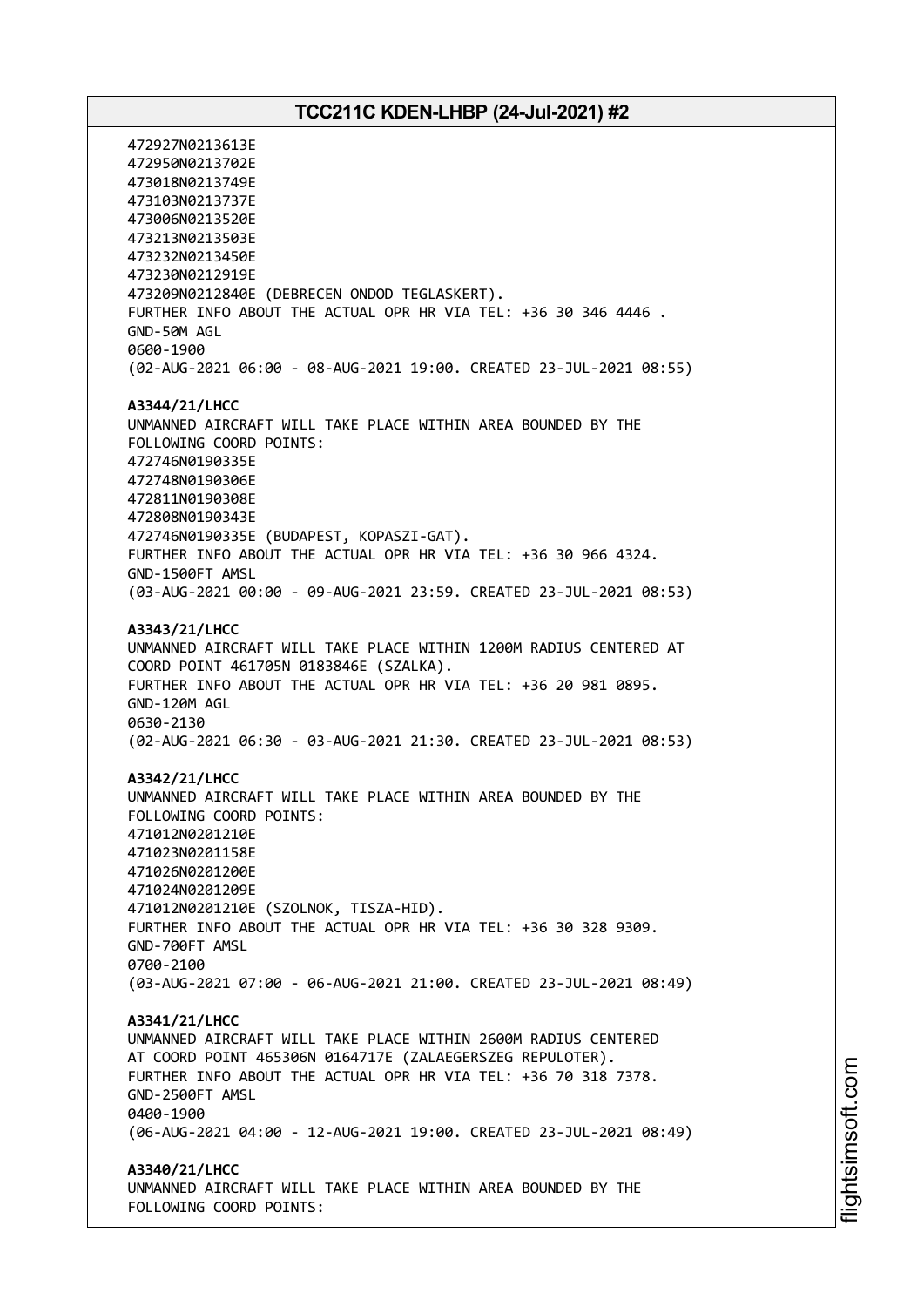474803N0213124E 475115N0220203E 474336N0215923E 474242N0215341E 473859N0214159E 473826N0213938E 473745N0212800E 474803N0213124E (HAJDUDOROG) . FURTHER INFO ABOUT THE ACTUAL OPR HR VIA TEL: +36 30 574 4287. GND-3500FT AMSL (02-AUG-2021 00:00 - 04-AUG-2021 23:59. CREATED 23-JUL-2021 08:41) **A3339/21/LHCC** UNMANNED AIRCRAFT WILL TAKE PLACE WITHIN AREA BOUNDED BY THE FOLLOWING COORD POINTS: 473403N0213550E 473253N0213410E 473241N0213520E 473036N0213549E 473116N0213745E 473000N0213759E 472910N0213749E 472910N0214108E 473332N0214045E 473403N0213550E (DEBRECEN NYULAS LENCZTELEP). FURTHER INFO ABOUT THE ACTUAL OPR HR VIA TEL: +36 30 346 4446 . GND-50M AGL 0600-1900 (02-AUG-2021 06:00 - 08-AUG-2021 19:00. CREATED 23-JUL-2021 08:38) **A3338/21/LHCC** UNMANNED AIRCRAFT WILL TAKE PLACE WITHIN AREA BOUNDED BY THE FOLLOWING COORD POINTS: 472931N0190229E 472955N0190153E 473005N0190235E 472937N0190250E 472931N0190229E (BUDAPEST, BUDAI VAR). FURTHER INFO ABOUT THE ACTUAL OPR HR VIA TEL: +36 30 821 2323. GND-1000FT AMSL 0430-2030 (02-AUG-2021 04:30 - 08-AUG-2021 20:30. CREATED 23-JUL-2021 08:37) **A3337/21/LHCC** UNMANNED AIRCRAFT WILL TAKE PLACE WITHIN AREA BOUNDED BY THE FOLLOWING COORD POINTS: 472911N0190218E 472932N0190315E 472912N0190356E 472859N0190406E 472844N0190330E 472845N0190241E 472911N0190218E (BUDAPEST, MUEGYETEM RKP). FURTHER INFO ABOUT THE ACTUAL OPR HR VIA TEL: +36 70 773 2885. GND-1000FT AMSL (02-AUG-2021 00:00 - 08-AUG-2021 23:59. CREATED 23-JUL-2021 08:34) **A3336/21/LHCC**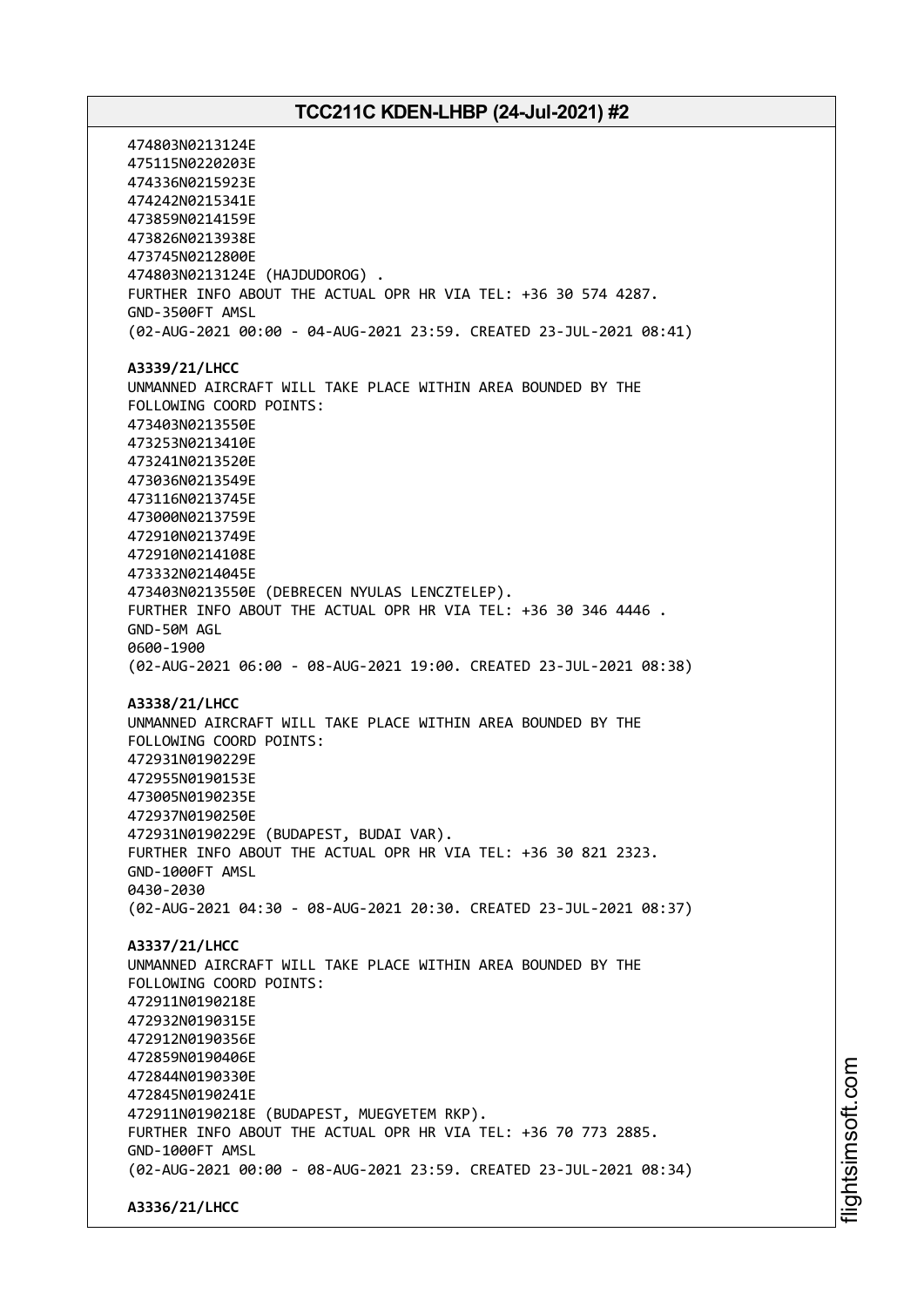UNMANNED AIRCRAFT WILL TAKE PLACE WITHIN AREA BOUNDED BY THE FOLLOWING COORD POINTS: 473347N0214134E 473400N0213642E 473602N0213821E 473711N0214301E 473347N0214134E (DEBRECEN MEHESZKERT). FURTHER INFO ABOUT THE ACTUAL OPR HR VIA TEL: +36 30 346 4446 . GND-50M AGL 0600-1900 (02-AUG-2021 06:00 - 08-AUG-2021 19:00. CREATED 23-JUL-2021 08:32) **A3335/21/LHCC** TEMPORARY RESTRICTED AREA ESTABLISHED DUE TO POLICE OPERATIONS AND UNMANNED AIRCRAFT OPERATIONS WITHIN AREA BOUNDED BY THE FOLLOWING COORD POINTS: 475843N0222828E 480307N0225204E STATE BORDER 482401N0220925E 482307N0220906E 481305N0220456E 475953N0220450E 475705N0221858E 475843N0222828E (MAGYAR-UKRAN HATARSZAKASZ). FURTHER INFO ABOUT THE ACTUAL OPR HR VIA TEL: +36 20 267 4757. GND-1500FT AMSL (27-JUL-2021 00:00 - 02-AUG-2021 23:59. CREATED 23-JUL-2021 08:30) **A3334/21/LHCC** UNMANNED AIRCRAFT WILL TAKE PLACE WITHIN AREA BOUNDED BY THE FOLLOWING COORD POINTS: 465119N0194136E 465206N0194109E 465216N0194147E 465130N0194216E 465119N0194136E (KECSKEMET). FURTHER INFO ABOUT THE ACTUAL OPR HR VIA TEL: +36 70 270 4578. GND-1300FT AMSL 0600-1800 (05-AUG-2021 06:00 - 11-AUG-2021 18:00. CREATED 23-JUL-2021 08:26) **A3333/21/LHCC** UNMANNED AIRCRAFT WILL TAKE PLACE WITHIN AREA BOUNDED BY THE FOLLOWING COORD POINTS: 472809N0214412E 473122N0214429E 473137N0214951E 473148N0214957E 473211N0214104E 473051N0214122E 472820N0214342E 472809N0214412E (DEBRECEN NAGYCSERE BANK). FURTHER INFO ABOUT THE ACTUAL OPR HR VIA TEL: +36 30 346 4446 . GND-50M AGL 0600-1900 (02-AUG-2021 06:00 - 08-AUG-2021 19:00. CREATED 23-JUL-2021 08:23)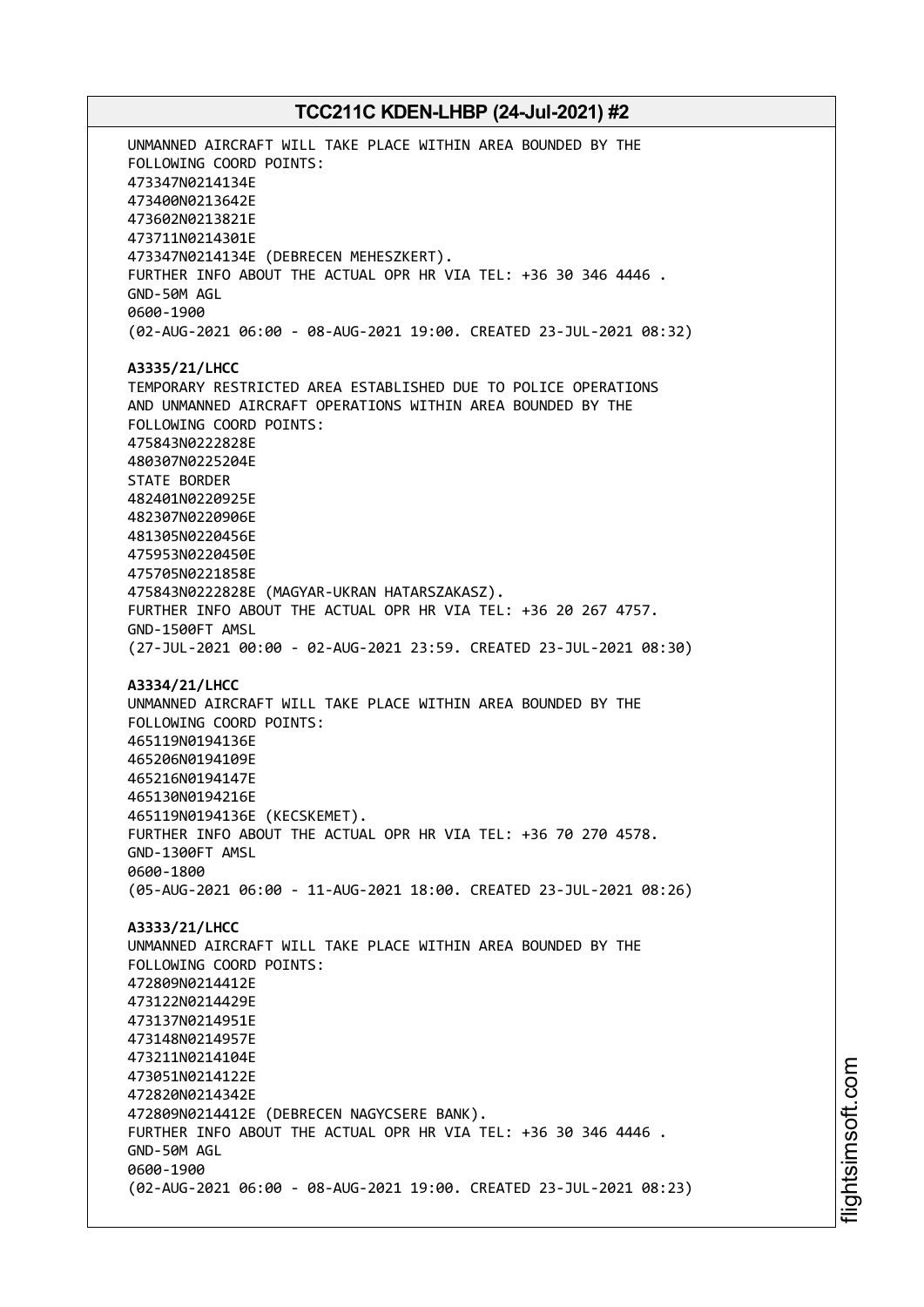**A3332/21/LHCC** UNMANNED AIRCRAFT WILL TAKE PLACE WITHIN AREA BOUNDED BY THE FOLLOWING COORD POINTS: 473403N0213550E 473253N0213410E 473241N0213520E 473036N0213549E 473116N0213745E 473000N0213759E 472910N0213749E 472910N0214108E 473332N0214045E 473403N0213550E (DEBRECEN NYULAS LENCZTELEP). FURTHER INFO ABOUT THE ACTUAL OPR HR VIA TEL: +36 30 346 4446 . GND-50M AGL 0600-1900 (26-JUL-2021 06:00 - 01-AUG-2021 19:00. CREATED 23-JUL-2021 08:21) **A3331/21/LHCC** DUE TO INDUSTRIAL ACTION OF THE HUNGARIAN AIR TRAFFIC CONTROLLERS UNION, AIR TRAFFIC CONTROL SERVICE WILL BE LIMITED TO THE MINIMUM SERVICE LEVEL. DURING THE INDUSTRIAL ACTION ATC CAPACITY FOR LHBP WILL BE REDUCED TO 15 ARRIVAL PER HOUR. ATC CAPACITY FOR BUDAPEST ACC WILL BE REDUCED TO MAXIMUM 3 SECTORS. KFOR SECTOR AIRSPACE ONE SECTOR WILL BE AVAILABLE FOR OVERFLIGHT TRAFFIC. SAR, STATE, MILITARY, HUMANITARIAN, FLIGHTS INVOLVED IN VACCINE DELIVERY AND FLIGHTS IN EMERGENCY WILL NOT BE AFFECTED. 0800-1300 (27-JUL-2021 08:00 - 02-AUG-2021 13:00. CREATED 23-JUL-2021 08:12) **A3313/21/LHCC** GLIDER FLYING WILL TAKE PLACE WITHIN AREA BOUNDED BY THE FOLLOWING COORD POINTS: 473640N0190610E 473725N0190357E 473838N0190405E 473826N0190554E 473640N0190610E (DUNAKESZI NYUGAT). FURTHER INFO ABOUT THE ACTUAL OPR HR VIA TEL: +36 20 944 2662 1500FT AMSL-4500FT AMSL 0700-1900 (24-JUL-2021 07:00 - 25-JUL-2021 19:00. CREATED 21-JUL-2021 18:55) **A3305/21/LHCC** UNMANNED AIRCRAFT WILL TAKE PLACE WITHIN AREA BOUNDED BY THE FOLLOWING COORD POINTS: 473038N0190226E 473038N0190204E 473051N0190209E 473049N0190226E (BUDAPEST,BEM JOZSEF TER). FURTHER INFO ABOUT THE ACTUAL OPR HR VIA TEL: +36 403 7503. GND-1000FT AMSL 0600-2000 (10-AUG-2021 06:00 - 16-AUG-2021 20:00. CREATED 21-JUL-2021 15:44)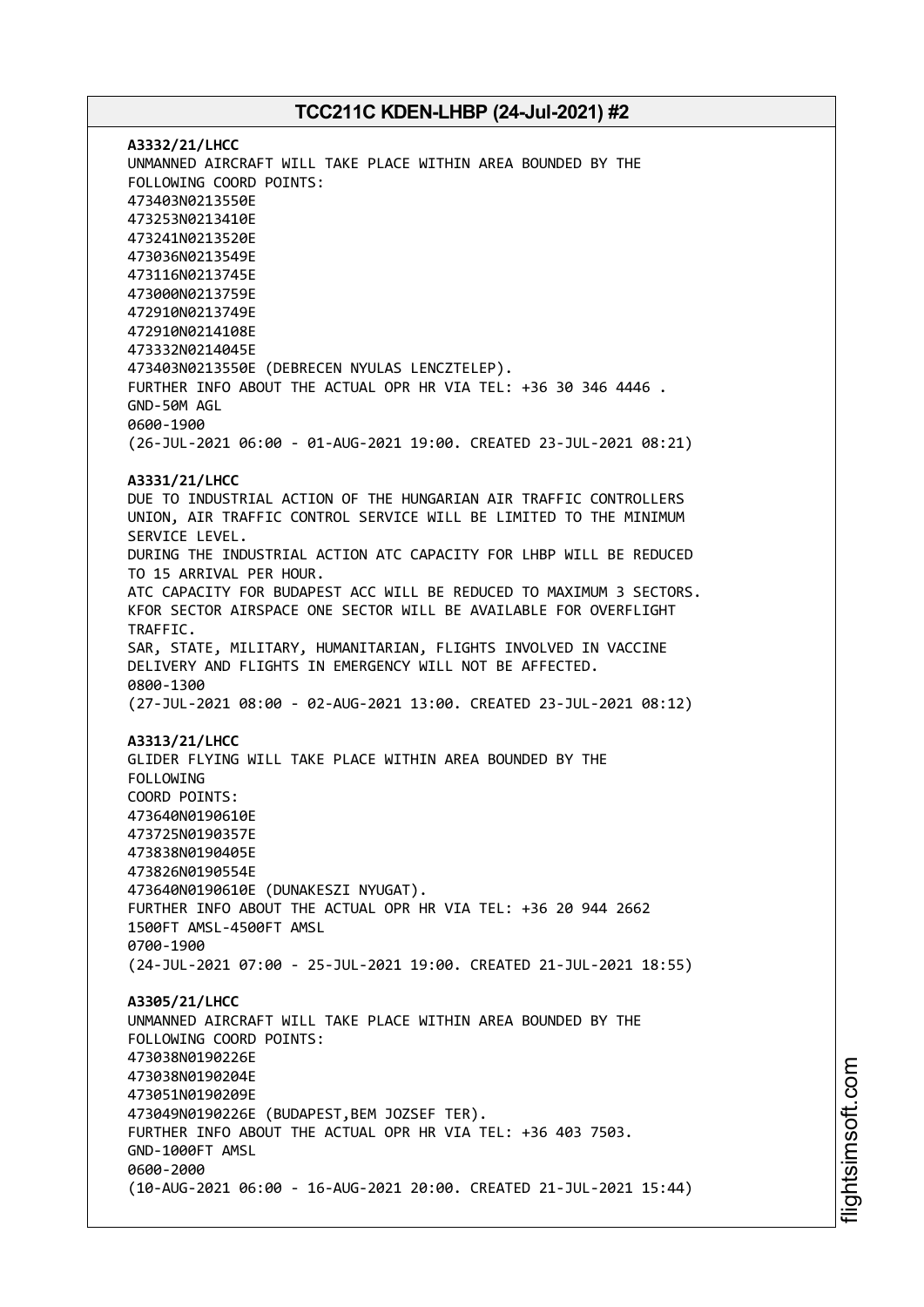**A3300/21/LHCC** UNMANNED AIRCRAFT WILL TAKE PLACE WITHIN 60M RADIUS CENTERED AT COORD POINT 473044N 0190215E (BUDAPEST FEKETE SAS UTCA). FURTHER INFO ABOUT THE ACTUAL OPR HR VIA TEL: +36 30 359 9482. GND-30M AGL 0430-1500 (09-AUG-2021 04:30 - 13-AUG-2021 15:00. CREATED 21-JUL-2021 12:02) **A3299/21/LHCC** UNMANNED AIRCRAFT WILL TAKE PLACE WITHIN 60M RADIUS CENTERED AT COORD POINT 473044N 0190215E (BUDAPEST FEKETE SAS UTCA). FURTHER INFO ABOUT THE ACTUAL OPR HR VIA TEL: +36 30 359 9482. GND-30M AGL 0430-1500 (02-AUG-2021 04:30 - 06-AUG-2021 15:00. CREATED 21-JUL-2021 12:01) **A3298/21/LHCC** UNMANNED AIRCRAFT WILL TAKE PLACE WITHIN 60M RADIUS CENTERED AT COORD POINT 473044N 0190215E (BUDAPEST FEKETE SAS UTCA). FURTHER INFO ABOUT THE ACTUAL OPR HR VIA TEL: +36 30 359 9482. GND-30M AGL 0430-1500 (23-AUG-2021 04:30 - 27-AUG-2021 15:00. CREATED 21-JUL-2021 12:01) **A3297/21/LHCC** UNMANNED AIRCRAFT WILL TAKE PLACE WITHIN 60M RADIUS CENTERED AT COORD POINT 473044N 0190215E (BUDAPEST FEKETE SAS UTCA). FURTHER INFO ABOUT THE ACTUAL OPR HR VIA TEL: +36 30 359 9482. GND-30M AGL 0430-1500 (16-AUG-2021 04:30 - 19-AUG-2021 15:00. CREATED 21-JUL-2021 12:00) **A3296/21/LHCC** UNMANNED AIRCRAFT WILL TAKE PLACE WITHIN AREA BOUNDED BY THE FOLLOWING COORD POINTS: 470856N0184908E 470842N0184816E 470748N0184850E 470813N0184948E 470856N0184908E (IVANCSA). FURTHER INFO ABOUT THE ACTUAL OPR HR VIA TEL: +36 20 415 1370. GND-700FT AMSL 0500-1800 (09-AUG-2021 05:00 - 15-AUG-2021 18:00. CREATED 21-JUL-2021 11:59) **A3295/21/LHCC** UNMANNED AIRCRAFT WILL TAKE PLACE WITHIN 1000M RADIUS CENTERED AT COORD POINT 465320N 0165016E (SAGOD). FURTHER INFO ABOUT THE ACTUAL OPR HR VIA TEL: +36 20 747 2397. GND-1000FT AMSL 0500-2000 (05-AUG-2021 05:00 - 11-AUG-2021 20:00. CREATED 21-JUL-2021 11:58) **A3294/21/LHCC** UNMANNED AIRCRAFT WILL TAKE PLACE WITHIN AREA BOUNDED BY THE FOLLOWING COORD POINTS: 470856N0184908E 470842N0184816E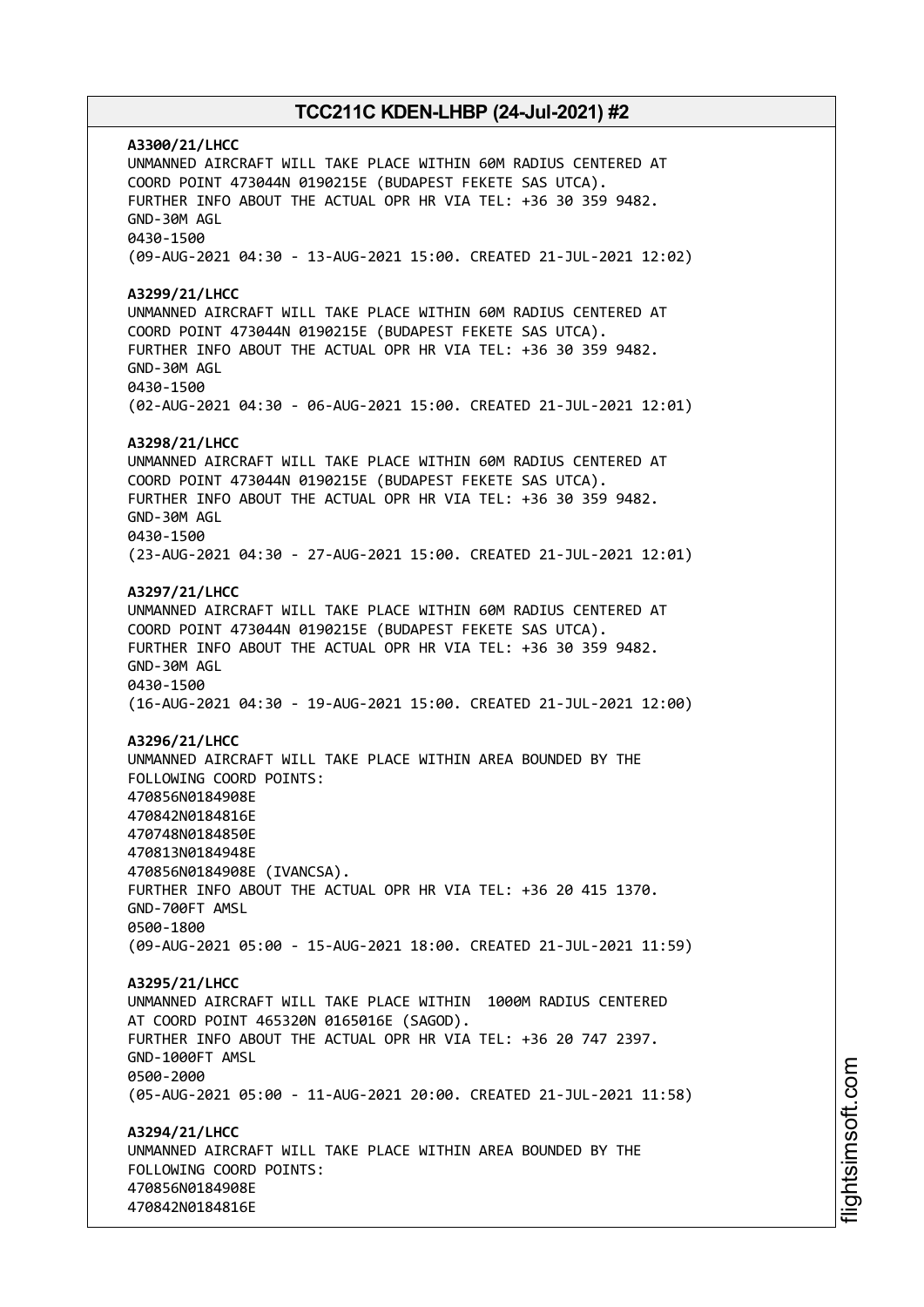470748N0184850E 470813N0184948E 470856N0184908E (IVANCSA). FURTHER INFO ABOUT THE ACTUAL OPR HR VIA TEL: +36 20 415 1370. GND-700FT AMSL 0500-1800 (16-AUG-2021 05:00 - 22-AUG-2021 18:00. CREATED 21-JUL-2021 11:58) **A3293/21/LHCC** UNMANNED AIRCRAFT WILL TAKE PLACE WITHIN AREA BOUNDED BY THE FOLLOWING COORD POINTS: 463056N0184613E 463325N0185237E 463317N0185257E 463223N0185323E 463220N0185445E 463158N0185538E 463158N0185618E 463149N0185618E 463159N0185311E 462923N0185414E 463056N0184613E (PAKS - KALOCSA). FURTHER INFO ABOUT THE ACTUAL OPR HR VIA TEL: +36 20 480 8811. GND-800FT AMSL 0400-2000 (08-AUG-2021 04:00 - 14-AUG-2021 20:00. CREATED 21-JUL-2021 11:57) **A3292/21/LHCC** UNMANNED AIRCRAFT WILL TAKE PLACE WITHIN AREA BOUNDED BY THE FOLLOWING COORD POINTS: 462536N0174632E 462523N0174636E 462520N0174618E 462510N0174612E 462353N0174642E 462346N0174624E 462509N0174556E 462530N0174605E 462536N0174632E (KAPOSFURED). FURTHER INFO ABOUT THE ACTUAL OPR HR VIA TEL: +36 20 433 3587. GND-800FT AMSL 0300-2100 (11-AUG-2021 03:00 - 17-AUG-2021 21:00. CREATED 21-JUL-2021 11:56) **A3291/21/LHCC** UNMANNED AIRCRAFT WILL TAKE PLACE WITHIN AREA BOUNDED BY THE FOLLOWING COORD POINTS: 463056N0184613E 463325N0185237E 463317N0185257E 463223N0185323E 463220N0185445E 463158N0185538E 463158N0185618E 463149N0185618E 463159N0185311E 462923N0185414E 463056N0184613E (PAKS - KALOCSA).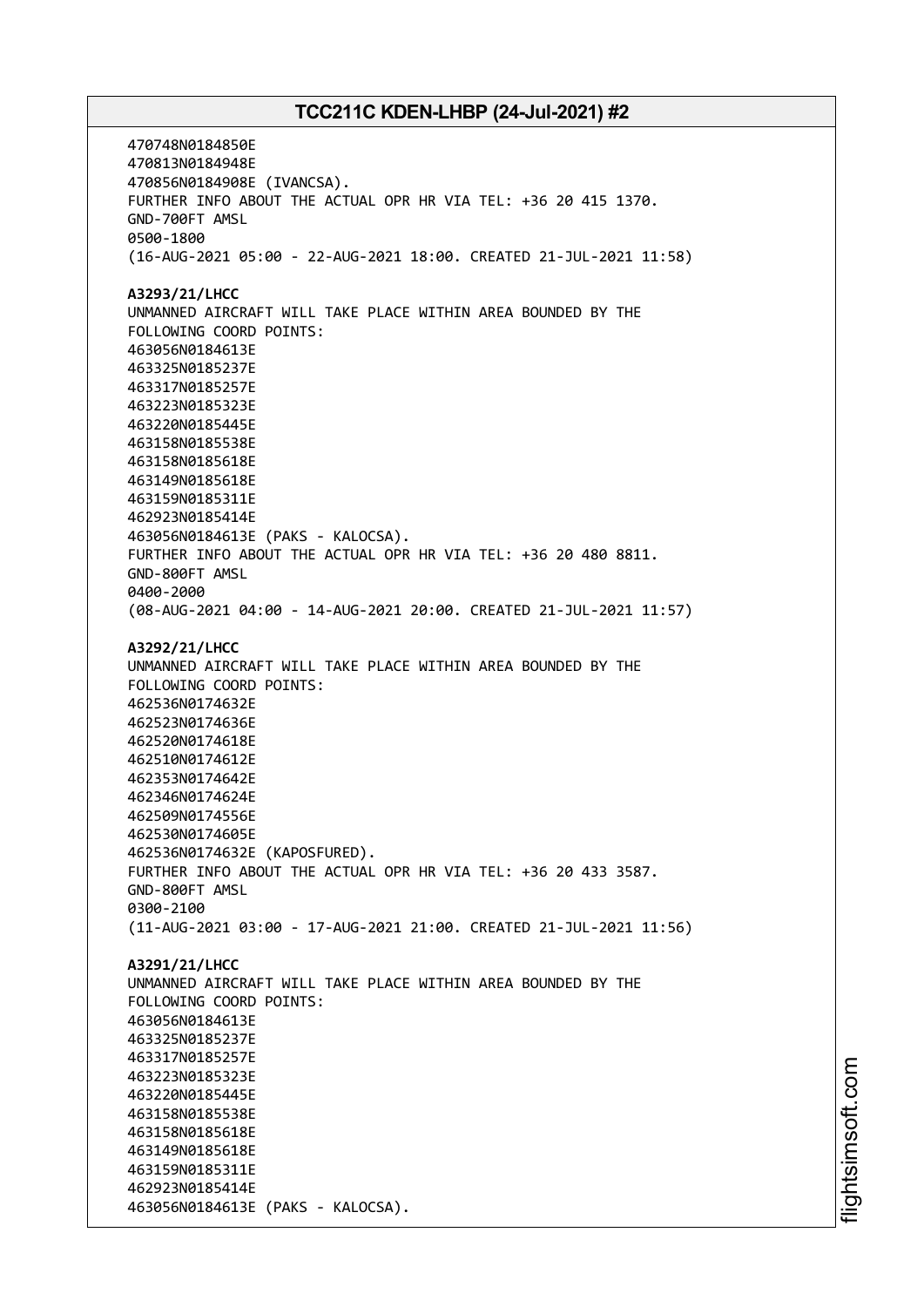FURTHER INFO ABOUT THE ACTUAL OPR HR VIA TEL: +36 20 480 8811. GND-800FT AMSL 0400-2000 (15-AUG-2021 04:00 - 21-AUG-2021 20:00. CREATED 21-JUL-2021 11:55) **A3290/21/LHCC** UNMANNED AIRCRAFT WILL TAKE PLACE WITHIN 1000M RADIUS CENTERED AT COORD POINT 465320N 0165016E (SAGOD). FURTHER INFO ABOUT THE ACTUAL OPR HR VIA TEL: +36 20 747 2397. GND-1000FT AMSL 0500-2000 (12-AUG-2021 05:00 - 18-AUG-2021 20:00. CREATED 21-JUL-2021 11:54) **A3289/21/LHCC** UNMANNED AIRCRAFT WILL TAKE PLACE WITHIN 1000M RADIUS CENTERED AT COORD POINT 465320N 0165016E (SAGOD). FURTHER INFO ABOUT THE ACTUAL OPR HR VIA TEL: +36 20 747 2397. GND-1000FT AMSL 0500-2000 (19-AUG-2021 05:00 - 25-AUG-2021 20:00. CREATED 21-JUL-2021 11:53) **A3288/21/LHCC** TEMPORARY RESTRICTED AREA ESTABLISHED DUE TO MILITARY AND UNMANNED AIRCRAFT OPERATIONS WITHIN AREA BOUNDED BY THE FOLLOWING COORD POINTS: 460921N0201807E 461500N0201300E 462529N0205740E 462629N0211307E 462849N0211712E STATE BORDER 460921N0201807E (ROMAN I). FURTHER INFO ABOUT THE ACTUAL OPR HR VIA TEL: +36 88 543 036. GND-1500FT AMSL (04-AUG-2021 23:00 - 10-AUG-2021 23:00. CREATED 21-JUL-2021 11:52) **A3287/21/LHCC** TEMPORARY RESTRICTED AREA ESTABLISHED DUE TO MILITARY AND UNMANNED AIRCRAFT OPERATIONS WITHIN AREA BOUNDED BY THE FOLLOWING COORD POINTS: 455428N0185004E 460013N0184753E 460950N0190957E 461651N0193417E 461500N0200000E 461217N0200526E 461500N0201300E 460921N0201807E STATE BORDER 455428N0185004E (SZERB). FURTHER INFO ABOUT THE ACTUAL OPR HR VIA TEL: +36 88 543 036. GND-1500FT AMSL (06-AUG-2021 23:00 - 12-AUG-2021 23:00. CREATED 21-JUL-2021 11:47) **A3286/21/LHCC** UNMANNED AIRCRAFT WILL TAKE PLACE WITHIN AREA BOUNDED BY THE FOLLOWING COORD POINTS: 462536N0174632E 462523N0174636E 462520N0174618E 462510N0174612E 462353N0174642E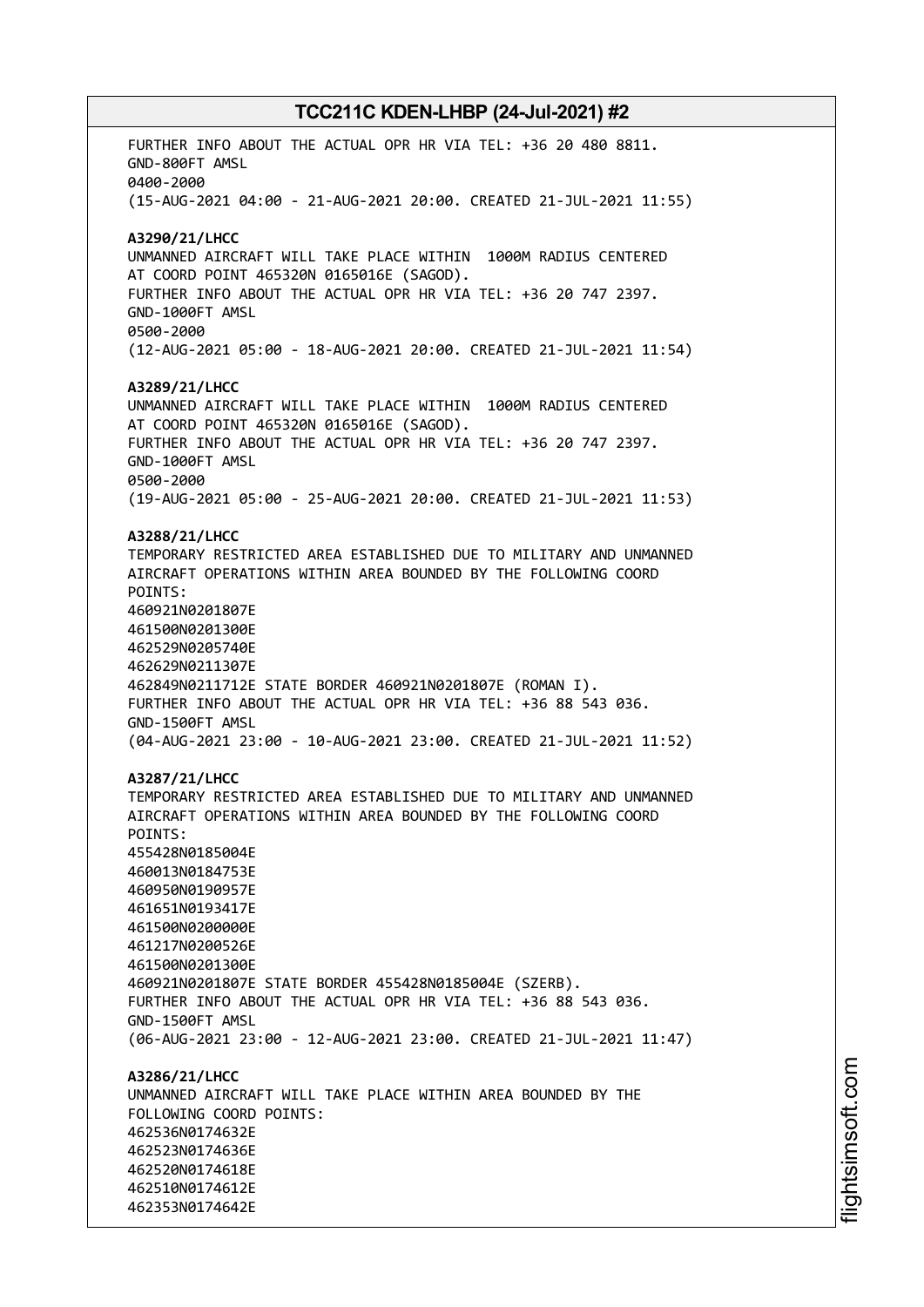462346N0174624E 462509N0174556E 462530N0174605E 462536N0174632E (KAPOSFURED). FURTHER INFO ABOUT THE ACTUAL OPR HR VIA TEL: +36 20 433 3587. GND-800FT AMSL 0300-2100 (18-AUG-2021 03:00 - 24-AUG-2021 21:00. CREATED 21-JUL-2021 11:42) **A3285/21/LHCC** TEMPORARY RESTRICTED AREA ESTABLISHED DUE TO MILITARY AND UNMANNED AIRCRAFT OPERATIONS WITHIN AREA BOUNDED BY THE FOLLOWING COORD POINTS: 470945N0214841E 471152N0212607E 473338N0215503E 475654N0221905E 480307N0225204E STATE BORDER 470945N0214841E (ROMAN III). FURTHER INFO ABOUT THE ACTUAL OPR HR VIA TEL: +36 88 543 036. GND-1500FT AMSL (05-AUG-2021 23:00 - 11-AUG-2021 23:00. CREATED 21-JUL-2021 11:39) **A3284/21/LHCC** MISSILE, ROCKET FIRING WILL TAKE PLACE WITHIN AREA BOUNDED BY THE FOLLOWING COORD POINTS: 474454N0191959E 474852N0191533E 474601N0191244E 474454N0191959E (PUSPOKSZILAGY). FURTHER INFO ABOUT THE ACTUAL OPR HR VIA TEL: +36 30 777 5073. GND-4500FT AMSL 0700-1500 (23-AUG-2021 07:00 - 27-AUG-2021 15:00. CREATED 21-JUL-2021 11:09) **A3283/21/LHCC** MISSILE, ROCKET FIRING WILL TAKE PLACE WITHIN AREA BOUNDED BY THE FOLLOWING COORD POINTS: 474454N0191959E 474852N0191533E 474601N0191244E 474454N0191959E (PUSPOKSZILAGY). FURTHER INFO ABOUT THE ACTUAL OPR HR VIA TEL: +36 30 777 5073. GND-4500FT AMSL 0700-1500 (16-AUG-2021 07:00 - 20-AUG-2021 15:00. CREATED 21-JUL-2021 11:08) **A3282/21/LHCC** UNMANNED AIRCRAFT WILL TAKE PLACE WITHIN 100M RADIUS CENTERED AT COORD POINT 473213N 0190245E (BUDAPEST, LAJOS U.). FURTHER INFO ABOUT THE ACTUAL OPR HR VIA TEL: +36 30 517 4251. GND-1500FT AMSL 0300-1900 (26-JUL-2021 03:00 - 30-JUL-2021 19:00. CREATED 21-JUL-2021 11:07) **A3281/21/LHCC** MISSILE, ROCKET FIRING WILL TAKE PLACE WITHIN AREA BOUNDED BY THE FOLLOWING COORD POINTS: 474454N0191959E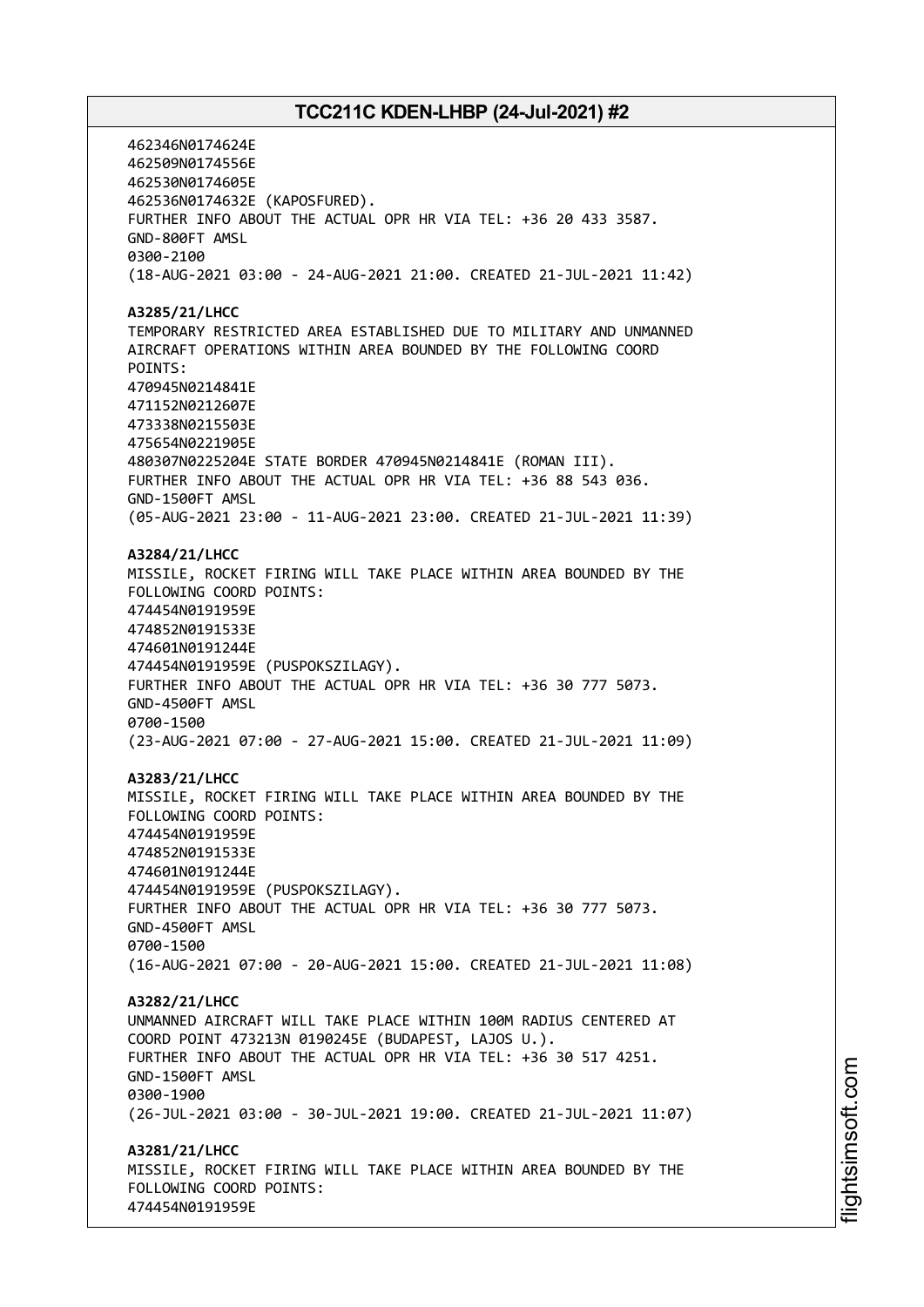474852N0191533E 474601N0191244E 474454N0191959E (PUSPOKSZILAGY). FURTHER INFO ABOUT THE ACTUAL OPR HR VIA TEL: +36 30 777 5073. GND-4500FT AMSL 0700-1500 (02-AUG-2021 07:00 - 06-AUG-2021 15:00. CREATED 21-JUL-2021 11:06) **A3280/21/LHCC** MISSILE, ROCKET FIRING WILL TAKE PLACE WITHIN AREA BOUNDED BY THE FOLLOWING COORD POINTS: 474454N0191959E 474852N0191533E 474601N0191244E 474454N0191959E (PUSPOKSZILAGY). FURTHER INFO ABOUT THE ACTUAL OPR HR VIA TEL: +36 30 777 5073. GND-4500FT AMSL 0700-1500 (09-AUG-2021 07:00 - 13-AUG-2021 15:00. CREATED 21-JUL-2021 11:05) **A3279/21/LHCC** AEROBATICS WILL TAKE PLACE WITHIN 1200M RADIUS CENTERED AT COORD POINT 471750N 0185027E (RACKERESZTUR). FURTHER INFO ABOUT THE ACTUAL OPR HR VIA TEL: +36 1 999 1174. GND-4500FT AMSL 0400-1800 (18-AUG-2021 04:00 - 24-AUG-2021 18:00. CREATED 21-JUL-2021 11:04) **A3278/21/LHCC** UNMANNED AIRCRAFT WILL TAKE PLACE WITHIN 200M RADIUS CENTERED AT COORD POINT 481146N 0211639E (MAD) . FURTHER INFO ABOUT THE ACTUAL OPR HR VIA TEL: +36 30 626 0325. GND-1000FT AMSL (16-AUG-2021 00:00 - 22-AUG-2021 23:59. CREATED 21-JUL-2021 11:04) **A3277/21/LHCC** AEROBATICS WILL TAKE PLACE WITHIN 1200M RADIUS CENTERED AT COORD POINT 471750N 0185027E (RACKERESZTUR). FURTHER INFO ABOUT THE ACTUAL OPR HR VIA TEL: +36 1 999 1174. GND-4500FT AMSL 0400-1800 (11-AUG-2021 04:00 - 17-AUG-2021 18:00. CREATED 21-JUL-2021 11:03) **A3276/21/LHCC** UNMANNED AIRCRAFT WILL TAKE PLACE WITHIN 100M RADIUS CENTERED AT COORD POINT 472946N 0190339E (BUDAPEST, DOHANY UTCA). FURTHER INFO ABOUT THE ACTUAL OPR HR VIA TEL: +36 30 517 4251. GND-1500FT AMSL 0300-1900 (26-JUL-2021 03:00 - 31-JUL-2021 19:00. CREATED 21-JUL-2021 11:03) **A3275/21/LHCC** UNMANNED AIRCRAFT WILL TAKE PLACE WITHIN AREA BOUNDED BY THE FOLLOWING COORD POINTS: 473245N0205433E 473453N0205350E 473521N0205629E 473307N0205707E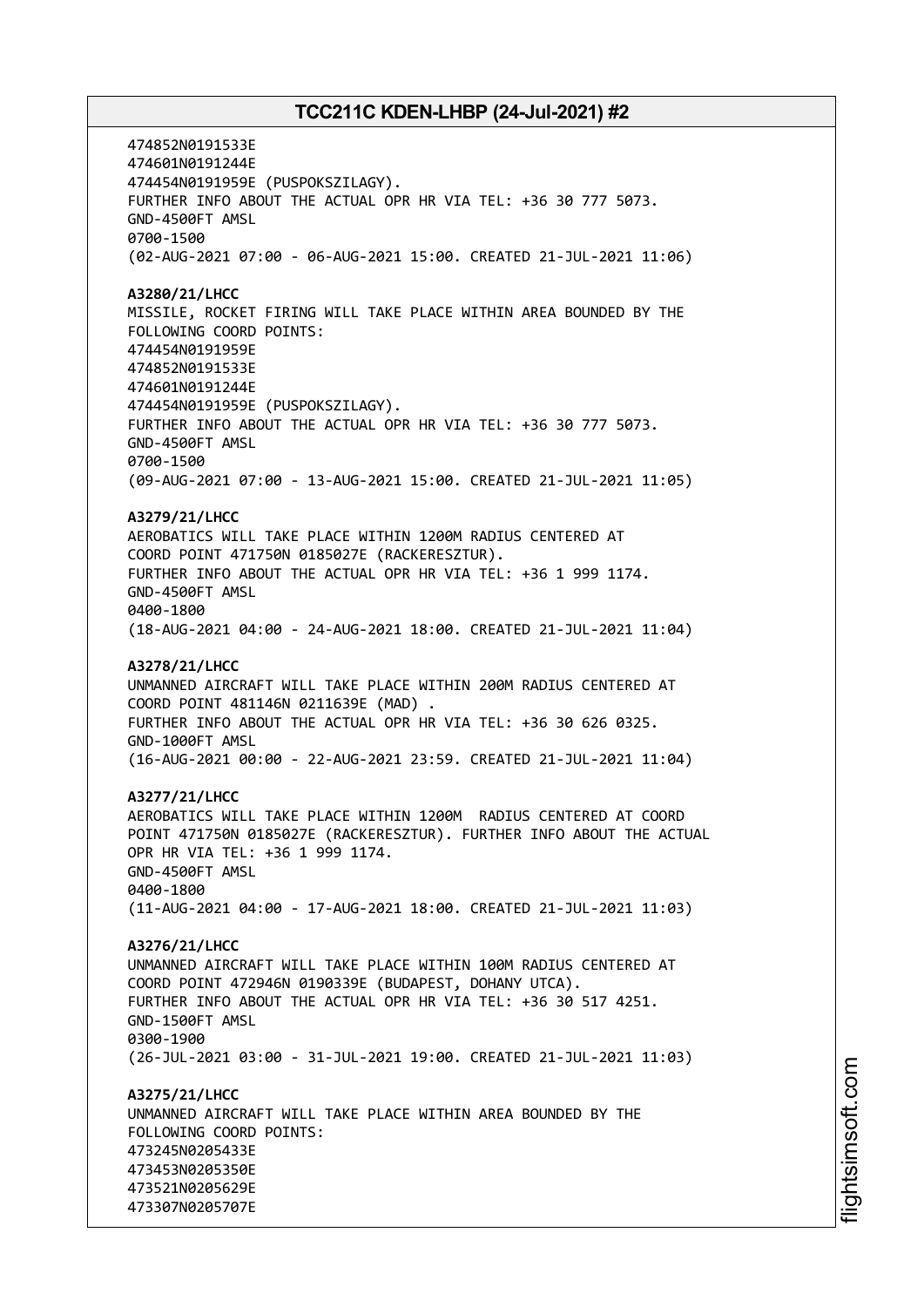473245N0205433E (TISZAFURED). FURTHER INFO ABOUT THE ACTUAL OPR HR VIA TEL: +36 30 285 2531. GND-1000FT AMSL 0300-1900 (26-JUL-2021 03:00 - 01-AUG-2021 19:00. CREATED 21-JUL-2021 11:02) **A3274/21/LHCC** UNMANNED AIRCRAFT WILL TAKE PLACE WITHIN AREA BOUNDED BY THE FOLLOWING COORD POINTS: 465654N0193822E 465716N0193753E 465735N0193820E 465712N0193852E 465654N0193822E (KECSKEMET). FURTHER INFO ABOUT THE ACTUAL OPR HR VIA TEL: +36 70 270 4578. GND-1300FT AMSL 0600-1800 (26-JUL-2021 06:00 - 01-AUG-2021 18:00. CREATED 21-JUL-2021 11:01) **A3273/21/LHCC** AEROBATICS WILL TAKE PLACE WITHIN 1200M RADIUS CENTERED AT COORD POINT 471750N 0185027E (RACKERESZTUR). FURTHER INFO ABOUT THE ACTUAL OPR HR VIA TEL: +36 1 999 1174. GND-4500FT AMSL 0400-1800 (04-AUG-2021 04:00 - 10-AUG-2021 18:00. CREATED 21-JUL-2021 11:01) **A3272/21/LHCC** UNMANNED AIRCRAFT WILL TAKE PLACE WITHIN AREA BOUNDED BY THE FOLLOWING COORD POINTS: 462536N0174632E 462523N0174636E 462520N0174618E 462510N0174612E 462353N0174642E 462346N0174624E 462509N0174556E 462530N0174605E 462536N0174632E (KAPOSFURED). FURTHER INFO ABOUT THE ACTUAL OPR HR VIA TEL: +36 20 433 3587. GND-800FT AMSL 0300-2100 (04-AUG-2021 03:00 - 10-AUG-2021 21:00. CREATED 21-JUL-2021 11:00) **A3271/21/LHCC** UNMANNED AIRCRAFT WILL TAKE PLACE WITHIN AREA BOUNDED BY THE FOLLOWING COORD POINTS: 470856N0184908E 470842N0184816E 470748N0184850E 470813N0184948E 470856N0184908E (IVANCSA). FURTHER INFO ABOUT THE ACTUAL OPR HR VIA TEL: +36 20 415 1370. GND-700FT AMSL 0500-1800 (02-AUG-2021 05:00 - 08-AUG-2021 18:00. CREATED 21-JUL-2021 10:59) **A3270/21/LHCC**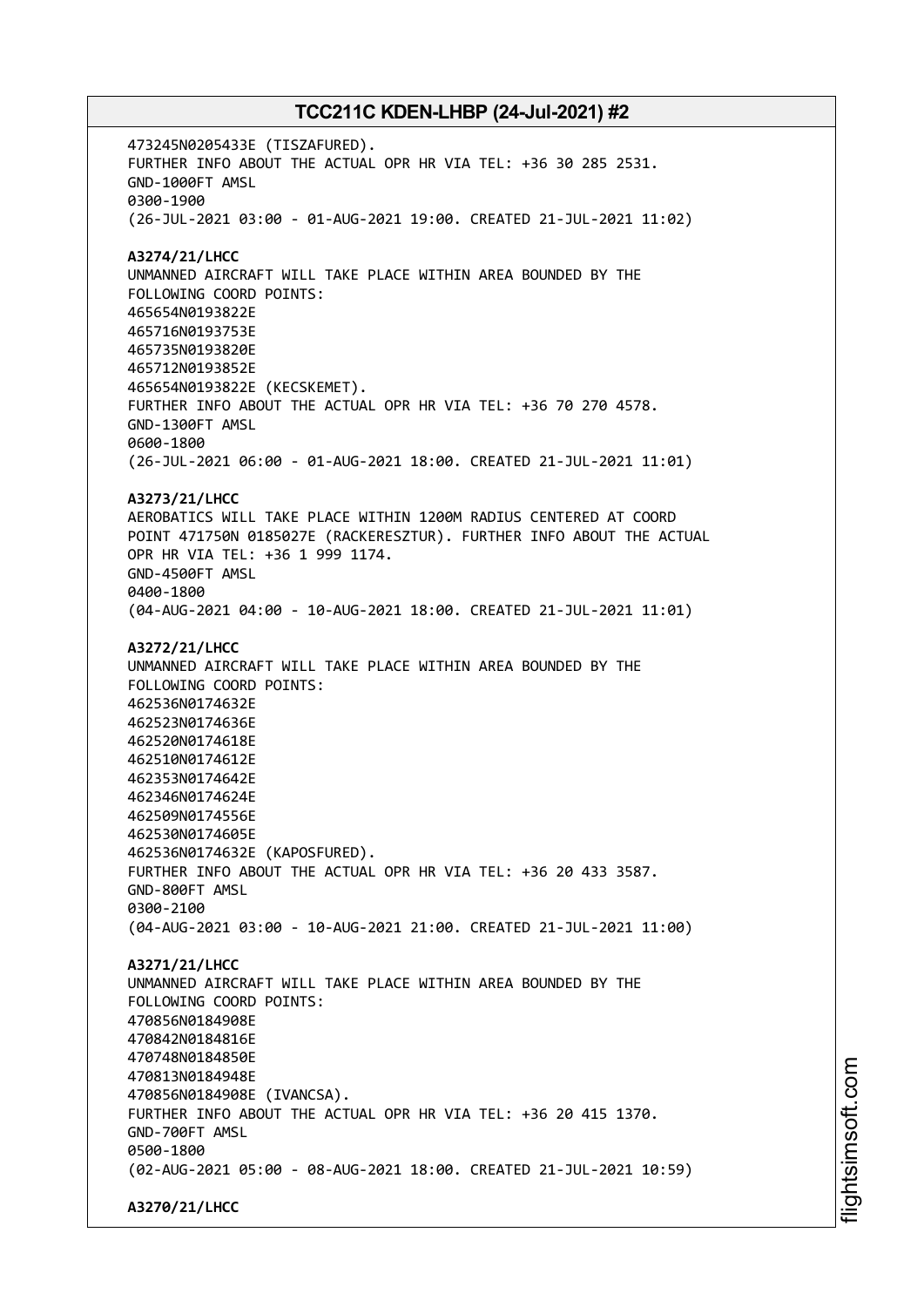UNMANNED AIRCRAFT WILL TAKE PLACE WITHIN AREA BOUNDED BY THE FOLLOWING COORD POINTS: 455713N0183029E 455544N0183810E 455630N0183949E 461044N0184246E 461058N0183535E 460839N0183445E 460832N0183212E 461359N0183103E 461353N0182525E 455713N0183029E (BOLY). FURTHER INFO ABOUT THE ACTUAL OPR HR VIA TEL: +36 70 296 4105. GND-120M AGL 0300-2000 (01-AUG-2021 03:00 - 07-AUG-2021 20:00. CREATED 21-JUL-2021 10:58)

### **A3266/21/LHCC** COVID-19: PASSENGER RESTRICTIONS

ARRIVAL ENTRY AT HUNGARIAN AIRPORTS IS ALLOWED ONLY FOR HUNGARIAN CITIZENS AND CITIZENS WITH PERMANENT RESIDENCE PERMIT IN HUNGARY AND THEIR FAMILY MEMBERS, CITIZENS WITH ANY RESIDENCE PERMIT ISSUED BY THE HUNGARIAN IMMIGRATION AUTHORITY WITH A LONGER VALIDITY THAN 90 DAYS, CITIZENS PROVIDING SATISFACTORY PROOF THAT THEY HAVE UNDERGONE COVID-19 INFECTION WITHIN SIX MONTHS PRIOR TO ENTRY. PASSENGERS RESTRICTIONS DO NOT APPLY TO PERSONS WITH COVID-19 IMMUNITY CERTIFICATES ISSUED BY HUNGARY, SERBIA, MONTENEGRO, SLOVENIA, BAHRAIN, CROATIA, TURKEY, NORTH MACEDONIA, CZECHIA, MONGOLIA, GEORGIA, ROMANIA, MOLDOVA, SLOVAKIA, CYPRUS, ALBANIA, MOROCCO, UKRAINE, KAZAKHSTAN, SAN MARINO, SWITZERLAND AND TO MINORS UNDER 18 YEARS IN THEIR COMPANY. PASSENGER RESTRICTIONS DO NOT APPLY TO PERSONS WITH EU DIGITAL COVID CERTIFICATE PROVING THAT THEY ARE VACCINATED WITH EMA APPROVED VACCINES OR WITH VACCINES ON WHO EMERGENCY LIST OR WITH VACCINES APPROVED AND USED IN HUNGARY VACCINATED AT LEAST ONCE WITHIN LESS THAN ONE YEAR, OR THAT THEY HAVE ONE NEGATIVE SARS-COVID2 PCR TEST WITHIN 72 HOURS BEFORE ENTRY.

PASSENGERS IN TRANSIT ARE ALLOWED TO ENTER IN CASE OF NEGATIVE HEALTH SCREENING AT ENTRY, IF THEY ARE ABLE TO CERTIFY THE PURPOSE AND DESTINATION OF THEIR TRAVEL AND THEIR ENTRY INTO A NEIGHBOURING COUNTRY OF HUNGARY ON THEIR WAY TO THEIR FINAL DESTINATION IS ENSURED.

END PART 1 OF 2 (20-JUL-2021 19:53 - 03-AUG-2021 23:59 EST. CREATED 20-JUL-2021 19:55)

## **A3266/21/LHCC**

PASSENGERS ARRIVING FOR CULTURAL OR SPORT EVENTS IN HUNGARY ARE ALLOWED TO ENTER WITH A TICKET OF THE EVENT PROVIDED THAT THEY HAVE ONE NEGATIVE SARS-COV2 PCR TEST RESULTS WITHIN 3 DAYS BEFORE ENTRY CERTIFIED BY A DOCUMENT IN HUNGARIAN OR ENGLISH. CITIZENS OF EU, EEA, EU CANDIDATE STATES, GREAT BRITAIN, NORTHERN IRELAND, UNITED STATES OF AMERICA, BAHRAIN, UNITED ARAB EMIRATES, INDIA, INDONESIA, STATE OF ISRAEL, JAPAN, CHINA, RUSSIA, SINGAPORE, TURKEY, UKRAINE, KOREA, AZERBAIJAN, KAZAKHSTAN, KYRGYZSTAN, UZBEKISTAN AND CITIZENS WITH RESIDENCE PERMIT IN THESE COUNTRIES WITH LONGER VALIDITY THAN 90 DAYS ARE ALLOWED TO ENTER DOING BUSINESS OR ECONOMIC ACTIVITIES IN HUNGARY AND THIS CAN BE PROVED AT ENTRY.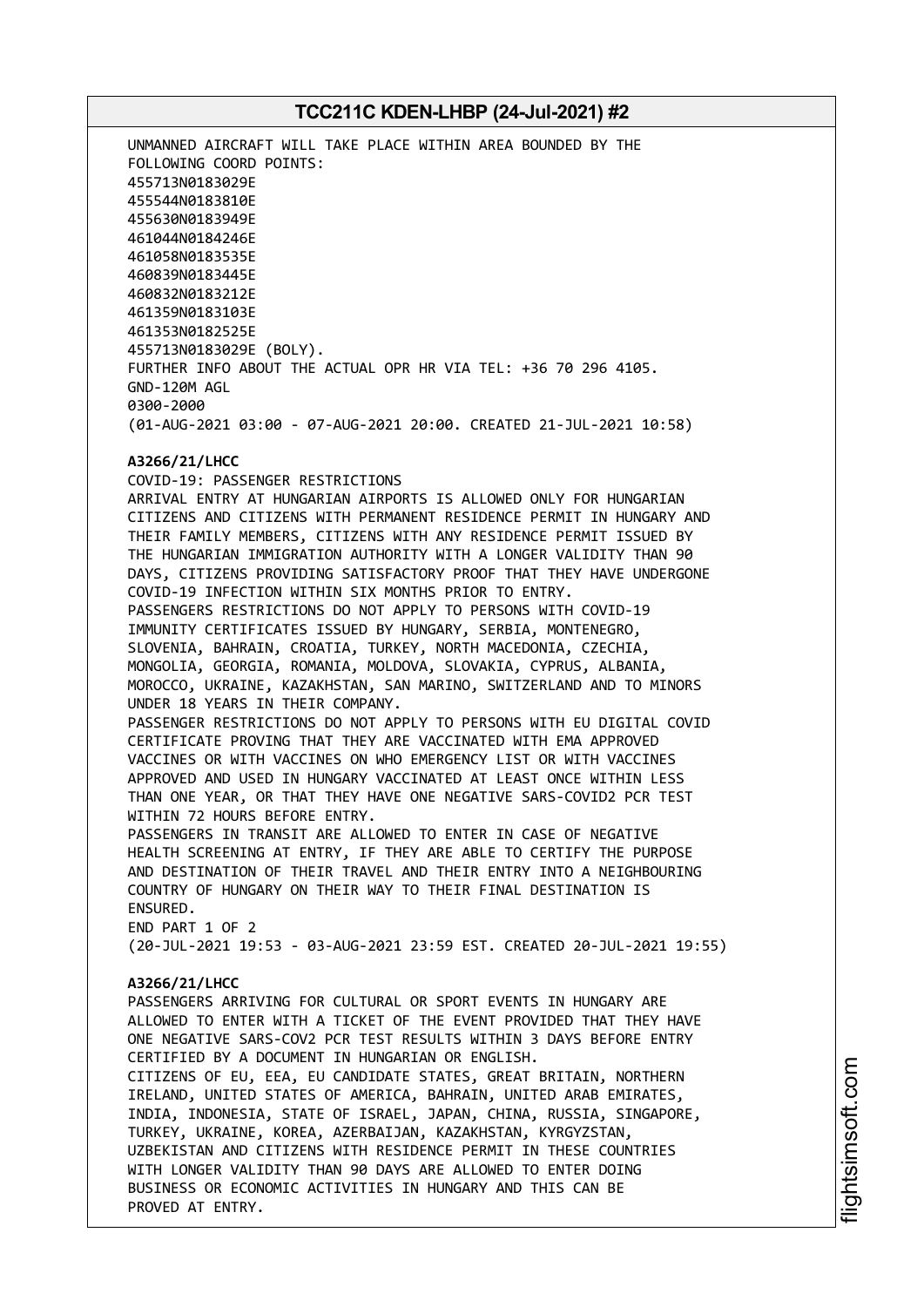THESE PASSENGERS ARRIVING FOR BUSINESS OR ECONOMIC ACTIVITIES ARE EXEMPTED FROM HEALTH SCREENING AND QUARANTINE. SPECIAL QUARANTINE MEASURES APPLY FOR PASSENGERS FOR CULTURAL OR SPORT EVENTS. ANY OTHER INDIVIDUAL EXEMPTION REQUIRES PRIOR PERMISSION. EVERYBODY ENTERING HUNGARY MAY BE SUBJECT TO HEALTH SCREENING AND QUARANTINED. END PART 2 OF 2 (20-JUL-2021 19:53 - 03-AUG-2021 23:59 EST. CREATED 20-JUL-2021 19:55) **A3262/21/LHCC** UNMANNED AIRCRAFT WILL TAKE PLACE WITHIN 300M RADIUS CENTERED AT COORD POINT 473420N 0185613E (BUDAPEST, BUDALIGET). FURTHER INFO ABOUT THE ACTUAL OPR HR VIA TEL: +36 20 500 1197. GND-60M AGL 0600-2000 (22-JUL-2021 06:00 - 25-JUL-2021 20:00. CREATED 20-JUL-2021 16:20) **A3256/21/LHCC** ALL FLIGHTS TO/FROM AIRPORTS OF HUNGARY, OR OVERFLYING HUNGARIAN TERRITORY, ARE NOT ALLOWED IF AIRCRAFT ARE OPERATED BY BELARUSSIAN AIR CARRIERS AND/OR REGISTRATED IN BELARUS EXCEPT FOR AIRCRAFT IN EMERGENCY OR HUMANITARIAN FLIGHTS. (20-JUL-2021 06:30 - 03-AUG-2021 22:00 EST. CREATED 20-JUL-2021 06:36) **A3255/21/LHCC** AEROBATICS WILL TAKE PLACE WITHIN AREA BOUNDED BY THE FOLLOWING COORD POINT: 473426N0191207E 473640N0190610E 473826N0190554E 473838N0190405E 473938N0190430E 473611N0191325E 473426N0191207E (CSOMOR). FURTHER INFO ABOUT THE ACTUAL OPR HR VIA TEL: +36 20 944 2662. GND-4500FT AMSL 0700-1900 (24-JUL-2021 07:00 - 25-JUL-2021 19:00. CREATED 20-JUL-2021 06:20) **A3254/21/LHCC** UNMANNED AIRCRAFT WILL TAKE PLACE WITHIN 100M RADIUS CENTERED AT COORD POINT 472558N 0190405E (BUDAPEST, CSEPEL II. RAKOCZI F. U.). FURTHER INFO ABOUT THE ACTUAL OPR HR VIA TEL: +36 70 374 1561. GND-500FT AMSL 0500-1800 (23-JUL-2021 05:00 - 29-JUL-2021 18:00. CREATED 20-JUL-2021 06:09) **A3246/21/LHCC** UNMANNED AIRCRAFT WILL TAKE PLACE WITHIN 1100M RADIUS CENTERED AT COORD POINT 465902N 0175626E (PALOZNAK). FURTHER INFO ABOUT THE ACTUAL OPR HR VIA TEL: +36 20 922 0934. GND-1000FT AMSL (31-JUL-2021 03:00 - 01-AUG-2021 19:00. CREATED 19-JUL-2021 13:42) **A3245/21/LHCC** UNMANNED AIRCRAFT WILL TAKE PLACE WITHIN AREA BOUNDED BY THE

FOLLOWING COORD POINTS: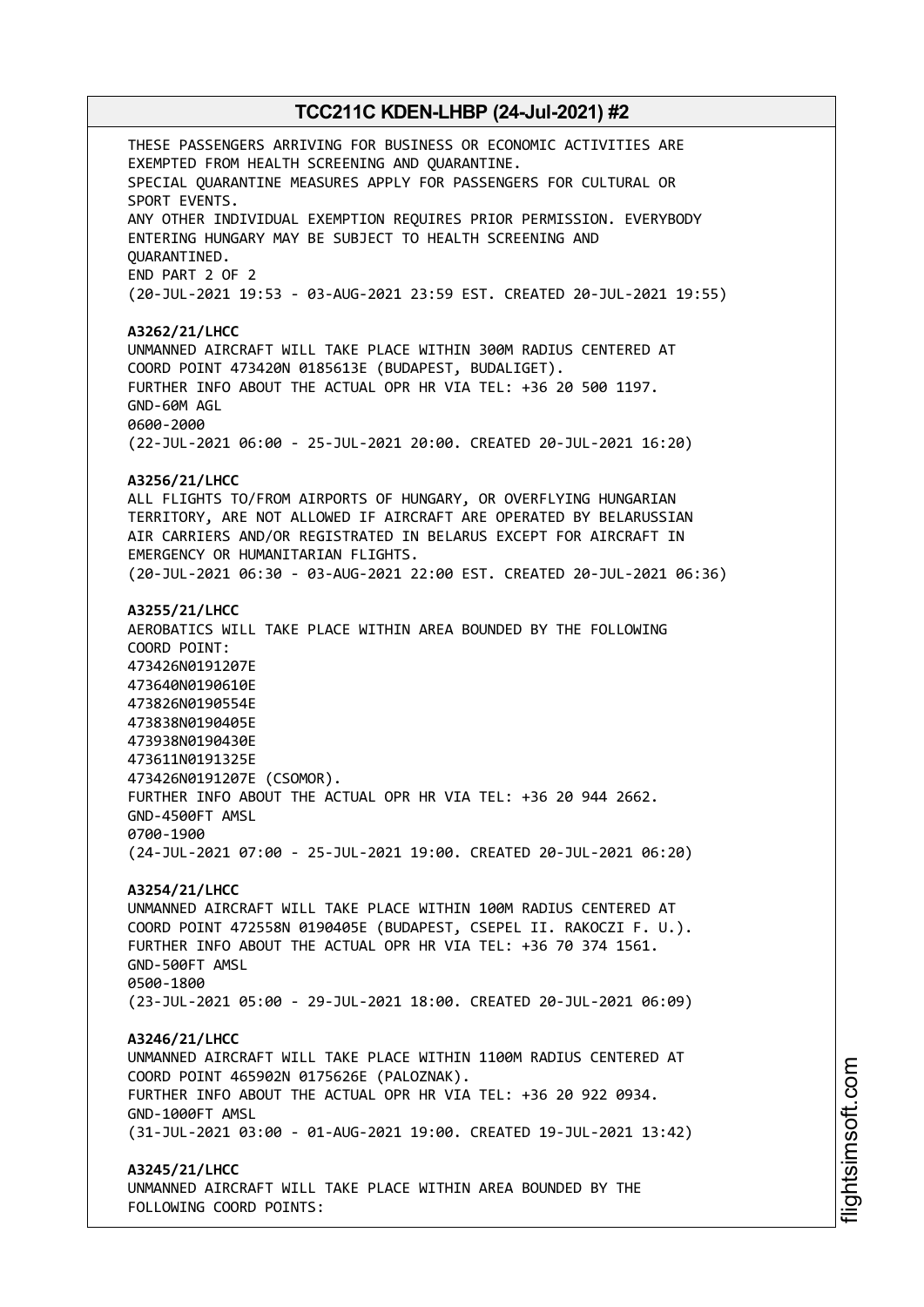461500N0200000E 461217N0200526E 461718N0200722E 461721N0200000E 461500N0200000E (SZEGED, REPULOTER). FURTHER INFO ABOUT THE ACTUAL OPR HR VIA TEL: +36 30 9677 064. GND-FL135 0500-2200 (31-JUL-2021 05:00 - 06-AUG-2021 22:00. CREATED 19-JUL-2021 13:37) **A3244/21/LHCC** UNMANNED AIRCRAFT WILL TAKE PLACE WITHIN AREA BOUNDED BY THE FOLLOWING COORD POINTS: 470856N0184908E 470842N0184816E 470748N0184850E 470813N0184948E 470856N0184908E (IVANCSA). FURTHER INFO ABOUT THE ACTUAL OPR HR VIA TEL: +36 20 415 1370. GND-700FT AMSL 0500-1800 (26-JUL-2021 05:00 - 01-AUG-2021 18:00. CREATED 19-JUL-2021 13:33) **A3243/21/LHCC** UNMANNED AIRCRAFT WILL TAKE PLACE WITHIN AREA BOUNDED BY THE FOLLOWING COORD POINTS: 473246N0191853E 473240N0192007E 473255N0192121E 473208N0192244E 473139N0192224E 473016N0192453E 472848N0192311E 473032N0192013E 473039N0191805E 473158N0191832E 473246N0191853E (KEREPES). FURTHER INFO ABOUT THE ACTUAL OPR HR VIA TEL: +36 70 642 3911. GND-1500FT AMSL 0300-1900 (26-JUL-2021 03:00 - 28-JUL-2021 19:00. CREATED 19-JUL-2021 13:23) **A3238/21/LHCC** UNMANNED AIRCRAFT WILL TAKE PLACE WITHIN 2000M RADIUS CENTERED AT COORD POINT 465811N 0183342E (SARSZENTAGOTA). FURTHER INFO ABOUT THE ACTUAL OPR HR VIA TEL: +36 30 485 0379. GND-800FT AMSL 0500-2130 (27-JUL-2021 05:00 - 30-JUL-2021 21:30. CREATED 19-JUL-2021 13:04) **A3237/21/LHCC** UNMANNED AIRCRAFT WILL TAKE PLACE WITHIN AREA BOUNDED BY THE FOLLOWING COORD POINTS: 472736N0190119E 472736N0190114E 472744N0190114E 472744N0190119E 472736N0190119E (BUDAPEST, KELENFOLD).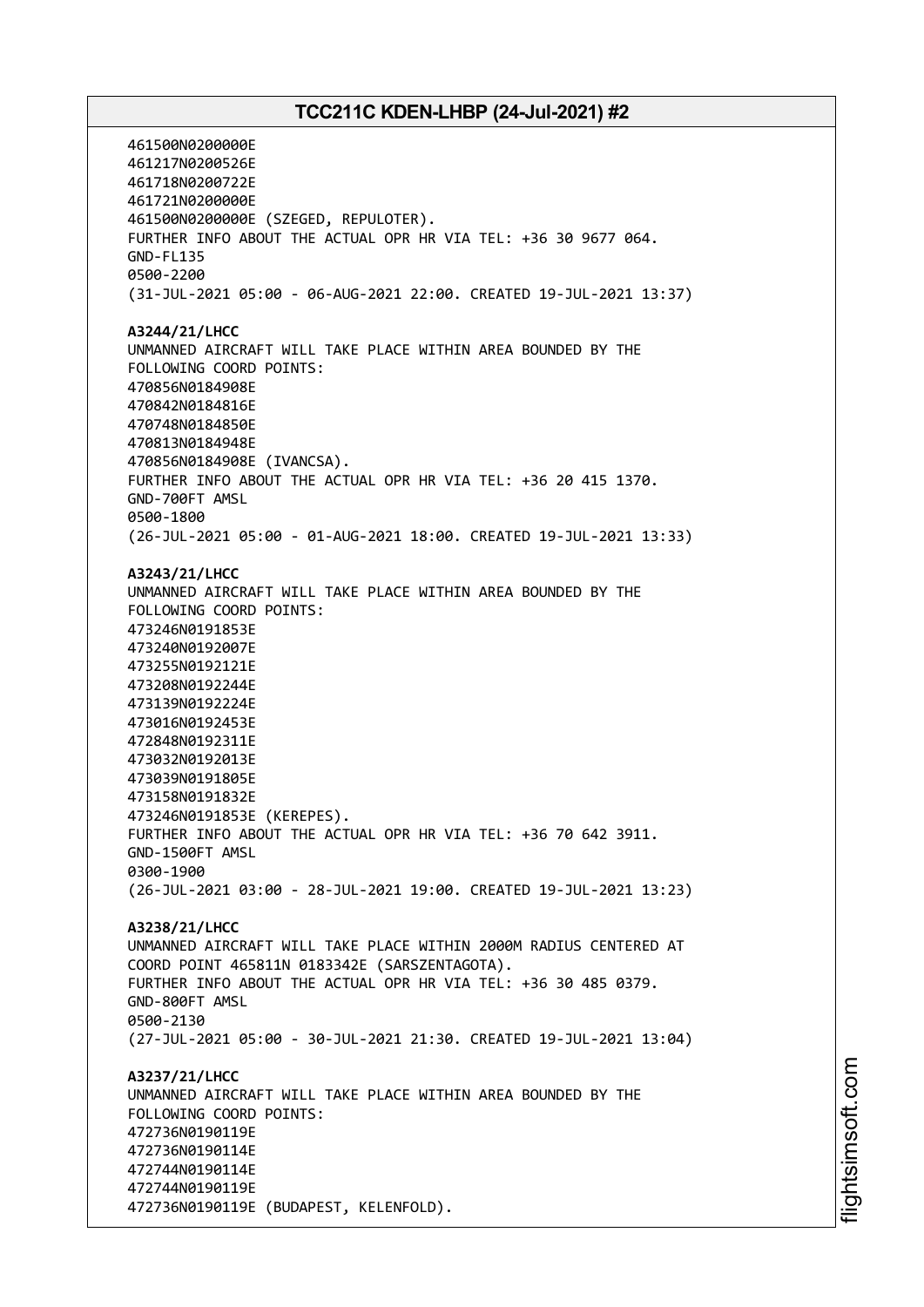FURTHER INFO ABOUT THE ACTUAL OPR HR VIA TEL: +36 20 509 4439. GND-800FT AMSL 0500-1800 (28-JUL-2021 05:00 - 03-AUG-2021 18:00. CREATED 19-JUL-2021 13:00) **A3236/21/LHCC** UNMANNED AIRCRAFT WILL TAKE PLACE WITHIN AREA BOUNDED BY THE FOLLOWING COORD POINTS: 462536N0174632E 462523N0174636E 462520N0174618E 462510N0174612E 462353N0174642E 462346N0174624E 462509N0174556E 462530N0174605E 462536N0174632E (KAPOSFURED). FURTHER INFO ABOUT THE ACTUAL OPR HR VIA TEL: +36 20 433 3587. GND-800FT AMSL 0300-2100 (28-JUL-2021 03:00 - 03-AUG-2021 21:00. CREATED 19-JUL-2021 12:56) **A3235/21/LHCC** UNMANNED AIRCRAFT WILL TAKE PLACE WITHIN 1000M RADIUS CENTERED AT COORD POINT 465320N 0165016E (SAGOD). FURTHER INFO ABOUT THE ACTUAL OPR HR VIA TEL: +36 20 747 2397. GND-1000FT AMSL 0500-2000 (29-JUL-2021 05:00 - 04-AUG-2021 20:00. CREATED 19-JUL-2021 12:45) **A3234/21/LHCC** UNMANNED AIRCRAFT WILL TAKE PLACE WITHIN AREA BOUNDED BY THE FOLLOWING COORD POINTS: 473507N0182340E 473511N0182338E 473515N0182350E 473508N0182356E 473507N0182340E (TATABANYA). FURTHER INFO ABOUT THE ACTUAL OPR HR VIA TEL: +36 20 580 8519. GND-1000FT AMSL 0300-1900 (30-JUL-2021 03:00 - 05-AUG-2021 19:00. CREATED 19-JUL-2021 12:39) **A3232/21/LHCC** UNMANNED AIRCRAFT WILL TAKE PLACE WITHIN 500M RADIUS CENTERED AT COORD POINT 473054N 0190238E (MARGITSZIGET). FURTHER INFO ABOUT THE ACTUAL OPR HR VIA TEL: +36 30 497 9089. GND-1000FT AMSL (31-JUL-2021 00:00 - 06-AUG-2021 23:59. CREATED 19-JUL-2021 12:12) **A3231/21/LHCC** AIR DISPLAY WILL TAKE PLACE WITHIN 1200M RADIUS CENTERED AT COORD POINT 471750N 0185027E (RACKERESZTUR). FURTHER INFO ABOUT THE ACTUAL OPR HR VIA TEL: +36 01 999 1174. GND-4500FT AMSL 0400-1800 (28-JUL-2021 04:00 - 03-AUG-2021 18:00. CREATED 19-JUL-2021 12:08)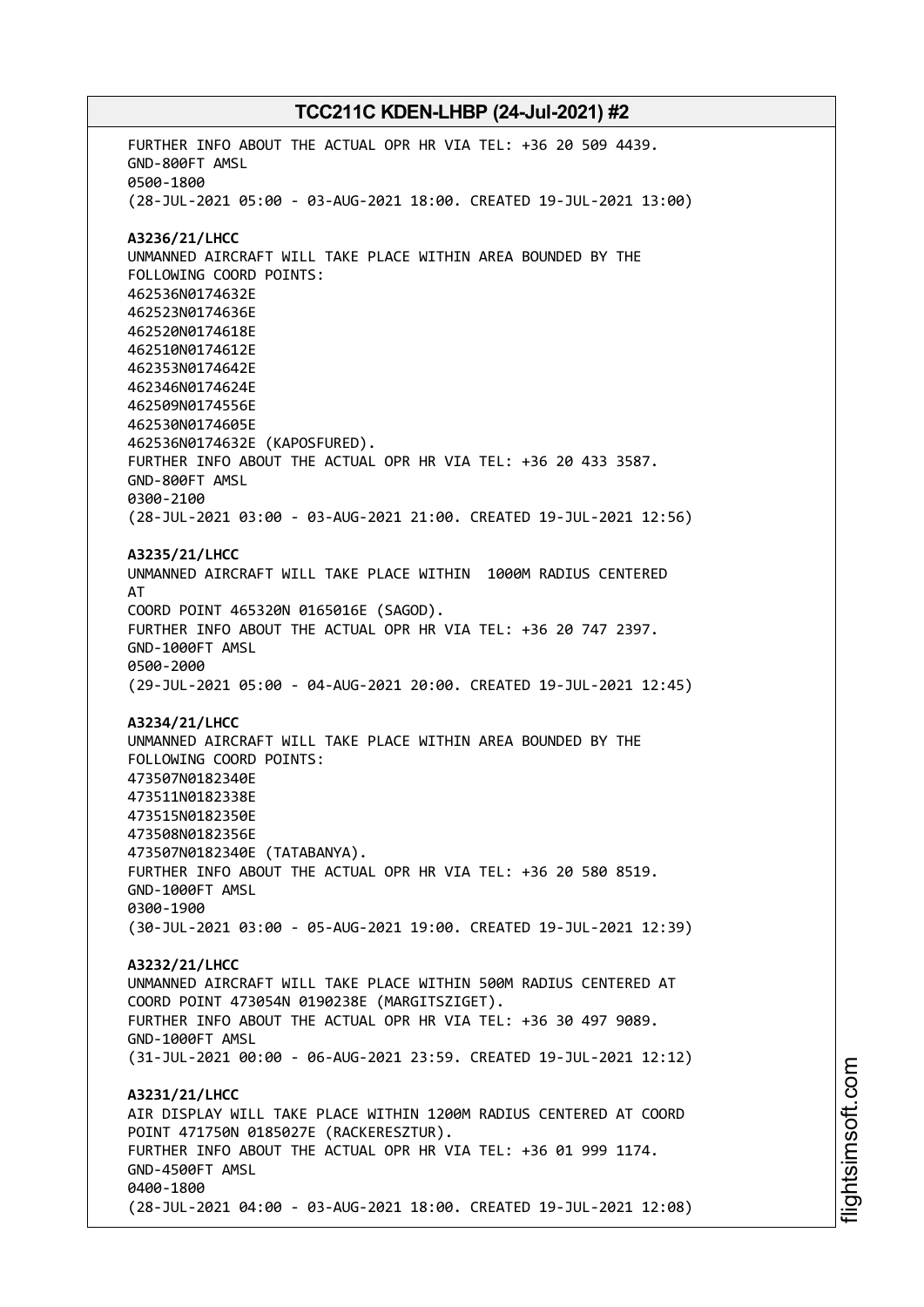**A3230/21/LHCC** UNMANNED AIRCRAFT WILL TAKE PLACE WITHIN AREA BOUNDED BY THE FOLLOWING COORD POINTS: 473427N0172143E 473556N0172006E 473557N0172129E 473505N0172241E 473427N0172143E (BAGYOGSZOVAT). FURTHER INFO ABOUT THE ACTUAL OPR HR VIA TEL: +36 20 358 5857. GND-120M AGL 0300-2000 (24-JUL-2021 03:00 - 30-JUL-2021 20:00. CREATED 19-JUL-2021 12:05) **A3229/21/LHCC** TEMPORARY RESTRICTED AREA ESTABLISHED DUE TO MILITARY AND UNMANNED ACFT OPERATIONS WITHIN AREA BOUNDED BY THE FOLLOWING COORD POINTS: 463747N0212055E 464613N0212426E 465341N0212325E 471152N0212607E 470945N0214841E STATE BORDER 463747N0212055E (ROMAN II). FURTHER INFO ABOUT THE ACTUAL OPR HR VIA TEL: +36 88 543 036. GND-1500FT AMSL (24-JUL-2021 23:00 - 30-JUL-2021 23:00. CREATED 19-JUL-2021 11:59) **A3228/21/LHCC** UNMANNED AIRCRAFT WILL TAKE PLACE WITHIN AREA BOUNDED BY THE FOLLOWING COORD POINTS: 472856N0174106E 472913N0174053E 472937N0174146E 472918N0174206E 472856N0174106E (SOKOROPATKA). FURTHER INFO ABOUT THE ACTUAL OPR HR VIA TEL: +36 20 358 5857. GND-120M AGL 0300-2000 (29-JUL-2021 03:00 - 04-AUG-2021 20:00. CREATED 19-JUL-2021 11:55) **A3227/21/LHCC** AIR DISPLAY WILL TAKE PLACE WITHIN 3000M RADIUS CENTERED AT COORD POINT 464112N 0170935E (ZALAVAR). FURTHER INFO ABOUT THE ACTUAL OPR HR VIA TEL: +36 83 200 310. GND-4500FT AMSL 0800-1900 (24-JUL-2021 08:00 - 25-JUL-2021 19:00. CREATED 19-JUL-2021 11:54) **A3225/21/LHCC** UNMANNED AIRCRAFT WILL TAKE PLACE WITHIN 600M RADIUS CENTERED AT COORD POINT 471020N 0182452E (SZEKESFEHERVAR). FURTHER INFO ABOUT THE ACTUAL OPR HR VIA TEL: +36 20 489 9809. GND-1000FT AMSL (30-JUL-2021 00:00 - 05-AUG-2021 23:59. CREATED 19-JUL-2021 11:48) **A3224/21/LHCC** UNMANNED AIRCRAFT WILL TAKE PLACE WITHIN 300M RADIUS CENTERED AT COORD POINT 472830N 0190542E (BUDAPEST, GROUPAMA ARENA).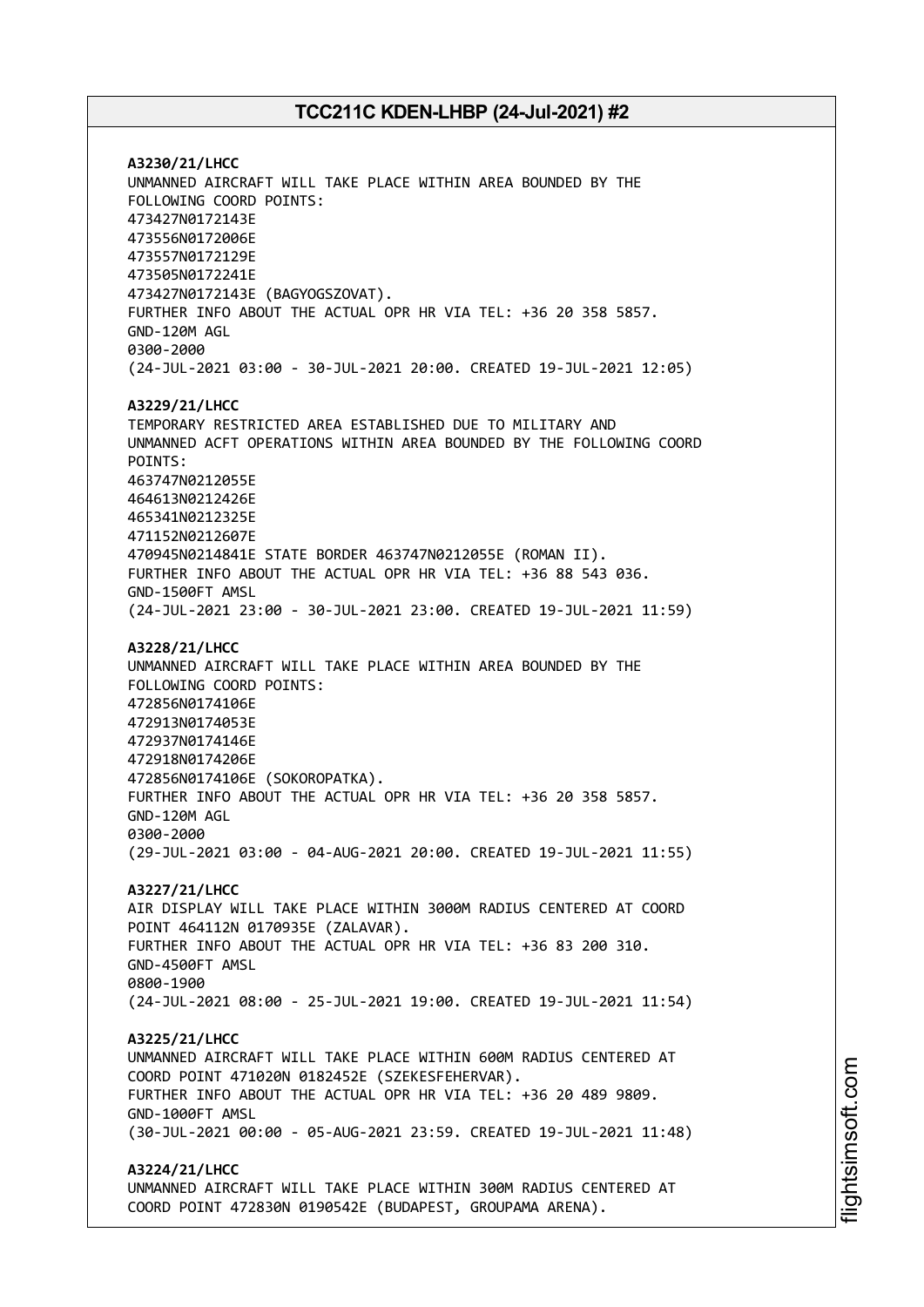FURTHER INFO ABOUT THE ACTUAL OPR HR VIA TEL: +36 20 489 9809. GND-1300FT AMSL (30-JUL-2021 00:00 - 05-AUG-2021 23:59. CREATED 19-JUL-2021 11:44) **A3222/21/LHCC** UNMANNED AIRCRAFT WILL TAKE PLACE WITHIN AREA BOUNDED BY THE FOLLOWING COORD POINTS: 473524N0190409E 473526N0190221E 473730N0190226E 473721N0190414E 473524N0190409E (BUDAPEST, ROMAI PART). FURTHER INFO ABOUT THE ACTUAL OPR HR VIA TEL: +36 30 512 3815. GND-1500FT AMSL (31-JUL-2021 06:00 - 06-AUG-2021 22:00. CREATED 19-JUL-2021 11:13) **A3221/21/LHCC** UNMANNED AIRCRAFT WILL TAKE PLACE WITHIN 300M RADIUS CENTERED AT COORD POINT 473010N 0190158E (BUDAPEST, BUDAI VAR). FURTHER INFO ABOUT THE ACTUAL OPR HR VIA TEL: +36 30 431 1277. GND-100M AGL (26-JUL-2021 06:00 - 26-JUL-2021 22:00. CREATED 19-JUL-2021 11:09) **A3220/21/LHCC** UNMANNED AIRCRAFT WILL TAKE PLACE WITHIN 400M RADIUS CENTERED AT COORD POINT 470828N 0182509E (SZEKESFEHERVAR). FURTHER INFO ABOUT THE ACTUAL OPR HR VIA TEL: +36 20 953 0255. GND-600FT AMSL 0500-1800 (29-JUL-2021 05:00 - 04-AUG-2021 18:00. CREATED 19-JUL-2021 11:05) **A3219/21/LHCC** UNMANNED AIRCRAFT WILL TAKE PLACE WITHIN 250M RADIUS CENTERED AT COORD POINT 473009N 0190206E (BUDAPEST, HUNYADI LEPCSO). FURTHER INFO ABOUT THE ACTUAL OPR HR VIA TEL: +36 20 982 7272. GND-1500FT AMSL (26-JUL-2021 00:00 - 01-AUG-2021 23:59. CREATED 19-JUL-2021 11:01) **A3218/21/LHCC** UNMANNED AIRCRAFT WILL TAKE PLACE WITHIN AREA BOUNDED BY THE FOLLOWING COORD POINTS: 473627N0213441E 473550N0213235E 473337N0213316E 473314N0213206E 473306N0213252E 473614N0213721E 473627N0213441E (DEBRECEN, JOZSA). FURTHER INFO ABOUT THE ACTUAL OPR HR VIA TEL: +36 30 346 4446. GND-50M AGL 0600-1900 (26-JUL-2021 06:00 - 01-AUG-2021 19:00. CREATED 19-JUL-2021 10:53) **A3215/21/LHCC**

AIR CARRIERS HOLDING OPERATING LICENCE ISSUED BY HUNGARY - PILOTS IN COMMAND OF ACFT CONDUCTING AIR SERVICES BY HUNGARIAN OPERATING LICENCE HOLDERS AND OPERATORS OF HUNGARIAN REGISTERED ACFT ARE NOT PERMITTED TO ENTER MINSK FIR (UMMV) UNLESS THE USE OF THAT AIRSPACE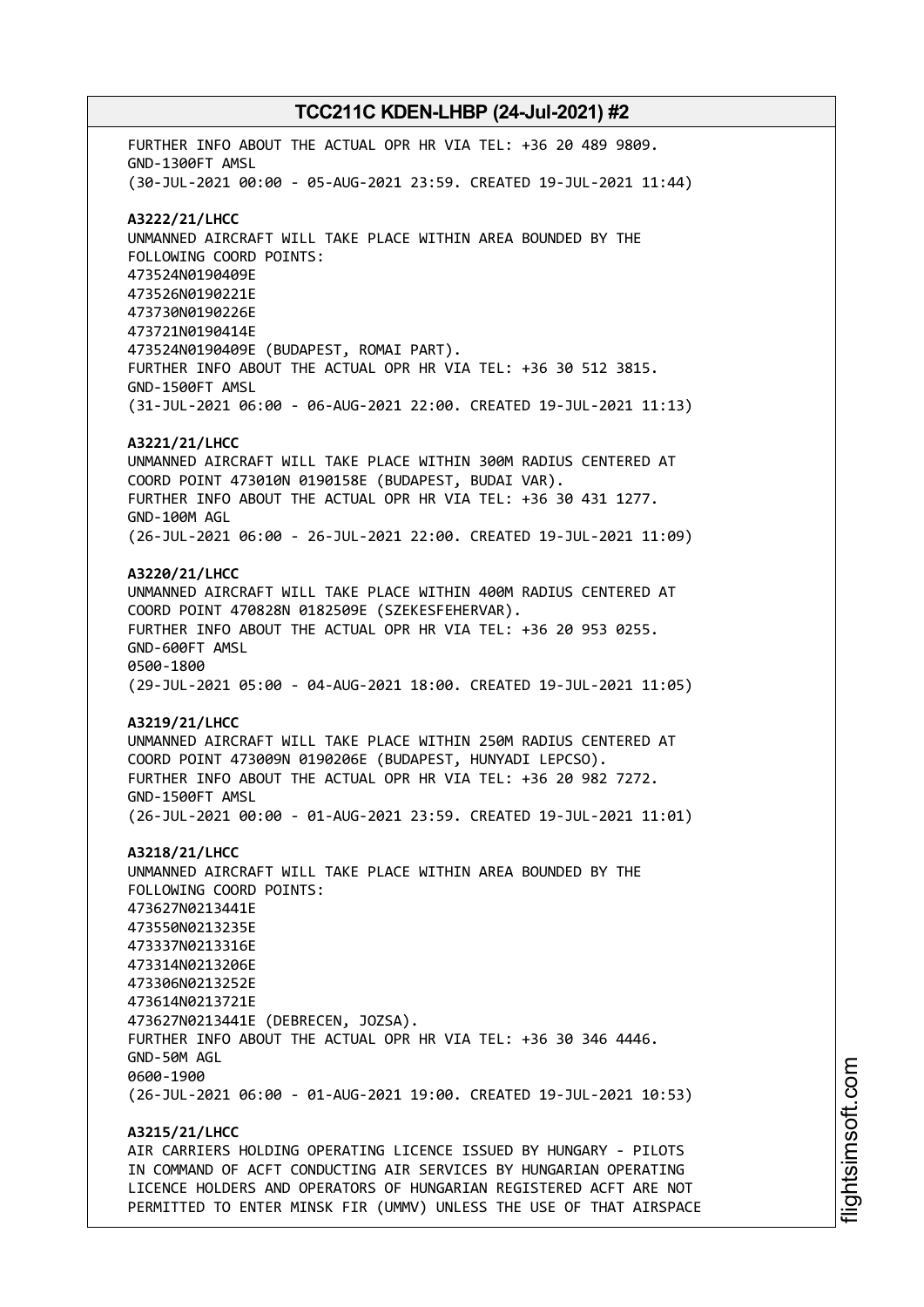IS DEEMED NECESSARY TO ENSURE SAFE OPERATION IN CASE OF UNFORESEEN CIRCUMSTANCES. FOREIGN AIR CARRIERS INBOUND AND OUTBOUND EU ARE RECOMMENDED TO AVOID BELARUS MINSK FIR (UMMV). (19-JUL-2021 07:02 - 02-AUG-2021 23:59 EST. CREATED 19-JUL-2021 07:03) **A3190/21/LHCC** UNMANNED AIRCRAFT WILL TAKE PLACE WITHIN AREA BOUNDED BY THE FOLLOWING COORD POINTS: 473209N0212840E 472927N0213613E 472950N0213702E 473018N0213749E 473103N0213737E 473006N0213520E 473213N0213503E 473232N0213450E 473230N0212919E 473209N0212840E (DEBRECEN). FURTHER INFO ABOUT THE ACTUAL OPR HR VIA TEL: +36 30 346 4446. GND-50M AGL 0600-1900 (26-JUL-2021 06:00 - 01-AUG-2021 19:00. CREATED 16-JUL-2021 12:26) **A3188/21/LHCC** UNMANNED AIRCRAFT WILL TAKE PLACE WITHIN AREA BOUNDED BY THE FOLLOWING COORD POINTS: 472010N0211706E 471940N0211758E 471853N0211728E 471718N0211938E 471657N0211749E 471720N0211617E 471855N0211455E 472010N0211706E (KABA). FURTHER INFO ABOUT THE ACTUAL OPR HR VIA TEL: +36 30 285 2531. GND-800FT AMSL 0300-1900 (26-JUL-2021 03:00 - 01-AUG-2021 19:00. CREATED 16-JUL-2021 12:23) **A3186/21/LHCC** MISSILE, ROCKET FIRING WILL TAKE PLACE WITHIN AREA BOUNDED BY THE FOLLOWING COORD POINTS: 474454N0191959E 474852N0191533E 474601N0191244E 474454N0191959E (PUSPOKSZILAGY). FURTHER INFO ABOUT THE ACTUAL OPR HR VIA TEL: +36 30 777 5073. GND-4500FT AMSL 0700-1500 (26-JUL-2021 07:00 - 30-JUL-2021 15:00. CREATED 16-JUL-2021 12:18) **A3185/21/LHCC** UNMANNED AIRCRAFT WILL TAKE PLACE WITHIN AREA BOUNDED BY THE FOLLOWING COORD POINTS: 472822N0190316E 472822N0190229E 472844N0190229E 472844N0190316E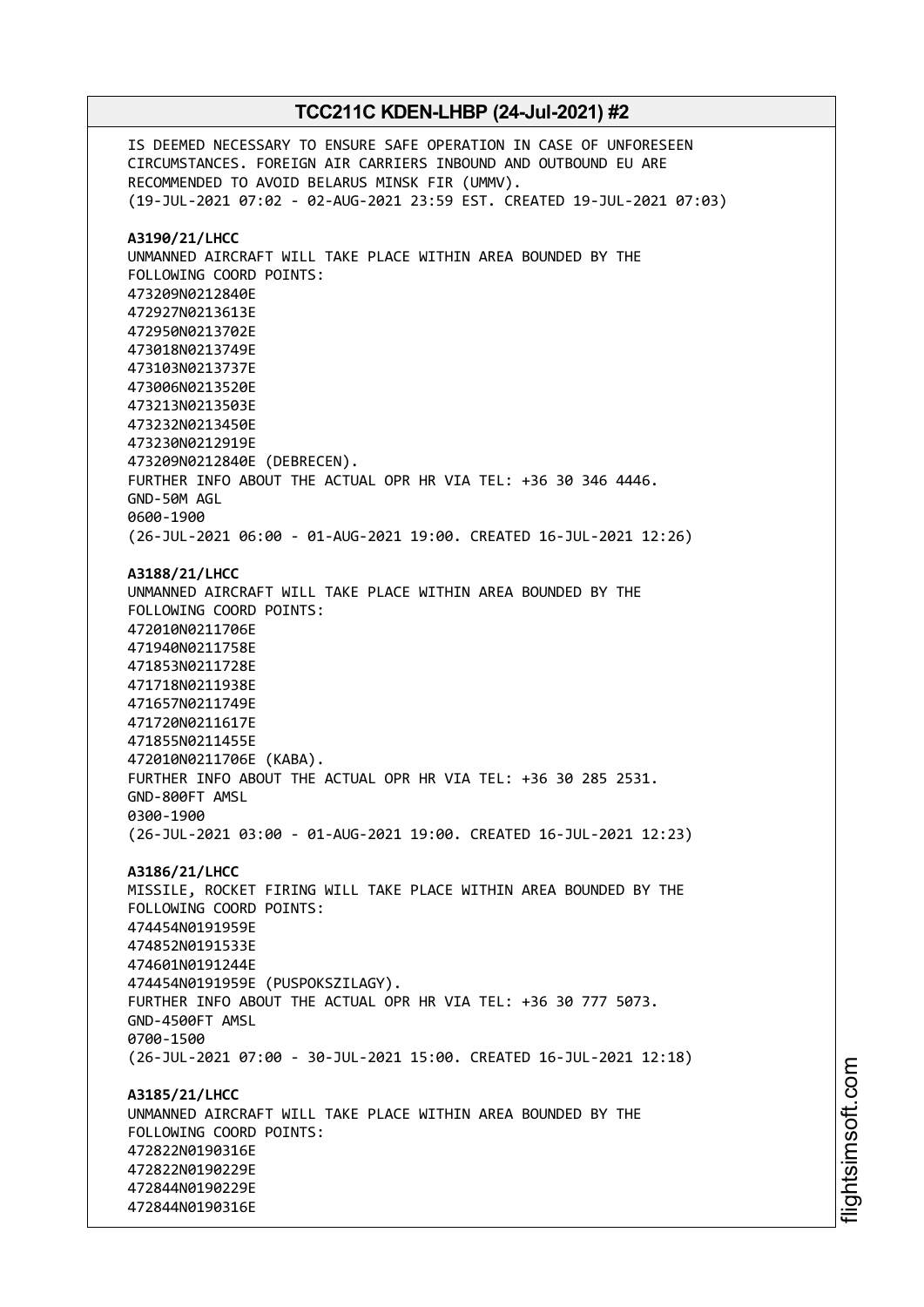472822N0190316E (BUDAPEST, MORICZ ZS. KORTER). FURTHER INFO ABOUT THE ACTUAL OPR HR VIA TEL: +36 20 500 1197. GND-1500FT AMSL 0500-2000 (24-JUL-2021 05:00 - 30-JUL-2021 20:00. CREATED 16-JUL-2021 12:17) **A3183/21/LHCC** UNMANNED AIRCRAFT WILL TAKE PLACE WITHIN AREA BOUNDED BY THE FOLLOWING COORD POINTS: 472954N0190153E 472927N0190233E 472924N0190218E 472949N0190152E 472954N0190153E (BUDAPEST, TABAN). FURTHER INFO ABOUT THE ACTUAL OPR HR VIA TEL: +36 20 982 7272. GND-1500FT AMSL (18-JUL-2021 00:00 - 24-JUL-2021 23:59. CREATED 16-JUL-2021 12:09) **A3182/21/LHCC** UNMANNED AIRCRAFT WILL TAKE PLACE WITHIN 500M RADIUS CENTERED AT COORD POINT 473054N 0190238E (MARGITSZIGET). FURTHER INFO ABOUT THE ACTUAL OPR HR VIA TEL: +36 30 497 9089. GND-1000FT AMSL (29-JUL-2021 00:00 - 30-JUL-2021 23:59. CREATED 16-JUL-2021 12:08) **A3179/21/LHCC** AEROBATICS WILL TAKE PLACE WITHIN AREA BOUNDED BY THE FOLLOWING COORD POINTS: 480749N0204741E 480744N0204712E 480722N0204721E 480712N0204451E 480810N0204332E 480943N0204435E 481030N0204650E 480949N0204804E 480858N0204714E 480749N0204741E (MISKOLC). FURTHER INFO ABOUT THE ACTUAL OPR HR VIA TEL: +36 70 941 0709. GND-FL145 0600-1900 (24-JUL-2021 06:00 - 30-JUL-2021 19:00. CREATED 16-JUL-2021 12:06) **A3176/21/LHCC** UNMANNED AIRCRAFT WILL TAKE PLACE WITHIN AREA BOUNDED BY THE FOLLOWING COORD POINTS: 473347N0214134E 473400N0213642E 473602N0213821E 473711N0214301E 473347N0214134E (HAJDUHADHAZ). FURTHER INFO ABOUT THE ACTUAL OPR HR VIA TEL: +36 30 346 4446. GND-50M AGL 0600-1900 (26-JUL-2021 06:00 - 01-AUG-2021 19:00. CREATED 16-JUL-2021 11:45) **A3175/21/LHCC**

UNMANNED AIRCRAFT WILL TAKE PLACE WITHIN 300M RADIUS CENTERED AT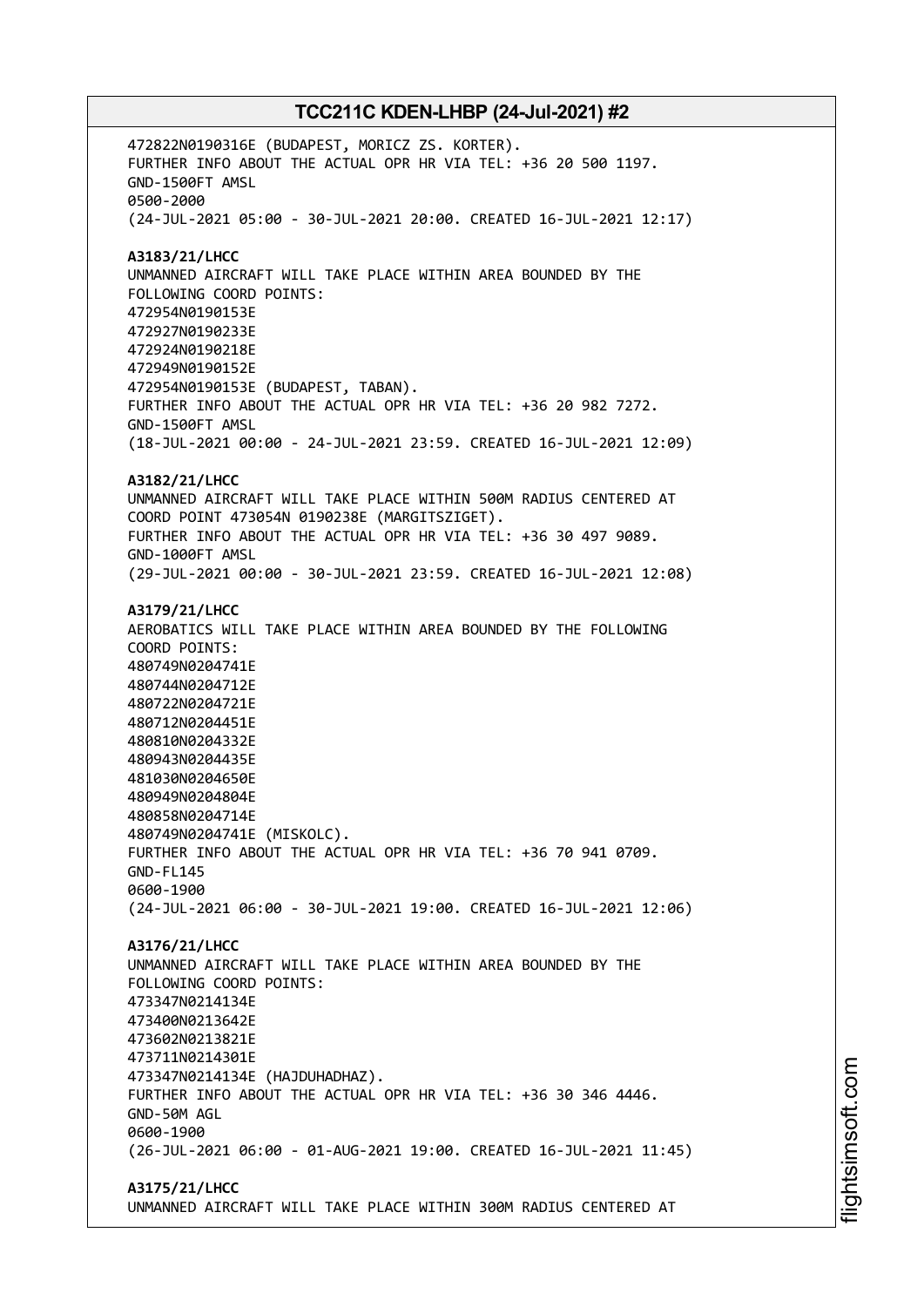COORD POINT 473055N 0190443E (BUDAPEST, HOSOK TERE). FURTHER INFO ABOUT THE ACTUAL OPR HR VIA TEL: +36 30 431 1277. GND-100M AGL (23-JUL-2021 00:00 - 29-JUL-2021 23:59. CREATED 16-JUL-2021 11:30) **A3174/21/LHCC** UNMANNED AIRCRAFT WILL TAKE PLACE WITHIN AREA BOUNDED BY THE FOLLOWING COORD POINTS: 472809N0214412E 473122N0214429E 473137N0214951E 473148N0214957E 473211N0214104E 473051N0214122E 472820N0214342E 472809N0214412E (DEBRECEN, BANK). FURTHER INFO ABOUT THE ACTUAL OPR HR VIA TEL: +36 30 346 4446. GND-50M AGL 0600-1900 (26-JUL-2021 06:00 - 01-AUG-2021 19:00. CREATED 16-JUL-2021 11:22) **A3166/21/LHCC** UNMANNED AIRCRAFT WILL TAKE PLACE WITHIN AREA BOUNDED BY THE FOLLOWING COORD POINTS: 473354N0213729E 473223N0213722E 473202N0213741E 473117N0213743E 473000N0213759E 472910N0213749E 472910N0214108E 473330N0214054E 473354N0213729E (DEBRECEN, NAGYERDO). FURTHER INFO ABOUT THE ACTUAL OPR HR VIA TEL: +36 30 346 4446. GND-50M AGL 0600-1900 (19-JUL-2021 06:00 - 25-JUL-2021 19:00. CREATED 15-JUL-2021 17:56) **A3165/21/LHCC** UNMANNED AIRCRAFT WILL TAKE PLACE WITHIN 300M RADIUS CENTERED AT COORD POINT 465105N 0175237E (BALATONFOLDVAR). FURTHER INFO ABOUT THE ACTUAL OPR HR VIA TEL: +36 30 371 5574. GND-119M AGL 20 21 23-26 0311-1831 (20-JUL-2021 03:11 - 26-JUL-2021 18:31. CREATED 15-JUL-2021 17:52) **A3164/21/LHCC** UNMANNED AIRCRAFT WILL TAKE PLACE WITHIN AREA BOUNDED BY THE FOLLOWING COORD POINTS: 472809N0214412E 473122N0214429E 473137N0214951E 473148N0214957E 473211N0214104E 473051N0214122E 472820N0214342E 472809N0214412E (DEBRECEN, BANK). FURTHER INFO ABOUT THE ACTUAL OPR HR VIA TEL: +36 30 346 4446.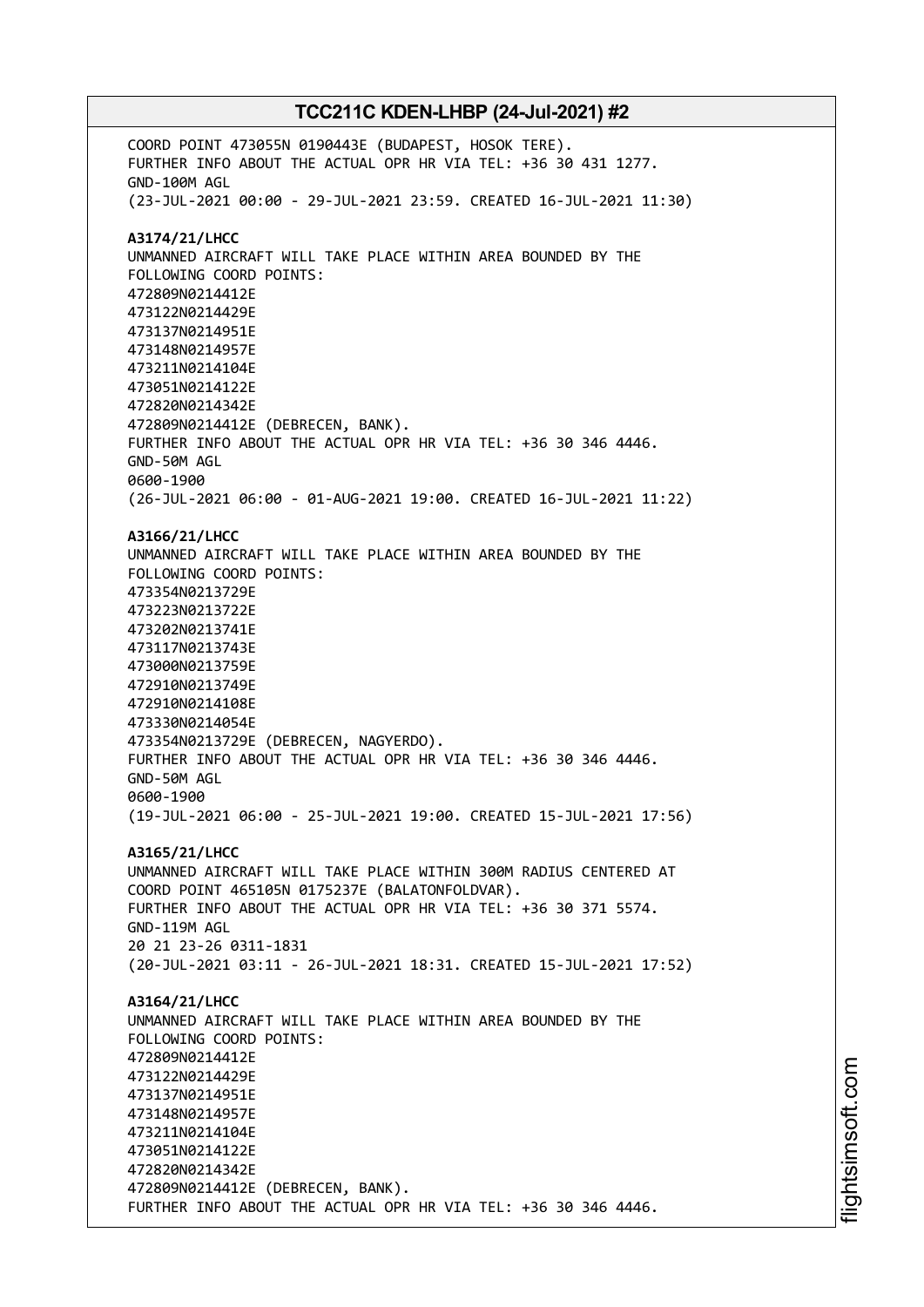GND-50M AGL 0600-1900 (19-JUL-2021 06:00 - 25-JUL-2021 19:00. CREATED 15-JUL-2021 17:50) **A3163/21/LHCC** UNMANNED AIRCRAFT WILL TAKE PLACE WITHIN AREA BOUNDED BY THE FOLLOWING COORD POINTS: 471010N0172627E 471142N0172627E 471049N0172859E 471010N0172627E (NOSZLOP). FURTHER INFO ABOUT THE ACTUAL OPR HR VIA TEL: +36 20 961 0631. GND-100M AGL 0400-2000 (20-JUL-2021 04:00 - 25-JUL-2021 20:00. CREATED 15-JUL-2021 17:45) **A3161/21/LHCC** UNMANNED AIRCRAFT WILL TAKE PLACE WITHIN AREA BOUNDED BY THE FOLLOWING COORD POINTS: 470708N0183501E 470658N0183714E 470559N0183714E 470559N0183501E 470708N0183501E(SEREGELYES). FURTHER INFO ABOUT THE ACTUAL OPR HR VIA TEL: +36 30 437 1636 GND-120M AGL 0400-2030 (02-AUG-2021 04:00 - 08-AUG-2021 20:30. CREATED 15-JUL-2021 16:23) **A3160/21/LHCC** UNMANNED AIRCRAFT WILL TAKE PLACE WITHIN AREA BOUNDED BY THE FOLLOWING COORD POINTS: 470708N0183501E 470658N0183714E 470559N0183714E 470559N0183501E 470708N0183501E(SEREGELYES). FURTHER INFO ABOUT THE ACTUAL OPR HR VIA TEL: +36 30 437 1636 GND-120M AGL 0400-2030 (16-AUG-2021 04:00 - 22-AUG-2021 20:30. CREATED 15-JUL-2021 16:23) **A3159/21/LHCC** UNMANNED AIRCRAFT WILL TAKE PLACE WITHIN AREA BOUNDED BY THE FOLLOWING COORD POINTS: 470708N0183501E 470658N0183714E 470559N0183714E 470559N0183501E 470708N0183501E(SEREGELYES). FURTHER INFO ABOUT THE ACTUAL OPR HR VIA TEL: +36 30 437 1636 GND-120M AGL 0400-2030 (09-AUG-2021 04:00 - 15-AUG-2021 20:30. CREATED 15-JUL-2021 16:22) **A3153/21/LHCC** UNMANNED AIRCRAFT WILL TAKE PLACE WITHIN AREA BOUNDED BY THE FOLLOWING COORD POINTS: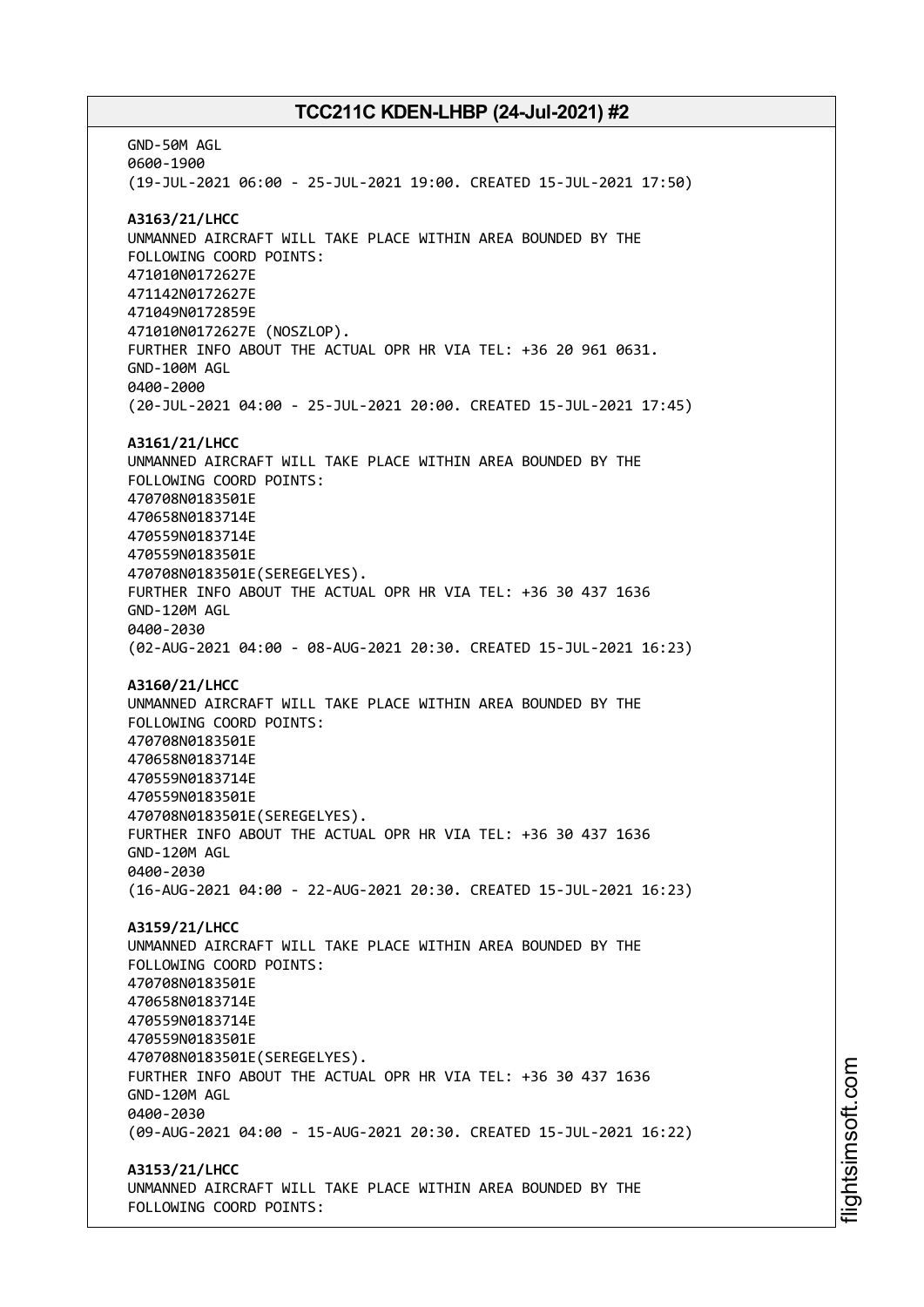473627N0213441E 473550N0213235E 473337N0213316E 473224N0212909E 473206N0212845E 473149N0213101E 473614N0213721E 473627N0213441E (DEBRECEN JOZSA). FURTHER INFO ABOUT THE ACTUAL OPR HR VIA TEL: +36 30 346 4446. GND-40M AGL 0600-1900 (19-JUL-2021 06:00 - 25-JUL-2021 19:00. CREATED 15-JUL-2021 15:23) **A3152/21/LHCC** UNMANNED AIRCRAFT WILL TAKE PLACE WITHIN AREA BOUNDED BY THE FOLLOWING COORD POINTS: 473036N0190244E 473009N0190243E 473007N0190224E 473044N0190221E 473036N0190244E (BUDAPEST ID ANTALL JOZSEF RKP). FURTHER INFO ABOUT THE ACTUAL OPR HR VIA TEL: +36 30 431 1277. GND-100M AGL (22-JUL-2021 00:00 - 28-JUL-2021 23:59. CREATED 15-JUL-2021 15:22) **A3149/21/LHCC** UNMANNED AIRCRAFT WILL TAKE PLACE WITHIN AREA BOUNDED BY THE FOLLOWING COORD POINTS: 474751N0211102E 474701N0211718E 474941N0212014E 475009N0211954E 474913N0211457E 474818N0211449E 474833N0211115E 474751N0211102E (GORBEHAZA). FURTHER INFO ABOUT THE ACTUAL OPR HR VIA TEL: +36 30 512 3815. GND-1500FT AMSL (18-JUL-2021 06:00 - 24-JUL-2021 22:00. CREATED 15-JUL-2021 15:19) **A3148/21/LHCC** UNMANNED AIRCRAFT WILL TAKE PLACE WITHIN AREA BOUNDED BY THE FOLLOWING COORD POINTS: 470708N0183501E 470658N0183714E 470559N0183714E 470559N0183501E 470708N0183501E(SEREGELYES). FURTHER INFO ABOUT THE ACTUAL OPR HR VIA TEL: +36 30 437 1636 GND-120M AGL 0400-2030 (26-JUL-2021 04:00 - 01-AUG-2021 20:30. CREATED 15-JUL-2021 14:54) **A3147/21/LHCC** UNMANNED AIRCRAFT WILL TAKE PLACE WITHIN 100M RADIUS CENTERED AT COORD POINT 473003N 0190314E (BUDAPEST SZENT ISTVAN TER). FURTHER INFO ABOUT THE ACTUAL OPR HR VIA TEL: +36 30 431 1277 GND-100M AGL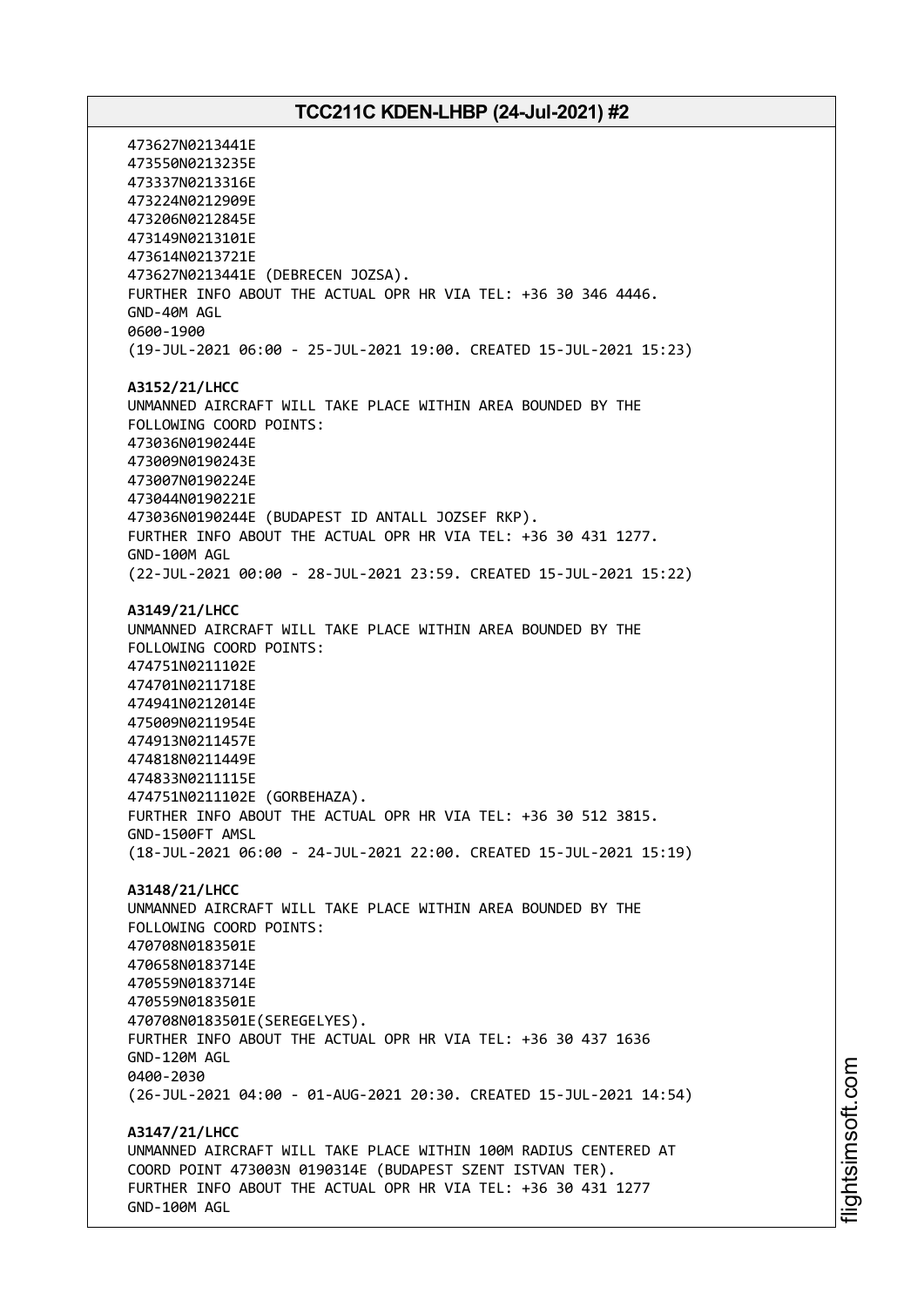(22-JUL-2021 00:00 - 28-JUL-2021 23:59. CREATED 15-JUL-2021 14:53) **A3146/21/LHCC** TEMPORARY RESTRICTED AREA ESTABLISHED DUE TO MILITARY AND UNMANNED AIRCRAFT OPERATIONS WITHIN AREA BOUNDED BY THE FOLLOWING COORD POINTS: 460921N0201807E 461500N0201300E 462529N0205740E 462629N0211307E 462849N0211712E STATE BORDER 460921N0201807E (ROMAN I). FURTHER INFO ABOUT THE ACTUAL OPR HR VIA TEL: +36 88 543 036. GND-1500FT AMSL (23-JUL-2021 23:00 - 29-JUL-2021 23:00. CREATED 15-JUL-2021 14:52) **A3143/21/LHCC** TEMPORARY RESTRICTED AREA ESTABLISHED WITHIN 880M RADIUS CENTERED AT COORD POINT 472928N 0190309E. ENTERING AND/OR OVERFLYING THIS AIRSPACE ONLY PERMITTED TO SEARCH AND RESCUE, POLICE, AMBULANCE FLIGHT AND ARRIVAL/DEPARTURE FLIGHT TO/FROM LHBP. GND-1000FT AMSL (24-JUL-2021 06:00 - 24-JUL-2021 21:59. CREATED 15-JUL-2021 11:09) **A3129/21/LHCC** UNMANNED AIRCRAFT WILL TAKE PLACE WITHIN AREA BOUNDED BY THE FOLLOWING COORD POINTS: 473347N0214134E 473400N0213642E 473602N0213821E 473711N0214301E 473347N0214134E (DEBRECEN). FURTHER INFO ABOUT THE ACTUAL OPR HR VIA TEL: +36 30 346 4446. GND-50M AGL 0600-1900 (19-JUL-2021 06:00 - 25-JUL-2021 19:00. CREATED 14-JUL-2021 12:10) **A3128/21/LHCC** UNMANNED AIRCRAFT WILL TAKE PLACE WITHIN 200M RADIUS CENTERED AT COORD POINT 473328N 0190038E (BUDAPEST,ERDOALJA UT). FURTHER INFO ABOUT THE ACTUAL OPR HR VIA TEL: +36 20 500 1197. GND-120M AGL 0600-2000 (19-JUL-2021 06:00 - 25-JUL-2021 20:00. CREATED 14-JUL-2021 12:09) **A3127/21/LHCC** UNMANNED AIRCRAFT WILL TAKE PLACE WITHIN 300M RADIUS CENTERED AT COORD POINT 472933N 0190739E (BUDAPEST, LIGETTELEK). FURTHER INFO ABOUT THE ACTUAL OPR HR VIA TEL: +36 30 996 8270. GND-900FT AMSL 0300-1900 (19-JUL-2021 03:00 - 25-JUL-2021 19:00. CREATED 14-JUL-2021 12:08) **A3126/21/LHCC** UNMANNED AIRCRAFT WILL TAKE PLACE WITHIN AREA BOUNDED BY THE FOLLOWING COORD POINTS: 473138N0213220E 472922N0213602E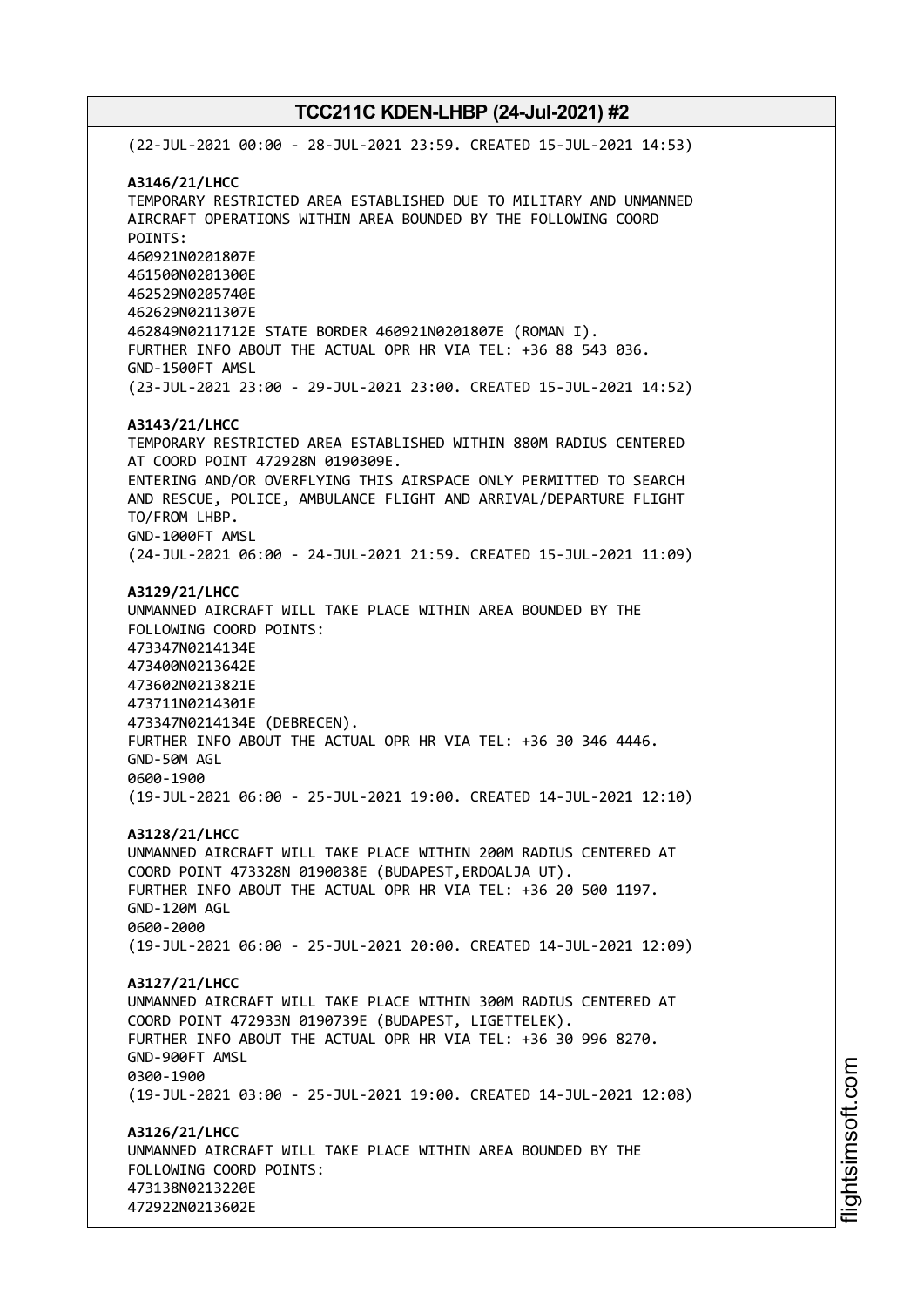472956N0213710E 473000N0213754E 473147N0213737E 473150N0213704E 473202N0213713E 473354N0213715E 473412N0213448E 473138N0213220E (DEBRECEN). FURTHER INFO ABOUT THE ACTUAL OPR HR VIA TEL: +36 30 346 4446. GND-50M AGL 0600-1900 (19-JUL-2021 06:00 - 25-JUL-2021 19:00. CREATED 14-JUL-2021 12:06) **A3123/21/LHCC** UNMANNED AIRCRAFT WILL TAKE PLACE WITHIN AREA BOUNDED BY THE FOLLOWING COORD POINTS: 473004N0190237E 472936N0190252E 472938N0190259E 473005N0190248E 473004N0190237E (BUDAPEST DUNAKORZO). FURTHER INFO ABOUT THE ACTUAL OPR HR VIA TEL: +36 20 982 7272. GND-1500FT AMSL (18-JUL-2021 00:00 - 24-JUL-2021 23:59. CREATED 14-JUL-2021 12:00) **A3122/21/LHCC** UNMANNED AIRCRAFT WILL TAKE PLACE WITHIN 100M RADIUS CENTERED AT COORD POINT 475238N 0220118E (MARIAPOCS). FURTHER INFO ABOUT THE ACTUAL OPR HR VIA TEL: +36 30 431 1277. GND-100M AGL 0600-2200 (21-JUL-2021 06:00 - 25-JUL-2021 22:00. CREATED 14-JUL-2021 11:58) **A3120/21/LHCC** UNMANNED AIRCRAFT WILL TAKE PLACE WITHIN 200 RADIUS CENTERED AT COORD POINT 475250N 0215934E (POCSPETRI). FURTHER INFO ABOUT THE ACTUAL OPR HR VIA TEL: +36 30 431 1277. GND-800FT AMSL 0600-2200 (21-JUL-2021 06:00 - 25-JUL-2021 22:00. CREATED 14-JUL-2021 11:52) **A3119/21/LHCC** UNMANNED AIRCRAFT WILL TAKE PLACE WITHIN AREA BOUNDED BY THE FOLLOWING COORD POINTS: 471838N0184653E 471855N0184628E 471913N0184654E 471857N0184717E 471838N0184653E (MARTONVASAR). FURTHER INFO ABOUT THE ACTUAL OPR HR VIA TEL: +36 20 915 2801. GND-120M AGL (20-JUL-2021 00:00 - 26-JUL-2021 23:59. CREATED 14-JUL-2021 11:46) **A3116/21/LHCC** UNMANNED AIRCRAFT WILL TAKE PLACE WITHIN 500M RADIUS CENTERED AT COORD POINT 464321N 0172955E (BALATONFENYVES). FURTHER INFO ABOUT THE ACTUAL OPR HR VIA TEL: +36 30 359 2769. GND-120M AGL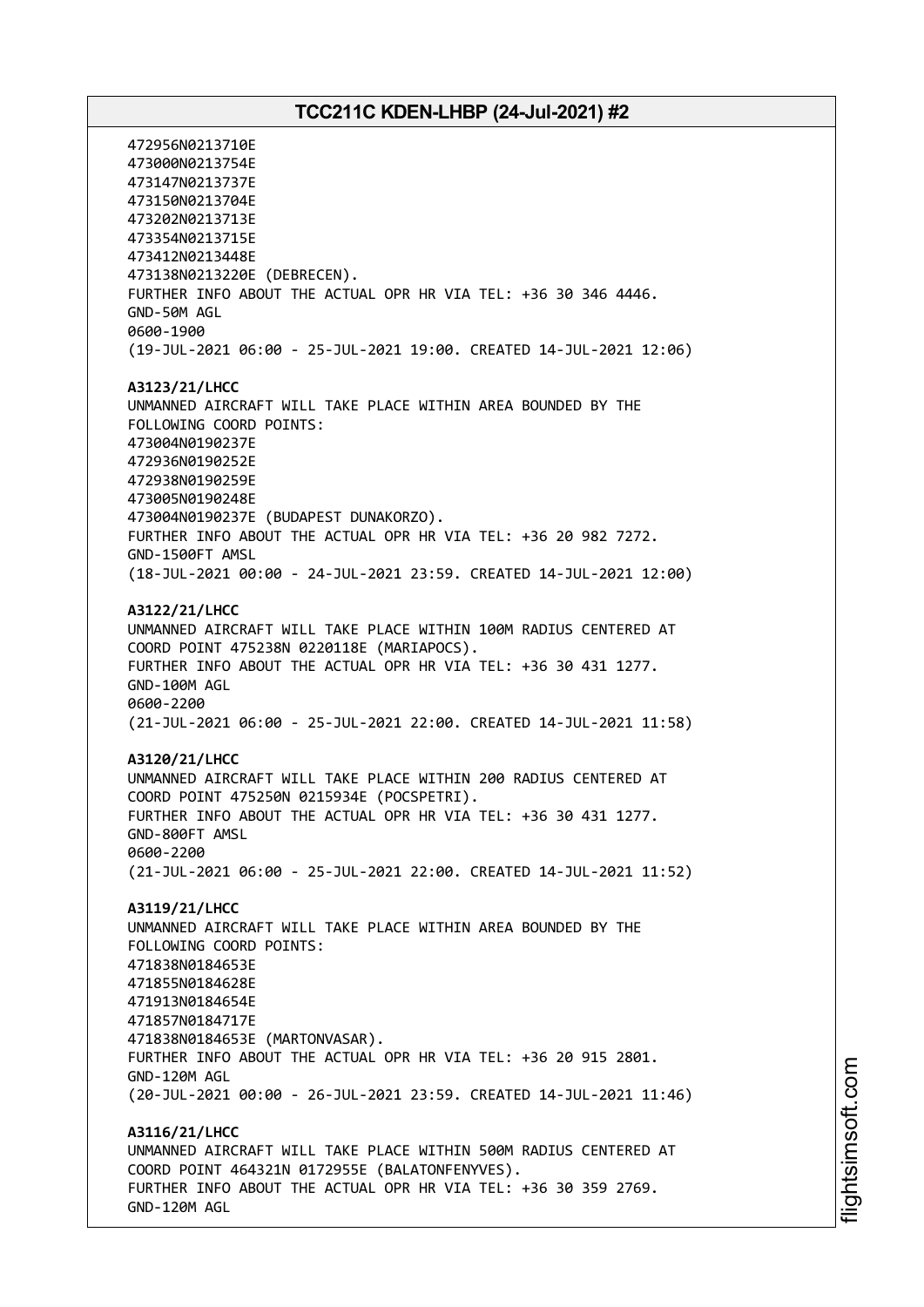0300-2100 (23-JUL-2021 03:00 - 27-JUL-2021 21:00. CREATED 14-JUL-2021 08:39) **A3102/21/LHCC** DANGER AREA LHD34 MARIANOSZTRA ACTIVATED. GND-2300FT AMSL (27-JUL-2021 06:00 - 27-JUL-2021 14:00. CREATED 12-JUL-2021 14:48) **A3052/21/LHCC** UNMANNED AIRCRAFT WILL TAKE PLACE WITHIN 100M RADIUS CENTERED AT COORD POINT 472949N 0190227E (BUDAPEST,ONTOHAZ U.). FURTHER INFO ABOUT THE ACTUAL OPR HR VIA TEL: +36 30 645 8513 GND-900FT AMSL (24-JUL-2021 20:45 - 24-JUL-2021 23:59. CREATED 08-JUL-2021 09:12) **A3051/21/LHCC** UNMANNED AIRCRAFT WILL TAKE PLACE WITHIN 300M RADIUS CENTERED AT COORD POINT 480618N 0203724E (LILLAFURED) . FURTHER INFO ABOUT THE ACTUAL OPR HR VIA TEL: +36 30 626 0325. GND-1500FT AMSL (16-AUG-2021 00:00 - 22-AUG-2021 23:59. CREATED 08-JUL-2021 08:31) **A3050/21/LHCC** UNMANNED AIRCRAFT WILL TAKE PLACE WITHIN 300M RADIUS CENTERED AT COORD POINT 480552N 0204117E (DIOSGYOR). FURTHER INFO ABOUT THE ACTUAL OPR HR VIA TEL: +36 30 626 0325. GND-1200FT AMSL (16-AUG-2021 00:00 - 22-AUG-2021 23:59. CREATED 08-JUL-2021 08:27) **A3047/21/LHCC** UNMANNED AIRCRAFT WILL TAKE PLACE WITHIN 300M RADIUS CENTERED AT COORD POINT 480338N 0204440E (MISKOLCTAPOLCA). FURTHER INFO ABOUT THE ACTUAL OPR HR VIA TEL: +36 30 626 0325. GND-1200FT AMSL (16-AUG-2021 00:00 - 22-AUG-2021 23:59. CREATED 08-JUL-2021 07:23) **A3046/21/LHCC** UNMANNED AIRCRAFT WILL TAKE PLACE WITHIN 300M RADIUS CENTERED AT COORD POINT 480741N 0212438E (TOKAJ). FURTHER INFO ABOUT THE ACTUAL OPR HR VIA TEL: +36 30 626 0325. GND-900FT AMSL (16-AUG-2021 00:00 - 22-AUG-2021 23:59. CREATED 08-JUL-2021 07:17) **A3039/21/LHCC** TEMPORARY RESTRICTED AREA ESTABLISHED DUE TO MILITARY AND UNMANNED AIRCRAFT OPERATIONS WITHIN AREA BOUNDED BY THE FOLLOWING COORD POINTS: 470945N0214841E 471152N0212607E 473338N0215503E 475654N0221905E 480307N0225204E STATE BORDER 470945N0214841E (ROMAN III). FURTHER INFO ABOUT THE ACTUAL OPR HR VIA TEL: +36 88 543 036. GND-1500FT AMSL (18-JUL-2021 23:00 - 24-JUL-2021 23:00. CREATED 07-JUL-2021 08:47) **A3038/21/LHCC**

UNMANNED AIRCRAFT WILL TAKE PLACE WITHIN AREA BOUNDED BY THE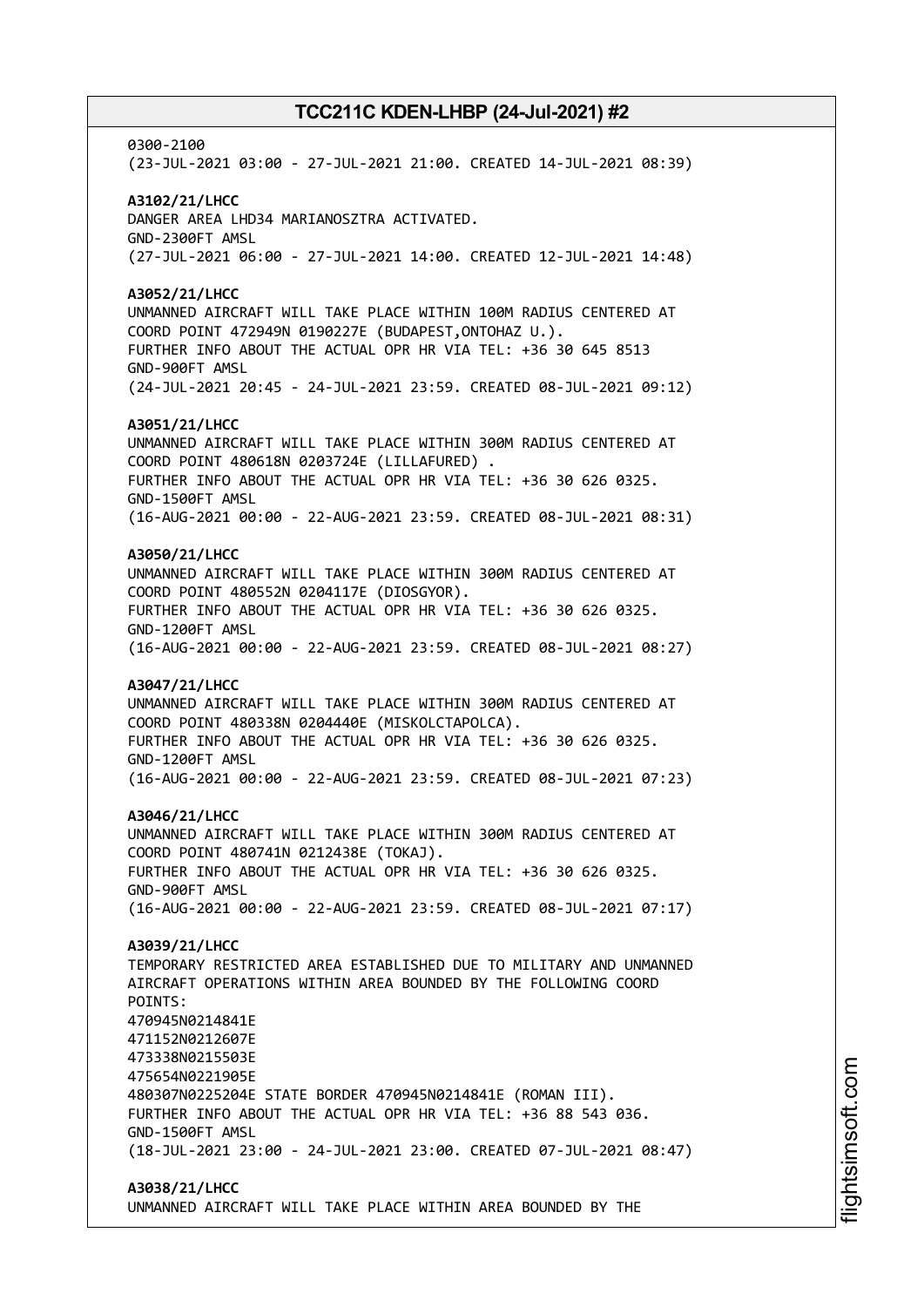FOLLOWING COORD POINTS: 473954N0190446E 474003N0190443E 474010N0190445E 474011N0190441E 474003N0190440E 473953N0190443E 473954N0190446E (SZENTENDRE). FURTHER INFO ABOUT THE ACTUAL OPR HR VIA TEL: +36 30 292 3519. GND-800FT AMSL 0600-1800 (19-JUL-2021 06:00 - 25-JUL-2021 18:00. CREATED 07-JUL-2021 08:44) **A3037/21/LHCC** AEROBATICS WILL TAKE PLACE WITHIN 750M RADIUS CENTERED AT COORD POINT 465617N 0175157E (BALATONFURED). FURTHER INFO ABOUT THE ACTUAL OPR HR VIA TEL: +36 88 587 410. GND-2500FT AMSL 0700-1900 (21-JUL-2021 07:00 - 27-JUL-2021 19:00. CREATED 07-JUL-2021 08:41) **A3031/21/LHCC** TEMPORARY RESTRICTED AREA ESTABLISHED DUE TO MILITARY OPERATIONS WITHIN 13000M RADIUS CENTERED AT COORD POINT 472157N 0170846E(KENYERI). FURTHER INFO ABOUT THE ACTUAL OPR HR VIA TEL: + 36 30 857 5673. GND-3500FT AMSL (26-AUG-2021 00:00 - 01-SEP-2021 23:59. CREATED 06-JUL-2021 12:49) **A3030/21/LHCC** TEMPORARY RESTRICTED AREA ESTABLISHED DUE TO MILITARY OPERATIONS WITHIN 13000M RADIUS CENTERED AT COORD POINT 472157N 0170846E(KENYERI). FURTHER INFO ABOUT THE ACTUAL OPR HR VIA TEL: + 36 30 857 5673. GND-3500FT AMSL (19-AUG-2021 00:00 - 25-AUG-2021 23:59. CREATED 06-JUL-2021 12:48) **A3029/21/LHCC** TEMPORARY RESTRICTED AREA ESTABLISHED DUE TO MILITARY AND UNMANNED ACFT OPERATIONS WITHIN AREA BOUNDED BY THE FOLLOWING COORD POINTS: 463128N0163150E 463851N0164616E 462158N0170416E 460242N0173732E 455347N0175950E 454614N0181508E 455106N0182820E 460013N0184753E 455428N0185004E STATE BORDER 463128N0163150E (HORVAT). FURTHER INFO ABOUT THE ACTUAL OPR HR VIA TEL: +36 88 543 036. GND-1500FT AMSL (06-AUG-2021 23:00 - 12-AUG-2021 23:00. CREATED 06-JUL-2021 12:48) **A3027/21/LHCC** TEMPORARY RESTRICTED AREA ESTABLISHED DUE TO MILITARY OPERATIONS WITHIN 13000M RADIUS CENTERED AT COORD POINT 472157N 0170846E(KENYERI).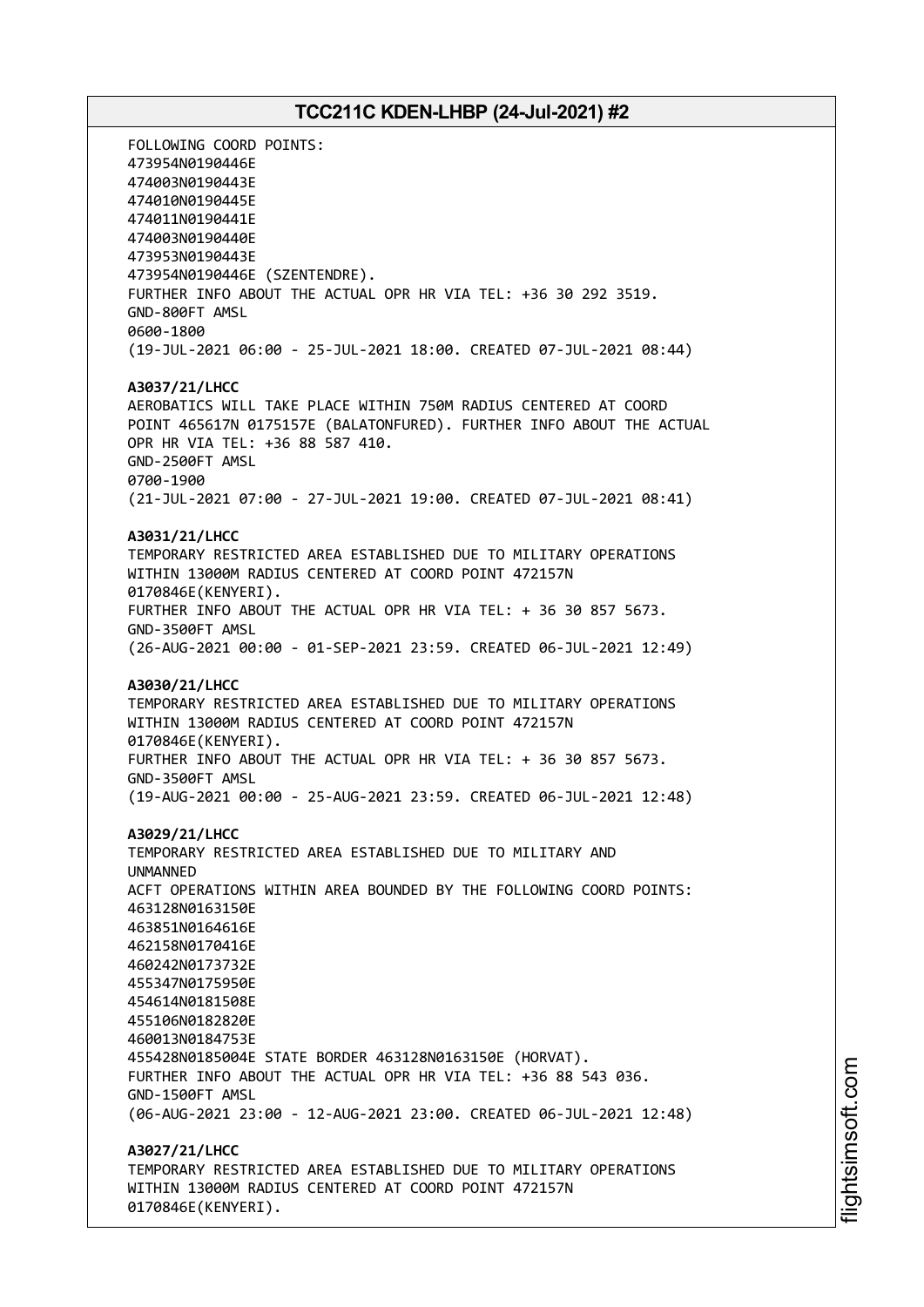FURTHER INFO ABOUT THE ACTUAL OPR HR VIA TEL: + 36 30 857 5673. GND-3500FT AMSL (05-AUG-2021 00:00 - 11-AUG-2021 23:59. CREATED 06-JUL-2021 12:43) **A3025/21/LHCC** UNMANNED AIRCRAFT WILL TAKE PLACE WITHIN AREA BOUNDED BY THE FOLLOWING COORD POINTS: 473352N0212946E 473325N0213057E 473319N0213134E 473339N0213308E 473508N0213226E 473452N0213003E 473352N0212946E (DEBRECEN, BMW GYAR). FURTHER INFO ABOUT THE ACTUAL OPR HR VIA TEL: +36 20 237 3799. GND-2500FT AMSL 0500-1700 (31-JUL-2021 05:00 - 06-AUG-2021 17:00. CREATED 06-JUL-2021 12:41) **A3024/21/LHCC** UNMANNED AIRCRAFT WILL TAKE PLACE WITHIN AREA BOUNDED BY THE FOLLOWING COORD POINTS: 473352N0212946E 473325N0213057E 473319N0213134E 473339N0213308E 473508N0213226E 473452N0213003E 473352N0212946E (DEBRECEN, BMW GYAR). FURTHER INFO ABOUT THE ACTUAL OPR HR VIA TEL: +36 20 237 3799. GND-2500FT AMSL 0500-1700 (21-AUG-2021 05:00 - 27-AUG-2021 17:00. CREATED 06-JUL-2021 12:35) **A3023/21/LHCC** UNMANNED AIRCRAFT WILL TAKE PLACE WITHIN AREA BOUNDED BY THE FOLLOWING COORD POINTS: 473352N0212946E 473325N0213057E 473319N0213134E 473339N0213308E 473508N0213226E 473452N0213003E 473352N0212946E (DEBRECEN, BMW GYAR). FURTHER INFO ABOUT THE ACTUAL OPR HR VIA TEL: +36 20 237 3799. GND-2500FT AMSL 0500-1700 (07-AUG-2021 05:00 - 13-AUG-2021 17:00. CREATED 06-JUL-2021 12:34) **A3020/21/LHCC** UNMANNED AIRCRAFT WILL TAKE PLACE WITHIN AREA BOUNDED BY THE FOLLOWING COORD POINTS: 473352N0212946E 473325N0213057E 473319N0213134E 473339N0213308E 473508N0213226E 473452N0213003E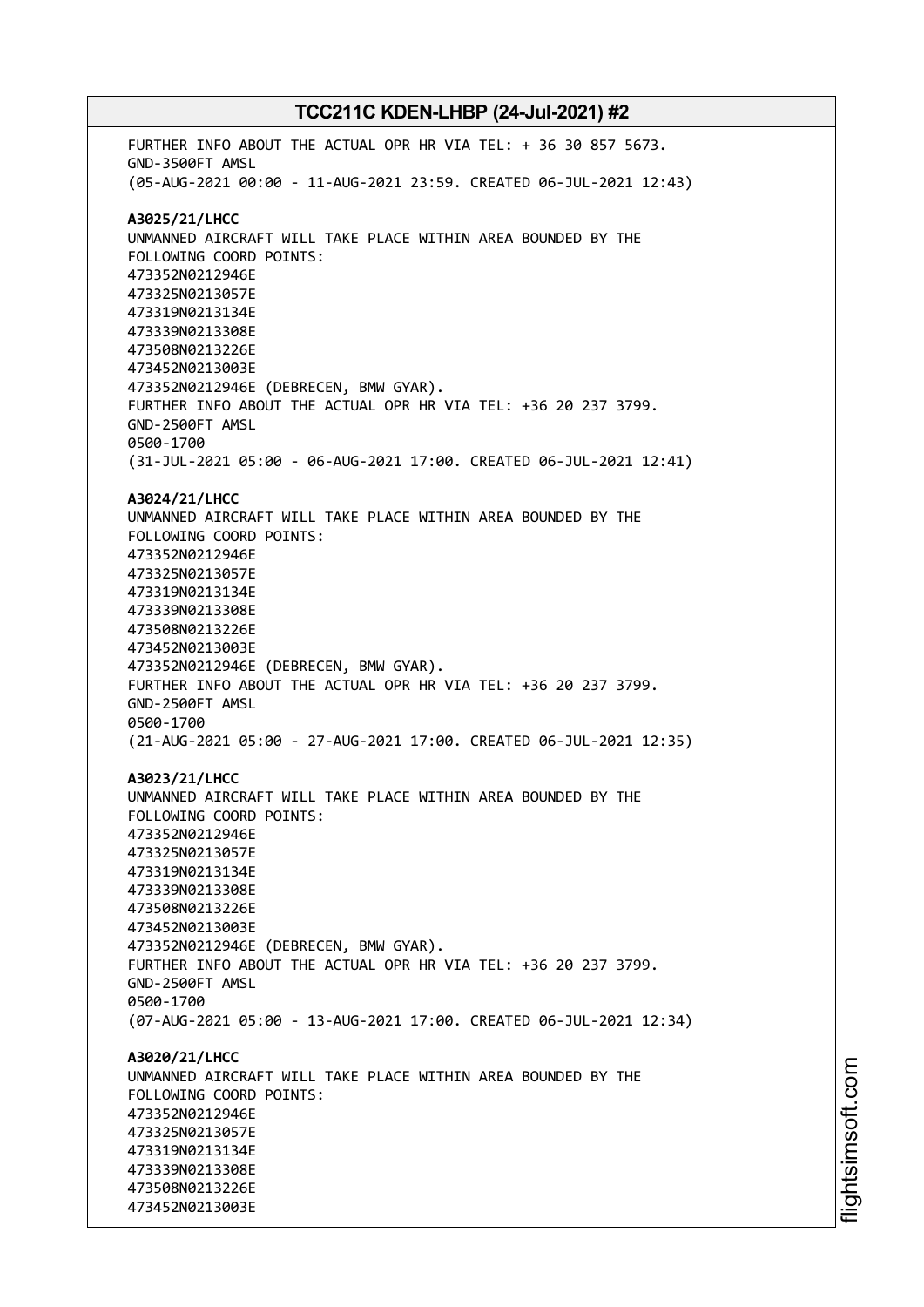473352N0212946E (DEBRECEN, BMW GYAR). FURTHER INFO ABOUT THE ACTUAL OPR HR VIA TEL: +36 20 237 3799. GND-2500FT AMSL 0500-1700 (14-AUG-2021 05:00 - 20-AUG-2021 17:00. CREATED 06-JUL-2021 12:31) **A3018/21/LHCC** UNMANNED AIRCRAFT WILL TAKE PLACE WITHIN AREA BOUNDED BY THE FOLLOWING COORD POINTS: 470743N0174824E 471109N0180203E 471039N0181855E 471854N0181653E 471839N0181457E 471925N0181446E 471252N0174720E 470743N0174824E (MARKO). FURTHER INFO ABOUT THE ACTUAL OPR HR VIA TEL: +36 70 478 5920. GND-4500FT AMSL 0300-1900 (26-JUL-2021 03:00 - 01-AUG-2021 19:00. CREATED 06-JUL-2021 12:27) **A3017/21/LHCC** UNMANNED AIRCRAFT WILL TAKE PLACE WITHIN AREA BOUNDED BY THE FOLLOWING COORD POINTS: 474455N0180628E 474435N0180837E 474403N0180815E 474434N0180612E 474455N0180628E (KOMAROM). FURTHER INFO ABOUT THE ACTUAL OPR HR VIA TEL: +36 20 580 8519. GND-1500FT AMSL 0300-1900 (19-JUL-2021 03:00 - 25-JUL-2021 19:00. CREATED 06-JUL-2021 12:26) **A3016/21/LHCC** UNMANNED AIRCRAFT WILL TAKE PLACE WITHIN AREA BOUNDED BY THE FOLLOWING COORD POINTS: 472609N0184417E 472614N0184408E 472620N0184428E 472619N0184430E 472609N0184417E (ETYEK). FURTHER INFO ABOUT THE ACTUAL OPR HR VIA TEL: +36 30 233 3621. GND-1500FT AMSL (31-JUL-2021 10:00 - 31-JUL-2021 22:00. CREATED 06-JUL-2021 12:25) **A3015/21/LHCC** UNMANNED AIRCRAFT, AEROBATICS, AIR DISPLAY AND MISSILE, ROCKET FIRING WILL TAKE PLACE WITHIN AREA BOUNDED BY THE FOLLOWING COORD POINTS: 461500N0200000E 461217N0200526E 461718N0200722E 461721N0200000E 461500N0200000E (SZEGED, REPULOTER). FURTHER INFO ABOUT THE ACTUAL OPR HR VIA TEL: +36 30 967 7064. GND-FL135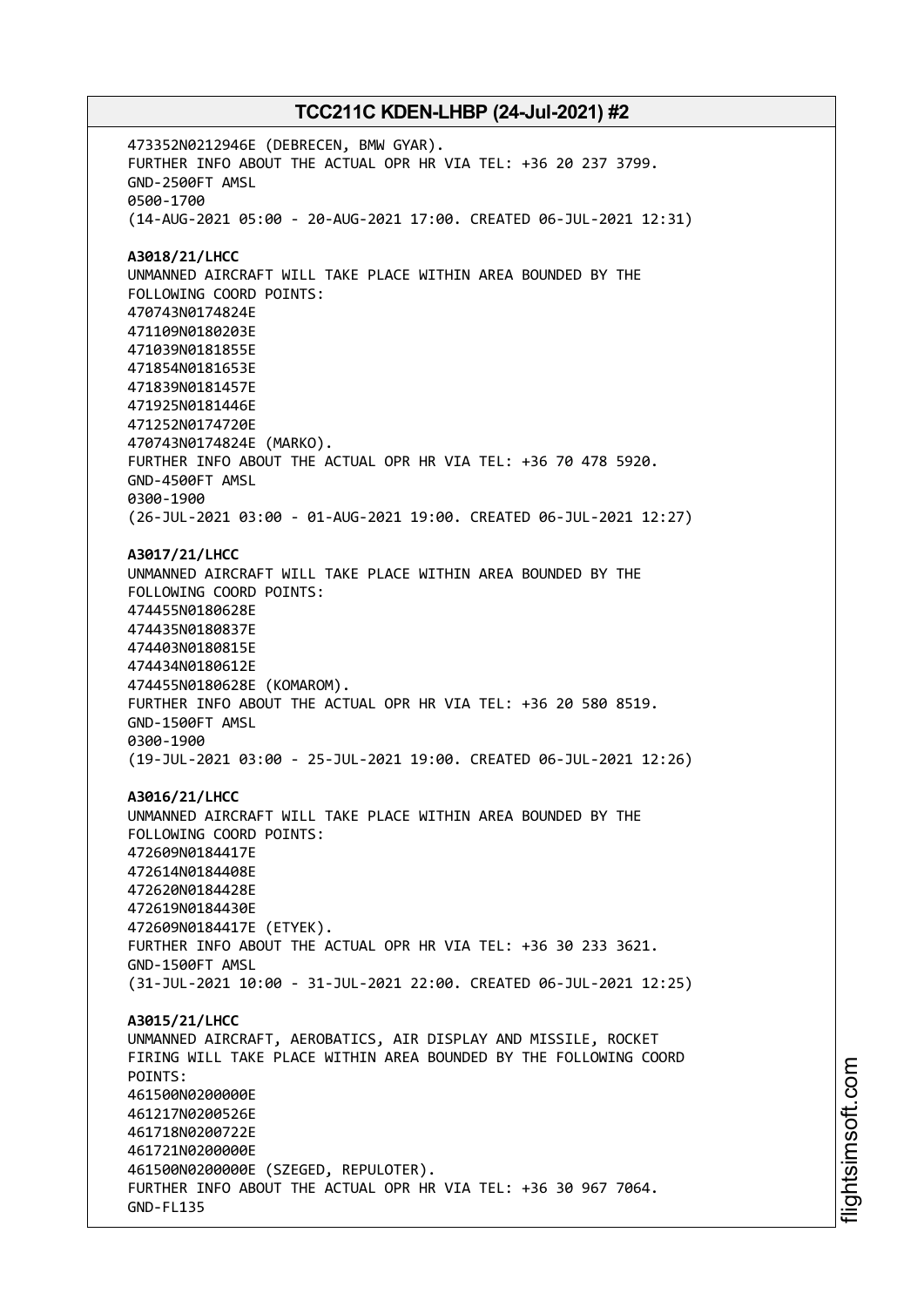0500-2200 (24-JUL-2021 05:00 - 30-JUL-2021 22:00. CREATED 06-JUL-2021 12:25) **A3014/21/LHCC** UNMANNED AIRCRAFT WILL TAKE PLACE WITHIN AREA BOUNDED BY THE FOLLOWING COORD POINTS: 455249N0183153E 455637N0183042E 455645N0183242E 455433N0183308E 455433N0183406E 455545N0183408E 455425N0183522E 455249N0183153E (MAROK). FURTHER INFO ABOUT THE ACTUAL OPR HR VIA TEL: +36 20 433 3587. GND-800FT AMSL (31-JUL-2021 00:00 - 06-AUG-2021 23:59. CREATED 06-JUL-2021 12:24) **A3013/21/LHCC** UNMANNED AIRCRAFT WILL TAKE PLACE WITHIN AREA BOUNDED BY THE FOLLOWING COORD POINTS: 455249N0183153E 455637N0183042E 455645N0183242E 455433N0183308E 455433N0183406E 455545N0183408E 455425N0183522E 455249N0183153E (MAROK). FURTHER INFO ABOUT THE ACTUAL OPR HR VIA TEL: +36 20 433 3587. GND-800FT AMSL (24-JUL-2021 00:00 - 30-JUL-2021 23:59. CREATED 06-JUL-2021 12:23) **A3012/21/LHCC** UNMANNED AIRCRAFT WILL TAKE PLACE WITHIN AREA BOUNDED BY THE FOLLOWING COORD POINTS: 463056N0184613E 463325N0185237E 463317N0185257E 463223N0185323E 463220N0185445E 463158N0185538E 463158N0185618E 463149N0185618E 463159N0185311E 462923N0185414E 463056N0184613E (PAKS - KALOCSA). FURTHER INFO ABOUT THE ACTUAL OPR HR VIA TEL: +36 20 480 8811. GND-800FT AMSL 0400-2000 (01-AUG-2021 04:00 - 07-AUG-2021 20:00. CREATED 06-JUL-2021 12:23) **A3011/21/LHCC** UNMANNED AIRCRAFT WILL TAKE PLACE WITHIN AREA BOUNDED BY THE FOLLOWING COORD POINTS: 463056N0184613E 463325N0185237E 463317N0185257E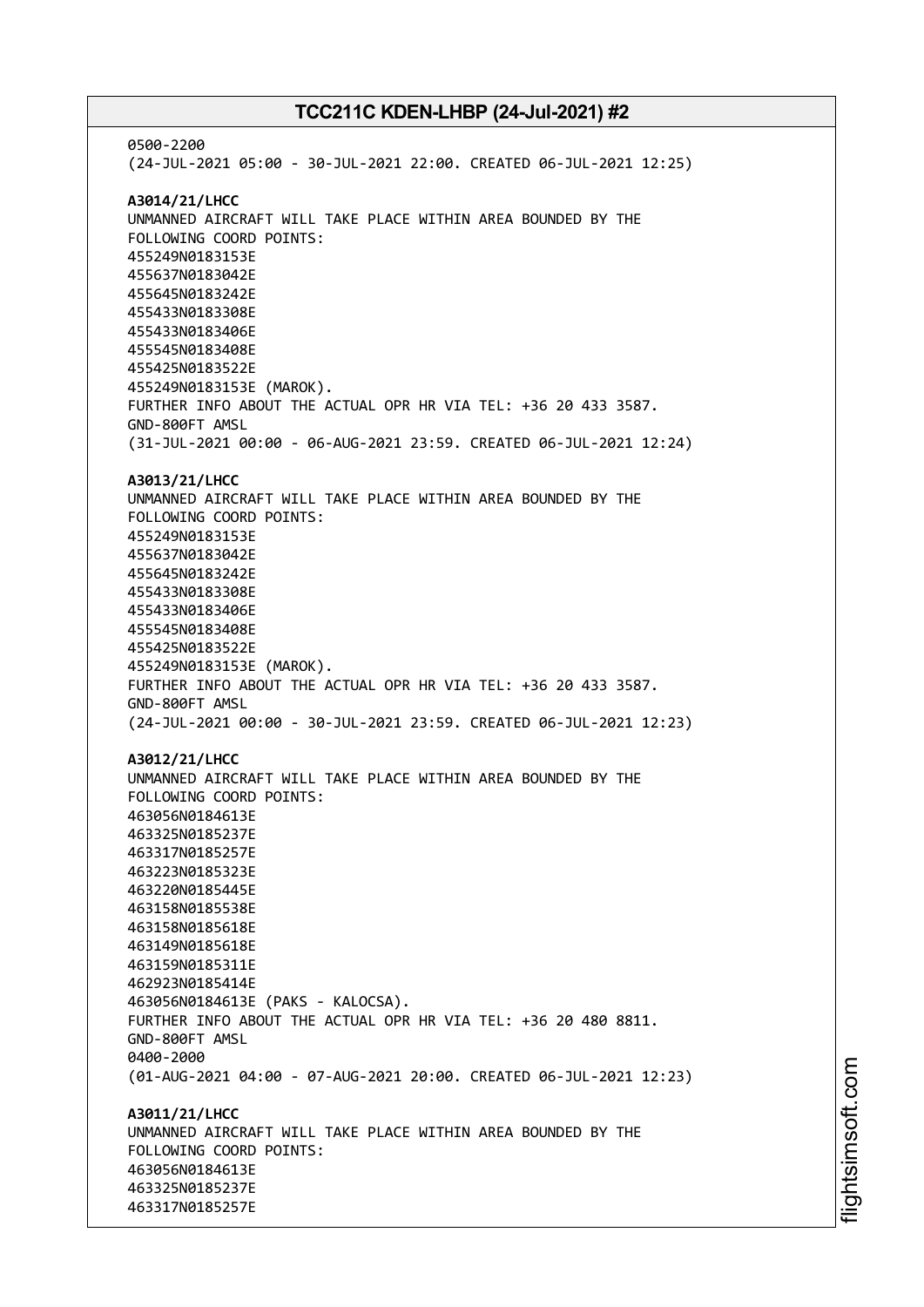463223N0185323E 463220N0185445E 463158N0185538E 463158N0185618E 463149N0185618E 463159N0185311E 462923N0185414E 463056N0184613E (PAKS - KALOCSA). FURTHER INFO ABOUT THE ACTUAL OPR HR VIA TEL: +36 20 480 8811. GND-800FT AMSL 0400-2000 (25-JUL-2021 04:00 - 31-JUL-2021 20:00. CREATED 06-JUL-2021 12:22) **A3010/21/LHCC** UNMANNED AIRCRAFT WILL TAKE PLACE WITHIN AREA BOUNDED BY THE FOLLOWING COORD POINTS: 465902N0173609E 465923N0174002E 470133N0173649E 465902N0173609E(TALIANDOROGD). FURTHER INFO ABOUT THE ACTUAL OPR HR VIA TEL: +36 70 642 3911. GND-1500FT AMSL 0300-1800 (16-AUG-2021 03:00 - 22-AUG-2021 18:00. CREATED 06-JUL-2021 12:21) **A3009/21/LHCC** UNMANNED AIRCRAFT WILL TAKE PLACE WITHIN AREA BOUNDED BY THE FOLLOWING COORD POINTS: 465902N0173609E 465923N0174002E 470133N0173649E 465902N0173609E(TALIANDOROGD). FURTHER INFO ABOUT THE ACTUAL OPR HR VIA TEL: +36 70 642 3911. GND-1500FT AMSL 0300-1900 (26-JUL-2021 03:00 - 01-AUG-2021 19:00. CREATED 06-JUL-2021 12:20) **A3008/21/LHCC** UNMANNED AIRCRAFT WILL TAKE PLACE WITHIN 2900M RADIUS CENTERED AT COORD POINT 470814N 0184033E (ZICHYUJFALU). FURTHER INFO ABOUT THE ACTUAL OPR HR VIA TEL: +36 30 412 2504. GND-1000FT AMSL (24-JUL-2021 00:00 - 30-JUL-2021 23:59. CREATED 06-JUL-2021 12:20) **A3005/21/LHCC** UNMANNED AIRCRAFT WILL TAKE PLACE WITHIN AREA BOUNDED BY THE FOLLOWING COORD POINTS: 472444N0185709E 472551N0185541E 472605N0185606E 472508N0185802E 472444N0185709E (TOROKBALINT). FURTHER INFO ABOUT THE ACTUAL OPR HR VIA TEL: +36 70 7081066. GND-1000FT AMSL 01-16 0800-2000,17 0900-2000,18-30 0800-2000 (06-JUL-2021 06:59 - 30-JUL-2021 20:00. CREATED 06-JUL-2021 07:48) **A2989/21/LHCC**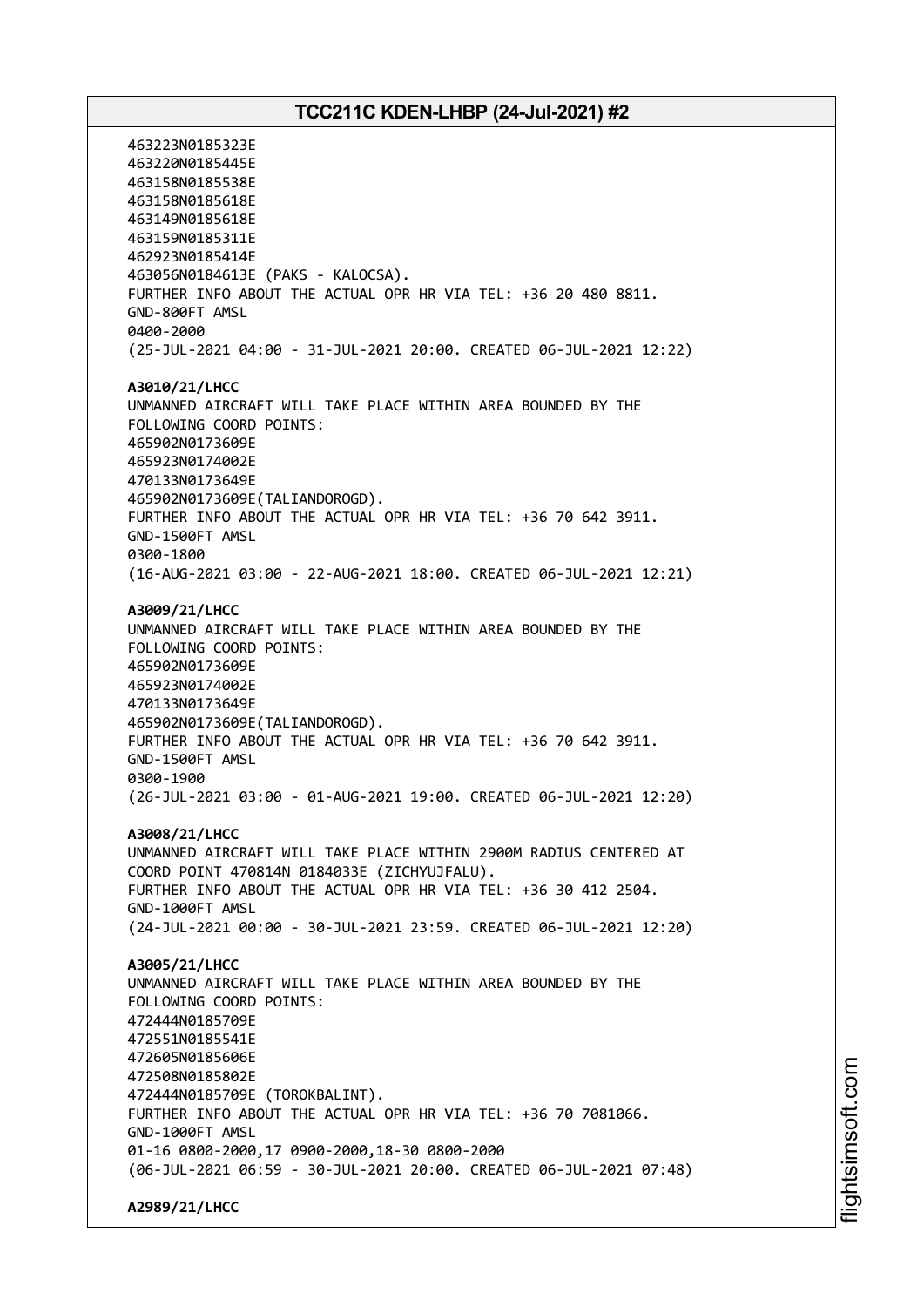TEMPORARY RESTRICTED AREA ESTABLISHED DUE TO MILITARY OPERATIONS WITHIN 13000M RADIUS CENTERED AT COORD POINT 472157N 0170846E(KENYERI). FURTHER INFO ABOUT THE ACTUAL OPR HR VIA TEL: + 36 30 857 5673. GND-3500FT AMSL (12-AUG-2021 00:00 - 18-AUG-2021 23:59. CREATED 03-JUL-2021 13:18) **A2987/21/LHCC** TEMPORARY RESTRICTED AREA ESTABLISHED DUE TO MILITARY OPERATIONS WITHIN 13000M RADIUS CENTERED AT COORD POINT 472157N 0170846E(KENYERI). FURTHER INFO ABOUT THE ACTUAL OPR HR VIA TEL: + 36 30 857 5673. GND-3500FT AMSL (29-JUL-2021 00:00 - 04-AUG-2021 23:59. CREATED 03-JUL-2021 13:03) **A2978/21/LHCC** UNMANNED AIRCRAFT WILL TAKE PLACE WITHIN AREA BOUNDED BY THE FOLLOWING COORD POINTS: 455249N0183153E 455637N0183042E 455645N0183242E 455433N0183308E 455433N0183406E 455545N0183408E 455425N0183522E 455249N0183153E (MAROK). FURTHER INFO ABOUT THE ACTUAL OPR HR VIA TEL: +36 20 433 3587. GND-800FT AMSL (07-AUG-2021 00:00 - 13-AUG-2021 23:59. CREATED 02-JUL-2021 19:51) **A2977/21/LHCC** UNMANNED AIRCRAFT WILL TAKE PLACE WITHIN AREA BOUNDED BY THE FOLLOWING COORD POINTS: 455249N0183153E 455637N0183042E 455645N0183242E 455433N0183308E 455433N0183406E 455545N0183408E 455425N0183522E 455249N0183153E (MAROK). FURTHER INFO ABOUT THE ACTUAL OPR HR VIA TEL: +36 20 433 3587. GND-800FT AMSL (14-AUG-2021 00:00 - 20-AUG-2021 23:59. CREATED 02-JUL-2021 19:45) **A2976/21/LHCC** UNMANNED AIRCRAFT WILL TAKE PLACE WITHIN AREA BOUNDED BY THE FOLLOWING COORD POINTS: 474001N0190443E 474002N0190426E 474011N0190429E 474010N0190445E 474001N0190443E (SZENTENDRE). FURTHER INFO ABOUT THE ACTUAL OPR HR VIA TEL: +36 30 626 0325. GND-900FT AMSL (02-AUG-2021 00:00 - 08-AUG-2021 23:59. CREATED 02-JUL-2021 19:38) **A2970/21/LHCC**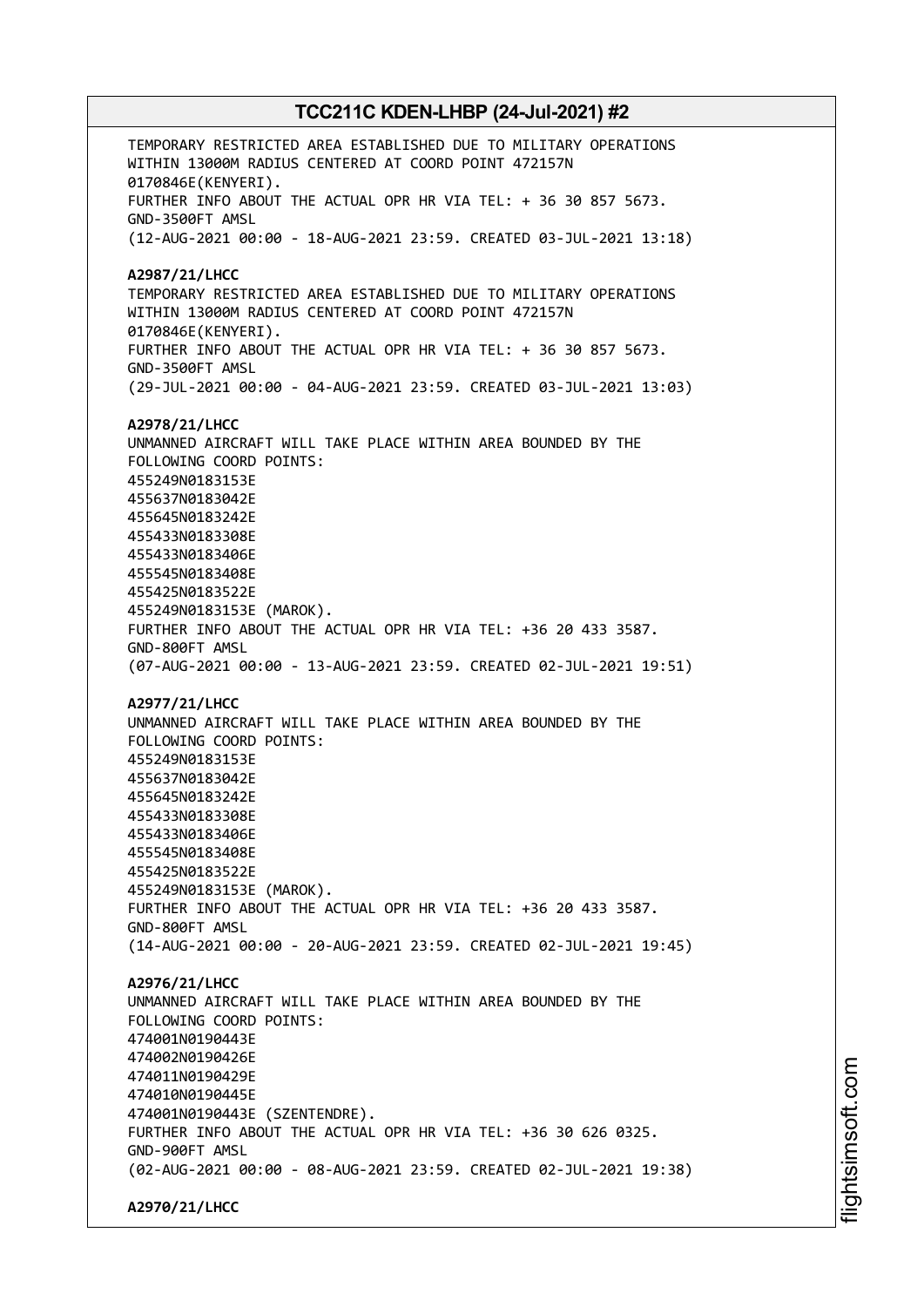TEMPORARY RESTRICTED AREA ESTABLISHED DUE TO POLICE OPERATIONS AND UNMANNED AIRCRAFT OPERATIONS WITHIN AREA BOUNDED BY THE FOLLOWING COORD POINTS: 475843N0222828E 480307N0225204E STATE BORDER 482401N0220925E 482307N0220906E 481305N0220456E 475953N0220450E 475705N0221858E 475843N0222828E (MAGYAR-UKRAN HATARSZAKASZ). FURTHER INFO ABOUT THE ACTUAL OPR HR VIA TEL: +36 20 267 4757. GND-1500FT AMSL (10-AUG-2021 00:00 - 16-AUG-2021 23:59. CREATED 02-JUL-2021 18:47) **A2969/21/LHCC** TEMPORARY RESTRICTED AREA ESTABLISHED DUE TO POLICE OPERATIONS AND UNMANNED AIRCRAFT OPERATIONS WITHIN AREA BOUNDED BY THE FOLLOWING COORD POINTS: 475843N0222828E 480307N0225204E STATE BORDER 482401N0220925E 482307N0220906E 481305N0220456E 475953N0220450E 475705N0221858E 475843N0222828E (MAGYAR-UKRAN HATARSZAKASZ). FURTHER INFO ABOUT THE ACTUAL OPR HR VIA TEL: +36 20 267 4757. GND-1500FT AMSL (03-AUG-2021 00:00 - 09-AUG-2021 23:59. CREATED 02-JUL-2021 18:42) **A2964/21/LHCC** UNMANNED AIRCRAFT WILL TAKE PLACE WITHIN 150M RADIUS CENTERED AT COORD POINT 473452N 0190817E (BUDAPEST, FELSOKERT UTCA). FURTHER INFO ABOUT THE ACTUAL OPR HR VIA TEL: +36 70 257 2282. GND-1100FT AMSL (23-AUG-2021 00:00 - 29-AUG-2021 23:59. CREATED 02-JUL-2021 15:57) **A2963/21/LHCC** UNMANNED AIRCRAFT WILL TAKE PLACE WITHIN 150M RADIUS CENTERED AT COORD POINT 473452N 0190817E (BUDAPEST, FELSOKERT UTCA). FURTHER INFO ABOUT THE ACTUAL OPR HR VIA TEL: +36 70 257 2282. GND-1100FT AMSL (30-AUG-2021 00:00 - 05-SEP-2021 23:59. CREATED 02-JUL-2021 15:54) **A2962/21/LHCC** UNMANNED AIRCRAFT WILL TAKE PLACE WITHIN AREA BOUNDED BY THE FOLLOWING COORD POINTS: 462536N0174632E 462523N0174636E 462520N0174618E 462510N0174612E 462353N0174642E 462346N0174624E 462509N0174556E 462530N0174605E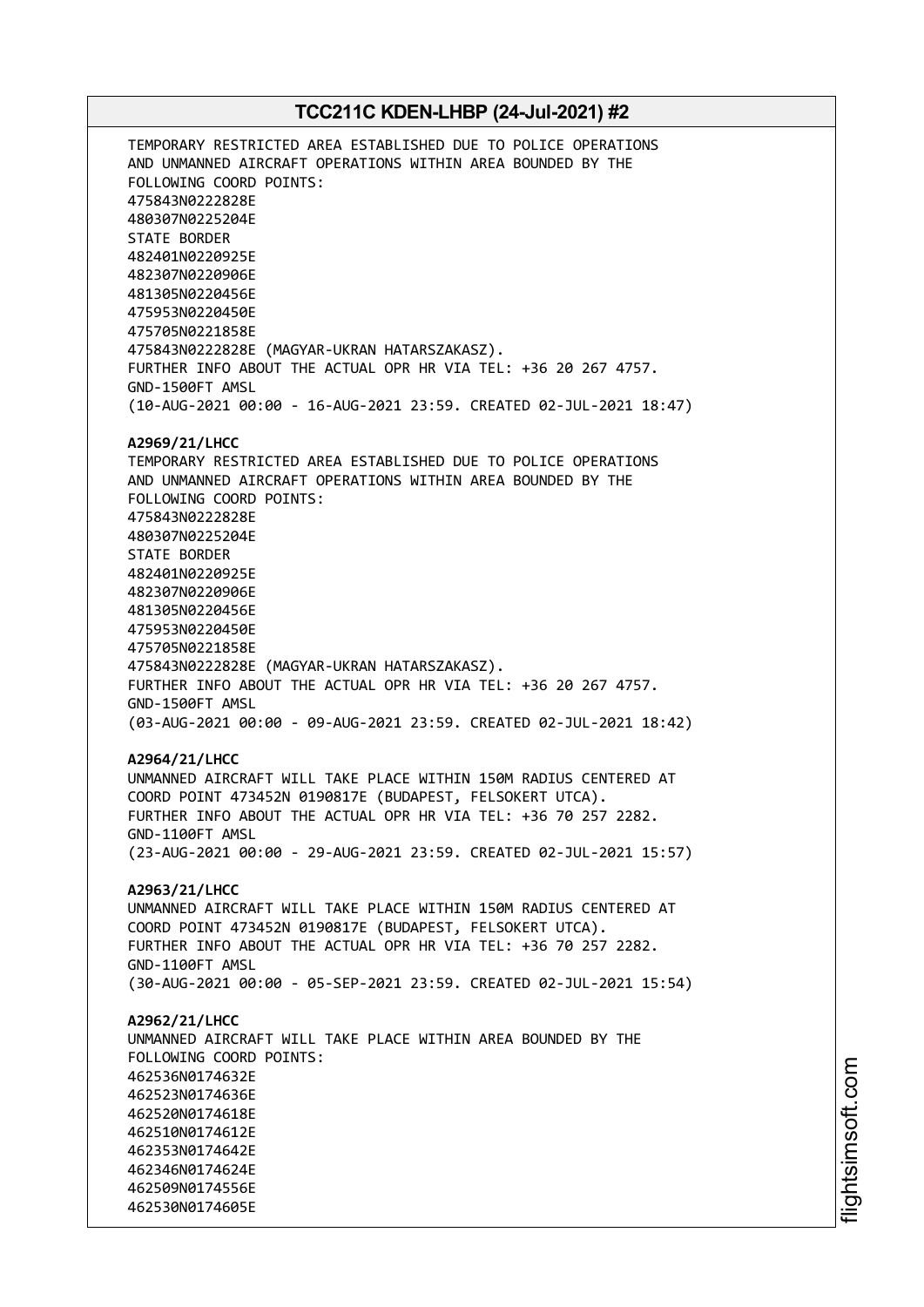462536N0174632E (KAPOSVAR). FURTHER INFO ABOUT THE ACTUAL OPR HR VIA TEL: +36 20 433 3587. GND-800FT AMSL 0300-2100 (21-JUL-2021 03:00 - 27-JUL-2021 21:00. CREATED 02-JUL-2021 15:53) **A2959/21/LHCC** UNMANNED AIRCRAFT WILL TAKE PLACE WITHIN 1000M RADIUS CENTERED AT COORD POINT 465320N 0165016E (SAGOD). FURTHER INFO ABOUT THE ACTUAL OPR HR VIA TEL: +36 20 747 2397. GND-1000FT AMSL 0500-2000 (22-JUL-2021 05:00 - 28-JUL-2021 20:00. CREATED 02-JUL-2021 15:22) **A2958/21/LHCC** UNMANNED AIRCRAFT WILL TAKE PLACE WITHIN AREA BOUNDED BY THE FOLLOWING COORD POINTS: 474718N0185714E 474703N0185833E 474744N0185909E 474751N0185832E 474732N0185815E 474725N0185721E 474718N0185714E (NAGYMAROS). FURTHER INFO ABOUT THE ACTUAL OPR HR VIA TEL: +36 30 626 0325. GND-1500FT AMSL (02-AUG-2021 00:00 - 08-AUG-2021 23:59. CREATED 02-JUL-2021 15:21) **A2957/21/LHCC** UNMANNED AIRCRAFT WILL TAKE PLACE WITHIN 2600M RADIUS CENTERED AT COORD POINT 465306N 0164717E (ZALAEGERSZEG REPULOTER). FURTHER INFO ABOUT THE ACTUAL OPR HR VIA TEL: +36 70 318 7378. GND-2500FT AMSL 0400-1900 (30-JUL-2021 04:00 - 05-AUG-2021 19:00. CREATED 02-JUL-2021 15:18) **A2956/21/LHCC** UNMANNED AIRCRAFT WILL TAKE PLACE WITHIN AREA BOUNDED BY THE FOLLOWING COORD POINTS: 465119N0194136E 465206N0194109E 465216N0194147E 465130N0194216E 465119N0194136E (KECSKEMET). FURTHER INFO ABOUT THE ACTUAL OPR HR VIA TEL: +36 70 270 4578. GND-1300FT AMSL 0600-1800 (29-JUL-2021 06:00 - 04-AUG-2021 18:00. CREATED 02-JUL-2021 15:16) **A2955/21/LHCC** UNMANNED AIRCRAFT WILL TAKE PLACE WITHIN 500M RADIUS CENTERED AT COORD POINT 465312N 0175300E (TIHANY). FURTHER INFO ABOUT THE ACTUAL OPR HR VIA TEL: +36 30 255 7277. GND-1000FT AMSL 0500-1800 (25-JUL-2021 05:00 - 31-JUL-2021 18:00. CREATED 02-JUL-2021 15:13) **A2954/21/LHCC**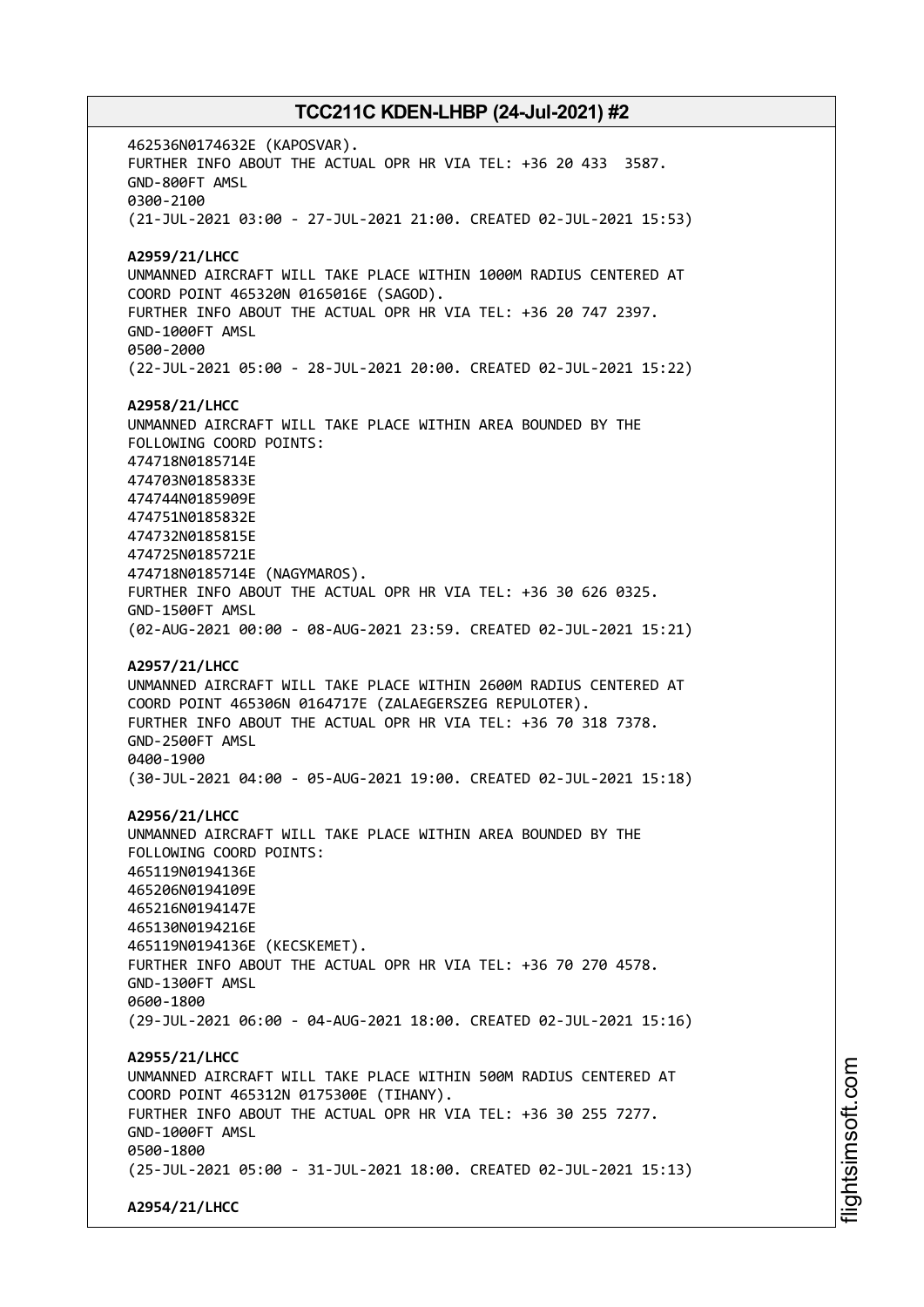UNMANNED AIRCRAFT WILL TAKE PLACE WITHIN AREA BOUNDED BY THE FOLLOWING COORD POINTS: 473352N0212946E 473325N0213057E 473319N0213134E 473339N0213308E 473508N0213226E 473452N0213003E 473352N0212946E (DEBRECEN). FURTHER INFO ABOUT THE ACTUAL OPR HR VIA TEL: +36 20 237 3799. GND-2500FT AMSL 0500-1700 (24-JUL-2021 05:00 - 30-JUL-2021 17:00. CREATED 02-JUL-2021 15:10) **A2953/21/LHCC** UNMANNED AIRCRAFT WILL TAKE PLACE WITHIN 2600M RADIUS CENTERED AT COORD POINT 465306N 0164717E (ZALAEGERSZEG REPULOTER). FURTHER INFO ABOUT THE ACTUAL OPR HR VIA TEL: +36 70 318 7378. GND-2500FT AMSL 0400-1900 (23-JUL-2021 04:00 - 29-JUL-2021 19:00. CREATED 02-JUL-2021 14:49) **A2952/21/LHCC** UNMANNED AIRCRAFT WILL TAKE PLACE WITHIN AREA BOUNDED BY THE FOLLOWING COORD POINTS: 465119N0194136E 465206N0194109E 465216N0194147E 465130N0194216E 465119N0194136E (KECSKEMET). FURTHER INFO ABOUT THE ACTUAL OPR HR VIA TEL: +36 70 270 4578. GND-1300FT AMSL 0600-1800 (22-JUL-2021 06:00 - 28-JUL-2021 18:00. CREATED 02-JUL-2021 14:44) **A2943/21/LHCC** UNMANNED AIRCRAFT WILL TAKE PLACE WITHIN AREA BOUNDED BY THE FOLLOWING COORD POINTS: 472931N0190229E 472955N0190153E 473005N0190235E 472937N0190250E 472931N0190229E (BUDAPEST, BUDAI VAR). FURTHER INFO ABOUT THE ACTUAL OPR HR VIA TEL: +36 30 821 2323. GND-1000FT AMSL 0430-2030 (18-JUL-2021 04:30 - 24-JUL-2021 20:30. CREATED 02-JUL-2021 13:38) **A2937/21/LHCC** UNMANNED AIRCRAFT WILL TAKE PLACE WITHIN AREA BOUNDED BY THE FOLLOWING COORD POINTS: 473052N0190245E 473129N0190309E 473128N0190348E 473115N0190408E 473041N0190317E 473052N0190245E (BUDAPEST, UJLIPOTVAROS). FURTHER INFO ABOUT THE ACTUAL OPR HR VIA TEL: +36 20 500 1197.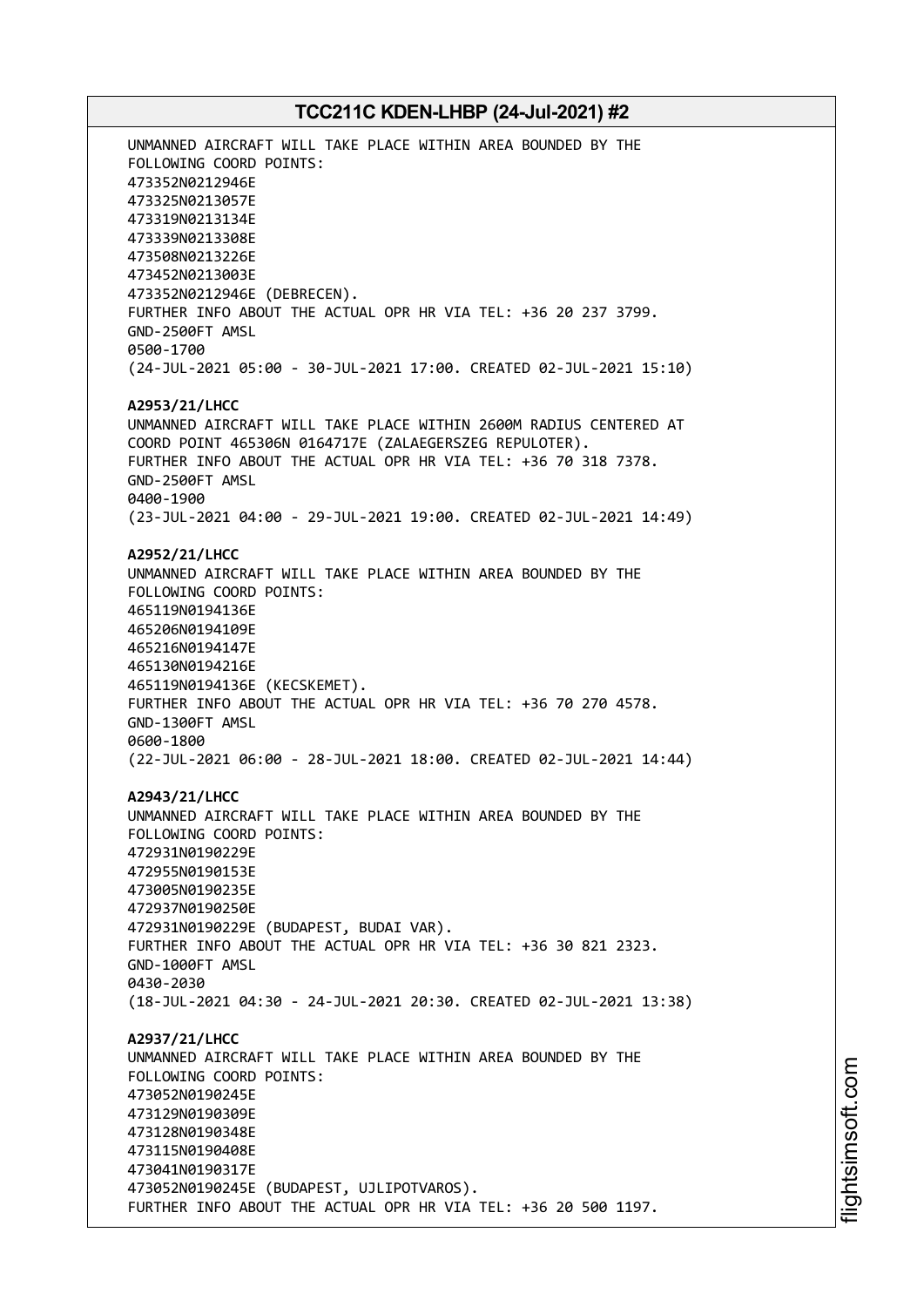GND-1500FT AMSL 0600-2000 (19-JUL-2021 06:00 - 25-JUL-2021 20:00. CREATED 02-JUL-2021 12:49) **A2906/21/LHCC** UNMANNED AIRCRAFT WILL TAKE PLACE WITHIN AREA BOUNDED BY THE FOLLOWING COORD POINTS: 470823N0174057E 470933N0173953E 470813N0174557E 470741N0174509E 470823N0174057E (VAROSLOD). FURTHER INFO ABOUT THE ACTUAL OPR HR VIA TEL: +36 20 961 0631. GND-100M AGL 0400-2100 (26-JUL-2021 04:00 - 30-JUL-2021 21:00. CREATED 01-JUL-2021 17:58) **A2902/21/LHCC** UNMANNED AIRCRAFT WILL TAKE PLACE WITHIN AREA BOUNDED BY THE FOLLOWING COORD POINTS: 472951N0190319E 473008N0190320E 473005N0190244E 472942N0190255E 472951N0190319E (BUDAPEST, JOZSEF ATTILA UTCA). FURTHER INFO ABOUT THE ACTUAL OPR HR VIA TEL: +36 20 366 6661. GND-1500FT AMSL 0600-2200 (12-AUG-2021 06:00 - 15-AUG-2021 22:00. CREATED 01-JUL-2021 15:07) **A2901/21/LHCC** UNMANNED AIRCRAFT AND AEROBATICS WILL TAKE PLACE WITHIN AREA BOUNDED BY THE FOLLOWING COORD POINTS: 473607N0190439E 473447N0191004E 473355N0190601E 473212N0190326E 473200N0190238E 473607N0190439E (MOGYOROD-DRAVA HELIPORT). FURTHER INFO ABOUT THE ACTUAL OPR HR VIA TEL: +36 70 944 4440. GND-1500FT AMSL 0500-1930 (31-JUL-2021 05:00 - 01-AUG-2021 19:30. CREATED 01-JUL-2021 15:06) **A2900/21/LHCC** UNMANNED AIRCRAFT WILL TAKE PLACE WITHIN 300M RADIUS CENTERED AT COORD POINT 482612N 0213724E (SZEPHALOM). FURTHER INFO ABOUT THE ACTUAL OPR HR VIA TEL: +36 30 626 0325. GND-1300FT AMSL (16-AUG-2021 00:00 - 22-AUG-2021 23:59. CREATED 01-JUL-2021 15:05) **A2899/21/LHCC** UNMANNED AIRCRAFT WILL TAKE PLACE WITHIN AREA BOUNDED BY THE FOLLOWING COORD POINTS: 481840N0213416E 481849N0213336E 481938N0213410E 481929N0213441E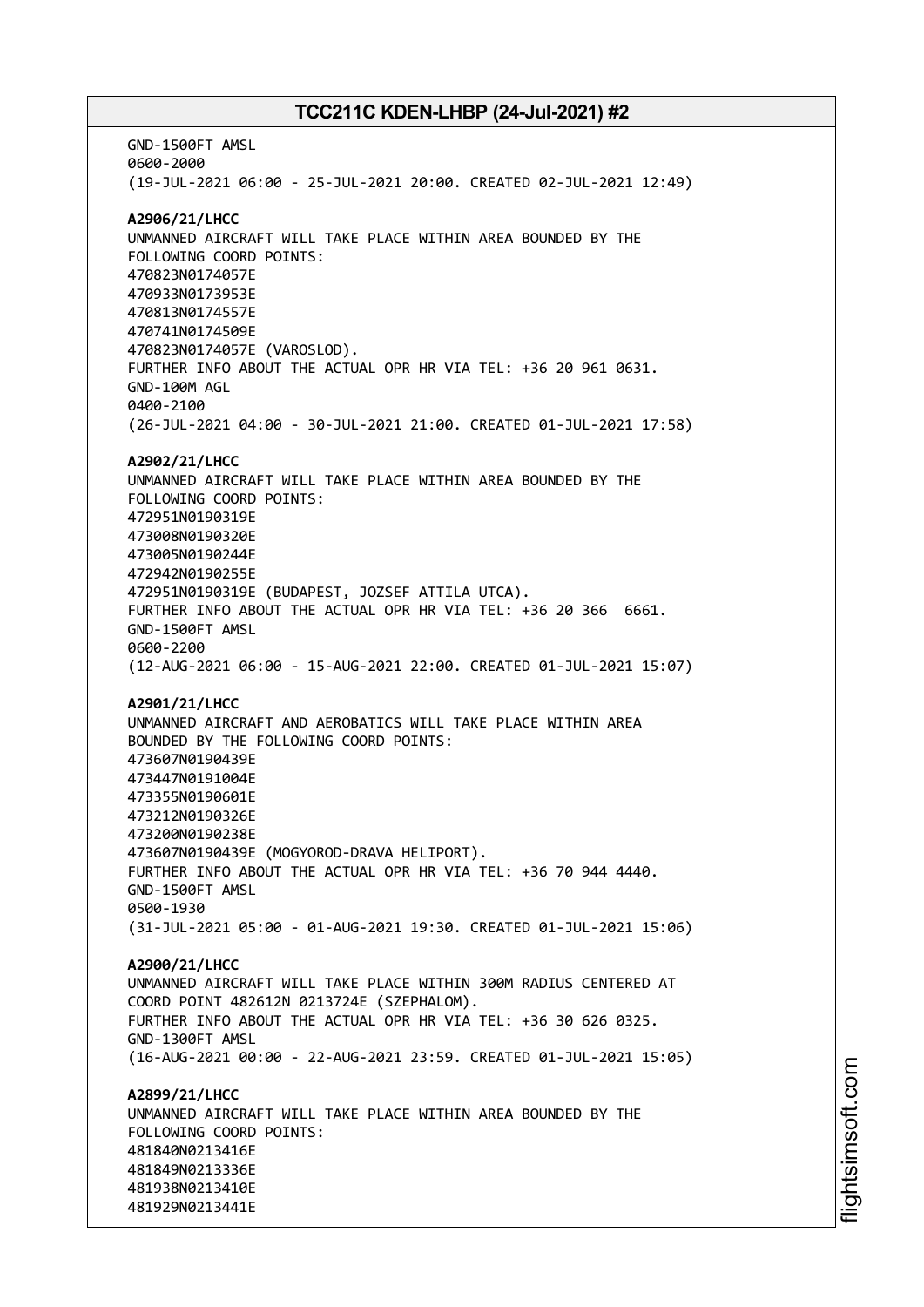481840N0213416E (SAROSPATAK). FURTHER INFO ABOUT THE ACTUAL OPR HR VIA TEL: +36 30 626 0325. GND-1400FT AMSL (16-AUG-2021 00:00 - 22-AUG-2021 23:59. CREATED 01-JUL-2021 15:05) **A2898/21/LHCC** UNMANNED AIRCRAFT WILL TAKE PLACE WITHIN AREA BOUNDED BY THE FOLLOWING COORD POINTS: 474547N0180446E 474518N0180522E 474504N0180629E 474433N0180536E 474446N0180502E 474547N0180446E (KOMAROM). FURTHER INFO ABOUT THE ACTUAL OPR HR VIA TEL: +36 70 339 4345. GND-900FT AMSL (16-AUG-2021 00:00 - 22-AUG-2021 23:59. CREATED 01-JUL-2021 15:04) **A2895/21/LHCC** UNMANNED AIRCRAFT WILL TAKE PLACE WITHIN AREA BOUNDED BY THE FOLLOWING COORD POINTS: 455519N0180025E 455431N0181346E 455403N0182426E 455555N0182655E 455113N0182817E 455109N0182808E 454617N0181509E 455348N0175954E 455519N0180025E (SIKLOS). FURTHER INFO ABOUT THE ACTUAL OPR HR VIA TEL: +36 20 356 1407. GND-1000FT AMSL (19-AUG-2021 00:00 - 25-AUG-2021 23:59. CREATED 01-JUL-2021 14:41) **A2894/21/LHCC** UNMANNED AIRCRAFT WILL TAKE PLACE WITHIN AREA BOUNDED BY THE FOLLOWING COORD POINTS: 455519N0180025E 455431N0181346E 455403N0182426E 455555N0182655E 455113N0182817E 455109N0182808E 454617N0181509E 455348N0175954E 455519N0180025E (SIKLOS). FURTHER INFO ABOUT THE ACTUAL OPR HR VIA TEL: +36 20 356 1407. GND-1000FT AMSL (11-AUG-2021 00:00 - 17-AUG-2021 23:59. CREATED 01-JUL-2021 14:40) **A2893/21/LHCC** UNMANNED AIRCRAFT WILL TAKE PLACE WITHIN AREA BOUNDED BY THE FOLLOWING COORD POINTS: 455519N0180025E 455431N0181346E 455403N0182426E 455555N0182655E 455113N0182817E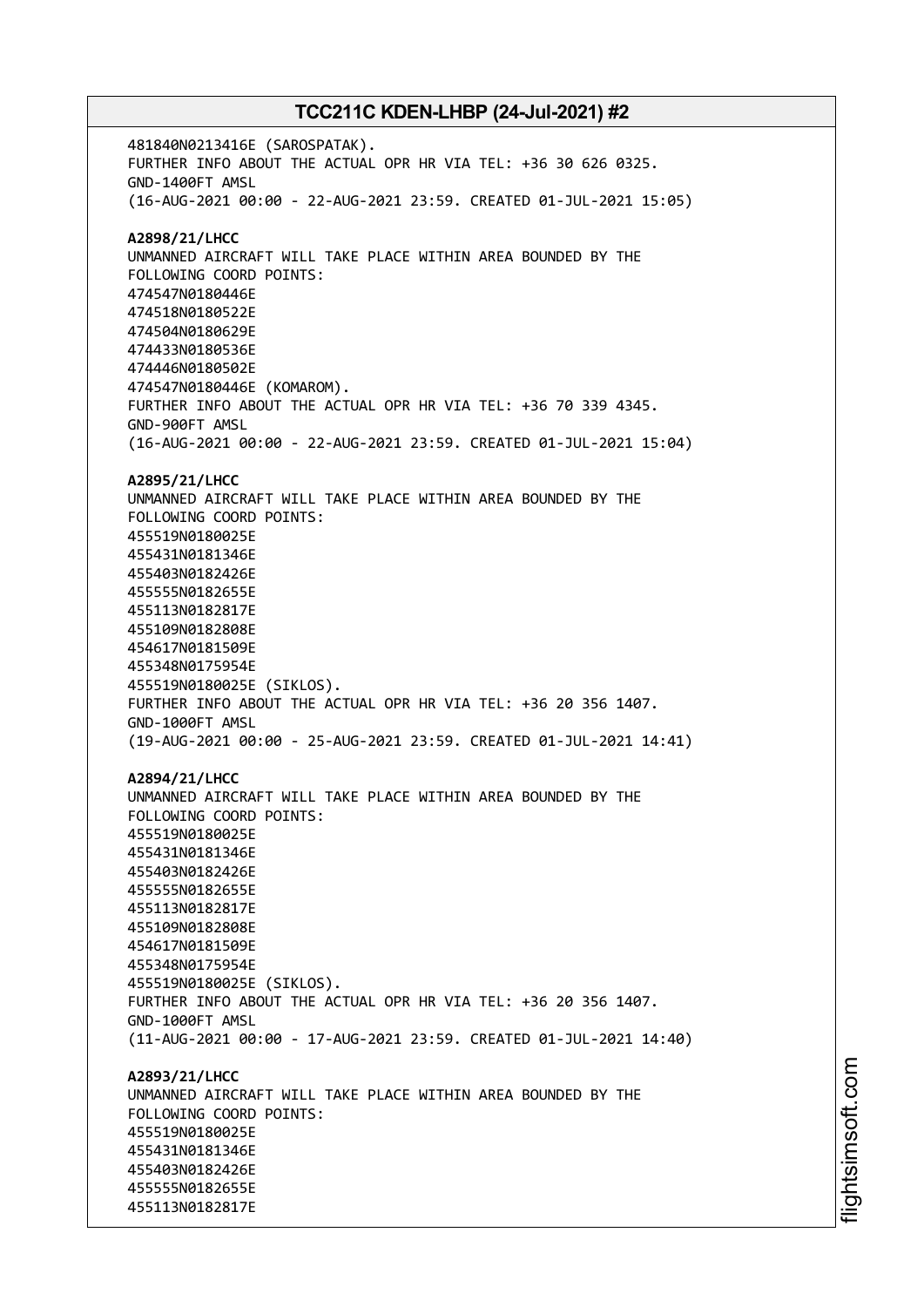455109N0182808E 454617N0181509E 455348N0175954E 455519N0180025E (SIKLOS). FURTHER INFO ABOUT THE ACTUAL OPR HR VIA TEL: +36 20 356 1407. GND-1000FT AMSL (02-AUG-2021 00:00 - 08-AUG-2021 23:59. CREATED 01-JUL-2021 14:39) **A2892/21/LHCC** UNMANNED AIRCRAFT WILL TAKE PLACE WITHIN AREA BOUNDED BY THE FOLLOWING COORD POINTS: 473857N0173647E 473725N0173432E 472858N0172809E 472439N0172558E 472103N0172617E 472040N0172917E 472259N0172841E 473046N0173242E 473702N0173529E 473839N0173729E 473857N0173647E (GYOR). FURTHER INFO ABOUT THE ACTUAL OPR HR VIA TEL: +36 20 433 3587. GND-800FT AMSL (02-AUG-2021 00:00 - 08-AUG-2021 23:59. CREATED 01-JUL-2021 14:37) **A2891/21/LHCC** UNMANNED AIRCRAFT WILL TAKE PLACE WITHIN AREA BOUNDED BY THE FOLLOWING COORD POINTS: 465633N0175205E 465840N0175554E 465735N0175714E 465549N0175615E 465534N0175308E 465633N0175205E (BALATONFURED). FURTHER INFO ABOUT THE ACTUAL OPR HR VIA TEL: +36 70 386 1443. GND-700FT AMSL 0200-1800 (09-SEP-2021 02:00 - 12-SEP-2021 18:00. CREATED 01-JUL-2021 14:33) **A2889/21/LHCC** UNMANNED AIRCRAFT WILL TAKE PLACE WITHIN AREA BOUNDED BY THE FOLLOWING COORD POINTS: 474116N0190242E 474155N0190223E 474159N0190257E 474117N0190336E 474116N0190242E(SZENTENDRE, PASZTOR UTCA). FURTHER INFO ABOUT THE ACTUAL OPR HR VIA TEL: +36 30 626 0325. GND-1100FT AMSL (02-AUG-2021 00:00 - 08-AUG-2021 23:59. CREATED 01-JUL-2021 14:04) **A2888/21/LHCC** UNMANNED AIRCRAFT WILL TAKE PLACE WITHIN AREA BOUNDED BY THE FOLLOWING COORD POINTS: 474739N0184430E 474741N0184354E 474809N0184356E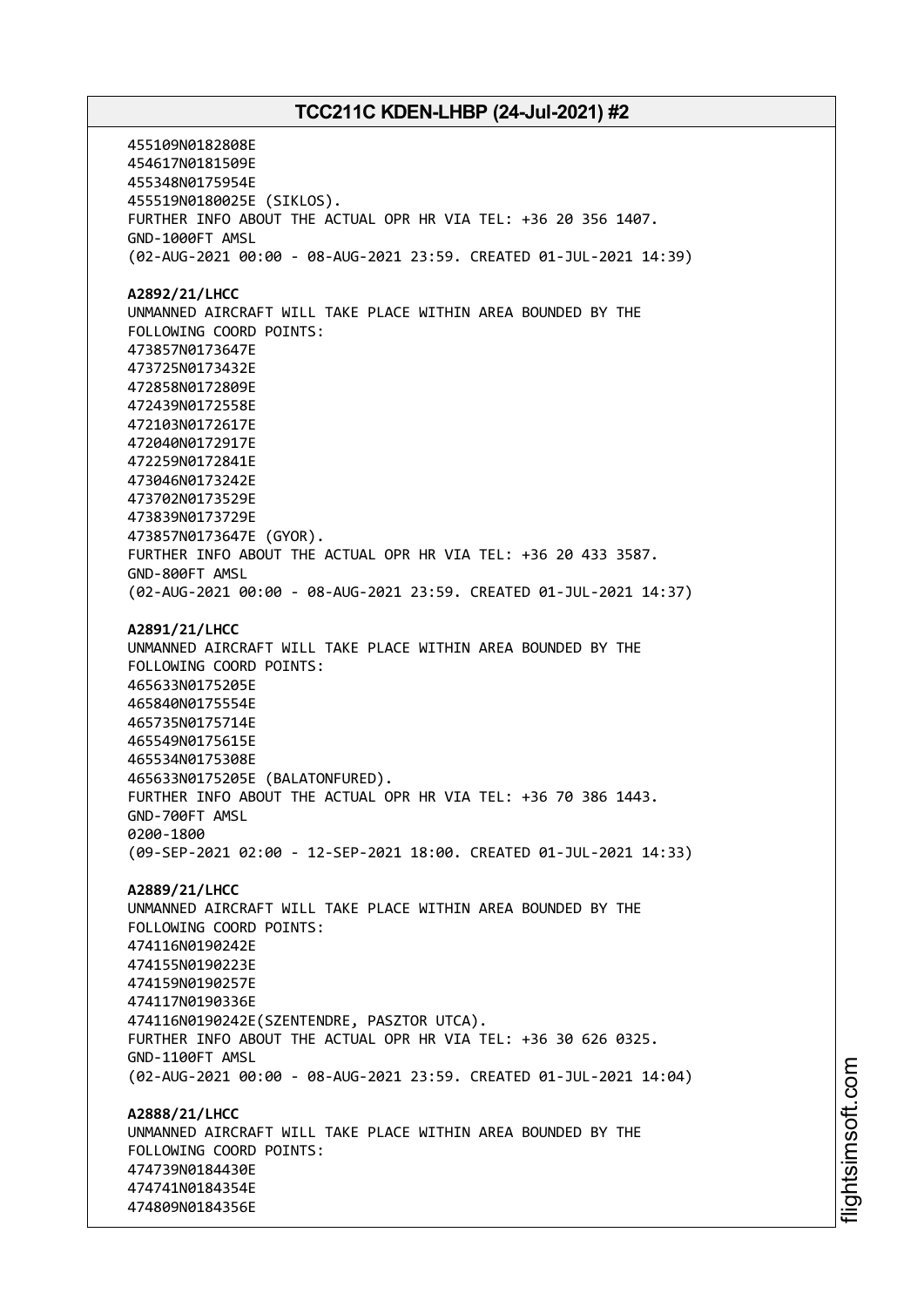474807N0184438E 474739N0184430E (ESZTERGOM). FURTHER INFO ABOUT THE ACTUAL OPR HR VIA TEL: +36 70 339 4345. GND-1000FT AMSL (16-AUG-2021 00:00 - 22-AUG-2021 23:59. CREATED 01-JUL-2021 13:58) **A2887/21/LHCC** UNMANNED AIRCRAFT WILL TAKE PLACE WITHIN 300M RADIUS CENTERED AT COORD POINT 471128N 0182435E (SZEKESFEHERVAR). FURTHER INFO ABOUT THE ACTUAL OPR HR VIA TEL: +36 30 626 0325. GND-900FT AMSL (09-AUG-2021 00:00 - 15-AUG-2021 23:59. CREATED 01-JUL-2021 13:56) **A2886/21/LHCC** UNMANNED AIRCRAFT WILL TAKE PLACE WITHIN AREA BOUNDED BY THE FOLLOWING COORD POINTS: 474627N0190745E 474644N0190732E 474648N0190744E 474634N0190758E 474627N0190745E (VAC). FURTHER INFO ABOUT THE ACTUAL OPR HR VIA TEL: +36 30 626 0325. GND-900FT AMSL (02-AUG-2021 00:00 - 08-AUG-2021 23:59. CREATED 01-JUL-2021 13:56) **A2885/21/LHCC** UNMANNED AIRCRAFT WILL TAKE PLACE WITHIN 1500M RADIUS CENTERED AT COORD POINT 473310N 0174538E (PANNONHALMA). FURTHER INFO ABOUT THE ACTUAL OPR HR VIA TEL: +36 30 844 7199. GND-2500FT AMSL 0500-2000 (19-JUL-2021 05:00 - 25-JUL-2021 20:00. CREATED 01-JUL-2021 13:55) **A2882/21/LHCC** UNMANNED AIRCRAFT WILL TAKE PLACE WITHIN AREA BOUNDED BY THE FOLLOWING COORD POINTS: 473653N0212147E 473628N0212126E 473324N0213001E 473230N0213504E 473007N0213521E 473107N0213746E 473114N0213740E 473035N0213548E 473241N0213519E 473325N0213056E 473653N0212147E (BALMAZUJVAROS). FURTHER INFO ABOUT THE ACTUAL OPR HR VIA TEL: +36 20 509 4439. GND-1000FT AMSL 0500-1700 (28-JUL-2021 05:00 - 03-AUG-2021 17:00. CREATED 01-JUL-2021 13:50) **A2880/21/LHCC** UNMANNED AIRCRAFT WILL TAKE PLACE WITHIN AREA BOUNDED BY THE FOLLOWING COORD POINTS: 472931N0190229E 472955N0190152E 473005N0190236E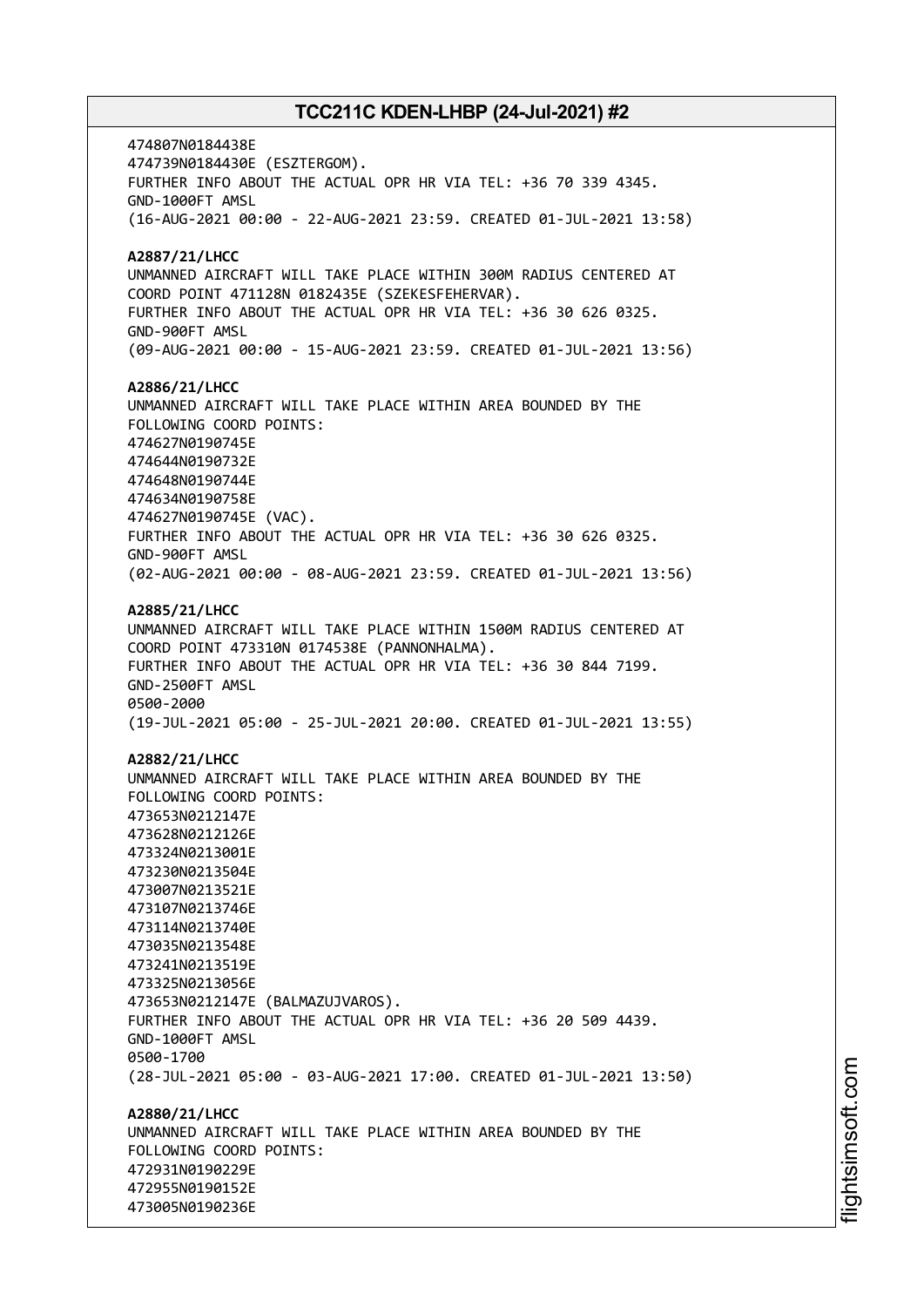472938N0190250E 472931N0190229E (BUDAPEST, BUDAI VAR). FURTHER INFO ABOUT THE ACTUAL OPR HR VIA TEL: +36 30 529 4973. GND-1500FT AMSL (26-JUL-2021 00:00 - 01-AUG-2021 23:59. CREATED 01-JUL-2021 13:49) **A2879/21/LHCC** UNMANNED AIRCRAFT WILL TAKE PLACE WITHIN AREA BOUNDED BY THE FOLLOWING COORD POINTS: 472026N0172810E 472032N0172834E 472031N0172912E 472002N0172921E 471955N0172801E 471953N0172746E 472013N0172747E 472019N0172750E 472026N0172810E (PAPA). FURTHER INFO ABOUT THE ACTUAL OPR HR VIA TEL: +36 30 936 8060. GND-1500FT AMSL 0200-1900 (26-JUL-2021 02:00 - 01-AUG-2021 19:00. CREATED 01-JUL-2021 13:48) **A2878/21/LHCC** UNMANNED AIRCRAFT WILL TAKE PLACE WITHIN AREA BOUNDED BY THE FOLLOWING COORD POINTS: 472233N0164710E 472247N0164728E 472259N0164742E 472316N0164726E 472340N0164644E 472330N0164628E 472309N0164657E 472258N0164651E 472247N0164635E 472233N0164710E (BUKFURDO). FURTHER INFO ABOUT THE ACTUAL OPR HR VIA TEL: +36 30 936 8060. GND-1000FT AMSL 0200-1900 (26-JUL-2021 02:00 - 01-AUG-2021 19:00. CREATED 01-JUL-2021 13:47) **A2877/21/LHCC** UNMANNED AIRCRAFT WILL TAKE PLACE WITHIN 200M RADIUS CENTERED AT COORD POINT 473027N 0190428E (BUDAPEST, VAROSLIGETI FASOR). FURTHER INFO ABOUT THE ACTUAL OPR HR VIA TEL: +36 20 961 6016. GND-1000FT AMSL 0400-1800 (01-AUG-2021 04:00 - 07-AUG-2021 18:00. CREATED 01-JUL-2021 13:46) **A2876/21/LHCC** UNMANNED AIRCRAFT WILL TAKE PLACE WITHIN AREA BOUNDED BY THE FOLLOWING COORD POINTS: 471339N0183539E 471049N0183603E 471349N0184140E 471525N0183832E 471459N0183558E 471339N0183539E (SUKORO).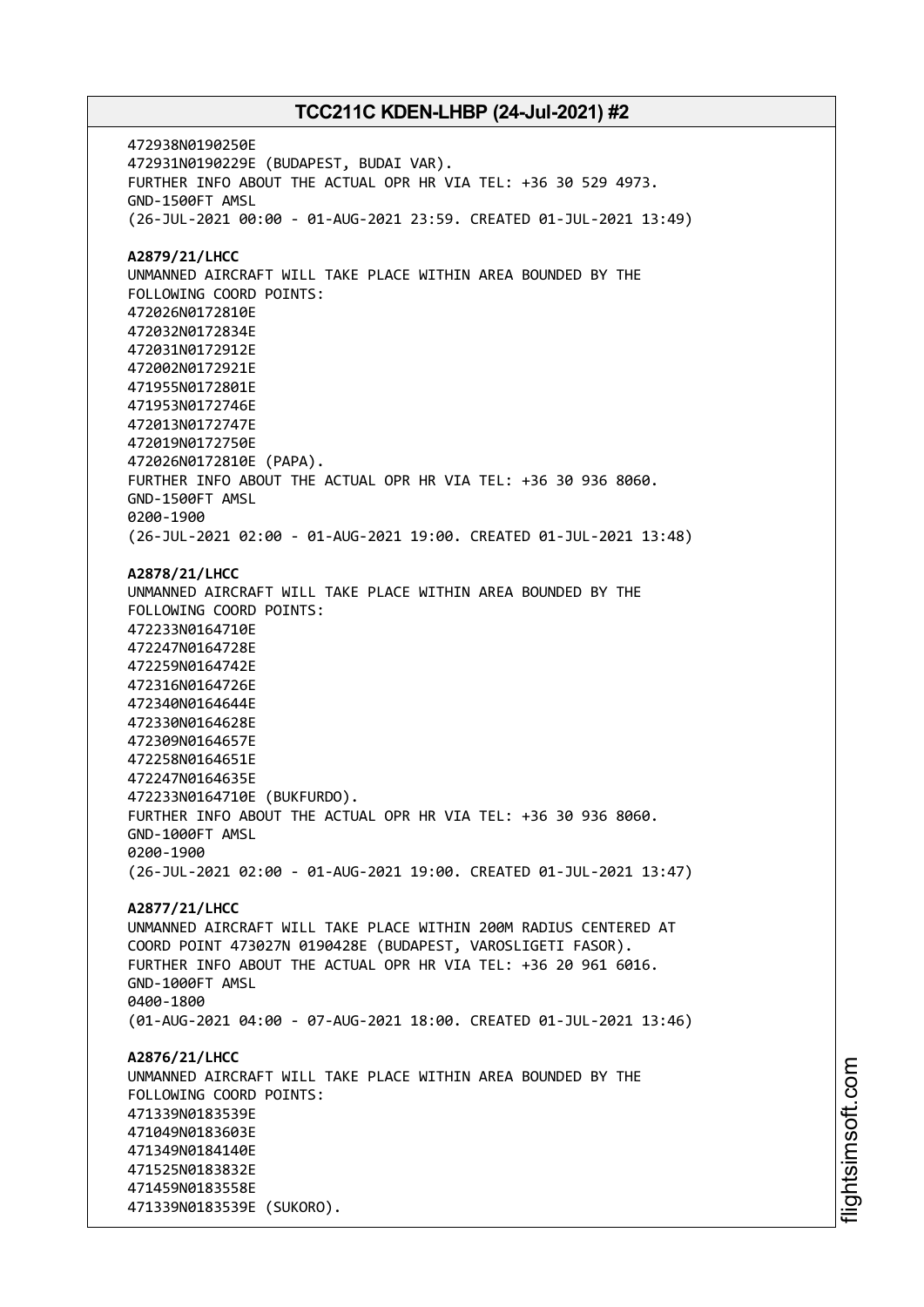FURTHER INFO ABOUT THE ACTUAL OPR HR VIA TEL: +36 20 271 1363. GND-1000FT AMSL (10-AUG-2021 00:00 - 15-AUG-2021 23:59. CREATED 01-JUL-2021 13:45) **A2875/21/LHCC** UNMANNED AIRCRAFT WILL TAKE PLACE WITHIN 900M RADIUS CENTERED AT COORD POINT 465246N 0193831E (KECSKEMET). FURTHER INFO ABOUT THE ACTUAL OPR HR VIA TEL: +36 20 933 5495. GND-1000FT AMSL 0500-2000 (13-AUG-2021 05:00 - 19-AUG-2021 20:00. CREATED 01-JUL-2021 13:44) **A2874/21/LHCC** UNMANNED AIRCRAFT WILL TAKE PLACE WITHIN 900M RADIUS CENTERED AT COORD POINT 465246N 0193831E (KECSKEMET). FURTHER INFO ABOUT THE ACTUAL OPR HR VIA TEL: +36 20 933 5495. GND-1000FT AMSL 0500-2000 (06-AUG-2021 05:00 - 12-AUG-2021 20:00. CREATED 01-JUL-2021 13:44) **A2873/21/LHCC** UNMANNED AIRCRAFT WILL TAKE PLACE WITHIN 900M RADIUS CENTERED AT COORD POINT 465246N 0193831E (KECSKEMET). FURTHER INFO ABOUT THE ACTUAL OPR HR VIA TEL: +36 20 933 5495. GND-1000FT AMSL 0500-2000 (30-JUL-2021 05:00 - 05-AUG-2021 20:00. CREATED 01-JUL-2021 13:43) **A2872/21/LHCC** TEMPORARY RESTRICTED AREA ESTABLISHED DUE TO MILITARY AND UNMANNED AIRCRAFT OPERATIONS WITHIN AREA BOUNDED BY THE FOLLOWING COORD POINTS: 455428N0185004E 460013N0184753E 460950N0190957E 461651N0193417E 461500N0200000E 461217N0200526E 461500N0201300E 460921N0201807E STATE BORDER 455428N0185004E (SZERB). FURTHER INFO ABOUT THE ACTUAL OPR HR VIA TEL: +36 88 543 036. GND-1500FT AMSL (19-JUL-2021 23:00 - 25-JUL-2021 23:00. CREATED 01-JUL-2021 13:43) **A2868/21/LHCC** DANGER AREA LHD53 NADASD ACTIVATED. GND-2300FT AMSL 01-02 05-08 12-15 16-19 20-22 26-29 0600-1330 (01-JUL-2021 10:23 - 29-JUL-2021 13:30. CREATED 01-JUL-2021 10:25) **A2863/21/LHCC** TRIGGER NOTAM - PERM AIRAC AIP AMDT 005/2021 WEF 12 AUG 2021. CONDITIONS OF VISIBILITY AND DISTANCE FROM CLOUDS UPDATED. INTRODUCING USAGE OF RMZ AND TMZ AIRSPACES AND DISCONTINUING USAGE OF RTMZ. UPDATED CHARTS: ENR 6-LHCC-ERC, ENR 6-LHCC-PRD. LHTL AFS ADDRESS ADDED. (12-AUG-2021 00:00 - 25-AUG-2021 23:59. CREATED 01-JUL-2021 08:54)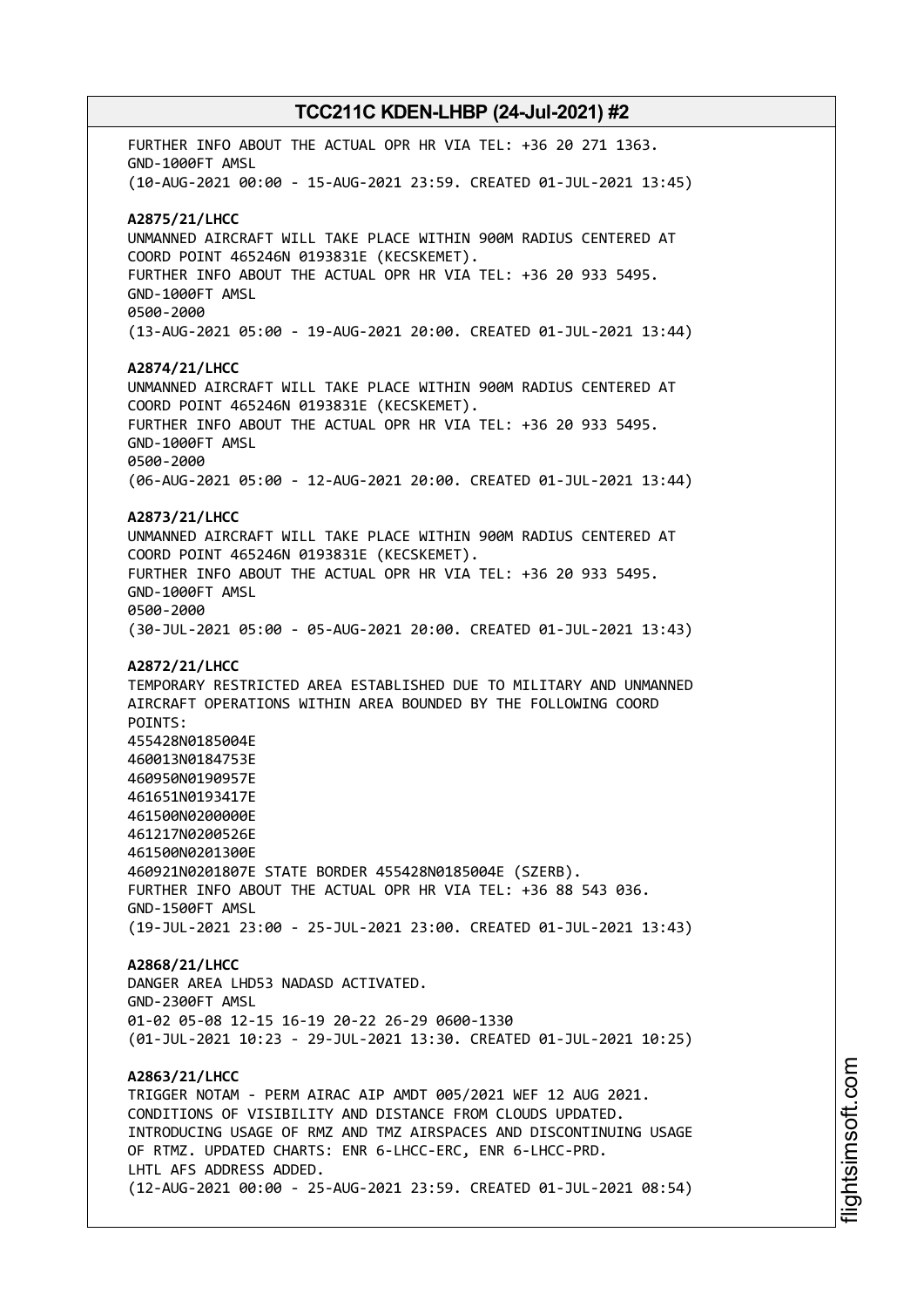## **A2862/21/LHCC** TRIGGER NOTAM - PERM AIRAC AIP AMDT 005/2021 WEF 12 AUG 2021. CAA CONTACTS UPDATED AND REVISION OF THE DIFFERENCES FROM ICAO STANDARDS. SNOWTAM INFORMATION AND MET SERVICE INFORMATION UPDATED. (12-AUG-2021 00:00 - 25-AUG-2021 23:59. CREATED 01-JUL-2021 08:53) **M0340/21/LHCC** AIRAC EFFECTIVE DATE 12 AUG 2021 NIL. (12-AUG-2021 00:00 - 25-AUG-2021 23:59. CREATED 01-JUL-2021 08:38) **A0555/21/LHCC** UNMANNED AIRCRAFT WILL TAKE PLACE WITHIN 250M RADIUS CENTERED AT COORD POINT 465455N 0174934E (ORVENYES). FURTHER INFO ABOUT THE ACTUAL OPR HR VIA TEL: +36 20 961 7066. GND-2000FT AMSL 0600-2200 (01-JUL-2021 06:00 - 30-JUL-2021 22:00. CREATED 01-JUL-2021 06:20) **A2857/21/LHCC** CHECKLIST YEAR=2021 0148 0400 0555 0862 0882 0902 0909 0910 0911 0912 0924 0931 0932 0933 0935 0950 0951 0952 0955 0988 1147 1286 1293 1354 1479 1577 1603 1681 1693 1867 1868 1870 1926 1929 1935 1954 1957 1964 2003 2010 2027 2047 2050 2051 2052 2067 2068 2069 2070 2072 2073 2077 2081 2091 2102 2112 2116 2120 2123 2124 2130 2171 2203 2210 2214 2239 2243 2244 2247 2249 2250 2252 2254 2255 2270 2277 2283 2284 2302 2306 2327 2328 2329 2330 2331 2332 2333 2334 2335 2337 2347 2348 2349 2350 2375 2412 2436 2439 2443 2445 2455 2457 2460 2461 2465 2466 2468 2469 2470 2471 2473 2525 2528 2529 2530 2531 2532 2545 2547 2548 2551 2552 2553 2554 2558 2559 2560 2561 2562 2564 2566 2567 2570 2571 2574 2575 2576 2582 2583 2586 2588 2601 2602 2608 2621 2622 2640 2647 2648 2649 2650 2651 2652 2653 2654 2655 2656 2657 2669 2670 2671 2672 2673 2674 2675 2676 2677 2678 2679 2683 2687 2690 2691 2693 2701 2702 2703 2704 2705 2706 2707 2708 2709 2710 2711 2712 2713 2717 2718 2719 2720 2721 2722 2723 2724 2725 2726 2727 2728 2729 2730 2731 2732 2733 2734 2735 2736 2737 2738 2739 2741 2742 2743 2744 2745 2746 2747 2748 2749 2750 2751 2752 2753 2754 2756 2757 2758 2759 2760 2761 2762 2763 2764 2765 2767 2771 2788 2789 2790 2796 PART 1 OF 2 (01-JUL-2021 05:53 - 01-AUG-2021 05:53 EST. CREATED 01-JUL-2021 05:58) **A2857/21/LHCC** 2797 2798 2799 2800 2806 2807 2808 2809 2810 2811 2813 2814 2815 2816 2817 2818 2819 2820 2821 2822 2823 2824 2825 2826 2827 2828 2829 2830 2831 2832 2833 2834 2835 2836 2837 2838 2839 2840 2841 2842 2843 2844 2845 2846 2847 2848 2850 2851 2852 2853 2854 2855 2856 2857 LATEST PUBLICATIONS AIP AIRAC AMDT IFR 005/2021 EFFECTIVE DATE 12 AUG 21 AIP AIRAC AMDT MIL 003/2021 EFFECTIVE DATE 17 JUN 21 AIP AIRAC SUP IFR 001/2020 EFFECTIVE DATE 03 DEC 20 AIP AIRAC SUP MIL 001/2019 EFFECTIVE DATE 25 APR 19 AIP SUP IFR 001/2016 EFFECTIVE DATE 01 JUN 16 AIC IFR A001/2021 EFFECTIVE DATE 01 FEB 21 AIC IFR N001/2003 EFFECTIVE DATE 01 JAN 03 AIC CHECKLIST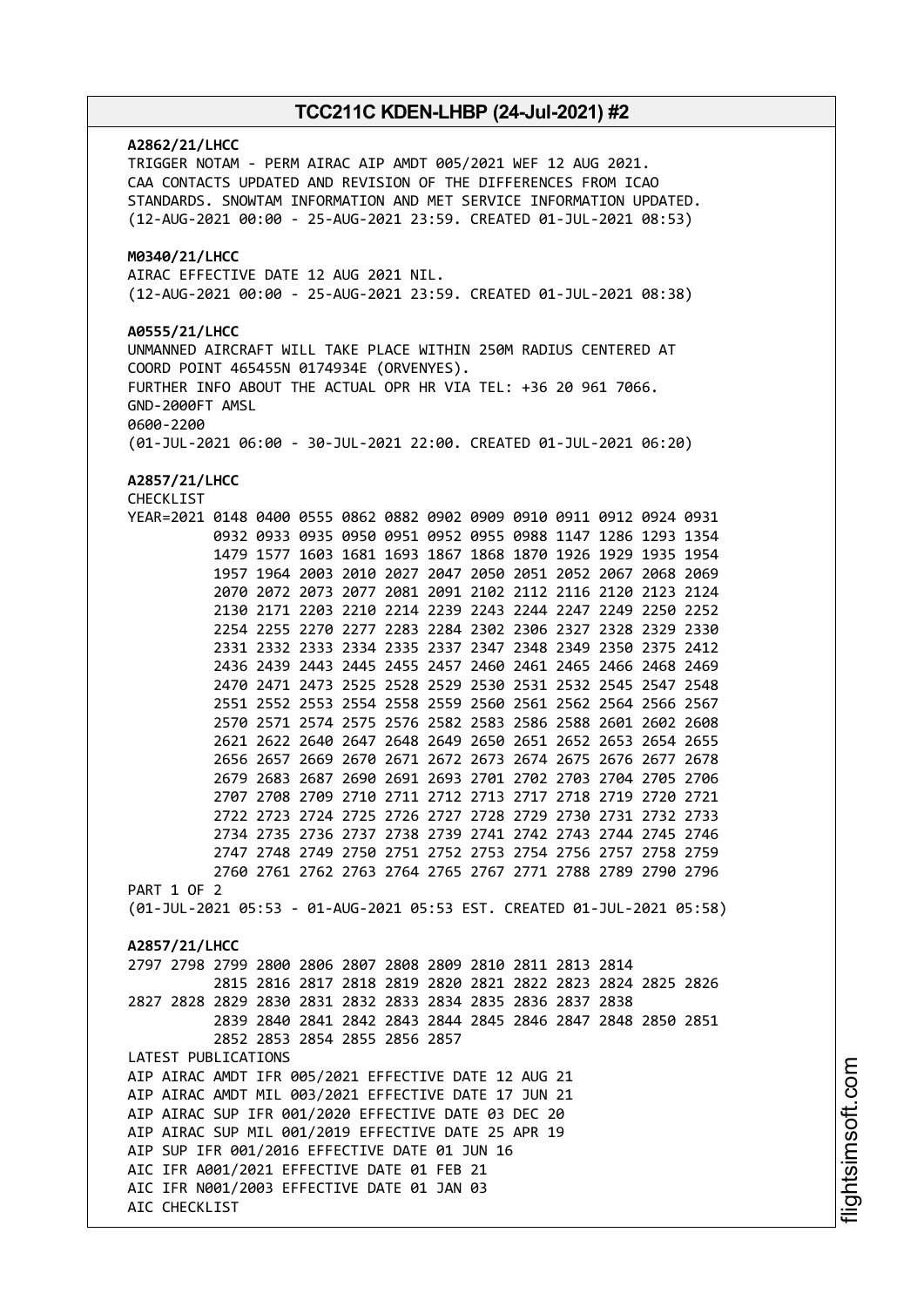AIP IFR NIL AIP VFR NIL AIP MIL NIL SUP CHECKLIST AIP IFR 001/2020 AIP VFR NIL AIP MIL NIL PART 2 OF 2 (01-JUL-2021 05:53 - 01-AUG-2021 05:53 EST. CREATED 01-JUL-2021 05:58) **M0338/21/LHCC** CHECKLIST YEAR=2021 0033 0034 0036 0038 0068 0139 0160 0197 0198 0233 0238 0242 0245 0248 0250 0255 0256 0257 0260 0261 0262 0264 0269 0279 0280 0281 0282 0284 0285 0287 0288 0291 0300 0317 0327 0328 0332 0334 0335 0336 0337 LATEST PUBLICATIONS AIP AIRAC AMDT IFR 005/2021 EFFECTIVE DATE 12 AUG 21 AIP AIRAC AMDT MIL 003/2021 EFFECTIVE DATE 17 JUN 21 AIP AIRAC SUP IFR 001/2020 EFFECTIVE DATE 03 DEC 20 AIP AIRAC SUP MIL 001/2019 EFFECTIVE DATE 25 APR 19 AIP SUP IFR 001/2016 EFFECTIVE DATE 01 JUN 16 AIC IFR A001/2021 EFFECTIVE DATE 01 FEB 21 AIC IFR N001/2003 EFFECTIVE DATE 01 JAN 03 AIC CHECKLIST AIP IFR NIL AIP VFR NIL AIP MIL NIL SUP CHECKLIST AIP IFR 001/2020 AIP VFR NIL AIP MIL **NTI** (01-JUL-2021 05:57 - 01-AUG-2021 05:57 EST. CREATED 01-JUL-2021 05:57) **B0190/21/LHCC** CHECKLIST YEAR=2021 0076 0154 0178 0181 0183 0184 0185 0186 0187 LATEST PUBLICATIONS AIP AIRAC AMDT IFR 005/2021 EFFECTIVE DATE 12 AUG 21 AIP AIRAC AMDT MIL 003/2021 EFFECTIVE DATE 17 JUN 21 AIP AIRAC SUP IFR 001/2020 EFFECTIVE DATE 03 DEC 20 AIP AIRAC SUP MIL 001/2019 EFFECTIVE DATE 25 APR 19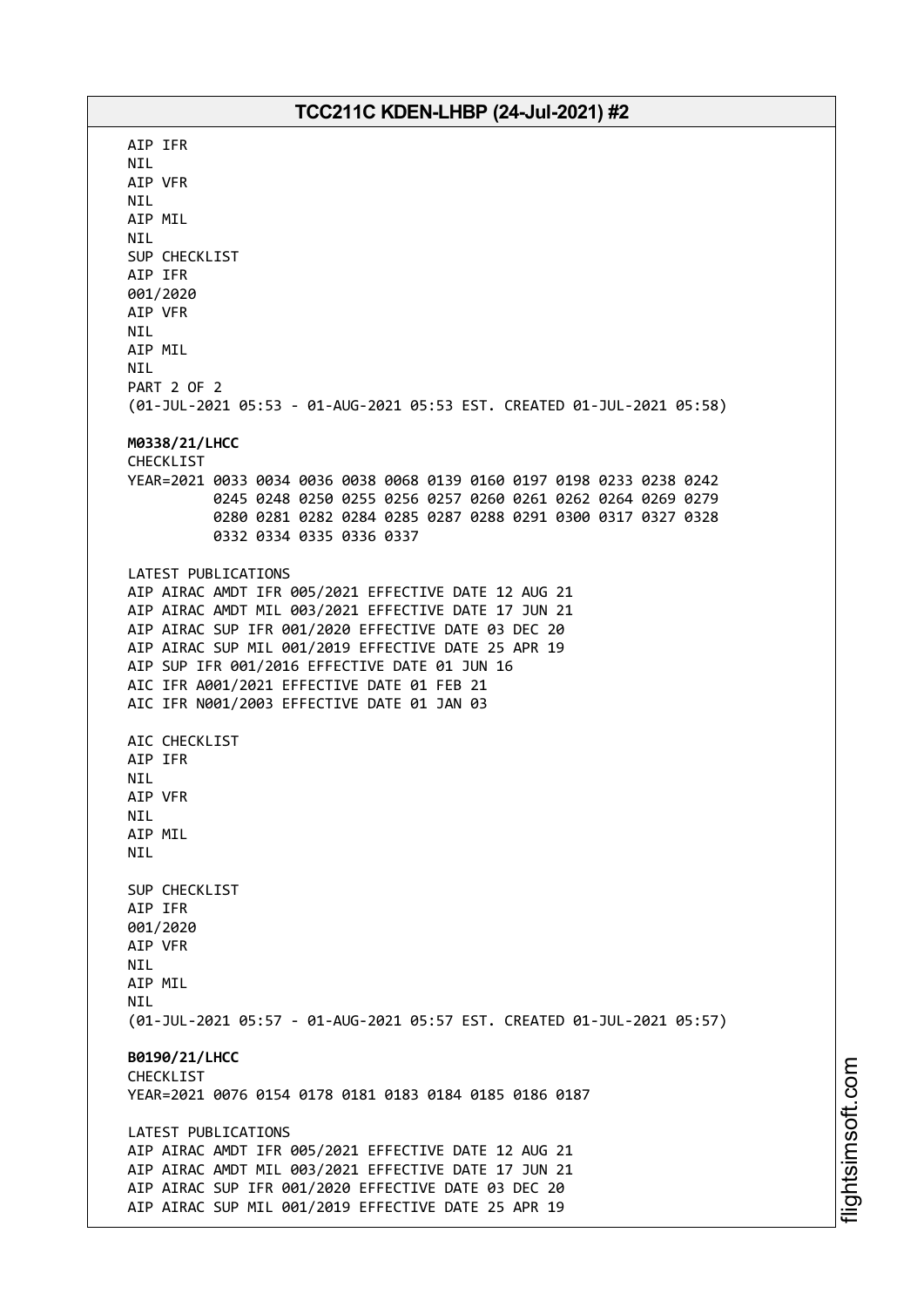| TCC211C KDEN-LHBP (24-Jul-2021) #2                                                                           |  |
|--------------------------------------------------------------------------------------------------------------|--|
| AIP SUP IFR 001/2016 EFFECTIVE DATE 01 JUN 16                                                                |  |
| AIC IFR A001/2021 EFFECTIVE DATE 01 FEB 21<br>AIC IFR N001/2003 EFFECTIVE DATE 01 JAN 03                     |  |
|                                                                                                              |  |
| AIC CHECKLIST                                                                                                |  |
| AIP IFR                                                                                                      |  |
| <b>NIL</b><br>AIP VFR                                                                                        |  |
| <b>NIL</b>                                                                                                   |  |
| AIP MIL                                                                                                      |  |
| <b>NIL</b>                                                                                                   |  |
| SUP CHECKLIST                                                                                                |  |
| AIP IFR                                                                                                      |  |
| 001/2020                                                                                                     |  |
| AIP VFR<br><b>NIL</b>                                                                                        |  |
| AIP MIL                                                                                                      |  |
| <b>NIL</b>                                                                                                   |  |
| (01-JUL-2021 05:56 - 01-AUG-2021 05:56 EST. CREATED 01-JUL-2021 05:56)                                       |  |
| K0008/21/LHCC                                                                                                |  |
| CHECKLIST                                                                                                    |  |
| YEAR=2015 0002<br>YEAR=2016 NIL                                                                              |  |
| YEAR=2017 NIL                                                                                                |  |
| YEAR=2018 NIL                                                                                                |  |
| YEAR=2019 NIL                                                                                                |  |
| YEAR=2020 NIL<br>YEAR=2021 NIL                                                                               |  |
|                                                                                                              |  |
| LATEST PUBLICATIONS                                                                                          |  |
| AIP AIRAC AMDT IFR 005/2021 EFFECTIVE DATE 12 AUG 21<br>AIP AIRAC AMDT MIL 003/2021 EFFECTIVE DATE 17 JUN 21 |  |
| AIP AIRAC SUP IFR 001/2020 EFFECTIVE DATE 03 DEC 20                                                          |  |
| AIP AIRAC SUP MIL 001/2019 EFFECTIVE DATE 25 APR 19                                                          |  |
| AIP SUP IFR 001/2016 EFFECTIVE DATE 01 JUN 16<br>AIC IFR A001/2021 EFFECTIVE DATE 01 FEB 21                  |  |
| AIC IFR N001/2003 EFFECTIVE DATE 01 JAN 03                                                                   |  |
|                                                                                                              |  |
| AIC CHECKLIST<br>AIP IFR                                                                                     |  |
| <b>NIL</b>                                                                                                   |  |
| AIP VFR                                                                                                      |  |
| <b>NIL</b><br>AIP MIL                                                                                        |  |
| <b>NIL</b>                                                                                                   |  |
|                                                                                                              |  |
| SUP CHECKLIST<br>AIP IFR                                                                                     |  |
| 001/2020                                                                                                     |  |
| AIP VFR                                                                                                      |  |
| <b>NIL</b>                                                                                                   |  |
| AIP MIL<br><b>NIL</b>                                                                                        |  |
| (01-JUL-2021 05:37 - 01-AUG-2021 05:37 EST. CREATED 01-JUL-2021 05:39)                                       |  |
| A2844/21/LHCC                                                                                                |  |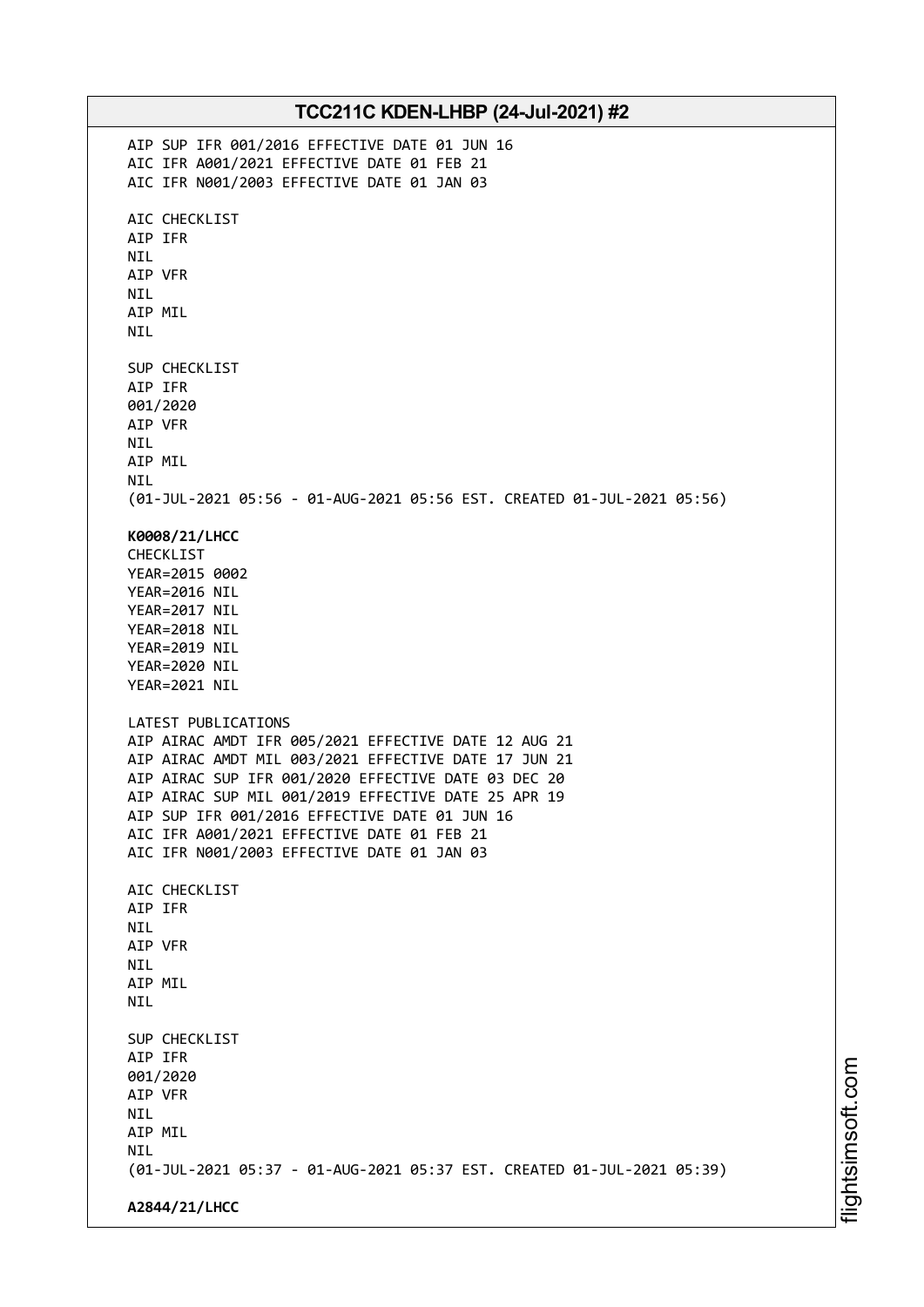UNMANNED AIRCRAFT WILL TAKE PLACE WITHIN AREA BOUNDED BY THE FOLLOWING COORD POINTS: 474749N0185442E 474750N0185453E 474810N0185442E 474807N0185432E 474749N0185442E(ZEBEGENY). FURTHER INFO ABOUT THE ACTUAL OPR HR VIA TEL: +36 30 626 0325 GND-900FT AMSL (02-AUG-2021 00:00 - 08-AUG-2021 23:59. CREATED 30-JUN-2021 09:16) **A2845/21/LHCC** UNMANNED AIRCRAFT WILL TAKE PLACE WITHIN 400M RADIUS CENTERED AT COORD POINT 463841N 0211707E (GYULA). FURTHER INFO ABOUT THE ACTUAL OPR HR VIA TEL: +36 70 339 4345 GND-900FT AMSL (02-AUG-2021 00:00 - 08-AUG-2021 23:59. CREATED 30-JUN-2021 09:16) **A2843/21/LHCC** UNMANNED AIRCRAFT WILL TAKE PLACE WITHIN 600M RADIUS CENTERED AT COORD POINT 474226N 0191356E (VACRATOT). FURTHER INFO ABOUT THE ACTUAL OPR HR VIA TEL: +36 30 626 0325 GND-900FT AMSL (02-AUG-2021 00:00 - 08-AUG-2021 23:59. CREATED 30-JUN-2021 09:15) **A2842/21/LHCC** UNMANNED AIRCRAFT WILL TAKE PLACE WITHIN 300M RADIUS CENTERED AT COORD POINT 472909N 0190316E (SZABADSAG-HID) . FURTHER INFO ABOUT THE ACTUAL OPR HR VIA TEL: +36 30 497 9089 GND-1000FT AMSL (26-JUL-2021 00:00 - 01-AUG-2021 23:59. CREATED 30-JUN-2021 09:15) **A2841/21/LHCC** UNMANNED AIRCRAFT WILL TAKE PLACE WITHIN AREA BOUNDED BY THE FOLLOWING COORD POINTS: 473857N0173647E 473725N0173432E 472858N0172809E 472439N0172558E 472103N0172617E 472040N0172917E 472259N0172841E 473046N0173242E 473702N0173529E 473839N0173729E 473857N0173647E (GYOR). FURTHER INFO ABOUT THE ACTUAL OPR HR VIA TEL: +36 20 433 3587. GND-800FT AMSL (26-JUL-2021 00:00 - 01-AUG-2021 23:59. CREATED 30-JUN-2021 08:27) **A2840/21/LHCC** UNMANNED AIRCRAFT WILL TAKE PLACE WITHIN AREA BOUNDED BY THE FOLLOWING COORD POINTS: 470645N0175831E 470608N0175539E 470508N0175524E 470437N0175356E

470413N0175412E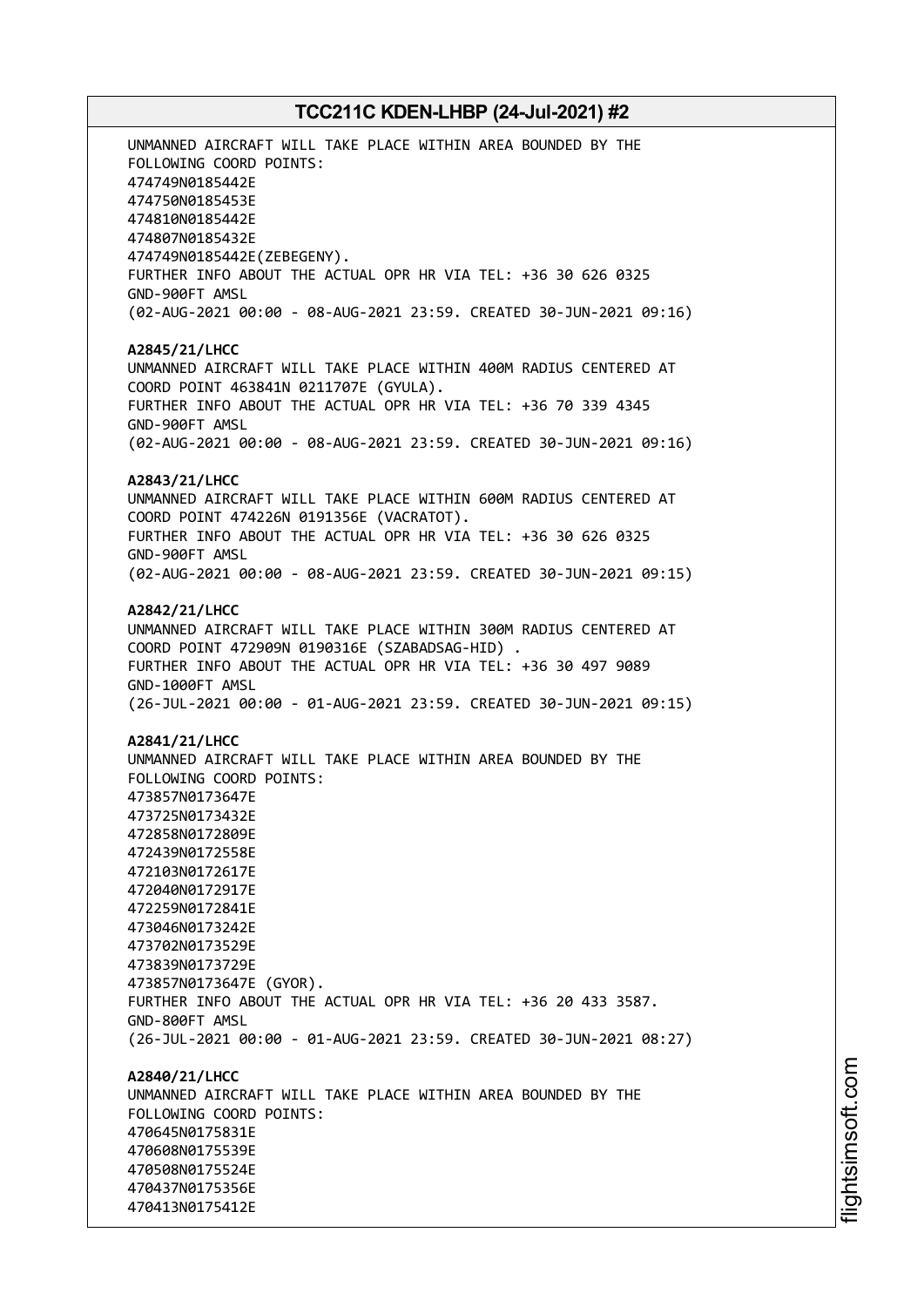470442N0175558E 470545N0175638E 470547N0175755E 470610N0175849E 470632N0175908E 470645N0175831E (VESZPREM KADARTA). FURTHER INFO ABOUT THE ACTUAL OPR HR VIA TEL: +36 30 410 1141. GND-50M AGL 0445-1845 (26-JUL-2021 04:45 - 30-JUL-2021 18:45. CREATED 30-JUN-2021 08:26) **A2839/21/LHCC** UNMANNED AIRCRAFT WILL TAKE PLACE WITHIN AREA BOUNDED BY THE FOLLOWING COORD POINTS: 464658N0172729E 464707N0172503E 464817N0172459E 464831N0172517E 464900N0172526E 464902N0172813E 464658N0172729E (SZIGLIGET). FURTHER INFO ABOUT THE ACTUAL OPR HR VIA TEL: +36 70 371 3375. GND-2500FT AMSL 0500-2359 (28-JUL-2021 05:00 - 03-AUG-2021 23:59. CREATED 30-JUN-2021 08:24) **A2838/21/LHCC** UNMANNED AIRCRAFT WILL TAKE PLACE WITHIN AREA BOUNDED BY THE FOLLOWING COORD POINTS: 455519N0180025E 455431N0181346E 455403N0182426E 455555N0182655E 455113N0182817E 455109N0182808E 454617N0181509E 455348N0175954E 455519N0180025E (SIKLOS). FURTHER INFO ABOUT THE ACTUAL OPR HR VIA TEL: +36 20 356 1407. GND-1000FT AMSL (26-JUL-2021 00:00 - 01-AUG-2021 23:59. CREATED 30-JUN-2021 08:23) **A2835/21/LHCC** TEMPORARY RESTRICTED AREA ESTABLISHED DUE TO MILITARY AND UNMANNED AIRCRAFT OPERATIONS WITHIN AREA BOUNDED BY THE FOLLOWING COORD POINTS: 460921N0201807E 461500N0201300E 462529N0205740E 462629N0211307E 462849N0211712E STATE BORDER 460921N0201807E (ROMAN I). FURTHER INFO ABOUT THE ACTUAL OPR HR VIA TEL: +36 88 543 036. GND-1500FT AMSL (29-JUL-2021 23:00 - 04-AUG-2021 23:00. CREATED 29-JUN-2021 14:48) **A2834/21/LHCC**

TEMPORARY RESTRICTED AREA ESTABLISHED DUE TO MILITARY AND UNMANNED AIRCRAFT OPERATIONS WITHIN AREA BOUNDED BY THE FOLLOWING COORD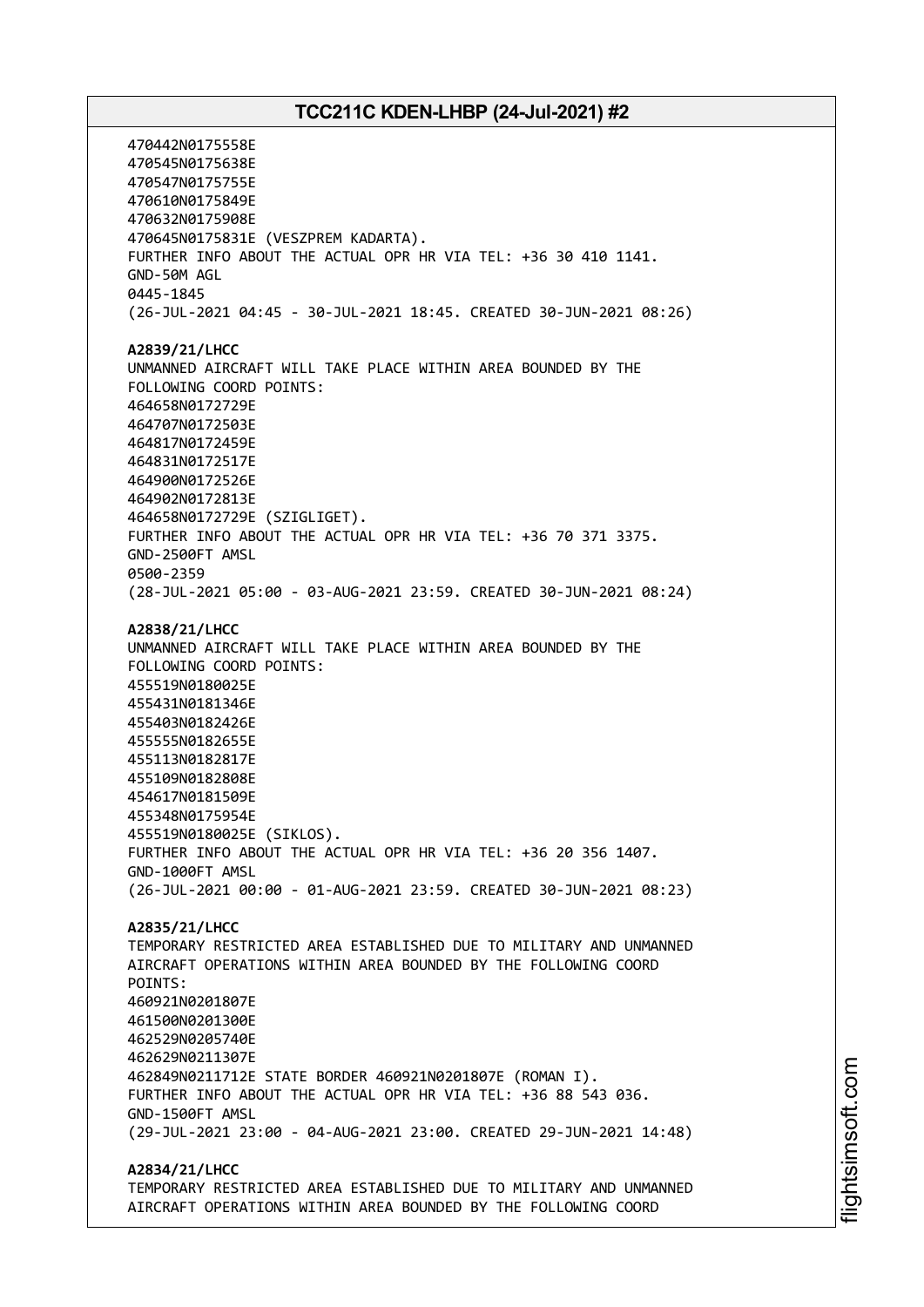POINTS: 455428N0185004E 460013N0184753E 460950N0190957E 461651N0193417E 461500N0200000E 461217N0200526E 461500N0201300E 460921N0201807E STATE BORDER 455428N0185004E (SZERB). FURTHER INFO ABOUT THE ACTUAL OPR HR VIA TEL: +36 88 543 036. GND-1500FT AMSL (31-JUL-2021 23:00 - 06-AUG-2021 23:00. CREATED 29-JUN-2021 14:44) **A2833/21/LHCC** TEMPORARY RESTRICTED AREA ESTABLISHED DUE TO MILITARY AND UNMANNED ACFT OPERATIONS WITHIN AREA BOUNDED BY THE FOLLOWING COORD POINTS: 463747N0212055E 464613N0212426E 465341N0212325E 471152N0212607E 470945N0214841E STATE BORDER 463747N0212055E (ROMAN II). FURTHER INFO ABOUT THE ACTUAL OPR HR VIA TEL: +36 88 543 036. GND-1500FT AMSL (30-JUL-2021 23:00 - 05-AUG-2021 23:00. CREATED 29-JUN-2021 14:40) **A2832/21/LHCC** TEMPORARY RESTRICTED AREA ESTABLISHED DUE TO MILITARY AND UNMANNED AIRCRAFT OPERATIONS WITHIN AREA BOUNDED BY THE FOLLOWING COORD POINTS: 455428N0185004E 460013N0184753E 460950N0190957E 461651N0193417E 461500N0200000E 461217N0200526E 461500N0201300E 460921N0201807E STATE BORDER 455428N0185004E (SZERB). FURTHER INFO ABOUT THE ACTUAL OPR HR VIA TEL: +36 88 543 036. GND-1500FT AMSL (25-JUL-2021 23:00 - 31-JUL-2021 23:00. CREATED 29-JUN-2021 14:37) **A2831/21/LHCC** TEMPORARY RESTRICTED AREA ESTABLISHED DUE TO MILITARY AND UNMANNED ACFT OPERATIONS WITHIN AREA BOUNDED BY THE FOLLOWING COORD POINTS: 463747N0212055E 464613N0212426E 465341N0212325E 471152N0212607E 470945N0214841E STATE BORDER 463747N0212055E (ROMAN II). FURTHER INFO ABOUT THE ACTUAL OPR HR VIA TEL: +36 88 543 036. GND-1500FT AMSL (05-AUG-2021 23:00 - 11-AUG-2021 23:00. CREATED 29-JUN-2021 14:36) **A2830/21/LHCC** TEMPORARY RESTRICTED AREA ESTABLISHED DUE TO MILITARY OPERATIONS

AND UNMANNED AIRCRAFT OPERATIONS WITHIN AREA BOUNDED BY THE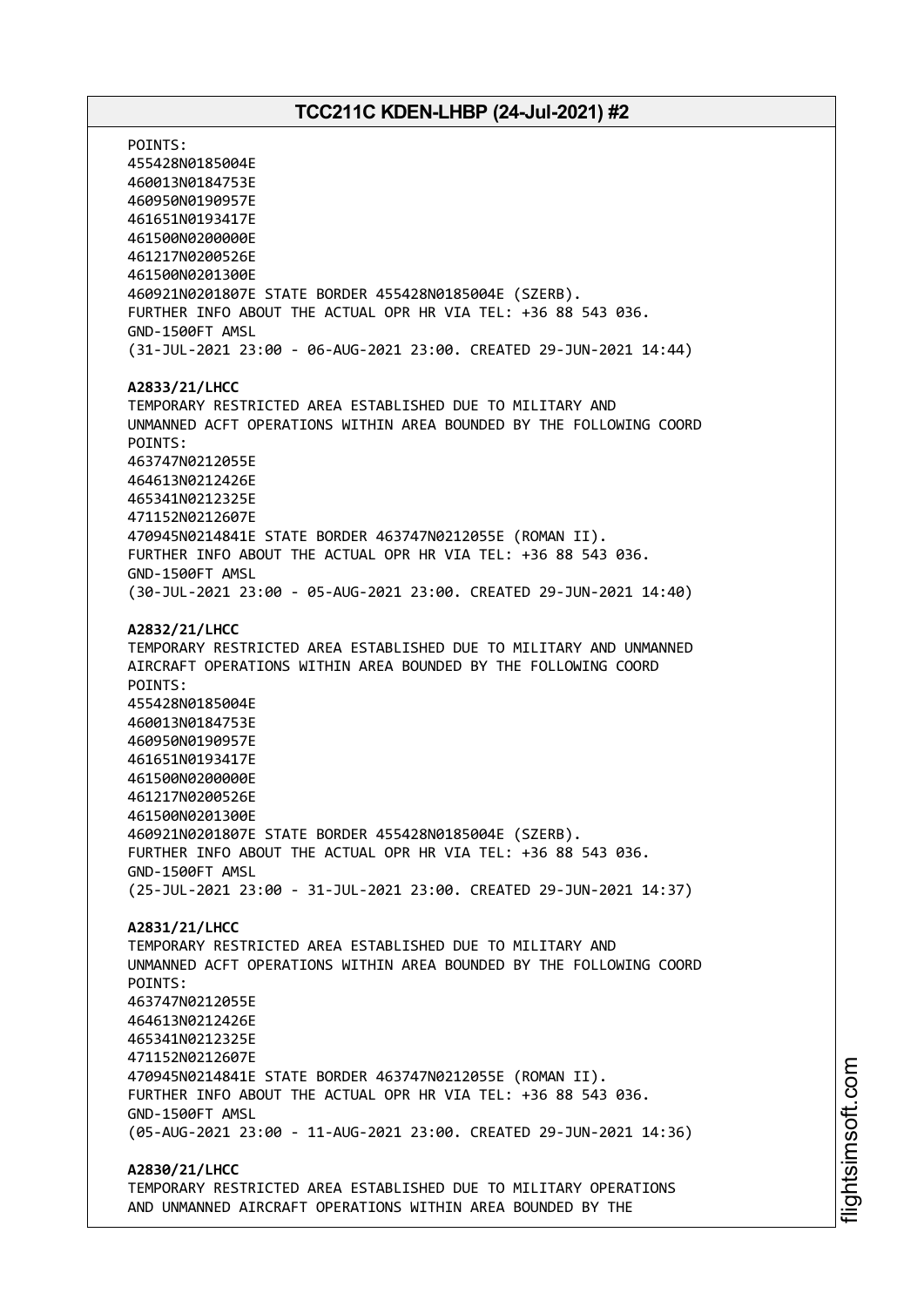FOLLOWING COORD POINTS: 470945N0214841E 471152N0212607E 473338N0215503E 475654N0221905E 480307N0225204E STATE BORDER 470945N 0214841E (ROMAN III). FURTHER INFO ABOUT THE ACTUAL OPR HR VIA TEL: +36 88 543 036. GND-1500FT AMSL (30-JUL-2021 23:00 - 05-AUG-2021 23:00. CREATED 29-JUN-2021 14:31) **A2824/21/LHCC** UNMANNED AIRCRAFT WILL TAKE PLACE WITHIN 600M RADIUS CENTERED AT COORD POINT 464929N 0172217E (NEMESVITA). FURTHER INFO ABOUT THE ACTUAL OPR HR VIA TEL: +36 30 844 7199. GND-120M AGL 0700-2000 (26-JUL-2021 07:00 - 01-AUG-2021 20:00. CREATED 29-JUN-2021 13:31) **A2822/21/LHCC** UNMANNED AIRCRAFT WILL TAKE PLACE WITHIN 1200M RADIUS CENTERED AT COORD POINT 465405N 0174604E (BALATONAKALI). FURTHER INFO ABOUT THE ACTUAL OPR HR VIA TEL: +36 30 844 7199. GND-120M AGL 0700-2000 (26-JUL-2021 07:00 - 01-AUG-2021 20:00. CREATED 29-JUN-2021 13:27) **A2820/21/LHCC** UNMANNED AIRCRAFT WILL TAKE PLACE WITHIN 1900M RADIUS CENTERED AT COORD POINT 460941N 0183333E (FEKED). FURTHER INFO ABOUT THE ACTUAL OPR HR VIA TEL: +36 30 844 7199. GND-120M AGL 0700-2000 (26-JUL-2021 07:00 - 01-AUG-2021 20:00. CREATED 29-JUN-2021 13:22) **A2819/21/LHCC** UNMANNED AIRCRAFT WILL TAKE PLACE WITHIN 60M RADIUS CENTERED AT COORD POINT 473044N 0190215E (BUDAPEST FEKETE SAS UTCA). FURTHER INFO ABOUT THE ACTUAL OPR HR VIA TEL: +36 30 359 9482. GND-30M AGL 0700-1500 (26-JUL-2021 07:00 - 30-JUL-2021 15:00. CREATED 29-JUN-2021 13:19) **A2811/21/LHCC** TEMPORARY RESTRICTED AREA ESTABLISHED DUE TO MILITARY AND UNMANNED ACFT OPERATIONS WITHIN AREA BOUNDED BY THE FOLLOWING COORD POINTS: 463128N0163150E 463851N0164616E 462158N0170416E 460242N0173732E 455347N0175950E 454614N0181508E 455106N0182820E 460013N0184753E 455428N0185004E STATE BORDER 463128N0163150E (HORVAT). FURTHER INFO ABOUT THE ACTUAL OPR HR VIA TEL: +36 88 543 036. GND-1500FT AMSL (25-JUL-2021 23:00 - 31-JUL-2021 23:00. CREATED 29-JUN-2021 07:29)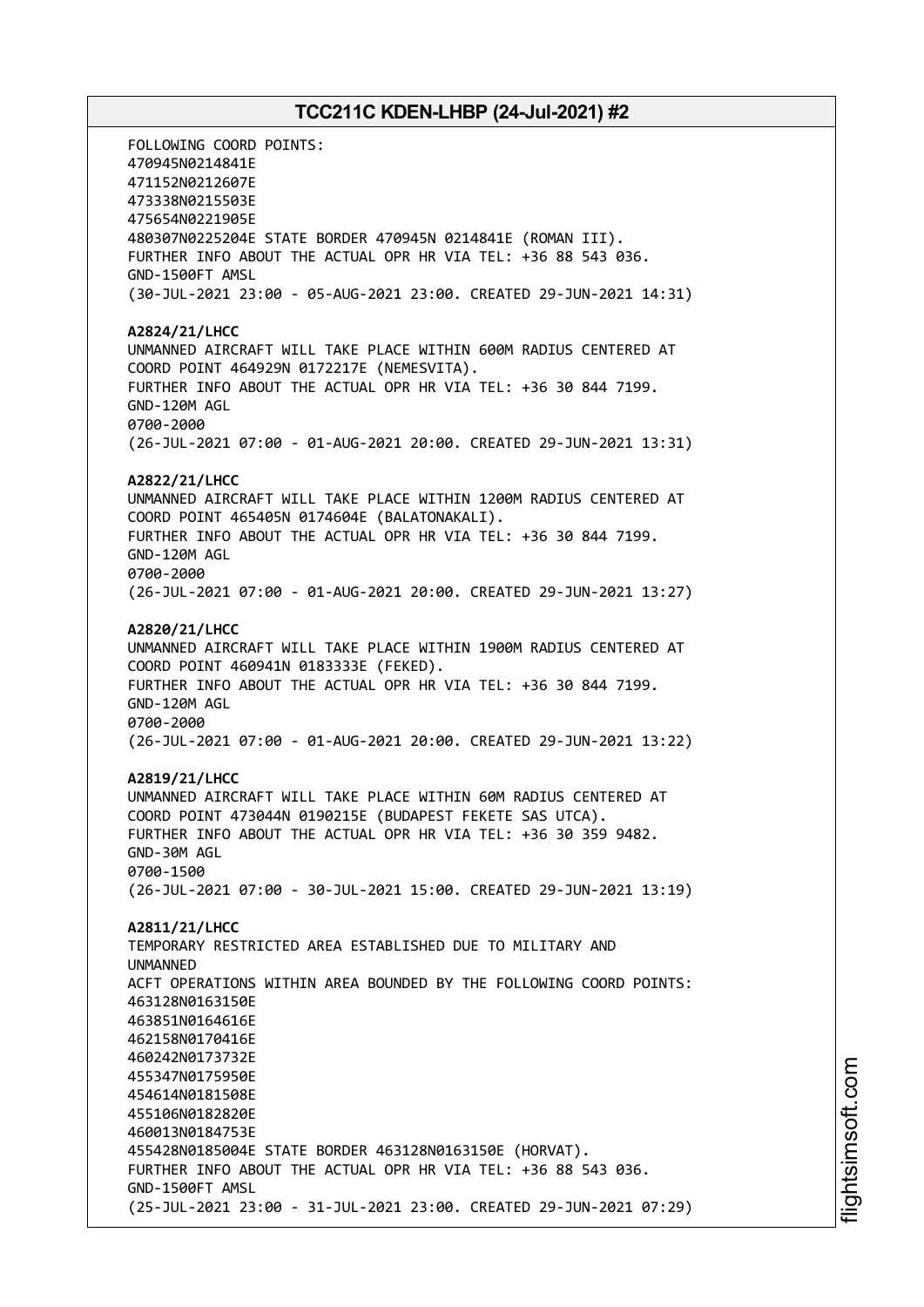**A2810/21/LHCC** TEMPORARY RESTRICTED AREA ESTABLISHED DUE TO MILITARY AND UNMANNED ACFT OPERATIONS WITHIN AREA BOUNDED BY THE FOLLOWING COORD POINTS: 463128N0163150E 463851N0164616E 462158N0170416E 460242N0173732E 455347N0175950E 454614N0181508E 455106N0182820E 460013N0184753E 455428N0185004E STATE BORDER 463128N0163150E (HORVAT). FURTHER INFO ABOUT THE ACTUAL OPR HR VIA TEL: +36 88 543 036. GND-1500FT AMSL (31-JUL-2021 23:00 - 06-AUG-2021 23:00. CREATED 29-JUN-2021 07:21) **A2808/21/LHCC** UNMANNED AIRCRAFT WILL TAKE PLACE WITHIN AREA BOUNDED BY THE FOLLOWING COORD POINTS: 480007N0193426E 480008N0193622E 475931N0193622E 475931N0193427E 480007N0193426E (RIMOC). FURTHER INFO ABOUT THE ACTUAL OPR HR VIA TEL: +36 30 626 0325. GND-2500FT AMSL (19-JUL-2021 00:00 - 25-JUL-2021 23:59. CREATED 29-JUN-2021 06:51) **A2807/21/LHCC** UNMANNED AIRCRAFT WILL TAKE PLACE WITHIN 300M RADIUS CENTERED AT COORD POINT 472909N 0190316E (BUDAPEST, SZABADSAG HID) . FURTHER INFO ABOUT THE ACTUAL OPR HR VIA TEL: +36 30 497 9089. GND-1000FT AMSL (19-JUL-2021 00:00 - 25-JUL-2021 23:59. CREATED 29-JUN-2021 06:45) **A2800/21/LHCC** DANGER AREA LHD36A HAJMASKER ACTIVATED. GND-5500FT AMSL 0730-1300 (26-JUL-2021 07:30 - 27-JUL-2021 13:00. CREATED 28-JUN-2021 10:32) **A2797/21/LHCC** DANGER AREA LHD36B VARPALOTA ACTIVATED. GND-5500FT AMSL 0730-1300 (26-JUL-2021 07:30 - 27-JUL-2021 13:00. CREATED 28-JUN-2021 10:11) **A2764/21/LHCC** UNMANNED AIRCRAFT WILL TAKE PLACE WITHIN AREA BOUNDED BY THE FOLLOWING COORD POINTS: 473857N0173647E 473725N0173432E 472858N0172809E 472439N0172558E 472103N0172617E 472040N0172917E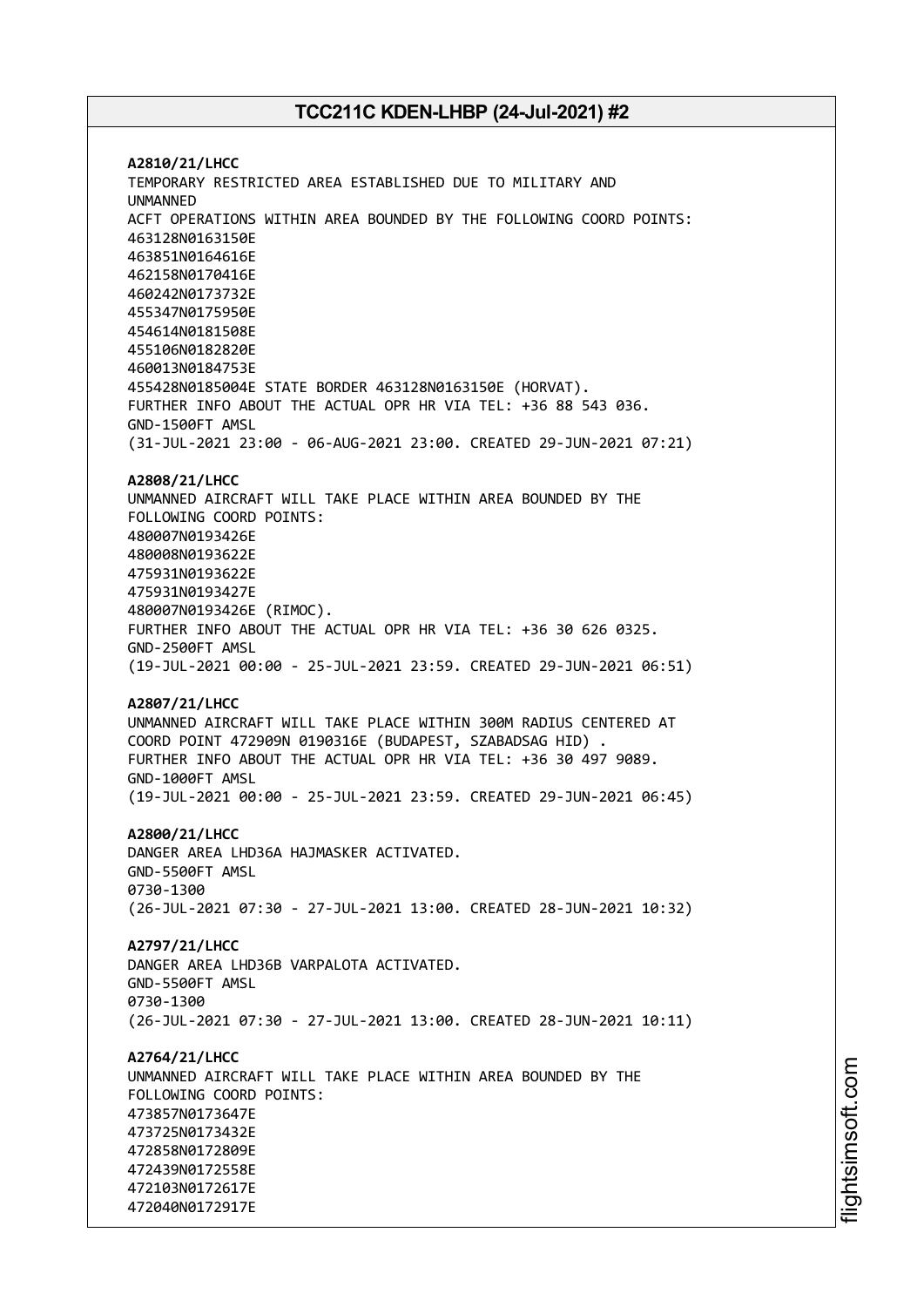472259N0172841E 473046N0173242E 473702N0173529E 473839N0173729E 473857N0173647E (GYOR). FURTHER INFO ABOUT THE ACTUAL OPR HR VIA TEL: +36 20 433 3587. GND-800FT AMSL (19-JUL-2021 00:00 - 25-JUL-2021 23:59. CREATED 25-JUN-2021 16:05) **A2760/21/LHCC** UNMANNED AIRCRAFT WILL TAKE PLACE WITHIN AREA BOUNDED BY THE FOLLOWING COORD POINTS: 470856N0184908E 470842N0184816E 470748N0184850E 470813N0184948E 470856N0184908E (IVANCSA). FURTHER INFO ABOUT THE ACTUAL OPR HR VIA TEL: +36 20 415 1370. GND-700FT AMSL 0500-1800 (19-JUL-2021 05:00 - 25-JUL-2021 18:00. CREATED 25-JUN-2021 16:01) **A2744/21/LHCC** TEMPORARY RESTRICTED AREA ESTABLISHED DUE TO MILITARY AND UNMANNED ACFT OPERATIONS WITHIN AREA BOUNDED BY THE FOLLOWING COORD POINTS: 463747N0212055E 464613N0212426E 465341N0212325E 471152N0212607E 470945N0214841E STATE BORDER 463747N0212055E (ROMAN II). FURTHER INFO ABOUT THE ACTUAL OPR HR VIA TEL: +36 88 543 036. GND-1500FT AMSL (18-JUL-2021 23:00 - 24-JUL-2021 23:00. CREATED 25-JUN-2021 15:15) **A2743/21/LHCC** TEMPORARY RESTRICTED AREA ESTABLISHED DUE TO MILITARY AND UNMANNED AIRCRAFT OPERATIONS WITHIN AREA BOUNDED BY THE FOLLOWING COORD POINTS: 463128N0163150E 463851N0164616E 462158N0170416E 460242N0173732E 455347N0175950E 454614N0181508E 455106N0182820E 460013N0184753E 455428N0185004E STATE BORDER 463128N0163150E (HORVAT). FURTHER INFO ABOUT THE ACTUAL OPR HR VIA TEL: +36 88 543 036. GND-1500FT AMSL (19-JUL-2021 23:00 - 25-JUL-2021 23:00. CREATED 25-JUN-2021 15:14) **A2742/21/LHCC** TEMPORARY RESTRICTED AREA ESTABLISHED DUE TO MILITARY AND UNMANNED AIRCRAFT OPERATIONS WITHIN AREA BOUNDED BY THE FOLLOWING COORD POINTS: 470945N0214841E 471152N0212607E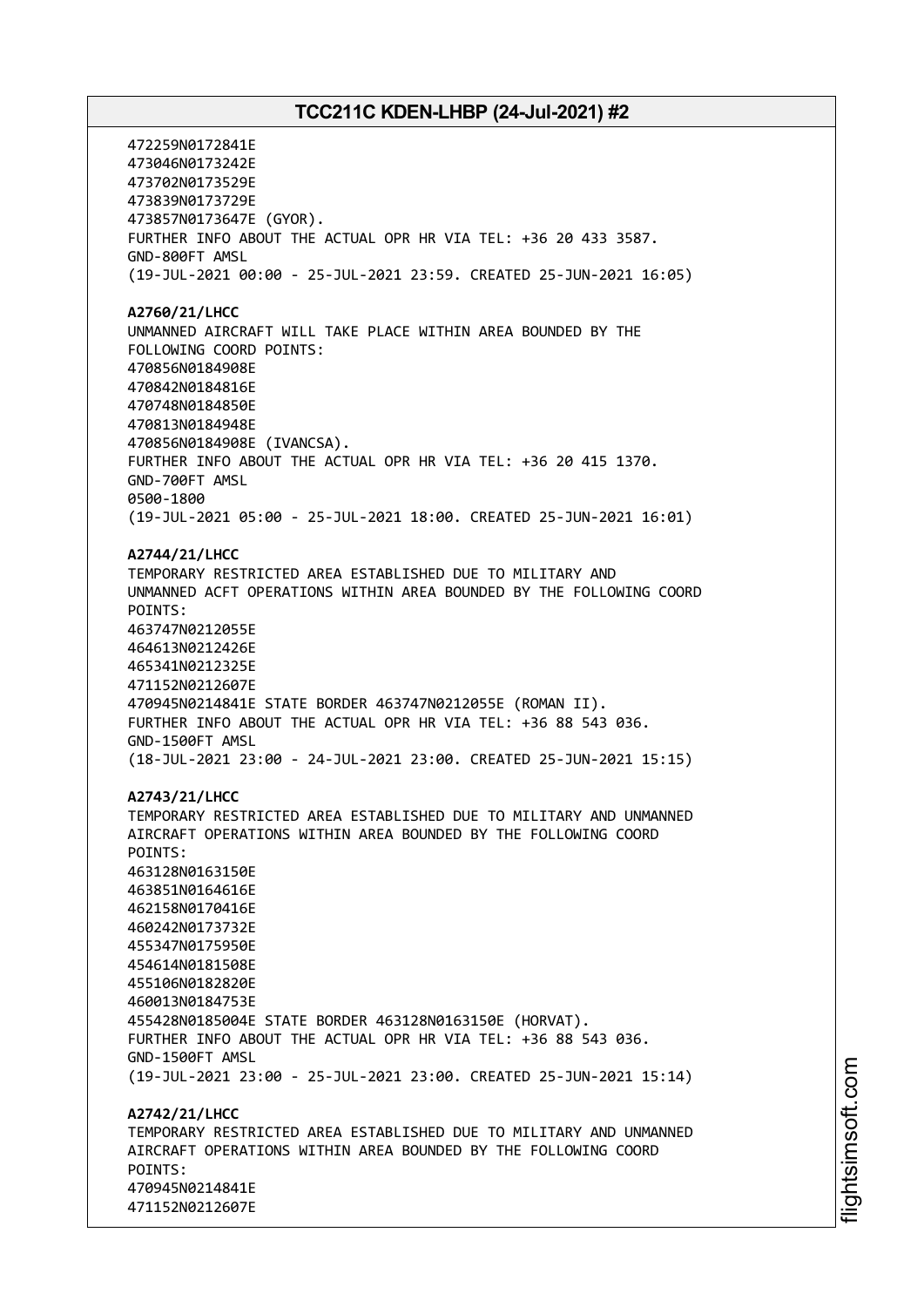473338N0215503E 475654N0221905E 480307N0225204E STATE BORDER 470945N0214841E (ROMAN III). FURTHER INFO ABOUT THE ACTUAL OPR HR VIA TEL: +36 88 543 036. GND-1500FT AMSL (24-JUL-2021 23:00 - 30-JUL-2021 23:00. CREATED 25-JUN-2021 15:13) **A2741/21/LHCC** AIR DISPLAY WILL TAKE PLACE WITHIN 1200M RADIUS CENTERED AT COORD POINT 471750N0185027E(RACKERESZTUR). FURTHER INFO ABOUT THE ACTUAL OPR HR VIA TEL: +36 01 999 1174 GND-4500FT AMSL 0400-1800 (21-JUL-2021 04:00 - 27-JUL-2021 18:00. CREATED 25-JUN-2021 15:12) **A2739/21/LHCC** DANGER AREA LHD14 HAJDUHADHAZ ACTIVATED. GND-FL105 JUL 20 0600-1400, 21 26-28 29-30 0600-2000 (20-JUL-2021 06:00 - 30-JUL-2021 20:00. CREATED 25-JUN-2021 11:19) **A2737/21/LHCC** DANGER AREA LHD11 DOC ACTIVATED. GND-7500FT AMSL JUL 01 06-08 13-15 20-22 27-29 0600-2000 (01-JUL-2021 06:00 - 29-JUL-2021 20:00. CREATED 25-JUN-2021 11:15) **A2736/21/LHCC** DANGER AREA LHD3 TATARSZENTGYORGY ACTIVATED. GND-2500FT AMSL JUL 26-29 0600-2100, 30 0600-1600 (26-JUL-2021 06:00 - 30-JUL-2021 16:00. CREATED 25-JUN-2021 11:10) **A2729/21/LHCC** DANGER AREA LHD2A HAJMASKER ACTIVATED. GND-FL105 (29-JUL-2021 06:00 - 29-JUL-2021 16:00. CREATED 25-JUN-2021 11:02) **A2724/21/LHCC** DANGER AREA LHD29 PUSPOKSZILAGY ACTIVATED. GND-3800FT AMSL 15 22 28 0600-1400 (15-JUL-2021 06:00 - 28-JUL-2021 14:00. CREATED 25-JUN-2021 10:51) **A2722/21/LHCC** DANGER AREA LHD24 SANTOS ACTIVATED. GND-3800FT AMSL 01 06-08 12 13-16 19-22 23 26-30 0600-1400 (01-JUL-2021 06:00 - 30-JUL-2021 14:00. CREATED 25-JUN-2021 10:49) **A2721/21/LHCC** DANGER AREA LHD21 SZOMOD ACTIVATED. GND-FL105 26 1000-2000, 27-29 0600-2000, 30 0600-1100 (26-JUL-2021 10:00 - 30-JUL-2021 11:00. CREATED 25-JUN-2021 10:48) **A2713/21/LHCC**

TEMPORARY RESTRICTED AREA ESTABLISHED DUE TO POLICE OPERATIONS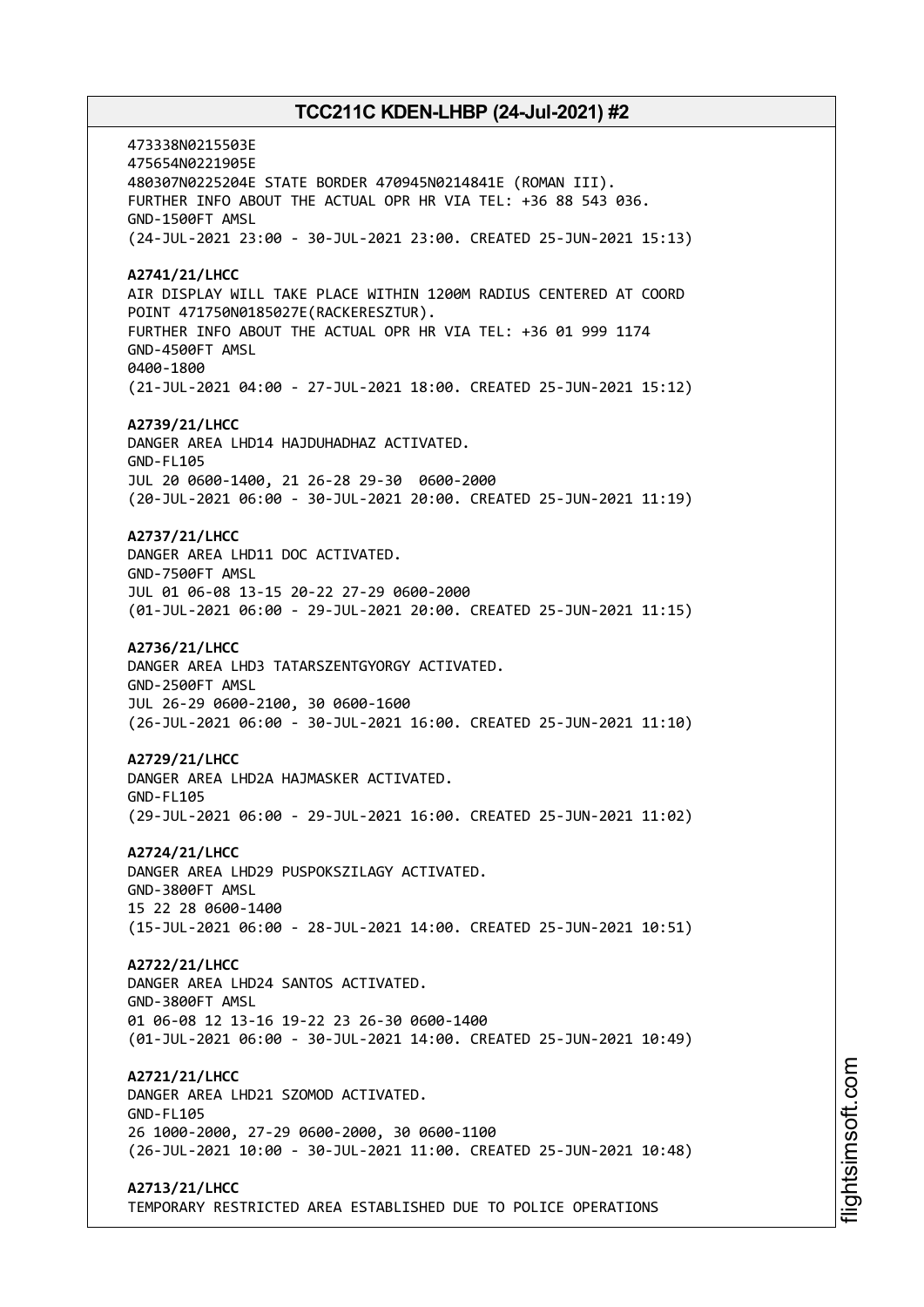AND UNMANNED AIRCRAFT OPERATIONS WITHIN AREA BOUNDED BY THE FOLLOWING COORD POINTS: 475843N0222828E 480307N0225204E STATE BORDER 482401N0220925E 482307N0220906E 481305N0220456E 475953N0220450E 475705N0221858E 475843N0222828E (MAGYAR-UKRAN HATARSZAKASZ). FURTHER INFO ABOUT THE ACTUAL OPR HR VIA TEL: +36 20 267 4757. GND-1500FT AMSL (20-JUL-2021 00:00 - 26-JUL-2021 23:59. CREATED 24-JUN-2021 09:07) **A2530/21/LHCC** UNMANNED AIRCRAFT WILL TAKE PLACE WITHIN AREA BOUNDED BY THE FOLLOWING COORD POINTS: 470708N0183501E 470658N0183714E 470559N0183714E 470559N0183501E 470708N0183501E (SEREGELYES). FURTHER INFO ABOUT THE ACTUAL OPR HR VIA TEL: +36 30 437 1636. GND-120M AGL 0400-2030 (19-JUL-2021 04:00 - 25-JUL-2021 20:30. CREATED 15-JUN-2021 13:24) **A2473/21/LHCC** UNMANNED AIRCRAFT WILL TAKE PLACE WITHIN 2000M RADIUS CENTERED AT COORD POINT 464441N 0173225E (FONYOD) . FURTHER INFO ABOUT THE ACTUAL OPR HR VIA TEL: +36 70 386 1443. GND-700FT AMSL (14-AUG-2021 02:00 - 14-AUG-2021 18:00. CREATED 10-JUN-2021 19:17) **A2471/21/LHCC** UNMANNED AIRCRAFT WILL TAKE PLACE WITHIN AREA BOUNDED BY THE FOLLOWING COORD POINTS: 463056N0184613E 463325N0185237E 463317N0185257E 463223N0185323E 463220N0185445E 463158N0185538E 463158N0185618E 463149N0185618E 463159N0185311E 462923N0185414E 463056N0184613E (PAKS - KALOCSA). FURTHER INFO ABOUT THE ACTUAL OPR HR VIA TEL: +36 20 480 8811. GND-800FT AMSL 0400-2000 (18-JUL-2021 04:00 - 24-JUL-2021 20:00. CREATED 10-JUN-2021 19:09) **A2466/21/LHCC** UNMANNED AIRCRAFT WILL TAKE PLACE WITHIN AREA BOUNDED BY THE FOLLOWING COORD POINTS: 464155N0172812E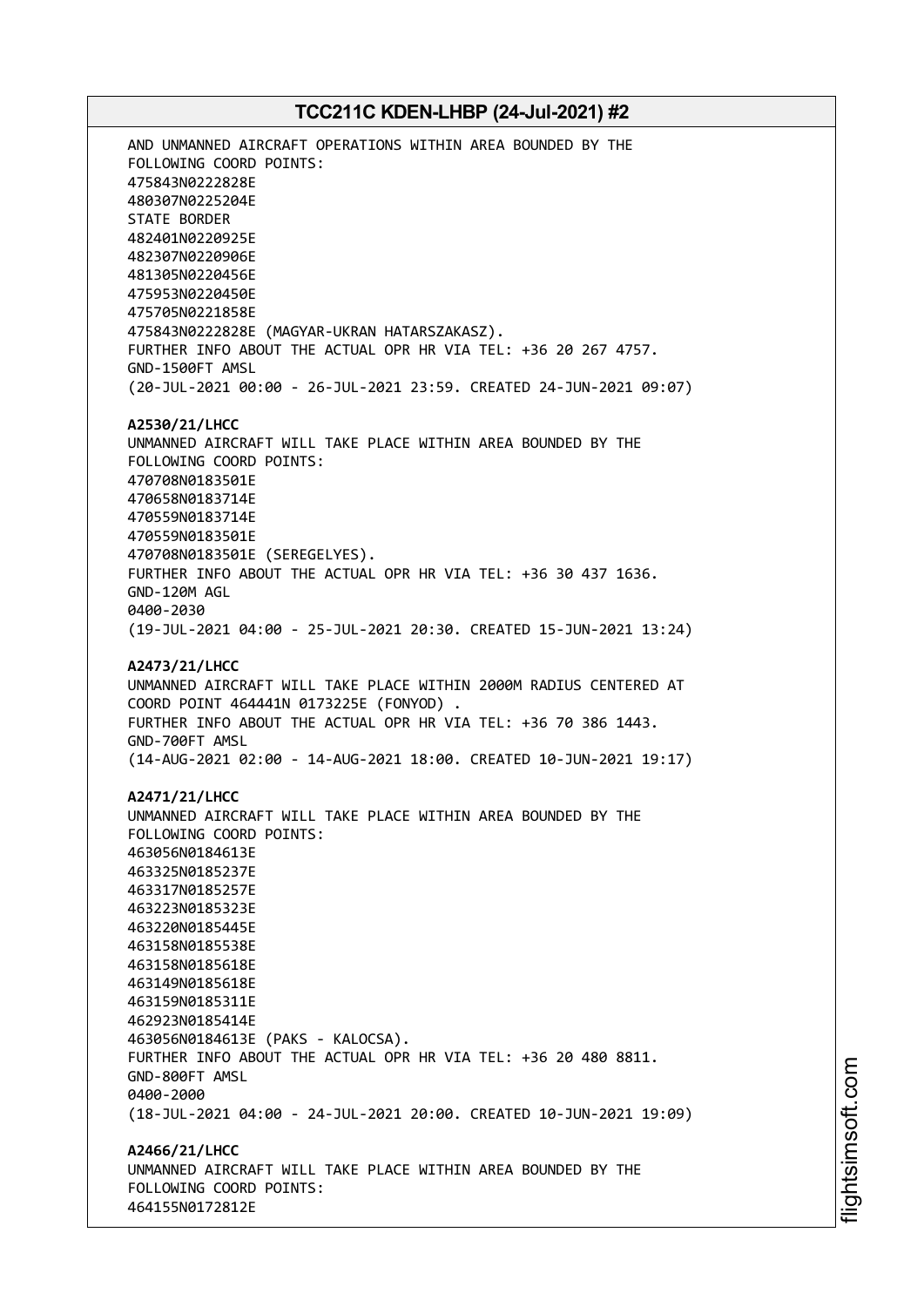464302N0172734E 464639N0173622E 464525N0173739E 464155N0172812E (BALATONFENYVES). FURTHER INFO ABOUT THE ACTUAL OPR HR VIA TEL: +36 30 936 8060. GND-1500FT AMSL 0400-1900 (19-AUG-2021 04:00 - 25-AUG-2021 19:00. CREATED 10-JUN-2021 18:45) **A2455/21/LHCC** TEMPORARY RESTRICTED AREA ESTABLISHED DUE TO MILITARY OPERATIONS AND UNMANNED AIRCRAFT OPERATIONS WITHIN 13000M RADIUS CENTERED AT COORD POINT 472157N 0170846E (KENYERI). FURTHER INFO ABOUT THE ACTUAL OPR HR VIA TEL: +36 30 857 5673. GND-3500FT AMSL (22-JUL-2021 00:00 - 28-JUL-2021 23:59. CREATED 10-JUN-2021 18:05) **A2347/21/LHCC** ACCORDING TO REG. EU 2016/399, PRIVATE FLIGHTS OPERATING FROM OR TO NON-SCHENGEN COUNTRIES, SHALL TRANSMIT TO THE HUNGARIAN POLICE, PRIOR TO TAKE-OFF, A GENERAL DECLARATION COMPRISING INTER ALIA A FLIGHT PLAN IN ACCORDANCE WITH ANNEX 2 TO THE CONVENTION ON INTERNATIONAL CIVIL AVIATION AND INFORMATION CONCERNING THE PASSENGERS' IDENTITY AS THE FOLLOWING: FIRST NAME, LAST NAME, DATE OF BIRTH, NATIONALITY, NUMBER OF ID CARD, DEPARTING FROM. FAX: +36-1-296-82-45, EMAIL: GATUTASLISTA(A)RRI.POLICE.HU REF AIP GEN 1.2. (04-JUN-2021 07:36 - PERM. CREATED 04-JUN-2021 07:37) **A2334/21/LHCC** UNMANNED AIRCRAFT WILL TAKE PLACE WITHIN AREA BOUNDED BY THE FOLLOWING COORD POINTS: 472957N0190201E 472959N0190209E 473008N0190208E 473016N0190156E 473009N0190145E 472957N0190201E (BUDAPEST PALOTA UT). FURTHER INFO ABOUT THE ACTUAL OPR HR VIA TEL: +36 30 154 8246. GND-120M AGL 0800-1900 (19-JUL-2021 08:00 - 25-JUL-2021 19:00. CREATED 03-JUN-2021 15:51) **A2332/21/LHCC** UNMANNED AIRCRAFT WILL TAKE PLACE WITHIN 5000M RADIUS CENTERED AT COORD POINT 481918N 0220546E (KOMORO). FURTHER INFO ABOUT THE ACTUAL OPR HR VIA TEL: +36 70 331 3829. GND-120M AGL (02-AUG-2021 08:00 - 08-AUG-2021 16:00. CREATED 03-JUN-2021 15:46) **A2330/21/LHCC** UNMANNED AIRCRAFT WILL TAKE PLACE WITHIN 5000M RADIUS CENTERED AT COORD POINT 481631N 0220224E (SZABOLCSVERESMART). FURTHER INFO ABOUT THE ACTUAL OPR HR VIA TEL: +36 70 331 3829. GND-120M AGL (09-AUG-2021 08:00 - 15-AUG-2021 16:00. CREATED 03-JUN-2021 15:41) **M0288/21/LHCC**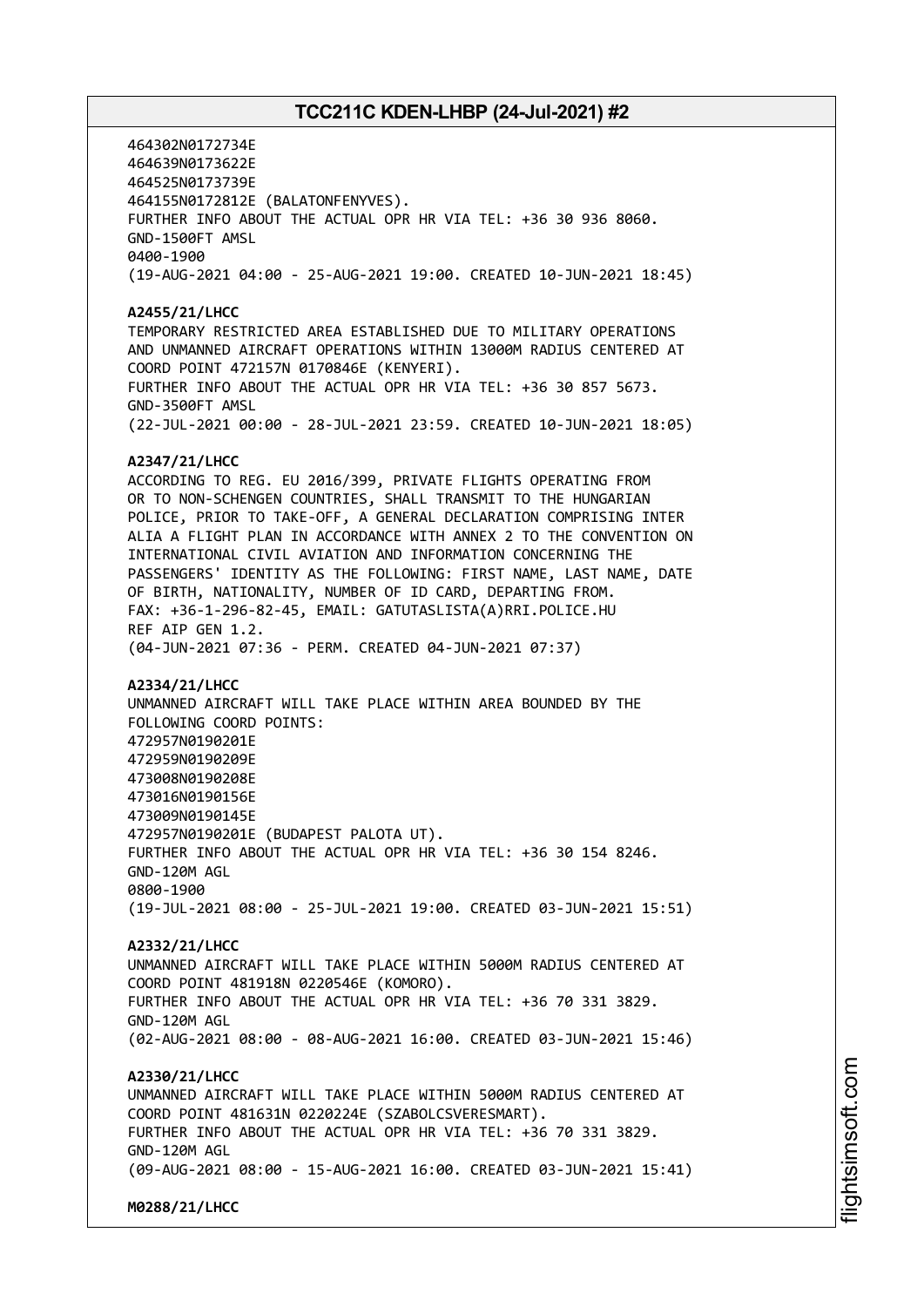AIRAC EFFECTIVE DATE 15 JUL 2021 NIL. (15-JUL-2021 00:00 - 28-JUL-2021 23:59. CREATED 03-JUN-2021 07:57) **A2302/21/LHCC** AIRAC EFFECTIVE DATE 15 JUL 2021 NIL. (15-JUL-2021 00:00 - 28-JUL-2021 23:59. CREATED 03-JUN-2021 07:44) **A2081/21/LHCC** UNMANNED AIRCRAFT WILL TAKE PLACE WITHIN 3000M RADIUS CENTERED AT COORD POINT 472903N 0203510E (TISZA-TO). FURTHER INFO ABOUT THE ACTUAL OPR HR VIA TEL: +36 70 386 1443. GND-1000FT AMSL (14-AUG-2021 02:00 - 14-AUG-2021 18:00. CREATED 20-MAY-2021 14:52) **A2070/21/LHCC** UNMANNED AIRCRAFT WILL TAKE PLACE WITHIN 3000M RADIUS CENTERED AT COORD POINT 472903N 0203510E (TISZA-TO). FURTHER INFO ABOUT THE ACTUAL OPR HR VIA TEL: +36 70 386 1443. GND-1000FT AMSL 0200-1800 (07-AUG-2021 02:00 - 13-AUG-2021 18:00. CREATED 20-MAY-2021 14:16) **A1867/21/LHCC** UNMANNED AIRCRAFT WILL TAKE PLACE WITHIN 3000M RADIUS CENTERED AT COORD POINT 472936N 0203051E (KISKORE). FURTHER INFO ABOUT THE ACTUAL OPR HR VIA TEL: +36 70 386 1443. GND-1000FT AMSL (30-JUL-2021 02:00 - 30-JUL-2021 18:00. CREATED 10-MAY-2021 14:11) **A1693/21/LHCC** UNMANNED AIRCRAFT WILL TAKE PLACE WITHIN AREA BOUNDED BY THE FOLLOWING COORD POINTS: 465548N0194406E 465446N0194627E 465413N0194556E 465513N0194333E 465548N0194335E 465548N0194406E (KECSKEMET REPULOTER). FURTHER INFO ABOUT THE ACTUAL OPR HR VIA TEL: +36 30 827 3302. GND-1000FT AMSL 0400-1800 (29-JUL-2021 04:00 - 04-AUG-2021 18:00. CREATED 03-MAY-2021 08:30) **A1577/21/LHCC** TO ENSURE SAFE AND EXPEDITIOUS DELIVERY OF COVID-19 VACCINES, AIRCRAFT OPERATORS OF FLIGHTS CARRYING SUCH VACCINES ARE EXEMPTED IN HUNGARY FROM ATFM MEASURES FOR EACH FLIGHT DEEMED CRITICAL. STS/ATFMX AND RMK/VACCINE SHALL BE INSERTED IN ITEM 18 OF THE FLIGHT PLAN, AS REQUIREMENT OF THE EXEMPTION. (28-APR-2021 15:11 - 28-JUL-2021 23:59 EST. CREATED 28-APR-2021 15:12) **A0952/21/LHCC** TEMPORARY RESTRICTED AREA ESTABLISHED DUE TO AVIATION EVENT WITHIN AREA BOUNDED BY THE FOLLOWING COORD POINTS: 461852N0200000E 461727N0200458E 461923N0200541E 462300N0200530E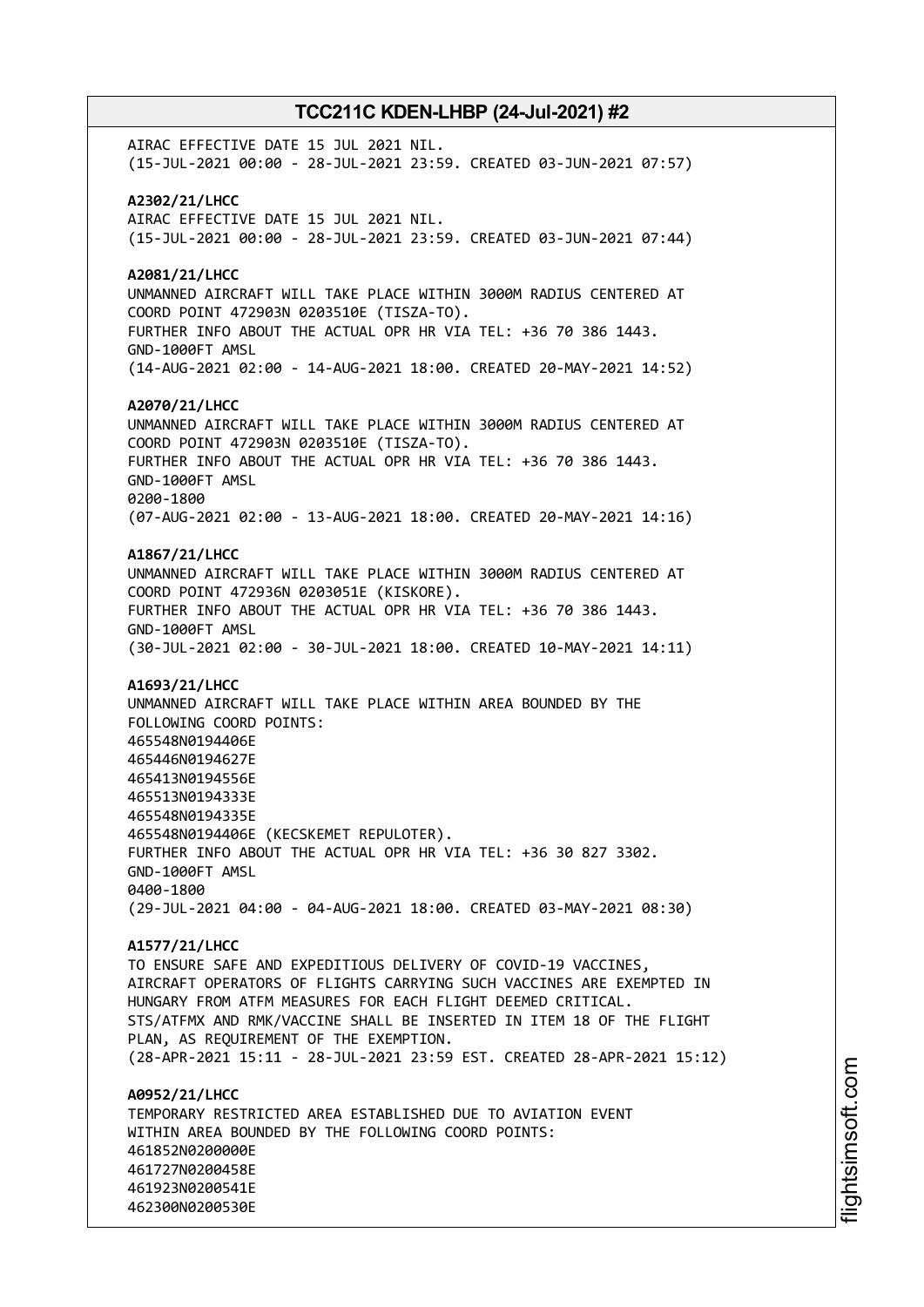462300N0200000E 461852N0200000E (SZATYMAZ REPULOTER). FURTHER INFO ABOUT THE ACTUAL OPR HR VIA TEL: +36 70 701 4883 . GND-8500FT AMSL 0400-1730 (27-SEP-2021 04:00 - 26-OCT-2021 17:30. CREATED 16-MAR-2021 16:47) **A0951/21/LHCC** UNMANNED AIRCRAFT WILL TAKE PLACE WITHIN 250M RADIUS CENTERED AT COORD POINT 465455N 0174934E (ORVENYES). FURTHER INFO ABOUT THE ACTUAL OPR HR VIA TEL: +36 20 961 7066. GND-1500FT AMSL 0600-2200 (02-OCT-2021 06:00 - 31-OCT-2021 22:00. CREATED 16-MAR-2021 16:45) **A0935/21/LHCC** TEMPORARY RESTRICTED AREA ESTABLISHED DUE TO AVIATION EVENT **WITHTN** AREA BOUNDED BY THE FOLLOWING COORD POINTS: 461852N0200000E 461727N0200458E 461923N0200541E 462300N0200530E 462300N0200000E 461852N0200000E (SZATYMAZ REPULOTER). FURTHER INFO ABOUT THE ACTUAL OPR HR VIA TEL: +36 70 701 4883. GND-8500FT AMSL 0400-1730 (27-OCT-2021 04:00 - 25-NOV-2021 17:30. CREATED 12-MAR-2021 15:04) **A0933/21/LHCC** UNMANNED AIRCRAFT WILL TAKE PLACE WITHIN AREA BOUNDED BY THE FOLLOWING COORD POINTS: 472444N0185709E 472551N0185541E 472605N0185606E 472508N0185802E 472444N0185709E (TOROKBALINT). FURTHER INFO ABOUT THE ACTUAL OPR HR VIA TEL: +36 70 708 1066. GND-1000FT AMSL 0800-2000 (01-SEP-2021 08:00 - 30-SEP-2021 20:00. CREATED 12-MAR-2021 14:56) **A0931/21/LHCC** UNMANNED AIRCRAFT WILL TAKE PLACE WITHIN AREA BOUNDED BY THE FOLLOWING COORD POINTS: 472444N0185709E 472551N0185541E 472605N0185606E 472508N0185802E 472444N0185709E (TOROKBALINT). FURTHER INFO ABOUT THE ACTUAL OPR HR VIA TEL: +36 70 708 1066. GND-1000FT AMSL 0800-2000 (01-AUG-2021 08:00 - 30-AUG-2021 20:00. CREATED 12-MAR-2021 14:49) **A0924/21/LHCC** UNMANNED AIRCRAFT WILL TAKE PLACE WITHIN 250M RADIUS CENTERED AT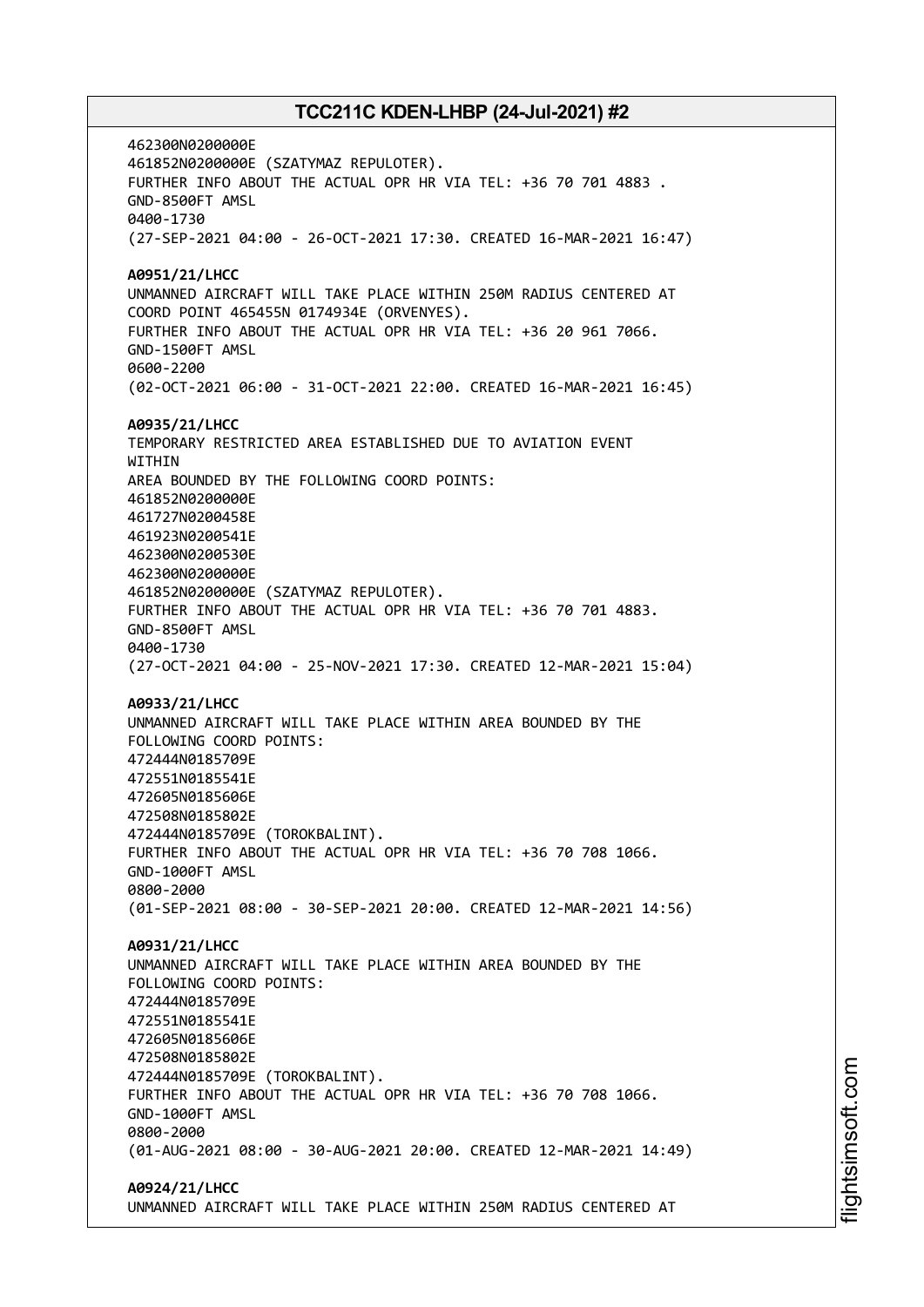COORD POINT 465455N 0174934E (ORVENYES). FURTHER INFO ABOUT THE ACTUAL OPR HR VIA TEL: +36 20 961 7066. GND-1500FT AMSL 0600-2200 (01-AUG-2021 06:00 - 30-AUG-2021 22:00. CREATED 12-MAR-2021 13:41) **A0912/21/LHCC** UNMANNED AIRCRAFT WILL TAKE PLACE WITHIN 250M RADIUS CENTERED AT COORD POINT 465455N 0174934E (ORVENYES). FURTHER INFO ABOUT THE ACTUAL OPR HR VIA TEL: +36 20 961 7066 . GND-1500FT AMSL 0600-2200 (01-SEP-2021 06:00 - 30-SEP-2021 22:00. CREATED 11-MAR-2021 12:24) **A0911/21/LHCC** UNMANNED AIRCRAFT WILL TAKE PLACE WITHIN 250M RADIUS CENTERED AT COORD POINT 465455N 0174934E (ORVENYES). FURTHER INFO ABOUT THE ACTUAL OPR HR VIA TEL: +36 20 961 7066. GND-1500FT AMSL 0600-2200 (02-DEC-2021 06:00 - 31-DEC-2021 22:00. CREATED 11-MAR-2021 12:23) **A0910/21/LHCC** AEROBATICS WILL TAKE PLACE BOUNDED BY THE FOLLOWING COORD POINT: 461852N0200000E 461727N0200458E 461923N0200541E 462300N0200530E 462300N0200000E 461852N0200000E (SZATYMAZ REPULOTER). FURTHER INFO ABOUT THE ACTUAL OPR HR VIA TEL: +36 70 701 4883. GND-8500FT AMSL 0400-1730 (29-JUL-2021 04:00 - 27-AUG-2021 17:30. CREATED 11-MAR-2021 12:22) **A0909/21/LHCC** UNMANNED AIRCRAFT WILL TAKE PLACE WITHIN 250M RADIUS CENTERED AT COORD POINT 465455N 0174934E (ORVENYES). FURTHER INFO ABOUT THE ACTUAL OPR HR VIA TEL: +36 20 961 7066. GND-1500FT AMSL 0600-2200 (01-NOV-2021 06:00 - 30-NOV-2021 22:00. CREATED 11-MAR-2021 12:21) **A0882/21/LHCC** UNMANNED AIRCRAFT WILL TAKE PLACE WITHIN 10000M RADIUS CENTERED AT COORD POINT 462313N 0180843E (DOMBOVAR). FURTHER INFO ABOUT THE ACTUAL OPR HR VIA TEL: +36 70 631 5821. GND-1500FT AMSL (28-JUN-2021 06:00 - 27-JUL-2021 23:00. CREATED 09-MAR-2021 17:46) **A0862/21/LHCC** AEROBATICS WILL TAKE PLACE BOUNDED BY THE FOLLOWING COORD POINT: 461852N0200000E 461727N0200458E 461923N0200541E 462300N0200530E 462300N0200000E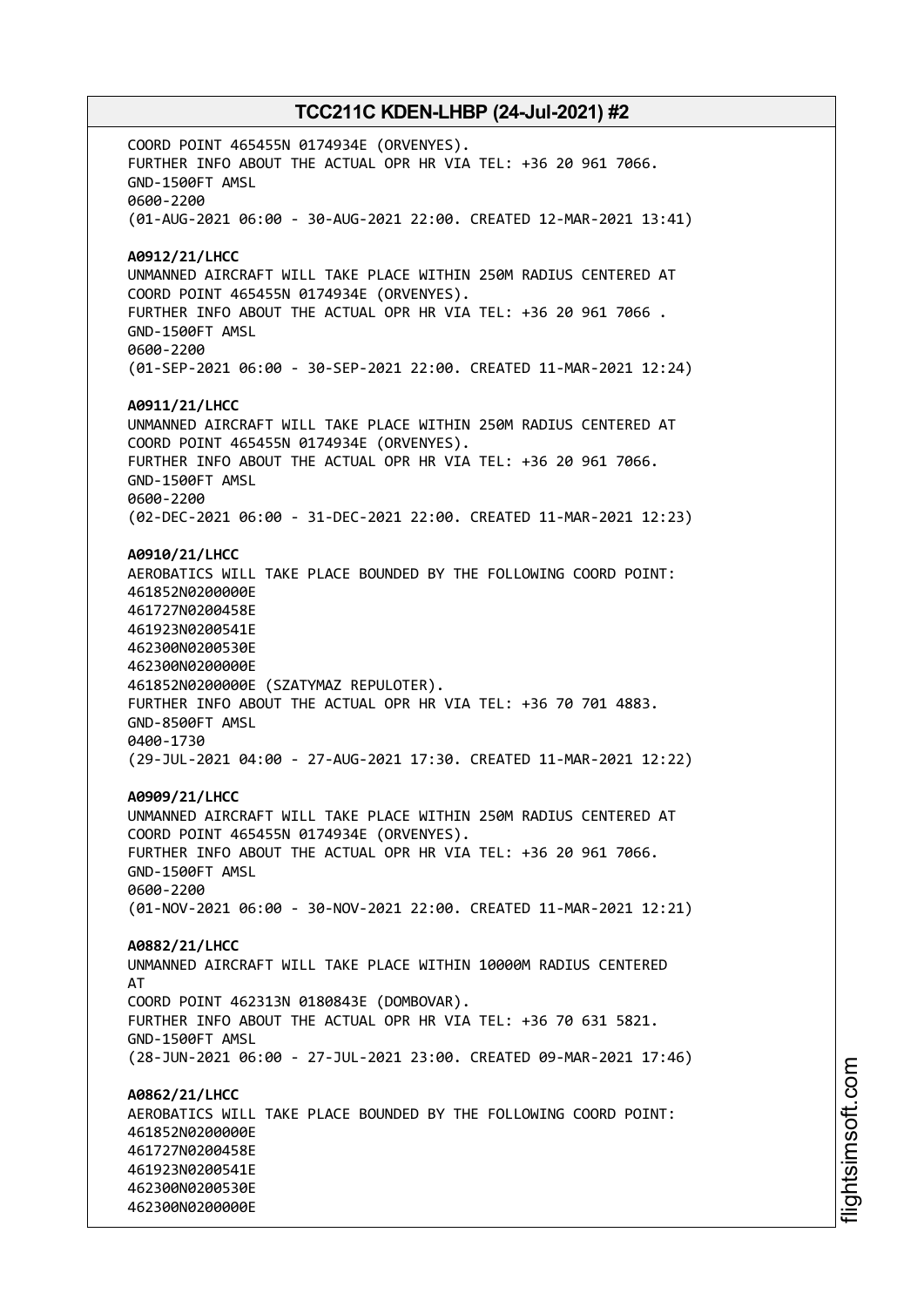┌──────────────────────────────────────────────────────────────────────────────┐

461852N0200000E (SZATYMAZ REPULOTER). FURTHER INFO ABOUT THE ACTUAL OPR HR VIA TEL: +36 70 701 4883. GND-8500FT AMSL 0400-1730 (29-JUN-2021 04:00 - 28-JUL-2021 17:30. CREATED 08-MAR-2021 17:58)

#### │**LOVV (VIENNA FIR/UIR)** │

#### └──────────────────────────────────────────────────────────────────────────────┘ **A1994/21/LOVV**

MILITARY TRAINING AREA MTA SCHOBER ACTIVATED: REF AIP AUSTRIA, ENR 5.2-3. FOR DETAILED INFORMATION ABOUT ACTIVITY CONTACT WIEN INFORMATION FREQ 124.400MHZ, FREQ 134.625MHZ OR MILITARY RADAR FREQ 131.025MHZ. FL105-FL245 (26-JUL-2021 12:35 - 26-JUL-2021 13:35. CREATED 23-JUL-2021 10:13)

#### **B1275/21/LOVV**

INTENSIVE MIL TFC WI LATERAL LIMITS OF 4848N01516E WAIDHOFEN/THAYA 4848N01540E GERAS 4831N01544E SCHOENBERG/KAMP 4836N01509E ZWETTL 4843N01505E KIRCHBERG AM WALDE GND-5500FT AMSL 27 0700-1400, 28-29 0600-1400 (27-JUL-2021 07:00 - 29-JUL-2021 14:00. CREATED 23-JUL-2021 08:19)

#### **A1992/21/LOVV**

SER HOURS OF MILITARY CONTROL CENTER MCC (WIEN) ARE NOW: 0600-1430 0600-1430 0600-1430 0600-1430 0600-1400 0600-1400 0600-1400 REF AIP AUSTRIA, ENR 1.1, ITEM 2.8.2.4.2. (26-JUL-2021 06:00 - 01-AUG-2021 14:00. CREATED 23-JUL-2021 08:13)

#### **A1989/21/LOVV**

TO ENSURE SAFE AND EXPEDITIOUS DELIVERY OF COVID-19 VACCINES, AIRCRAFT OPERATORS OF FLIGHTS CARRYING SUCH VACCINES SHOULD ASK APPROVAL FROM (AIS/ARO WIEN) FOR EXEMPTION FROM ATFM MEASURES FOR EACH FLIGHT DEEMED CRITICAL. UPON APPROVAL, STS/ATFMX AND RMK/VACCINE SHALL BE INSERTED IN ITEM 18 OF THE FLIGHT PLAN. AIRCRAFT OPERATORS CARRYING COVID 19 VACCINES REGULARLY MAY REQUEST APPROVAL IN ADVANCE FOR ALL FLIGHTS INVOLVED. AIP AUSTRIA ENR1.9 CHAPTER 1.1.1, 1.1.6 AND 3.7 TO BE CHECKED. THE ATFM APPROVAL REQUEST FORM CAN BE FOUND UNDER THE FOLLOWING LINK HTTPS://TINYURL.COM/YYUROG6S (23-JUL-2021 07:11 - 21-OCT-2021 08:00 EST. CREATED 23-JUL-2021 07:12)

**B1272/21/LOVV** TEMPORARY SLACKLINE ERECTED AREA ZIRL - EHNBACH - STUIBEN SLACKLINE1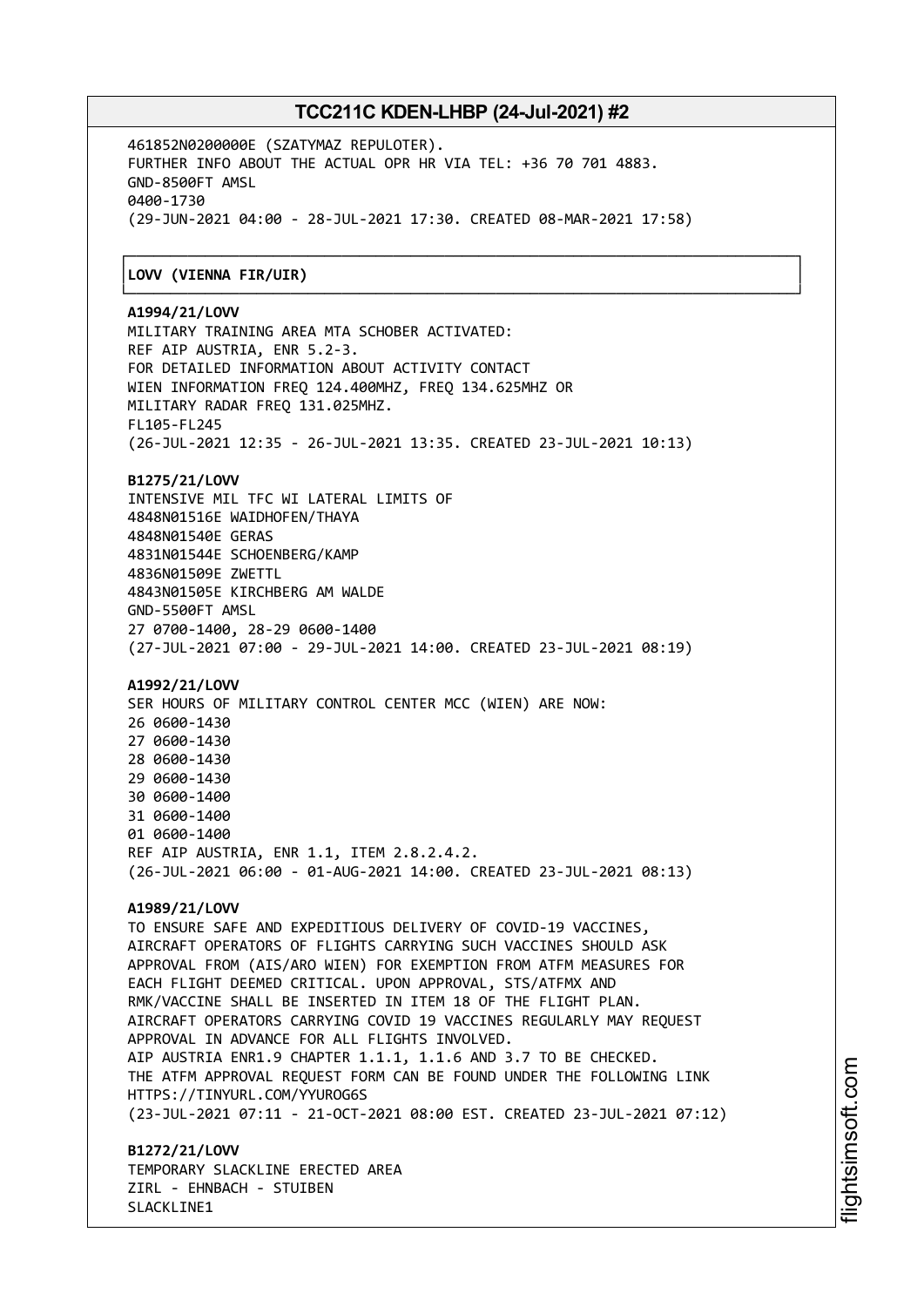BOTTOM STATION SUMMIT STATION 471638N 0111505E 471638N 0111505E ELEV AT THE BASE: 789M/2589FT AMSL 789M/2589FT AMSL MAX HEIGHT ABOVE GROUND 10M/33FT AGL LENGTH OF CABLEWAY APRX: 20M NOT MARKED SLACKLINE2 BOTTOM STATION SUMMIT STATION 471635N 0111505E 471636N 0111505E ELEV AT THE BASE: 790M/2592FT AMSL 789M/2589FT AMSL MAX HEIGHT ABOVE GROUND 49M/161FT AGL LENGTH OF CABLEWAY APRX: 43M NO MASTS ERECTED. DAY MARKED SLACKLINE3 BOTTOM STATION SUMMIT STATION 471635N 0111505E 471639N 0111508E ELEV AT THE BASE: 791M/2596FT AMSL 795M/2609FT AMSL MAX HEIGHT ABOVE GROUND 49M/161FT AGL LENGTH OF CABLEWAY APRX: 140M NO MASTS ERECTED. (24-JUL-2021 05:00 - 25-JUL-2021 17:00. CREATED 23-JUL-2021 06:56) **B1268/21/LOVV** DANGER AREA MARWIESEN - LOD28 - ACTIVATED: RADIUS 1NM AROUND 464100N 0133800E REF AIP AUSTRIA ENR 5.1-8. GND-7500FT AMSL 26 27 0600-1900, 28 0600-1330, 29 0600-2200, 30 0600-1330 (26-JUL-2021 06:00 - 30-JUL-2021 13:30. CREATED 22-JUL-2021 07:06) **A1976/21/LOVV** DANGER AREA ALLENTSTEIG - LOD 25A - ACTIVATED: 484530N 0151100E - 484430N 0152200E - 484135N 0153125E - 483730N 0153355E - 483530N 0152700E - 483630N 0151000E - 484330N 0150500E - 484530N 0151100E. REF AIP AUSTRIA ENR 5.1-7 GND-9500FT AMSL 26 0600-1900, 27-29 0300-2000, 30 0300-1800 (26-JUL-2021 06:00 - 30-JUL-2021 18:00. CREATED 22-JUL-2021 06:51) **A1970/21/LOVV** DANGER AREA RAMSAU - LOD 30 - ACTIVATED: 474716N 0141720E - 474716N 0141542E - 474853N 0141430E - 474849N 0141610E - 474831N 0141740E - 474716N 0141720E. REF AIP AUSTRIA ENR 5.1-8 GND-9500FT AMSL 26 0600-1900, 27 0600-1830, 28 0600-2200, 29 0600-1500 (26-JUL-2021 06:00 - 29-JUL-2021 15:00. CREATED 21-JUL-2021 06:39) **B1259/21/LOVV** 2 CRANES ERECTED AT DOEBLERHOFSTRASSE 10, 1030 VIENNA CRANE 1 PSN: 481108N 0162448E HEIGHT ABOVE GND: 144M/473FT AGL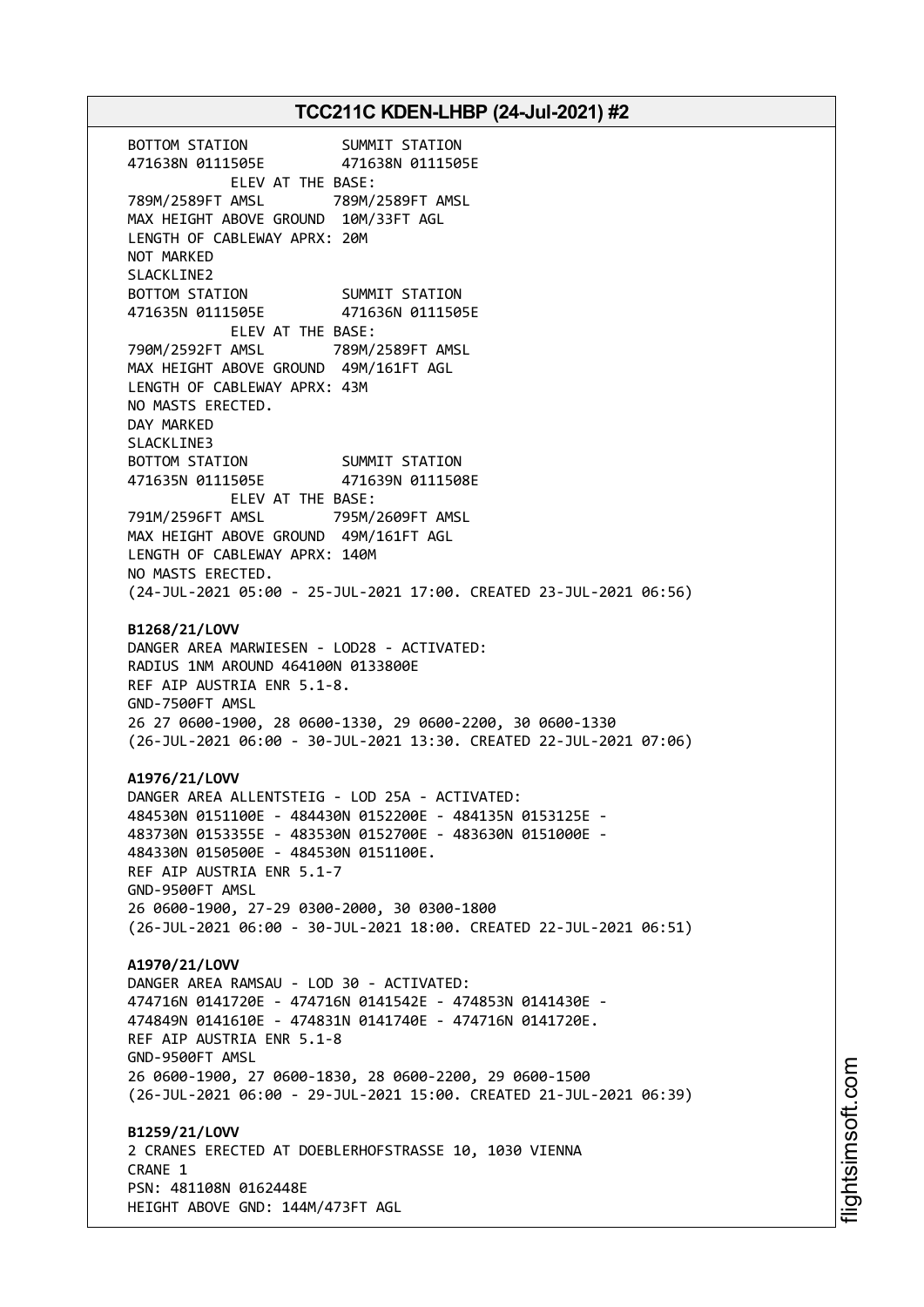CRANE 2 PSN: 481107N 0162449E HEIGHT ABOVE GND: 138M/453FT AGL OBST DAY MARKED : YES OBST NIGHT MARKED : YES (20-JUL-2021 13:26 - 18-OCT-2021 15:00 EST. CREATED 20-JUL-2021 13:26) **A1957/21/LOVV** DANGER AREA SEETALERALPE - LOD 24 - ACTIVATED: 470700N 0143050E - 470406N 0143315E - 470600N 0143800E - 470800N 0143800E - 470800N 0143604E - 470800N 0143111E - 470730N 0143025E - 470700N 0143050E. REF AIP AUSTRIA ENR 5.1-7 GND-FL215 26-29 0600-2000, 30 0600-1500 (26-JUL-2021 06:00 - 30-JUL-2021 15:00. CREATED 20-JUL-2021 06:56) **A1952/21/LOVV** DANGER AREA HOCHFILZEN - LOD 22 - ACTIVATED: 473130N 0123600E - 473000N 0124320E - 472700N 0124130E - 472830N 0123730E - 473130N 0123600E. REF AIP AUSTRIA ENR 5.1-7 GND-9500FT AMSL DAILY 0600-1600 (27-JUL-2021 06:00 - 29-JUL-2021 16:00. CREATED 19-JUL-2021 12:21) **B1249/21/LOVV** TEMPORARY CABLEWAY FOR MATERIAL TRANSPORT ERECTED AREA SPITAL AN DER DRAU - MALLNITZ BOTTOM STATION SUMMIT STATION 465933N 0130901E 465910N 0130911E ELEV AT THE BASE: 1219M/3999FT AMSL 1550M/5085FT AMSL MAX HEIGHT ABOVE GROUND 40M/131FT AGL LENGTH OF CABLEWAY APRX: 850M DAY MARKING : YES (19-JUL-2021 07:29 - 14-OCT-2021 15:00 EST. CREATED 19-JUL-2021 07:41) **A1935/21/LOVV** SER HOURS OF MILITARY CONTROL CENTER MCC (WIEN) ARE NOW: 19 0600-1430 20 0600-1430 21 0600-1430 22 0600-1430 23 0600-1400 24 0600-1400 25 0600-1400 REF AIP AUSTRIA, ENR 1.1, ITEM 2.8.2.4.2. (19-JUL-2021 06:00 - 25-JUL-2021 14:00. CREATED 16-JUL-2021 07:20) **A1930/21/LOVV** COVID-19: CREWS/PASSENGERS REQUIREMENTS . THE REPUBLIC OF AUSTRIA, FEDERAL MINISTRY FOR HEALTH HAS ENACTED FOLLOWING REGULATION CONCERNING THE ENTRY INTO AUSTRIA BY AIR IN RESPECT OF SARS-COV-2 / COVID-19: .

FAQS MINISTRY FOR HEALTH: HTTPS://TINYURL.COM/ENTRYREQAT201017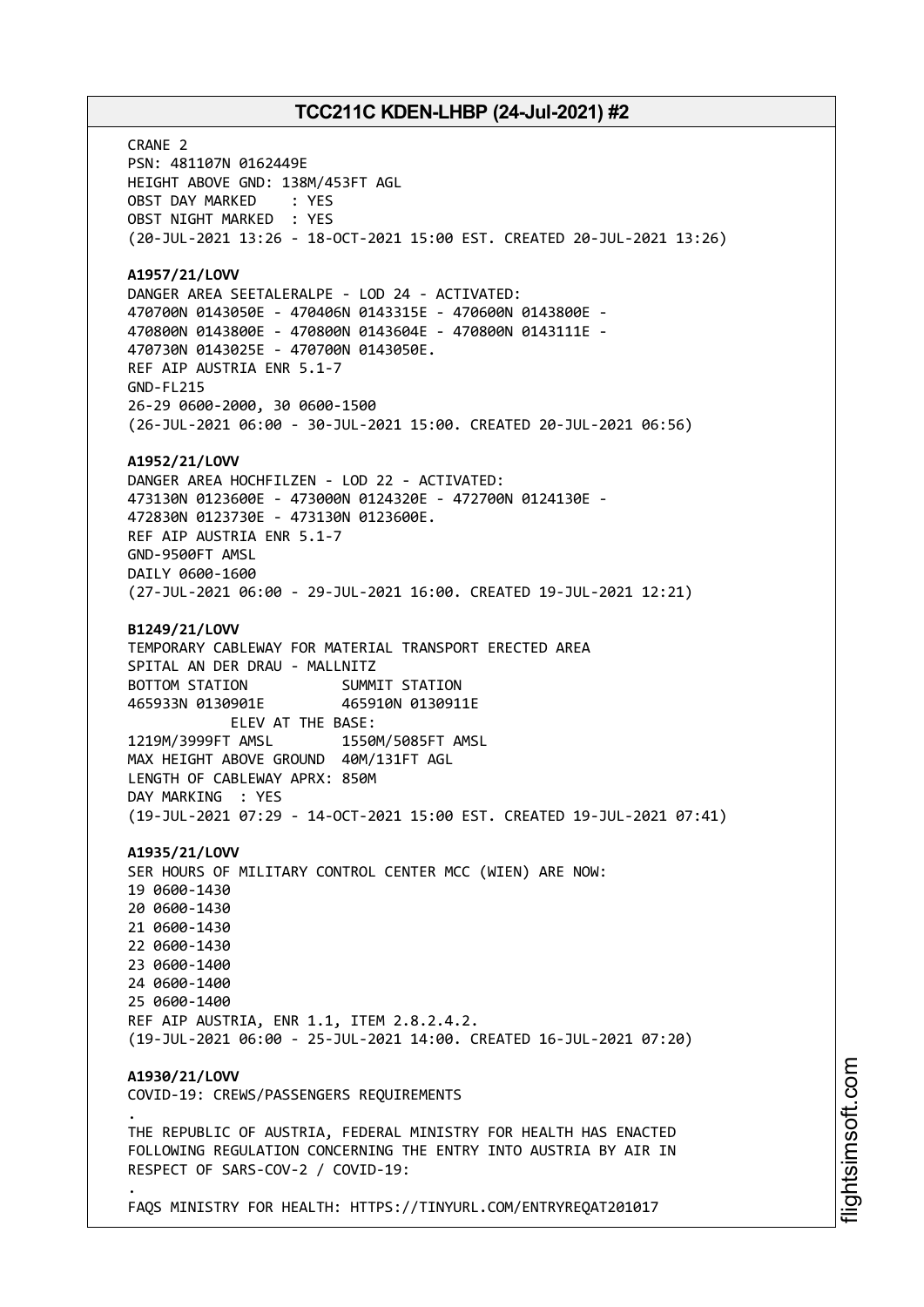. 0) CHANGE-LOG:

0.1) POINT 9 REWORDED

. 1) MEDICAL-, TEST-, VACCINATION- AND RECOVERY-RESULTS/CERTIFICATES A. MEDICAL-CERTIFICATES (NOTE 1), TEST-, VACCINATION- AND RECOVERY-RESULTS/-CERTIFICATES IN GERMAN OR ENGLISH SERVE TO PROVE THAT THE PERSON WAS TESTED NEGATIVE FOR SARS-COV-2 BY A PCR-/LAMP-/TMA- OR ANTIGEN-TEST, VACCINATED AGAINST SARS-COV-2 OR HAS RECOVERED FROM COVID-19.

B. TEST RESULTS MUST INCLUDE FIRST AND LAST NAME OF THE PERSON TESTED, DATE OF BIRTH, DATE AND TIME OF SAMPLING, TEST RESULT, SIGNATURE OF THE PERSON AND STAMP OF THE INSTITUTION PERFORMING THE TEST OR A BAR OR QR CODE. TIME OF SAMPLING WHEN ENTERING THE COUNTRY MUST NOT BE MORE THAN 72 H AGO (PCR-, LAMP-, TMA-TEST), NOT MORE THAN 48 H AGO (ANTIGEN TEST) OR NOT MORE THAN 24 H AGO (ANTIGEN TEST FOR PERSONAL USE WHICH IS RECORDED IN AN OFFICIAL DATA PROCESSING SYSTEM). THE COSTS FOR THE TEST ARE TO BE BORNE BY YOURSELF. THE NEGATIVE TEST RESULT MUST BE PRESENTED AT A CONTROL. C. MEDICAL OR OFFICAL RECOVERY CERTIFIACTES MUST CONFIRM THAT AN INFECTION HAS BEEN OVERCOME IN THE LAST 180 DAYS OR PROOF OF NEUTRALIZING ANTIBODIES THAT MUST NOT BE OLDER THAN 90 DAYS. END PART 1 OF 10

(15-JUL-2021 12:33 - 31-AUG-2021 23:59. CREATED 15-JUL-2021 13:01)

#### **A1930/21/LOVV**

D. VACCINATION CERTIFICATES MUST MEET THE FOLLOWING REQUIREMENTS: I. 21 DAYS HAVE PASSED SINCE THE FIRST VACCINATION, WHEREBY THIS MUST NOT BE MORE THAN 90 DAYS AGO, OR II. SECOND VACCINATION, WHEREBY THE FIRST VACCINATION MUST NOT BE MORE THAN 270 DAYS, OR III. 21 DAYS HAVE PASSED SINCE VACCINATION IN THE CASE OF VACCINES FOR WHICH ONLY ONE VACCINATION IS PLANNED, WHEREBY THIS MUST NOT BE MORE THAN 270 DAYS AGO, OR IV. FROM THE VACCINATION, PROVIDED THAT AT LEAST 21 DAYS BEFORE THE VACCINATION, A DISEASE OF COVID-19 WAS CONFIRMED BY MEANS OF A POSITIVE PCR-/LAMP-/TMA-TEST FOR SARS-COV-2 OR PROOF OF NEUTRALIZING ANTIBODIES, WHEREBY THE VACCINATION IS NO LONGER MAY BE MORE THAN 270 DAYS AGO. E. FOLLOWING VACCINES ARE RECOGNIZED: I. COMIRNATY/BNT162B2/TOZINAMERAN (INN) FROM BIONTECH AND PFIZER (2 VACCINATIONS) II. COVID-19 VACCINE MODERNA/MRNA-1273 (2 VACCINATIONS) III. CHADOX1 NCOV19/CHADOX1-S/AZD1222/VAXZEVRIA COVID-19 VACCINE ASTRAZENECA FROM ASTRAZENECA AND COVISHIELD FROM SERUM INSTITUE OF INDIA (2 VACCINATIONS) IV. COVID-19 VACCINE JANSSEN FROM JOHNSON AND JOHNSON / JANSSEN PHARMACEUTICALS/AD26.COV2.S (US + NL SITES) (1 VACCINATION) V. SINOPHARM/BINP SARS-COV-2-VACCINE (VERO CELL) INACTIVATED FROM BEIJING BIO-INSTITUTE OF BIOLOGICAL PRODUCTS (2 VACCINATIONS) VI. SINOVAC-CORONAVAC VACCINE, SARS-COV-2 VACCINE (VERO CELL) INACTIVATED (2 VACCINATIONS) END PART 2 OF 10 (15-JUL-2021 12:33 - 31-AUG-2021 23:59. CREATED 15-JUL-2021 13:01) **A1930/21/LOVV**

2) PRE-TRAVEL CLEARANCE BEFORE ENTERING THE COUNTRY, PEOPLE MUST REGISTER ONLINE AT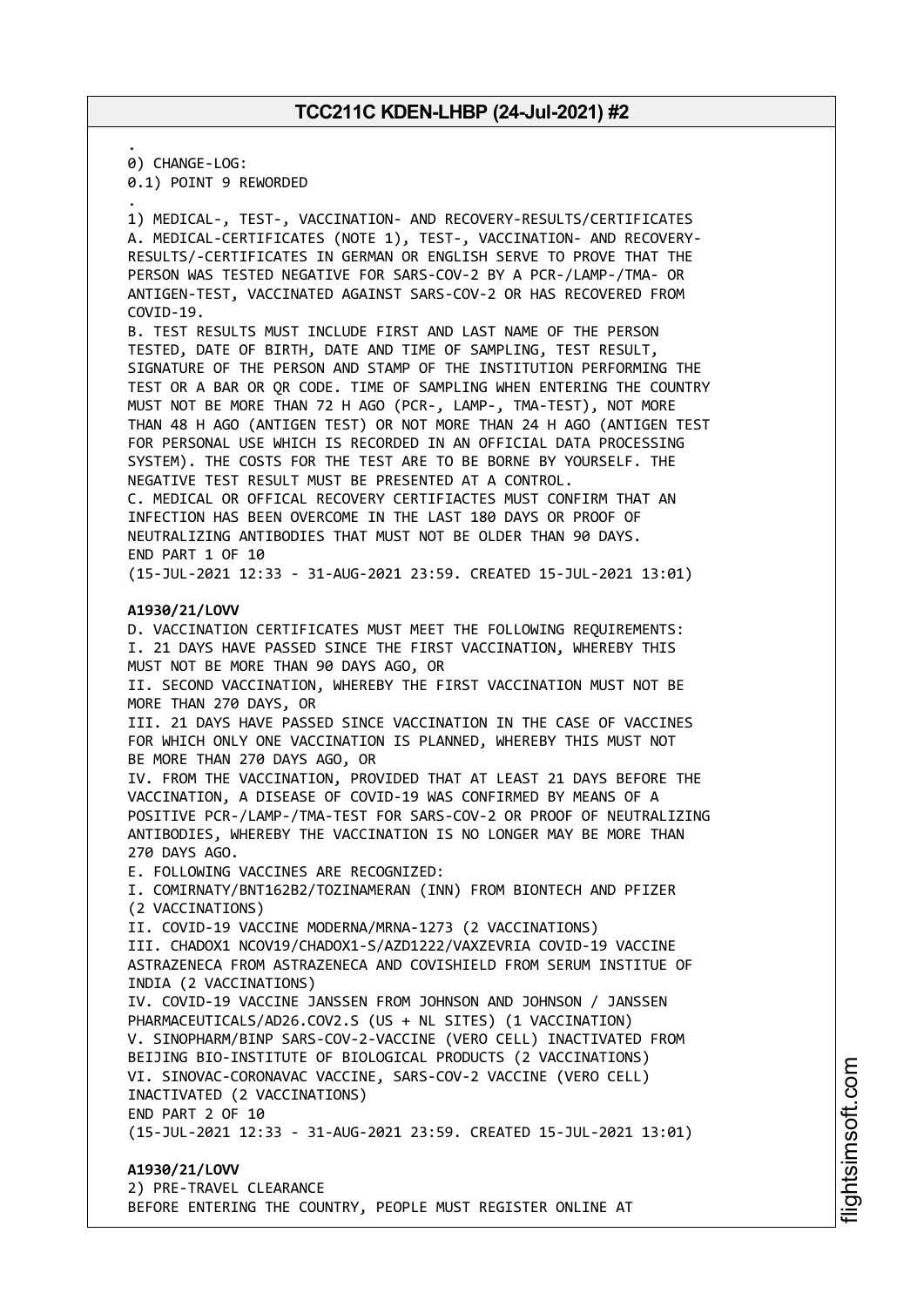HTTPS://ENTRY.PTC.GV.AT, EXCEPT FOR PERSONS ACCORDING 4.A, 6.B OR 8 AND PRESENT THE CONFIRMATION OF TRANSMISSION UPON ENTRY. . 3) QUARANTINE A. PEOPLE WHO ARE OBLIGED TO QUARANTINE HAVE TO BE SELF-MONITORED AT AN EXISTING PLACE OF RESIDENCE (HOME QUARANTINE) OR IN OTHER SUITABLE ACCOMMODATION, THE AVAILABILITY OF WHICH HAS TO BE CONFIRMED UPON ENTRY. ACCOMMODATION COSTS ARE TO BE BORNE BY YOURSELF. B. RESIDENCE OF ACCOMODATION MUST NOT BE LEFT DURING QUARANTINE, EXCEPT TO TAKE A TEST. C. THE QUARANTINE CAN BE ENDED PREMATURELY FOR THE PURPOSE OF LEAVING AUSTRIA IF IT IS ENSURED THAT THE RISK OF INFECTION IS MINIMIZED AS MUCH AS POSSIBLE WHEN LEAVING AUSTRIA. . 4) ENTRY FROM ALBANIA, ANDORRA, AUSTRALIA, BELGIUM, BULGARIA, CROATIA, CYPRUS, CZECH REPUBLIC, DENMARK, ESTONIA, FINLAND, FRANCE, GERMANY, GREECE, HONG KONG, HUNGARY, ICELAND, IRELAND, ISRAEL, ITALY, JAPAN, LATVIA, LIECHTENSTEIN, LITHUANIA, LUXEMBOURG, MACAU, MALTA, MONACO, NETHERLANDS, NEW ZEALAND, NORTH MACEDONIA, NORWAY, POLAND, PORTUGAL, ROMANIA, SAN MARINO, SAUDI ARABIA, SERBIA, SINGAPORE, SLOVAKIA, SLOVENIA, SOUTH KOREA, SPAIN, SWEDEN, SWITZERLAND, TAIWAN, THAILAND, UNITED STATES OF AMERICA, VATICAN OR VIETNAM AS PER 08.07.2021: AS WELL AS ARMENIA, AZERBAIJAN, BOSNIA AND HERZEGOVINA, BRUNEI, CANADA, JORDAN, KOSOVO, MOLDAVIA, MONTENEGRO OR QATAR END PART 3 OF 10 (15-JUL-2021 12:33 - 31-AUG-2021 23:59. CREATED 15-JUL-2021 13:01) **A1930/21/LOVV** A. PASSENGERS ARRIVING FROM ONE OF THESE COUNTRIES AND WHO HAVE BEEN TO THESE COUNTRIES OR AUSTRIA IN THE LAST 10 DAYS WITHOUT EXCEPTION CAN ENTER AUSTRIA FREELY WITH A MEDICAL CERTIFICATE, TEST RESULT, VACCINATION CERTIFICATE OR RECOVERY CERTIFICATE. B. IF NO MEDICAL CERTIFICATE, NO TEST RESULT, NO VACCINATION CERTIFICATE OR NO RECOVERY CERTIFICATE CAN BE PRESENTED, A PCR-/ LAMP-/TMA-/ANTIGEN-TEST FOR SARS-COV-2 MUST BE CARRIED OUT WITHIN 24 HOURS OF ENTRY. . 5) ENTRY FROM BOTSWANA, BRAZIL, ESWATINI, INDIA, LESOTHO, MALAWI, MOZAMBIQUE, NAMIBIA, NEPAL, SOUTH AFRICA, THE UNITED KINGDOM, URUGUAY, ZAMBIA OR ZIMBABWE AS PER 08.07.2021: AS WELL AS RUSSIA A. ENTRY FROM ONE OF THESE STATES OR AREAS AND THE ENTRY OF PERSONS WHO HAVE BEEN IN ONE OF THESE STATES OR AREAS WITHIN THE LAST 10 DAYS IS PROHIBITED. B. THIS DOES NOT APPLY TO: I. AUSTRIAN CITIZENS, EU-/EEA-CITIZENS AND PEOPLE WHO LIVE WITH THEM IN THE SAME HOUSEHOLD, II. SWISS CITIZENS AS WELL AS PERSONS WHO LIVE WITH THEM IN THE SAME HOUSEHOLD, III. PEOPLE WITH RESIDENCE OR HABITUAL ABODE IN EU-/EEA-COUNTRIES OR ANDORRA, MONACO, SAN MARINO, THE VATICAN OR SWITZERLAND AND PEOPLE WHO LIVE WITH THEM IN THE SAME HOUSEHOLD, IV. FOREIGNERS, IF THEY HAVE A PHOTO ID ACCORDING TO PARA 5 OF THE OFFICIAL SEAT ACT, END PART 4 OF 10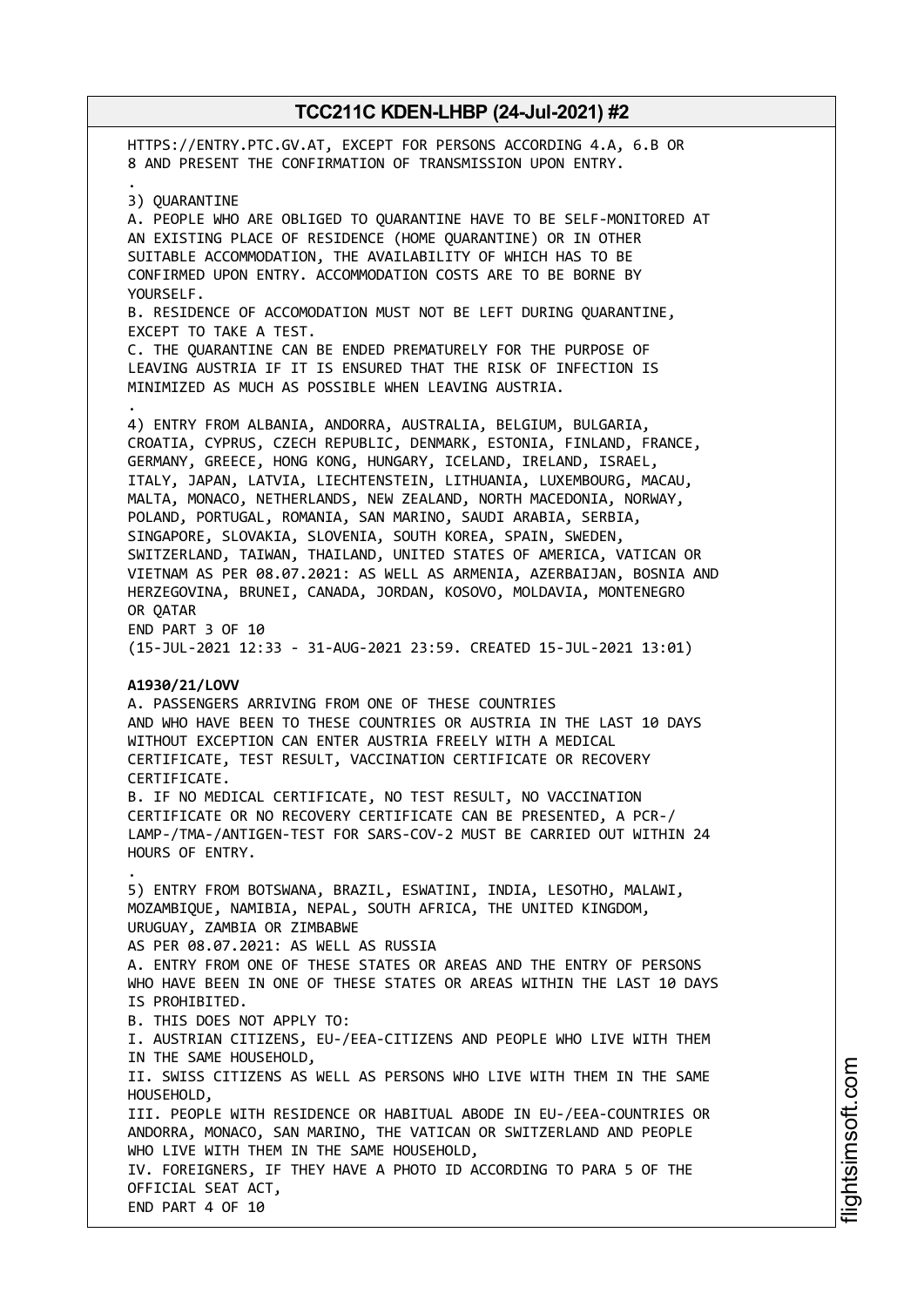(15-JUL-2021 12:33 - 31-AUG-2021 23:59. CREATED 15-JUL-2021 13:01) **A1930/21/LOVV** V. PERSONS WHO ARE ENTITLED TO STAY IN AUSTRIA ON THE BASIS OF A RESIDENCE PERMIT, A RESIDENCE TITLE OR DOCUMENTATION OF THE RIGHT OF RESIDENCE IN ACCORDANCE WITH THE SETTLEMENT AND RESIDENCE ACT OR THE ASYLUM ACT 2005, VI. PERSONS WHO HAVE A CONFIRMATION OF THE APPLICATION PURSUANT TO ART. 18 PARA. 1 OF THE AGREEMENT ON THE WITHDRAWAL OF THE UNITED KINGDOM OF GREAT BRITAIN AND NORTHERN IRELAND FROM THE EUROPEAN UNION AND THE EUROPEAN ATOMIC ENERGY COMMUNITY (WITHDRAWAL AGREEMENT), VII. MEMBERS OF THE STAFF OF DIPLOMATIC MISSIONS OR CONSULAR POSTS AND PERSONS WHO LIVE WITH THEM IN THE SAME HOUSEHOLD, VIII. EMPLOYEES OF INTERNATIONAL ORGANIZATIONS AND PEOPLE WHO LIVE WITH THEM IN THE SAME HOUSEHOLD, IX. PERSONS WHO ARE EMPLOYED BY A DOMESTIC REGIONAL AUTHORITY OR A DOMESTIC CORPORATION UNDER PUBLIC LAW AND WHOSE PLACE OF EMPLOYMENT IS ABROAD OR WHOSE SERVICE IS PERFORMED ABROAD, INSOFAR AS THE ACTIVITY OF THIS CORPORATION ABROAD IS IN THE INTERESTS OF THE REPUBLIC OF AUSTRIA, X. PERSONS WHO ENTER TO BEGIN OR CONTINUE THEIR STUDIES OR FOR RESEARCH, XI. PERSONS WHO COME TO PARTICIPATE IN SCHOOL OPERATIONS, XII. PERSONS WHO ENTER FOR BUSINESS PURPOSES, XIII. HUMANITARIAN FORCES, XIV. AN ACCOMPANYING PERSON DURING ENTRY FOR MEDICAL REASONS, END PART 5 OF 10 (15-JUL-2021 12:33 - 31-AUG-2021 23:59. CREATED 15-JUL-2021 13:01) **A1930/21/LOVV** XV. PEOPLE WHO ENTER THE COUNTRY FOR THE PURPOSE OF PERFORMING A MANDATORY JUDICIAL OR OFFICIAL OBLIGATION, SUCH AS SUMMONING TO COURT HEARINGS, XVI. ENTRY FOR UNFORESEEABLE, URGENT REASONS THAT ARE PARTICULARLY WORTHY OF CONSIDERATION IN THE FAMILY CIRCLE, SUCH AS IN PARTICULAR SERIOUS ILLNESSES, DEATHS, FUNERALS, BIRTHS AND THE CARE OF PEOPLE IN NEED OF SUPPORT IN EMERGENCIES, XVII. FOR ENTRY IN CONNECTION WITH OTHER IMPORTANT EVENTS THAT CAN BE PLANNED IN THE FAMILY CIRCLE, SUCH AS WEDDINGS, CHRISTENINGS, BIRTHDAY PARTIES OR VISITS TO THE PARTNER. C) PERSONS MENTIONED AT POINT B.I - B.XVII HAVE TO PROVIDE (A MEDICAL CERTIFICATE OF) A NEGATIVE PCR-/LAMP-/TMA-TEST AND PERFORM A REGISTRATION. IN ADDITION, A TEN-DAY QUARANTINE MUST BE COMMENCED IMMEDIATELY. THE QUARANTINE IS DEEMED TO HAVE ENDED IF A PCR-/LAMP-/ TMA-TEST FOR SARS-COV-2 IS CARRIED OUT AT THE EARLIEST ON THE FIFTH DAY AFTER ENTRY AND THE TEST RESULT IS NEGATIVE. D. THE QUARANTINE OBLIGATION DOES NOT APPLY TO ENTRY FOR PROFESSIONAL PURPOSES TO VISIT AN INTERNATIONAL INSTITUTION WITHIN THE MEANING OF THE OFFICIAL SEAT ACT OR IN THE MAINLY INTEREST OF THE REPUBLIC OF AUSTRIA, IN PARTICULAR IN CULTURAL OR SPORTING TERMS, WHEREBY THIS ALSO APPLIES TO SUPERVISORS AND TRAINERS, AND OF PERSONS IN ACCORDANCE WITH POINT B.IV AND B.XIII - B.XVI. END PART 6 OF 10 (15-JUL-2021 12:33 - 31-AUG-2021 23:59. CREATED 15-JUL-2021 13:01) **A1930/21/LOVV** E. TRANSPORT COMPANIES MUST ENSURE, WITHIN THE SCOPE OF THEIR

OPERATIONAL AND TECHNICAL POSSIBILITIES, THAT THE PERSONS THEY

m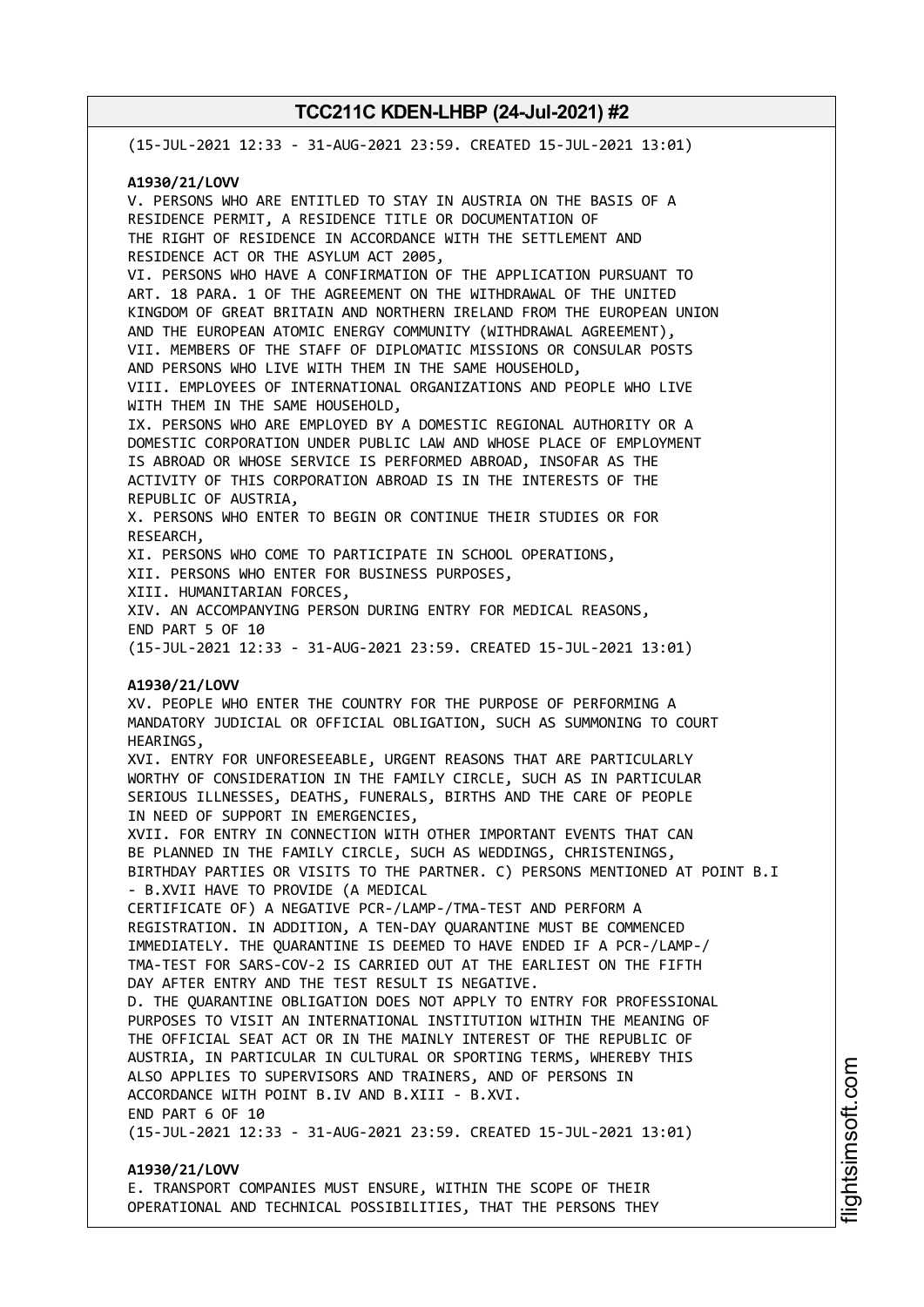TRANSPORT FROM THESE STATES OR AREAS INTO THE FEDERAL TERRITORY OF THE REPUBLIC OF AUSTRIA ARE INFORMED ABOUT THE REQUIREMENTS FOR ENTRY AND ABOUT THE LEGAL CONSEQUENCES OF VIOLATIONS. F. TRANSPORT COMPANIES ARE NOT ALLOWED TO TRANSPORT PERSONS WHO ARE PROHIBITED FROM ENTERING THE FEDERAL REPUBLIC OF AUSTRIA FROM THESE STATES OR TERRITORIES. . 6) ENTRY FROM OTHER STATES OR REGIONS A. PERSONS ENTERING FROM OTHER STATES OR REGIONS OR WHO HAVE STAYED IN OTHER STATES OR REGIONS WITHIN THE LAST 10 DAYS HAVE TO PROVIDE A TEST-RESULT, AVACCINATION CERTIFICATE, A RECOVERY CERTIFICATE OR A MEDICAL CERTIFICATE OF VACCINATION OR RECOVERY AND PERFORM A REGISTRATION. IN ADDITION, A TEN-DAY QUARANTINE MUST BE COMMENCED IMMEDIATELY. THE QUARANTINE IS DEEMED TO HAVE ENDED IF A PCR-/LAMP-/TMA-/ANTIGEN-TEST FOR SARS-COV-2 IS CARRIED OUT AT THE EARLIEST ON THE FIFTH DAY AFTER ENTRY AND THE TEST RESULT IS NEGATIVE. B. THE QUARANTINE AND REGISTRATION REQUIREMENTS DO NOT APPLY TO ENTRY I. AS PART OF THE REGULAR COMMUTER TRAFFIC TO PARTICIPATE IN SCHOOL AND STUDY OPERATIONS OR FOR FAMILY PURPOSES OR TO VISIT A PARTNER, END PART 7 OF 10 (15-JUL-2021 12:33 - 31-AUG-2021 23:59. CREATED 15-JUL-2021 13:01) **A1930/21/LOVV** II. OF PEOPLE WHO HAVE A VACCINATION CERTIFICATE, PROVIDED THAT 14 DAYS AFTER THE LAST VACCINATION DOSE REQUIRED FOR FULL IMMUNIZATION HAVE ELAPSED (ASTRAZENECA, MODERNA, PFIZER-BIONTECH, SINOPHARM OR SINOVAC), OR WHO HAVE A VACCINATION CERTIFICATE, PROVIDED THAT 21 DAYS AFTER THE LAST VACCINATION DOSE REQUIRED FOR FULL IMMUNIZATION HAVE ELAPSED (JANSSEN) AS WELL AS MINORS BETWEEN THE AGES OF 12 AND 18 WHO ARE ACCOMPANIED BY THESE PERSONS, AND III. PERSONS IN ACCORDANCE WITH POINT 5.B.IV AND 5.B.XII - 5.B.XVI. . 7) ENTRY FOR MEDICAL REASONS A. THE ENTRY OF I. AUSTRIAN CITIZENS, II. PERSONS WHO ARE SUBJECT TO COMPULSORY HEALTH INSURANCE IN AUSTRIA, OR III. PERSONS WHO HAVE BEEN GRANTED A TREATMENT AGREEMENT BY AN AUSTRIAN HOSPITAL FOR MEDICAL REASONS THAT ARE PARTICULARLY WORTHY OF CONSIDERATION, IS PERMITTED WITHOUT RESTRICTION IF IT TAKES PLACE IN AUSTRIA FOR THE USE OF ABSOLUTELY NECESSARY MEDICAL SERVICES. UPON ENTRY, A CONFIRMATION OF THE ABSOLUTE NECESSITY OF USING A MEDICAL SERVICE (NOTE 2) MUST BE PRESENTED. B. PEOPLE WITH THEIR PLACE OF RESIDENCE OR HABITUAL ABODE IN AUSTRIA ARE ALLOWED TO RE-ENTER THE COUNTRY WITHOUT RESTRICTIONS AFTER HAVING USED ESSENTIAL MEDICAL SERVICES. UPON RE-ENTRY, A CONFIRMATION OF THE ABSOLUTE NECESSITY OF USING A MEDICAL SERVICE MUST BE PRESENTED. END PART 8 OF 10 (15-JUL-2021 12:33 - 31-AUG-2021 23:59. CREATED 15-JUL-2021 13:01) **A1930/21/LOVV** 8) GENERAL EXEMPTIONS, REGARDLESS OF WHERE THESE PEOPLE COME FROM, APPLY TO (NO PCR-/LAMP-/TMA-/ANTIGEN-TEST FOR SARS-COV-2 NECESSARY, NO QUARANTINE):

A. TO MAINTAIN GOODS AND PASSENGER TRAFFIC (CREWS), IF THE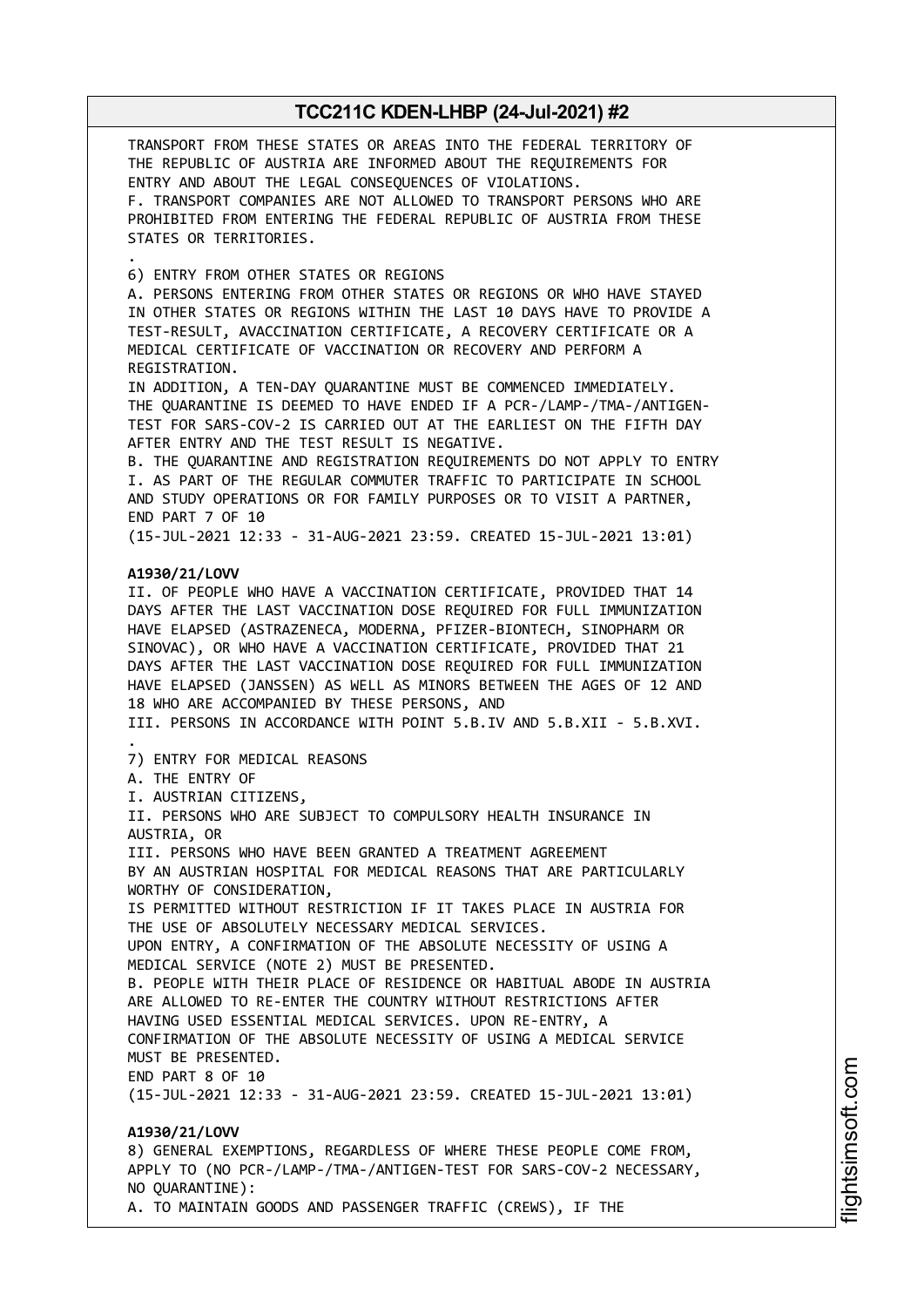DESTINATION COUNTRY IS NOT AUSTRIA, THE EXIT MUST BE ENSURED, B. EXCLUSIVELY FOR COMPELLING REASONS OF ANIMAL CARE OR FOR AGRICULTURAL AND FORESTRY MEASURES IN INDIVIDUAL CASES, C. IN THE CONTEXT OF THE IMPLEMENTATION OF A PROFESSIONAL TRANSFER TRIP / A PROFESSIONAL TRANSFER FLIGHT, D. IN THE IMPERATIVE INTEREST OF THE REPUBLIC OF AUSTRIA, E. TRANSIT PASSENGERS OR THE TRANSIT THROUGH AUSTRIA WITHOUT A STOPOVER, WHICH IS ALSO THE CASE WITH ONLY ESSENTIAL INTERRUPTIONS, IF DEPARTURE IS GUARANTEED, F. THE CREW OF A REPATRIATION TRIP / A REPATRIATION FLIGHT INCLUDING THE ACCOMPANYING ORGANS OF THE PUBLIC SECURITY SERVICE. . 9) MINORS UP TO THE AGE OF TWELVE IF TRAVELLING UNDER SUPERVISION OF AN ADULT ARE EXEMPTED FROM TEST REQUIREMENT. IF TRAVELLING UNATTENDED SAME REQUIREMENTS AS FOR ADULTS APPLY. IF THE QUARANTINE OF THE ADULT UNDER WHOSE SUPERVISION THE MINORS ARE TRAVELING IS DEEMED TO HAVE ENDED, THE QUARANTINE FOR THEM IS ALSO DEEMED TO HAVE ENDED. . END PART 9 OF 10 (15-JUL-2021 12:33 - 31-AUG-2021 23:59. CREATED 15-JUL-2021 13:01) **A1930/21/LOVV** 10) EXEMPTIONS DO NOT RELEASE PASSENGER/CREW FROM FOREIGN IMMIGRATION ENTRY REGULATIONS (VISA ETC.) . NOTE 1: MEDICAL CERTIFICATE ENGLISH: HTTPS://TINYURL.COM/MEDCERTATEN21 . NOTE 2: CONFIRMATION OF MEDICAL SERVICE ENGLISH: HTTPS://TINYURL.COM/MEDSVCATEN21 . NOTE 3: AUSTRIAN RESIDENCE PERMITS: HTTPS://TINYURL.COM/RESIDENCEPERMITSAT . NOTE 4: PRE-TRAVEL-CLEARANCE: HTTPS://ENTRY.PTC.GV.AT END PART 10 OF 10 (15-JUL-2021 12:33 - 31-AUG-2021 23:59. CREATED 15-JUL-2021 13:01) **A1927/21/LOVV** DANGER AREA LIZUM - LOD 21 - ACTIVATED: 471330N 0113700E - 471300N 0114000E - 470930N 0114130E - 470730N 0113900E - 470800N 0113600E - 471020N 0113430E - 471200N 0113520E - 471330N 0113700E. REF AIP AUSTRIA ENR 5.1-7 GND-FL215 28 0700-1300, 29 0700-1400 (28-JUL-2021 07:00 - 29-JUL-2021 14:00. CREATED 15-JUL-2021 10:24) **B1218/21/LOVV** TEMPORARY CABLEWAY FOR MATERIAL TRANSPORT ERECTED AREA MELLITZ-SANKT VEIT IM DEFREGGEN-LIENZ BOTTOM STATION SUMMIT STATION 465544N 0122721E 465616N 0122706E ELEV AT THE BASE: 1410M/4626FT AMSL 1950M/6398FT AMSL MAX HEIGHT ABOVE GROUND: 25M/82FT AGL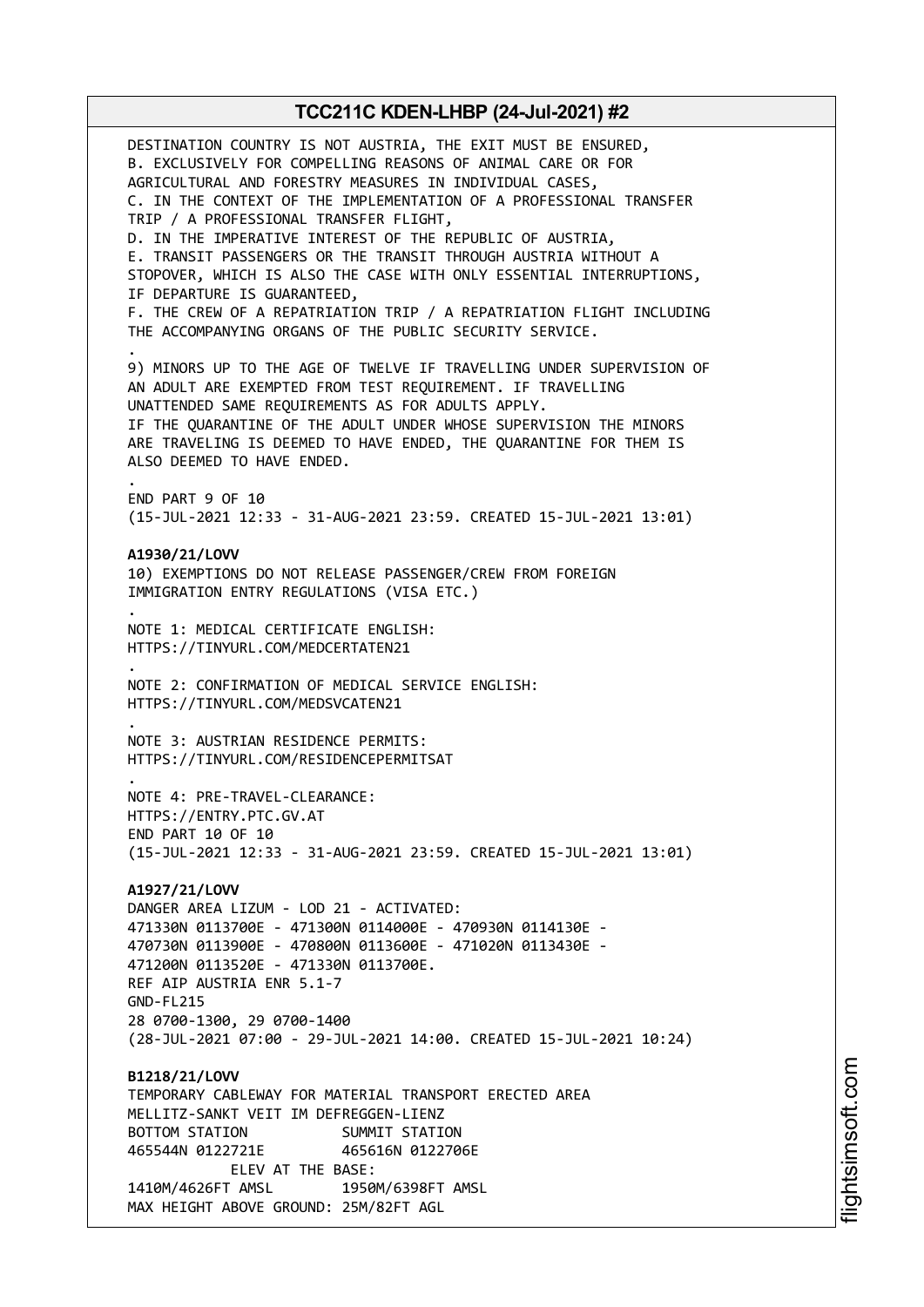LENGTH OF CABLEWAY APRX: 1200M 3 MASTS ERECTED NIGHT MARKING: NO DAY MARKING : YES (13-JUL-2021 05:33 - 11-OCT-2021 15:00 EST. CREATED 13-JUL-2021 05:34) **B1207/21/LOVV** TEMPORARY CABLEWAY FOR MATERIAL TRANSPORT ERECTED AREA ROSENGARTEN POELLTAL - RENNWEG BOTTOM STATION SUMMIT STATION 470333N 0133006E 470343N 0133011E ELEV AT THE BASE: 1394M/4574FT AMSL 1566M/5138FT AMSL MAX HEIGHT ABOVE GROUND: 14M/46FT AGL LENGTH OF CABLEWAY APRX: 350M NIGHT MARKING: NO DAY MARKING : NO (12-JUL-2021 08:20 - 31-AUG-2021 10:00 EST. CREATED 12-JUL-2021 08:21) **B1180/21/LOVV** TEMPORARY CABLEWAY FOR MATERIAL TRANSPORT ERECTED AREA RAURIS SEIDLWINKELTAL KELLGRABEN BOTTOM STATION SUMMIT STATION 471047N 0125823E 471057N 0125746E ELEV AT THE BASE: 1010M/3314FT AMSL 1650M/5414FT AMSL MAX HEIGHT ABOVE GROUND 75M/247FT AGL LENGTH OF CABLEWAY APRX: 860M/2822FT OBST MARKED STRAIGHT LINE DEFINED BY: 471047N 0125823E - 471057N 0125746E (08-JUL-2021 05:10 - 06-OCT-2021 10:00 EST. CREATED 08-JUL-2021 05:10) **A1823/21/LOVV** ENTRY, EXIT AND OVERFLIGHT OF AUSTRIAN AIRSPACE IS PROHIBITED FOR ALL COMMERCIAL ACFT OPERATORS REGISTERED IN THE REPUBLIC OF BELARUS INCLUDING AS A MARKETING CARRIER IN CODE SHARING OR BLOCKSPACE ARRANGEMENTS, EXCEPT FOR AIRCRAFT IN EMERGENCY, SAR AND FLIGHTS FOR HUMANITARIAN PURPOSES. (05-JUL-2021 06:27 - 01-OCT-2021 08:00 EST. CREATED 05-JUL-2021 06:28) **B1151/21/LOVV** CHECKLIST YEAR=2014 0862 YEAR=2015 NIL YEAR=2016 NIL YEAR=2017 NIL YEAR=2018 NIL YEAR=2019 NIL YEAR=2020 NIL YEAR=2021 0550 0557 0558 0567 0586 0587 0588 0593 0598 0615 0619 0666 0680 0697 0712 0713 0720 0724 0738 0739 0740 0754 0760 0773 0803 0816 0827 0833 0835 0844 0852 0853 0862 0885 0891 0899 0901 0902 0903 0913 0920 0933 0957 0965 0966 0968 0969 0978 0990 0991 0995 1002 1007 1020 1021 1027 1036 1044 1049 1051 1053 1054 1068 1071 1072 1073 1074 1088 1089 1091 1092 1094 1095 1096 1101 1104 1107 1108 1109 1113 1114 1116 1117 1118 1119 1120 1121 1126 1128 1129 1130 1131 1132 1133 1134 1135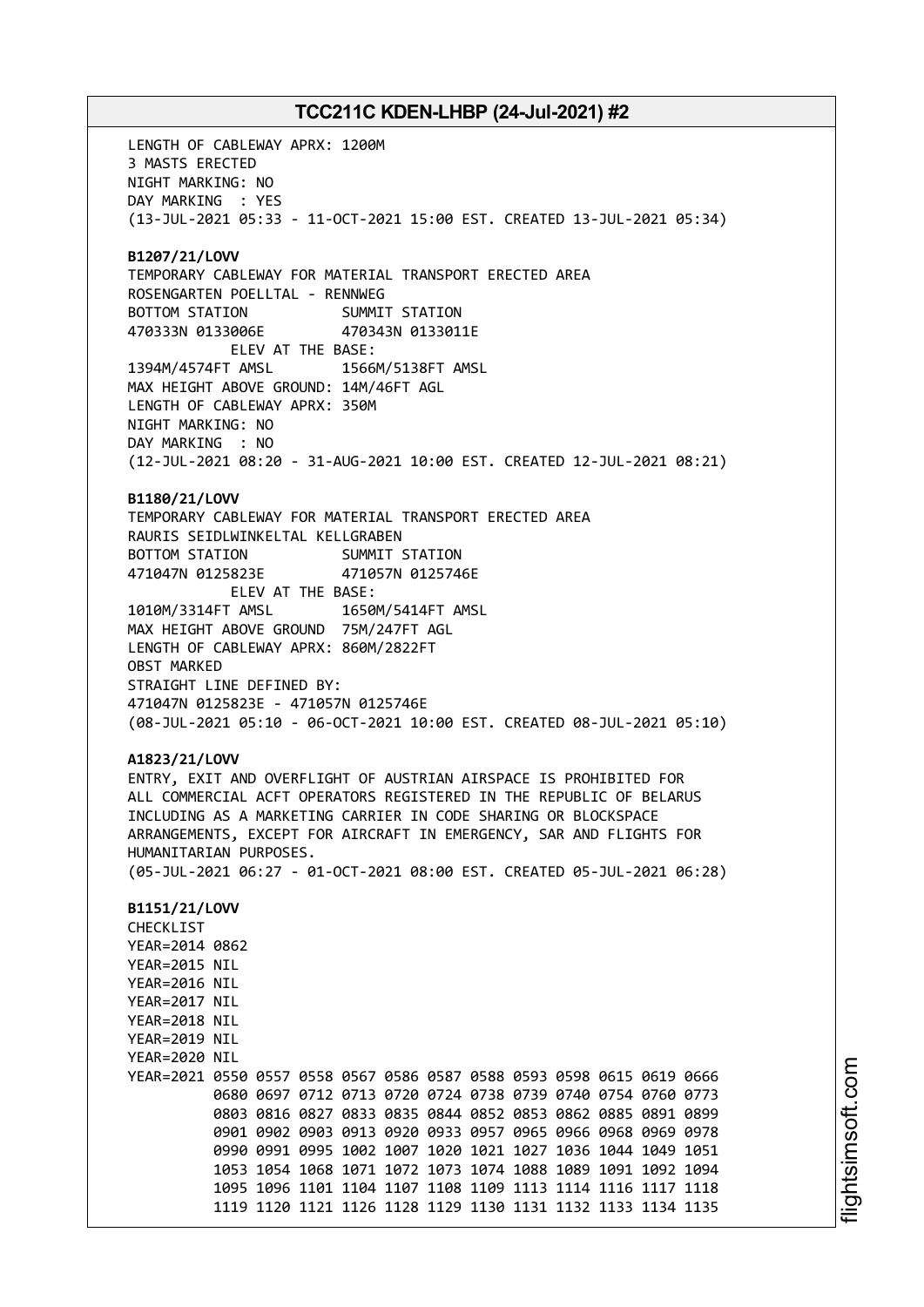1137 1139 1140 1141 1142 1143 1144 1145 1147 1148 1149 1150 LATEST PUBLICATIONS AIP SUPPLEMENT ........ 005 01 JUL 21 AIP AMENDMENT ......... 290 16 JUL 21 AIRAC AIP AMENDMENT ... 248 01 JUL 21 EFFECTIVE 12 AUG 21 AIC INTERNATIONAL .... A011 28 APR 21 AIC NATIONAL ......... B003 01 JUL 21 (02-JUL-2021 08:44 - 02-AUG-2021 08:44 EST. CREATED 02-JUL-2021 08:48) **A1806/21/LOVV** CHECKLIST YEAR=2014 1601 YEAR=2015 NIL YEAR=2016 NIL YEAR=2017 NIL YEAR=2018 NIL YEAR=2019 NIL YEAR=2020 NIL YEAR=2021 0858 0860 0864 0866 0867 0869 0872 0952 0953 0954 0982 0991 1002 1014 1015 1036 1042 1049 1051 1075 1079 1084 1088 1089 1094 1123 1131 1135 1146 1147 1159 1170 1185 1243 1281 1289 1291 1319 1325 1352 1357 1376 1377 1392 1401 1402 1403 1404 1405 1446 1448 1456 1462 1470 1488 1489 1494 1512 1529 1600 1601 1603 1622 1637 1646 1666 1668 1670 1674 1675 1676 1692 1695 1697 1698 1700 1703 1704 1706 1708 1712 1715 1716 1724 1725 1726 1733 1734 1737 1740 1742 1745 1747 1748 1749 1750 1751 1755 1757 1770 1771 1772 1773 1774 1775 1776 1777 1778 1779 1782 1784 1785 1786 1787 1788 1789 1790 1791 1792 1793 1794 1796 1797 1798 1799 1800 1801 1802 1803 1804 1805 LATEST PUBLICATIONS AIP SUPPLEMENT ........ 005 01 JUL 21 AIP AMENDMENT ......... 290 16 JUL 21 AIRAC AIP AMENDMENT ... 248 01 JUL 21 EFFECTIVE 12 AUG 21 AIC INTERNATIONAL .... A011 28 APR 21 AIC NATIONAL ......... B003 01 JUL 21 (02-JUL-2021 08:42 - 02-AUG-2021 08:42 EST. CREATED 02-JUL-2021 08:43) **A1785/21/LOVV** AUSTRIAN AIR CARRIERS AND CAPTAINS OF ACFT IN CHARGE OF AIR SERVICE MANAGED BY CARRIERS HOLDERS OF OPERATING LICENCE ISSUED BY AUSTRIA, WHETHER THEY ARE CONTRACTUAL CARRIERS AND/OR DE FACTO CARRIERS, OR PERFORMING AIR SERVICE WITH COMMERCIAL CHARTER AGREEMENT OR WITH CODE SHARING AND TO ALL FLIGHT PERFORMED WITH AUSTRIAN ACFT REGISTRATION ,ARE REQUESTED TO AVOID MINSK FIR (UMMV). FOREIGN AIR CARRIERS INBOUND EU ARE RECOMMENDED TO AVOID BELARUS MINSK FIR(UMMV). (01-JUL-2021 06:16 - 02-AUG-2021 15:00 EST. CREATED 01-JUL-2021 06:17) **B1139/21/LOVV** TEMPORARY CABLEWAY FOR MATERIAL TRANSPORT ERECTED AREA RAURIS - SCHLEMMWALD BOTTOM STATION SUMMIT STATION 470935N 0125340E 470958N 0125347E ELEV AT THE BASE: 1300M/4266FT AMSL 1660M/5447FT AMSL

MAX HEIGHT ABOVE GROUND 65M/213FT AGL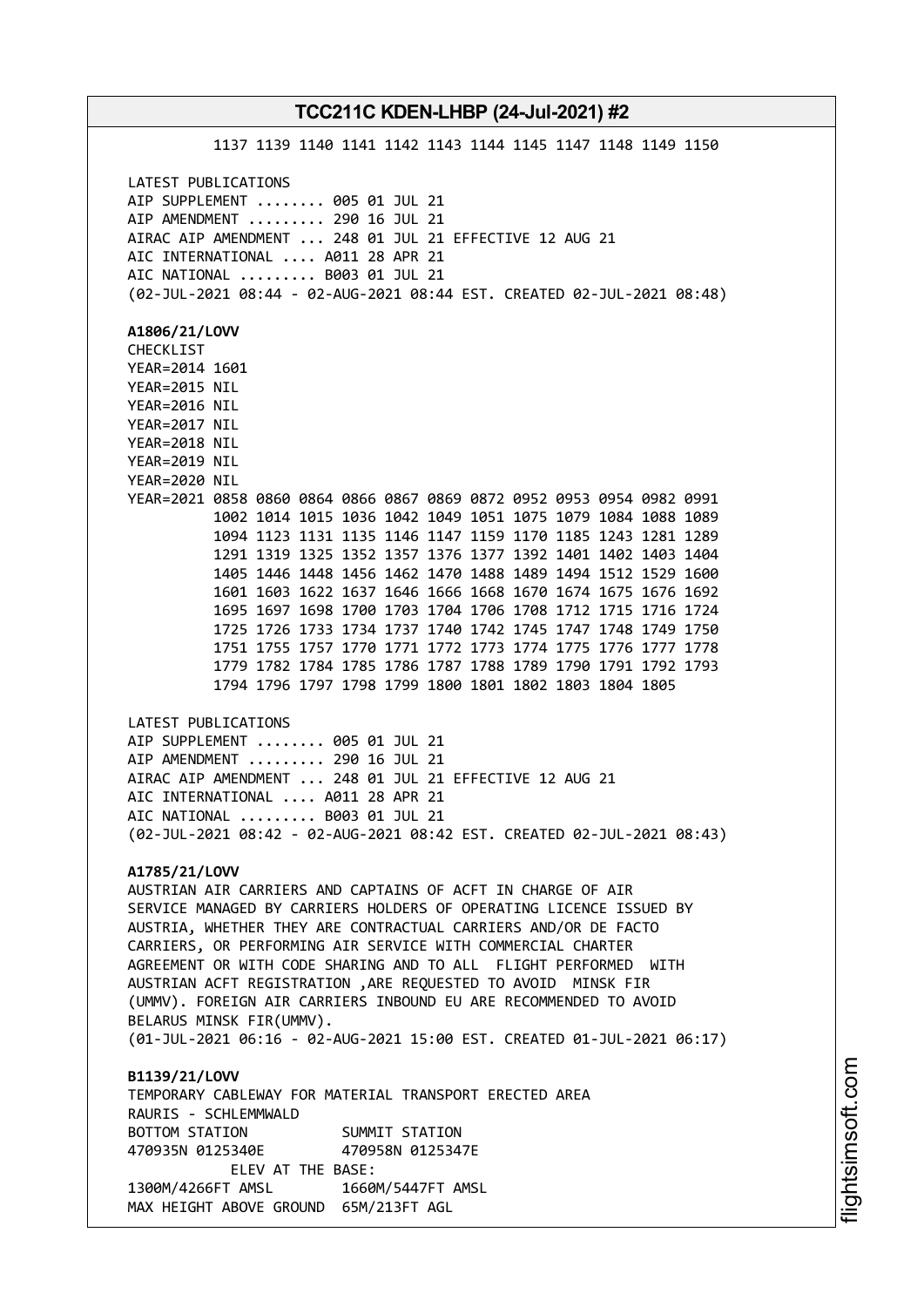LENGTH OF CABLEWAY APRX: 760M 1 MAST ERECTED. NIGHT MARKING: NO DAY MARKING : YES (01-JUL-2021 05:32 - 29-SEP-2021 10:00 EST. CREATED 01-JUL-2021 05:32) **B1137/21/LOVV** OBSTACLE LIGHTS OF CABLEWAY MGD SCHINDLERGRAT OUT OF SERVICE. LOCATION : TIROL/DISTRICT LANDECK COORDINATES BOTTOM STATION: 470818N 0101255E SUMMIT STATION: 470913N 0101329E ELEV: 2642M/8669FT AMSL MAX HEIGHT ABOVE GND: 60M/197FT AGL DAY MARKING : NO REF AIP AUSTRIA ENR 5.4-TIROL-10 (30-JUN-2021 18:27 - 28-SEP-2021 23:59 EST. CREATED 30-JUN-2021 18:28) **A1770/21/LOVV** TRIGGER NOTAM - PERM AIRAC AIP AMDT 248/21 WEF12AUG2021. - FREE ROUTE AIRSPACE (FRA) - INDEX CHART / SLOVENIAN AUSTRIAN PART OF SECSI FRA INCLUDING LOWEST AVAILABLE LEVEL (LAL), - FREE ROUTE AIRSPACE (FRA) - INDEX CHART / SOUTH EAST COMMON SKY INITIATIVE (SECSI) FRA. (12-AUG-2021 00:00 - 25-AUG-2021 23:59. CREATED 30-JUN-2021 09:36) **B1128/21/LOVV** 2 CRANES ERECTED AT PSN: 472415N 0131313E (LOGISTIKZENTRUM BISCHOFSHOFEN) ELEV: 547M/1795FT AMSL HEIGHT ABOVE GND : 66M/217FT AGL (30-JUN-2021 06:13 - 28-SEP-2021 10:00 EST. CREATED 30-JUN-2021 06:13) **A1748/21/LOVV** COVID-19: PASSENGERS REQUIREMENTS . THE REPUBLIC OF AUSTRIA, FEDERAL MINISTRY FOR HEALTH HAS ENACTED FOLLOWING REGULATION CONCERNING THE NEED TO WEAR PROTECTIVE MASKS ON BOARD AIRCRAFT IN RESPECT OF SARS-COV-2 / COVID-19: . 0) CHANGE-LOG: 0.1) APPLICABLE AS FROM 01.07.2021 00:00 0.2) FFP2-MASK RELIEVED TO COMMUNITY-MASK . 1) ENTERING THE AIRPORT AND AICRAFT-CABIN IS ONLY PERMITTED IF A SURGICAL OR COMMUNITY MASK IS WORN. . 2) EXEMPTED ARE CHILDREN UP TO THE AGE OF SIX AND PERSONS WHO CANNOT BE EXPECTED TO WEAR THE MASK FOR HEALTH REASONS. (29-JUN-2021 07:27 - 31-AUG-2021 23:59. CREATED 29-JUN-2021 07:28) **A1725/21/LOVV** SARS-COV-2 / COVID-19: OPERATORS REQUIREMENTS. CONTACT DETAILS OF PASSENGERS BEEN TO RISK AREAS. 0) CHANGE-LOG: 0.1) VALIDITY EXTENDED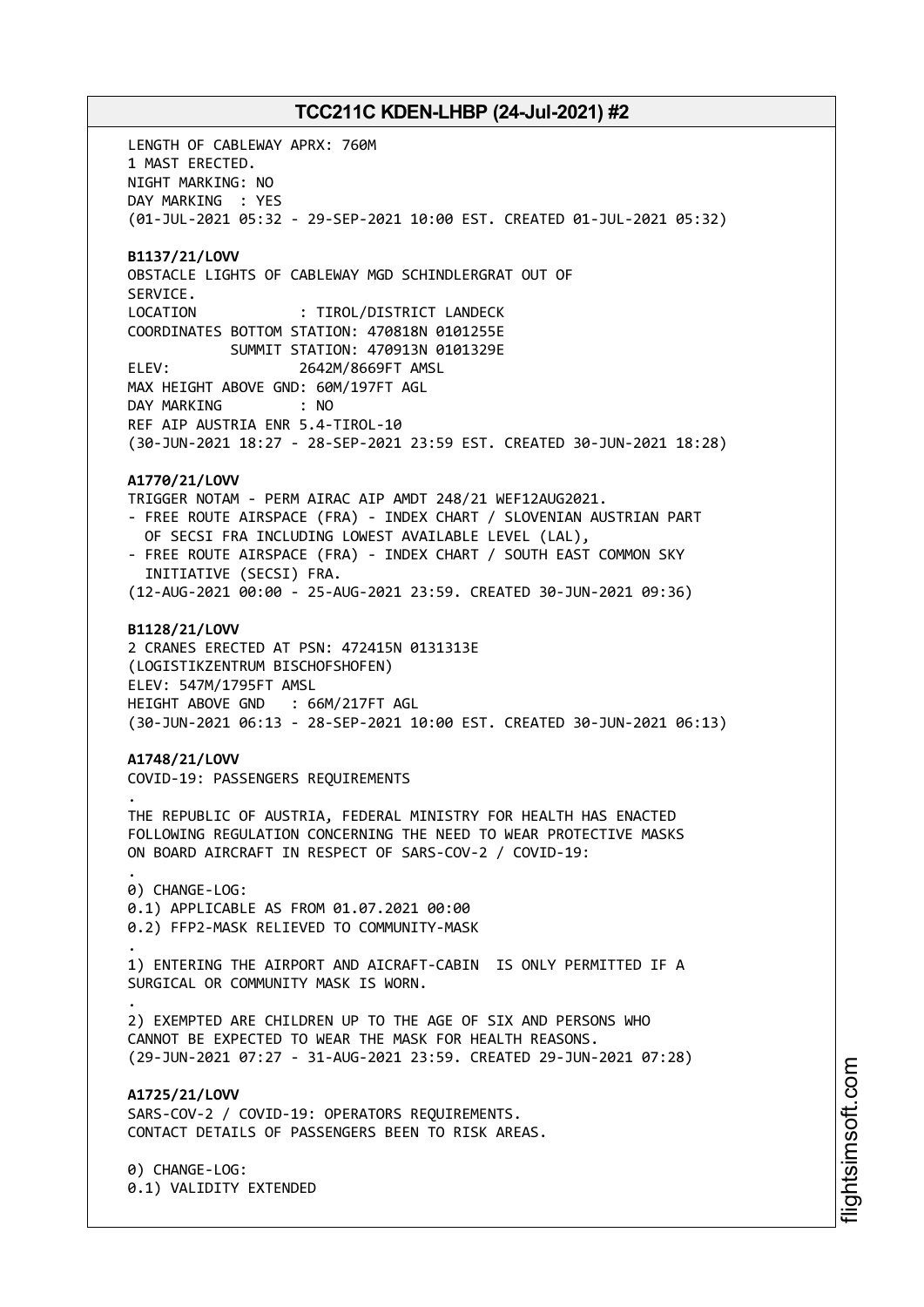1) ACFT OPERATORS ARE OBLIGED TO COLLECT CONTACT DETAILS OF PAX IF DEPARTURE POINT IS AN AREA LISTED ON THE HOMEPAGE OF THE FEDERAL MINISTRY FOR EUROPEAN AND INTERNATIONAL AFFAIRS FOR WHICH A TRAVEL WARNING HAS BEEN ISSUED IN CONNECTION WITH THE OCCURRENCE OF SARS-COV-2. 2) AFFECTED COUNTRIES TO BE FOUND AT HTTPS://WWW.BMEIA.GV.AT/REISE-AUFENTHALT/REISEWARNUNGEN 3) DETAILS TO BE COLLECTED: - ID OF PERSONS (FULL NAME, DATE OF BIRTH AND NATIONALITY), - ORIGINAL PLACE OF DEPARTURE, - DEPARTURE AND ARRIVAL TIME, - BORDER CROSSING POINT FOR ENTRY INTO AUSTRIA, - TOTAL NUMBER OF PEOPLE CARRIED AND - TRANSPORT CODE NUMBER. 4) DATA HAS TO BE STORED FOR 28 DAYS AFTER ARRIVAL AND MADE AVAILABLE IMMEDIATELY TO HEALTH AUTHORITIES ON THEIR REQUEST. (26-JUN-2021 07:41 - 30-SEP-2021 23:59 EST. CREATED 26-JUN-2021 07:42) **A1716/21/LOVV** MILITARY TRAINING AREA - MURTAL HIGH (MUH) - ESTABLISHED. LATERAL LIMITS: 475145.00N 0141828.00E - 475141.00N 0142433.00E - 475126.00N 0144233.00E - 475001.00N 0153044.00E - 474903.00N 0153436.00E - 474806.44N 0153821.75E - 464312.41N 0150033.45E - 463551.30N 0143344.35E - 464117.86N 0141150.72E - 470355.38N 0135248.00E - 475145.00N 0141828.00E. LOWER LIMIT: FL285. UPPER LIMIT: FL325. ACTUAL TIME OF ACTIVATION WILL BE ANNOUNCED BY SEPERATE NOTAM. REF AIP AUSTRIA ENR 5.2. FL285-FL325 (01-JUL-2021 00:00 - 30-SEP-2021 10:00 EST. CREATED 25-JUN-2021 09:53) **A1704/21/LOVV** PARAGLIDER EVENT - 31.ALPENROSENCUP 2021 - WILL TAKE PLACE. AREA: WESTENDORF/KITZBUEHEL. DEP: CHORALPE/WESTENDORF 472510N 0121440E ELEV: 5972FT AMSL ARR: WESTENDORF 472541N 0121249E ELEV: 2602FT AMSL RADIUS: 25NM PARTS OF CTA C, CTA GLOCKNER, TMA LOWI 4, TMA LOWI 5 AND TMZ LOWI E WILL BE AFFECTED. THE COMPETITION AREA EXTENDS FROM PASS STRUB ALONG THE PROVINCIAL BOUNDARY TO THE GERLOS PASS, FURTHER ON TO ALPBACH AND VIA KUFSTEIN BACK TO PASS STRUB. GND-11000FT AMSL DAILY 0830-1838 (07-AUG-2021 08:30 - 08-AUG-2021 18:38. CREATED 24-JUN-2021 08:50) **B1068/21/LOVV** TEMPORARY CABLEWAY FOR MATERIAL TRANSPORT ERECTED AREA OBERVELLACH BOTTOM STATION SUMMIT STATION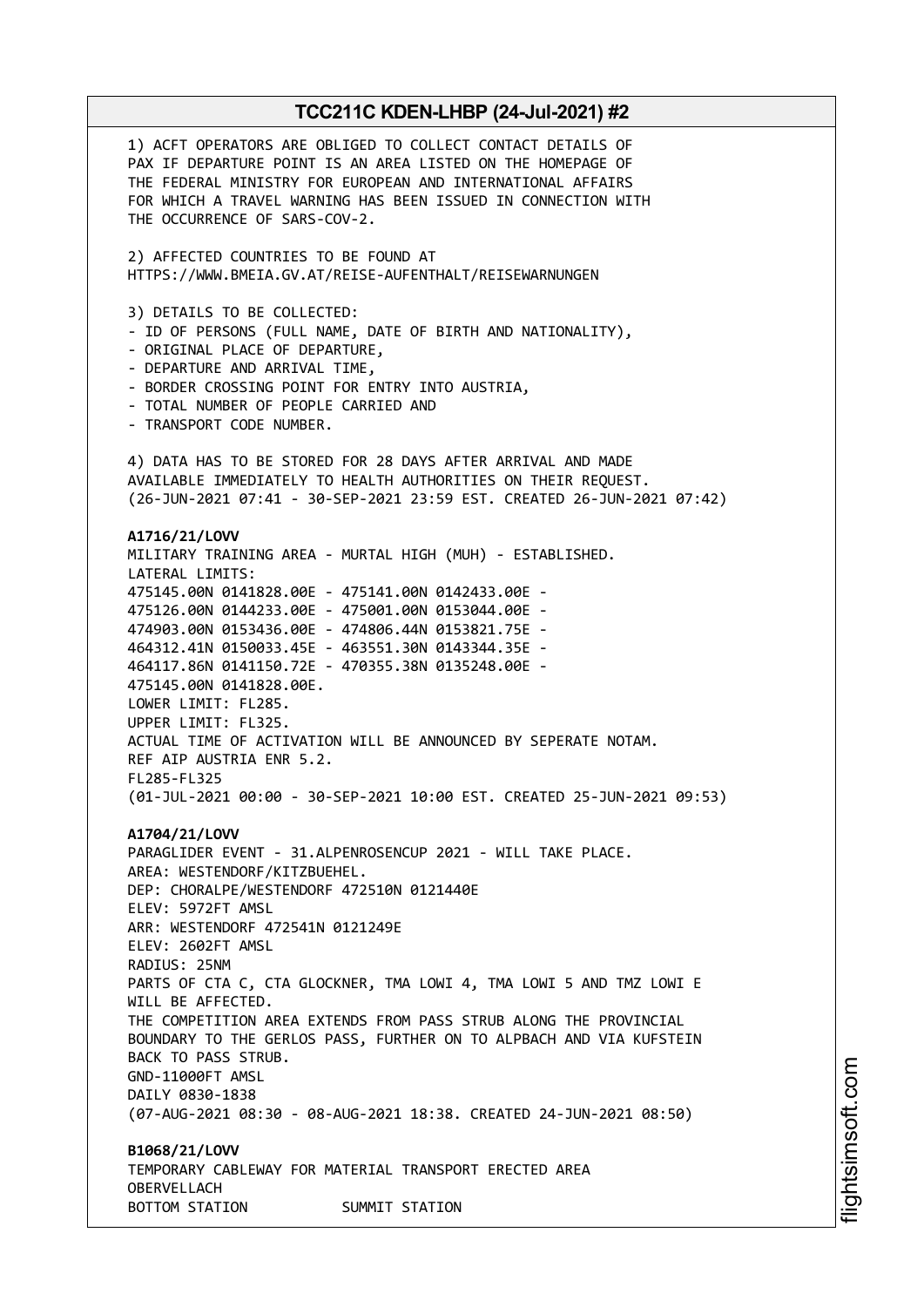465611N 0131128E 465646N 0131144E ELEV AT THE BASE: 675M/2215FT AMSL 1194M/3918FT AMSL MAX HEIGHT ABOVE GROUND 80M/263FT AGL LENGTH OF CABLEWAY APRX: 1214M 4 MASTS ERECTED. NIGHT MARKING: NO DAY MARKING : YES (18-JUN-2021 12:10 - 16-SEP-2021 10:00 EST. CREATED 18-JUN-2021 12:10) **B1036/21/LOVV** TEMPORARY CABLEWAY FOR MATERIAL TRANSPORT ERECTED AREA 'VORDERES ALPJOCH' - IMST BOTTOM STATION SUMMIT STATION 471458N 0104132E 471422N 0104134E ELEV AT THE BASE: 1510M/4955FT AMSL 2059M/6756FT AMSL MAX HGT ABV GND 48M/158FT AGL LENGTH OF CABLEWAY APRX: 1500M 7 MASTS ERECTED. (16-JUN-2021 05:23 - 13-AUG-2021 15:00 EST. CREATED 16-JUN-2021 05:24) **B1007/21/LOVV** EISER/SCHRALL / AREA ZIRKNITZTAL-CABLEWAY FOR MATERIAL TRANSPORT - OBST NOT MARKED. COORDINATES: MAX HGT ABOVE GND: ELEV AT THE BASE: N470034 E0125639 1773M/5817FT 40M/131FT N470054 E0125615 2200M/7218FT. (11-JUN-2021 09:13 - 03-SEP-2021 10:00 EST. CREATED 11-JUN-2021 09:14) **A1470/21/LOVV** RAMOLHAUS - CABLEWAY FOR MATERIAL TRANSPORT - OBST NOT MARKED. COORDINATES: MAX HGT ABOVE GND: ELEV AT THE BASE: 464952N 0105937E 2423M/7949FT 299M/981FT 464947N 0105811E 3006M/9862FT (08-JUN-2021 10:42 - 31-AUG-2021 10:00 EST. CREATED 08-JUN-2021 10:43) **A1392/21/LOVV** ALL OPERATORS WHO WISH TO USE THE STS/ATFMX INDICATOR FOR A FLIGHT DEPARTING FROM WITHIN AUSTRIA SHALL REQUEST AUTHORISATION BEFORE THE FLIGHT BY TRANSMITTING THE REQUIRED INFORMATION AND DOCUMENTATION AS SPECIFIED IN THE ATFMX APPROVAL REQUEST FORM TO AIS/ARO WIEN. REF AIP AUSTRIA ENR 3.7. (01-JUN-2021 00:00 - 23-AUG-2021 08:00 EST. CREATED 31-MAY-2021 14:31) **A1281/21/LOVV** REF AIP AUSTRIA, GEN 3.4 ITEM 3.4. INCREASED CPDLC USAGE WILL BE ENDEAVOURED BY ATC IN THE AREA OF RESPONSIBILITY OF ACC WIEN AND APP LOWW. ALL DATA LINK EQUIPPED AIRCRAFT (CPDLC ATN VDL MODE 2) ARE REQUESTED TO LOG ON TO ACC WIEN / APP WIEN. THE DATA LINK ADDRESS FOR ACC WIEN/ APP WIEN IS LOVV. FLIGHT CREWS SHALL EXPECT TO RECEIVE UPLINK MESSAGES ESPECIALLY IN SITUATIONS OF HIGH RTF FREQUENCY LOAD AND ARE REQUESTED TO REACT TO THEM ASAP. (20-MAY-2021 11:28 - 12-AUG-2021 10:00 EST. CREATED 20-MAY-2021 11:29)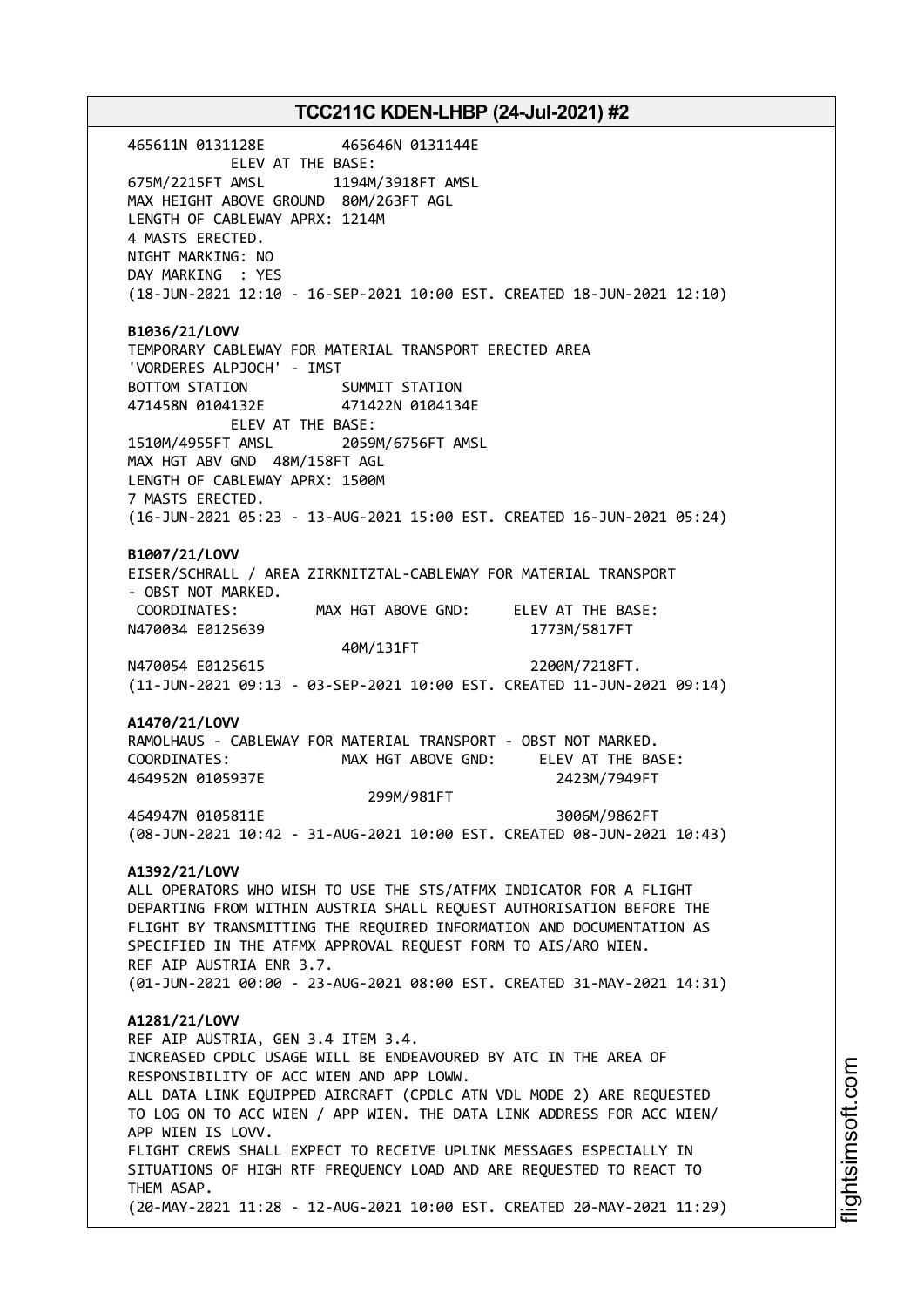**B0803/21/LOVV** TEMPORARY CABLEWAY FOR MATERIAL TRANSPORT ERECTED AREA KAPRUN BOTTOM STATION SUMMIT STATION 471530N 0124450E 471541N 0124527E ELEV AT THE BASE: 997M/3271FT AMSL 1007M/3304FT AMSL MAX HEIGHT ABOVE GROUND 55M/181FT AGL LENGTH OF CABLEWAY APRX: 915M 3 MASTS ERECTED. NIGHT MARKING: NO DAY MARKING : YES (13-MAY-2021 05:28 - 11-AUG-2021 08:00 EST. CREATED 13-MAY-2021 05:29) **A1159/21/LOVV** REF REPRINTED VERSION OF THE AERONAUTICAL CHART-ICAO 1:500 000 AUSTRIA, EDITION 2021. AERODROME CHART SYMBOL MISSING AT THE FOLLOWING 4 AERODROMES: - LOGL - LANZEN-TURNAU - ARP: 47 33 24 N 015 19 27 E - RWY DESIGNATION: 07/25 - SURFACE: GRASS, - LOGM - MARIAZELL - ARP: 47 47 22 N 015 18 01 E - RWY DESIGNATION: 15L/33R - SURFACE: ASPHALT, - LOGT - LEOBEN/TIMMERSDORF - ARP: 47 22 47 N 014 57 51 E - RWY DESIGNATION: 12/30 - SURFACE: GRASS, - LOGW - WEIZ/UNTERFLADNITZ - ARP: 47 10 14 N 015 39 51 E - RWY DESIGNATION: 18/36 - SURFACE: GRASS. NOTE: THE DIGITAL VERSION OF THE AERONAUTICAL CHART-ICAO 1:500 000 AUSTRIA, EDITION 2021 IS NOT AFFECTED. (07-MAY-2021 12:30 - 30-JUL-2021 10:00 EST. CREATED 07-MAY-2021 12:31) **B0760/21/LOVV** TEMPORARY CABLEWAY FOR MATERIAL TRANSPORT ERECTED AREA UNTERBERG - DORFGASTEIN BOTTOM STATION SUMMIT STATION 471456N 0130329E 471441N 0130325E ELEV AT THE BASE: 1523M/4997FT AMSL 1688M/5539FT AMSL MAX HEIGHT ABOVE GROUND 10M/33FT AGL LENGTH OF CABLEWAY APRX: 460M NIGHT MARKING: NO DAY MARKING : NO (07-MAY-2021 05:56 - 05-AUG-2021 10:00 EST. CREATED 07-MAY-2021 05:57) **B0754/21/LOVV** TEMPORARY CABLEWAY FOR MATERIAL TRANSPORT ERECTED AREA MITTELDORF/BACH - VIRGEN BOTTOM STATION SUMMIT STATION 470038N 0122906E 470041N 0122856E ELEV AT THE BASE: 1298M/4259FT AMSL 1350M/4430FT AMSL MAX HEIGHT ABOVE GROUND 60M/197FT AGL LENGTH OF CABLEWAY APRX: 300M DAY MARKING : YES (06-MAY-2021 05:27 - 01-AUG-2021 15:00. CREATED 06-MAY-2021 05:28) **B0740/21/LOVV**

TEMPORARY CABLEWAY FOR MATERIAL TRANSPORT ERECTED AREA